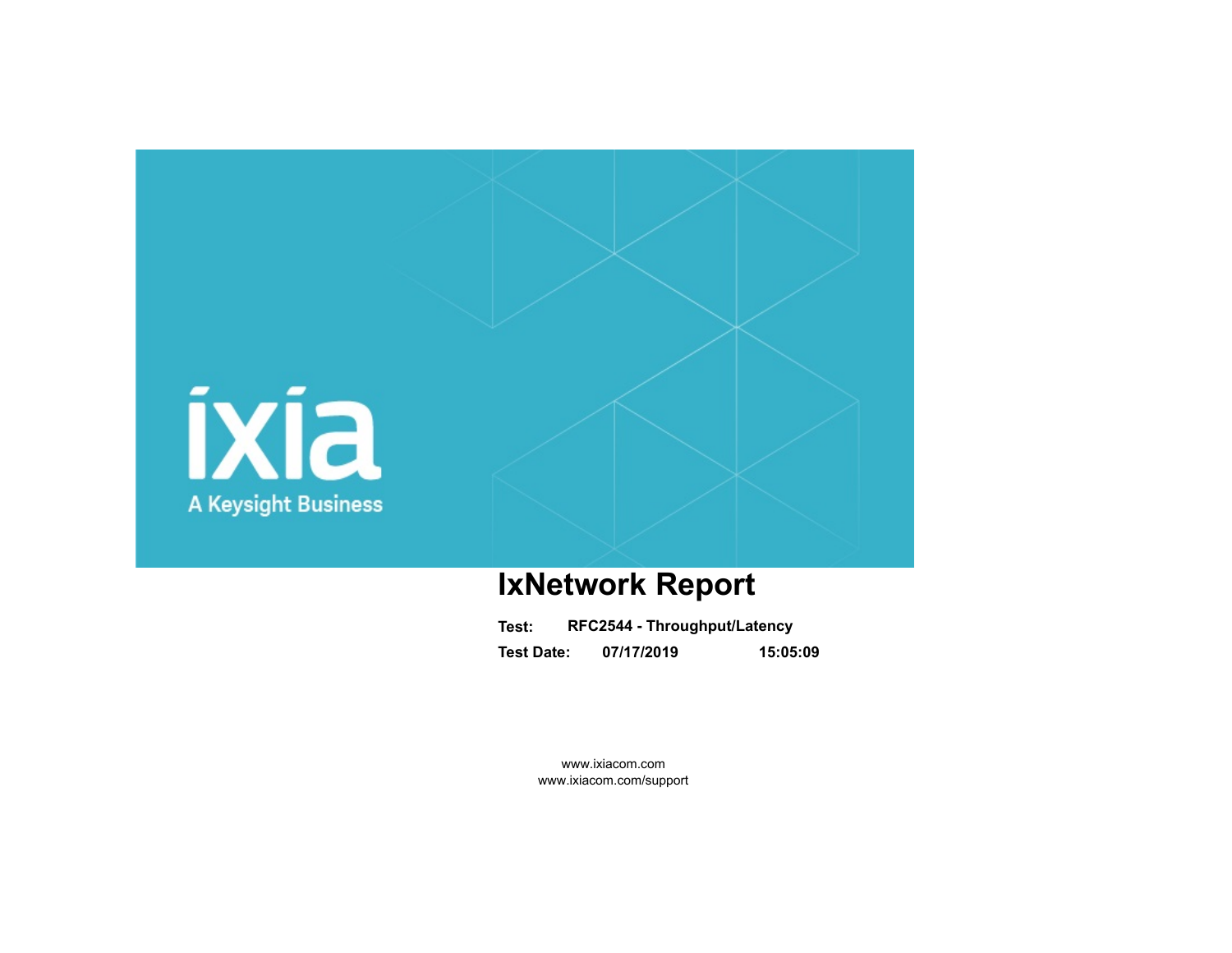# Table of Contents

|    | Cover                        |     |
|----|------------------------------|-----|
| 2. | Info                         | 3   |
| 3. | Port Map                     | 4   |
| 4. | Aggregate Graphs             | 5   |
| 5. | <b>IterationCharts</b>       | 14  |
| 6. | <b>Aggregated Results</b>    | 19  |
| 7. | Per Flow Results             | 21  |
| 8. | <b>Iteration Data</b>        | 32  |
| 9. | <b>Theoretical Max Rates</b> | 120 |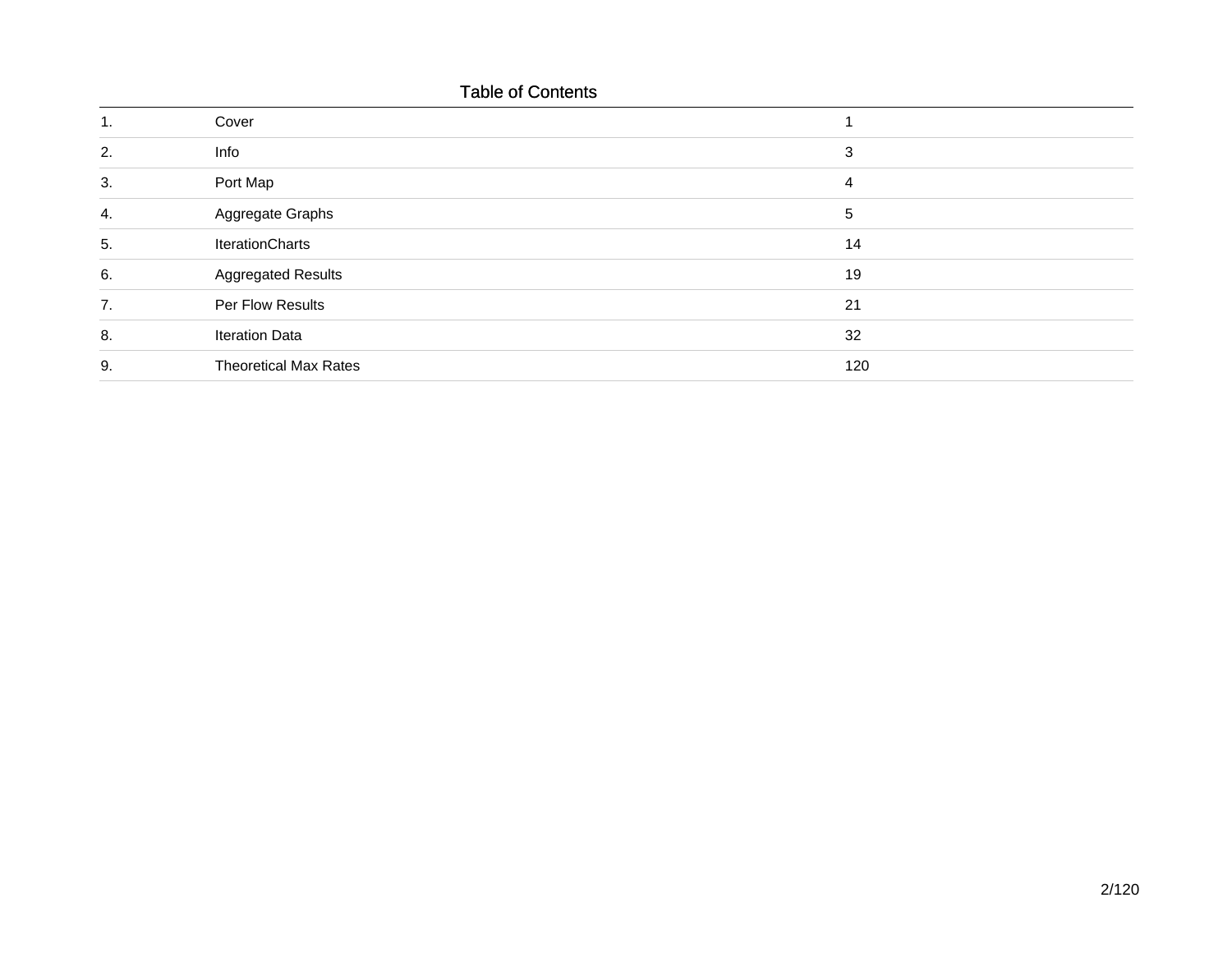|                         | RFC2544 - Throughput/Latency - Info |                  |
|-------------------------|-------------------------------------|------------------|
| <b>Test Information</b> |                                     |                  |
|                         | <b>Product Information</b>          |                  |
|                         | Product Label:                      | S3900-48T4S      |
|                         | Product Version:                    | 1.6.9            |
|                         | Serial Number:                      | CG1806203606N249 |
|                         | Comments:                           |                  |
|                         |                                     |                  |
|                         |                                     |                  |
|                         |                                     |                  |
|                         | <b>Test Settings</b>                |                  |
|                         | Date Executed :                     | 07/17/2019       |
|                         | Time Executed :                     | 15:05:09         |
|                         | User Name:                          | FS.COM           |
|                         | Number of Trials Executed :         | $\mathbf{1}$     |
|                         | Stream Duration (sec):              | 10               |
|                         |                                     |                  |
|                         | <b>Output Parameters</b>            |                  |
|                         | Number of Trials Passed:            | N/A              |
|                         | Test Duration:                      | 00:25:52         |
|                         |                                     |                  |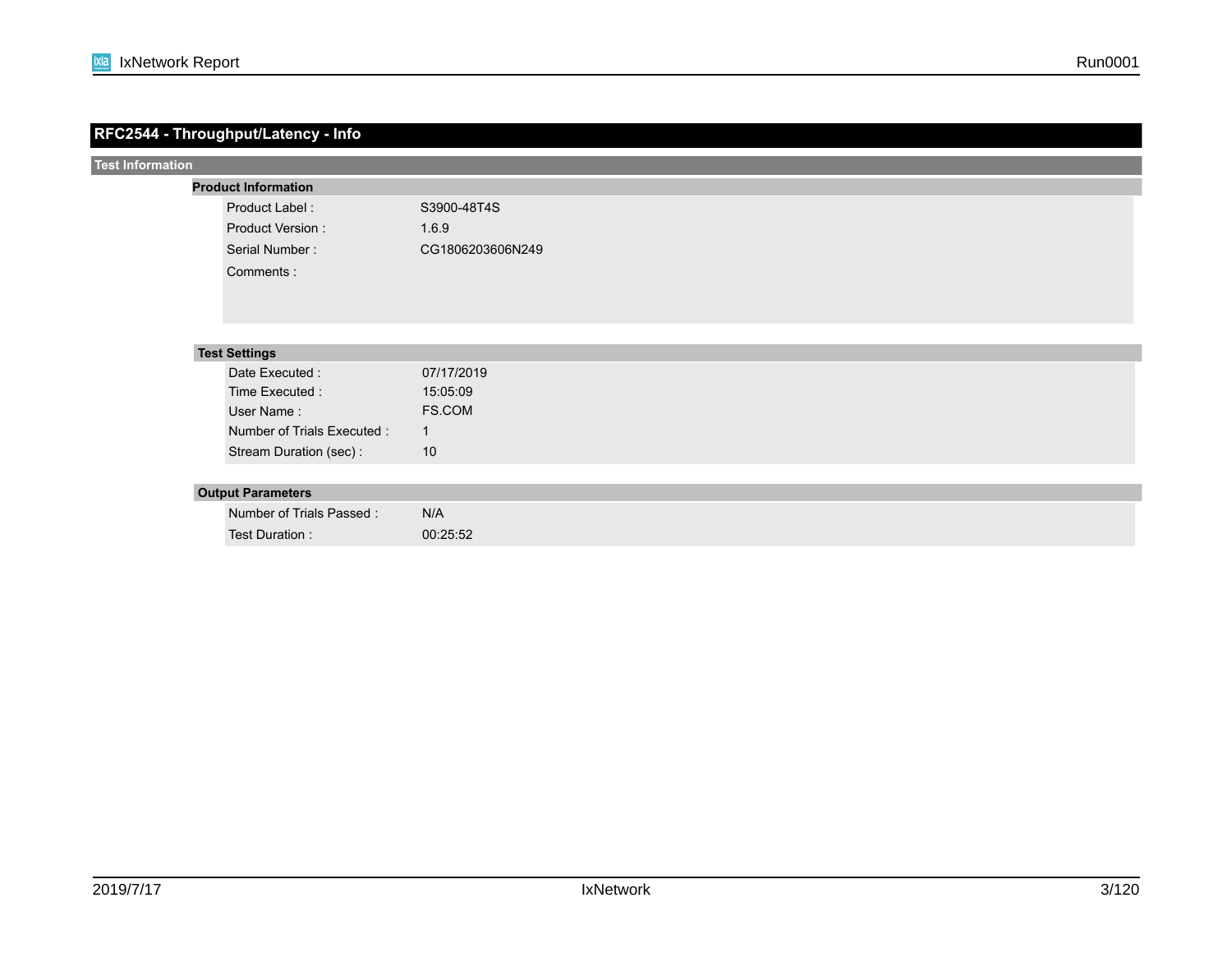|                  | RFC2544 - Throughput/Latency - Port Map Information |                 |                  |                 |  |
|------------------|-----------------------------------------------------|-----------------|------------------|-----------------|--|
| <b>Port Map:</b> | <b>Tx Port</b>                                      | Tx Speed (Mbps) | <b>Rx Port</b>   | Rx Speed (Mbps) |  |
|                  | 10.32.96.150:2:5                                    | 1000            | 10.32.96.150:2:6 | 1000            |  |
|                  |                                                     |                 | 10.32.96.150:2:7 | 1000            |  |
|                  |                                                     |                 | 10.32.96.150:2:8 | 1000            |  |
|                  | 10.32.96.150:2:6                                    | 1000            | 10.32.96.150:2:5 | 1000            |  |
|                  |                                                     |                 | 10.32.96.150:2:7 | 1000            |  |
|                  |                                                     |                 | 10.32.96.150:2:8 | 1000            |  |
|                  | 10.32.96.150:2:7                                    | 1000            | 10.32.96.150:2:5 | 1000            |  |
|                  |                                                     |                 | 10.32.96.150:2:6 | 1000            |  |
|                  |                                                     |                 | 10.32.96.150:2:8 | 1000            |  |
|                  | 10.32.96.150:2:8                                    | 1000            | 10.32.96.150:2:5 | 1000            |  |
|                  |                                                     |                 | 10.32.96.150:2:6 | 1000            |  |
|                  |                                                     |                 | 10.32.96.150:2:7 | 1000            |  |
|                  |                                                     |                 |                  |                 |  |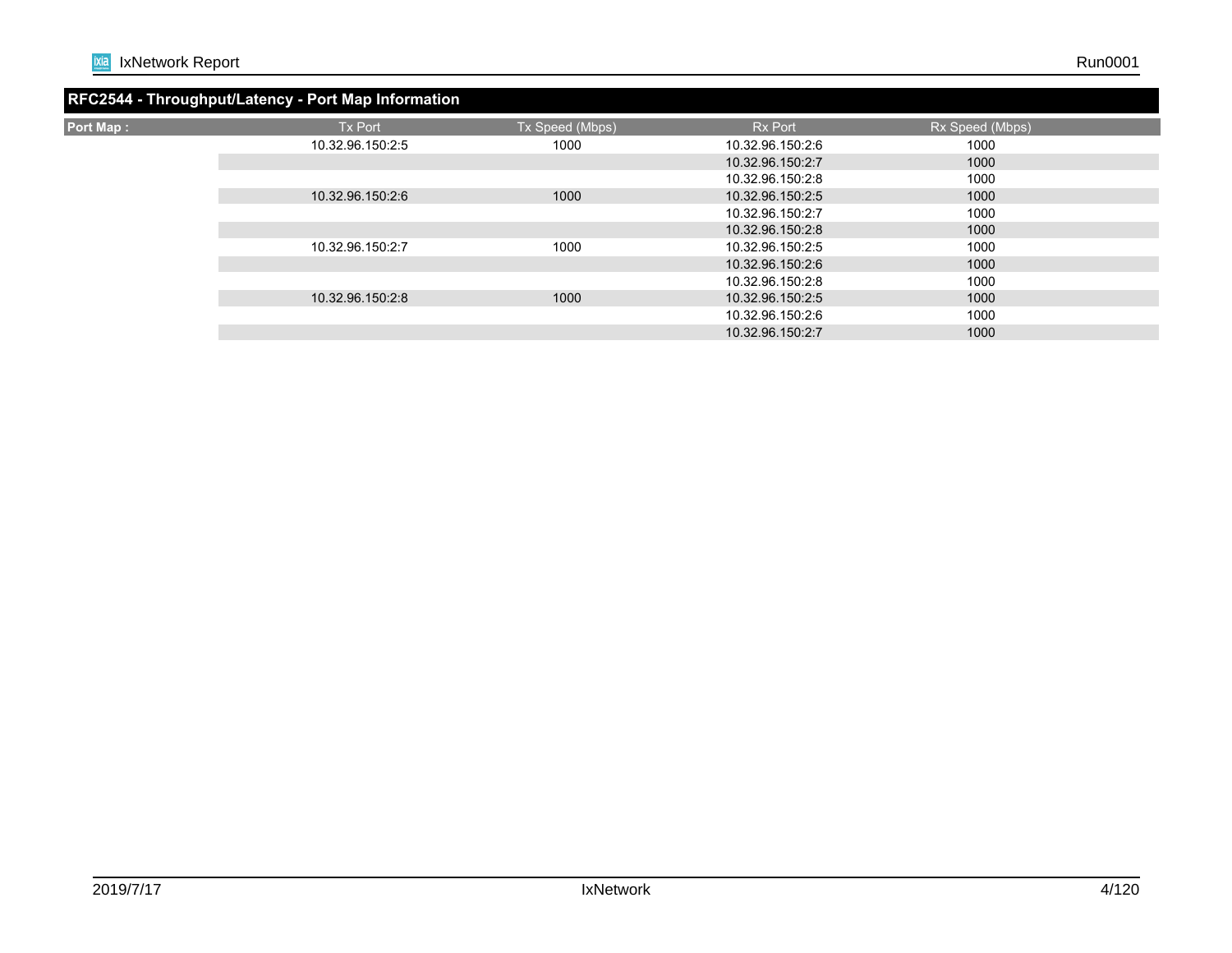

**Trial - Framesize - Iteration**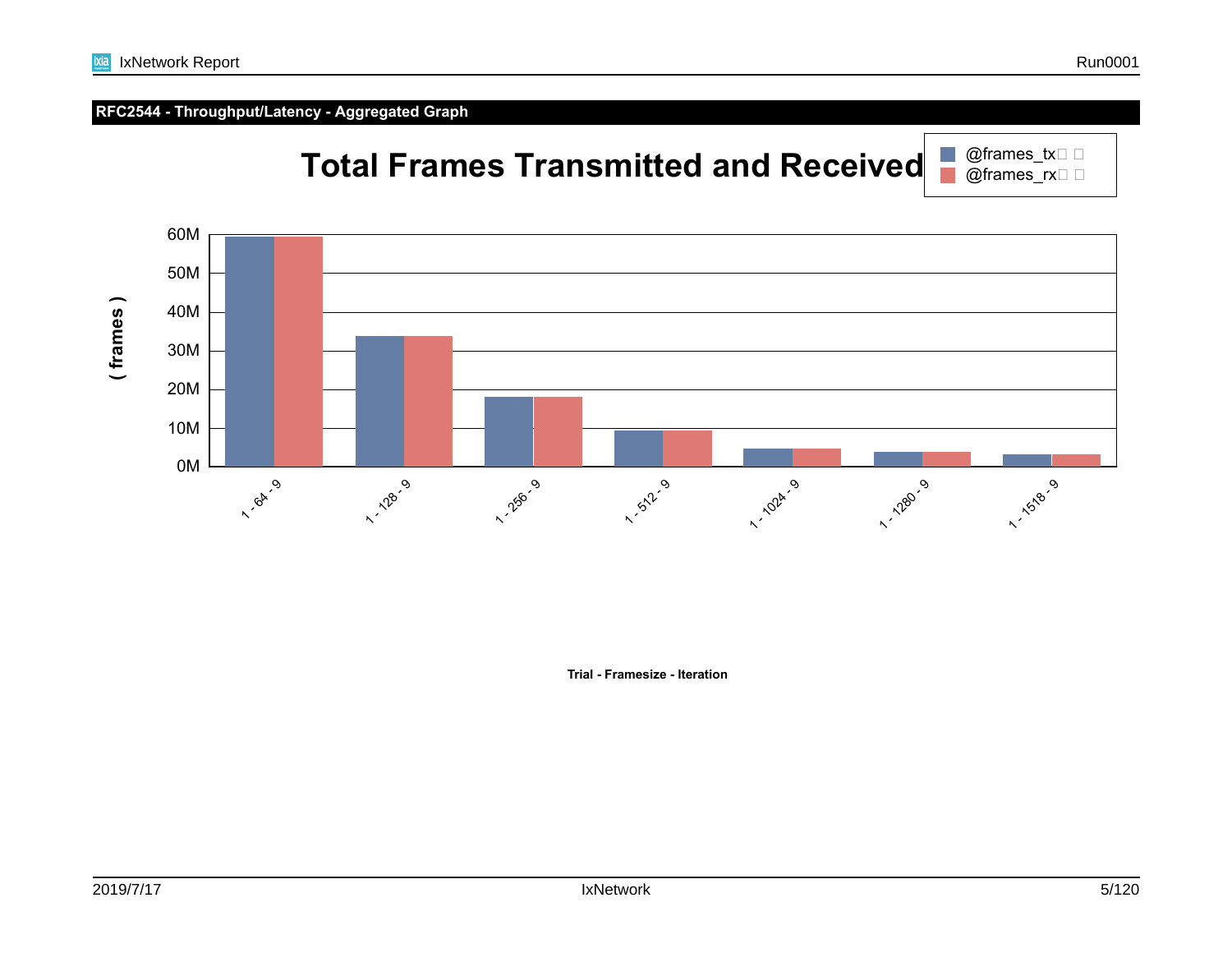



**Tx / Rx Frames per Frame Size**

**Frame Size**

 $@count\_tx \Box \Box$  $Q$ count\_rx $\square$   $\square$ 

 $\mathbb{R}^n$  $\mathcal{L}_{\mathcal{A}}$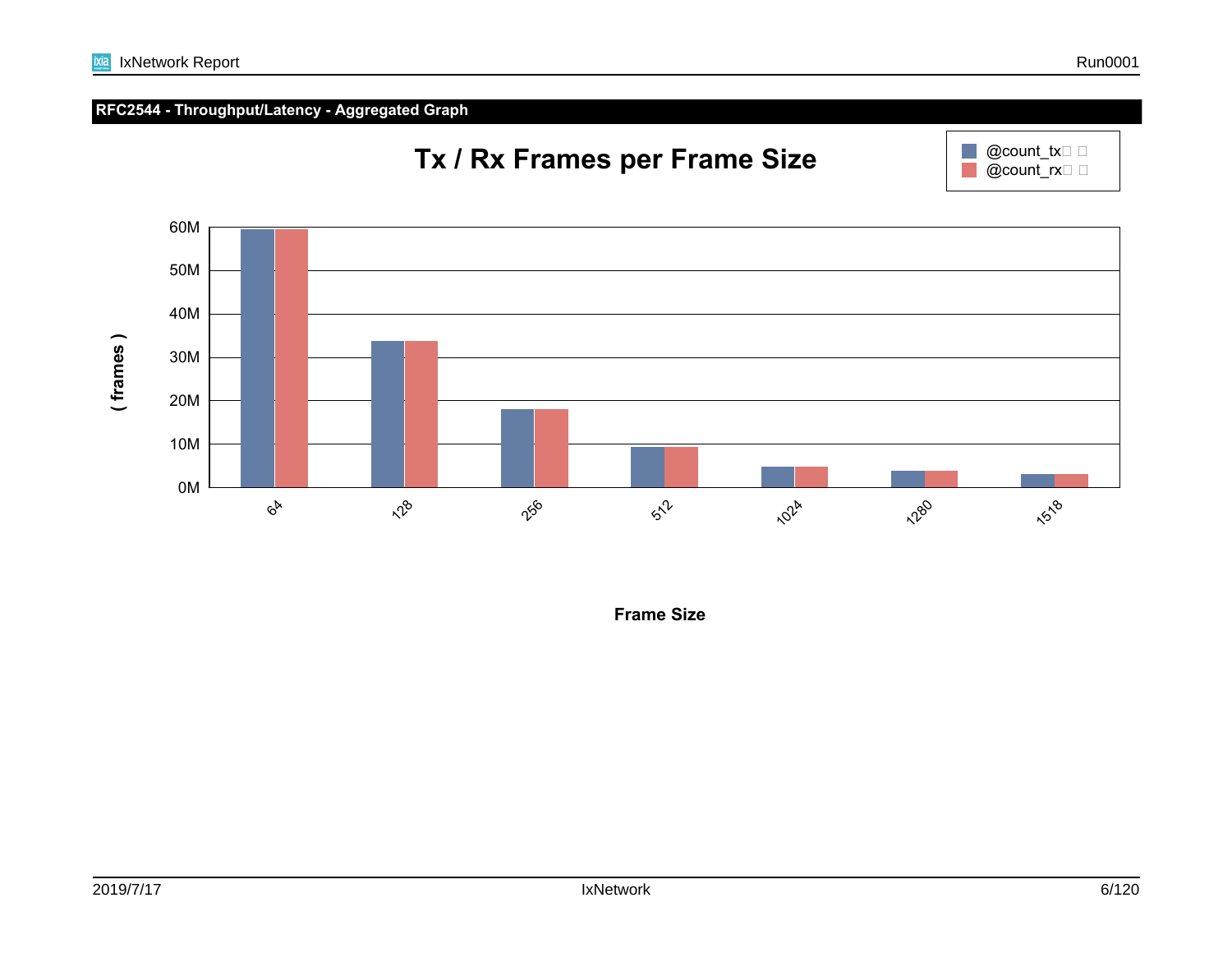

# **Aggregated Frame Loss**

**Trial - Framesize - Iteration**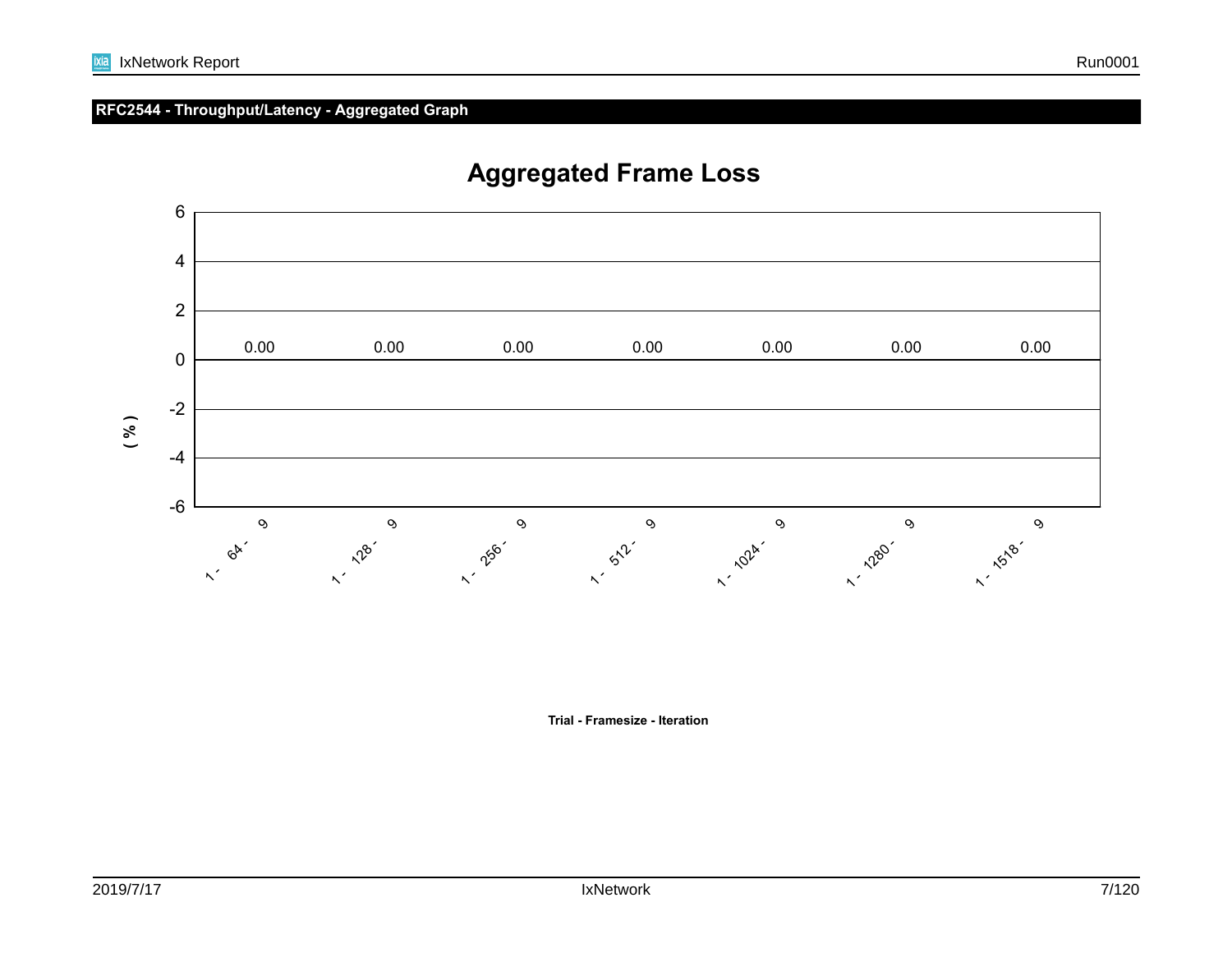

# **Aggregated Frame Loss per Frame Size**

Frame Size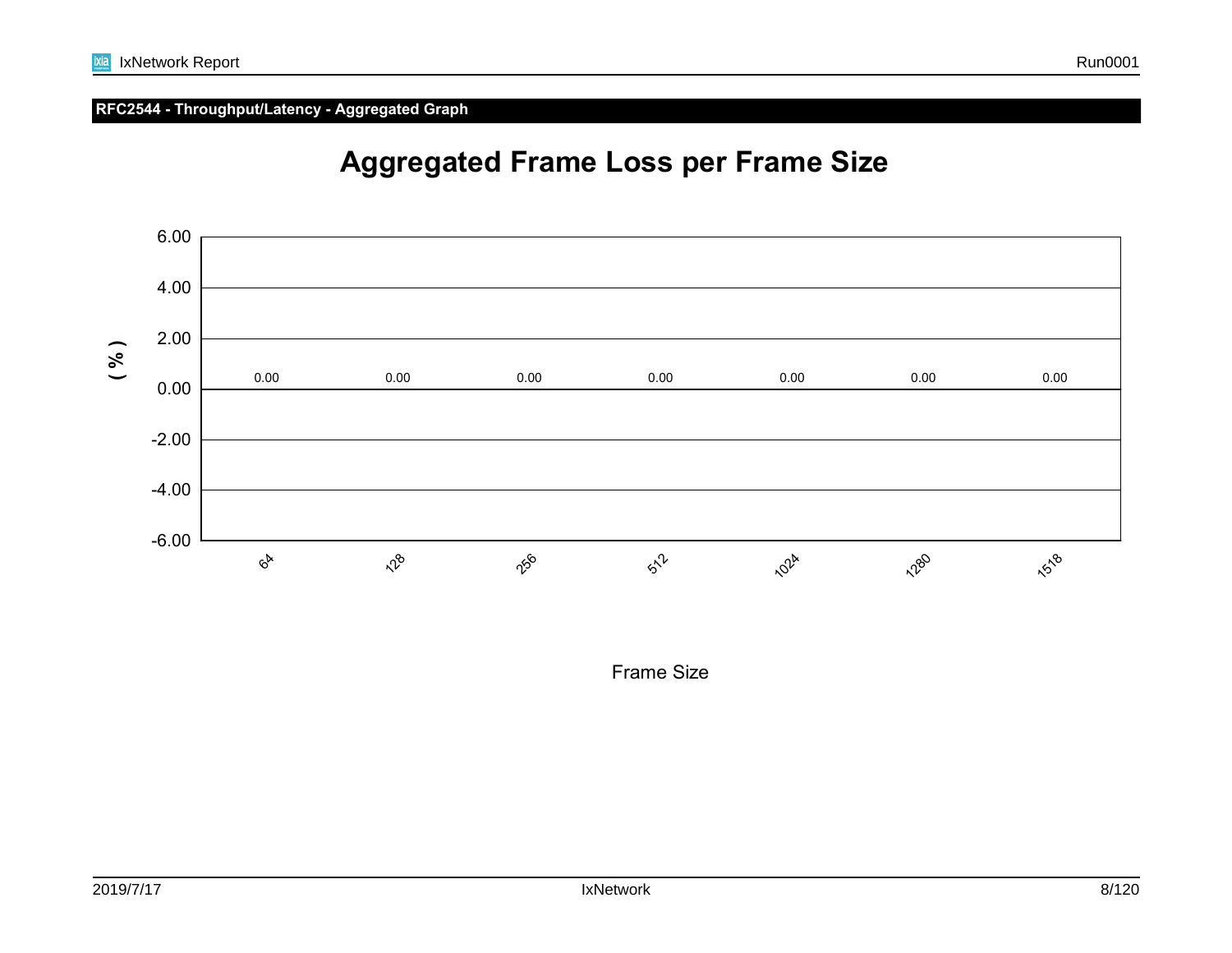

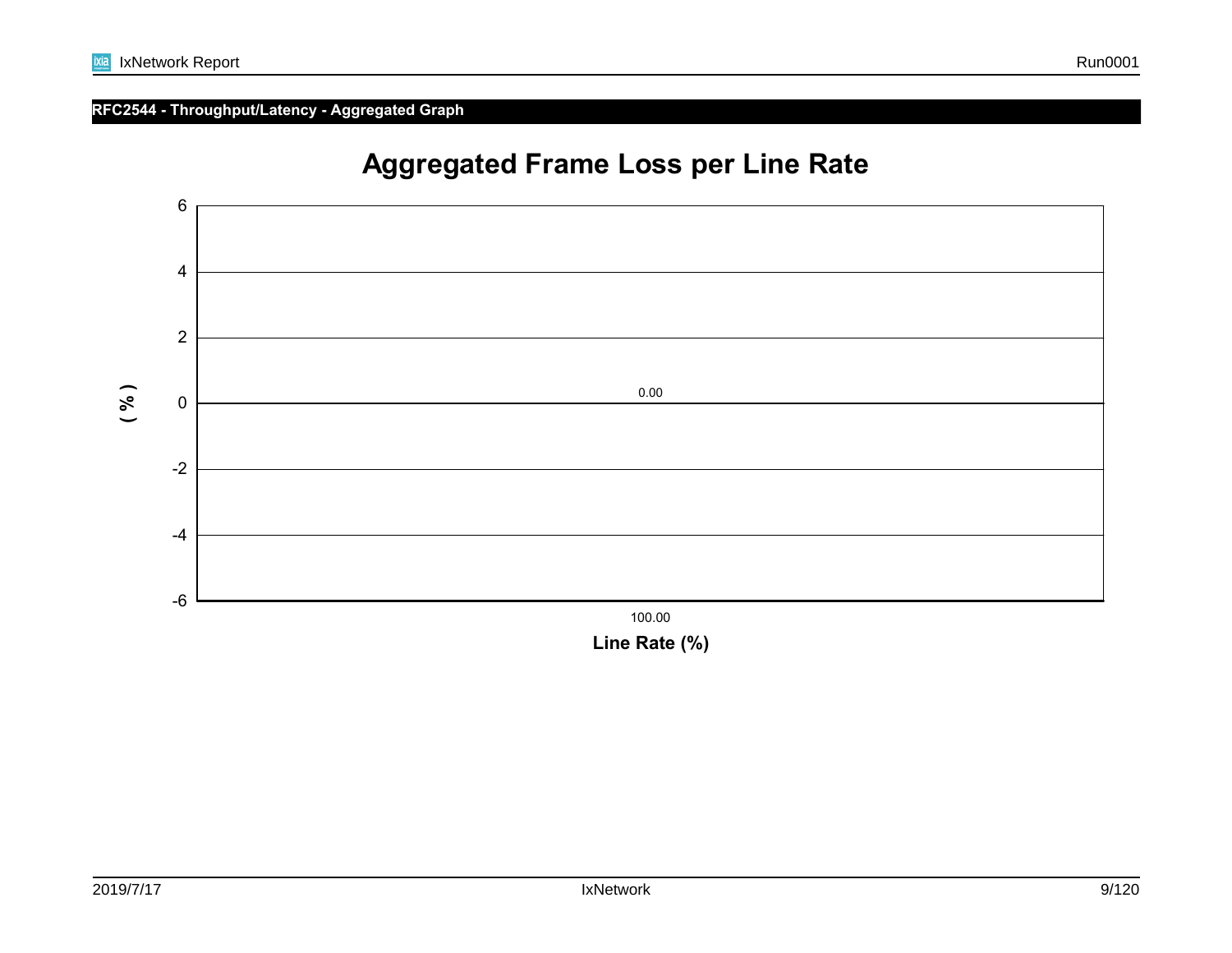### **RFC2544 - Throughput/Latency - Per Flow Graph**



# **Average Frame Loss per Flow**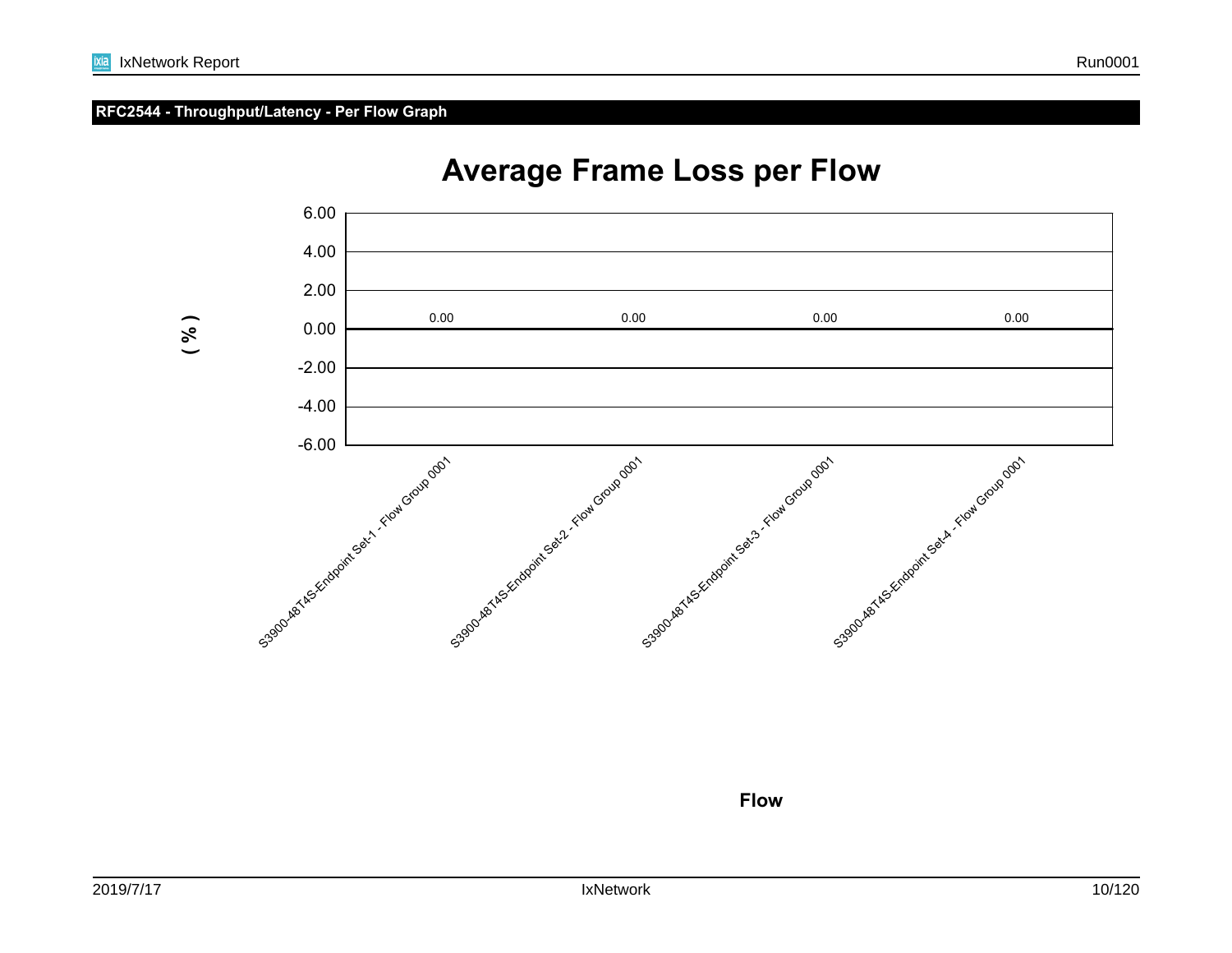

Aggregated Latency<sup>@minlatered</sup>



■ @maxlat□ □ □ □

**RFC2544 - Throughput/Latency - Aggregated Graph**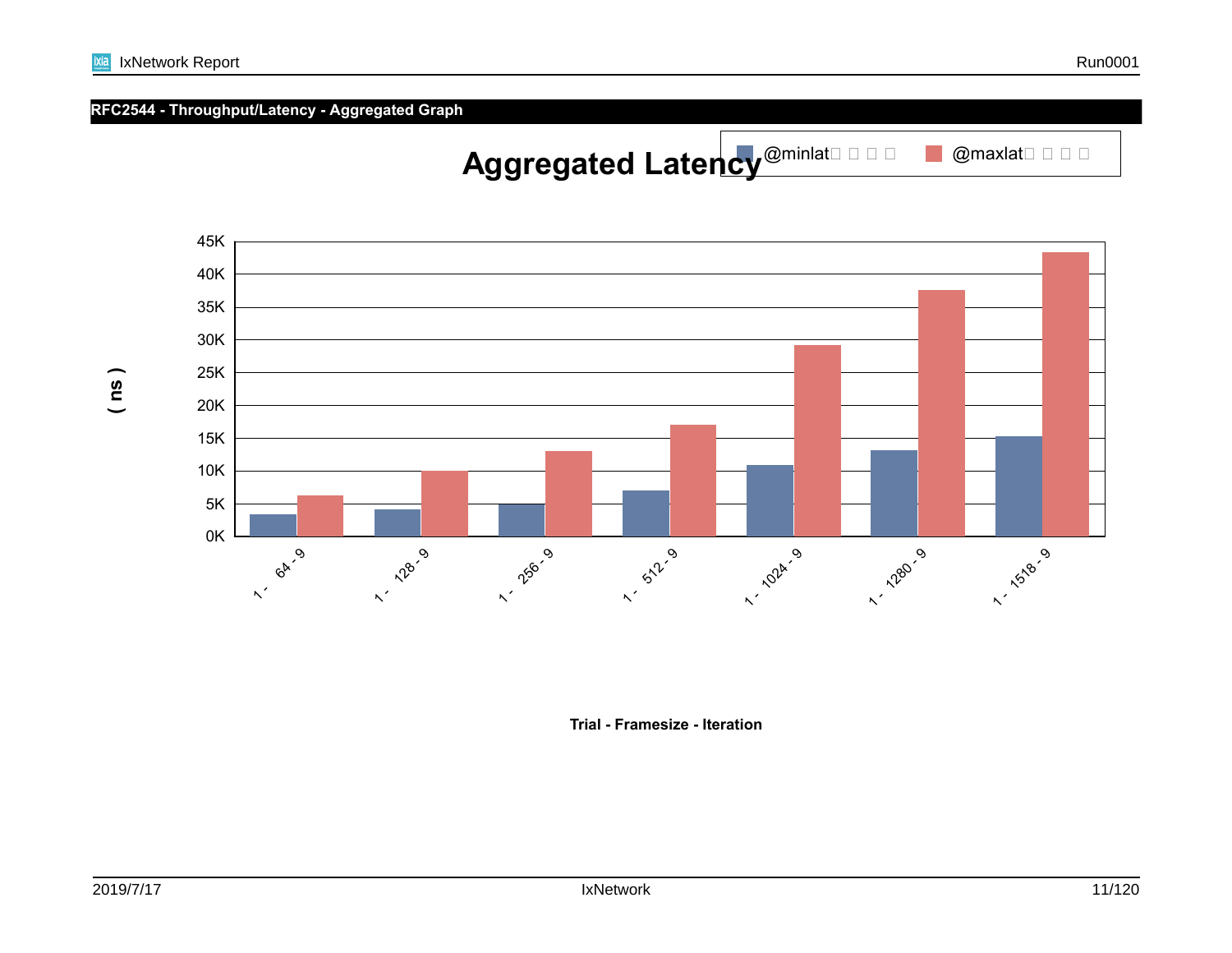

**Trial - Framesize - Iteration**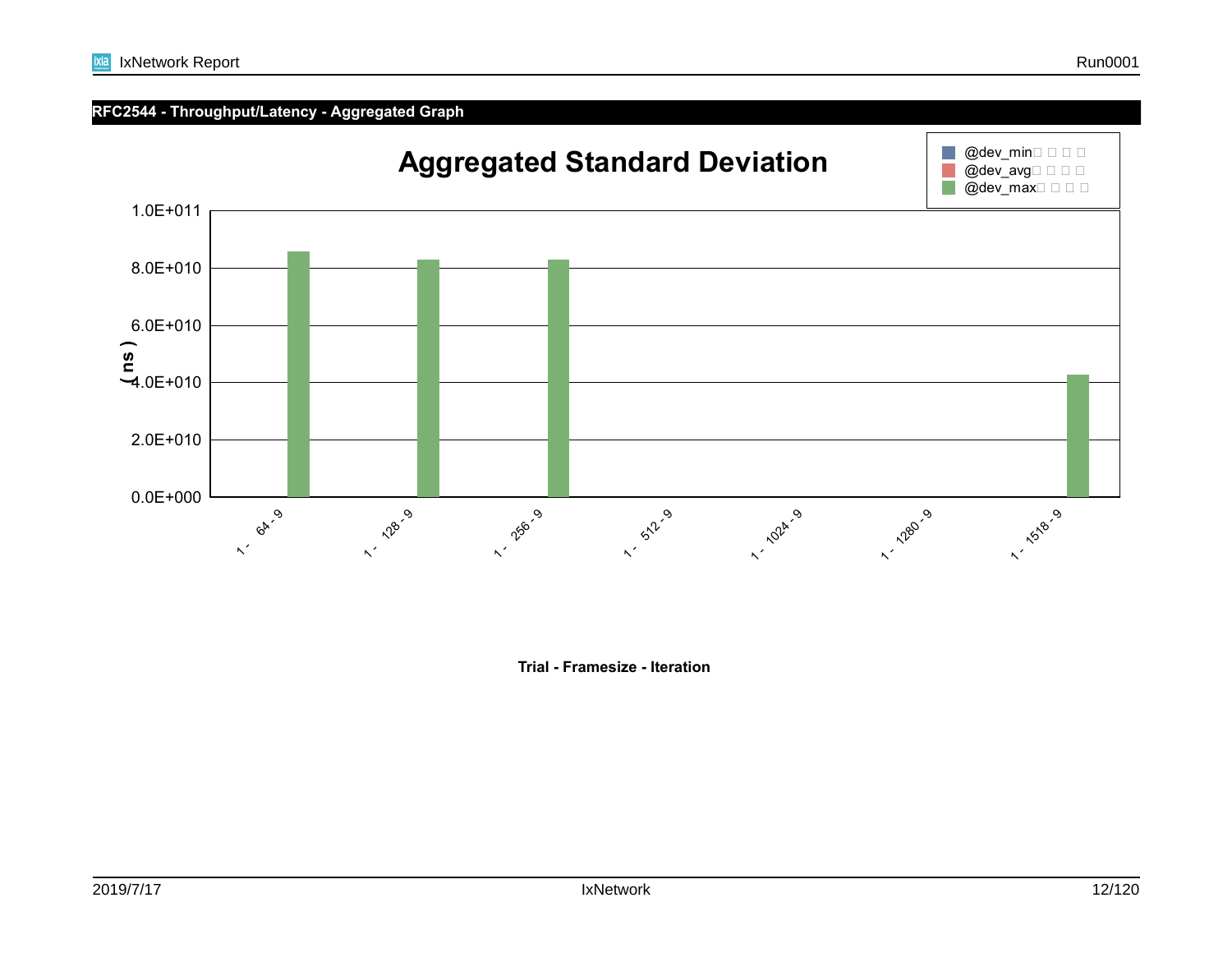**Trial**

# **RFC2544 - Throughput/Latency - Per Flow Graph**

ixia





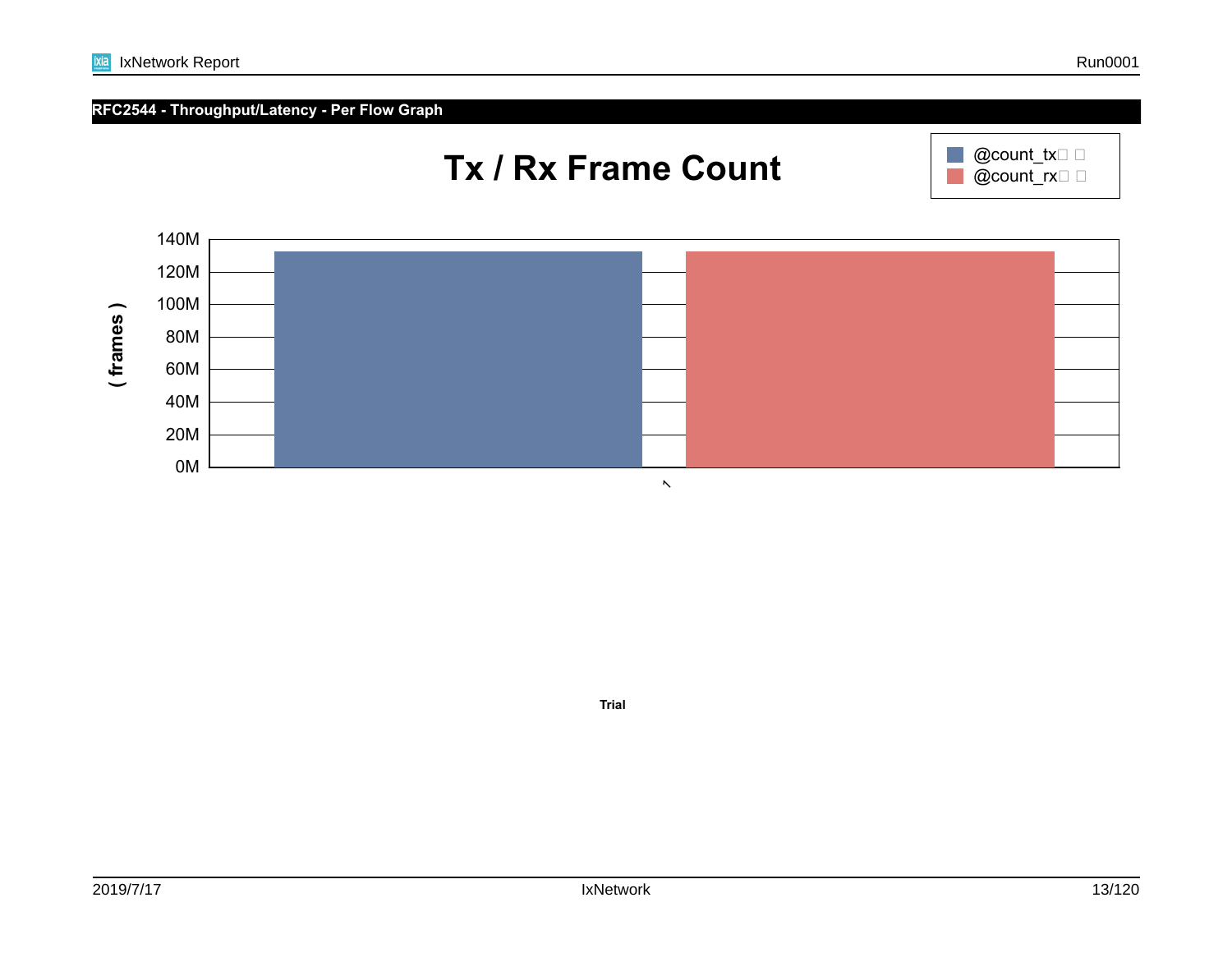## **RFC2544 - Throughput/Latency - Iteration Graph**



**Iteration**



# **Aggregated Frame Loss for Trial 1 and Framesize 128**

**Iteration**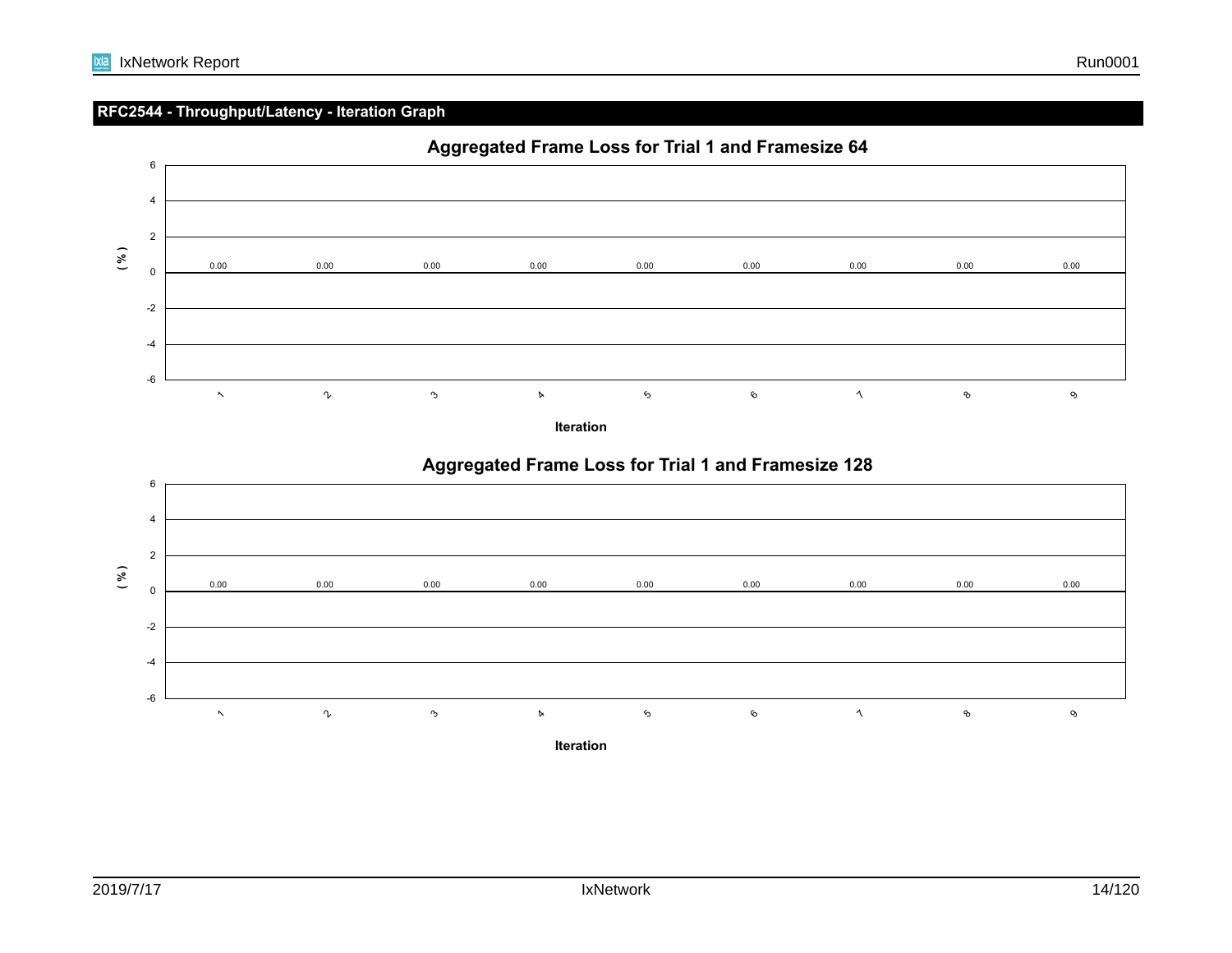

**Aggregated Frame Loss for Trial 1 and Framesize 256**

#### $\boldsymbol{\gamma}$ 3  $\alpha$  $\mathfrak{s}$ 6 $\lambda$ 8

**Iteration**

-6

 $\ddot{\phantom{1}}$ 

9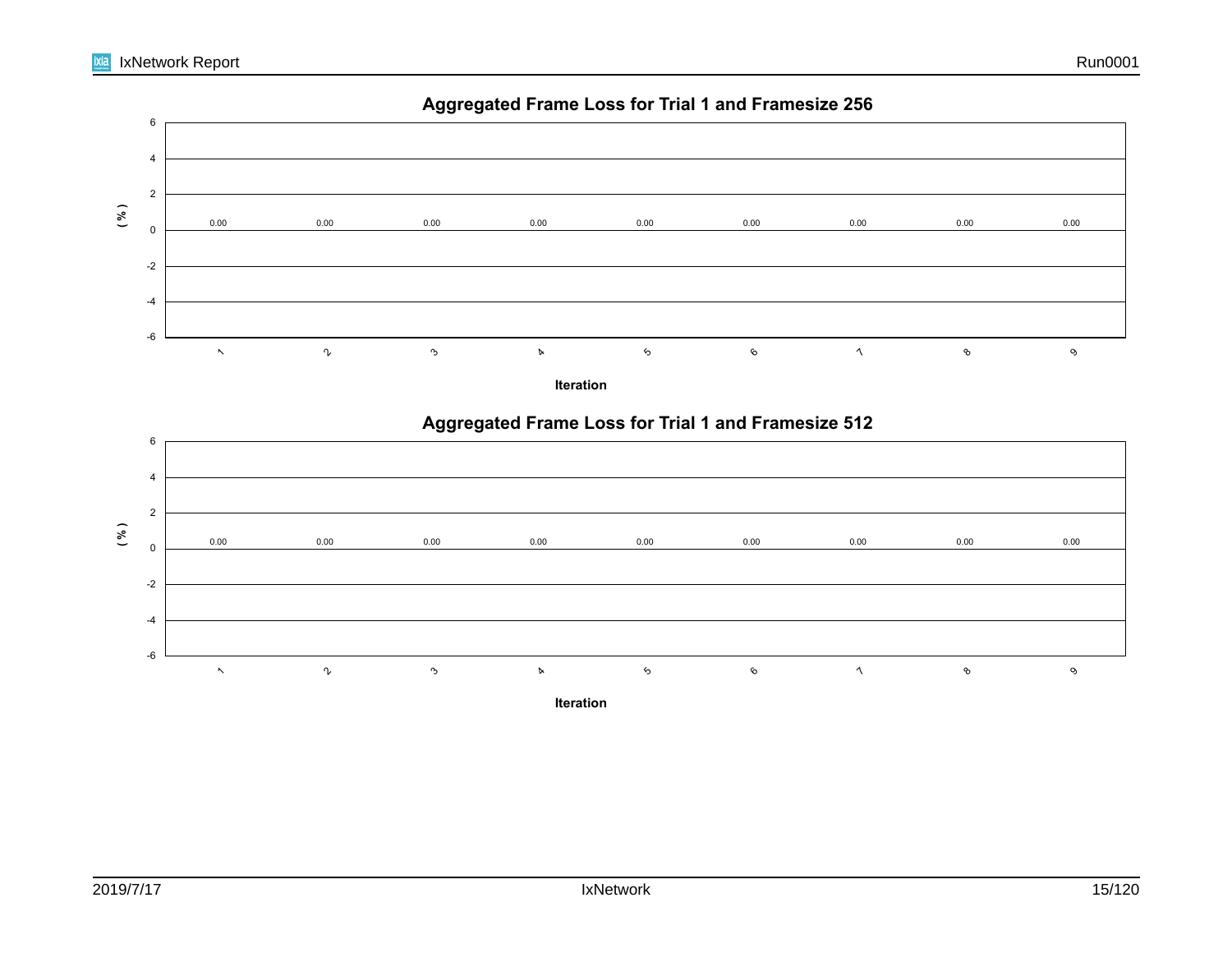

# **Aggregated Frame Loss for Trial 1 and Framesize 1024**

**Iteration**

 $\alpha$ 

 $\lambda$ 

8

6

-6

 $\ddot{\phantom{1}}$ 

 $\boldsymbol{\gamma}$ 

3

 $\mathfrak{s}$ 

9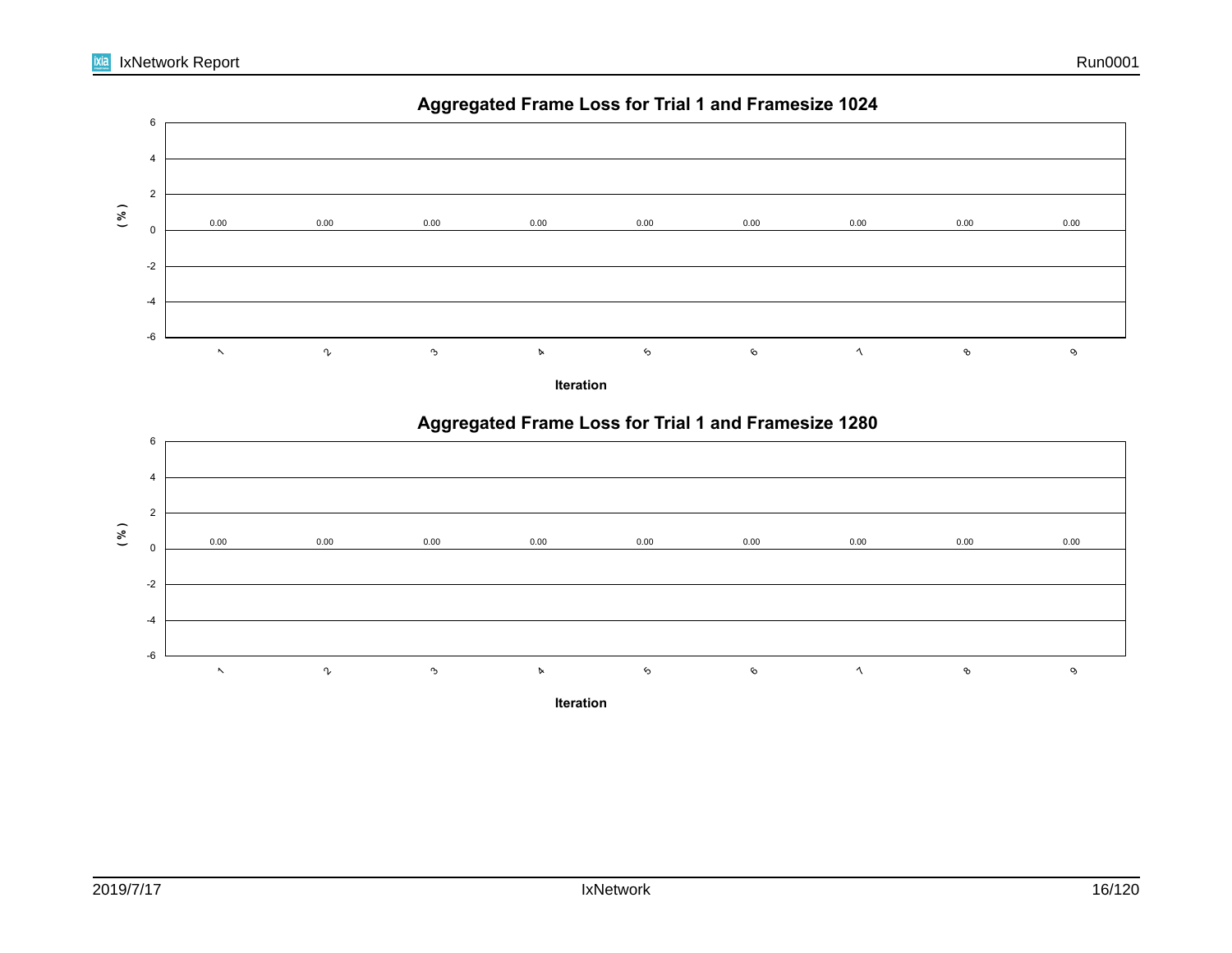

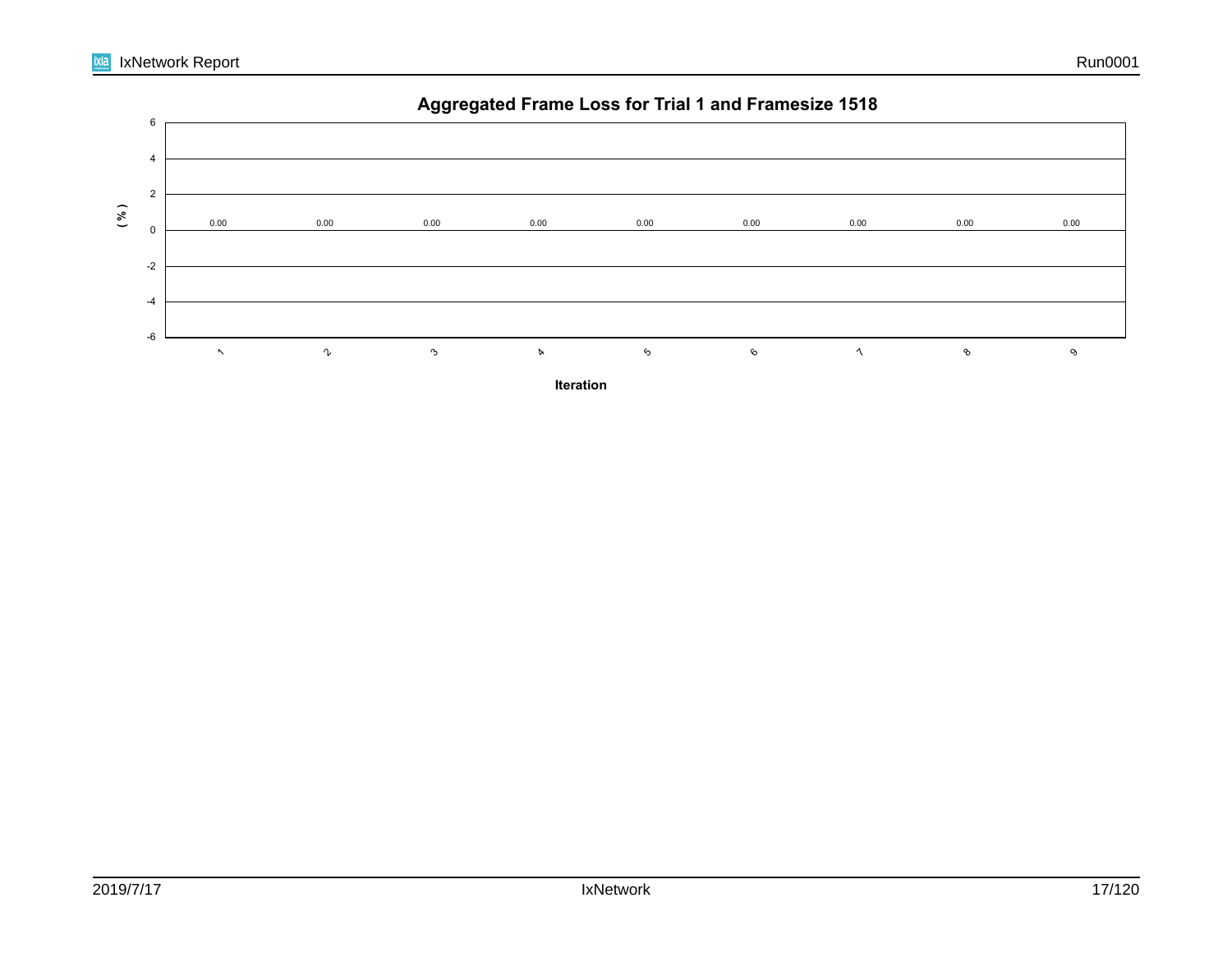# **RFC2544 - Throughput/Latency - Iteration Graph**



# **Tx / Rx Frames per Frame Size**

**Trial - Frame Size**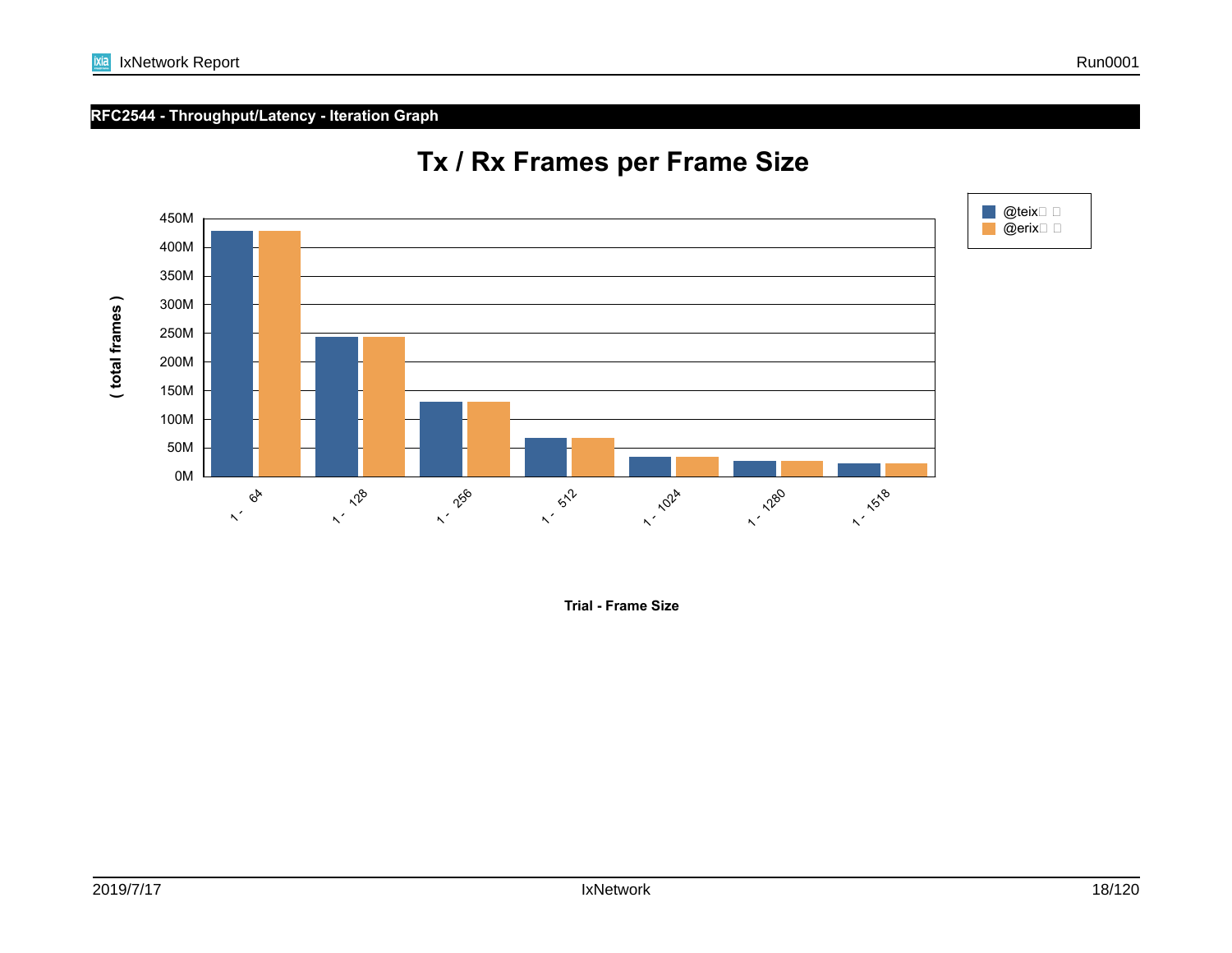## **RFC2544 - Throughput/Latency - Aggregated Results - Part 1 of 2**

| Trial / Framesize / Iteration |        |     | Agg L2 Throughput |             |             | Agg L1 Throughput |                                                                | Throughput (frames)                                 |            | Agg Latency |         |  |
|-------------------------------|--------|-----|-------------------|-------------|-------------|-------------------|----------------------------------------------------------------|-----------------------------------------------------|------------|-------------|---------|--|
|                               | AggTx  |     | Agg Rx Rate       |             | Tx Rate     | Rx Rate           |                                                                |                                                     | <b>Min</b> | Max         | Average |  |
|                               | Rate % | %   | <b>FPS</b>        | <b>Mbps</b> | <b>Mbps</b> | <b>Mbps</b>       |                                                                |                                                     | (ns)       | (ns)        | (ns)    |  |
| Trial: 1 / FS: 64 / Iter: 9   | 100.00 | 100 | 5952380.8         | 3047.619    |             |                   | Tx<br><b>Rx</b><br>Loss :<br>Loss%:                            | 59523808.000<br>59523808.000<br>0<br>0.00           | 3465       | 6277        |         |  |
| Trial: 1 / FS: 128 / Iter: 9  | 100.00 | 100 | 3378378.3         | 3459.459    |             |                   | <b>Tx</b><br>$\sim$ $\sim$<br><b>Rx</b><br>Loss :<br>$Loss%$ : | 33783784.000<br>33783784.000<br>$\mathbf 0$<br>0.00 | 4105       | 10022       |         |  |
| Trial: 1 / FS: 256 / Iter: 9  | 100.00 | 100 | 1811594.1         | 3710.145    |             |                   | Tx<br><b>Rx</b><br>Loss :<br>$Loss%$ :                         | 18115944.000<br>18115944.000<br>$\mathbf 0$<br>0.00 | 4920       | 13092       |         |  |
| Trial: 1 / FS: 512 / Iter: 9  | 100.00 | 100 | 939849.6          | 3849.624    |             |                   | Tx<br>$\sim 100$<br><b>Rx</b><br>Loss :<br>Loss% :             | 9398496.000<br>9398496.000<br>$\mathbf 0$<br>0.00   | 6995       | 17015       |         |  |
| Trial: 1 / FS: 1024 / Iter: 9 | 100.00 | 100 | 478927.2          | 3923.372    |             |                   | Tx<br>$\sim$ 10<br><b>Rx</b><br>Loss :<br>$Loss%$ :            | 4789272.000<br>4789272.000<br>$\mathbf 0$<br>0.00   | 10977      | 29285       |         |  |
| Trial: 1 / FS: 1280 / Iter: 9 | 100.00 | 100 | 384615.4          | 3938.461    |             |                   | Tx<br>$\sim$ 10<br><b>Rx</b><br>Loss :<br>Loss% :              | 3846152.000<br>3846152.000<br>$\mathbf{0}$<br>0.00  | 13107      | 37637       |         |  |
| Trial: 1 / FS: 1518 / Iter: 9 | 100.00 | 100 | 325097.5          | 3947.984    |             |                   | Tx<br>$\sim 1$<br>Rx<br>Loss :<br>$Loss%$ :                    | 3250976.000<br>3250976.000<br>0<br>0.00             | 15322      | 43382       |         |  |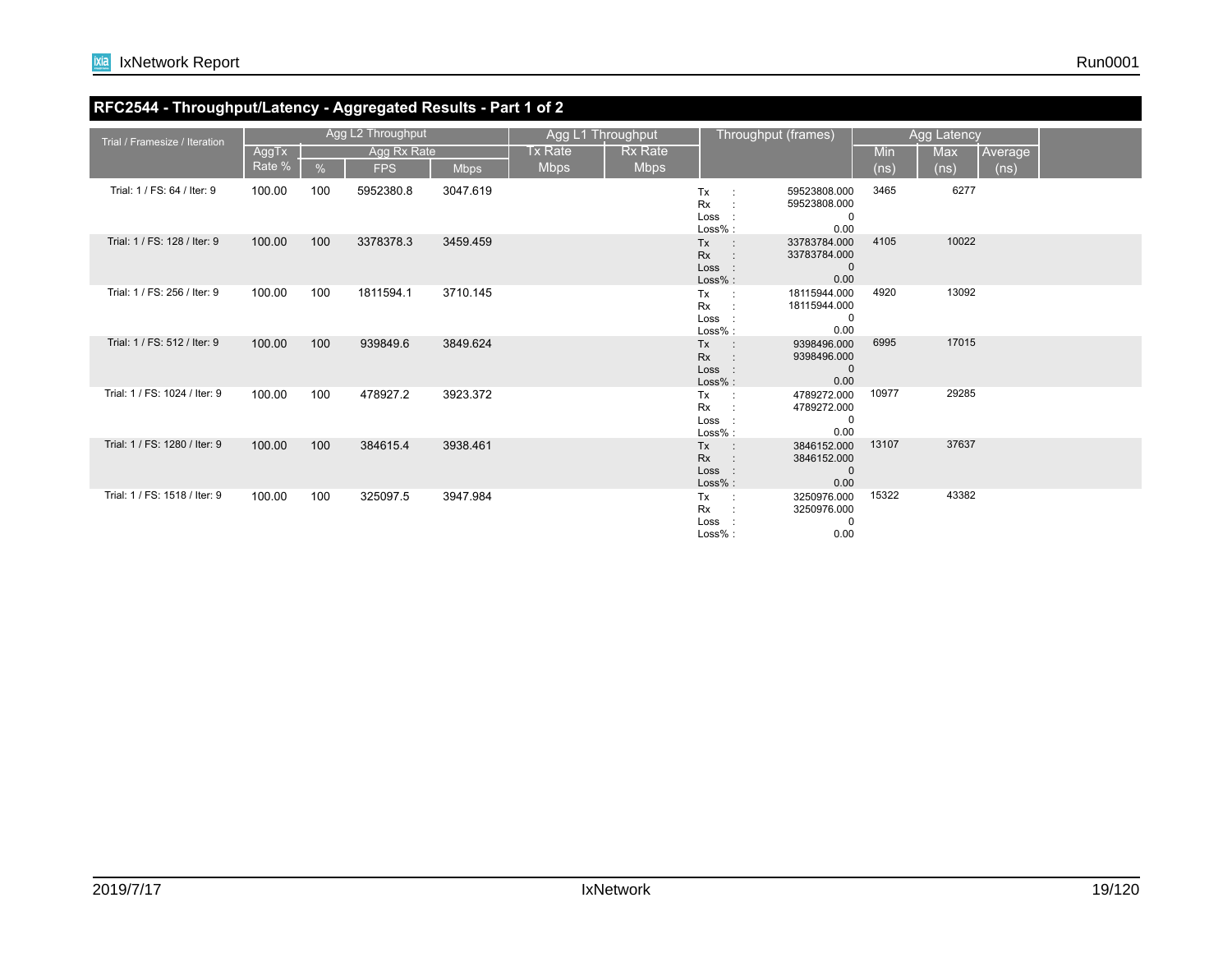## **RFC2544 - Throughput/Latency - Aggregated Results - Part 2 of 2**

| Trial / Framesize / Iteration | Avg Delay Var<br>(ns) | Min Delay Var Max Delay Var<br>(ns) | (n <sub>s</sub> ) |  |
|-------------------------------|-----------------------|-------------------------------------|-------------------|--|
| Trial: 1 / FS: 64 / Iter: 9   | 1734789.833           |                                     | 0 85688971112     |  |
| Trial: 1 / FS: 128 / Iter: 9  | 479592.167            |                                     | 0 83004615827     |  |
| Trial: 1 / FS: 256 / Iter: 9  | 170161.417            |                                     | 0 83004613070     |  |
| Trial: 1 / FS: 512 / Iter: 9  | 588.000               | $\overline{0}$                      | 9200              |  |
| Trial: 1 / FS: 1024 / Iter: 9 | 1704.000              | $\overline{0}$                      | 17392             |  |
| Trial: 1 / FS: 1280 / Iter: 9 | 3332.167              | $\overline{0}$                      | 21472             |  |
| Trial: 1 / FS: 1518 / Iter: 9 | 55940.583             |                                     | 0 42739285257     |  |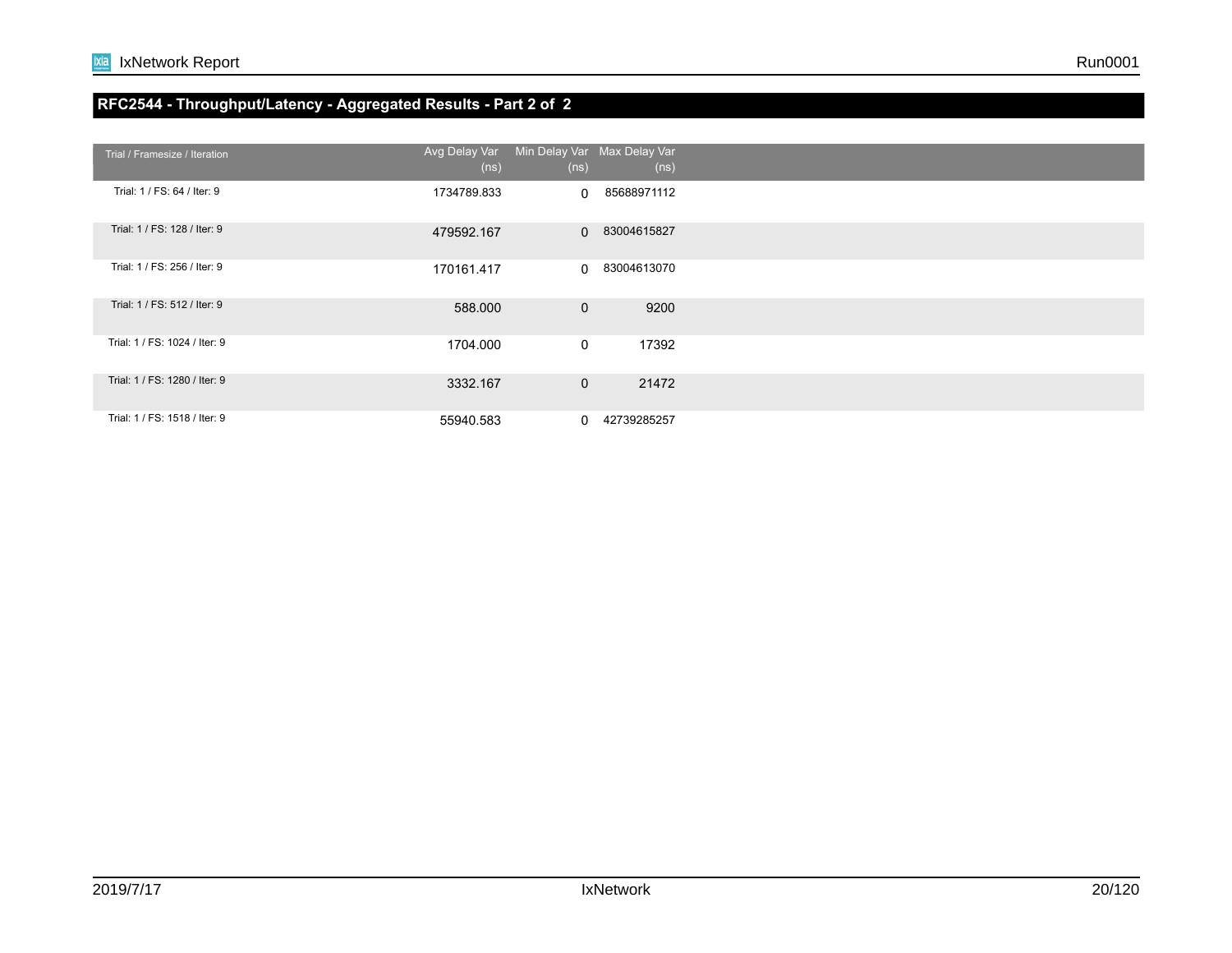## **RFC2544 - Throughput/Latency - Per Flow Statistics - Part 1 of 2**

| Trial / Framesize /          | <b>Tx Port</b> | <b>Rx Port</b> | <b>Flow Group</b>                               |        |      | L2 Throughput  |             |                | L1 Throughput  |                                       | Throughput (frames)                                                                                  |
|------------------------------|----------------|----------------|-------------------------------------------------|--------|------|----------------|-------------|----------------|----------------|---------------------------------------|------------------------------------------------------------------------------------------------------|
| <b>Iteration</b>             |                |                |                                                 | Tx     |      | <b>Rx Rate</b> |             | <b>Tx Rate</b> | <b>Rx Rate</b> |                                       |                                                                                                      |
|                              |                |                |                                                 | Rate % | $\%$ | <b>FPS</b>     | <b>Mbps</b> | <b>Mbps</b>    | <b>Mbps</b>    |                                       |                                                                                                      |
| Trial: 1 / FS: 64 / Iter: 9  | Ethernet - 001 | Ethernet - 002 | S3900-48T4S-Endpoint Set-1 - Flow<br>Group 0001 | 33.33  | 33   | 496031.7       | 253.97      |                |                | Tx<br>Rx<br>Loss<br>$Loss%$ :         | 4960318<br>÷<br>4960318<br>÷<br>$\pm$<br>$\Omega$<br>0.000                                           |
| Trial: 1 / FS: 64 / Iter: 9  | Ethernet - 001 | Ethernet - 003 | S3900-48T4S-Endpoint Set-1 - Flow<br>Group 0001 | 33.33  | 33   | 496031.7       | 253.97      |                |                | Tx<br><b>Rx</b><br>Loss<br>$Loss\%$ : | 4960317<br>$\ddot{\phantom{a}}$<br>4960317<br>$\mathbf{r}$<br>$\Omega$<br>0.000                      |
| Trial: 1 / FS: 64 / Iter: 9  | Ethernet - 001 | Ethernet - 004 | S3900-48T4S-Endpoint Set-1 - Flow<br>Group 0001 | 33.33  | 33   | 496031.7       | 253.97      |                |                | Tx<br>Rx<br>Loss<br>$Loss%$ :         | 4960317<br>$\ddot{\phantom{a}}$<br>4960317<br>÷<br>$\cdot$ :<br>$\Omega$<br>0.000                    |
| Trial: 1 / FS: 64 / Iter: 9  | Ethernet - 002 | Ethernet - 001 | S3900-48T4S-Endpoint Set-2 - Flow<br>Group 0001 | 33.33  | 33   | 496031.8       | 253.97      |                |                | <b>Tx</b><br>Rx<br>Loss<br>$Loss\%$ : | 4960318<br>4960318<br>$\ddot{\phantom{a}}$<br>$\Omega$<br>0.000                                      |
| Trial: 1 / FS: 64 / Iter: 9  | Ethernet - 002 | Ethernet - 003 | S3900-48T4S-Endpoint Set-2 - Flow<br>Group 0001 | 33.33  | 33   | 496031.7       | 253.97      |                |                | Tx<br>Rx<br>Loss<br>$Loss%$ :         | 4960317<br>÷<br>4960317<br>$\ddot{\phantom{a}}$<br>$\ddot{\phantom{a}}$<br>$\Omega$<br>0.000         |
| Trial: 1 / FS: 64 / Iter: 9  | Ethernet - 002 | Ethernet - 004 | S3900-48T4S-Endpoint Set-2 - Flow<br>Group 0001 | 33.33  | 33   | 496031.7       | 253.97      |                |                | Tx<br><b>Rx</b><br>Loss<br>$Loss%$ :  | 4960317<br>$\ddot{\phantom{a}}$<br>4960317<br>$\cdot$<br>$\Omega$<br>0.000                           |
| Trial: 1 / FS: 64 / Iter: 9  | Ethernet - 003 | Ethernet - 001 | S3900-48T4S-Endpoint Set-3 - Flow<br>Group 0001 | 33.33  | 33   | 496031.8       | 253.97      |                |                | Tx<br>Rx<br>Loss<br>$Loss%$ :         | 4960318<br>$\ddot{\phantom{a}}$<br>4960318<br>$\ddot{\phantom{a}}$<br>$\cdot$ :<br>$\Omega$<br>0.000 |
| Trial: 1 / FS: 64 / Iter: 9  | Ethernet - 003 | Ethernet - 002 | S3900-48T4S-Endpoint Set-3 - Flow<br>Group 0001 | 33.33  | 33   | 496031.7       | 253.97      |                |                | Tx<br><b>Rx</b><br>Loss<br>$Loss%$ :  | 4960317<br>÷<br>4960317<br>$\pm$<br>$\Omega$<br>0.000                                                |
| Trial: 1 / FS: 64 / Iter: 9  | Ethernet - 003 | Ethernet - 004 | S3900-48T4S-Endpoint Set-3 - Flow<br>Group 0001 | 33.33  | 33   | 496031.8       | 253.97      |                |                | Tx<br>Rx<br>Loss<br>Loss%             | 4960317<br>÷<br>4960317<br>÷<br>$\Omega$<br>÷<br>0.000                                               |
| Trial: 1 / FS: 64 / Iter: 9  | Ethernet - 004 | Ethernet - 001 | S3900-48T4S-Endpoint Set-4 - Flow<br>Group 0001 | 33.33  | 33   | 496031.7       | 253.97      |                |                | <b>Tx</b><br>Rx<br>Loss<br>$Loss%$ :  | $\pm$<br>4960318<br>4960318<br>$\ddot{\phantom{a}}$<br>$\Omega$<br>0.000                             |
| Trial: 1 / FS: 64 / Iter: 9  | Ethernet - 004 | Ethernet - 002 | S3900-48T4S-Endpoint Set-4 - Flow<br>Group 0001 | 33.33  | 33   | 496031.7       | 253.97      |                |                | Tx<br><b>Rx</b><br>Loss<br>$Loss%$ :  | 4960317<br>$\ddot{\phantom{a}}$<br>4960317<br>÷<br>$\mathbb{C}$<br>$\Omega$<br>0.000                 |
| Trial: 1 / FS: 64 / Iter: 9  | Ethernet - 004 | Ethernet - 003 | S3900-48T4S-Endpoint Set-4 - Flow<br>Group 0001 | 33.33  | 33   | 496031.7       | 253.97      |                |                | Tx<br><b>Rx</b><br>Loss<br>$Loss%$ :  | 4960317<br>$\ddot{\phantom{a}}$<br>4960317<br>$\pm$<br>$\Omega$<br>0.000                             |
| Trial: 1 / FS: 128 / Iter: 9 | Ethernet - 001 | Ethernet - 002 | S3900-48T4S-Endpoint Set-1 - Flow<br>Group 0001 | 33.33  | 33   | 281531.5       | 288.29      |                |                | Tx<br>Rx<br>Loss<br>Loss%             | 2815316<br>÷<br>2815316<br>$\ddot{\phantom{a}}$<br>$\Omega$<br>$\ddot{\phantom{a}}$<br>0.000         |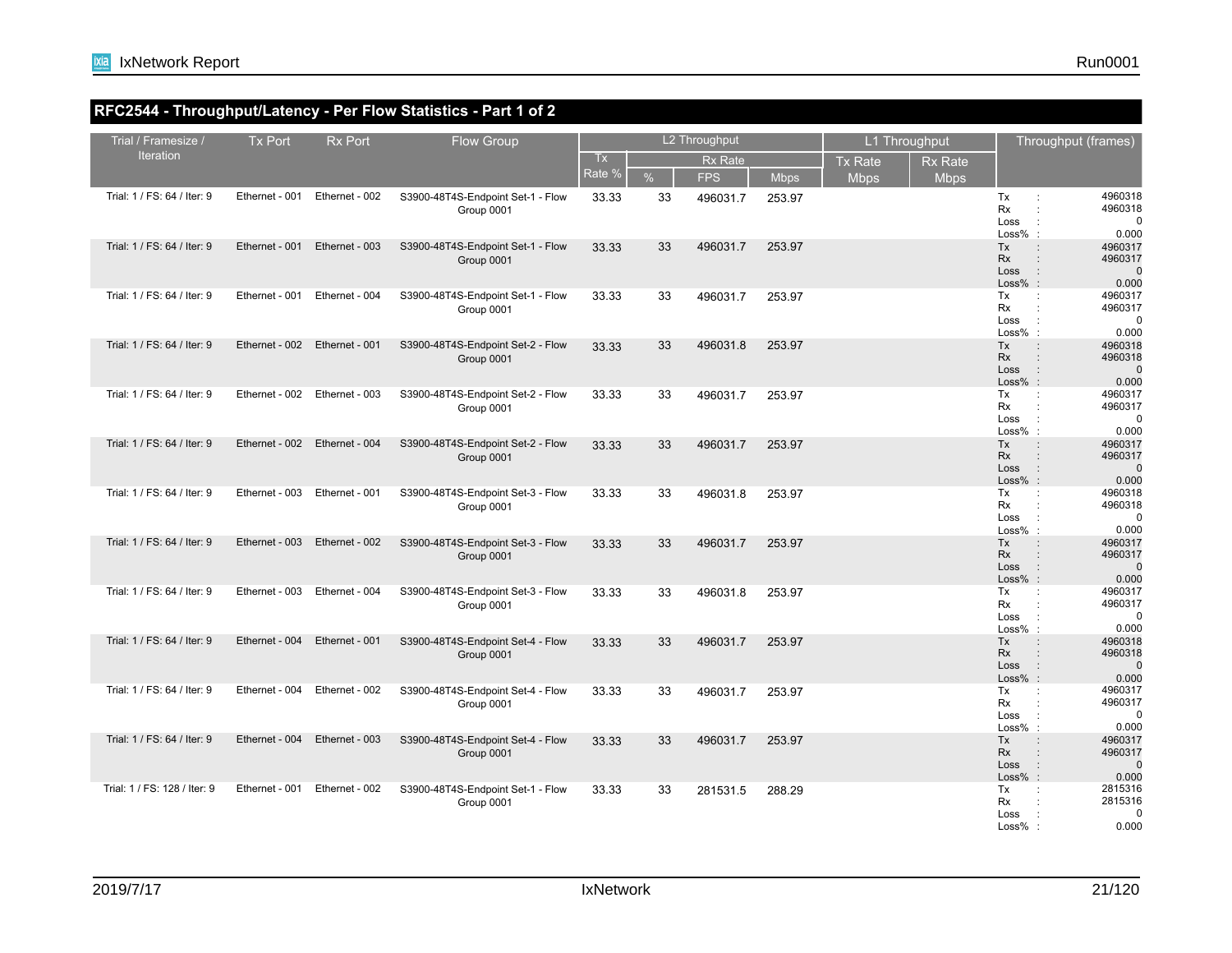| Run0001 |
|---------|
|         |

| Trial: 1 / FS: 128 / Iter: 9 | Ethernet - 001 | Ethernet - 003 | S3900-48T4S-Endpoint Set-1 - Flow<br>Group 0001 | 33.33 | 33 | 281531.5 | 288.29 | Tx<br>Rx<br>Loss<br>$Loss%$ :                         | 2815315<br>2815315<br>$\mathbf 0$<br>$\ddot{\phantom{a}}$<br>0.000 |
|------------------------------|----------------|----------------|-------------------------------------------------|-------|----|----------|--------|-------------------------------------------------------|--------------------------------------------------------------------|
| Trial: 1 / FS: 128 / Iter: 9 | Ethernet - 001 | Ethernet - 004 | S3900-48T4S-Endpoint Set-1 - Flow<br>Group 0001 | 33.33 | 33 | 281531.5 | 288.29 | Tx<br>Rx<br>Loss<br>$\cdot$<br>Loss%                  | 2815315<br>÷<br>2815315<br>0<br>0.000<br>$\pm$                     |
| Trial: 1 / FS: 128 / Iter: 9 | Ethernet - 002 | Ethernet - 001 | S3900-48T4S-Endpoint Set-2 - Flow<br>Group 0001 | 33.33 | 33 | 281531.6 | 288.29 | <b>Tx</b><br>Rx<br>Loss<br>$\pm$<br>Loss%:            | 2815316<br>2815316<br>$\mathbf 0$<br>0.000                         |
| Trial: 1 / FS: 128 / Iter: 9 | Ethernet - 002 | Ethernet - 003 | S3900-48T4S-Endpoint Set-2 - Flow<br>Group 0001 | 33.33 | 33 | 281531.5 | 288.29 | Tx<br>Rx<br>Loss<br>Loss%                             | 2815315<br>2815315<br>0<br>0.000                                   |
| Trial: 1 / FS: 128 / Iter: 9 | Ethernet - 002 | Ethernet - 004 | S3900-48T4S-Endpoint Set-2 - Flow<br>Group 0001 | 33.33 | 33 | 281531.5 | 288.29 | <b>Tx</b><br>Rx<br>Loss<br>$\cdot$ :<br>$Loss%$ :     | 2815315<br>2815315<br>$\Omega$<br>0.000                            |
| Trial: 1 / FS: 128 / Iter: 9 | Ethernet - 003 | Ethernet - 001 | S3900-48T4S-Endpoint Set-3 - Flow<br>Group 0001 | 33.33 | 33 | 281531.5 | 288.29 | Tx<br>Rx<br>Loss<br>Loss%                             | 2815316<br>2815316<br>0<br>0.000                                   |
| Trial: 1 / FS: 128 / Iter: 9 | Ethernet - 003 | Ethernet - 002 | S3900-48T4S-Endpoint Set-3 - Flow<br>Group 0001 | 33.33 | 33 | 281531.6 | 288.29 | Tx<br>Rx<br>Loss<br>$\cdot$ :<br>$Loss\%$ :           | 2815315<br>2815315<br>$\mathbf 0$<br>0.000                         |
| Trial: 1 / FS: 128 / Iter: 9 | Ethernet - 003 | Ethernet - 004 | S3900-48T4S-Endpoint Set-3 - Flow<br>Group 0001 | 33.33 | 33 | 281531.5 | 288.29 | Tx<br>Rx<br>Loss<br>Loss%                             | 2815315<br>2815315<br>0<br>0.000                                   |
| Trial: 1 / FS: 128 / Iter: 9 | Ethernet - 004 | Ethernet - 001 | S3900-48T4S-Endpoint Set-4 - Flow<br>Group 0001 | 33.33 | 33 | 281531.5 | 288.29 | Tx<br>Rx<br>Loss<br>$\therefore$<br>$Loss%$ :         | 2815316<br>2815316<br>$\Omega$<br>0.000                            |
| Trial: 1 / FS: 128 / Iter: 9 | Ethernet - 004 | Ethernet - 002 | S3900-48T4S-Endpoint Set-4 - Flow<br>Group 0001 | 33.33 | 33 | 281531.5 | 288.29 | Tx<br>Rx<br>Loss<br>Loss%<br>$\cdot$                  | 2815315<br>2815315<br>$\mathbf 0$<br>0.000                         |
| Trial: 1 / FS: 128 / Iter: 9 | Ethernet - 004 | Ethernet - 003 | S3900-48T4S-Endpoint Set-4 - Flow<br>Group 0001 | 33.33 | 33 | 281531.5 | 288.29 | Tx<br>Rx<br>Loss<br>$\mathbb{R}^2$<br>$Loss\%$ :      | 2815315<br>2815315<br>$\mathbf 0$<br>0.000                         |
| Trial: 1 / FS: 256 / Iter: 9 | Ethernet - 001 | Ethernet - 002 | S3900-48T4S-Endpoint Set-1 - Flow<br>Group 0001 | 33.33 | 33 | 150966.2 | 309.18 | Tx<br>Rx<br>$\cdot$ :<br>Loss<br>Loss%                | 1509662<br>1509662<br>$\mathbf 0$<br>0.000<br>$\cdot$              |
| Trial: 1 / FS: 256 / Iter: 9 | Ethernet - 001 | Ethernet - 003 | S3900-48T4S-Endpoint Set-1 - Flow<br>Group 0001 | 33.33 | 33 | 150966.2 | 309.18 | Tx<br>Rx<br>Loss<br>$\cdot$ :<br>$Loss%$ :            | 1509662<br>1509662<br>÷<br>$\Omega$<br>0.000                       |
| Trial: 1 / FS: 256 / Iter: 9 | Ethernet - 001 | Ethernet - 004 | S3900-48T4S-Endpoint Set-1 - Flow<br>Group 0001 | 33.33 | 33 | 150966.2 | 309.18 | Tx<br>Rx<br>$\ddot{\phantom{a}}$<br>Loss<br>$Loss%$ : | 1509662<br>1509662<br>$\mathbf 0$<br>0.000                         |
| Trial: 1 / FS: 256 / Iter: 9 | Ethernet - 002 | Ethernet - 001 | S3900-48T4S-Endpoint Set-2 - Flow<br>Group 0001 | 33.33 | 33 | 150966.2 | 309.18 | <b>Tx</b><br>Rx<br>Loss<br>$Loss%$ :                  | 1509662<br>1509662<br>$\mathbf 0$<br>0.000                         |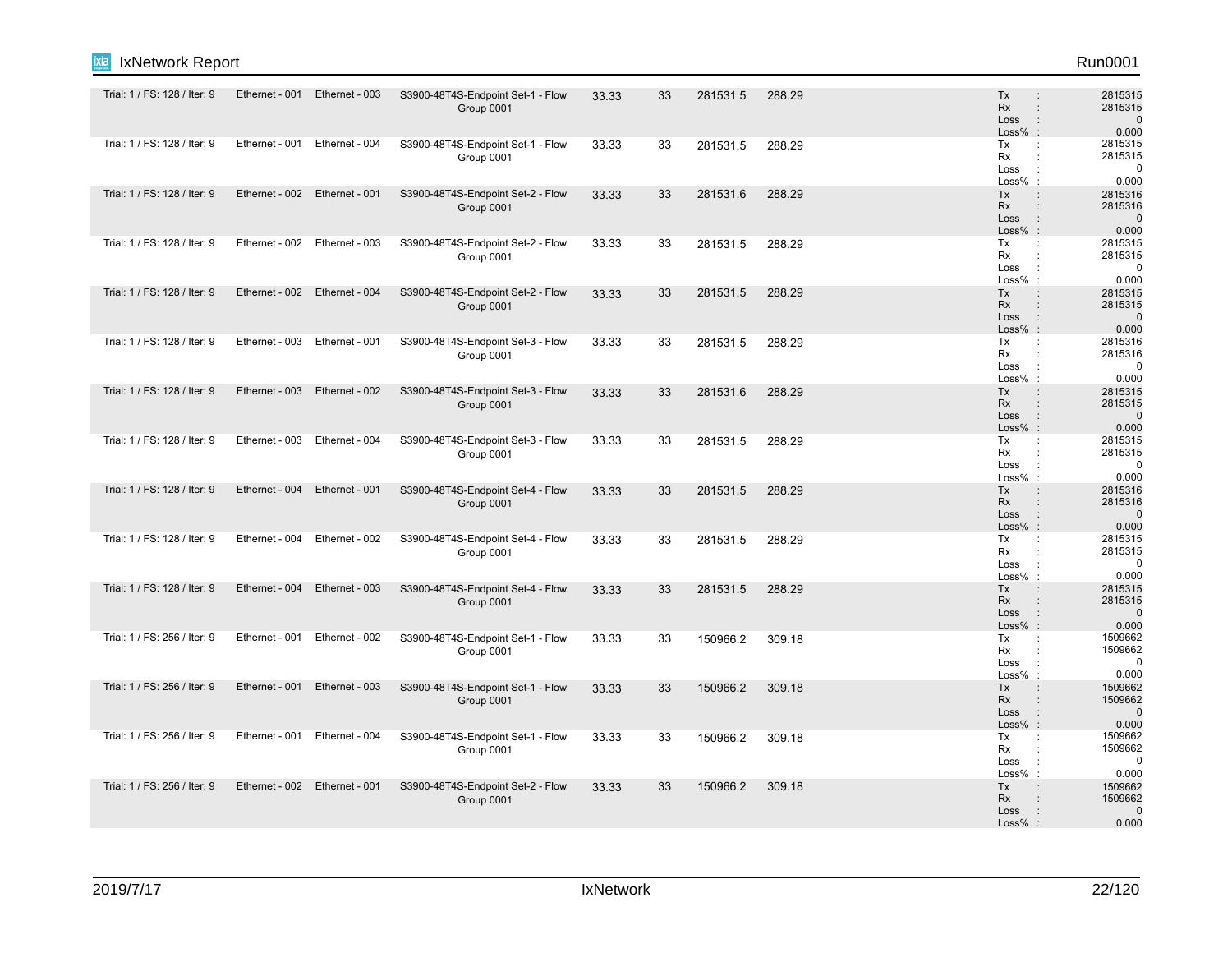| Run0001                                    |                                                   |        |          |    |       |                                                 |                               |                | IxNetwork Report             |
|--------------------------------------------|---------------------------------------------------|--------|----------|----|-------|-------------------------------------------------|-------------------------------|----------------|------------------------------|
| 1509662<br>1509662<br>$\mathbf 0$<br>0.000 | Tx<br>Rx<br>Loss<br>Loss%                         | 309.18 | 150966.2 | 33 | 33.33 | S3900-48T4S-Endpoint Set-2 - Flow<br>Group 0001 | Ethernet - 002 Ethernet - 003 |                | Trial: 1 / FS: 256 / Iter: 9 |
| 1509662<br>1509662<br>$\mathbf 0$<br>0.000 | Tx<br>Rx<br>Loss<br>$\cdot$<br>$Loss%$ :          | 309.18 | 150966.2 | 33 | 33.33 | S3900-48T4S-Endpoint Set-2 - Flow<br>Group 0001 | Ethernet - 002 Ethernet - 004 |                | Trial: 1 / FS: 256 / Iter: 9 |
| 1509662<br>1509662<br>$\mathbf 0$<br>0.000 | Tx<br>Rx<br>Loss<br>Loss%<br>$\cdot$ :            | 309.18 | 150966.2 | 33 | 33.33 | S3900-48T4S-Endpoint Set-3 - Flow<br>Group 0001 | Ethernet - 003 Ethernet - 001 |                | Trial: 1 / FS: 256 / Iter: 9 |
| 1509662<br>1509662<br>$\mathbf 0$<br>0.000 | Tx<br><b>Rx</b><br>Loss<br>$Loss\%$ :             | 309.18 | 150966.2 | 33 | 33.33 | S3900-48T4S-Endpoint Set-3 - Flow<br>Group 0001 | Ethernet - 002                | Ethernet - 003 | Trial: 1 / FS: 256 / Iter: 9 |
| 1509662<br>1509662<br>$\mathbf 0$<br>0.000 | Tx<br>Rx<br>Loss<br>Loss%<br>$\ddot{\phantom{a}}$ | 309.18 | 150966.2 | 33 | 33.33 | S3900-48T4S-Endpoint Set-3 - Flow<br>Group 0001 | Ethernet - 004                | Ethernet - 003 | Trial: 1 / FS: 256 / Iter: 9 |
| 1509662<br>1509662<br>$\mathbf 0$<br>0.000 | Tx<br><b>Rx</b><br>Loss<br>$\cdot$<br>Loss% :     | 309.18 | 150966.2 | 33 | 33.33 | S3900-48T4S-Endpoint Set-4 - Flow<br>Group 0001 | Ethernet - 001                | Ethernet - 004 | Trial: 1 / FS: 256 / Iter: 9 |
| 1509662<br>1509662<br>$\mathbf 0$<br>0.000 | Tx<br>÷<br>Rx<br>Loss<br>÷<br>Loss%               | 309.18 | 150966.2 | 33 | 33.33 | S3900-48T4S-Endpoint Set-4 - Flow<br>Group 0001 | Ethernet - 002                | Ethernet - 004 | Trial: 1 / FS: 256 / Iter: 9 |
| 1509662<br>1509662<br>$\mathbf 0$<br>0.000 | Tx<br><b>Rx</b><br>Loss<br>$Loss\%$ :             | 309.18 | 150966.2 | 33 | 33.33 | S3900-48T4S-Endpoint Set-4 - Flow<br>Group 0001 | Ethernet - 003                | Ethernet - 004 | Trial: 1 / FS: 256 / Iter: 9 |
| 783208<br>783208<br>$\mathbf 0$<br>0.000   | Tx<br>÷<br>Rx<br>Loss<br>Loss%<br>$\cdot$ :       | 320.80 | 78320.8  | 33 | 33.33 | S3900-48T4S-Endpoint Set-1 - Flow<br>Group 0001 | Ethernet - 002                | Ethernet - 001 | Trial: 1 / FS: 512 / Iter: 9 |
| 783208<br>783208<br>$\Omega$<br>0.000      | Tx<br><b>Rx</b><br>Loss<br>$Loss\%$ :             | 320.80 | 78320.8  | 33 | 33.33 | S3900-48T4S-Endpoint Set-1 - Flow<br>Group 0001 | Ethernet - 003                | Ethernet - 001 | Trial: 1 / FS: 512 / Iter: 9 |
| 783208<br>783208<br>$\mathbf 0$<br>0.000   | Tx<br>÷<br>Rx<br>Loss<br>Loss%                    | 320.80 | 78320.8  | 33 | 33.33 | S3900-48T4S-Endpoint Set-1 - Flow<br>Group 0001 | Ethernet - 004                | Ethernet - 001 | Trial: 1 / FS: 512 / Iter: 9 |
| 783208<br>783208<br>$\mathbf 0$<br>0.000   | Tx<br><b>Rx</b><br>Loss<br>Loss%<br>$\cdot$ :     | 320.80 | 78320.9  | 33 | 33.33 | S3900-48T4S-Endpoint Set-2 - Flow<br>Group 0001 | Ethernet - 001                | Ethernet - 002 | Trial: 1 / FS: 512 / Iter: 9 |
| 783208<br>783208<br>$\mathbf 0$<br>0.000   | Tx<br>Rx<br>Loss<br>$\cdot$ :<br>Loss%            | 320.80 | 78320.8  | 33 | 33.33 | S3900-48T4S-Endpoint Set-2 - Flow<br>Group 0001 | Ethernet - 002 Ethernet - 003 |                | Trial: 1 / FS: 512 / Iter: 9 |
| 783208<br>783208<br>$\mathbf 0$<br>0.000   | Tx<br><b>Rx</b><br>Loss<br>$Loss%$ :              | 320.80 | 78320.8  | 33 | 33.33 | S3900-48T4S-Endpoint Set-2 - Flow<br>Group 0001 | Ethernet - 004                | Ethernet - 002 | Trial: 1 / FS: 512 / Iter: 9 |
| 783208<br>783208<br>$\Omega$<br>0.000      | Tx<br>Rx<br>Loss<br>Loss%                         | 320.80 | 78320.8  | 33 | 33.33 | S3900-48T4S-Endpoint Set-3 - Flow<br>Group 0001 | Ethernet - 001                | Ethernet - 003 | Trial: 1 / FS: 512 / Iter: 9 |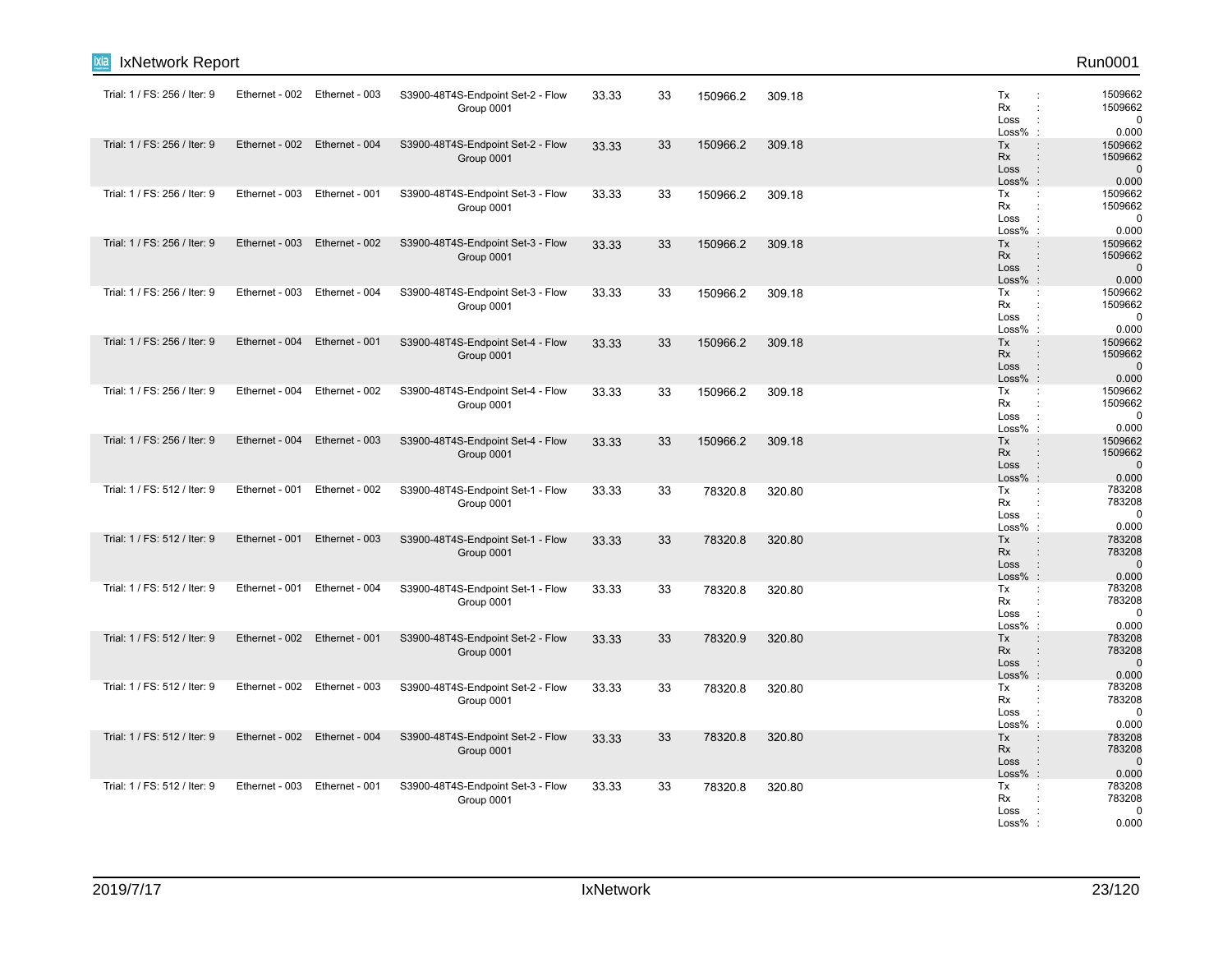| Run0001 |  |
|---------|--|
|         |  |

| Trial: 1 / FS: 512 / Iter: 9  | Ethernet - 003 | Ethernet - 002                | S3900-48T4S-Endpoint Set-3 - Flow<br>Group 0001 | 33.33 | 33 | 78320.8 | 320.80 | Tx<br>Rx<br>Loss<br>$Loss%$ :         | 783208<br>$\mathbb{R}^2$<br>783208<br>$\mathbf 0$<br>$\ddot{\phantom{a}}$<br>0.000         |
|-------------------------------|----------------|-------------------------------|-------------------------------------------------|-------|----|---------|--------|---------------------------------------|--------------------------------------------------------------------------------------------|
| Trial: 1 / FS: 512 / Iter: 9  |                | Ethernet - 003 Ethernet - 004 | S3900-48T4S-Endpoint Set-3 - Flow<br>Group 0001 | 33.33 | 33 | 78320.8 | 320.80 | Tx<br>Rx<br>Loss<br>$Loss%$ :         | 783208<br>÷<br>783208<br>$\mathbf{r}$<br>$\mathbf 0$<br>0.000                              |
| Trial: 1 / FS: 512 / Iter: 9  | Ethernet - 004 | Ethernet - 001                | S3900-48T4S-Endpoint Set-4 - Flow<br>Group 0001 | 33.33 | 33 | 78320.8 | 320.80 | Tx<br><b>Rx</b><br>Loss<br>$Loss\%$ : | 783208<br>783208<br>$\Omega$<br>$\cdot$<br>0.000                                           |
| Trial: 1 / FS: 512 / Iter: 9  | Ethernet - 004 | Ethernet - 002                | S3900-48T4S-Endpoint Set-4 - Flow<br>Group 0001 | 33.33 | 33 | 78320.8 | 320.80 | Tx<br>Rx<br>Loss<br>Loss% :           | 783208<br>÷<br>783208<br>$\cdot$ :<br>$\mathbf 0$<br>0.000                                 |
| Trial: 1 / FS: 512 / Iter: 9  | Ethernet - 004 | Ethernet - 003                | S3900-48T4S-Endpoint Set-4 - Flow<br>Group 0001 | 33.33 | 33 | 78320.8 | 320.80 | Tx<br>Rx<br>Loss<br>Loss%:            | 783208<br>$\ddot{\phantom{a}}$<br>783208<br>$\cdot$ :<br>$\mathbf 0$<br>0.000              |
| Trial: 1 / FS: 1024 / Iter: 9 | Ethernet - 001 | Ethernet - 002                | S3900-48T4S-Endpoint Set-1 - Flow<br>Group 0001 | 33.33 | 33 | 39910.6 | 326.95 | Tx<br>Rx<br>Loss<br>Loss% :           | 399106<br>$\mathbb{C}^{\times}$<br>399106<br>0<br>$\cdot$ :<br>0.000                       |
| Trial: 1 / FS: 1024 / Iter: 9 | Ethernet - 001 | Ethernet - 003                | S3900-48T4S-Endpoint Set-1 - Flow<br>Group 0001 | 33.33 | 33 | 39910.6 | 326.95 | Tx<br>Rx<br>Loss<br>Loss% :           | 399106<br>$\mathbb{R}^2$<br>399106<br>$\cdot$ :<br>$\mathbf{0}$<br>0.000                   |
| Trial: 1 / FS: 1024 / Iter: 9 | Ethernet - 001 | Ethernet - 004                | S3900-48T4S-Endpoint Set-1 - Flow<br>Group 0001 | 33.33 | 33 | 39910.6 | 326.95 | Tx<br>Rx<br>Loss<br>Loss%             | 399106<br>$\mathbb{C}^{\times}$<br>399106<br>$\mathbf 0$<br>0.000                          |
| Trial: 1 / FS: 1024 / Iter: 9 | Ethernet - 002 | Ethernet - 001                | S3900-48T4S-Endpoint Set-2 - Flow<br>Group 0001 | 33.33 | 33 | 39910.7 | 326.95 | Tx<br><b>Rx</b><br>Loss<br>$Loss%$ :  | 399106<br>$\ddot{\phantom{a}}$<br>399106<br>$\sim$ 1.<br>$\Omega$<br>0.000                 |
| Trial: 1 / FS: 1024 / Iter: 9 |                | Ethernet - 002 Ethernet - 003 | S3900-48T4S-Endpoint Set-2 - Flow<br>Group 0001 | 33.33 | 33 | 39910.6 | 326.95 | Tx<br>Rx<br>Loss<br>$Loss%$ :         | 399106<br>$\ddot{\phantom{a}}$<br>399106<br>$\ddot{\phantom{a}}$<br>0<br>0.000             |
| Trial: 1 / FS: 1024 / Iter: 9 | Ethernet - 002 | Ethernet - 004                | S3900-48T4S-Endpoint Set-2 - Flow<br>Group 0001 | 33.33 | 33 | 39910.6 | 326.95 | Tx<br>Rx<br>Loss<br>$Loss%$ :         | 399106<br>$\ddot{\phantom{a}}$<br>399106<br>$\mathbf{r}$<br>$\sim 10$<br>$\Omega$<br>0.000 |
| Trial: 1 / FS: 1024 / Iter: 9 |                | Ethernet - 003 Ethernet - 001 | S3900-48T4S-Endpoint Set-3 - Flow<br>Group 0001 | 33.33 | 33 | 39910.6 | 326.95 | Tx<br>Rx<br>Loss<br>$Loss%$ :         | 399106<br>$\ddot{\phantom{a}}$<br>399106<br>$\Omega$<br>0.000                              |
| Trial: 1 / FS: 1024 / Iter: 9 | Ethernet - 003 | Ethernet - 002                | S3900-48T4S-Endpoint Set-3 - Flow<br>Group 0001 | 33.33 | 33 | 39910.6 | 326.95 | Tx<br><b>Rx</b><br>Loss<br>$Loss%$ :  | 399106<br>399106<br>$\sim$ $\sim$<br>$\Omega$<br>0.000                                     |
| Trial: 1 / FS: 1024 / Iter: 9 |                | Ethernet - 003 Ethernet - 004 | S3900-48T4S-Endpoint Set-3 - Flow<br>Group 0001 | 33.33 | 33 | 39910.5 | 326.95 | Tx<br>Rx<br>Loss<br>Loss%             | 399106<br>÷<br>399106<br>$\mathbf 0$<br>0.000                                              |
| Trial: 1 / FS: 1024 / Iter: 9 | Ethernet - 004 | Ethernet - 001                | S3900-48T4S-Endpoint Set-4 - Flow<br>Group 0001 | 33.33 | 33 | 39910.6 | 326.95 | Tx<br>Rx<br>Loss<br>$Loss%$ :         | 399106<br>399106<br>$\mathbf 0$<br>0.000                                                   |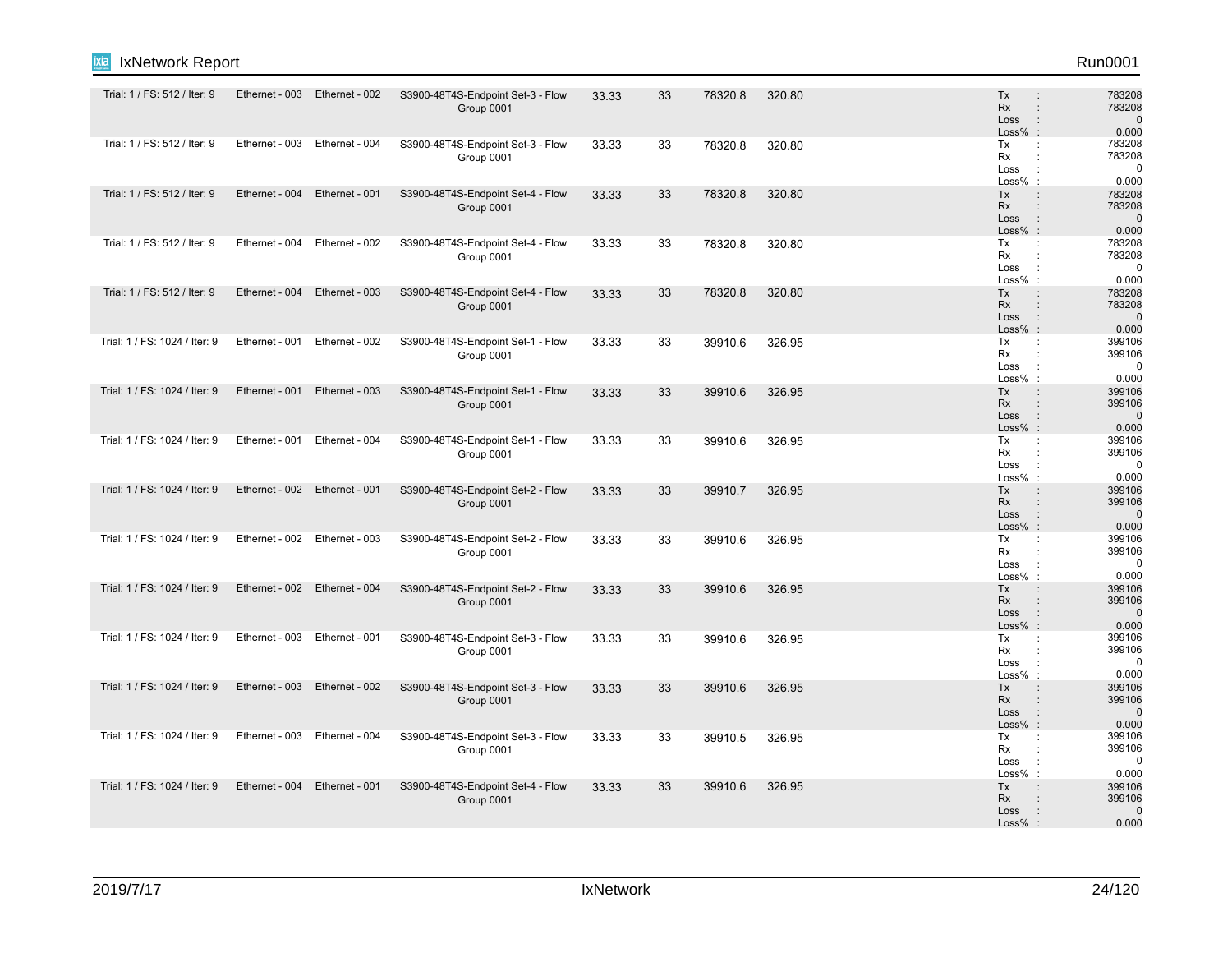| IxNetwork Report              |                |                               |                                                 |       |    |         |        |                                                       | Run0001                                  |
|-------------------------------|----------------|-------------------------------|-------------------------------------------------|-------|----|---------|--------|-------------------------------------------------------|------------------------------------------|
| Trial: 1 / FS: 1024 / Iter: 9 | Ethernet - 004 | Ethernet - 002                | S3900-48T4S-Endpoint Set-4 - Flow<br>Group 0001 | 33.33 | 33 | 39910.6 | 326.95 | Tx<br>Rx<br>Loss<br>Loss%                             | 399106<br>399106<br>$\mathbf 0$<br>0.000 |
| Trial: 1 / FS: 1024 / Iter: 9 | Ethernet - 004 | Ethernet - 003                | S3900-48T4S-Endpoint Set-4 - Flow<br>Group 0001 | 33.33 | 33 | 39910.6 | 326.95 | Tx<br>Rx<br>Loss<br>$\ddot{\phantom{a}}$<br>$Loss%$ : | 399106<br>399106<br>$\mathbf 0$<br>0.000 |
| Trial: 1 / FS: 1280 / Iter: 9 |                | Ethernet - 001 Ethernet - 002 | S3900-48T4S-Endpoint Set-1 - Flow<br>Group 0001 | 33.33 | 33 | 32051.3 | 328.21 | Tx<br>Rx<br>Loss<br>Loss%                             | 320513<br>320513<br>$\mathbf 0$<br>0.000 |
| Trial: 1 / FS: 1280 / Iter: 9 | Ethernet - 001 | Ethernet - 003                | S3900-48T4S-Endpoint Set-1 - Flow<br>Group 0001 | 33.33 | 33 | 32051.3 | 328.21 | Tx<br>Rx<br>Loss<br>$Loss\%$ :                        | 320513<br>320513<br>$\mathbf 0$<br>0.000 |
| Trial: 1 / FS: 1280 / Iter: 9 | Ethernet - 001 | Ethernet - 004                | S3900-48T4S-Endpoint Set-1 - Flow<br>Group 0001 | 33.33 | 33 | 32051.3 | 328.21 | Tx<br>÷<br>Rx<br>Loss<br>Loss%                        | 320512<br>320512<br>$\mathbf 0$<br>0.000 |
| Trial: 1 / FS: 1280 / Iter: 9 | Ethernet - 002 | Ethernet - 001                | S3900-48T4S-Endpoint Set-2 - Flow<br>Group 0001 | 33.33 | 33 | 32051.3 | 328.21 | Tx<br>Rx<br>Loss<br>$\cdot$ :<br>Loss% :              | 320513<br>320513<br>$\mathbf 0$<br>0.000 |
| Trial: 1 / FS: 1280 / Iter: 9 | Ethernet - 002 | Ethernet - 003                | S3900-48T4S-Endpoint Set-2 - Flow<br>Group 0001 | 33.33 | 33 | 32051.3 | 328.21 | Tx<br>Rx<br>Loss<br>Loss%                             | 320513<br>320513<br>0<br>0.000           |
| Trial: 1 / FS: 1280 / Iter: 9 |                | Ethernet - 002 Ethernet - 004 | S3900-48T4S-Endpoint Set-2 - Flow<br>Group 0001 | 33.33 | 33 | 32051.2 | 328.20 | Tx<br>Rx<br>Loss<br>$Loss\%$ :                        | 320512<br>320512<br>$\mathbf 0$<br>0.000 |
| Trial: 1 / FS: 1280 / Iter: 9 | Ethernet - 003 | Ethernet - 001                | S3900-48T4S-Endpoint Set-3 - Flow<br>Group 0001 | 33.33 | 33 | 32051.2 | 328.21 | Tx<br>÷<br>Rx<br>Loss<br>Loss%<br>$\cdot$             | 320513<br>320513<br>$\mathbf 0$<br>0.000 |
| Trial: 1 / FS: 1280 / Iter: 9 | Ethernet - 003 | Ethernet - 002                | S3900-48T4S-Endpoint Set-3 - Flow<br>Group 0001 | 33.33 | 33 | 32051.3 | 328.21 | Tx<br>Rx<br>Loss<br>$Loss\%$ :                        | 320513<br>320513<br>$\Omega$<br>0.000    |
| Trial: 1 / FS: 1280 / Iter: 9 |                | Ethernet - 003 Ethernet - 004 | S3900-48T4S-Endpoint Set-3 - Flow<br>Group 0001 | 33.33 | 33 | 32051.3 | 328.21 | Тx<br>÷<br>Rx<br>Loss<br>Loss%                        | 320512<br>320512<br>$\mathbf 0$<br>0.000 |
| Trial: 1 / FS: 1280 / Iter: 9 | Ethernet - 004 | Ethernet - 001                | S3900-48T4S-Endpoint Set-4 - Flow<br>Group 0001 | 33.33 | 33 | 32051.2 | 328.21 | Tx<br>Rx<br>Loss<br>Loss%                             | 320513<br>320513<br>$\mathbf 0$<br>0.000 |
| Trial: 1 / FS: 1280 / Iter: 9 | Ethernet - 004 | Ethernet - 002                | S3900-48T4S-Endpoint Set-4 - Flow<br>Group 0001 | 33.33 | 33 | 32051.3 | 328.21 | Tx<br>Rx<br>Loss<br>Loss%                             | 320513<br>320513<br>$\mathbf 0$<br>0.000 |
| Trial: 1 / FS: 1280 / Iter: 9 | Ethernet - 004 | Ethernet - 003                | S3900-48T4S-Endpoint Set-4 - Flow<br>Group 0001 | 33.33 | 33 | 32051.3 | 328.21 | Tx<br><b>Rx</b><br>Loss<br>$Loss%$ :                  | 320512<br>320512<br>$\mathbf 0$<br>0.000 |
| Trial: 1 / FS: 1518 / Iter: 9 | Ethernet - 001 | Ethernet - 002                | S3900-48T4S-Endpoint Set-1 - Flow<br>Group 0001 | 33.33 | 33 | 27091.5 | 329.00 | Tx<br>Rx<br>Loss<br>Loss%                             | 270915<br>270915<br>$\Omega$<br>0.000    |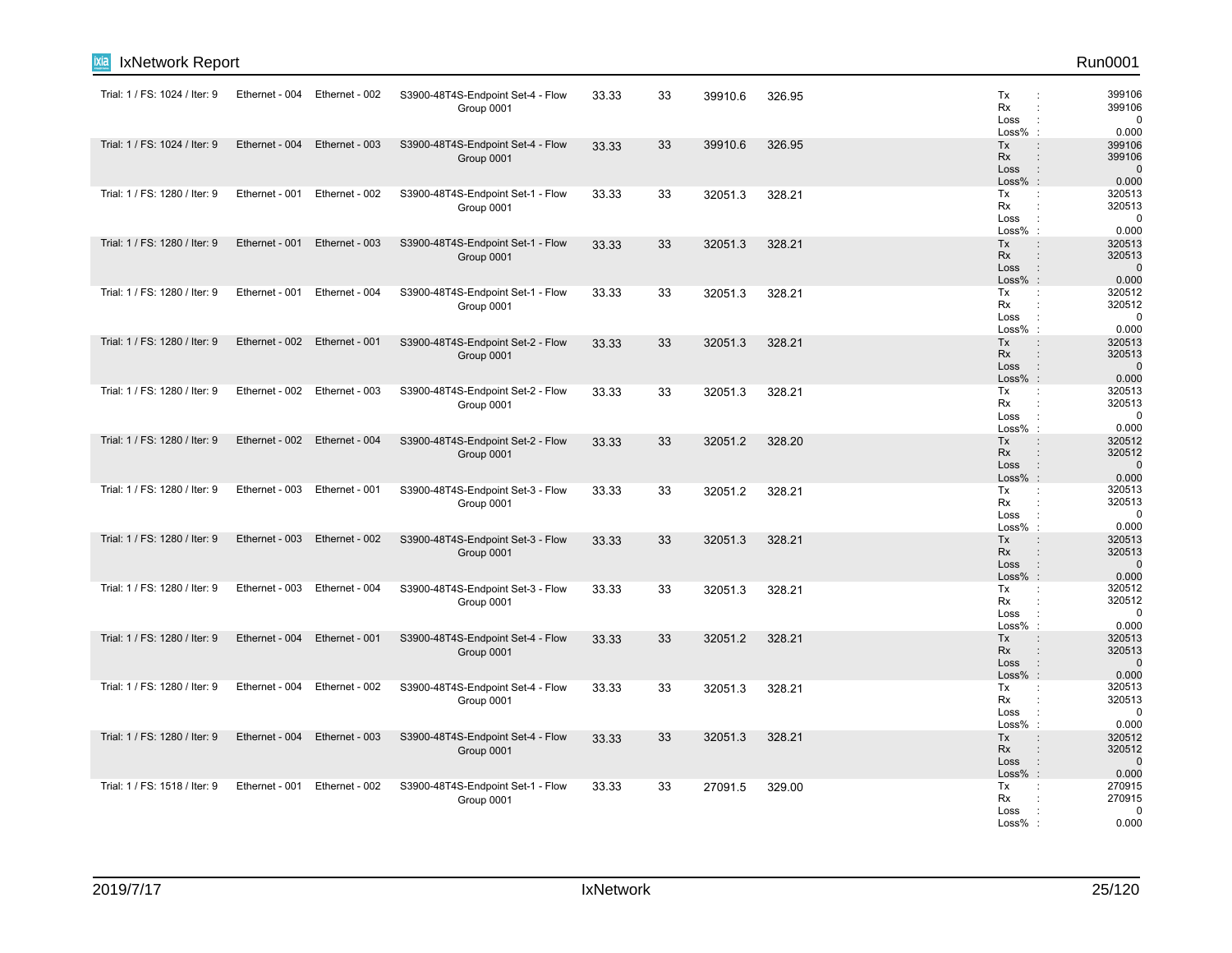| Run0001 |
|---------|
|---------|

| <b>ixia</b> IxNetwork Report | Run0001 |
|------------------------------|---------|
|                              |         |

| Trial: 1 / FS: 1518 / Iter: 9 | Ethernet - 001 | Ethernet - 003 | S3900-48T4S-Endpoint Set-1 - Flow               | 33.33 | 33 | 27091.5 | 329.00 | Tx<br><b>Rx</b>                          | 270915<br>270915      |
|-------------------------------|----------------|----------------|-------------------------------------------------|-------|----|---------|--------|------------------------------------------|-----------------------|
|                               |                |                | Group 0001                                      |       |    |         |        | Loss<br>$Loss%$ :                        | $\mathbf 0$<br>0.000  |
| Trial: 1 / FS: 1518 / Iter: 9 | Ethernet - 001 | Ethernet - 004 | S3900-48T4S-Endpoint Set-1 - Flow               | 33.33 | 33 | 27091.5 | 329.00 | Tx<br>Rx                                 | 270914<br>270914      |
|                               |                |                | Group 0001                                      |       |    |         |        | Loss                                     | $\mathbf 0$           |
| Trial: 1 / FS: 1518 / Iter: 9 | Ethernet - 002 | Ethernet - 001 | S3900-48T4S-Endpoint Set-2 - Flow               | 33.33 | 33 | 27091.5 | 329.00 | Loss%:<br>Tx                             | 0.000<br>270915       |
|                               |                |                | Group 0001                                      |       |    |         |        | <b>Rx</b><br>Loss                        | 270915<br>$\mathbf 0$ |
| Trial: 1 / FS: 1518 / Iter: 9 | Ethernet - 002 | Ethernet - 003 | S3900-48T4S-Endpoint Set-2 - Flow               | 33.33 | 33 | 27091.5 | 329.00 | Loss% :<br>Tx<br>÷                       | 0.000<br>270915       |
|                               |                |                | Group 0001                                      |       |    |         |        | <b>Rx</b>                                | 270915                |
|                               |                |                |                                                 |       |    |         |        | Loss<br>Loss%:                           | 0<br>0.000            |
| Trial: 1 / FS: 1518 / Iter: 9 | Ethernet - 002 | Ethernet - 004 | S3900-48T4S-Endpoint Set-2 - Flow<br>Group 0001 | 33.33 | 33 | 27091.5 | 329.00 | Tx<br><b>Rx</b>                          | 270914<br>270914      |
|                               |                |                |                                                 |       |    |         |        | Loss<br>$Loss%$ :                        | $\mathbf 0$<br>0.000  |
| Trial: 1 / FS: 1518 / Iter: 9 | Ethernet - 003 | Ethernet - 001 | S3900-48T4S-Endpoint Set-3 - Flow               | 33.33 | 33 | 27091.5 | 329.00 | Tx<br><b>Rx</b>                          | 270915<br>270915      |
|                               |                |                | Group 0001                                      |       |    |         |        | Loss                                     | $\mathbf 0$           |
| Trial: 1 / FS: 1518 / Iter: 9 | Ethernet - 003 | Ethernet - 002 | S3900-48T4S-Endpoint Set-3 - Flow               | 33.33 | 33 | 27091.5 | 329.00 | Loss%:<br>Tx                             | 0.000<br>270915       |
|                               |                |                | Group 0001                                      |       |    |         |        | Rx<br>Loss                               | 270915<br>$\mathbf 0$ |
| Trial: 1 / FS: 1518 / Iter: 9 | Ethernet - 003 | Ethernet - 004 | S3900-48T4S-Endpoint Set-3 - Flow               | 33.33 | 33 | 27091.4 | 329.00 | Loss% :<br>Tx                            | 0.000<br>270914       |
|                               |                |                | Group 0001                                      |       |    |         |        | Rx                                       | 270914<br>$\Omega$    |
|                               |                |                |                                                 |       |    |         |        | Loss<br>Loss%:                           | 0.000                 |
| Trial: 1 / FS: 1518 / Iter: 9 | Ethernet - 004 | Ethernet - 001 | S3900-48T4S-Endpoint Set-4 - Flow<br>Group 0001 | 33.33 | 33 | 27091.5 | 329.00 | <b>Tx</b><br>$\mathbb{R}^2$<br><b>Rx</b> | 270915<br>270915      |
|                               |                |                |                                                 |       |    |         |        | Loss<br>Loss% :                          | $\mathbf 0$<br>0.000  |
| Trial: 1 / FS: 1518 / Iter: 9 | Ethernet - 004 | Ethernet - 002 | S3900-48T4S-Endpoint Set-4 - Flow<br>Group 0001 | 33.33 | 33 | 27091.5 | 329.00 | Tx<br><b>Rx</b>                          | 270915<br>270915      |
|                               |                |                |                                                 |       |    |         |        | Loss                                     | $\mathbf 0$           |
| Trial: 1 / FS: 1518 / Iter: 9 | Ethernet - 004 | Ethernet - 003 | S3900-48T4S-Endpoint Set-4 - Flow               | 33.33 | 33 | 27091.5 | 329.00 | Loss% :<br>Tx                            | 0.000<br>270914       |
|                               |                |                | Group 0001                                      |       |    |         |        | <b>Rx</b><br>Loss                        | 270914<br>$\Omega$    |
|                               |                |                |                                                 |       |    |         |        | Loss% :                                  | 0.000                 |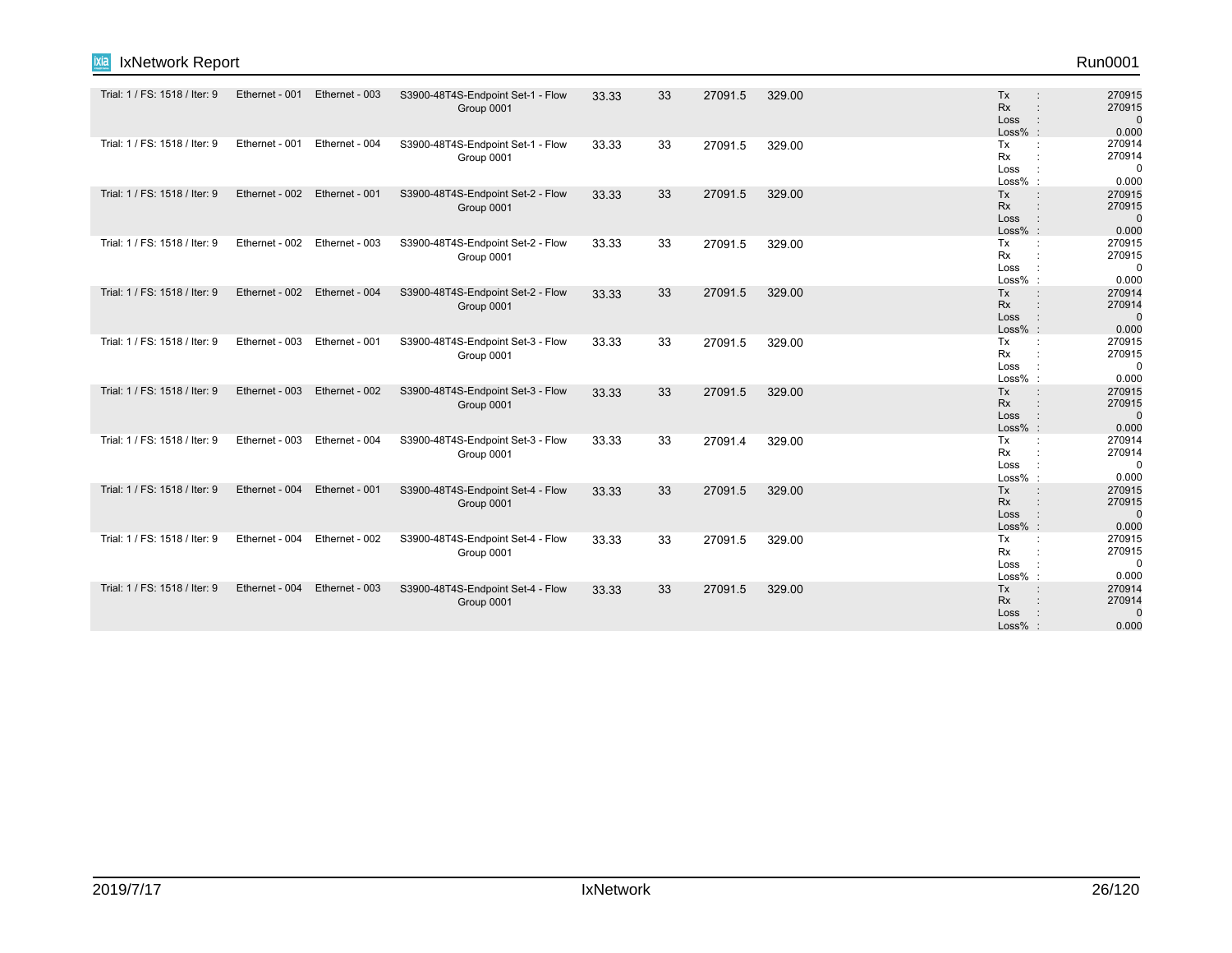## **RFC2544 - Throughput/Latency - Per Flow Statistics - Part 2 of 2**

| Trial / Framesize /<br><b>Iteration</b> | <b>Tx Port</b> | <b>Rx Port</b> | Flow Group                                                                    | Min Latency<br>(ns) | Max Latency<br>(ns) | Avg Delay Min Delay | Var (ns) Var (ns) | Max Delay<br>Var (ns) |  |  |
|-----------------------------------------|----------------|----------------|-------------------------------------------------------------------------------|---------------------|---------------------|---------------------|-------------------|-----------------------|--|--|
| Trial: 1 / FS: 64 / Iter: 9             |                |                | Ethernet - 001 Ethernet - 002 S3900-48T4S-Endpoint Set-1 - Flow<br>Group 0001 | 4172                | 4975                |                     |                   |                       |  |  |
| Trial: 1 / FS: 64 / Iter: 9             |                |                | Ethernet - 001 Ethernet - 003 S3900-48T4S-Endpoint Set-1 - Flow<br>Group 0001 | 3807                | 5200                |                     |                   |                       |  |  |
| Trial: 1 / FS: 64 / Iter: 9             |                |                | Ethernet - 001 Ethernet - 004 S3900-48T4S-Endpoint Set-1 - Flow<br>Group 0001 | 3782                | 5865                |                     |                   |                       |  |  |
| Trial: 1 / FS: 64 / Iter: 9             |                |                | Ethernet - 002 Ethernet - 001 S3900-48T4S-Endpoint Set-2 - Flow<br>Group 0001 | 3867                | 6267                |                     |                   |                       |  |  |
| Trial: 1 / FS: 64 / Iter: 9             |                |                | Ethernet - 002 Ethernet - 003 S3900-48T4S-Endpoint Set-2 - Flow<br>Group 0001 | 3602                | 5220                |                     |                   |                       |  |  |
| Trial: 1 / FS: 64 / Iter: 9             |                |                | Ethernet - 002 Ethernet - 004 S3900-48T4S-Endpoint Set-2 - Flow<br>Group 0001 | 3465                | 5882                |                     |                   |                       |  |  |
| Trial: 1 / FS: 64 / Iter: 9             |                |                | Ethernet - 003 Ethernet - 001 S3900-48T4S-Endpoint Set-3 - Flow<br>Group 0001 | 4225                | 6277                |                     |                   |                       |  |  |
| Trial: 1 / FS: 64 / Iter: 9             |                |                | Ethernet - 003 Ethernet - 002 S3900-48T4S-Endpoint Set-3 - Flow<br>Group 0001 | 4297                | 5675                |                     |                   |                       |  |  |
| Trial: 1 / FS: 64 / Iter: 9             |                |                | Ethernet - 003 Ethernet - 004 S3900-48T4S-Endpoint Set-3 - Flow<br>Group 0001 | 3765                | 5895                |                     |                   |                       |  |  |
| Trial: 1 / FS: 64 / Iter: 9             |                |                | Ethernet - 004 Ethernet - 001 S3900-48T4S-Endpoint Set-4 - Flow<br>Group 0001 | 3697                | 6257                |                     |                   |                       |  |  |
| Trial: 1 / FS: 64 / Iter: 9             |                |                | Ethernet - 004 Ethernet - 002 S3900-48T4S-Endpoint Set-4 - Flow<br>Group 0001 | 4182                | 5672                |                     |                   |                       |  |  |
| Trial: 1 / FS: 64 / Iter: 9             |                |                | Ethernet - 004 Ethernet - 003 S3900-48T4S-Endpoint Set-4 - Flow<br>Group 0001 | 4265                | 5227                |                     |                   |                       |  |  |
| Trial: 1 / FS: 128 / Iter: 9            |                |                | Ethernet - 001 Ethernet - 002 S3900-48T4S-Endpoint Set-1 - Flow<br>Group 0001 | 4717                | 7695                |                     |                   |                       |  |  |
| Trial: 1 / FS: 128 / Iter: 9            |                |                | Ethernet - 001 Ethernet - 003 S3900-48T4S-Endpoint Set-1 - Flow<br>Group 0001 | 4335                | 8432                |                     |                   |                       |  |  |
| Trial: 1 / FS: 128 / Iter: 9            |                |                | Ethernet - 001 Ethernet - 004 S3900-48T4S-Endpoint Set-1 - Flow<br>Group 0001 | 4327                | 9577                |                     |                   |                       |  |  |
| Trial: 1 / FS: 128 / Iter: 9            |                |                | Ethernet - 002 Ethernet - 001 S3900-48T4S-Endpoint Set-2 - Flow<br>Group 0001 | 4600                | 10010               |                     |                   |                       |  |  |
| Trial: 1 / FS: 128 / Iter: 9            |                |                | Ethernet - 002 Ethernet - 003 S3900-48T4S-Endpoint Set-2 - Flow<br>Group 0001 | 4225                | 8450                |                     |                   |                       |  |  |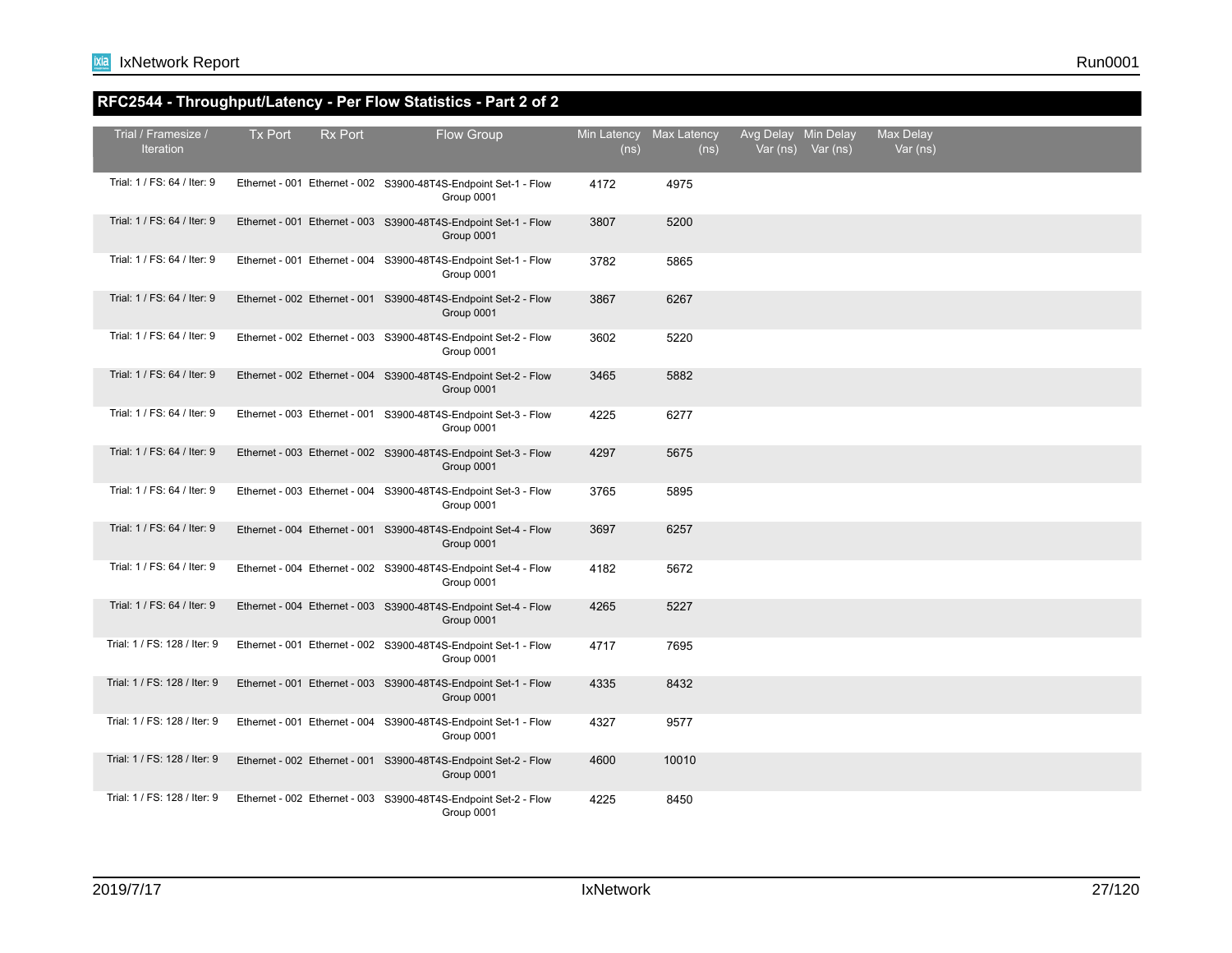| Trial: 1 / FS: 128 / Iter: 9 | Ethernet - 002 Ethernet - 004 S3900-48T4S-Endpoint Set-2 - Flow<br>Group 0001 | 4105 | 9595  |  |
|------------------------------|-------------------------------------------------------------------------------|------|-------|--|
| Trial: 1 / FS: 128 / Iter: 9 | Ethernet - 003 Ethernet - 001 S3900-48T4S-Endpoint Set-3 - Flow<br>Group 0001 | 4722 | 10022 |  |
| Trial: 1 / FS: 128 / Iter: 9 | Ethernet - 003 Ethernet - 002 S3900-48T4S-Endpoint Set-3 - Flow<br>Group 0001 | 4777 | 8907  |  |
| Trial: 1 / FS: 128 / Iter: 9 | Ethernet - 003 Ethernet - 004 S3900-48T4S-Endpoint Set-3 - Flow<br>Group 0001 | 4245 | 9605  |  |
| Trial: 1 / FS: 128 / Iter: 9 | Ethernet - 004 Ethernet - 001 S3900-48T4S-Endpoint Set-4 - Flow<br>Group 0001 | 4242 | 10017 |  |
| Trial: 1 / FS: 128 / Iter: 9 | Ethernet - 004 Ethernet - 002 S3900-48T4S-Endpoint Set-4 - Flow<br>Group 0001 | 4742 | 8887  |  |
| Trial: 1 / FS: 128 / Iter: 9 | Ethernet - 004 Ethernet - 003 S3900-48T4S-Endpoint Set-4 - Flow<br>Group 0001 | 5417 | 8457  |  |
| Trial: 1 / FS: 256 / Iter: 9 | Ethernet - 001 Ethernet - 002 S3900-48T4S-Endpoint Set-1 - Flow<br>Group 0001 | 5375 | 8720  |  |
| Trial: 1 / FS: 256 / Iter: 9 | Ethernet - 001 Ethernet - 003 S3900-48T4S-Endpoint Set-1 - Flow<br>Group 0001 | 5310 | 10480 |  |
| Trial: 1 / FS: 256 / Iter: 9 | Ethernet - 001 Ethernet - 004 S3900-48T4S-Endpoint Set-1 - Flow<br>Group 0001 | 5382 | 12680 |  |
| Trial: 1 / FS: 256 / Iter: 9 | Ethernet - 002 Ethernet - 001 S3900-48T4S-Endpoint Set-2 - Flow<br>Group 0001 | 5400 | 13065 |  |
| Trial: 1 / FS: 256 / Iter: 9 | Ethernet - 002 Ethernet - 003 S3900-48T4S-Endpoint Set-2 - Flow<br>Group 0001 | 4942 | 10465 |  |
| Trial: 1 / FS: 256 / Iter: 9 | Ethernet - 002 Ethernet - 004 S3900-48T4S-Endpoint Set-2 - Flow<br>Group 0001 | 4920 | 12665 |  |
| Trial: 1 / FS: 256 / Iter: 9 | Ethernet - 003 Ethernet - 001 S3900-48T4S-Endpoint Set-3 - Flow<br>Group 0001 | 5735 | 13092 |  |
| Trial: 1 / FS: 256 / Iter: 9 | Ethernet - 003 Ethernet - 002 S3900-48T4S-Endpoint Set-3 - Flow<br>Group 0001 | 5710 | 10927 |  |
| Trial: 1 / FS: 256 / Iter: 9 | Ethernet - 003 Ethernet - 004 S3900-48T4S-Endpoint Set-3 - Flow<br>Group 0001 | 5282 | 12695 |  |
| Trial: 1 / FS: 256 / Iter: 9 | Ethernet - 004 Ethernet - 001 S3900-48T4S-Endpoint Set-4 - Flow<br>Group 0001 | 5730 | 13075 |  |
| Trial: 1 / FS: 256 / Iter: 9 | Ethernet - 004 Ethernet - 002 S3900-48T4S-Endpoint Set-4 - Flow<br>Group 0001 | 5370 | 10922 |  |
| Trial: 1 / FS: 256 / Iter: 9 | Ethernet - 004 Ethernet - 003 S3900-48T4S-Endpoint Set-4 - Flow<br>Group 0001 | 7162 | 10475 |  |
| Trial: 1 / FS: 512 / Iter: 9 | Ethernet - 001 Ethernet - 002 S3900-48T4S-Endpoint Set-1 - Flow<br>Group 0001 | 7805 | 8557  |  |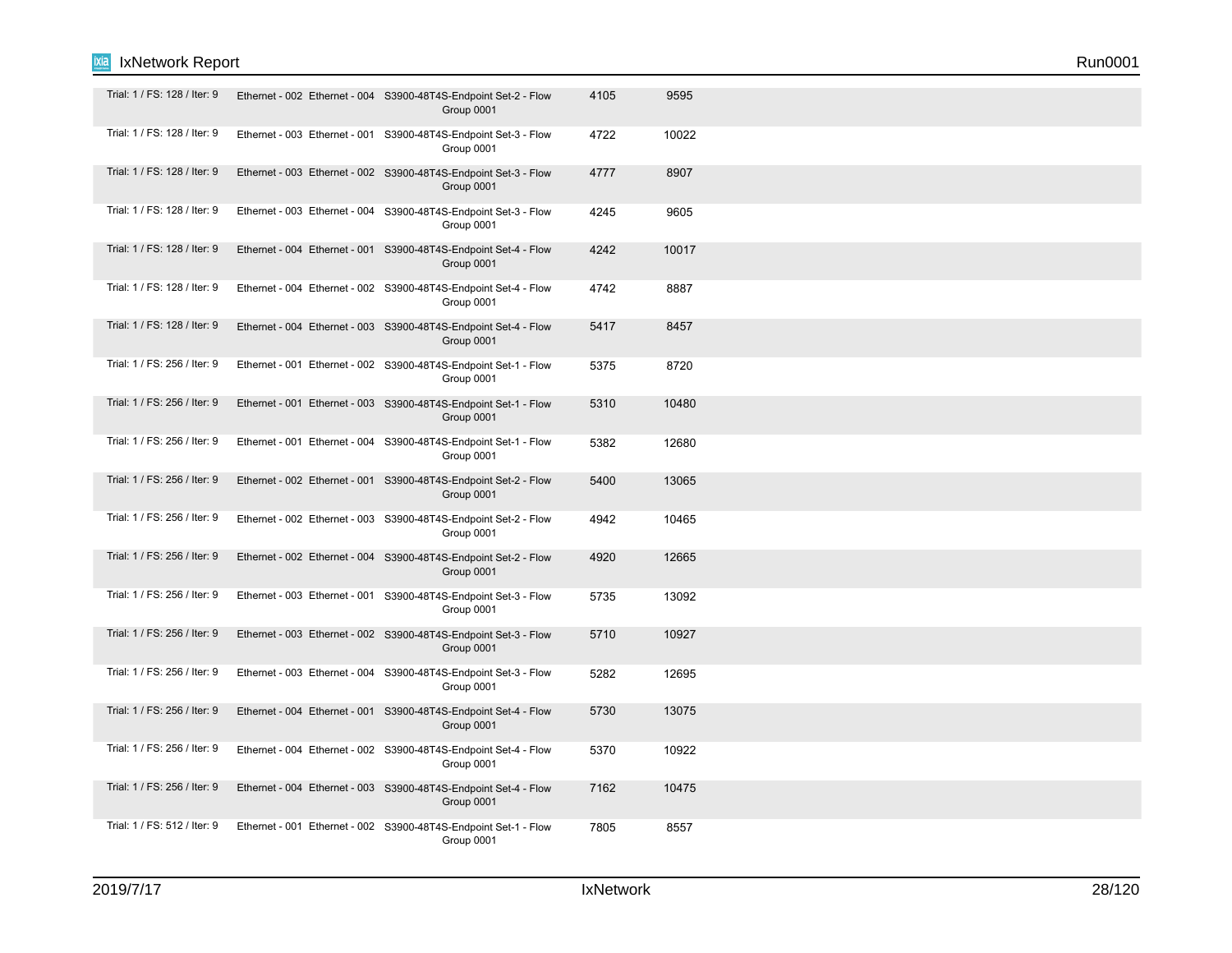| Trial: 1 / FS: 512 / Iter: 9  | Ethernet - 001 Ethernet - 003 S3900-48T4S-Endpoint Set-1 - Flow<br>Group 0001 | 7407  | 12370 |  |
|-------------------------------|-------------------------------------------------------------------------------|-------|-------|--|
| Trial: 1 / FS: 512 / Iter: 9  | Ethernet - 001 Ethernet - 004 S3900-48T4S-Endpoint Set-1 - Flow<br>Group 0001 | 7385  | 16647 |  |
| Trial: 1 / FS: 512 / Iter: 9  | Ethernet - 002 Ethernet - 001 S3900-48T4S-Endpoint Set-2 - Flow<br>Group 0001 | 7400  | 17002 |  |
| Trial: 1 / FS: 512 / Iter: 9  | Ethernet - 002 Ethernet - 003 S3900-48T4S-Endpoint Set-2 - Flow<br>Group 0001 | 6995  | 12355 |  |
| Trial: 1 / FS: 512 / Iter: 9  | Ethernet - 002 Ethernet - 004 S3900-48T4S-Endpoint Set-2 - Flow<br>Group 0001 | 7130  | 16635 |  |
| Trial: 1 / FS: 512 / Iter: 9  | Ethernet - 003 Ethernet - 001 S3900-48T4S-Endpoint Set-3 - Flow<br>Group 0001 | 7795  | 17015 |  |
| Trial: 1 / FS: 512 / Iter: 9  | Ethernet - 003 Ethernet - 002 S3900-48T4S-Endpoint Set-3 - Flow<br>Group 0001 | 7832  | 12812 |  |
| Trial: 1 / FS: 512 / Iter: 9  | Ethernet - 003 Ethernet - 004 S3900-48T4S-Endpoint Set-3 - Flow<br>Group 0001 | 7317  | 16645 |  |
| Trial: 1 / FS: 512 / Iter: 9  | Ethernet - 004 Ethernet - 001 S3900-48T4S-Endpoint Set-4 - Flow<br>Group 0001 | 7295  | 17010 |  |
| Trial: 1 / FS: 512 / Iter: 9  | Ethernet - 004 Ethernet - 002 S3900-48T4S-Endpoint Set-4 - Flow<br>Group 0001 | 7800  | 12807 |  |
| Trial: 1 / FS: 512 / Iter: 9  | Ethernet - 004 Ethernet - 003 S3900-48T4S-Endpoint Set-4 - Flow<br>Group 0001 | 11257 | 12362 |  |
| Trial: 1 / FS: 1024 / Iter: 9 | Ethernet - 001 Ethernet - 002 S3900-48T4S-Endpoint Set-1 - Flow<br>Group 0001 | 11422 | 12655 |  |
| Trial: 1 / FS: 1024 / Iter: 9 | Ethernet - 001 Ethernet - 003 S3900-48T4S-Endpoint Set-1 - Flow<br>Group 0001 | 10977 | 20560 |  |
| Trial: 1 / FS: 1024 / Iter: 9 | Ethernet - 001 Ethernet - 004 S3900-48T4S-Endpoint Set-1 - Flow<br>Group 0001 | 11477 | 28905 |  |
| Trial: 1 / FS: 1024 / Iter: 9 | Ethernet - 002 Ethernet - 001 S3900-48T4S-Endpoint Set-2 - Flow<br>Group 0001 | 11865 | 29275 |  |
| Trial: 1 / FS: 1024 / Iter: 9 | Ethernet - 002 Ethernet - 003 S3900-48T4S-Endpoint Set-2 - Flow<br>Group 0001 | 11490 | 20562 |  |
| Trial: 1 / FS: 1024 / Iter: 9 | Ethernet - 002 Ethernet - 004 S3900-48T4S-Endpoint Set-2 - Flow<br>Group 0001 | 11497 | 28922 |  |
| Trial: 1 / FS: 1024 / Iter: 9 | Ethernet - 003 Ethernet - 001 S3900-48T4S-Endpoint Set-3 - Flow<br>Group 0001 | 11540 | 29285 |  |
| Trial: 1 / FS: 1024 / Iter: 9 | Ethernet - 003 Ethernet - 002 S3900-48T4S-Endpoint Set-3 - Flow<br>Group 0001 | 11945 | 21035 |  |
| Trial: 1 / FS: 1024 / Iter: 9 | Ethernet - 003 Ethernet - 004 S3900-48T4S-Endpoint Set-3 - Flow<br>Group 0001 | 11507 | 28935 |  |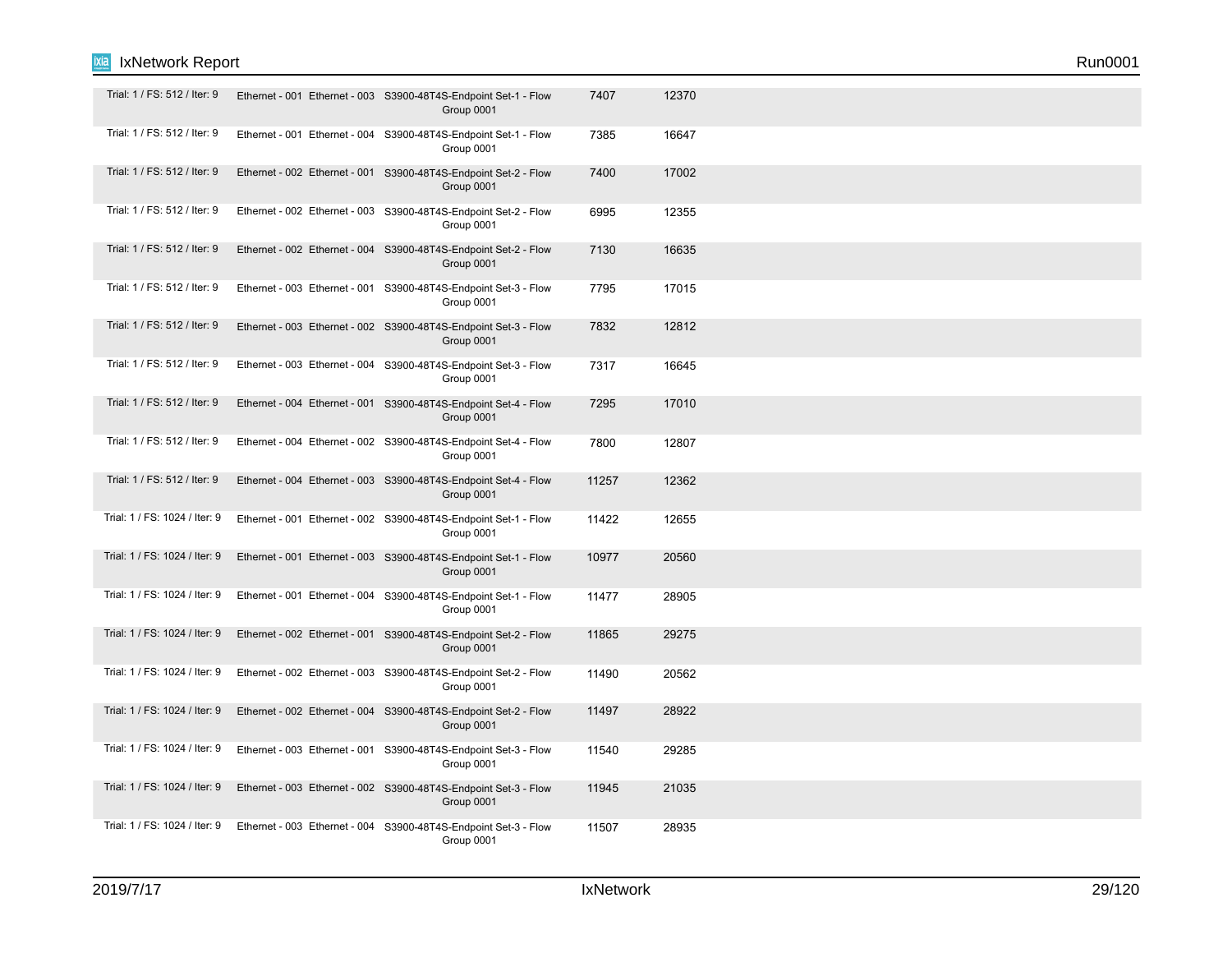| Trial: 1 / FS: 1024 / Iter: 9 | Ethernet - 004 Ethernet - 001 S3900-48T4S-Endpoint Set-4 - Flow<br>Group 0001 | 11535 | 29280 |  |  |
|-------------------------------|-------------------------------------------------------------------------------|-------|-------|--|--|
| Trial: 1 / FS: 1024 / Iter: 9 | Ethernet - 004 Ethernet - 002 S3900-48T4S-Endpoint Set-4 - Flow<br>Group 0001 | 11447 | 21032 |  |  |
| Trial: 1 / FS: 1024 / Iter: 9 | Ethernet - 004 Ethernet - 003 S3900-48T4S-Endpoint Set-4 - Flow<br>Group 0001 | 19352 | 20585 |  |  |
| Trial: 1 / FS: 1280 / Iter: 9 | Ethernet - 001 Ethernet - 002 S3900-48T4S-Endpoint Set-1 - Flow<br>Group 0001 | 13965 | 16892 |  |  |
| Trial: 1 / FS: 1280 / Iter: 9 | Ethernet - 001 Ethernet - 003 S3900-48T4S-Endpoint Set-1 - Flow<br>Group 0001 | 13120 | 26815 |  |  |
| Trial: 1 / FS: 1280 / Iter: 9 | Ethernet - 001 Ethernet - 004 S3900-48T4S-Endpoint Set-1 - Flow<br>Group 0001 | 13527 | 37222 |  |  |
| Trial: 1 / FS: 1280 / Iter: 9 | Ethernet - 002 Ethernet - 001 S3900-48T4S-Endpoint Set-2 - Flow<br>Group 0001 | 13900 | 37627 |  |  |
| Trial: 1 / FS: 1280 / Iter: 9 | Ethernet - 002 Ethernet - 003 S3900-48T4S-Endpoint Set-2 - Flow<br>Group 0001 | 13107 | 26802 |  |  |
| Trial: 1 / FS: 1280 / Iter: 9 | Ethernet - 002 Ethernet - 004 S3900-48T4S-Endpoint Set-2 - Flow<br>Group 0001 | 13260 | 37210 |  |  |
| Trial: 1 / FS: 1280 / Iter: 9 | Ethernet - 003 Ethernet - 001 S3900-48T4S-Endpoint Set-3 - Flow<br>Group 0001 | 13910 | 37637 |  |  |
| Trial: 1 / FS: 1280 / Iter: 9 | Ethernet - 003 Ethernet - 002 S3900-48T4S-Endpoint Set-3 - Flow<br>Group 0001 | 13962 | 27290 |  |  |
| Trial: 1 / FS: 1280 / Iter: 9 | Ethernet - 003 Ethernet - 004 S3900-48T4S-Endpoint Set-3 - Flow<br>Group 0001 | 13525 | 37237 |  |  |
| Trial: 1 / FS: 1280 / Iter: 9 | Ethernet - 004 Ethernet - 001 S3900-48T4S-Endpoint Set-4 - Flow<br>Group 0001 | 13455 | 37632 |  |  |
| Trial: 1 / FS: 1280 / Iter: 9 | Ethernet - 004 Ethernet - 002 S3900-48T4S-Endpoint Set-4 - Flow<br>Group 0001 | 13957 | 27285 |  |  |
| Trial: 1 / FS: 1280 / Iter: 9 | Ethernet - 004 Ethernet - 003 S3900-48T4S-Endpoint Set-4 - Flow<br>Group 0001 | 23512 | 26807 |  |  |
| Trial: 1 / FS: 1518 / Iter: 9 | Ethernet - 001 Ethernet - 002 S3900-48T4S-Endpoint Set-1 - Flow<br>Group 0001 | 15455 | 18767 |  |  |
| Trial: 1 / FS: 1518 / Iter: 9 | Ethernet - 001 Ethernet - 003 S3900-48T4S-Endpoint Set-1 - Flow<br>Group 0001 | 15437 | 30657 |  |  |
| Trial: 1 / FS: 1518 / Iter: 9 | Ethernet - 001 Ethernet - 004 S3900-48T4S-Endpoint Set-1 - Flow<br>Group 0001 | 15430 | 42922 |  |  |
| Trial: 1 / FS: 1518 / Iter: 9 | Ethernet - 002 Ethernet - 001 S3900-48T4S-Endpoint Set-2 - Flow<br>Group 0001 | 15485 | 43372 |  |  |
| Trial: 1 / FS: 1518 / Iter: 9 | Ethernet - 002 Ethernet - 003 S3900-48T4S-Endpoint Set-2 - Flow<br>Group 0001 | 15440 | 30657 |  |  |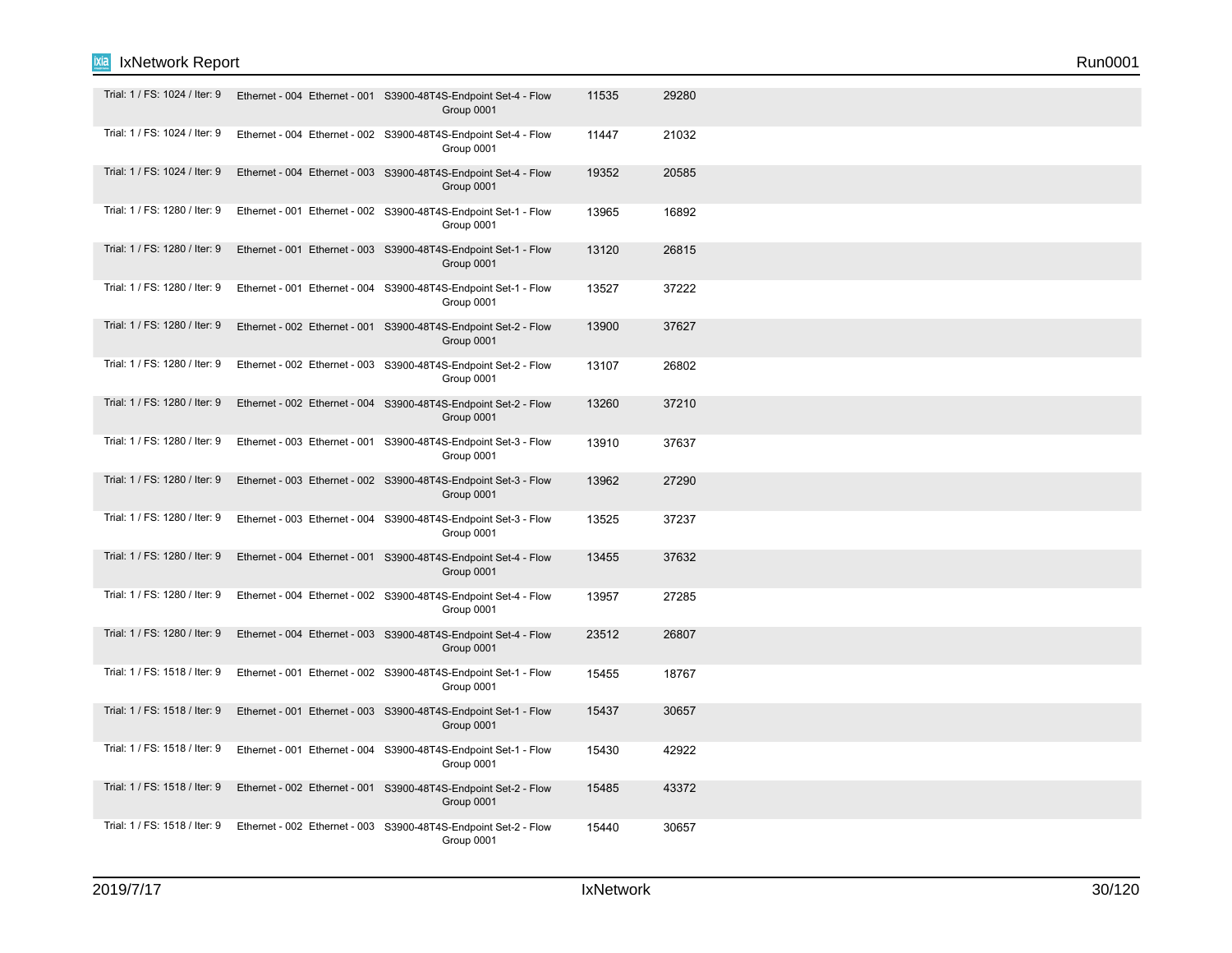| Trial: 1 / FS: 1518 / Iter: 9 |                               | Ethernet - 002 Ethernet - 004 S3900-48T4S-Endpoint Set-2 - Flow<br>Group 0001 | 15322 | 42937 |  |  |
|-------------------------------|-------------------------------|-------------------------------------------------------------------------------|-------|-------|--|--|
| Trial: 1 / FS: 1518 / Iter: 9 | Ethernet - 003 Ethernet - 001 | S3900-48T4S-Endpoint Set-3 - Flow<br>Group 0001                               | 15812 | 43382 |  |  |
| Trial: 1 / FS: 1518 / Iter: 9 |                               | Ethernet - 003 Ethernet - 002 S3900-48T4S-Endpoint Set-3 - Flow<br>Group 0001 | 15897 | 31115 |  |  |
| Trial: 1 / FS: 1518 / Iter: 9 | Ethernet - 003 Ethernet - 004 | S3900-48T4S-Endpoint Set-3 - Flow<br>Group 0001                               | 15332 | 42952 |  |  |
| Trial: 1 / FS: 1518 / Iter: 9 | Ethernet - 004 Ethernet - 001 | S3900-48T4S-Endpoint Set-4 - Flow<br>Group 0001                               | 15775 | 43362 |  |  |
| Trial: 1 / FS: 1518 / Iter: 9 |                               | Ethernet - 004 Ethernet - 002 S3900-48T4S-Endpoint Set-4 - Flow<br>Group 0001 | 15447 | 31095 |  |  |
| Trial: 1 / FS: 1518 / Iter: 9 |                               | Ethernet - 004 Ethernet - 003 S3900-48T4S-Endpoint Set-4 - Flow<br>Group 0001 | 27752 | 30667 |  |  |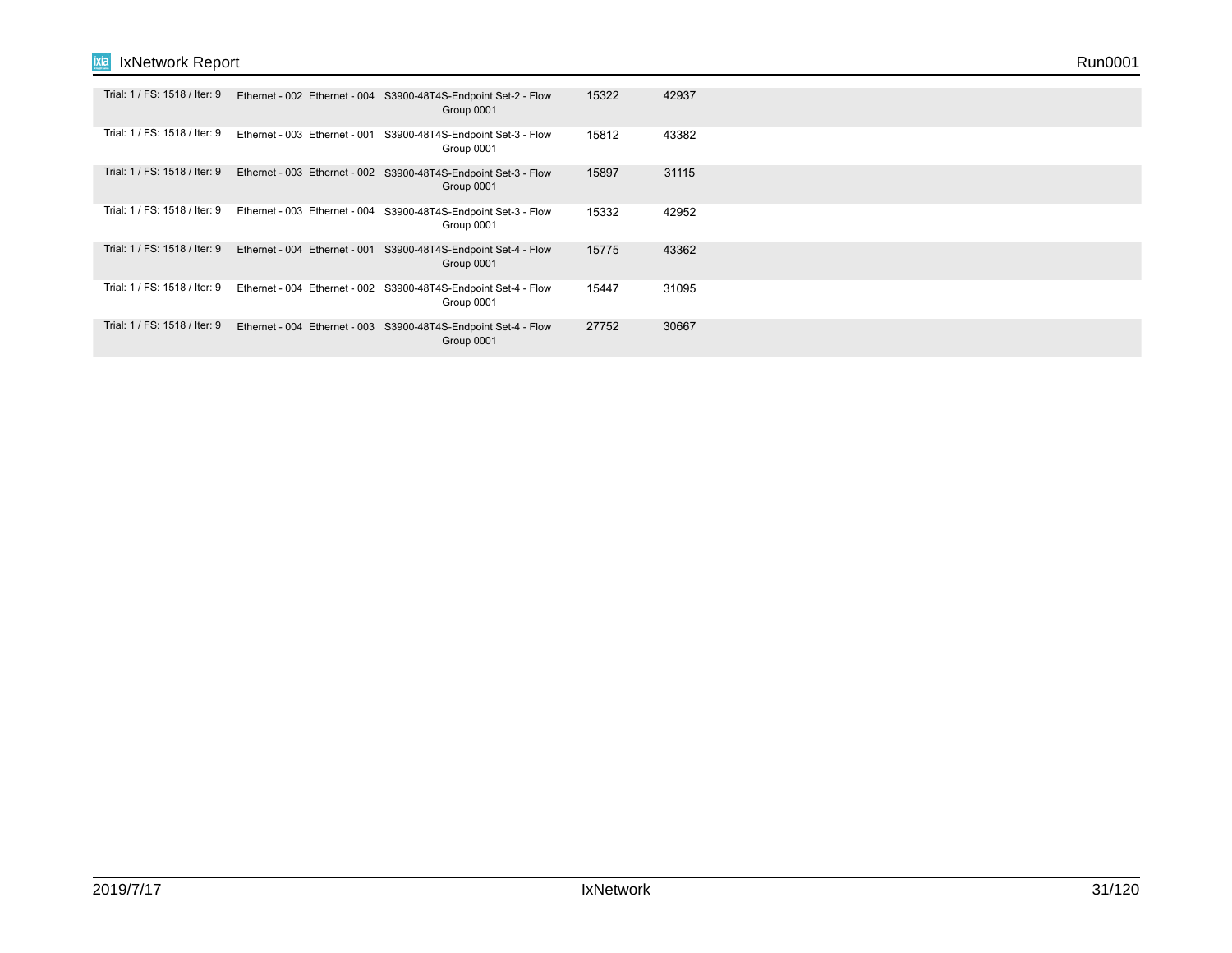### **RFC2544 - Throughput/Latency - Iteration Statistics - Part 1 of 2**

| Trial / Framesize /         | <b>Tx Port</b>    | <b>Rx Port</b>    | Flow Group                                      |              | L2 Throughput |                              |             | L1 Throughput                 |                               | Throughput (frames)              |                                                                                                                      |  |
|-----------------------------|-------------------|-------------------|-------------------------------------------------|--------------|---------------|------------------------------|-------------|-------------------------------|-------------------------------|----------------------------------|----------------------------------------------------------------------------------------------------------------------|--|
| Iteration                   |                   |                   |                                                 | Tx<br>Rate 9 | %             | <b>Rx Rate</b><br><b>FPS</b> | <b>Mbps</b> | <b>Tx Rate</b><br><b>Mbps</b> | <b>Rx Rate</b><br><b>Mbps</b> |                                  |                                                                                                                      |  |
| Trial: 1 / FS: 64 / Iter: 1 | Ethernet -<br>001 | Ethernet -<br>002 | S3900-48T4S-Endpoint Set-1 -<br>Flow Group 0001 | 3.33         | 3.33          | 49603.2                      | 25.40       |                               |                               | Tx<br>Rx<br>Loss<br>Loss%        | 496032<br>$\ddot{\phantom{a}}$<br>496032<br>÷<br>$\Omega$<br>0.000                                                   |  |
| Trial: 1 / FS: 64 / Iter: 1 | Ethernet -<br>001 | Ethernet -<br>003 | S3900-48T4S-Endpoint Set-1 -<br>Flow Group 0001 | 3.33         | 3.33          | 49603.2                      | 25.40       |                               |                               | Tx<br><b>Rx</b><br>Loss<br>Loss% | 496032<br>$\ddot{\phantom{a}}$<br>496032<br>$\pm$<br>$\mathbf{0}$<br>0.000<br>$\cdot$                                |  |
| Trial: 1 / FS: 64 / Iter: 1 | Ethernet -<br>001 | Ethernet -<br>004 | S3900-48T4S-Endpoint Set-1 -<br>Flow Group 0001 | 3.33         | 3.33          | 49603.2                      | 25.40       |                               |                               | Tx<br>Rx<br>Loss<br>Loss%        | 496031<br>÷<br>496031<br>$\mathbf 0$<br>0.000                                                                        |  |
| Trial: 1 / FS: 64 / Iter: 1 | Ethernet -<br>002 | Ethernet -<br>001 | S3900-48T4S-Endpoint Set-2 -<br>Flow Group 0001 | 3.33         | 3.33          | 49603.2                      | 25.40       |                               |                               | Tx<br>Rx<br>Loss<br>Loss%        | 496032<br>$\pm$<br>496032<br>$\ddot{\phantom{a}}$<br>$\mathbf 0$<br>0.000<br>$\cdot$                                 |  |
| Trial: 1 / FS: 64 / Iter: 1 | Ethernet<br>002   | Ethernet -<br>003 | S3900-48T4S-Endpoint Set-2 -<br>Flow Group 0001 | 3.33         | 3.33          | 49603.2                      | 25.40       |                               |                               | Tx<br>Rx<br>Loss<br>Loss%        | 496032<br>496032<br>$\mathbf 0$<br>0.000                                                                             |  |
| Trial: 1 / FS: 64 / Iter: 1 | Ethernet -<br>002 | Ethernet -<br>004 | S3900-48T4S-Endpoint Set-2 -<br>Flow Group 0001 | 3.33         | 3.33          | 49603.2                      | 25.40       |                               |                               | Tx<br><b>Rx</b><br>Loss<br>Loss% | 496031<br>$\ddot{\phantom{a}}$<br>496031<br>÷<br>$\mathbf{0}$<br>0.000<br>$\cdot$                                    |  |
| Trial: 1 / FS: 64 / Iter: 1 | Ethernet -<br>003 | Ethernet -<br>001 | S3900-48T4S-Endpoint Set-3 -<br>Flow Group 0001 | 3.33         | 3.33          | 49603.2                      | 25.40       |                               |                               | Tx<br>Rx<br>Loss<br>Loss%        | 496032<br>÷<br>496032<br>$\cdot$<br>$\mathbf 0$<br>$\ddot{\phantom{a}}$<br>0.000                                     |  |
| Trial: 1 / FS: 64 / Iter: 1 | Ethernet -<br>003 | Ethernet -<br>002 | S3900-48T4S-Endpoint Set-3 -<br>Flow Group 0001 | 3.33         | 3.33          | 49603.2                      | 25.40       |                               |                               | Tx<br>Rx<br>Loss<br>Loss%        | 496032<br>÷<br>496032<br>$\mathbf 0$<br>0.000<br>$\cdot$                                                             |  |
| Trial: 1 / FS: 64 / Iter: 1 | Ethernet -<br>003 | Ethernet -<br>004 | S3900-48T4S-Endpoint Set-3 -<br>Flow Group 0001 | 3.33         | 3.33          | 49603.2                      | 25.40       |                               |                               | Tx<br>Rx<br>Loss<br>Loss%        | 496031<br>496031<br>÷<br>$\mathbf 0$<br>0.000                                                                        |  |
| Trial: 1 / FS: 64 / Iter: 1 | Ethernet -<br>004 | Ethernet -<br>001 | S3900-48T4S-Endpoint Set-4 -<br>Flow Group 0001 | 3.33         | 3.33          | 49603.2                      | 25.40       |                               |                               | Tx<br><b>Rx</b><br>Loss<br>Loss% | 496032<br>$\ddot{\phantom{a}}$<br>496032<br>$\mathbf{I}$<br>$\mathbf{0}$<br>$\ddot{\phantom{a}}$<br>$\cdot$<br>0.000 |  |
| Trial: 1 / FS: 64 / Iter: 1 | Ethernet -<br>004 | Ethernet -<br>002 | S3900-48T4S-Endpoint Set-4 -<br>Flow Group 0001 | 3.33         | 3.33          | 49603.2                      | 25.40       |                               |                               | Tx<br>Rx<br>Loss<br>Loss%        | 496032<br>÷<br>496032<br>$\cdot$<br>$\mathbf 0$<br>0.000                                                             |  |
| Trial: 1 / FS: 64 / Iter: 1 | Ethernet -<br>004 | Ethernet -<br>003 | S3900-48T4S-Endpoint Set-4 -<br>Flow Group 0001 | 3.33         | 3.33          | 49603.2                      | 25.40       |                               |                               | <b>Tx</b><br>Rx<br>Loss<br>Loss% | 496031<br>$\pm$<br>496031<br>$\mathbf{0}$<br>$\ddot{\phantom{a}}$<br>0.000<br>$\cdot$                                |  |
| Trial: 1 / FS: 64 / Iter: 2 | Ethernet -<br>001 | Ethernet -<br>002 | S3900-48T4S-Endpoint Set-1 -<br>Flow Group 0001 |              | 18.33 18.33   | 272817.5                     | 139.68      |                               |                               | Tx<br>Rx<br>Loss<br>Loss%        | 2728175<br>2728175<br>0<br>0.000                                                                                     |  |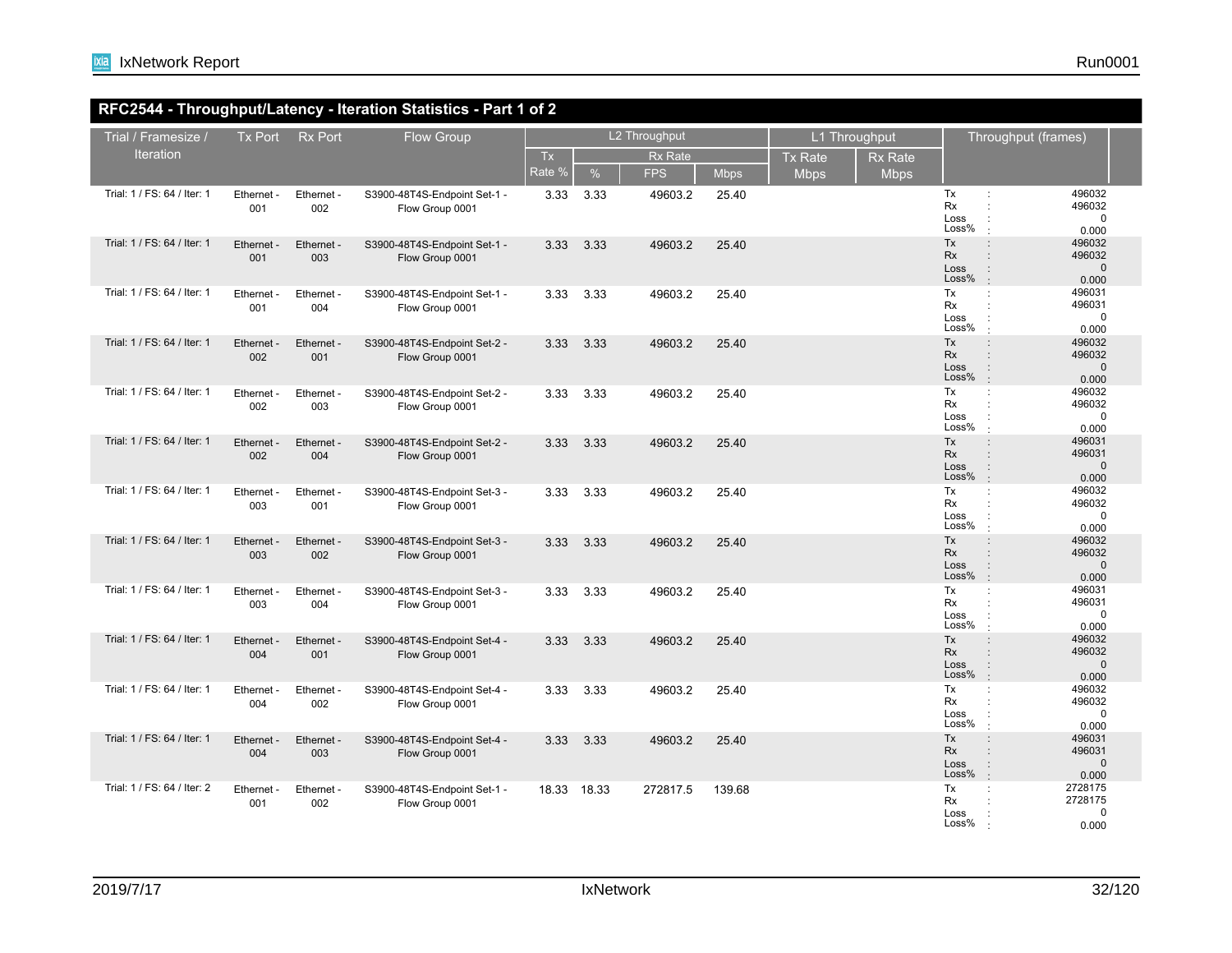| ixia<br>IxNetwork Report    |                   |                   |                                                 |             |          |        |                                                                                                      | Run0001                                     |
|-----------------------------|-------------------|-------------------|-------------------------------------------------|-------------|----------|--------|------------------------------------------------------------------------------------------------------|---------------------------------------------|
| Trial: 1 / FS: 64 / Iter: 2 | Ethernet -<br>001 | Ethernet -<br>003 | S3900-48T4S-Endpoint Set-1 -<br>Flow Group 0001 | 18.33 18.33 | 272817.5 | 139.68 | Tx<br>$\ddot{\phantom{a}}$<br><b>Rx</b><br>$\ddot{\phantom{a}}$<br>Loss<br>÷<br>Loss%<br>$\cdot$     | 2728175<br>2728175<br>$\mathbf 0$<br>0.000  |
| Trial: 1 / FS: 64 / Iter: 2 | Ethernet -<br>001 | Ethernet -<br>004 | S3900-48T4S-Endpoint Set-1 -<br>Flow Group 0001 | 18.33 18.33 | 272817.5 | 139.68 | Tx<br>÷<br>Rx<br>Loss<br>÷<br>Loss%<br>$\cdot$                                                       | 2728174<br>2728174<br>$\mathbf 0$<br>0.000  |
| Trial: 1 / FS: 64 / Iter: 2 | Ethernet -<br>002 | Ethernet -<br>001 | S3900-48T4S-Endpoint Set-2 -<br>Flow Group 0001 | 18.33 18.33 | 272817.5 | 139.68 | Tx<br>$\ddot{\phantom{a}}$<br>Rx<br>$\ddot{\phantom{a}}$<br>Loss<br>$\mathbf{I}$<br>Loss%<br>$\cdot$ | 2728175<br>2728175<br>$\mathbf 0$<br>0.000  |
| Trial: 1 / FS: 64 / Iter: 2 | Ethernet<br>002   | Ethernet -<br>003 | S3900-48T4S-Endpoint Set-2 -<br>Flow Group 0001 | 18.33 18.33 | 272817.5 | 139.68 | Tx<br>÷<br>Rx<br>÷<br>Loss<br>÷<br>Loss%<br>$\cdot$                                                  | 2728175<br>2728175<br>$\mathbf 0$<br>0.000  |
| Trial: 1 / FS: 64 / Iter: 2 | Ethernet -<br>002 | Ethernet -<br>004 | S3900-48T4S-Endpoint Set-2 -<br>Flow Group 0001 | 18.33 18.33 | 272817.5 | 139.68 | Tx<br>$\ddot{\phantom{a}}$<br>Rx<br>$\vdots$<br>Loss<br>$\ddot{\phantom{a}}$<br>Loss%<br>$\cdot$     | 2728174<br>2728174<br>$\mathbf 0$<br>0.000  |
| Trial: 1 / FS: 64 / Iter: 2 | Ethernet -<br>003 | Ethernet -<br>001 | S3900-48T4S-Endpoint Set-3 -<br>Flow Group 0001 | 18.33 18.33 | 272817.5 | 139.68 | Tx<br>÷<br>Rx<br>÷<br>Loss<br>Loss%<br>٠                                                             | 2728175<br>2728175<br>$\mathbf 0$<br>0.000  |
| Trial: 1 / FS: 64 / Iter: 2 | Ethernet -<br>003 | Ethernet -<br>002 | S3900-48T4S-Endpoint Set-3 -<br>Flow Group 0001 | 18.33 18.33 | 272817.5 | 139.68 | Tx<br>$\ddot{\phantom{a}}$<br>Rx<br>÷<br>Loss<br>÷<br>Loss%<br>$\cdot$                               | 2728175<br>2728175<br>$\mathbf 0$<br>0.000  |
| Trial: 1 / FS: 64 / Iter: 2 | Ethernet<br>003   | Ethernet -<br>004 | S3900-48T4S-Endpoint Set-3 -<br>Flow Group 0001 | 18.33 18.33 | 272817.5 | 139.68 | Tx<br>÷<br>Rx<br>Loss<br>Loss%<br>$\cdot$                                                            | 2728174<br>2728174<br>$\mathbf 0$<br>0.000  |
| Trial: 1 / FS: 64 / Iter: 2 | Ethernet<br>004   | Ethernet -<br>001 | S3900-48T4S-Endpoint Set-4 -<br>Flow Group 0001 | 18.33 18.33 | 272817.5 | 139.68 | Tx<br>÷<br><b>Rx</b><br>$\ddot{\phantom{a}}$<br>Loss<br>÷<br>Loss%<br>$\cdot$                        | 2728175<br>2728175<br>$\mathbf{0}$<br>0.000 |
| Trial: 1 / FS: 64 / Iter: 2 | Ethernet -<br>004 | Ethernet -<br>002 | S3900-48T4S-Endpoint Set-4 -<br>Flow Group 0001 | 18.33 18.33 | 272817.5 | 139.68 | Tx<br>÷<br>Rx<br>Loss<br>÷<br>Loss%<br>$\cdot$                                                       | 2728175<br>2728175<br>0<br>0.000            |
| Trial: 1 / FS: 64 / Iter: 2 | Ethernet -<br>004 | Ethernet -<br>003 | S3900-48T4S-Endpoint Set-4 -<br>Flow Group 0001 | 18.33 18.33 | 272817.5 | 139.68 | Tx<br>÷<br>Rx<br>$\ddot{\phantom{a}}$<br>Loss<br>Loss%<br>$\cdot$                                    | 2728174<br>2728174<br>$\mathbf 0$<br>0.000  |
| Trial: 1 / FS: 64 / Iter: 3 | Ethernet<br>001   | Ethernet -<br>002 | S3900-48T4S-Endpoint Set-1 -<br>Flow Group 0001 | 25.83 25.83 | 384424.9 | 196.83 | Tx<br>÷<br>Rx<br>Loss<br>Loss%<br>$\cdot$                                                            | 3844246<br>3844246<br>$\mathbf 0$<br>0.000  |
| Trial: 1 / FS: 64 / Iter: 3 | Ethernet -<br>001 | Ethernet -<br>003 | S3900-48T4S-Endpoint Set-1 -<br>Flow Group 0001 | 25.83 25.83 | 384424.9 | 196.83 | Tx<br>÷<br><b>Rx</b><br>÷<br>Loss<br>$\ddot{\phantom{a}}$<br>Loss%<br>$\cdot$                        | 3844246<br>3844246<br>$\mathbf{0}$<br>0.000 |
| Trial: 1 / FS: 64 / Iter: 3 | Ethernet<br>001   | Ethernet<br>004   | S3900-48T4S-Endpoint Set-1 -<br>Flow Group 0001 | 25.83 25.83 | 384424.9 | 196.83 | Tx<br>÷<br>Rx<br>Loss<br>Loss%                                                                       | 3844246<br>3844246<br>$\mathbf 0$<br>0.000  |
| Trial: 1 / FS: 64 / Iter: 3 | Ethernet -<br>002 | Ethernet -<br>001 | S3900-48T4S-Endpoint Set-2 -<br>Flow Group 0001 | 25.83 25.83 | 384424.9 | 196.83 | Tx<br>$\vdots$<br>Rx<br>Loss<br>Loss%                                                                | 3844246<br>3844246<br>$\Omega$<br>0.000     |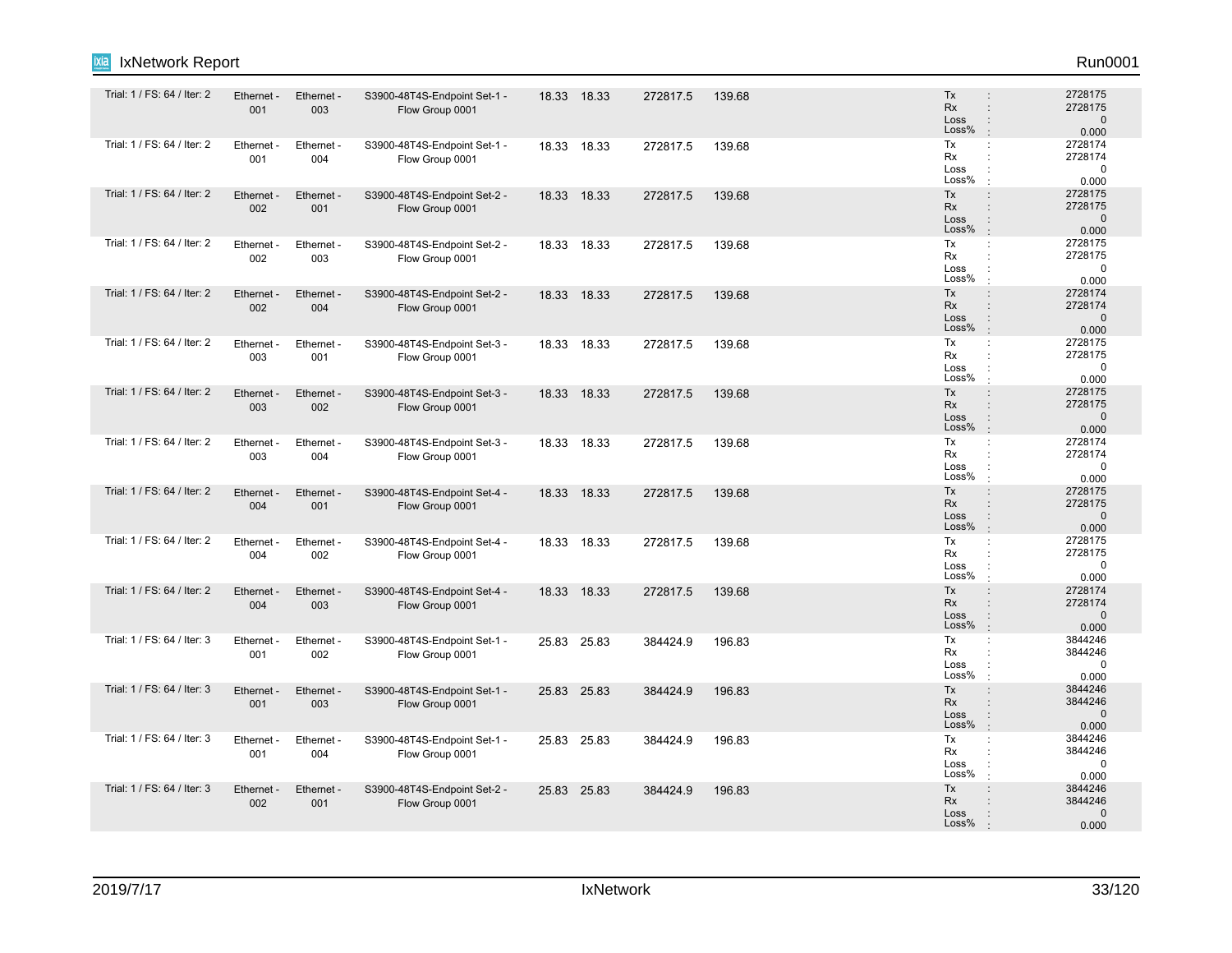| ixia<br>IxNetwork Report    |                   |                   |                                                 |       |             |          |        |                                  | Run0001                                                                                    |
|-----------------------------|-------------------|-------------------|-------------------------------------------------|-------|-------------|----------|--------|----------------------------------|--------------------------------------------------------------------------------------------|
| Trial: 1 / FS: 64 / Iter: 3 | Ethernet -<br>002 | Ethernet -<br>003 | S3900-48T4S-Endpoint Set-2 -<br>Flow Group 0001 |       | 25.83 25.83 | 384424.9 | 196.83 | Tx<br><b>Rx</b><br>Loss<br>Loss% | 3844246<br>$\ddot{\phantom{a}}$<br>3844246<br>$\mathbf 0$<br>0.000                         |
| Trial: 1 / FS: 64 / Iter: 3 | Ethernet -<br>002 | Ethernet -<br>004 | S3900-48T4S-Endpoint Set-2 -<br>Flow Group 0001 | 25.83 | 25.83       | 384424.9 | 196.83 | Tx<br>Rx<br>Loss<br>Loss%        | $\ddot{\phantom{a}}$<br>3844246<br>3844246<br>$\mathbf 0$<br>÷<br>0.000                    |
| Trial: 1 / FS: 64 / Iter: 3 | Ethernet -<br>003 | Ethernet -<br>001 | S3900-48T4S-Endpoint Set-3 -<br>Flow Group 0001 | 25.83 | 25.83       | 384424.9 | 196.83 | Tx<br>Rx<br>Loss<br>Loss%        | 3844246<br>$\mathbb{C}^{\times}$<br>3844246<br>÷<br>$\mathbf 0$<br>0.000                   |
| Trial: 1 / FS: 64 / Iter: 3 | Ethernet<br>003   | Ethernet -<br>002 | S3900-48T4S-Endpoint Set-3 -<br>Flow Group 0001 | 25.83 | 25.83       | 384424.9 | 196.83 | Tx<br>Rx<br>Loss<br>Loss%        | 3844246<br>÷<br>3844246<br>÷<br>$\mathbf 0$<br>0.000<br>$\cdot$                            |
| Trial: 1 / FS: 64 / Iter: 3 | Ethernet -<br>003 | Ethernet -<br>004 | S3900-48T4S-Endpoint Set-3 -<br>Flow Group 0001 |       | 25.83 25.83 | 384424.9 | 196.83 | Tx<br>Rx<br>Loss<br>Loss%        | 3844246<br>÷<br>3844246<br>$\Omega$<br>$\ddot{\phantom{a}}$<br>0.000                       |
| Trial: 1 / FS: 64 / Iter: 3 | Ethernet -<br>004 | Ethernet -<br>001 | S3900-48T4S-Endpoint Set-4 -<br>Flow Group 0001 | 25.83 | 25.83       | 384424.9 | 196.83 | Tx<br>Rx<br>Loss<br>Loss%        | 3844246<br>$\ddot{\phantom{a}}$<br>3844246<br>÷<br>$\mathbf 0$<br>0.000                    |
| Trial: 1 / FS: 64 / Iter: 3 | Ethernet<br>004   | Ethernet -<br>002 | S3900-48T4S-Endpoint Set-4 -<br>Flow Group 0001 | 25.83 | 25.83       | 384424.9 | 196.83 | Tx<br>Rx<br>Loss<br>Loss%        | 3844246<br>÷<br>3844246<br>$\ddot{\phantom{a}}$<br>$\mathbf 0$<br>0.000                    |
| Trial: 1 / FS: 64 / Iter: 3 | Ethernet -<br>004 | Ethernet -<br>003 | S3900-48T4S-Endpoint Set-4 -<br>Flow Group 0001 |       | 25.83 25.83 | 384424.9 | 196.83 | Tx<br>Rx<br>Loss<br>Loss%        | 3844246<br>$\cdot$<br>3844246<br>$\mathbf 0$<br>0.000                                      |
| Trial: 1 / FS: 64 / Iter: 4 | Ethernet<br>001   | Ethernet -<br>002 | S3900-48T4S-Endpoint Set-1 -<br>Flow Group 0001 |       | 29.58 29.58 | 440228.4 | 225.40 | Tx<br>Rx<br>Loss<br>Loss%        | 4402282<br>÷<br>4402282<br>$\mathbf 0$<br>0.000                                            |
| Trial: 1 / FS: 64 / Iter: 4 | Ethernet -<br>001 | Ethernet -<br>003 | S3900-48T4S-Endpoint Set-1 -<br>Flow Group 0001 | 29.58 | 29.58       | 440228.3 | 225.40 | Tx<br>Rx<br>Loss<br>Loss%        | 4402282<br>$\ddot{\phantom{a}}$<br>4402282<br>$\mathbf 0$<br>$\cdot$<br>0.000              |
| Trial: 1 / FS: 64 / Iter: 4 | Ethernet<br>001   | Ethernet -<br>004 | S3900-48T4S-Endpoint Set-1 -<br>Flow Group 0001 | 29.58 | 29.58       | 440228.3 | 225.40 | Tx<br>Rx<br>Loss<br>Loss%        | 4402281<br>$\ddot{\phantom{a}}$<br>4402281<br>$\ddot{\phantom{a}}$<br>$\mathbf 0$<br>0.000 |
| Trial: 1 / FS: 64 / Iter: 4 | Ethernet<br>002   | Ethernet -<br>001 | S3900-48T4S-Endpoint Set-2 -<br>Flow Group 0001 | 29.58 | 29.58       | 440228.4 | 225.40 | Tx<br>Rx<br>Loss<br>Loss%        | 4402282<br>$\cdot$<br>4402282<br>$\mathbf{0}$<br>0.000<br>$\cdot$                          |
| Trial: 1 / FS: 64 / Iter: 4 | Ethernet -<br>002 | Ethernet -<br>003 | S3900-48T4S-Endpoint Set-2 -<br>Flow Group 0001 |       | 29.58 29.58 | 440228.3 | 225.40 | Tx<br>Rx<br>Loss<br>Loss%        | 4402282<br>$\ddot{\phantom{a}}$<br>4402282<br>$\mathbf 0$<br>0.000<br>$\cdot$              |
| Trial: 1 / FS: 64 / Iter: 4 | Ethernet<br>002   | Ethernet -<br>004 | S3900-48T4S-Endpoint Set-2 -<br>Flow Group 0001 | 29.58 | 29.58       | 440228.4 | 225.40 | Tx<br><b>Rx</b><br>Loss<br>Loss% | 4402281<br>$\ddot{\phantom{a}}$<br>4402281<br>$\mathbf{0}$<br>0.000<br>$\cdot$             |
| Trial: 1 / FS: 64 / Iter: 4 | Ethernet<br>003   | Ethernet -<br>001 | S3900-48T4S-Endpoint Set-3 -<br>Flow Group 0001 | 29.58 | 29.58       | 440228.4 | 225.40 | Tx<br>Rx<br>Loss<br>Loss%        | 4402282<br>÷<br>4402282<br>$\mathbf 0$<br>0.000                                            |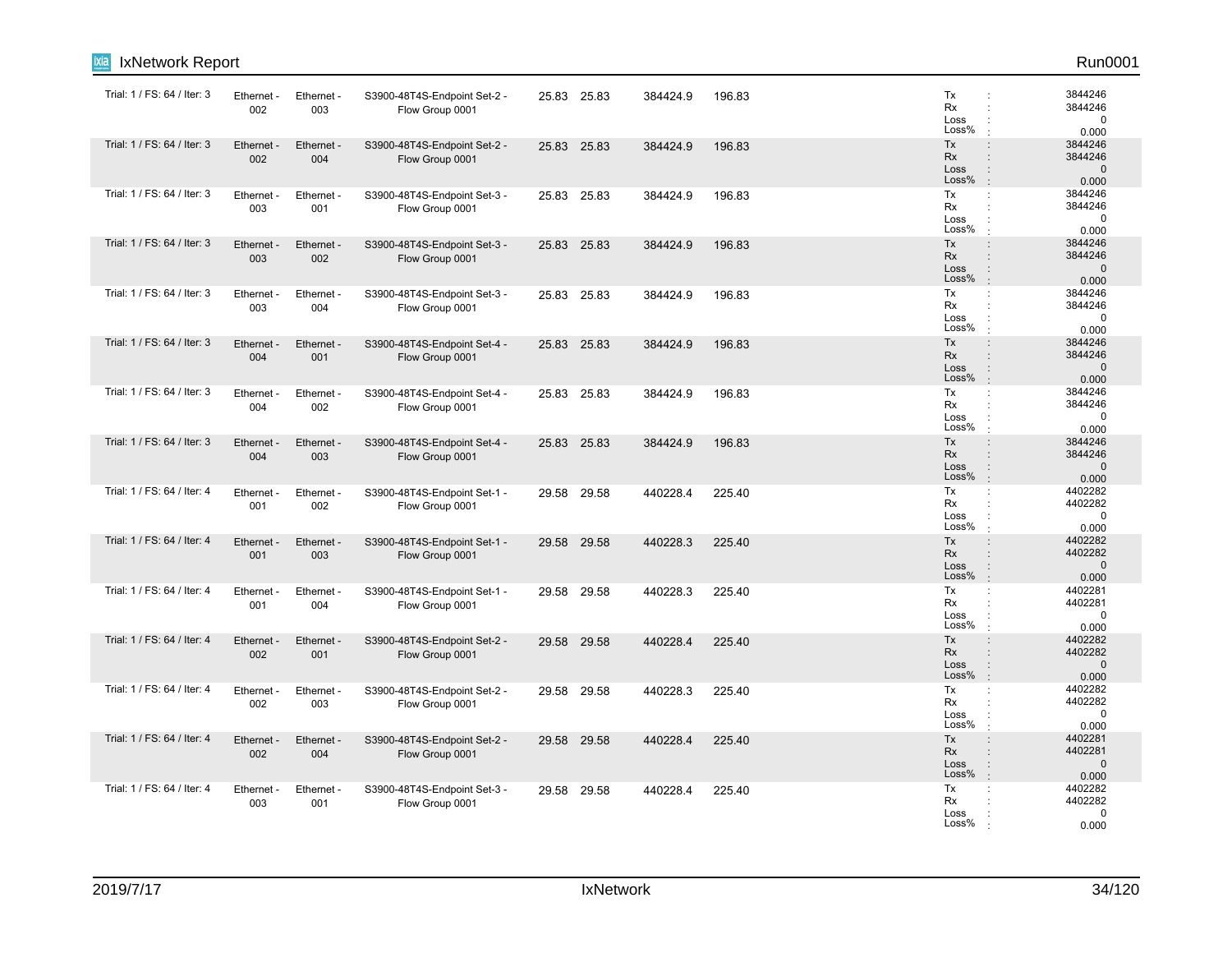| Trial: 1 / FS: 64 / Iter: 4 | Ethernet -<br>003 | Ethernet -<br>002 | S3900-48T4S-Endpoint Set-3 -<br>Flow Group 0001 |       | 29.58 29.58 | 440228.3 | 225.40 | <b>Tx</b><br>÷<br><b>Rx</b><br>$\ddot{\phantom{a}}$<br>Loss<br>$\ddot{\phantom{a}}$<br>Loss%<br>÷.                  | 4402282<br>4402282<br>$\mathbf{0}$<br>0.000   |
|-----------------------------|-------------------|-------------------|-------------------------------------------------|-------|-------------|----------|--------|---------------------------------------------------------------------------------------------------------------------|-----------------------------------------------|
| Trial: 1 / FS: 64 / Iter: 4 | Ethernet -<br>003 | Ethernet -<br>004 | S3900-48T4S-Endpoint Set-3 -<br>Flow Group 0001 |       | 29.58 29.58 | 440228.3 | 225.40 | Tx<br>÷<br>Rx<br>Loss<br>Loss%                                                                                      | 4402281<br>4402281<br>$\mathbf 0$<br>0.000    |
| Trial: 1 / FS: 64 / Iter: 4 | Ethernet -<br>004 | Ethernet -<br>001 | S3900-48T4S-Endpoint Set-4 -<br>Flow Group 0001 |       | 29.58 29.58 | 440228.4 | 225.40 | Tx<br>$\ddot{\phantom{a}}$<br>Rx<br>$\ddot{\phantom{a}}$<br>Loss<br>Loss%<br>$\cdot$                                | 4402282<br>4402282<br>$\mathbf 0$<br>0.000    |
| Trial: 1 / FS: 64 / Iter: 4 | Ethernet -<br>004 | Ethernet -<br>002 | S3900-48T4S-Endpoint Set-4 -<br>Flow Group 0001 | 29.58 | 29.58       | 440228.3 | 225.40 | Tx<br>÷<br><b>Rx</b><br>÷<br>Loss<br>Loss%<br>$\cdot$                                                               | 4402282<br>4402282<br>$\mathbf 0$<br>0.000    |
| Trial: 1 / FS: 64 / Iter: 4 | Ethernet -<br>004 | Ethernet -<br>003 | S3900-48T4S-Endpoint Set-4 -<br>Flow Group 0001 |       | 29.58 29.58 | 440228.3 | 225.40 | Tx<br>$\ddot{\phantom{a}}$<br><b>Rx</b><br>$\ddot{\phantom{a}}$<br>Loss<br>Loss%<br>$\cdot$                         | 4402281<br>4402281<br>$\overline{0}$<br>0.000 |
| Trial: 1 / FS: 64 / Iter: 5 | Ethernet -<br>001 | Ethernet -<br>002 | S3900-48T4S-Endpoint Set-1 -<br>Flow Group 0001 |       | 31.46 31.46 | 468130.4 | 239.68 | Tx<br>÷<br>Rx<br>÷<br>Loss<br>Loss%                                                                                 | 4681300<br>4681300<br>$\mathbf 0$<br>0.000    |
| Trial: 1 / FS: 64 / Iter: 5 | Ethernet -<br>001 | Ethernet -<br>003 | S3900-48T4S-Endpoint Set-1 -<br>Flow Group 0001 |       | 31.46 31.46 | 468130.4 | 239.68 | Tx<br>$\ddot{\phantom{a}}$<br><b>Rx</b><br>$\ddot{\phantom{a}}$<br>Loss<br>$\ddot{\phantom{a}}$<br>Loss%<br>$\cdot$ | 4681300<br>4681300<br>$\mathbf 0$<br>0.000    |
| Trial: 1 / FS: 64 / Iter: 5 | Ethernet -<br>001 | Ethernet -<br>004 | S3900-48T4S-Endpoint Set-1 -<br>Flow Group 0001 |       | 31.46 31.46 | 468130.4 | 239.68 | Tx<br><b>Rx</b><br>÷<br>Loss<br>÷<br>Loss%<br>$\cdot$                                                               | 4681299<br>4681299<br>$\mathbf 0$<br>0.000    |
| Trial: 1 / FS: 64 / Iter: 5 | Ethernet -<br>002 | Ethernet -<br>001 | S3900-48T4S-Endpoint Set-2 -<br>Flow Group 0001 |       | 31.46 31.46 | 468130.4 | 239.68 | Tx<br>$\ddot{\phantom{a}}$<br>Rx<br>$\ddot{\phantom{a}}$<br>Loss<br>$\ddot{\phantom{a}}$<br>Loss%<br>÷              | 4681300<br>4681300<br>$\mathbf 0$<br>0.000    |
| Trial: 1 / FS: 64 / Iter: 5 | Ethernet -<br>002 | Ethernet -<br>003 | S3900-48T4S-Endpoint Set-2 -<br>Flow Group 0001 |       | 31.46 31.46 | 468130.3 | 239.68 | Tx<br>÷<br>Rx<br>Loss<br>Loss%<br>÷                                                                                 | 4681300<br>4681300<br>$\mathbf 0$<br>0.000    |
| Trial: 1 / FS: 64 / Iter: 5 | Ethernet -<br>002 | Ethernet -<br>004 | S3900-48T4S-Endpoint Set-2 -<br>Flow Group 0001 |       | 31.46 31.46 | 468130.4 | 239.68 | Tx<br>÷<br>Rx<br>$\ddot{\phantom{a}}$<br>Loss<br>$\ddot{\phantom{a}}$<br>Loss%<br>$\cdot$                           | 4681299<br>4681299<br>$\mathbf 0$<br>0.000    |
| Trial: 1 / FS: 64 / Iter: 5 | Ethernet -<br>003 | Ethernet -<br>001 | S3900-48T4S-Endpoint Set-3 -<br>Flow Group 0001 |       | 31.46 31.46 | 468130.4 | 239.68 | Tx<br>÷<br>Rx<br>Loss<br>Loss%                                                                                      | 4681300<br>4681300<br>$\mathbf 0$<br>0.000    |
| Trial: 1 / FS: 64 / Iter: 5 | Ethernet -<br>003 | Ethernet -<br>002 | S3900-48T4S-Endpoint Set-3 -<br>Flow Group 0001 |       | 31.46 31.46 | 468130.4 | 239.68 | Tx<br>$\ddot{\phantom{a}}$<br>Rx<br>÷<br>$\ddot{\phantom{a}}$<br>Loss<br>Loss%<br>$\cdot$                           | 4681300<br>4681300<br>$\mathbf 0$<br>0.000    |
| Trial: 1 / FS: 64 / Iter: 5 | Ethernet -<br>003 | Ethernet -<br>004 | S3900-48T4S-Endpoint Set-3 -<br>Flow Group 0001 |       | 31.46 31.46 | 468130.4 | 239.68 | Tx<br>÷<br><b>Rx</b><br>÷<br>Loss<br>Loss%<br>$\cdot$                                                               | 4681299<br>4681299<br>$\mathbf 0$<br>0.000    |
| Trial: 1 / FS: 64 / Iter: 5 | Ethernet -<br>004 | Ethernet -<br>001 | S3900-48T4S-Endpoint Set-4 -<br>Flow Group 0001 |       | 31.46 31.46 | 468130.4 | 239.68 | Tx<br>$\ddot{\phantom{a}}$<br><b>Rx</b><br>$\ddot{\phantom{a}}$<br>Loss<br>Loss%                                    | 4681300<br>4681300<br>$\mathbf{0}$<br>0.000   |

**Ixia** IxNetwork Report Run0001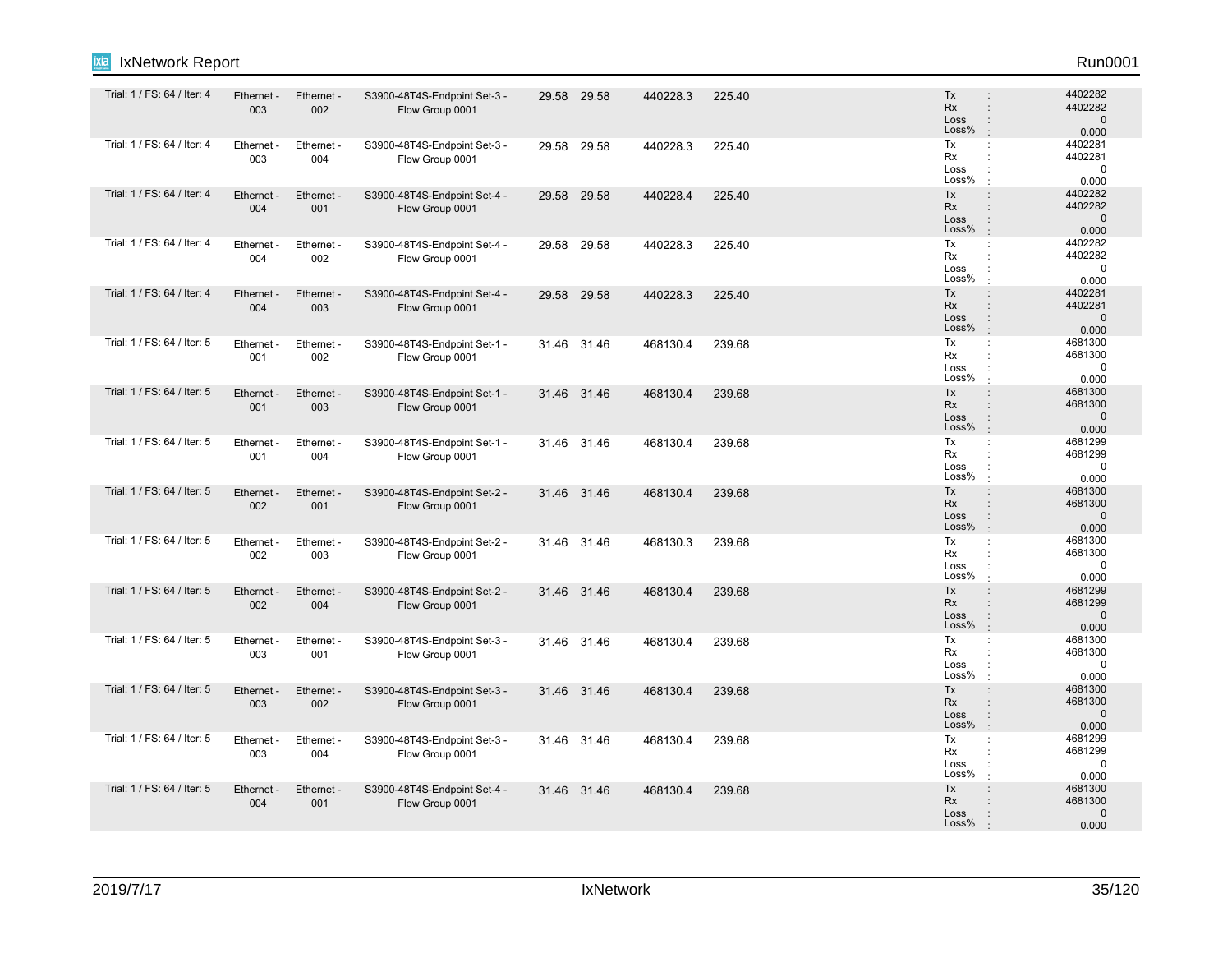| ixia<br>IxNetwork Report    |                   |                   |                                                 |       |             |          |        |                                                                                             | Run0001                                     |
|-----------------------------|-------------------|-------------------|-------------------------------------------------|-------|-------------|----------|--------|---------------------------------------------------------------------------------------------|---------------------------------------------|
| Trial: 1 / FS: 64 / Iter: 5 | Ethernet -<br>004 | Ethernet -<br>002 | S3900-48T4S-Endpoint Set-4 -<br>Flow Group 0001 |       | 31.46 31.46 | 468130.4 | 239.68 | Tx<br>$\ddot{\phantom{a}}$<br><b>Rx</b><br>Loss<br>Loss%                                    | 4681300<br>4681300<br>$\mathbf 0$<br>0.000  |
| Trial: 1 / FS: 64 / Iter: 5 | Ethernet -<br>004 | Ethernet -<br>003 | S3900-48T4S-Endpoint Set-4 -<br>Flow Group 0001 |       | 31.46 31.46 | 468130.4 | 239.68 | Tx<br>$\ddot{\phantom{a}}$<br>Rx<br>Loss<br>÷<br>Loss%                                      | 4681299<br>4681299<br>$\mathbf 0$<br>0.000  |
| Trial: 1 / FS: 64 / Iter: 6 | Ethernet -<br>001 | Ethernet -<br>002 | S3900-48T4S-Endpoint Set-1 -<br>Flow Group 0001 | 32.40 | 32.40       | 482080.9 | 246.83 | Tx<br>$\mathbb{C}^{\times}$<br>Rx<br>÷<br>Loss<br>Loss%                                     | 4820809<br>4820809<br>$\mathbf 0$<br>0.000  |
| Trial: 1 / FS: 64 / Iter: 6 | Ethernet<br>001   | Ethernet -<br>003 | S3900-48T4S-Endpoint Set-1 -<br>Flow Group 0001 | 32.40 | 32.40       | 482080.9 | 246.83 | Tx<br>$\ddot{\phantom{a}}$<br>Rx<br>$\ddot{\phantom{a}}$<br>Loss<br>Loss%<br>$\cdot$        | 4820809<br>4820809<br>$\mathbf 0$<br>0.000  |
| Trial: 1 / FS: 64 / Iter: 6 | Ethernet -<br>001 | Ethernet -<br>004 | S3900-48T4S-Endpoint Set-1 -<br>Flow Group 0001 |       | 32.40 32.40 | 482080.9 | 246.83 | Tx<br>÷<br>Rx<br>Loss<br>$\ddot{\phantom{a}}$<br>Loss%                                      | 4820808<br>4820808<br>$\Omega$<br>0.000     |
| Trial: 1 / FS: 64 / Iter: 6 | Ethernet -<br>002 | Ethernet -<br>001 | S3900-48T4S-Endpoint Set-2 -<br>Flow Group 0001 |       | 32.40 32.40 | 482081.0 | 246.83 | Tx<br>$\ddot{\phantom{a}}$<br>Rx<br>$\ddot{\phantom{a}}$<br>Loss<br>Loss%                   | 4820809<br>4820809<br>$\mathbf 0$<br>0.000  |
| Trial: 1 / FS: 64 / Iter: 6 | Ethernet<br>002   | Ethernet -<br>003 | S3900-48T4S-Endpoint Set-2 -<br>Flow Group 0001 | 32.40 | 32.40       | 482080.9 | 246.83 | Tx<br>÷<br>Rx<br>$\ddot{\phantom{a}}$<br>Loss<br>Loss%                                      | 4820809<br>4820809<br>$\mathbf 0$<br>0.000  |
| Trial: 1 / FS: 64 / Iter: 6 | Ethernet -<br>002 | Ethernet -<br>004 | S3900-48T4S-Endpoint Set-2 -<br>Flow Group 0001 |       | 32.40 32.40 | 482080.9 | 246.83 | Tx<br>$\mathbf{r}$<br>Rx<br>Loss<br>Loss%<br>$\cdot$                                        | 4820808<br>4820808<br>$\mathbf 0$<br>0.000  |
| Trial: 1 / FS: 64 / Iter: 6 | Ethernet<br>003   | Ethernet -<br>001 | S3900-48T4S-Endpoint Set-3 -<br>Flow Group 0001 |       | 32.40 32.40 | 482080.9 | 246.83 | Tx<br>÷<br>Rx<br>Loss<br>Loss%                                                              | 4820809<br>4820809<br>$\mathbf 0$<br>0.000  |
| Trial: 1 / FS: 64 / Iter: 6 | Ethernet -<br>003 | Ethernet -<br>002 | S3900-48T4S-Endpoint Set-3 -<br>Flow Group 0001 |       | 32.40 32.40 | 482080.9 | 246.83 | Tx<br>$\ddot{\phantom{a}}$<br>Rx<br>Loss<br>Loss%<br>$\cdot$                                | 4820809<br>4820809<br>$\mathbf 0$<br>0.000  |
| Trial: 1 / FS: 64 / Iter: 6 | Ethernet<br>003   | Ethernet -<br>004 | S3900-48T4S-Endpoint Set-3 -<br>Flow Group 0001 | 32.40 | 32.40       | 482080.9 | 246.83 | Tx<br>$\ddot{\phantom{a}}$<br>Rx<br>÷<br>Loss<br>Loss%                                      | 4820808<br>4820808<br>$\mathbf 0$<br>0.000  |
| Trial: 1 / FS: 64 / Iter: 6 | Ethernet<br>004   | Ethernet -<br>001 | S3900-48T4S-Endpoint Set-4 -<br>Flow Group 0001 |       | 32.40 32.40 | 482080.9 | 246.83 | Tx<br>$\ddot{\phantom{a}}$<br>Rx<br>Loss<br>Loss%<br>$\cdot$                                | 4820809<br>4820809<br>$\mathbf{0}$<br>0.000 |
| Trial: 1 / FS: 64 / Iter: 6 | Ethernet<br>004   | Ethernet -<br>002 | S3900-48T4S-Endpoint Set-4 -<br>Flow Group 0001 |       | 32.40 32.40 | 482080.9 | 246.83 | Tx<br>$\ddot{\phantom{a}}$<br>Rx<br>Loss<br>Loss%<br>$\cdot$                                | 4820809<br>4820809<br>$\mathbf 0$<br>0.000  |
| Trial: 1 / FS: 64 / Iter: 6 | Ethernet<br>004   | Ethernet -<br>003 | S3900-48T4S-Endpoint Set-4 -<br>Flow Group 0001 | 32.40 | 32.40       | 482080.9 | 246.83 | Tx<br>$\ddot{\phantom{a}}$<br><b>Rx</b><br>$\ddot{\phantom{a}}$<br>Loss<br>Loss%<br>$\cdot$ | 4820808<br>4820808<br>$\mathbf{0}$<br>0.000 |
| Trial: 1 / FS: 64 / Iter: 7 | Ethernet<br>001   | Ethernet -<br>002 | S3900-48T4S-Endpoint Set-1 -<br>Flow Group 0001 |       | 32.87 32.87 | 489056.6 | 250.40 | Tx<br>÷<br>Rx<br>Loss<br>Loss%                                                              | 4890563<br>4890563<br>$\mathbf 0$<br>0.000  |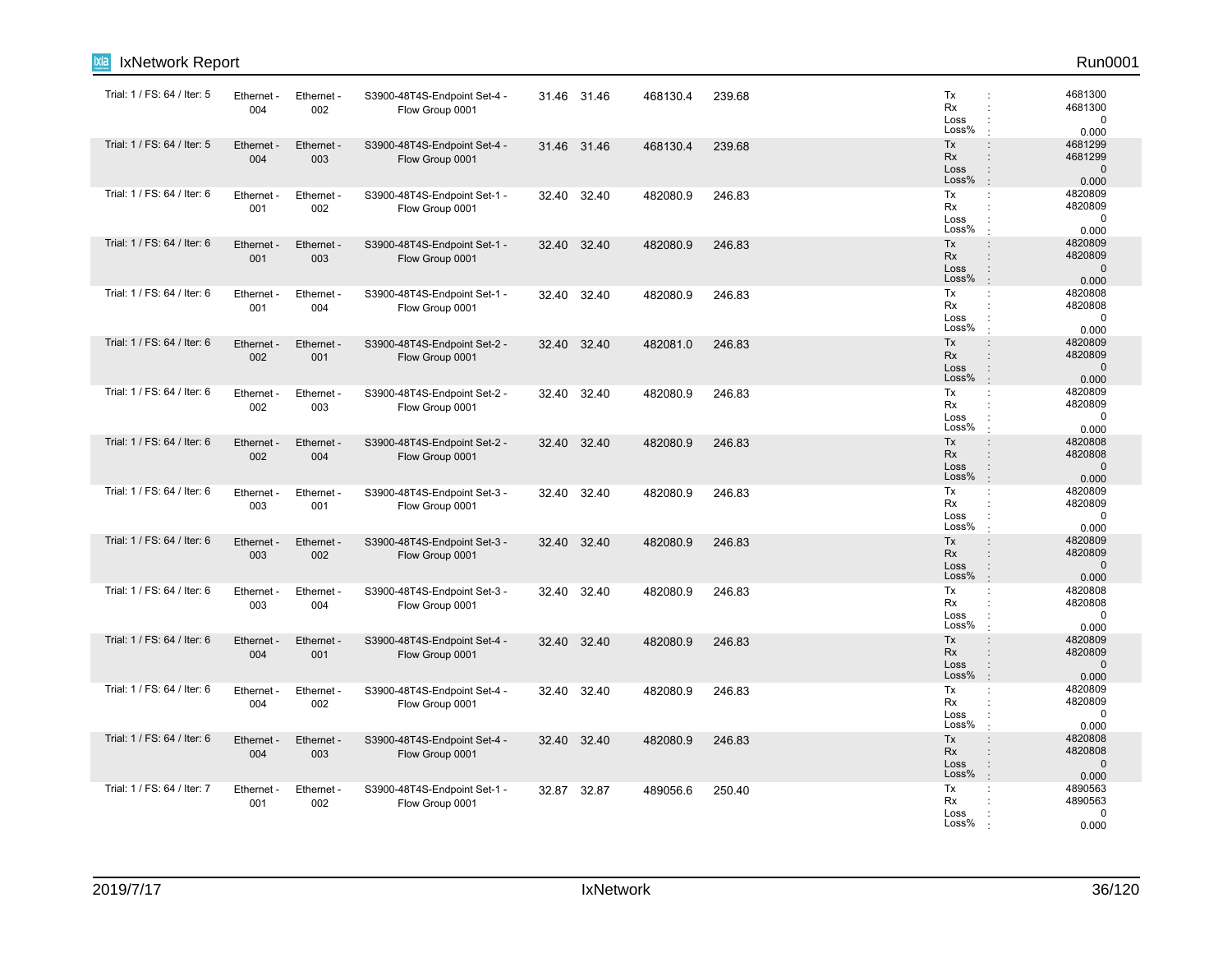| ixia<br>IxNetwork Report    |                   |                        |                                                 |       |             |          |        |                                                                                                              | Run0001                                     |
|-----------------------------|-------------------|------------------------|-------------------------------------------------|-------|-------------|----------|--------|--------------------------------------------------------------------------------------------------------------|---------------------------------------------|
| Trial: 1 / FS: 64 / Iter: 7 | Ethernet -<br>001 | Ethernet -<br>003      | S3900-48T4S-Endpoint Set-1 -<br>Flow Group 0001 |       | 32.87 32.87 | 489056.6 | 250.40 | Tx<br>$\ddot{\phantom{a}}$<br>Rx<br>$\ddot{\phantom{a}}$<br>Loss<br>÷<br>Loss%<br>$\cdot$                    | 4890563<br>4890563<br>$\mathbf 0$<br>0.000  |
| Trial: 1 / FS: 64 / Iter: 7 | Ethernet -<br>001 | Ethernet -<br>004      | S3900-48T4S-Endpoint Set-1 -<br>Flow Group 0001 | 32.87 | 32.87       | 489056.5 | 250.40 | Tx<br>÷<br>Rx<br>Loss<br>Loss%                                                                               | 4890563<br>4890563<br>$\mathbf 0$<br>0.000  |
| Trial: 1 / FS: 64 / Iter: 7 | Ethernet -<br>002 | Ethernet -<br>001      | S3900-48T4S-Endpoint Set-2 -<br>Flow Group 0001 | 32.87 | 32.87       | 489056.6 | 250.40 | Tx<br>$\ddot{\phantom{a}}$<br>Rx<br>$\ddot{\phantom{a}}$<br>Loss<br>$\ddot{\phantom{a}}$<br>Loss%<br>$\cdot$ | 4890563<br>4890563<br>$\mathbf 0$<br>0.000  |
| Trial: 1 / FS: 64 / Iter: 7 | Ethernet<br>002   | Ethernet -<br>003      | S3900-48T4S-Endpoint Set-2 -<br>Flow Group 0001 | 32.87 | 32.87       | 489056.6 | 250.40 | Tx<br>$\ddot{\phantom{a}}$<br>Rx<br>÷<br>Loss<br>Loss%<br>$\cdot$                                            | 4890563<br>4890563<br>$\mathbf 0$<br>0.000  |
| Trial: 1 / FS: 64 / Iter: 7 | Ethernet -<br>002 | Ethernet -<br>004      | S3900-48T4S-Endpoint Set-2 -<br>Flow Group 0001 |       | 32.87 32.87 | 489056.6 | 250.40 | Tx<br>$\ddot{\phantom{a}}$<br>Rx<br>$\ddot{\phantom{a}}$<br>Loss<br>÷<br>Loss%<br>$\cdot$                    | 4890563<br>4890563<br>$\mathbf 0$<br>0.000  |
| Trial: 1 / FS: 64 / Iter: 7 | Ethernet<br>003   | Ethernet<br>001        | S3900-48T4S-Endpoint Set-3 -<br>Flow Group 0001 | 32.87 | 32.87       | 489056.6 | 250.40 | Tx<br>÷<br>Rx<br>$\ddot{\phantom{a}}$<br>Loss<br>Loss%<br>$\cdot$                                            | 4890563<br>4890563<br>$\mathbf 0$<br>0.000  |
| Trial: 1 / FS: 64 / Iter: 7 | Ethernet -<br>003 | Ethernet -<br>002      | S3900-48T4S-Endpoint Set-3 -<br>Flow Group 0001 | 32.87 | 32.87       | 489056.6 | 250.40 | Tx<br>$\ddot{\phantom{a}}$<br><b>Rx</b><br>÷<br>Loss<br>÷<br>Loss%<br>$\cdot$                                | 4890563<br>4890563<br>$\mathbf 0$<br>0.000  |
| Trial: 1 / FS: 64 / Iter: 7 | Ethernet<br>003   | <b>Ethernet</b><br>004 | S3900-48T4S-Endpoint Set-3 -<br>Flow Group 0001 | 32.87 | 32.87       | 489056.6 | 250.40 | Tx<br>÷<br>Rx<br>÷<br>Loss<br>÷<br>Loss%                                                                     | 4890563<br>4890563<br>$\mathbf 0$<br>0.000  |
| Trial: 1 / FS: 64 / Iter: 7 | Ethernet -<br>004 | Ethernet -<br>001      | S3900-48T4S-Endpoint Set-4 -<br>Flow Group 0001 | 32.87 | 32.87       | 489056.6 | 250.40 | Tx<br>$\ddot{\phantom{a}}$<br>Rx<br>$\ddot{\phantom{a}}$<br>Loss<br>÷<br>Loss%<br>$\cdot$                    | 4890563<br>4890563<br>$\mathbf{0}$<br>0.000 |
| Trial: 1 / FS: 64 / Iter: 7 | Ethernet -<br>004 | Ethernet -<br>002      | S3900-48T4S-Endpoint Set-4 -<br>Flow Group 0001 |       | 32.87 32.87 | 489056.6 | 250.40 | Tx<br>÷<br>Rx<br>Loss<br>Loss%                                                                               | 4890563<br>4890563<br>0<br>0.000            |
| Trial: 1 / FS: 64 / Iter: 7 | Ethernet -<br>004 | Ethernet -<br>003      | S3900-48T4S-Endpoint Set-4 -<br>Flow Group 0001 | 32.87 | 32.87       | 489056.6 | 250.40 | Tx<br>$\ddot{\phantom{a}}$<br>Rx<br>$\ddot{\phantom{a}}$<br>Loss<br>Loss%<br>$\cdot$                         | 4890563<br>4890563<br>$\mathbf 0$<br>0.000  |
| Trial: 1 / FS: 64 / Iter: 8 | Ethernet<br>001   | Ethernet -<br>002      | S3900-48T4S-Endpoint Set-1 -<br>Flow Group 0001 | 33.10 | 33.10       | 492544.5 | 252.18 | Tx<br>÷<br>Rx<br>Loss<br>$\ddot{\phantom{a}}$<br>Loss%<br>$\cdot$                                            | 4925441<br>4925441<br>$\mathbf 0$<br>0.000  |
| Trial: 1 / FS: 64 / Iter: 8 | Ethernet -<br>001 | Ethernet -<br>003      | S3900-48T4S-Endpoint Set-1 -<br>Flow Group 0001 |       | 33.10 33.10 | 492544.5 | 252.18 | Tx<br>÷<br>Rx<br>÷<br>Loss<br>$\ddot{\phantom{a}}$<br>Loss%<br>$\cdot$                                       | 4925440<br>4925440<br>$\mathbf{0}$<br>0.000 |
| Trial: 1 / FS: 64 / Iter: 8 | Ethernet<br>001   | Ethernet<br>004        | S3900-48T4S-Endpoint Set-1 -<br>Flow Group 0001 |       | 33.10 33.10 | 492544.5 | 252.18 | Tx<br>÷<br>Rx<br>Loss<br>Loss%                                                                               | 4925440<br>4925440<br>$\mathbf 0$<br>0.000  |
| Trial: 1 / FS: 64 / Iter: 8 | Ethernet -<br>002 | Ethernet -<br>001      | S3900-48T4S-Endpoint Set-2 -<br>Flow Group 0001 |       | 33.10 33.10 | 492544.5 | 252.18 | Tx<br>$\vdots$<br>Rx<br>Loss<br>Loss%                                                                        | 4925441<br>4925441<br>$\mathbf{0}$<br>0.000 |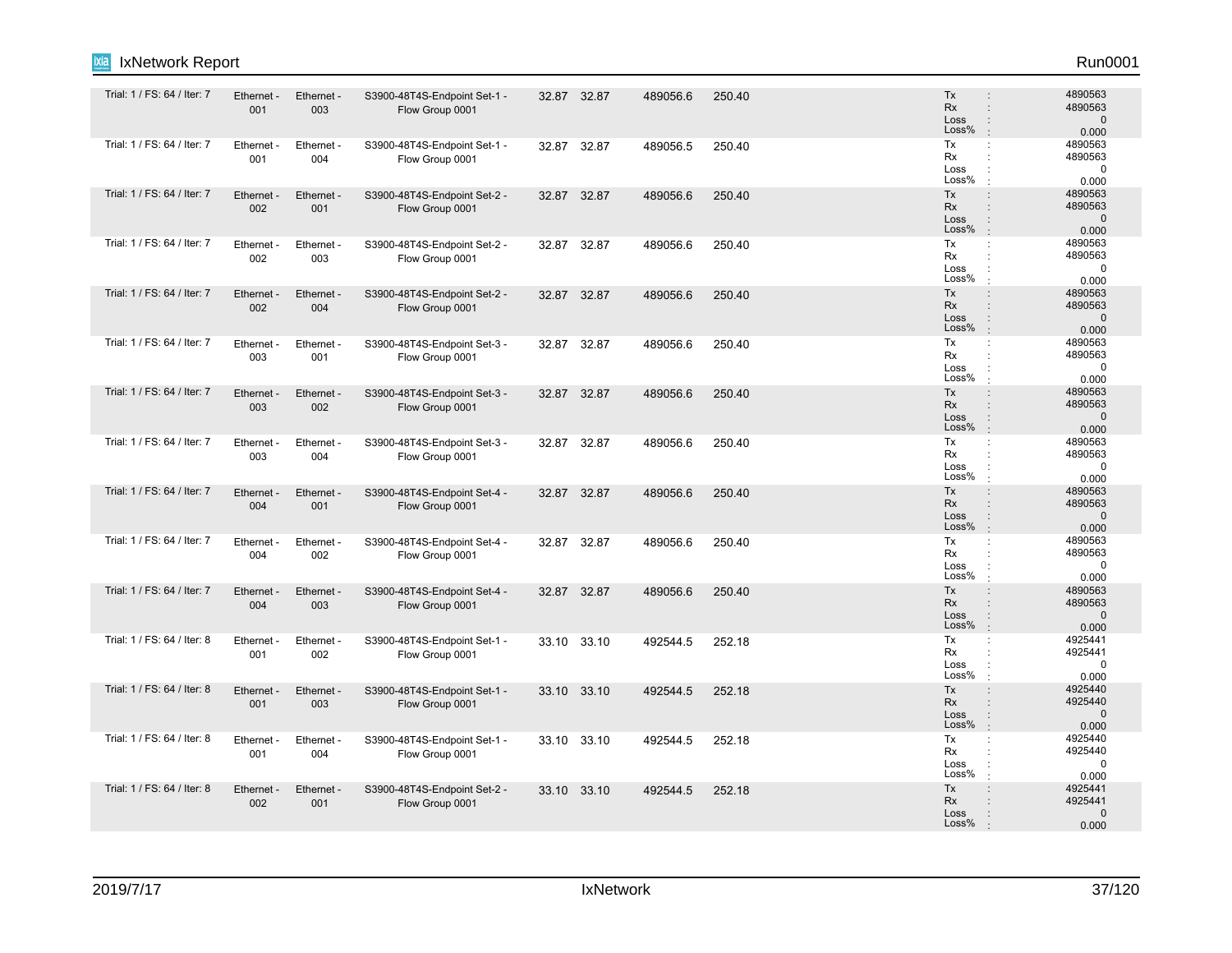| ixia<br>IxNetwork Report    |                   |                   |                                                 |       |             |          |        |                                                                                             | Run0001                                     |
|-----------------------------|-------------------|-------------------|-------------------------------------------------|-------|-------------|----------|--------|---------------------------------------------------------------------------------------------|---------------------------------------------|
| Trial: 1 / FS: 64 / Iter: 8 | Ethernet -<br>002 | Ethernet -<br>003 | S3900-48T4S-Endpoint Set-2 -<br>Flow Group 0001 |       | 33.10 33.10 | 492544.5 | 252.18 | Tx<br>$\ddot{\phantom{a}}$<br><b>Rx</b><br>Loss<br>Loss%                                    | 4925440<br>4925440<br>$\mathbf 0$<br>0.000  |
| Trial: 1 / FS: 64 / Iter: 8 | Ethernet -<br>002 | Ethernet -<br>004 | S3900-48T4S-Endpoint Set-2 -<br>Flow Group 0001 |       | 33.10 33.10 | 492544.5 | 252.18 | Tx<br>$\ddot{\phantom{a}}$<br>Rx<br>Loss<br>÷<br>Loss%                                      | 4925440<br>4925440<br>$\mathbf 0$<br>0.000  |
| Trial: 1 / FS: 64 / Iter: 8 | Ethernet -<br>003 | Ethernet -<br>001 | S3900-48T4S-Endpoint Set-3 -<br>Flow Group 0001 |       | 33.10 33.10 | 492544.4 | 252.18 | Tx<br>$\mathbb{C}^{\times}$<br>Rx<br>$\ddot{\phantom{a}}$<br>Loss<br>Loss%                  | 4925441<br>4925441<br>$\mathbf 0$<br>0.000  |
| Trial: 1 / FS: 64 / Iter: 8 | Ethernet<br>003   | Ethernet -<br>002 | S3900-48T4S-Endpoint Set-3 -<br>Flow Group 0001 | 33.10 | 33.10       | 492544.5 | 252.18 | Tx<br>$\ddot{\phantom{a}}$<br>Rx<br>$\ddot{\phantom{a}}$<br>Loss<br>Loss%<br>$\cdot$        | 4925440<br>4925440<br>$\mathbf 0$<br>0.000  |
| Trial: 1 / FS: 64 / Iter: 8 | Ethernet -<br>003 | Ethernet -<br>004 | S3900-48T4S-Endpoint Set-3 -<br>Flow Group 0001 |       | 33.10 33.10 | 492544.5 | 252.18 | Tx<br>÷<br>Rx<br>$\ddot{\phantom{a}}$<br>Loss<br>$\ddot{\phantom{a}}$<br>Loss%              | 4925440<br>4925440<br>$\Omega$<br>0.000     |
| Trial: 1 / FS: 64 / Iter: 8 | Ethernet -<br>004 | Ethernet -<br>001 | S3900-48T4S-Endpoint Set-4 -<br>Flow Group 0001 |       | 33.10 33.10 | 492544.4 | 252.18 | Tx<br>$\ddot{\phantom{a}}$<br>Rx<br>$\ddot{\phantom{a}}$<br>Loss<br>Loss%                   | 4925441<br>4925441<br>$\mathbf 0$<br>0.000  |
| Trial: 1 / FS: 64 / Iter: 8 | Ethernet<br>004   | Ethernet -<br>002 | S3900-48T4S-Endpoint Set-4 -<br>Flow Group 0001 |       | 33.10 33.10 | 492544.5 | 252.18 | Tx<br>÷<br>Rx<br>$\ddot{\phantom{a}}$<br>Loss<br>Loss%                                      | 4925440<br>4925440<br>$\mathbf 0$<br>0.000  |
| Trial: 1 / FS: 64 / Iter: 8 | Ethernet -<br>004 | Ethernet -<br>003 | S3900-48T4S-Endpoint Set-4 -<br>Flow Group 0001 |       | 33.10 33.10 | 492544.5 | 252.18 | Tx<br>$\mathbf{r}$<br>Rx<br>÷<br>Loss<br>Loss%<br>$\cdot$                                   | 4925440<br>4925440<br>$\mathbf 0$<br>0.000  |
| Trial: 1 / FS: 64 / Iter: 9 | Ethernet<br>001   | Ethernet -<br>002 | S3900-48T4S-Endpoint Set-1 -<br>Flow Group 0001 |       | 33.33 33.33 | 496031.7 | 253.97 | Tx<br>÷<br>Rx<br>Loss<br>Loss%                                                              | 4960318<br>4960318<br>$\mathbf 0$<br>0.000  |
| Trial: 1 / FS: 64 / Iter: 9 | Ethernet -<br>001 | Ethernet -<br>003 | S3900-48T4S-Endpoint Set-1 -<br>Flow Group 0001 |       | 33.33 33.33 | 496031.7 | 253.97 | Tx<br>$\ddot{\phantom{a}}$<br>Rx<br>Loss<br>Loss%<br>$\cdot$                                | 4960317<br>4960317<br>$\mathbf 0$<br>0.000  |
| Trial: 1 / FS: 64 / Iter: 9 | Ethernet<br>001   | Ethernet -<br>004 | S3900-48T4S-Endpoint Set-1 -<br>Flow Group 0001 |       | 33.33 33.33 | 496031.7 | 253.97 | Tx<br>$\ddot{\phantom{a}}$<br>Rx<br>÷<br>Loss<br>Loss%<br>$\cdot$                           | 4960317<br>4960317<br>$\mathbf 0$<br>0.000  |
| Trial: 1 / FS: 64 / Iter: 9 | Ethernet<br>002   | Ethernet -<br>001 | S3900-48T4S-Endpoint Set-2 -<br>Flow Group 0001 |       | 33.33 33.33 | 496031.8 | 253.97 | Tx<br>$\ddot{\phantom{a}}$<br>Rx<br>Loss<br>Loss%<br>$\cdot$                                | 4960318<br>4960318<br>$\mathbf{0}$<br>0.000 |
| Trial: 1 / FS: 64 / Iter: 9 | Ethernet -<br>002 | Ethernet -<br>003 | S3900-48T4S-Endpoint Set-2 -<br>Flow Group 0001 |       | 33.33 33.33 | 496031.7 | 253.97 | Tx<br>$\ddot{\phantom{a}}$<br>Rx<br>Loss<br>Loss%<br>$\cdot$                                | 4960317<br>4960317<br>$\mathbf 0$<br>0.000  |
| Trial: 1 / FS: 64 / Iter: 9 | Ethernet<br>002   | Ethernet -<br>004 | S3900-48T4S-Endpoint Set-2 -<br>Flow Group 0001 | 33.33 | 33.33       | 496031.7 | 253.97 | Tx<br>$\ddot{\phantom{a}}$<br><b>Rx</b><br>$\ddot{\phantom{a}}$<br>Loss<br>Loss%<br>$\cdot$ | 4960317<br>4960317<br>$\mathbf{0}$<br>0.000 |
| Trial: 1 / FS: 64 / Iter: 9 | Ethernet<br>003   | Ethernet -<br>001 | S3900-48T4S-Endpoint Set-3 -<br>Flow Group 0001 |       | 33.33 33.33 | 496031.8 | 253.97 | Tx<br>÷<br>Rx<br>Loss<br>Loss%                                                              | 4960318<br>4960318<br>$\mathbf 0$<br>0.000  |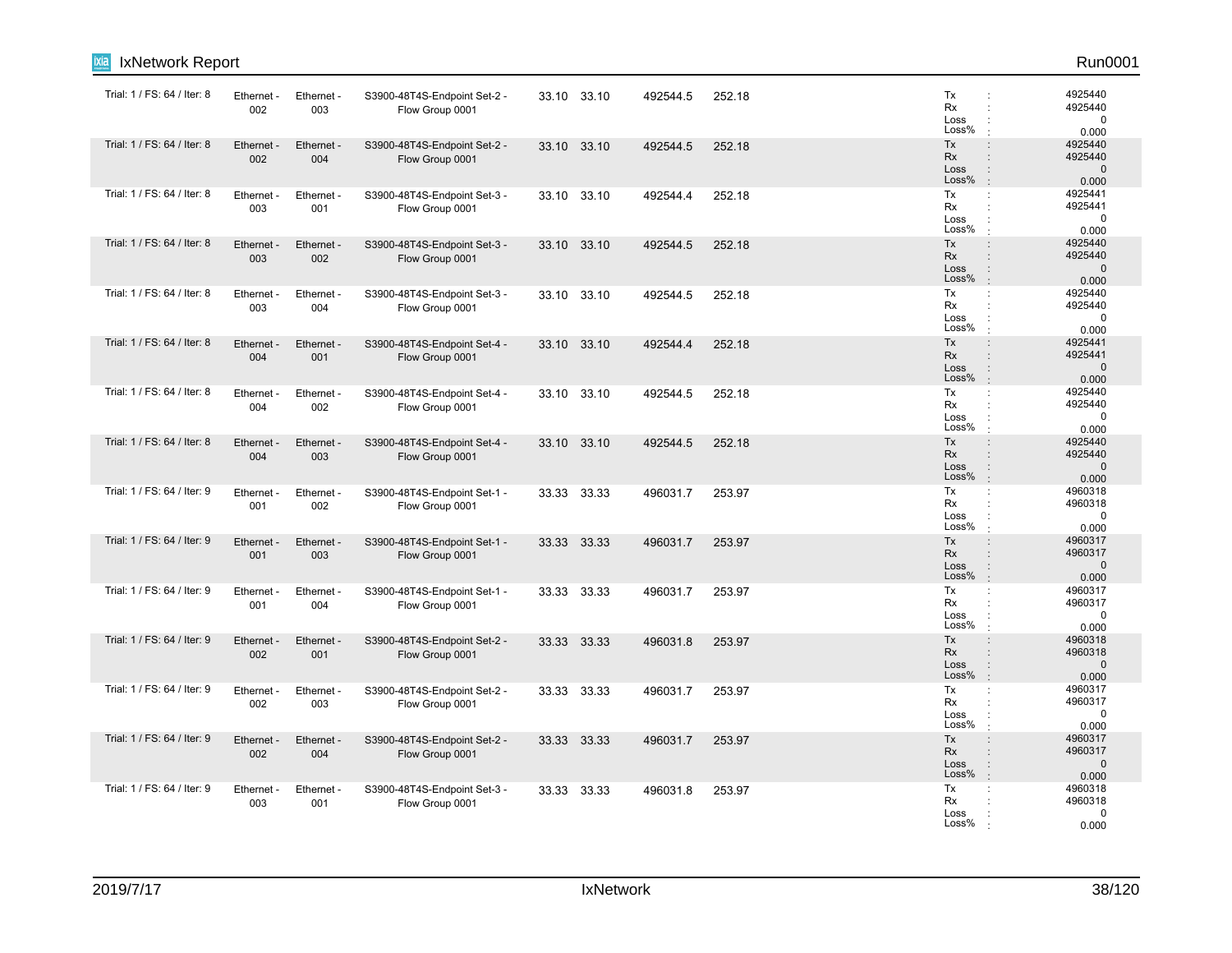| <b>IxNetwork Report</b><br>Ixia |                   |                   |                                                 |      |             |          |        |                                                                                           | Run0001                                     |
|---------------------------------|-------------------|-------------------|-------------------------------------------------|------|-------------|----------|--------|-------------------------------------------------------------------------------------------|---------------------------------------------|
| Trial: 1 / FS: 64 / Iter: 9     | Ethernet -<br>003 | Ethernet -<br>002 | S3900-48T4S-Endpoint Set-3 -<br>Flow Group 0001 |      | 33.33 33.33 | 496031.7 | 253.97 | Tx<br>÷<br>Rx<br>$\ddot{\phantom{a}}$<br>Loss<br>÷<br>Loss%<br>$\ddot{\phantom{a}}$       | 4960317<br>4960317<br>$\mathbf 0$<br>0.000  |
| Trial: 1 / FS: 64 / Iter: 9     | Ethernet -<br>003 | Ethernet -<br>004 | S3900-48T4S-Endpoint Set-3 -<br>Flow Group 0001 |      | 33.33 33.33 | 496031.8 | 253.97 | Tx<br>÷<br>Rx<br>٠<br>Loss<br>÷<br>Loss%                                                  | 4960317<br>4960317<br>$\mathbf 0$<br>0.000  |
| Trial: 1 / FS: 64 / Iter: 9     | Ethernet -<br>004 | Ethernet -<br>001 | S3900-48T4S-Endpoint Set-4 -<br>Flow Group 0001 |      | 33.33 33.33 | 496031.7 | 253.97 | Tx<br>÷<br>Rx<br>÷<br>Loss<br>÷<br>Loss%                                                  | 4960318<br>4960318<br>$\mathbf{0}$<br>0.000 |
| Trial: 1 / FS: 64 / Iter: 9     | Ethernet -<br>004 | Ethernet -<br>002 | S3900-48T4S-Endpoint Set-4 -<br>Flow Group 0001 |      | 33.33 33.33 | 496031.7 | 253.97 | Tx<br>$\ddot{\phantom{a}}$<br>Rx<br>÷<br>Loss<br>÷<br>Loss%<br>$\cdot$                    | 4960317<br>4960317<br>$\mathbf 0$<br>0.000  |
| Trial: 1 / FS: 64 / Iter: 9     | Ethernet -<br>004 | Ethernet -<br>003 | S3900-48T4S-Endpoint Set-4 -<br>Flow Group 0001 |      | 33.33 33.33 | 496031.7 | 253.97 | Tx<br>$\ddot{\phantom{a}}$<br>Rx<br>÷<br>Loss<br>÷<br>Loss%<br>$\cdot$                    | 4960317<br>4960317<br>$\mathbf{0}$<br>0.000 |
| Trial: 1 / FS: 128 / Iter: 1    | Ethernet -<br>001 | Ethernet -<br>002 | S3900-48T4S-Endpoint Set-1 -<br>Flow Group 0001 | 3.33 | 3.33        | 28153.2  | 28.83  | Tx<br>$\ddot{\phantom{a}}$<br>Rx<br>÷<br>Loss<br>Loss%                                    | 281532<br>281532<br>0<br>0.000              |
| Trial: 1 / FS: 128 / Iter: 1    | Ethernet -<br>001 | Ethernet -<br>003 | S3900-48T4S-Endpoint Set-1 -<br>Flow Group 0001 | 3.33 | 3.33        | 28153.2  | 28.83  | Tx<br>$\ddot{\phantom{a}}$<br>Rx<br>$\ddot{\phantom{a}}$<br>Loss<br>÷<br>Loss%<br>$\cdot$ | 281532<br>281532<br>$\mathsf 0$<br>0.000    |
| Trial: 1 / FS: 128 / Iter: 1    | Ethernet -<br>001 | Ethernet -<br>004 | S3900-48T4S-Endpoint Set-1 -<br>Flow Group 0001 | 3.33 | 3.33        | 28153.2  | 28.83  | Tx<br>$\ddot{\cdot}$<br>Rx<br>$\ddot{\phantom{a}}$<br>Loss<br>÷<br>Loss%<br>$\cdot$       | 281531<br>281531<br>$\mathbf 0$<br>0.000    |
| Trial: 1 / FS: 128 / Iter: 1    | Ethernet -<br>002 | Ethernet -<br>001 | S3900-48T4S-Endpoint Set-2 -<br>Flow Group 0001 | 3.33 | 3.33        | 28153.2  | 28.83  | Tx<br>$\ddot{\phantom{a}}$<br>Rx<br>$\ddot{\phantom{a}}$<br>Loss<br>÷<br>Loss%<br>ċ       | 281532<br>281532<br>$\mathsf 0$<br>0.000    |
| Trial: 1 / FS: 128 / Iter: 1    | Ethernet -<br>002 | Ethernet -<br>003 | S3900-48T4S-Endpoint Set-2 -<br>Flow Group 0001 | 3.33 | 3.33        | 28153.2  | 28.83  | Tx<br>÷<br>Rx<br>÷<br>Loss<br>$\ddot{\phantom{a}}$<br>Loss%<br>÷                          | 281532<br>281532<br>$\mathbf 0$<br>0.000    |
| Trial: 1 / FS: 128 / Iter: 1    | Ethernet -<br>002 | Ethernet -<br>004 | S3900-48T4S-Endpoint Set-2 -<br>Flow Group 0001 | 3.33 | 3.33        | 28153.2  | 28.83  | Tx<br>$\ddot{\phantom{a}}$<br>Rx<br>÷<br>Loss<br>÷<br>Loss%<br>$\cdot$                    | 281531<br>281531<br>$\mathbf{0}$<br>0.000   |
| Trial: 1 / FS: 128 / Iter: 1    | Ethernet -<br>003 | Ethernet -<br>001 | S3900-48T4S-Endpoint Set-3 -<br>Flow Group 0001 | 3.33 | 3.33        | 28153.2  | 28.83  | Tx<br>÷<br>Rx<br>Loss<br>÷<br>Loss%<br>$\cdot$                                            | 281532<br>281532<br>$\mathbf 0$<br>0.000    |
| Trial: 1 / FS: 128 / Iter: 1    | Ethernet -<br>003 | Ethernet -<br>002 | S3900-48T4S-Endpoint Set-3 -<br>Flow Group 0001 | 3.33 | 3.33        | 28153.2  | 28.83  | Tx<br>$\ddot{\phantom{a}}$<br>Rx<br>÷<br>Loss<br>÷<br>Loss%<br>$\cdot$                    | 281532<br>281532<br>$\mathbf{0}$<br>0.000   |
| Trial: 1 / FS: 128 / Iter: 1    | Ethernet<br>003   | Ethernet<br>004   | S3900-48T4S-Endpoint Set-3 -<br>Flow Group 0001 | 3.33 | 3.33        | 28153.2  | 28.83  | Tx<br>÷<br>Rx<br>÷<br>Loss<br>÷<br>Loss%<br>÷                                             | 281531<br>281531<br>0<br>0.000              |
| Trial: 1 / FS: 128 / Iter: 1    | Ethernet -<br>004 | Ethernet -<br>001 | S3900-48T4S-Endpoint Set-4 -<br>Flow Group 0001 | 3.33 | 3.33        | 28153.2  | 28.83  | Tx<br>$\ddot{\phantom{a}}$<br>Rx<br>$\ddot{\phantom{a}}$<br>Loss<br>Loss%                 | 281532<br>281532<br>$\mathbf 0$<br>0.000    |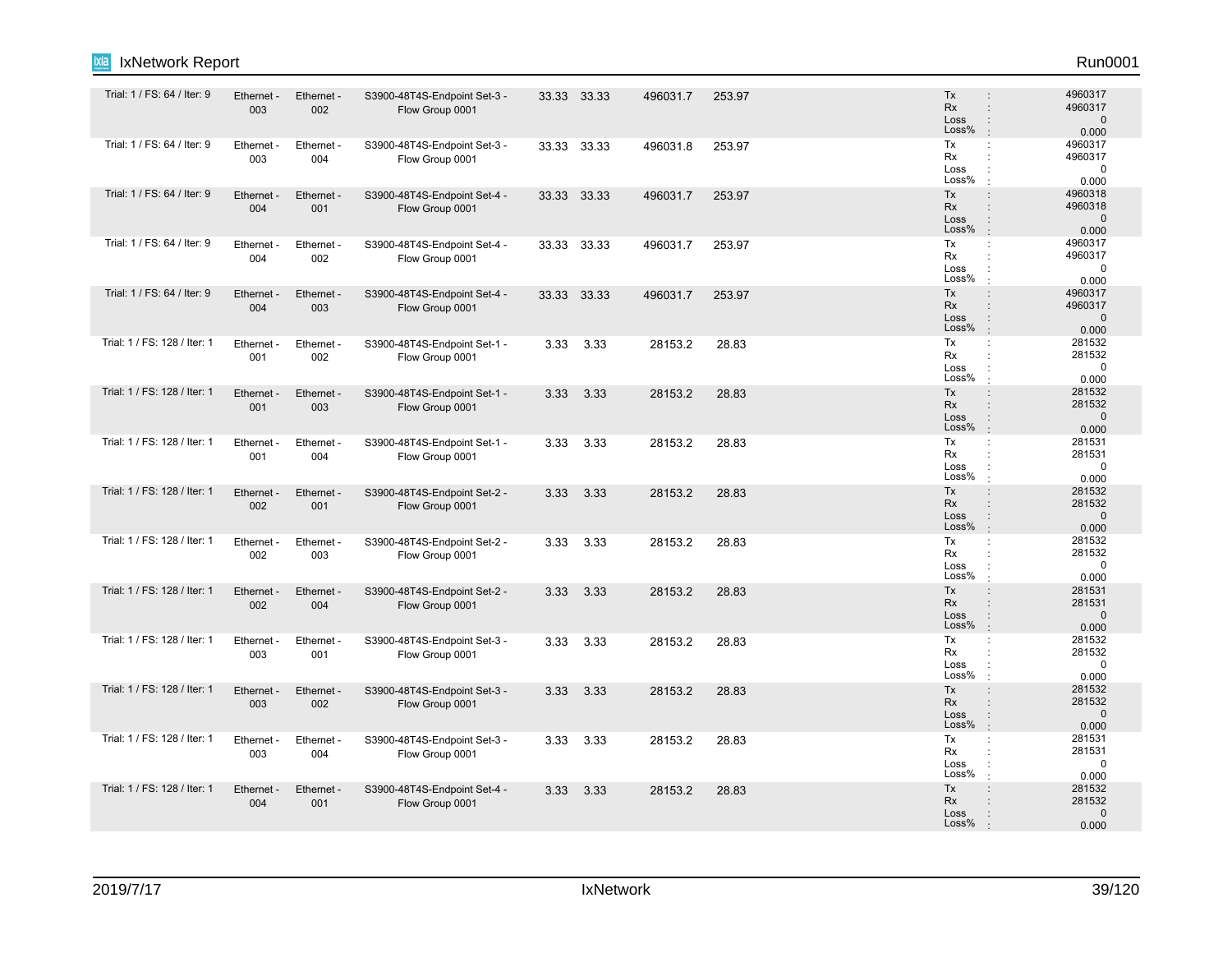| <b>IxNetwork Report</b><br>ixia |                   |                        |                                                 |       |             |          |        |                                                                                                                     | Run0001                                     |
|---------------------------------|-------------------|------------------------|-------------------------------------------------|-------|-------------|----------|--------|---------------------------------------------------------------------------------------------------------------------|---------------------------------------------|
| Trial: 1 / FS: 128 / Iter: 1    | Ethernet -<br>004 | Ethernet -<br>002      | S3900-48T4S-Endpoint Set-4 -<br>Flow Group 0001 |       | 3.33 3.33   | 28153.2  | 28.83  | Tx<br>÷<br>Rx<br>÷<br>Loss<br>Loss%                                                                                 | 281532<br>281532<br>$\mathbf 0$<br>0.000    |
| Trial: 1 / FS: 128 / Iter: 1    | Ethernet<br>004   | Ethernet -<br>003      | S3900-48T4S-Endpoint Set-4 -<br>Flow Group 0001 | 3.33  | 3.33        | 28153.2  | 28.83  | Tx<br>$\ddot{\phantom{a}}$<br>Rx<br>Loss<br>$\ddot{\phantom{a}}$<br>Loss%<br>$\ddot{\phantom{a}}$                   | 281531<br>281531<br>$\mathbf{0}$<br>0.000   |
| Trial: 1 / FS: 128 / Iter: 2    | Ethernet -<br>001 | Ethernet -<br>002      | S3900-48T4S-Endpoint Set-1 -<br>Flow Group 0001 |       | 18.33 18.33 | 154842.4 | 158.56 | Tx<br>÷<br>Rx<br>÷<br>Loss<br>Loss%                                                                                 | 1548424<br>1548424<br>$\mathbf 0$<br>0.000  |
| Trial: 1 / FS: 128 / Iter: 2    | Ethernet<br>001   | Ethernet -<br>003      | S3900-48T4S-Endpoint Set-1 -<br>Flow Group 0001 | 18.33 | 18.33       | 154842.4 | 158.56 | Tx<br>$\ddot{\phantom{a}}$<br>Rx<br>$\vdots$<br>Loss<br>$\vdots$<br>Loss%<br>$\cdot$                                | 1548423<br>1548423<br>$\mathbf{0}$<br>0.000 |
| Trial: 1 / FS: 128 / Iter: 2    | Ethernet -<br>001 | Ethernet -<br>004      | S3900-48T4S-Endpoint Set-1 -<br>Flow Group 0001 |       | 18.33 18.33 | 154842.4 | 158.56 | Tx<br>÷<br>Rx<br>Loss<br>Loss%<br>٠                                                                                 | 1548423<br>1548423<br>$\mathbf 0$<br>0.000  |
| Trial: 1 / FS: 128 / Iter: 2    | Ethernet<br>002   | Ethernet -<br>001      | S3900-48T4S-Endpoint Set-2 -<br>Flow Group 0001 |       | 18.33 18.33 | 154842.4 | 158.56 | Tx<br>÷<br>Rx<br>÷<br>Loss<br>Loss%                                                                                 | 1548424<br>1548424<br>$\mathbf{0}$<br>0.000 |
| Trial: 1 / FS: 128 / Iter: 2    | Ethernet -<br>002 | Ethernet -<br>003      | S3900-48T4S-Endpoint Set-2 -<br>Flow Group 0001 | 18.33 | 18.33       | 154842.4 | 158.56 | Tx<br>÷<br>Rx<br>÷<br>Loss<br>Loss%                                                                                 | 1548423<br>1548423<br>$\mathbf 0$<br>0.000  |
| Trial: 1 / FS: 128 / Iter: 2    | Ethernet<br>002   | Ethernet -<br>004      | S3900-48T4S-Endpoint Set-2 -<br>Flow Group 0001 | 18.33 | 18.33       | 154842.4 | 158.56 | Tx<br>÷<br>Rx<br>÷<br>Loss<br>$\ddot{\phantom{a}}$<br>Loss%<br>$\cdot$                                              | 1548423<br>1548423<br>$\mathbf 0$<br>0.000  |
| Trial: 1 / FS: 128 / Iter: 2    | Ethernet -<br>003 | Ethernet -<br>001      | S3900-48T4S-Endpoint Set-3 -<br>Flow Group 0001 |       | 18.33 18.33 | 154842.4 | 158.56 | Tx<br>÷<br>Rx<br>÷<br>Loss<br>Loss%<br>$\cdot$                                                                      | 1548424<br>1548424<br>$\mathbf 0$<br>0.000  |
| Trial: 1 / FS: 128 / Iter: 2    | Ethernet -<br>003 | Ethernet -<br>002      | S3900-48T4S-Endpoint Set-3 -<br>Flow Group 0001 |       | 18.33 18.33 | 154842.4 | 158.56 | Tx<br>÷<br>Rx<br>Loss<br>$\ddot{\phantom{a}}$<br>Loss%<br>$\cdot$                                                   | 1548423<br>1548423<br>$\Omega$<br>0.000     |
| Trial: 1 / FS: 128 / Iter: 2    | Ethernet<br>003   | Ethernet -<br>004      | S3900-48T4S-Endpoint Set-3 -<br>Flow Group 0001 | 18.33 | 18.33       | 154842.4 | 158.56 | Tx<br>÷<br>Rx<br>÷<br>Loss<br>Loss%                                                                                 | 1548423<br>1548423<br>0<br>0.000            |
| Trial: 1 / FS: 128 / Iter: 2    | Ethernet<br>004   | Ethernet -<br>001      | S3900-48T4S-Endpoint Set-4 -<br>Flow Group 0001 | 18.33 | 18.33       | 154842.4 | 158.56 | Tx<br>$\ddot{\phantom{a}}$<br><b>Rx</b><br>$\ddot{\phantom{a}}$<br>Loss<br>$\ddot{\phantom{a}}$<br>Loss%<br>$\cdot$ | 1548424<br>1548424<br>$\mathbf{0}$<br>0.000 |
| Trial: 1 / FS: 128 / Iter: 2    | Ethernet -<br>004 | Ethernet -<br>002      | S3900-48T4S-Endpoint Set-4 -<br>Flow Group 0001 |       | 18.33 18.33 | 154842.4 | 158.56 | Tx<br>÷<br>Rx<br>÷<br>Loss<br>Loss%<br>٠                                                                            | 1548423<br>1548423<br>0<br>0.000            |
| Trial: 1 / FS: 128 / Iter: 2    | Ethernet<br>004   | <b>Ethernet</b><br>003 | S3900-48T4S-Endpoint Set-4 -<br>Flow Group 0001 |       | 18.33 18.33 | 154842.4 | 158.56 | Tx<br>$\ddot{\phantom{a}}$<br>Rx<br>Loss<br>$\vdots$<br>Loss%<br>$\ddot{\phantom{a}}$                               | 1548423<br>1548423<br>$\mathbf{0}$<br>0.000 |
| Trial: 1 / FS: 128 / Iter: 3    | Ethernet -<br>001 | Ethernet -<br>002      | S3900-48T4S-Endpoint Set-1 -<br>Flow Group 0001 |       | 25.83 25.83 | 218187.0 | 223.42 | Tx<br>÷<br>Rx<br>Loss<br>Loss%                                                                                      | 2181870<br>2181870<br>$\Omega$<br>0.000     |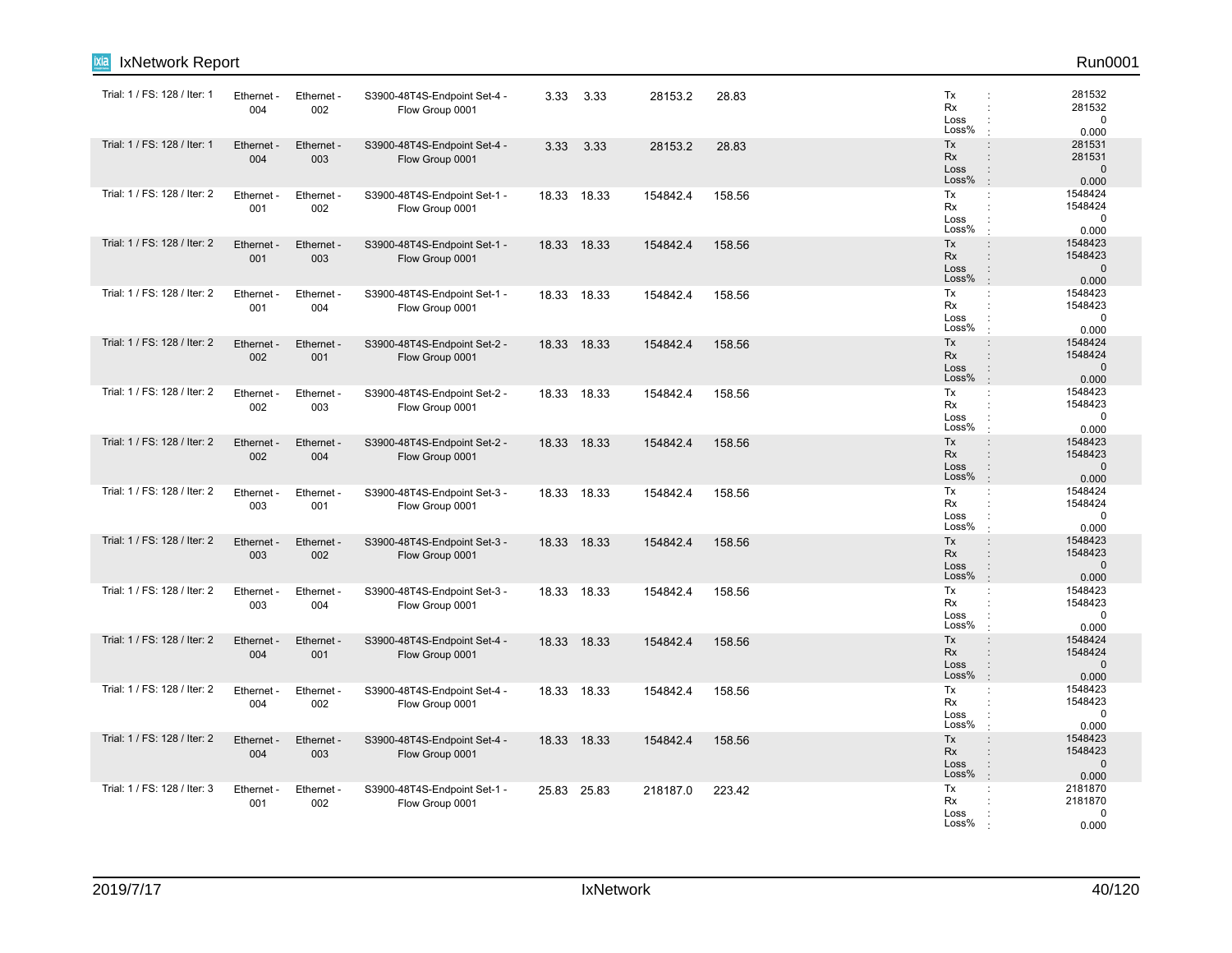| Trial: 1 / FS: 128 / Iter: 3 | Ethernet -<br>001 | Ethernet -<br>003 | S3900-48T4S-Endpoint Set-1 -<br>Flow Group 0001 |       | 25.83 25.83 | 218187.0 | 223.42 | Tx<br><b>Rx</b><br>Loss<br>Loss%<br>$\cdot$                                          | 2181869<br>2181869<br>$\Omega$<br>0.000     |
|------------------------------|-------------------|-------------------|-------------------------------------------------|-------|-------------|----------|--------|--------------------------------------------------------------------------------------|---------------------------------------------|
| Trial: 1 / FS: 128 / Iter: 3 | Ethernet -<br>001 | Ethernet -<br>004 | S3900-48T4S-Endpoint Set-1 -<br>Flow Group 0001 |       | 25.83 25.83 | 218187.0 | 223.42 | Tx<br>÷<br>Rx<br>÷<br>Loss<br>$\ddot{\phantom{a}}$<br>Loss%                          | 2181869<br>2181869<br>$\mathbf 0$<br>0.000  |
| Trial: 1 / FS: 128 / Iter: 3 | Ethernet -<br>002 | Ethernet -<br>001 | S3900-48T4S-Endpoint Set-2 -<br>Flow Group 0001 |       | 25.83 25.83 | 218187.0 | 223.42 | Tx<br>$\ddot{\phantom{a}}$<br>Rx<br>Loss<br>Loss%<br>$\cdot$                         | 2181870<br>2181870<br>$\Omega$<br>0.000     |
| Trial: 1 / FS: 128 / Iter: 3 | Ethernet -<br>002 | Ethernet -<br>003 | S3900-48T4S-Endpoint Set-2 -<br>Flow Group 0001 |       | 25.83 25.83 | 218187.0 | 223.42 | Tx<br>÷<br><b>Rx</b><br>$\cdot$<br>Loss<br>÷<br>Loss%<br>$\cdot$                     | 2181869<br>2181869<br>$\mathbf 0$<br>0.000  |
| Trial: 1 / FS: 128 / Iter: 3 | Ethernet -<br>002 | Ethernet -<br>004 | S3900-48T4S-Endpoint Set-2 -<br>Flow Group 0001 |       | 25.83 25.83 | 218187.0 | 223.42 | Tx<br>$\ddot{\phantom{a}}$<br><b>Rx</b><br>$\ddot{\phantom{a}}$<br>Loss<br>Loss%     | 2181869<br>2181869<br>$\mathbf{0}$<br>0.000 |
| Trial: 1 / FS: 128 / Iter: 3 | Ethernet -<br>003 | Ethernet -<br>001 | S3900-48T4S-Endpoint Set-3 -<br>Flow Group 0001 |       | 25.83 25.83 | 218187.0 | 223.42 | Tx<br>$\ddot{\phantom{a}}$<br>Rx<br>÷<br>Loss<br>Loss%                               | 2181870<br>2181870<br>$\Omega$<br>0.000     |
| Trial: 1 / FS: 128 / Iter: 3 | Ethernet -<br>003 | Ethernet -<br>002 | S3900-48T4S-Endpoint Set-3 -<br>Flow Group 0001 |       | 25.83 25.83 | 218187.0 | 223.42 | Tx<br>÷<br><b>Rx</b><br>$\ddot{\phantom{a}}$<br>Loss<br>Loss%                        | 2181869<br>2181869<br>$\mathbf{0}$<br>0.000 |
| Trial: 1 / FS: 128 / Iter: 3 | Ethernet -<br>003 | Ethernet -<br>004 | S3900-48T4S-Endpoint Set-3 -<br>Flow Group 0001 |       | 25.83 25.83 | 218187.0 | 223.42 | Tx<br>Rx<br>Loss<br>Loss%                                                            | 2181869<br>2181869<br>0<br>0.000            |
| Trial: 1 / FS: 128 / Iter: 3 | Ethernet -<br>004 | Ethernet -<br>001 | S3900-48T4S-Endpoint Set-4 -<br>Flow Group 0001 |       | 25.83 25.83 | 218187.0 | 223.42 | Tx<br><b>Rx</b><br>÷<br>Loss<br>Loss%                                                | 2181870<br>2181870<br>$\mathbf{0}$<br>0.000 |
| Trial: 1 / FS: 128 / Iter: 3 | Ethernet -<br>004 | Ethernet -<br>002 | S3900-48T4S-Endpoint Set-4 -<br>Flow Group 0001 |       | 25.83 25.83 | 218187.0 | 223.42 | Tx<br><b>Rx</b><br>Loss<br>Loss%                                                     | 2181869<br>2181869<br>$\Omega$<br>0.000     |
| Trial: 1 / FS: 128 / Iter: 3 | Ethernet -<br>004 | Ethernet -<br>003 | S3900-48T4S-Endpoint Set-4 -<br>Flow Group 0001 |       | 25.83 25.83 | 218187.0 | 223.42 | Tx<br>$\ddot{\phantom{a}}$<br>Rx<br>Loss<br>$\ddot{\phantom{a}}$<br>Loss%<br>$\cdot$ | 2181869<br>2181869<br>$\mathbf{0}$<br>0.000 |
| Trial: 1 / FS: 128 / Iter: 4 | Ethernet -<br>001 | Ethernet -<br>002 | S3900-48T4S-Endpoint Set-1 -<br>Flow Group 0001 |       | 29.58 29.58 | 249859.3 | 255.86 | Tx<br>÷<br>Rx<br>Loss<br>Loss%                                                       | 2498593<br>2498593<br>$\Omega$<br>0.000     |
| Trial: 1 / FS: 128 / Iter: 4 | Ethernet -<br>001 | Ethernet -<br>003 | S3900-48T4S-Endpoint Set-1 -<br>Flow Group 0001 |       | 29.58 29.58 | 249859.3 | 255.86 | Tx<br>$\ddot{\phantom{a}}$<br>Rx<br>Loss<br>$\ddot{\phantom{a}}$<br>Loss%<br>÷.      | 2498592<br>2498592<br>$\mathbf{0}$<br>0.000 |
| Trial: 1 / FS: 128 / Iter: 4 | Ethernet -<br>001 | Ethernet -<br>004 | S3900-48T4S-Endpoint Set-1 -<br>Flow Group 0001 | 29.58 | 29.58       | 249859.3 | 255.86 | Tx<br>÷<br>Rx<br>$\ddot{\phantom{a}}$<br>Loss<br>Loss%<br>$\cdot$                    | 2498592<br>2498592<br>$\mathbf 0$<br>0.000  |
| Trial: 1 / FS: 128 / Iter: 4 | Ethernet -<br>002 | Ethernet -<br>001 | S3900-48T4S-Endpoint Set-2 -<br>Flow Group 0001 | 29.58 | 29.58       | 249859.3 | 255.86 | Tx<br>$\ddot{\phantom{a}}$<br><b>Rx</b><br>Loss<br>Loss%                             | 2498593<br>2498593<br>$\mathbf{0}$<br>0.000 |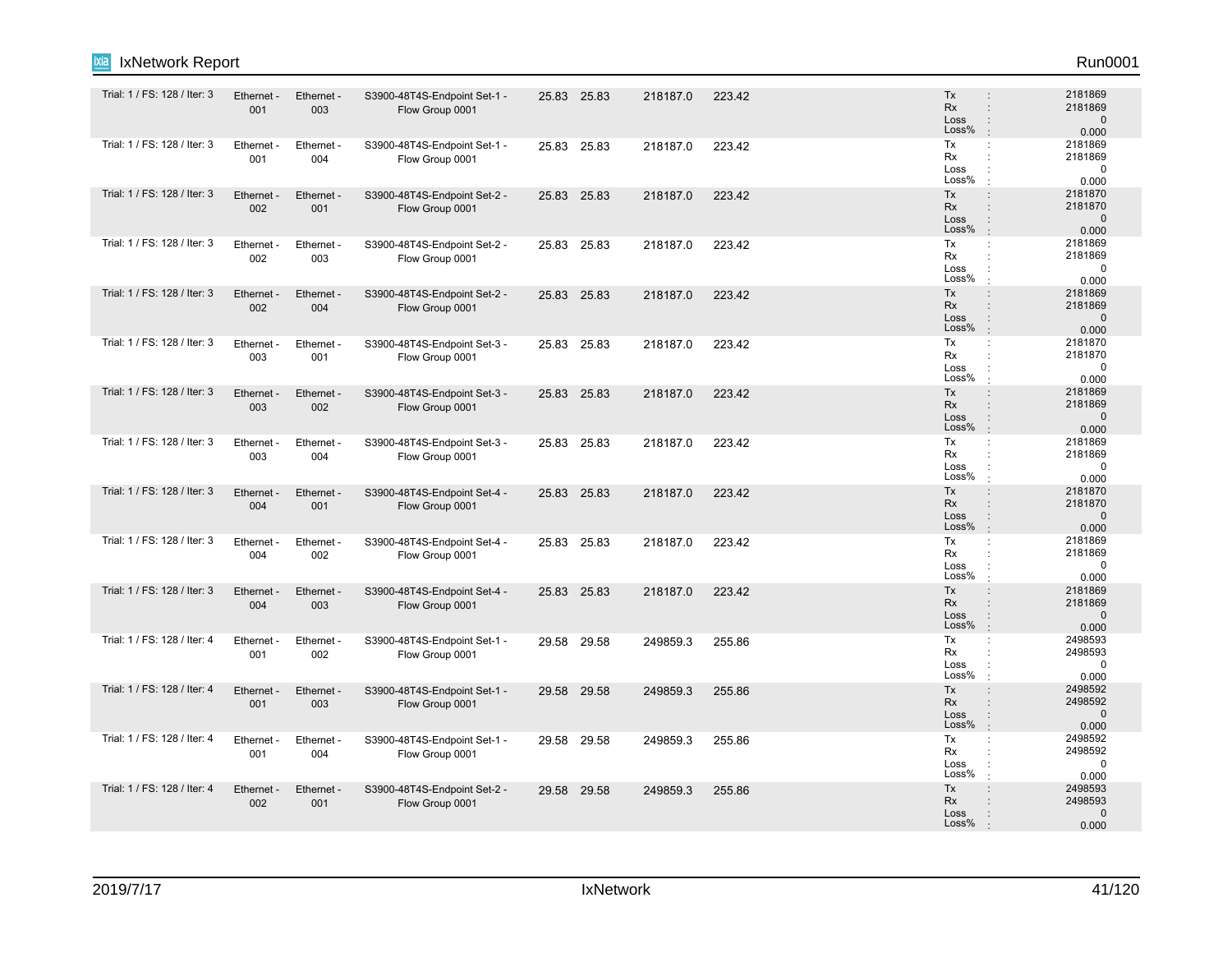| ixia<br>IxNetwork Report     |                   |                   |                                                 |       |             |          |        |                                  | Run0001                                                                                                            |
|------------------------------|-------------------|-------------------|-------------------------------------------------|-------|-------------|----------|--------|----------------------------------|--------------------------------------------------------------------------------------------------------------------|
| Trial: 1 / FS: 128 / Iter: 4 | Ethernet<br>002   | Ethernet -<br>003 | S3900-48T4S-Endpoint Set-2 -<br>Flow Group 0001 | 29.58 | 29.58       | 249859.3 | 255.86 | Tx<br>Rx<br>Loss<br>Loss%        | 2498592<br>$\ddot{\phantom{a}}$<br>2498592<br>$\mathbf 0$<br>0.000                                                 |
| Trial: 1 / FS: 128 / Iter: 4 | Ethernet<br>002   | Ethernet -<br>004 | S3900-48T4S-Endpoint Set-2 -<br>Flow Group 0001 |       | 29.58 29.58 | 249859.3 | 255.86 | Tx<br>Rx<br>Loss<br>Loss%        | 2498592<br>$\ddot{\phantom{a}}$<br>2498592<br>$\ddot{\phantom{a}}$<br>$\mathbf{0}$<br>$\vdots$<br>0.000<br>$\cdot$ |
| Trial: 1 / FS: 128 / Iter: 4 | Ethernet<br>003   | Ethernet -<br>001 | S3900-48T4S-Endpoint Set-3 -<br>Flow Group 0001 |       | 29.58 29.58 | 249859.3 | 255.86 | Tx<br>Rx<br>Loss<br>Loss%        | 2498593<br>÷<br>2498593<br>$\ddot{\phantom{a}}$<br>$\mathbf 0$<br>0.000                                            |
| Trial: 1 / FS: 128 / Iter: 4 | Ethernet -<br>003 | Ethernet -<br>002 | S3900-48T4S-Endpoint Set-3 -<br>Flow Group 0001 | 29.58 | 29.58       | 249859.3 | 255.86 | Tx<br>Rx<br>Loss<br>Loss%        | 2498592<br>$\ddot{\phantom{a}}$<br>2498592<br>$\ddot{\phantom{a}}$<br>$\mathbf{0}$<br>÷<br>0.000<br>$\mathbf{r}$   |
| Trial: 1 / FS: 128 / Iter: 4 | Ethernet<br>003   | Ethernet -<br>004 | S3900-48T4S-Endpoint Set-3 -<br>Flow Group 0001 | 29.58 | 29.58       | 249859.3 | 255.86 | Tx<br>Rx<br>Loss<br>Loss%        | 2498592<br>÷<br>2498592<br>$\ddot{\phantom{a}}$<br>0<br>$\ddot{\phantom{a}}$<br>0.000<br>$\cdot$                   |
| Trial: 1 / FS: 128 / Iter: 4 | Ethernet<br>004   | Ethernet -<br>001 | S3900-48T4S-Endpoint Set-4 -<br>Flow Group 0001 | 29.58 | 29.58       | 249859.3 | 255.86 | Tx<br><b>Rx</b><br>Loss<br>Loss% | 2498593<br>$\ddot{\phantom{a}}$<br>2498593<br>$\mathbf 0$<br>$\ddot{\phantom{a}}$<br>0.000<br>$\cdot$              |
| Trial: 1 / FS: 128 / Iter: 4 | Ethernet -<br>004 | Ethernet -<br>002 | S3900-48T4S-Endpoint Set-4 -<br>Flow Group 0001 | 29.58 | 29.58       | 249859.3 | 255.86 | Tx<br>Rx<br>Loss<br>Loss%        | 2498592<br>÷<br>2498592<br>$\ddot{\phantom{a}}$<br>$\mathbf 0$<br>0.000<br>$\cdot$                                 |
| Trial: 1 / FS: 128 / Iter: 4 | Ethernet<br>004   | Ethernet -<br>003 | S3900-48T4S-Endpoint Set-4 -<br>Flow Group 0001 | 29.58 | 29.58       | 249859.3 | 255.86 | Tx<br><b>Rx</b><br>Loss<br>Loss% | 2498592<br>$\ddot{\phantom{a}}$<br>2498592<br>$\ddot{\phantom{a}}$<br>$\Omega$<br>$\vdots$<br>0.000<br>$\cdot$     |
| Trial: 1 / FS: 128 / Iter: 5 | Ethernet<br>001   | Ethernet -<br>002 | S3900-48T4S-Endpoint Set-1 -<br>Flow Group 0001 | 31.46 | 31.46       | 265695.4 | 272.07 | Tx<br>Rx<br>Loss<br>Loss%        | 2656954<br>÷<br>2656954<br>$\ddot{\phantom{a}}$<br>$\ddot{\cdot}$<br>$\mathbf 0$<br>0.000<br>$\mathbf{r}$          |
| Trial: 1 / FS: 128 / Iter: 5 | Ethernet<br>001   | Ethernet -<br>003 | S3900-48T4S-Endpoint Set-1 -<br>Flow Group 0001 |       | 31.46 31.46 | 265695.4 | 272.07 | Tx<br>Rx<br>Loss<br>Loss%        | 2656954<br>$\ddot{\phantom{a}}$<br>2656954<br>$\Omega$<br>:<br>0.000<br>$\mathbf{r}$                               |
| Trial: 1 / FS: 128 / Iter: 5 | Ethernet<br>001   | Ethernet -<br>004 | S3900-48T4S-Endpoint Set-1 -<br>Flow Group 0001 | 31.46 | 31.46       | 265695.4 | 272.07 | Tx<br>Rx<br>Loss<br>Loss%        | 2656953<br>÷<br>2656953<br>$\ddot{\phantom{a}}$<br>$\mathbf 0$<br>0.000                                            |
| Trial: 1 / FS: 128 / Iter: 5 | Ethernet<br>002   | Ethernet -<br>001 | S3900-48T4S-Endpoint Set-2 -<br>Flow Group 0001 | 31.46 | 31.46       | 265695.4 | 272.07 | Tx<br><b>Rx</b><br>Loss<br>Loss% | 2656954<br>$\vdots$<br>2656954<br>$\mathbf{0}$<br>$\ddot{\phantom{a}}$<br>$\cdot$<br>0.000                         |
| Trial: 1 / FS: 128 / Iter: 5 | Ethernet -<br>002 | Ethernet -<br>003 | S3900-48T4S-Endpoint Set-2 -<br>Flow Group 0001 |       | 31.46 31.46 | 265695.4 | 272.07 | Tx<br><b>Rx</b><br>Loss<br>Loss% | 2656954<br>÷<br>2656954<br>$\ddot{\phantom{a}}$<br>$\mathbf 0$<br>$\ddot{\phantom{a}}$<br>0.000                    |
| Trial: 1 / FS: 128 / Iter: 5 | Ethernet -<br>002 | Ethernet -<br>004 | S3900-48T4S-Endpoint Set-2 -<br>Flow Group 0001 |       | 31.46 31.46 | 265695.5 | 272.07 | Tx<br><b>Rx</b><br>Loss<br>Loss% | 2656953<br>$\vdots$<br>2656953<br>÷<br>$\mathbf 0$<br>$\ddot{\phantom{a}}$<br>0.000                                |
| Trial: 1 / FS: 128 / Iter: 5 | Ethernet<br>003   | Ethernet -<br>001 | S3900-48T4S-Endpoint Set-3 -<br>Flow Group 0001 |       | 31.46 31.46 | 265695.4 | 272.07 | Tx<br>Rx<br>Loss<br>Loss%        | 2656954<br>÷<br>2656954<br>$\Omega$<br>0.000                                                                       |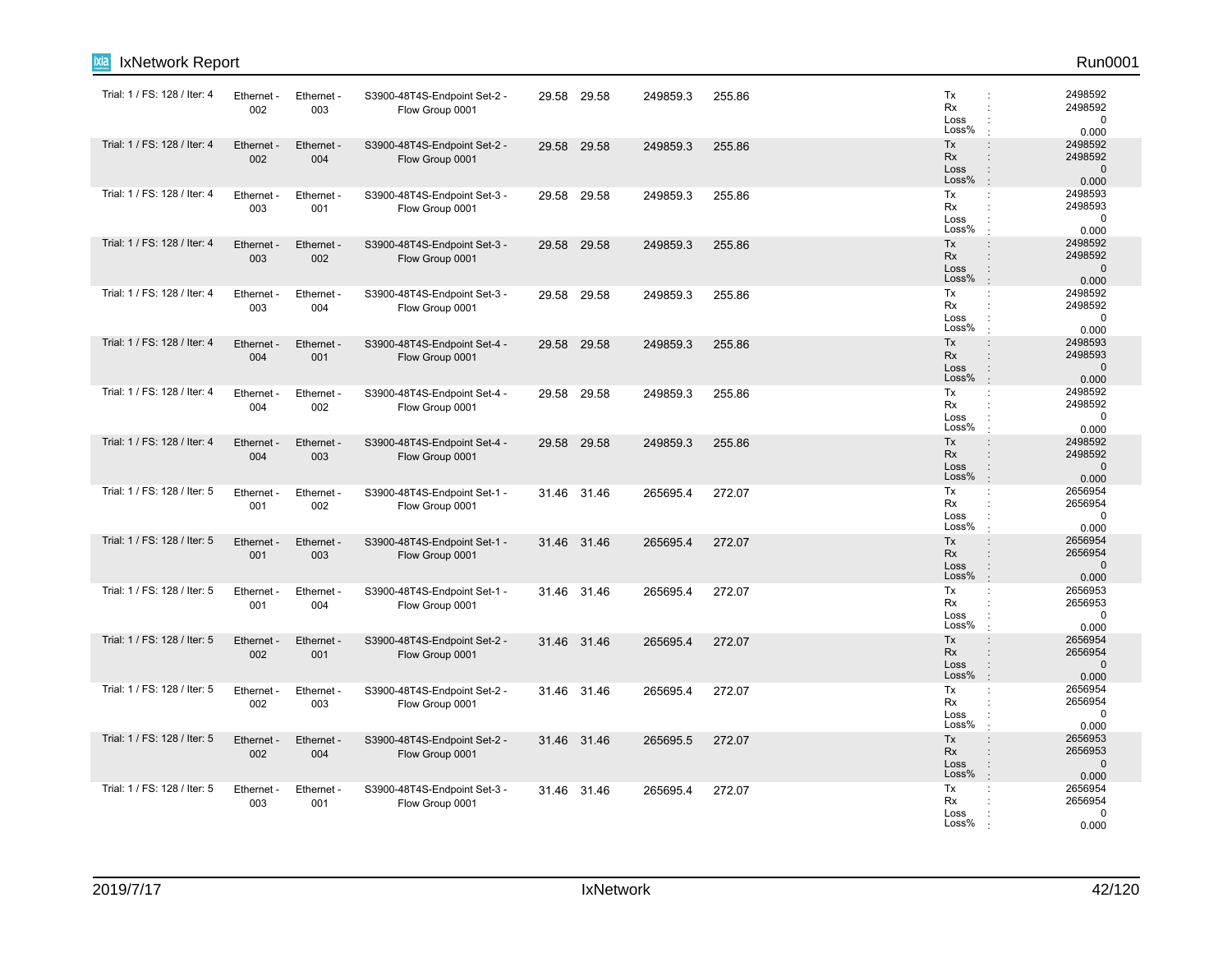| ixia<br>IxNetwork Report     |                   |                        |                                                 |       |             |          |        |                                                                                                              | Run0001                                     |
|------------------------------|-------------------|------------------------|-------------------------------------------------|-------|-------------|----------|--------|--------------------------------------------------------------------------------------------------------------|---------------------------------------------|
| Trial: 1 / FS: 128 / Iter: 5 | Ethernet -<br>003 | Ethernet -<br>002      | S3900-48T4S-Endpoint Set-3 -<br>Flow Group 0001 |       | 31.46 31.46 | 265695.4 | 272.07 | Tx<br>$\ddot{\phantom{a}}$<br>Rx<br>$\ddot{\phantom{a}}$<br>Loss<br>÷<br>Loss%<br>÷                          | 2656954<br>2656954<br>$\mathbf 0$<br>0.000  |
| Trial: 1 / FS: 128 / Iter: 5 | Ethernet -<br>003 | Ethernet -<br>004      | S3900-48T4S-Endpoint Set-3 -<br>Flow Group 0001 |       | 31.46 31.46 | 265695.4 | 272.07 | Tx<br>÷<br>Rx<br>Loss<br>Loss%                                                                               | 2656953<br>2656953<br>$\mathbf 0$<br>0.000  |
| Trial: 1 / FS: 128 / Iter: 5 | Ethernet -<br>004 | Ethernet -<br>001      | S3900-48T4S-Endpoint Set-4 -<br>Flow Group 0001 |       | 31.46 31.46 | 265695.4 | 272.07 | Tx<br>$\ddot{\phantom{a}}$<br>Rx<br>$\ddot{\phantom{a}}$<br>Loss<br>÷<br>Loss%<br>$\cdot$                    | 2656954<br>2656954<br>$\mathbf 0$<br>0.000  |
| Trial: 1 / FS: 128 / Iter: 5 | Ethernet<br>004   | Ethernet -<br>002      | S3900-48T4S-Endpoint Set-4 -<br>Flow Group 0001 |       | 31.46 31.46 | 265695.4 | 272.07 | Tx<br>$\ddot{\phantom{a}}$<br>Rx<br>÷<br>Loss<br>÷<br>Loss%<br>$\cdot$                                       | 2656954<br>2656954<br>$\mathbf 0$<br>0.000  |
| Trial: 1 / FS: 128 / Iter: 5 | Ethernet -<br>004 | Ethernet -<br>003      | S3900-48T4S-Endpoint Set-4 -<br>Flow Group 0001 |       | 31.46 31.46 | 265695.4 | 272.07 | Tx<br>$\ddot{\phantom{a}}$<br>Rx<br>$\ddot{\phantom{a}}$<br>Loss<br>÷<br>Loss%<br>$\cdot$                    | 2656953<br>2656953<br>$\mathbf 0$<br>0.000  |
| Trial: 1 / FS: 128 / Iter: 6 | Ethernet -<br>001 | Ethernet -<br>002      | S3900-48T4S-Endpoint Set-1 -<br>Flow Group 0001 |       | 32.40 32.40 | 273613.5 | 280.18 | Tx<br>÷<br>Rx<br>$\ddot{\phantom{a}}$<br>Loss<br>Loss%<br>$\cdot$                                            | 2736135<br>2736135<br>$\mathbf 0$<br>0.000  |
| Trial: 1 / FS: 128 / Iter: 6 | Ethernet -<br>001 | Ethernet -<br>003      | S3900-48T4S-Endpoint Set-1 -<br>Flow Group 0001 | 32.40 | 32.40       | 273613.5 | 280.18 | Tx<br>$\ddot{\phantom{a}}$<br>Rx<br>÷<br>Loss<br>÷<br>Loss%<br>$\cdot$                                       | 2736135<br>2736135<br>$\mathbf 0$<br>0.000  |
| Trial: 1 / FS: 128 / Iter: 6 | Ethernet<br>001   | <b>Ethernet</b><br>004 | S3900-48T4S-Endpoint Set-1 -<br>Flow Group 0001 | 32.40 | 32.40       | 273613.5 | 280.18 | Tx<br>÷<br>Rx<br>÷<br>Loss<br>÷<br>Loss%                                                                     | 2736134<br>2736134<br>$\mathbf 0$<br>0.000  |
| Trial: 1 / FS: 128 / Iter: 6 | Ethernet -<br>002 | Ethernet -<br>001      | S3900-48T4S-Endpoint Set-2 -<br>Flow Group 0001 |       | 32.40 32.40 | 273613.5 | 280.18 | Tx<br>$\ddot{\phantom{a}}$<br>Rx<br>$\ddot{\phantom{a}}$<br>Loss<br>÷<br>Loss%<br>$\cdot$                    | 2736135<br>2736135<br>$\mathbf{0}$<br>0.000 |
| Trial: 1 / FS: 128 / Iter: 6 | Ethernet -<br>002 | Ethernet -<br>003      | S3900-48T4S-Endpoint Set-2 -<br>Flow Group 0001 |       | 32.40 32.40 | 273613.5 | 280.18 | Tx<br>÷<br>Rx<br>Loss<br>Loss%<br>$\cdot$                                                                    | 2736135<br>2736135<br>0<br>0.000            |
| Trial: 1 / FS: 128 / Iter: 6 | Ethernet -<br>002 | Ethernet -<br>004      | S3900-48T4S-Endpoint Set-2 -<br>Flow Group 0001 | 32.40 | 32.40       | 273613.5 | 280.18 | Tx<br>$\ddot{\phantom{a}}$<br>Rx<br>$\ddot{\phantom{a}}$<br>Loss<br>$\ddot{\phantom{a}}$<br>Loss%<br>$\cdot$ | 2736134<br>2736134<br>$\mathbf 0$<br>0.000  |
| Trial: 1 / FS: 128 / Iter: 6 | Ethernet<br>003   | Ethernet -<br>001      | S3900-48T4S-Endpoint Set-3 -<br>Flow Group 0001 | 32.40 | 32.40       | 273613.6 | 280.18 | Tx<br>÷<br>Rx<br>÷<br>Loss<br>$\ddot{\cdot}$<br>Loss%<br>÷                                                   | 2736135<br>2736135<br>$\mathbf 0$<br>0.000  |
| Trial: 1 / FS: 128 / Iter: 6 | Ethernet -<br>003 | Ethernet -<br>002      | S3900-48T4S-Endpoint Set-3 -<br>Flow Group 0001 |       | 32.40 32.40 | 273613.5 | 280.18 | Tx<br>÷<br>Rx<br>÷<br>Loss<br>$\ddot{\phantom{a}}$<br>Loss%<br>$\cdot$                                       | 2736135<br>2736135<br>$\mathbf{0}$<br>0.000 |
| Trial: 1 / FS: 128 / Iter: 6 | Ethernet<br>003   | Ethernet<br>004        | S3900-48T4S-Endpoint Set-3 -<br>Flow Group 0001 | 32.40 | 32.40       | 273613.6 | 280.18 | Tx<br>÷<br>Rx<br>Loss<br>Loss%                                                                               | 2736134<br>2736134<br>$\mathbf 0$<br>0.000  |
| Trial: 1 / FS: 128 / Iter: 6 | Ethernet -<br>004 | Ethernet -<br>001      | S3900-48T4S-Endpoint Set-4 -<br>Flow Group 0001 |       | 32.40 32.40 | 273613.5 | 280.18 | Tx<br>$\vdots$<br>Rx<br>Loss<br>Loss%                                                                        | 2736135<br>2736135<br>$\mathbf{0}$<br>0.000 |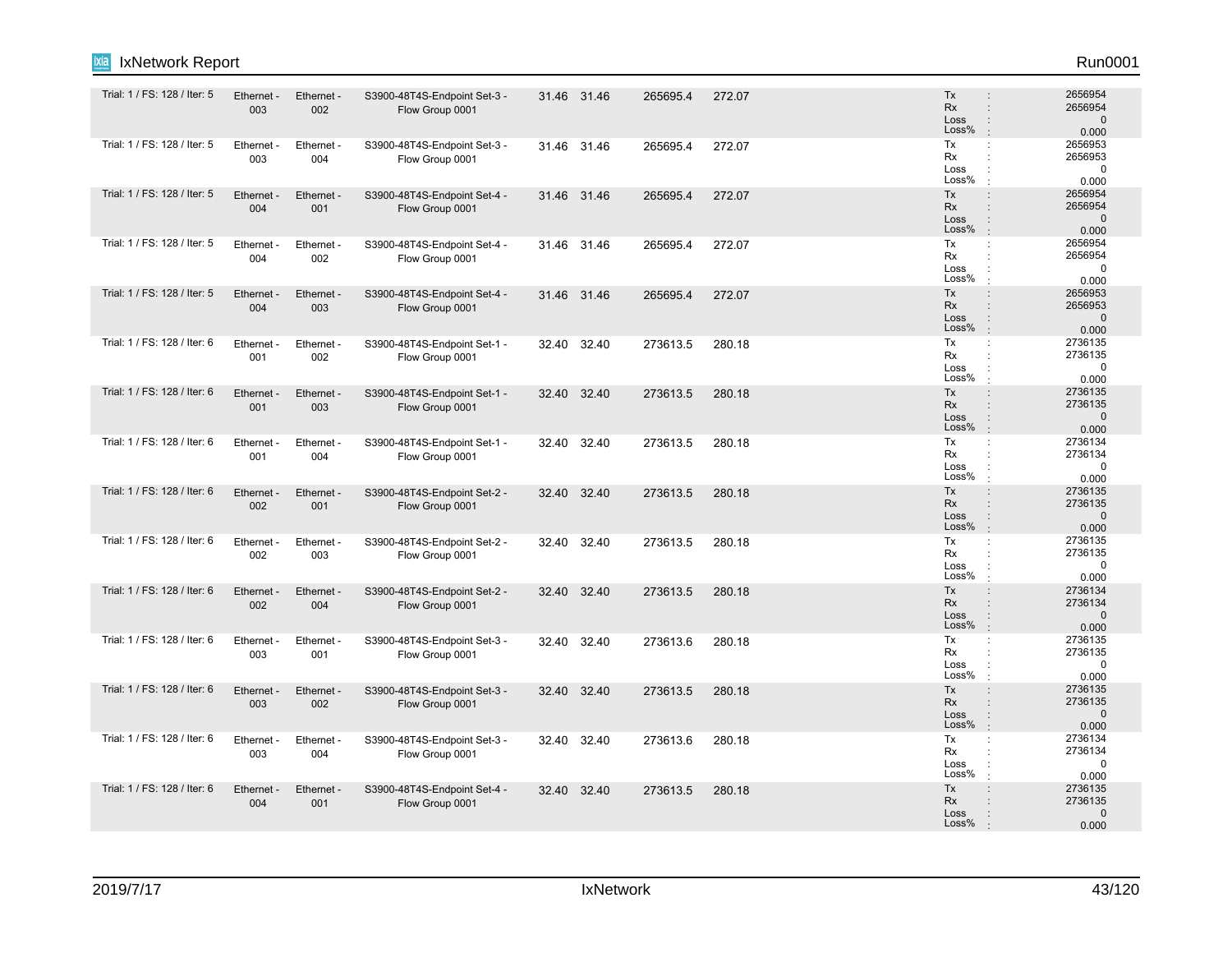| ixia<br>IxNetwork Report     |                   |                   |                                                 |       |             |          |        |                                                                     | Run0001                                     |
|------------------------------|-------------------|-------------------|-------------------------------------------------|-------|-------------|----------|--------|---------------------------------------------------------------------|---------------------------------------------|
| Trial: 1 / FS: 128 / Iter: 6 | Ethernet -<br>004 | Ethernet -<br>002 | S3900-48T4S-Endpoint Set-4 -<br>Flow Group 0001 |       | 32.40 32.40 | 273613.5 | 280.18 | Tx<br><b>Rx</b><br>Loss<br>Loss%                                    | 2736135<br>2736135<br>$\mathbf 0$<br>0.000  |
| Trial: 1 / FS: 128 / Iter: 6 | Ethernet -<br>004 | Ethernet -<br>003 | S3900-48T4S-Endpoint Set-4 -<br>Flow Group 0001 | 32.40 | 32.40       | 273613.5 | 280.18 | Tx<br>$\ddot{\phantom{a}}$<br>Rx<br>Loss<br>÷<br>Loss%              | 2736134<br>2736134<br>$\mathbf 0$<br>0.000  |
| Trial: 1 / FS: 128 / Iter: 7 | Ethernet -<br>001 | Ethernet -<br>002 | S3900-48T4S-Endpoint Set-1 -<br>Flow Group 0001 | 32.87 | 32.87       | 277572.5 | 284.23 | Tx<br>$\mathbb{C}^{\times}$<br>Rx<br>÷<br>Loss<br>Loss%             | 2775725<br>2775725<br>$\mathbf 0$<br>0.000  |
| Trial: 1 / FS: 128 / Iter: 7 | Ethernet<br>001   | Ethernet -<br>003 | S3900-48T4S-Endpoint Set-1 -<br>Flow Group 0001 | 32.87 | 32.87       | 277572.5 | 284.23 | Tx<br>Rx<br>÷<br>Loss<br>Loss%<br>$\cdot$                           | 2775725<br>2775725<br>$\mathbf{0}$<br>0.000 |
| Trial: 1 / FS: 128 / Iter: 7 | Ethernet -<br>001 | Ethernet -<br>004 | S3900-48T4S-Endpoint Set-1 -<br>Flow Group 0001 |       | 32.87 32.87 | 277572.5 | 284.23 | Tx<br>÷<br>Rx<br>Loss<br>$\ddot{\phantom{a}}$<br>Loss%              | 2775725<br>2775725<br>$\Omega$<br>0.000     |
| Trial: 1 / FS: 128 / Iter: 7 | Ethernet -<br>002 | Ethernet -<br>001 | S3900-48T4S-Endpoint Set-2 -<br>Flow Group 0001 |       | 32.87 32.87 | 277572.4 | 284.23 | Tx<br>÷<br>Rx<br>÷<br>Loss<br>Loss%                                 | 2775725<br>2775725<br>$\mathbf 0$<br>0.000  |
| Trial: 1 / FS: 128 / Iter: 7 | Ethernet<br>002   | Ethernet -<br>003 | S3900-48T4S-Endpoint Set-2 -<br>Flow Group 0001 |       | 32.87 32.87 | 277572.5 | 284.23 | Tx<br>÷<br>Rx<br>$\ddot{\phantom{a}}$<br>Loss<br>Loss%              | 2775725<br>2775725<br>$\mathbf 0$<br>0.000  |
| Trial: 1 / FS: 128 / Iter: 7 | Ethernet -<br>002 | Ethernet -<br>004 | S3900-48T4S-Endpoint Set-2 -<br>Flow Group 0001 |       | 32.87 32.87 | 277572.6 | 284.23 | Tx<br>$\cdot$<br>Rx<br>Loss<br>Loss%                                | 2775725<br>2775725<br>$\mathbf{0}$<br>0.000 |
| Trial: 1 / FS: 128 / Iter: 7 | Ethernet<br>003   | Ethernet -<br>001 | S3900-48T4S-Endpoint Set-3 -<br>Flow Group 0001 |       | 32.87 32.87 | 277572.5 | 284.23 | Tx<br>÷<br>Rx<br>Loss<br>Loss%                                      | 2775725<br>2775725<br>$\Omega$<br>0.000     |
| Trial: 1 / FS: 128 / Iter: 7 | Ethernet -<br>003 | Ethernet -<br>002 | S3900-48T4S-Endpoint Set-3 -<br>Flow Group 0001 |       | 32.87 32.87 | 277572.5 | 284.23 | Tx<br>$\ddot{\phantom{a}}$<br>Rx<br>Loss<br>Loss%<br>$\cdot$        | 2775725<br>2775725<br>$\mathbf{0}$<br>0.000 |
| Trial: 1 / FS: 128 / Iter: 7 | Ethernet<br>003   | Ethernet -<br>004 | S3900-48T4S-Endpoint Set-3 -<br>Flow Group 0001 |       | 32.87 32.87 | 277572.5 | 284.23 | Tx<br>$\ddot{\phantom{a}}$<br>Rx<br>÷<br>Loss<br>Loss%              | 2775725<br>2775725<br>$\mathbf 0$<br>0.000  |
| Trial: 1 / FS: 128 / Iter: 7 | Ethernet<br>004   | Ethernet -<br>001 | S3900-48T4S-Endpoint Set-4 -<br>Flow Group 0001 |       | 32.87 32.87 | 277572.5 | 284.23 | Tx<br>$\cdot$<br>Rx<br>Loss<br>Loss%<br>$\cdot$                     | 2775725<br>2775725<br>$\mathbf{0}$<br>0.000 |
| Trial: 1 / FS: 128 / Iter: 7 | Ethernet -<br>004 | Ethernet -<br>002 | S3900-48T4S-Endpoint Set-4 -<br>Flow Group 0001 |       | 32.87 32.87 | 277572.4 | 284.23 | Tx<br>÷<br>Rx<br>Loss<br>Loss%<br>$\cdot$                           | 2775725<br>2775725<br>$\mathbf 0$<br>0.000  |
| Trial: 1 / FS: 128 / Iter: 7 | Ethernet<br>004   | Ethernet -<br>003 | S3900-48T4S-Endpoint Set-4 -<br>Flow Group 0001 | 32.87 | 32.87       | 277572.5 | 284.23 | Tx<br>$\ddot{\phantom{a}}$<br><b>Rx</b><br>Loss<br>Loss%<br>$\cdot$ | 2775725<br>2775725<br>$\mathbf{0}$<br>0.000 |
| Trial: 1 / FS: 128 / Iter: 8 | Ethernet<br>001   | Ethernet -<br>002 | S3900-48T4S-Endpoint Set-1 -<br>Flow Group 0001 |       | 33.10 33.10 | 279552.1 | 286.26 | Tx<br>÷<br>Rx<br>Loss<br>Loss%                                      | 2795520<br>2795520<br>$\mathbf 0$<br>0.000  |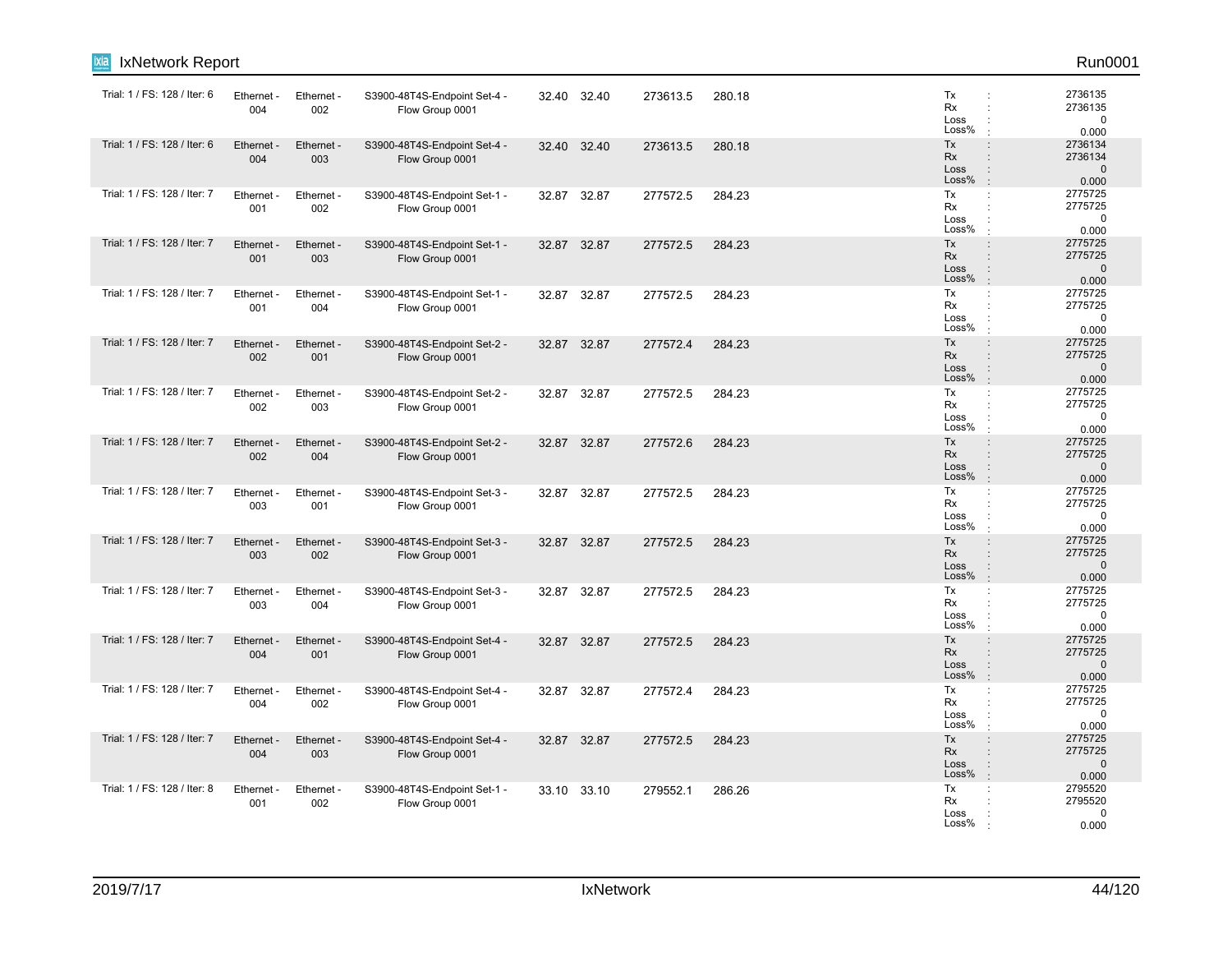| Trial: 1 / FS: 128 / Iter: 8 | Ethernet -<br>001 | Ethernet -<br>003 | S3900-48T4S-Endpoint Set-1 -<br>Flow Group 0001 | 33.10 33.10 | 279552.1 | 286.26 | <b>Tx</b><br><b>Rx</b><br>Loss<br>Loss% | 2795520<br>$\ddot{\phantom{a}}$<br>2795520<br>$\ddot{\phantom{a}}$<br>$\mathbf{0}$<br>$\cdot$<br>0.000                         |
|------------------------------|-------------------|-------------------|-------------------------------------------------|-------------|----------|--------|-----------------------------------------|--------------------------------------------------------------------------------------------------------------------------------|
| Trial: 1 / FS: 128 / Iter: 8 | Ethernet -<br>001 | Ethernet -<br>004 | S3900-48T4S-Endpoint Set-1 -<br>Flow Group 0001 | 33.10 33.10 | 279552.1 | 286.26 | Tx<br>Rx<br>Loss<br>Loss%               | 2795520<br>÷<br>2795520<br>÷<br>$\mathbf 0$<br>÷<br>0.000<br>÷                                                                 |
| Trial: 1 / FS: 128 / Iter: 8 | Ethernet -<br>002 | Ethernet -<br>001 | S3900-48T4S-Endpoint Set-2 -<br>Flow Group 0001 | 33.10 33.10 | 279552.2 | 286.26 | Tx<br>Rx<br>Loss<br>Loss%               | 2795520<br>$\ddot{\phantom{a}}$<br>2795520<br>$\Omega$<br>$\ddot{\phantom{a}}$<br>0.000<br>÷                                   |
| Trial: 1 / FS: 128 / Iter: 8 | Ethernet -<br>002 | Ethernet -<br>003 | S3900-48T4S-Endpoint Set-2 -<br>Flow Group 0001 | 33.10 33.10 | 279552.1 | 286.26 | Tx<br><b>Rx</b><br>Loss<br>Loss%        | 2795520<br>$\ddot{\phantom{a}}$<br>2795520<br>÷<br>0<br>0.000<br>$\cdot$                                                       |
| Trial: 1 / FS: 128 / Iter: 8 | Ethernet -<br>002 | Ethernet -<br>004 | S3900-48T4S-Endpoint Set-2 -<br>Flow Group 0001 | 33.10 33.10 | 279552.1 | 286.26 | Tx<br><b>Rx</b><br>Loss<br>Loss%        | 2795520<br>$\ddot{\phantom{a}}$<br>$\ddot{\phantom{a}}$<br>2795520<br>$\overline{0}$<br>0.000<br>$\cdot$                       |
| Trial: 1 / FS: 128 / Iter: 8 | Ethernet -<br>003 | Ethernet -<br>001 | S3900-48T4S-Endpoint Set-3 -<br>Flow Group 0001 | 33.10 33.10 | 279552.1 | 286.26 | Tx<br>Rx<br>Loss<br>Loss%               | 2795520<br>÷<br>2795520<br>÷<br>$\mathbf 0$<br>0.000                                                                           |
| Trial: 1 / FS: 128 / Iter: 8 | Ethernet -<br>003 | Ethernet -<br>002 | S3900-48T4S-Endpoint Set-3 -<br>Flow Group 0001 | 33.10 33.10 | 279552.1 | 286.26 | Tx<br><b>Rx</b><br>Loss<br>Loss%        | 2795520<br>÷<br>2795520<br>$\ddot{\phantom{a}}$<br>$\overline{0}$<br>$\ddot{\phantom{a}}$<br>$\cdot$<br>0.000                  |
| Trial: 1 / FS: 128 / Iter: 8 | Ethernet -<br>003 | Ethernet -<br>004 | S3900-48T4S-Endpoint Set-3 -<br>Flow Group 0001 | 33.10 33.10 | 279552.2 | 286.26 | Tx<br><b>Rx</b><br>Loss<br>Loss%        | 2795520<br>÷<br>2795520<br>0<br>0.000<br>$\cdot$                                                                               |
| Trial: 1 / FS: 128 / Iter: 8 | Ethernet -<br>004 | Ethernet -<br>001 | S3900-48T4S-Endpoint Set-4 -<br>Flow Group 0001 | 33.10 33.10 | 279552.1 | 286.26 | Tx<br><b>Rx</b><br>Loss<br>Loss%        | 2795520<br>$\ddot{\phantom{a}}$<br>2795520<br>÷<br>$\ddot{\phantom{a}}$<br>$\mathbf{0}$<br>$\cdot$<br>0.000                    |
| Trial: 1 / FS: 128 / Iter: 8 | Ethernet -<br>004 | Ethernet -<br>002 | S3900-48T4S-Endpoint Set-4 -<br>Flow Group 0001 | 33.10 33.10 | 279552.1 | 286.26 | Tx<br>Rx<br>Loss<br>Loss%               | 2795520<br>2795520<br>÷<br>$\Omega$<br>0.000<br>÷                                                                              |
| Trial: 1 / FS: 128 / Iter: 8 | Ethernet -<br>004 | Ethernet -<br>003 | S3900-48T4S-Endpoint Set-4 -<br>Flow Group 0001 | 33.10 33.10 | 279552.1 | 286.26 | Tx<br><b>Rx</b><br>Loss<br>Loss%        | 2795520<br>$\ddot{\phantom{a}}$<br>2795520<br>$\ddot{\phantom{a}}$<br>$\mathbf{0}$<br>$\ddot{\phantom{a}}$<br>$\cdot$<br>0.000 |
| Trial: 1 / FS: 128 / Iter: 9 | Ethernet -<br>001 | Ethernet -<br>002 | S3900-48T4S-Endpoint Set-1 -<br>Flow Group 0001 | 33.33 33.33 | 281531.5 | 288.29 | Tx<br>Rx<br>Loss<br>Loss%               | 2815316<br>÷<br>2815316<br>$\Omega$<br>0.000                                                                                   |
| Trial: 1 / FS: 128 / Iter: 9 | Ethernet -<br>001 | Ethernet -<br>003 | S3900-48T4S-Endpoint Set-1 -<br>Flow Group 0001 | 33.33 33.33 | 281531.5 | 288.29 | Tx<br><b>Rx</b><br>Loss<br>Loss%        | 2815315<br>$\ddot{\phantom{a}}$<br>2815315<br>÷<br>$\mathbf{0}$<br>$\ddot{\phantom{a}}$<br>$\cdot$<br>0.000                    |
| Trial: 1 / FS: 128 / Iter: 9 | Ethernet -<br>001 | Ethernet -<br>004 | S3900-48T4S-Endpoint Set-1 -<br>Flow Group 0001 | 33.33 33.33 | 281531.5 | 288.29 | Tx<br><b>Rx</b><br>Loss<br>Loss%        | 2815315<br>÷<br>2815315<br>÷<br>0<br>0.000<br>$\cdot$                                                                          |
| Trial: 1 / FS: 128 / Iter: 9 | Ethernet -<br>002 | Ethernet -<br>001 | S3900-48T4S-Endpoint Set-2 -<br>Flow Group 0001 | 33.33 33.33 | 281531.6 | 288.29 | Tx<br><b>Rx</b><br>Loss<br>Loss%        | 2815316<br>$\ddot{\phantom{a}}$<br>2815316<br>$\ddot{\phantom{a}}$<br>$\mathbf{0}$<br>0.000                                    |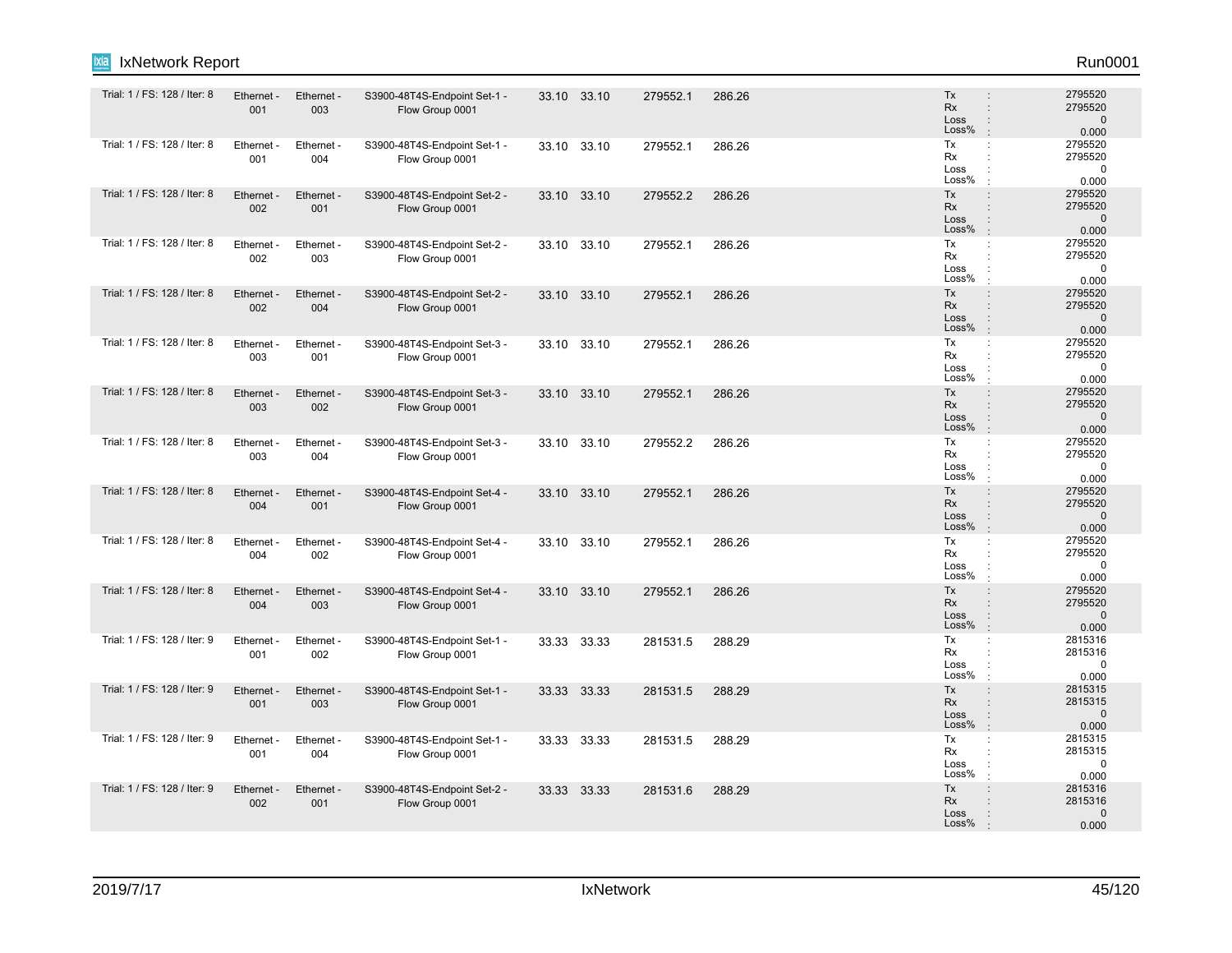| lixia<br>IxNetwork Report    |                   |                   |                                                 |      |             |          |        |                                  | Run0001                                                                                                                                   |
|------------------------------|-------------------|-------------------|-------------------------------------------------|------|-------------|----------|--------|----------------------------------|-------------------------------------------------------------------------------------------------------------------------------------------|
| Trial: 1 / FS: 128 / Iter: 9 | Ethernet -<br>002 | Ethernet -<br>003 | S3900-48T4S-Endpoint Set-2 -<br>Flow Group 0001 |      | 33.33 33.33 | 281531.5 | 288.29 | Tx<br>Rx<br>Loss<br>Loss%        | 2815315<br>÷<br>2815315<br>$\ddot{\phantom{a}}$<br>$\mathbf 0$<br>0.000                                                                   |
| Trial: 1 / FS: 128 / Iter: 9 | Ethernet<br>002   | Ethernet -<br>004 | S3900-48T4S-Endpoint Set-2 -<br>Flow Group 0001 |      | 33.33 33.33 | 281531.5 | 288.29 | Tx<br><b>Rx</b><br>Loss<br>Loss% | 2815315<br>$\ddot{\phantom{a}}$<br>2815315<br>$\ddot{\phantom{a}}$<br>$\mathbf{0}$<br>$\vdots$<br>$\mathbb{R}^2$<br>0.000                 |
| Trial: 1 / FS: 128 / Iter: 9 | Ethernet -<br>003 | Ethernet -<br>001 | S3900-48T4S-Endpoint Set-3 -<br>Flow Group 0001 |      | 33.33 33.33 | 281531.5 | 288.29 | Tx<br>Rx<br>Loss<br>Loss%        | 2815316<br>÷<br>2815316<br>$\ddot{\cdot}$<br>$\mathbf 0$<br>0.000<br>$\mathbf{r}$                                                         |
| Trial: 1 / FS: 128 / Iter: 9 | Ethernet -<br>003 | Ethernet -<br>002 | S3900-48T4S-Endpoint Set-3 -<br>Flow Group 0001 |      | 33.33 33.33 | 281531.6 | 288.29 | Tx<br>Rx<br>Loss<br>Loss%        | $\ddot{\phantom{a}}$<br>2815315<br>$\ddot{\phantom{a}}$<br>2815315<br>$\mathbf{0}$<br>$\ddot{\phantom{a}}$<br>0.000<br>÷                  |
| Trial: 1 / FS: 128 / Iter: 9 | Ethernet -<br>003 | Ethernet -<br>004 | S3900-48T4S-Endpoint Set-3 -<br>Flow Group 0001 |      | 33.33 33.33 | 281531.5 | 288.29 | Tx<br>Rx<br>Loss<br>Loss%        | 2815315<br>÷<br>2815315<br>÷<br>$\mathbf 0$<br>÷<br>0.000                                                                                 |
| Trial: 1 / FS: 128 / Iter: 9 | Ethernet<br>004   | Ethernet -<br>001 | S3900-48T4S-Endpoint Set-4 -<br>Flow Group 0001 |      | 33.33 33.33 | 281531.5 | 288.29 | Tx<br>Rx<br>Loss<br>Loss%        | 2815316<br>$\vdots$<br>2815316<br>$\ddot{\phantom{a}}$<br>$\mathbf{0}$<br>$\ddot{\phantom{a}}$<br>0.000<br>÷.                             |
| Trial: 1 / FS: 128 / Iter: 9 | Ethernet -<br>004 | Ethernet -<br>002 | S3900-48T4S-Endpoint Set-4 -<br>Flow Group 0001 |      | 33.33 33.33 | 281531.5 | 288.29 | Tx<br>Rx<br>Loss<br>Loss%        | 2815315<br>÷<br>2815315<br>$\mathbf 0$<br>0.000<br>$\cdot$                                                                                |
| Trial: 1 / FS: 128 / Iter: 9 | Ethernet -<br>004 | Ethernet -<br>003 | S3900-48T4S-Endpoint Set-4 -<br>Flow Group 0001 |      | 33.33 33.33 | 281531.5 | 288.29 | Tx<br>Rx<br>Loss<br>Loss%        | 2815315<br>$\ddot{\phantom{a}}$<br>2815315<br>$\ddot{\phantom{a}}$<br>$\mathbf{0}$<br>$\ddot{\phantom{a}}$<br>0.000<br>$\cdot$            |
| Trial: 1 / FS: 256 / Iter: 1 | Ethernet<br>001   | Ethernet -<br>002 | S3900-48T4S-Endpoint Set-1 -<br>Flow Group 0001 | 3.33 | 3.33        | 15096.6  | 30.92  | Tx<br>Rx<br>Loss<br>Loss%        | 150967<br>÷<br>150967<br>÷<br>$\mathbf 0$<br>$\cdot$<br>0.000                                                                             |
| Trial: 1 / FS: 256 / Iter: 1 | Ethernet -<br>001 | Ethernet -<br>003 | S3900-48T4S-Endpoint Set-1 -<br>Flow Group 0001 | 3.33 | 3.33        | 15096.6  | 30.92  | Tx<br>Rx<br>Loss<br>Loss%        | 150966<br>$\ddot{\phantom{a}}$<br>150966<br>$\mathbf{0}$<br>÷<br>÷.<br>0.000                                                              |
| Trial: 1 / FS: 256 / Iter: 1 | Ethernet -<br>001 | Ethernet -<br>004 | S3900-48T4S-Endpoint Set-1 -<br>Flow Group 0001 | 3.33 | 3.33        | 15096.6  | 30.92  | Tx<br>Rx<br>Loss<br>Loss%        | 150966<br>÷<br>150966<br>$\mathbf 0$<br>$\cdot$<br>0.000                                                                                  |
| Trial: 1 / FS: 256 / Iter: 1 | Ethernet -<br>002 | Ethernet -<br>001 | S3900-48T4S-Endpoint Set-2 -<br>Flow Group 0001 | 3.33 | 3.33        | 15096.6  | 30.92  | Tx<br>Rx<br>Loss<br>Loss%        | 150967<br>$\ddot{\phantom{a}}$<br>150967<br>$\ddot{\phantom{a}}$<br>$\mathbf{0}$<br>$\ddot{\phantom{a}}$<br>$\,$ .<br>0.000               |
| Trial: 1 / FS: 256 / Iter: 1 | Ethernet -<br>002 | Ethernet -<br>003 | S3900-48T4S-Endpoint Set-2 -<br>Flow Group 0001 | 3.33 | 3.33        | 15096.6  | 30.92  | Tx<br>Rx<br>Loss<br>Loss%        | 150966<br>÷<br>150966<br>$\ddot{\phantom{a}}$<br>$\mathbf 0$<br>$\ddot{\phantom{a}}$<br>0.000<br>$\mathbf{r}$                             |
| Trial: 1 / FS: 256 / Iter: 1 | Ethernet<br>002   | Ethernet -<br>004 | S3900-48T4S-Endpoint Set-2 -<br>Flow Group 0001 | 3.33 | 3.33        | 15096.6  | 30.92  | Tx<br>Rx<br>Loss<br>Loss%        | 150966<br>$\ddot{\phantom{a}}$<br>150966<br>$\ddot{\phantom{a}}$<br>$\mathbf{0}$<br>$\ddot{\phantom{a}}$<br>0.000<br>$\ddot{\phantom{a}}$ |
| Trial: 1 / FS: 256 / Iter: 1 | Ethernet -<br>003 | Ethernet -<br>001 | S3900-48T4S-Endpoint Set-3 -<br>Flow Group 0001 | 3.33 | 3.33        | 15096.6  | 30.92  | Tx<br>Rx<br>Loss<br>Loss%        | 150967<br>÷<br>150967<br>$\mathbf 0$<br>0.000                                                                                             |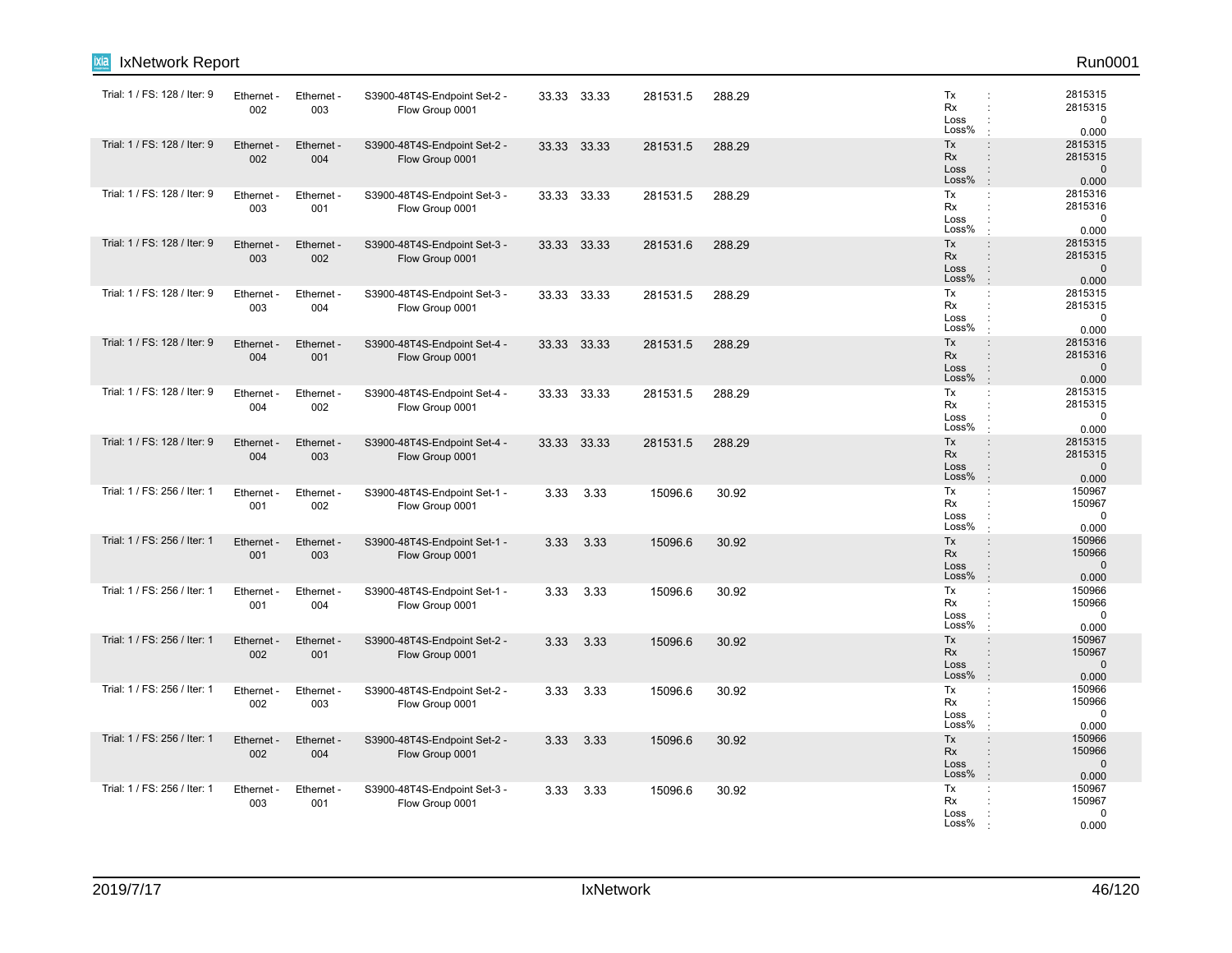| <b>IxNetwork Report</b><br>Ixia |                   |                   |                                                 |       |             |         |        |                                                                                           | Run0001                                   |
|---------------------------------|-------------------|-------------------|-------------------------------------------------|-------|-------------|---------|--------|-------------------------------------------------------------------------------------------|-------------------------------------------|
| Trial: 1 / FS: 256 / Iter: 1    | Ethernet -<br>003 | Ethernet -<br>002 | S3900-48T4S-Endpoint Set-3 -<br>Flow Group 0001 | 3.33  | 3.33        | 15096.6 | 30.92  | Tx<br>Rx<br>$\ddot{\phantom{a}}$<br>Loss<br>÷<br>Loss%<br>$\cdot$                         | 150966<br>150966<br>$\mathbf{0}$<br>0.000 |
| Trial: 1 / FS: 256 / Iter: 1    | Ethernet -<br>003 | Ethernet -<br>004 | S3900-48T4S-Endpoint Set-3 -<br>Flow Group 0001 | 3.33  | 3.33        | 15096.6 | 30.92  | Tx<br>÷<br>Rx<br>÷<br>Loss<br>÷<br>Loss%                                                  | 150966<br>150966<br>$\mathbf 0$<br>0.000  |
| Trial: 1 / FS: 256 / Iter: 1    | Ethernet -<br>004 | Ethernet -<br>001 | S3900-48T4S-Endpoint Set-4 -<br>Flow Group 0001 | 3.33  | 3.33        | 15096.6 | 30.92  | Tx<br>$\ddot{\phantom{a}}$<br>Rx<br>$\ddot{\phantom{a}}$<br>Loss<br>÷<br>Loss%            | 150967<br>150967<br>$\mathbf 0$<br>0.000  |
| Trial: 1 / FS: 256 / Iter: 1    | Ethernet -<br>004 | Ethernet -<br>002 | S3900-48T4S-Endpoint Set-4 -<br>Flow Group 0001 | 3.33  | 3.33        | 15096.6 | 30.92  | Tx<br>÷<br>Rx<br>÷<br>Loss<br>÷<br>Loss%<br>$\cdot$                                       | 150966<br>150966<br>$\mathbf 0$<br>0.000  |
| Trial: 1 / FS: 256 / Iter: 1    | Ethernet -<br>004 | Ethernet -<br>003 | S3900-48T4S-Endpoint Set-4 -<br>Flow Group 0001 | 3.33  | 3.33        | 15096.6 | 30.92  | Tx<br>÷<br>Rx<br>÷<br>Loss<br>$\ddot{\phantom{a}}$<br>Loss%<br>ċ                          | 150966<br>150966<br>$\mathbf{0}$<br>0.000 |
| Trial: 1 / FS: 256 / Iter: 2    | Ethernet -<br>001 | Ethernet -<br>002 | S3900-48T4S-Endpoint Set-1 -<br>Flow Group 0001 |       | 18.33 18.33 | 83031.4 | 170.05 | Tx<br>÷<br>Rx<br>÷<br>Loss<br>Loss%                                                       | 830314<br>830314<br>$\mathbf 0$<br>0.000  |
| Trial: 1 / FS: 256 / Iter: 2    | Ethernet -<br>001 | Ethernet -<br>003 | S3900-48T4S-Endpoint Set-1 -<br>Flow Group 0001 | 18.33 | 18.33       | 83031.4 | 170.05 | Tx<br>$\ddot{\phantom{a}}$<br>Rx<br>÷<br>Loss<br>÷<br>Loss%<br>$\cdot$                    | 830314<br>830314<br>$\mathbf{0}$<br>0.000 |
| Trial: 1 / FS: 256 / Iter: 2    | Ethernet -<br>001 | Ethernet -<br>004 | S3900-48T4S-Endpoint Set-1 -<br>Flow Group 0001 | 18.33 | 18.33       | 83031.4 | 170.05 | Tx<br>÷<br>Rx<br>÷<br>Loss<br>÷<br>Loss%<br>$\cdot$                                       | 830314<br>830314<br>$\mathbf 0$<br>0.000  |
| Trial: 1 / FS: 256 / Iter: 2    | Ethernet -<br>002 | Ethernet -<br>001 | S3900-48T4S-Endpoint Set-2 -<br>Flow Group 0001 |       | 18.33 18.33 | 83031.4 | 170.05 | Tx<br>$\ddot{\phantom{a}}$<br>Rx<br>÷<br>Loss<br>÷<br>Loss%<br>÷                          | 830314<br>830314<br>$\mathbf{0}$<br>0.000 |
| Trial: 1 / FS: 256 / Iter: 2    | Ethernet -<br>002 | Ethernet -<br>003 | S3900-48T4S-Endpoint Set-2 -<br>Flow Group 0001 |       | 18.33 18.33 | 83031.4 | 170.05 | Tx<br>÷<br>Rx<br>Loss<br>÷<br>Loss%<br>$\cdot$                                            | 830314<br>830314<br>$\mathbf 0$<br>0.000  |
| Trial: 1 / FS: 256 / Iter: 2    | Ethernet -<br>002 | Ethernet -<br>004 | S3900-48T4S-Endpoint Set-2 -<br>Flow Group 0001 | 18.33 | 18.33       | 83031.4 | 170.05 | Tx<br>$\ddot{\phantom{a}}$<br>Rx<br>$\ddot{\phantom{a}}$<br>Loss<br>÷<br>Loss%<br>$\cdot$ | 830314<br>830314<br>$\mathbf 0$<br>0.000  |
| Trial: 1 / FS: 256 / Iter: 2    | Ethernet -<br>003 | Ethernet -<br>001 | S3900-48T4S-Endpoint Set-3 -<br>Flow Group 0001 |       | 18.33 18.33 | 83031.4 | 170.05 | Tx<br>$\ddot{\phantom{a}}$<br>Rx<br>÷<br>Loss<br>÷<br>Loss%<br>$\cdot$                    | 830314<br>830314<br>$\mathbf 0$<br>0.000  |
| Trial: 1 / FS: 256 / Iter: 2    | Ethernet -<br>003 | Ethernet -<br>002 | S3900-48T4S-Endpoint Set-3 -<br>Flow Group 0001 |       | 18.33 18.33 | 83031.4 | 170.05 | Tx<br>÷<br>Rx<br>$\ddot{\phantom{a}}$<br>Loss<br>÷<br>Loss%<br>÷                          | 830314<br>830314<br>$\mathbf 0$<br>0.000  |
| Trial: 1 / FS: 256 / Iter: 2    | Ethernet -<br>003 | Ethernet<br>004   | S3900-48T4S-Endpoint Set-3 -<br>Flow Group 0001 |       | 18.33 18.33 | 83031.4 | 170.05 | Tx<br>÷<br>Rx<br>÷<br>Loss<br>Loss%<br>$\cdot$                                            | 830314<br>830314<br>$\mathbf 0$<br>0.000  |
| Trial: 1 / FS: 256 / Iter: 2    | Ethernet -<br>004 | Ethernet -<br>001 | S3900-48T4S-Endpoint Set-4 -<br>Flow Group 0001 |       | 18.33 18.33 | 83031.4 | 170.05 | Tx<br>÷<br>Rx<br>$\ddot{\phantom{a}}$<br>Loss<br>÷<br>Loss%                               | 830314<br>830314<br>$\mathbf{0}$<br>0.000 |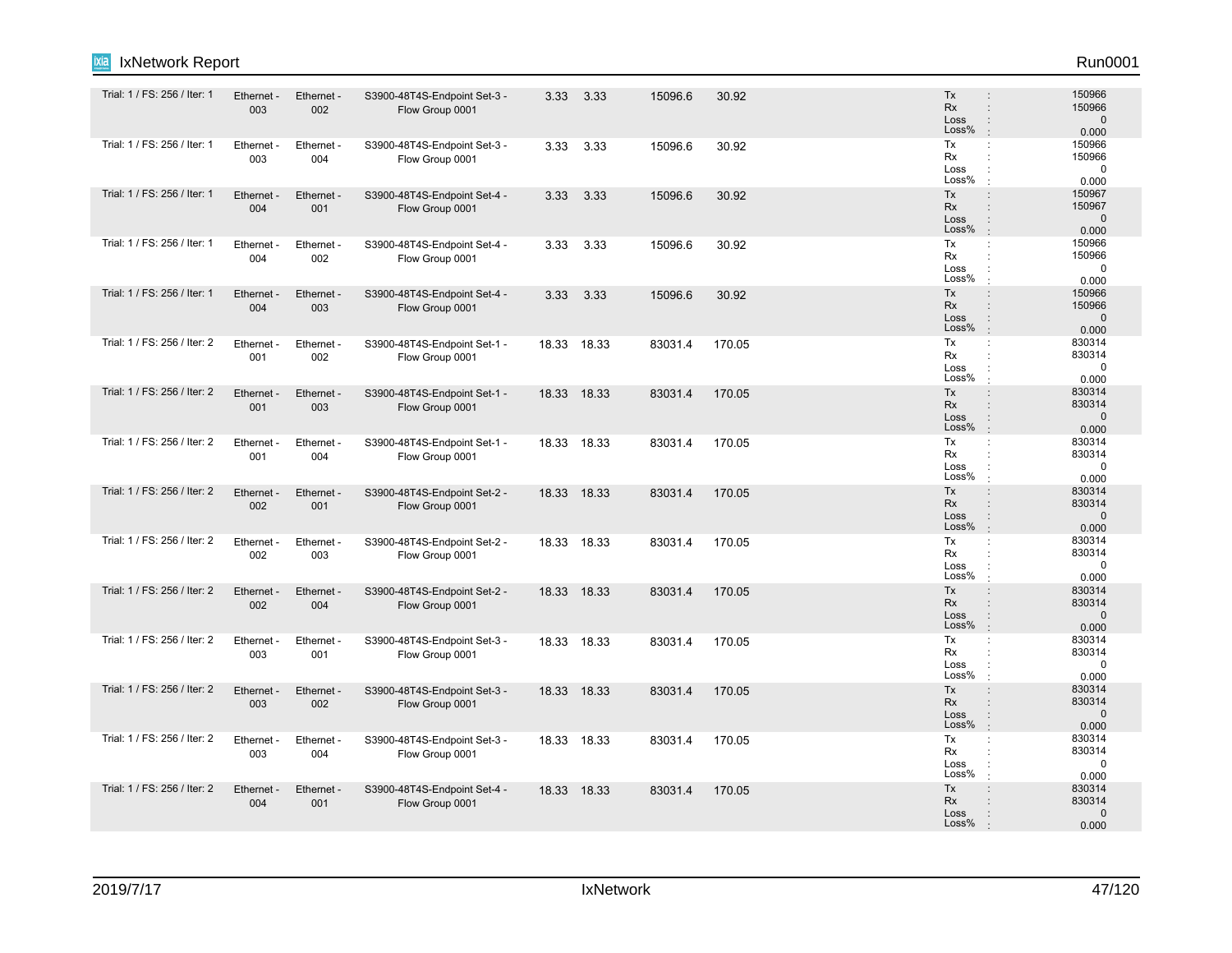| ixia<br>IxNetwork Report     |                   |                   |                                                 |       |             |          |        |                                                                                                                     | Run0001                                    |
|------------------------------|-------------------|-------------------|-------------------------------------------------|-------|-------------|----------|--------|---------------------------------------------------------------------------------------------------------------------|--------------------------------------------|
| Trial: 1 / FS: 256 / Iter: 2 | Ethernet -<br>004 | Ethernet -<br>002 | S3900-48T4S-Endpoint Set-4 -<br>Flow Group 0001 |       | 18.33 18.33 | 83031.4  | 170.05 | Tx<br>Rx<br>Loss<br>Loss%                                                                                           | 830314<br>830314<br>$\mathbf 0$<br>0.000   |
| Trial: 1 / FS: 256 / Iter: 2 | Ethernet -<br>004 | Ethernet -<br>003 | S3900-48T4S-Endpoint Set-4 -<br>Flow Group 0001 |       | 18.33 18.33 | 83031.4  | 170.05 | Tx<br>$\ddot{\phantom{a}}$<br><b>Rx</b><br>÷<br>Loss<br>$\ddot{\phantom{a}}$<br>Loss%<br>$\cdot$                    | 830314<br>830314<br>$\mathbf 0$<br>0.000   |
| Trial: 1 / FS: 256 / Iter: 3 | Ethernet -<br>001 | Ethernet -<br>002 | S3900-48T4S-Endpoint Set-1 -<br>Flow Group 0001 |       | 25.83 25.83 | 116998.8 | 239.61 | Tx<br>÷<br>Rx<br>÷<br>Loss<br>Loss%                                                                                 | 1169988<br>1169988<br>$\mathbf 0$<br>0.000 |
| Trial: 1 / FS: 256 / Iter: 3 | Ethernet<br>001   | Ethernet -<br>003 | S3900-48T4S-Endpoint Set-1 -<br>Flow Group 0001 |       | 25.83 25.83 | 116998.8 | 239.61 | Tx<br>$\ddot{\phantom{a}}$<br><b>Rx</b><br>÷<br>Loss<br>÷<br>Loss%<br>$\cdot$                                       | 1169988<br>1169988<br>$\mathbf 0$<br>0.000 |
| Trial: 1 / FS: 256 / Iter: 3 | Ethernet -<br>001 | Ethernet -<br>004 | S3900-48T4S-Endpoint Set-1 -<br>Flow Group 0001 |       | 25.83 25.83 | 116998.8 | 239.61 | Tx<br>÷<br>Rx<br>Loss<br>Loss%                                                                                      | 1169988<br>1169988<br>$\mathbf 0$<br>0.000 |
| Trial: 1 / FS: 256 / Iter: 3 | Ethernet -<br>002 | Ethernet -<br>001 | S3900-48T4S-Endpoint Set-2 -<br>Flow Group 0001 |       | 25.83 25.83 | 116998.9 | 239.61 | Tx<br>$\ddot{\phantom{a}}$<br><b>Rx</b><br>÷<br>Loss<br>$\ddot{\phantom{a}}$<br>Loss%                               | 1169988<br>1169988<br>$\mathbf 0$<br>0.000 |
| Trial: 1 / FS: 256 / Iter: 3 | Ethernet<br>002   | Ethernet -<br>003 | S3900-48T4S-Endpoint Set-2 -<br>Flow Group 0001 | 25.83 | 25.83       | 116998.8 | 239.61 | Tx<br>÷<br>Rx<br>÷<br>Loss<br>Loss%                                                                                 | 1169988<br>1169988<br>$\mathbf 0$<br>0.000 |
| Trial: 1 / FS: 256 / Iter: 3 | Ethernet -<br>002 | Ethernet -<br>004 | S3900-48T4S-Endpoint Set-2 -<br>Flow Group 0001 |       | 25.83 25.83 | 116998.8 | 239.61 | Tx<br>$\ddot{\phantom{a}}$<br><b>Rx</b><br>$\ddot{\phantom{a}}$<br>Loss<br>$\ddot{\phantom{a}}$<br>Loss%<br>$\cdot$ | 1169988<br>1169988<br>$\mathbf 0$<br>0.000 |
| Trial: 1 / FS: 256 / Iter: 3 | Ethernet<br>003   | Ethernet -<br>001 | S3900-48T4S-Endpoint Set-3 -<br>Flow Group 0001 |       | 25.83 25.83 | 116998.8 | 239.61 | Tx<br>÷<br>Rx<br>÷<br>Loss<br>Loss%                                                                                 | 1169988<br>1169988<br>$\mathbf 0$<br>0.000 |
| Trial: 1 / FS: 256 / Iter: 3 | Ethernet -<br>003 | Ethernet -<br>002 | S3900-48T4S-Endpoint Set-3 -<br>Flow Group 0001 |       | 25.83 25.83 | 116998.8 | 239.61 | Tx<br>$\ddot{\phantom{a}}$<br><b>Rx</b><br>÷<br>Loss<br>$\ddot{\phantom{a}}$<br>Loss%<br>$\cdot$                    | 1169988<br>1169988<br>$\mathbf 0$<br>0.000 |
| Trial: 1 / FS: 256 / Iter: 3 | Ethernet<br>003   | Ethernet -<br>004 | S3900-48T4S-Endpoint Set-3 -<br>Flow Group 0001 | 25.83 | 25.83       | 116998.8 | 239.61 | Tx<br>÷<br>Rx<br>÷<br>Loss<br>Loss%                                                                                 | 1169988<br>1169988<br>$\mathbf 0$<br>0.000 |
| Trial: 1 / FS: 256 / Iter: 3 | Ethernet<br>004   | Ethernet -<br>001 | S3900-48T4S-Endpoint Set-4 -<br>Flow Group 0001 |       | 25.83 25.83 | 116998.8 | 239.61 | Tx<br>$\ddot{\phantom{a}}$<br><b>Rx</b><br>÷<br>Loss<br>$\ddot{\phantom{a}}$<br>Loss%<br>$\cdot$                    | 1169988<br>1169988<br>$\mathbf 0$<br>0.000 |
| Trial: 1 / FS: 256 / Iter: 3 | Ethernet -<br>004 | Ethernet -<br>002 | S3900-48T4S-Endpoint Set-4 -<br>Flow Group 0001 |       | 25.83 25.83 | 116998.8 | 239.61 | Tx<br>÷<br>Rx<br>÷<br>Loss<br>Loss%                                                                                 | 1169988<br>1169988<br>$\mathbf 0$<br>0.000 |
| Trial: 1 / FS: 256 / Iter: 3 | Ethernet<br>004   | Ethernet -<br>003 | S3900-48T4S-Endpoint Set-4 -<br>Flow Group 0001 |       | 25.83 25.83 | 116998.8 | 239.61 | Tx<br>$\ddot{\phantom{a}}$<br><b>Rx</b><br>÷<br>Loss<br>$\vdots$<br>Loss%<br>÷                                      | 1169988<br>1169988<br>$\mathbf 0$<br>0.000 |
| Trial: 1 / FS: 256 / Iter: 4 | Ethernet<br>001   | Ethernet -<br>002 | S3900-48T4S-Endpoint Set-1 -<br>Flow Group 0001 | 29.58 | 29.58       | 133982.5 | 274.40 | Tx<br>÷<br>Rx<br>Loss<br>Loss%                                                                                      | 1339825<br>1339825<br>$\mathbf 0$<br>0.000 |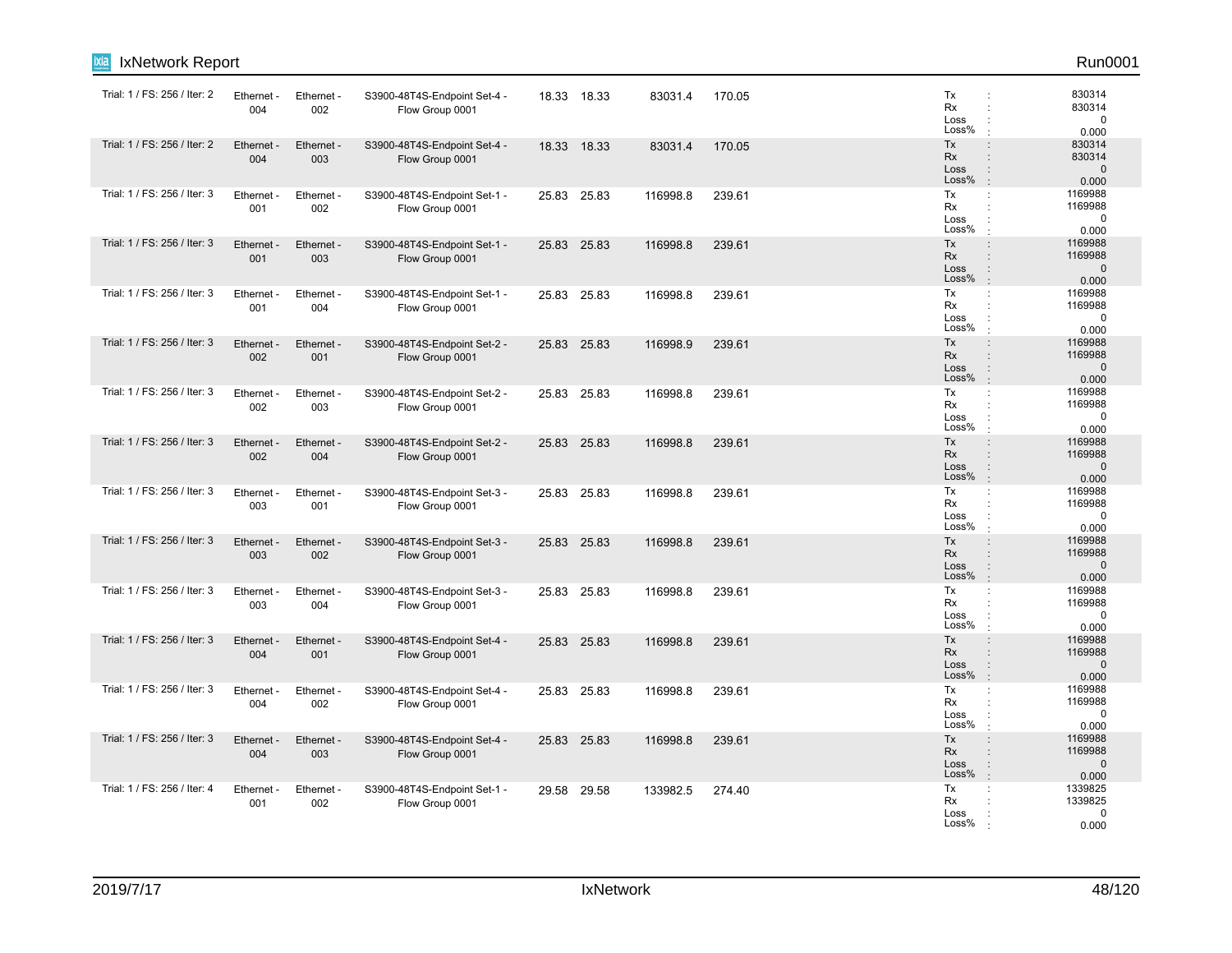| IxNetwork Report<br>Ixia     |                   |                   |                                                 |       |             |          |        |                                                                                                              | Run0001                                     |
|------------------------------|-------------------|-------------------|-------------------------------------------------|-------|-------------|----------|--------|--------------------------------------------------------------------------------------------------------------|---------------------------------------------|
| Trial: 1 / FS: 256 / Iter: 4 | Ethernet -<br>001 | Ethernet -<br>003 | S3900-48T4S-Endpoint Set-1 -<br>Flow Group 0001 |       | 29.58 29.58 | 133982.5 | 274.40 | Tx<br>$\ddot{\phantom{a}}$<br>Rx<br>$\ddot{\phantom{a}}$<br>Loss<br>÷<br>Loss%<br>÷                          | 1339825<br>1339825<br>$\mathbf 0$<br>0.000  |
| Trial: 1 / FS: 256 / Iter: 4 | Ethernet -<br>001 | Ethernet -<br>004 | S3900-48T4S-Endpoint Set-1 -<br>Flow Group 0001 |       | 29.58 29.58 | 133982.5 | 274.40 | Tx<br>÷<br>Rx<br>Loss<br>Loss%                                                                               | 1339825<br>1339825<br>$\mathbf 0$<br>0.000  |
| Trial: 1 / FS: 256 / Iter: 4 | Ethernet -<br>002 | Ethernet -<br>001 | S3900-48T4S-Endpoint Set-2 -<br>Flow Group 0001 |       | 29.58 29.58 | 133982.5 | 274.40 | Tx<br>$\ddot{\phantom{a}}$<br>Rx<br>$\ddot{\phantom{a}}$<br>Loss<br>÷<br>Loss%<br>$\cdot$                    | 1339825<br>1339825<br>$\mathbf 0$<br>0.000  |
| Trial: 1 / FS: 256 / Iter: 4 | Ethernet<br>002   | Ethernet<br>003   | S3900-48T4S-Endpoint Set-2 -<br>Flow Group 0001 | 29.58 | 29.58       | 133982.5 | 274.40 | Tx<br>$\ddot{\phantom{a}}$<br>Rx<br>÷<br>Loss<br>÷<br>Loss%<br>$\cdot$                                       | 1339825<br>1339825<br>$\mathbf 0$<br>0.000  |
| Trial: 1 / FS: 256 / Iter: 4 | Ethernet -<br>002 | Ethernet -<br>004 | S3900-48T4S-Endpoint Set-2 -<br>Flow Group 0001 |       | 29.58 29.58 | 133982.5 | 274.40 | Tx<br>$\ddot{\phantom{a}}$<br>Rx<br>$\ddot{\phantom{a}}$<br>Loss<br>÷<br>Loss%<br>$\cdot$                    | 1339825<br>1339825<br>$\mathbf 0$<br>0.000  |
| Trial: 1 / FS: 256 / Iter: 4 | Ethernet -<br>003 | Ethernet<br>001   | S3900-48T4S-Endpoint Set-3 -<br>Flow Group 0001 |       | 29.58 29.58 | 133982.6 | 274.40 | Tx<br>÷<br>Rx<br>$\ddot{\phantom{a}}$<br>Loss<br>Loss%<br>$\cdot$                                            | 1339825<br>1339825<br>$\mathbf 0$<br>0.000  |
| Trial: 1 / FS: 256 / Iter: 4 | Ethernet -<br>003 | Ethernet -<br>002 | S3900-48T4S-Endpoint Set-3 -<br>Flow Group 0001 |       | 29.58 29.58 | 133982.5 | 274.40 | Tx<br>$\ddot{\phantom{a}}$<br>Rx<br>÷<br>Loss<br>÷<br>Loss%<br>$\cdot$                                       | 1339825<br>1339825<br>$\mathbf 0$<br>0.000  |
| Trial: 1 / FS: 256 / Iter: 4 | Ethernet<br>003   | Ethernet<br>004   | S3900-48T4S-Endpoint Set-3 -<br>Flow Group 0001 | 29.58 | 29.58       | 133982.6 | 274.40 | Tx<br>÷<br>Rx<br>÷<br>Loss<br>÷<br>Loss%                                                                     | 1339825<br>1339825<br>$\mathbf 0$<br>0.000  |
| Trial: 1 / FS: 256 / Iter: 4 | Ethernet -<br>004 | Ethernet -<br>001 | S3900-48T4S-Endpoint Set-4 -<br>Flow Group 0001 |       | 29.58 29.58 | 133982.5 | 274.40 | Tx<br>$\ddot{\phantom{a}}$<br>Rx<br>÷<br>Loss<br>÷<br>Loss%<br>$\cdot$                                       | 1339825<br>1339825<br>$\mathbf{0}$<br>0.000 |
| Trial: 1 / FS: 256 / Iter: 4 | Ethernet -<br>004 | Ethernet -<br>002 | S3900-48T4S-Endpoint Set-4 -<br>Flow Group 0001 |       | 29.58 29.58 | 133982.5 | 274.40 | Tx<br>÷<br>Rx<br>Loss<br>Loss%<br>$\cdot$                                                                    | 1339825<br>1339825<br>0<br>0.000            |
| Trial: 1 / FS: 256 / Iter: 4 | Ethernet -<br>004 | Ethernet -<br>003 | S3900-48T4S-Endpoint Set-4 -<br>Flow Group 0001 |       | 29.58 29.58 | 133982.5 | 274.40 | Tx<br>$\ddot{\phantom{a}}$<br>Rx<br>$\ddot{\phantom{a}}$<br>Loss<br>$\ddot{\phantom{a}}$<br>Loss%<br>$\cdot$ | 1339825<br>1339825<br>$\mathbf 0$<br>0.000  |
| Trial: 1 / FS: 256 / Iter: 5 | Ethernet<br>001   | Ethernet<br>002   | S3900-48T4S-Endpoint Set-1 -<br>Flow Group 0001 |       | 31.46 31.46 | 142474.4 | 291.79 | Tx<br>÷<br>Rx<br>÷<br>Loss<br>$\ddot{\cdot}$<br>Loss%<br>÷                                                   | 1424744<br>1424744<br>$\mathbf 0$<br>0.000  |
| Trial: 1 / FS: 256 / Iter: 5 | Ethernet -<br>001 | Ethernet -<br>003 | S3900-48T4S-Endpoint Set-1 -<br>Flow Group 0001 |       | 31.46 31.46 | 142474.4 | 291.79 | Tx<br>÷<br>Rx<br>÷<br>Loss<br>$\ddot{\phantom{a}}$<br>Loss%<br>$\cdot$                                       | 1424743<br>1424743<br>$\mathbf{0}$<br>0.000 |
| Trial: 1 / FS: 256 / Iter: 5 | Ethernet<br>001   | Ethernet<br>004   | S3900-48T4S-Endpoint Set-1 -<br>Flow Group 0001 |       | 31.46 31.46 | 142474.4 | 291.79 | Tx<br>÷<br>Rx<br>Loss<br>Loss%                                                                               | 1424743<br>1424743<br>$\mathbf 0$<br>0.000  |
| Trial: 1 / FS: 256 / Iter: 5 | Ethernet -<br>002 | Ethernet -<br>001 | S3900-48T4S-Endpoint Set-2 -<br>Flow Group 0001 |       | 31.46 31.46 | 142474.3 | 291.79 | Tx<br>$\vdots$<br>Rx<br>Loss<br>Loss%                                                                        | 1424744<br>1424744<br>$\mathbf{0}$<br>0.000 |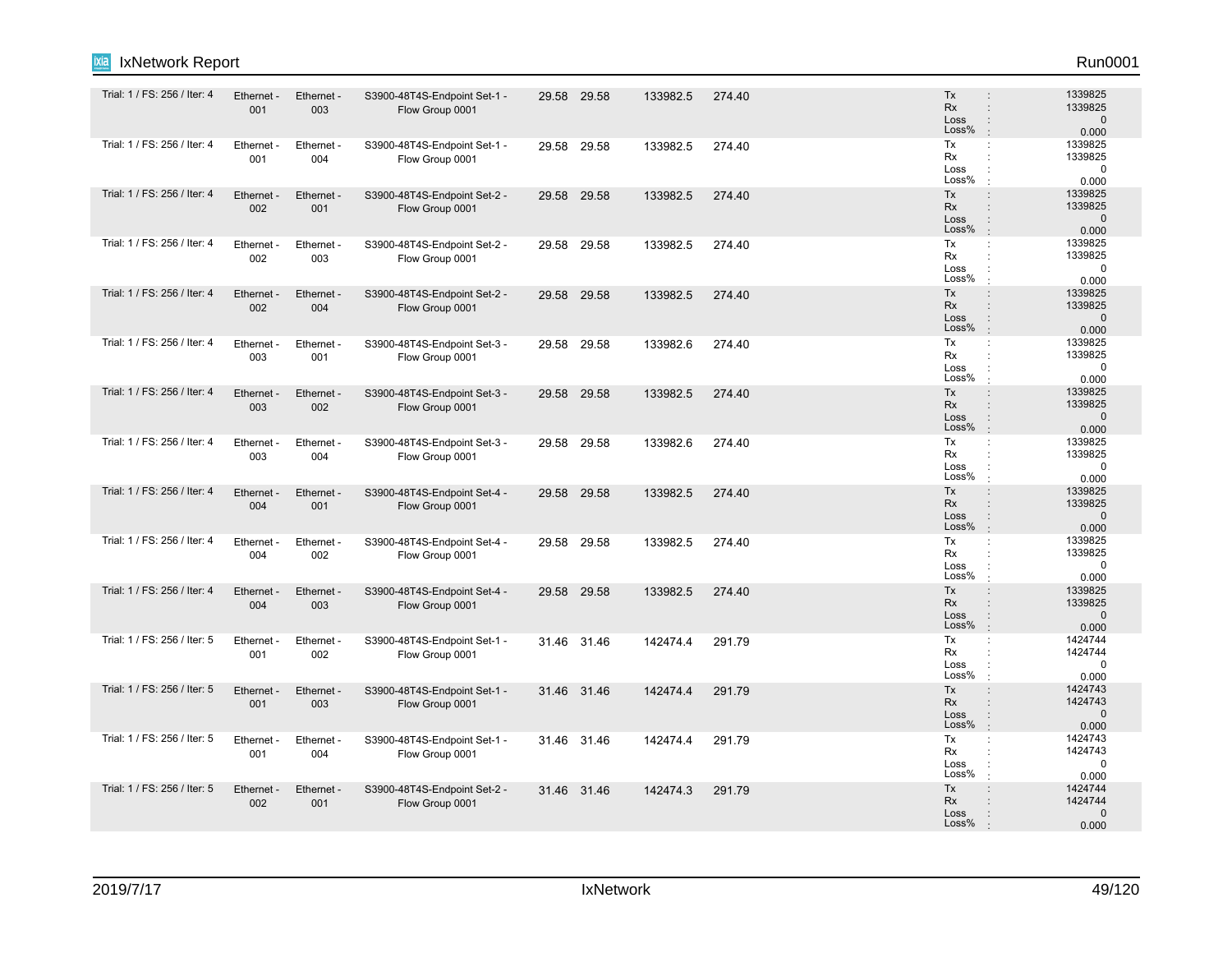| <b>IxNetwork Report</b><br>ixia |                   |                   |                                                 |       |             |          |        |                                  | Run0001                                                                                                                             |
|---------------------------------|-------------------|-------------------|-------------------------------------------------|-------|-------------|----------|--------|----------------------------------|-------------------------------------------------------------------------------------------------------------------------------------|
| Trial: 1 / FS: 256 / Iter: 5    | Ethernet -<br>002 | Ethernet -<br>003 | S3900-48T4S-Endpoint Set-2 -<br>Flow Group 0001 |       | 31.46 31.46 | 142474.4 | 291.79 | Tx<br>Rx<br>Loss<br>Loss%        | 1424743<br>$\ddot{\phantom{a}}$<br>1424743<br>÷<br>$\mathbf 0$<br>$\ddot{\cdot}$<br>0.000<br>$\cdot$                                |
| Trial: 1 / FS: 256 / Iter: 5    | Ethernet<br>002   | Ethernet -<br>004 | S3900-48T4S-Endpoint Set-2 -<br>Flow Group 0001 |       | 31.46 31.46 | 142474.4 | 291.79 | Tx<br><b>Rx</b><br>Loss<br>Loss% | 1424743<br>$\ddot{\phantom{a}}$<br>1424743<br>$\ddot{\phantom{a}}$<br>$\mathbf{0}$<br>$\ddot{\phantom{a}}$<br>$\mathbf{r}$<br>0.000 |
| Trial: 1 / FS: 256 / Iter: 5    | Ethernet -<br>003 | Ethernet -<br>001 | S3900-48T4S-Endpoint Set-3 -<br>Flow Group 0001 |       | 31.46 31.46 | 142474.3 | 291.79 | Tx<br>Rx<br>Loss<br>Loss%        | ÷<br>1424744<br>1424744<br>$\ddot{\phantom{a}}$<br>$\mathbf 0$<br>÷<br>0.000                                                        |
| Trial: 1 / FS: 256 / Iter: 5    | Ethernet -<br>003 | Ethernet -<br>002 | S3900-48T4S-Endpoint Set-3 -<br>Flow Group 0001 |       | 31.46 31.46 | 142474.4 | 291.79 | Tx<br>Rx<br>Loss<br>Loss%        | 1424743<br>$\ddot{\phantom{a}}$<br>1424743<br>÷<br>$\mathbf{0}$<br>$\ddot{\phantom{a}}$<br>0.000<br>$\mathbf{r}$                    |
| Trial: 1 / FS: 256 / Iter: 5    | Ethernet -<br>003 | Ethernet -<br>004 | S3900-48T4S-Endpoint Set-3 -<br>Flow Group 0001 |       | 31.46 31.46 | 142474.4 | 291.79 | Tx<br>Rx<br>Loss<br>Loss%        | 1424743<br>÷<br>1424743<br>÷<br>$\mathbf 0$<br>÷<br>0.000                                                                           |
| Trial: 1 / FS: 256 / Iter: 5    | Ethernet<br>004   | Ethernet -<br>001 | S3900-48T4S-Endpoint Set-4 -<br>Flow Group 0001 |       | 31.46 31.46 | 142474.4 | 291.79 | Tx<br><b>Rx</b><br>Loss<br>Loss% | 1424744<br>$\vdots$<br>1424744<br>÷<br>$\Omega$<br>$\ddot{\phantom{a}}$<br>0.000<br>$\mathbf{r}$                                    |
| Trial: 1 / FS: 256 / Iter: 5    | Ethernet -<br>004 | Ethernet -<br>002 | S3900-48T4S-Endpoint Set-4 -<br>Flow Group 0001 |       | 31.46 31.46 | 142474.4 | 291.79 | Tx<br>Rx<br>Loss<br>Loss%        | 1424743<br>÷<br>1424743<br>$\Omega$<br>0.000<br>$\cdot$                                                                             |
| Trial: 1 / FS: 256 / Iter: 5    | Ethernet -<br>004 | Ethernet -<br>003 | S3900-48T4S-Endpoint Set-4 -<br>Flow Group 0001 |       | 31.46 31.46 | 142474.4 | 291.79 | Tx<br>Rx<br>Loss<br>Loss%        | 1424743<br>$\ddot{\phantom{a}}$<br>1424743<br>÷<br>$\ddot{\phantom{a}}$<br>$\mathbf{0}$<br>0.000<br>$\cdot$                         |
| Trial: 1 / FS: 256 / Iter: 6    | Ethernet<br>001   | Ethernet -<br>002 | S3900-48T4S-Endpoint Set-1 -<br>Flow Group 0001 | 32.40 | 32.40       | 146720.3 | 300.48 | Tx<br>Rx<br>Loss<br>Loss%        | 1467203<br>÷<br>1467203<br>$\ddot{\cdot}$<br>$\mathbf 0$<br>$\ddot{\phantom{a}}$<br>$\cdot$<br>0.000                                |
| Trial: 1 / FS: 256 / Iter: 6    | Ethernet -<br>001 | Ethernet -<br>003 | S3900-48T4S-Endpoint Set-1 -<br>Flow Group 0001 |       | 32.40 32.40 | 146720.3 | 300.48 | Tx<br><b>Rx</b><br>Loss<br>Loss% | 1467203<br>$\ddot{\phantom{a}}$<br>1467203<br>$\Omega$<br>$\ddot{\phantom{a}}$<br>$\mathbf{r}$<br>0.000                             |
| Trial: 1 / FS: 256 / Iter: 6    | Ethernet -<br>001 | Ethernet -<br>004 | S3900-48T4S-Endpoint Set-1 -<br>Flow Group 0001 | 32.40 | 32.40       | 146720.2 | 300.48 | Tx<br>Rx<br>Loss<br>Loss%        | 1467202<br>÷<br>1467202<br>÷<br>0<br>$\cdot$<br>0.000                                                                               |
| Trial: 1 / FS: 256 / Iter: 6    | Ethernet -<br>002 | Ethernet -<br>001 | S3900-48T4S-Endpoint Set-2 -<br>Flow Group 0001 | 32.40 | 32.40       | 146720.2 | 300.48 | Tx<br><b>Rx</b><br>Loss<br>Loss% | 1467203<br>$\ddot{\phantom{a}}$<br>1467203<br>$\ddot{\phantom{a}}$<br>$\mathbf{0}$<br>$\ddot{\phantom{a}}$<br>÷.<br>0.000           |
| Trial: 1 / FS: 256 / Iter: 6    | Ethernet -<br>002 | Ethernet -<br>003 | S3900-48T4S-Endpoint Set-2 -<br>Flow Group 0001 | 32.40 | 32.40       | 146720.3 | 300.48 | Tx<br>Rx<br>Loss<br>Loss%        | 1467203<br>÷<br>1467203<br>$\ddot{\phantom{a}}$<br>$\mathbf 0$<br>$\ddot{\cdot}$<br>0.000<br>$\cdot$                                |
| Trial: 1 / FS: 256 / Iter: 6    | Ethernet<br>002   | Ethernet -<br>004 | S3900-48T4S-Endpoint Set-2 -<br>Flow Group 0001 | 32.40 | 32.40       | 146720.2 | 300.48 | Tx<br>Rx<br>Loss<br>Loss%        | 1467202<br>÷<br>1467202<br>$\Omega$<br>$\ddot{\phantom{a}}$<br>0.000<br>$\mathbf{r}$                                                |
| Trial: 1 / FS: 256 / Iter: 6    | Ethernet -<br>003 | Ethernet -<br>001 | S3900-48T4S-Endpoint Set-3 -<br>Flow Group 0001 |       | 32.40 32.40 | 146720.3 | 300.48 | Tx<br>Rx<br>Loss<br>Loss%        | 1467203<br>÷<br>1467203<br>$\mathbf 0$<br>0.000                                                                                     |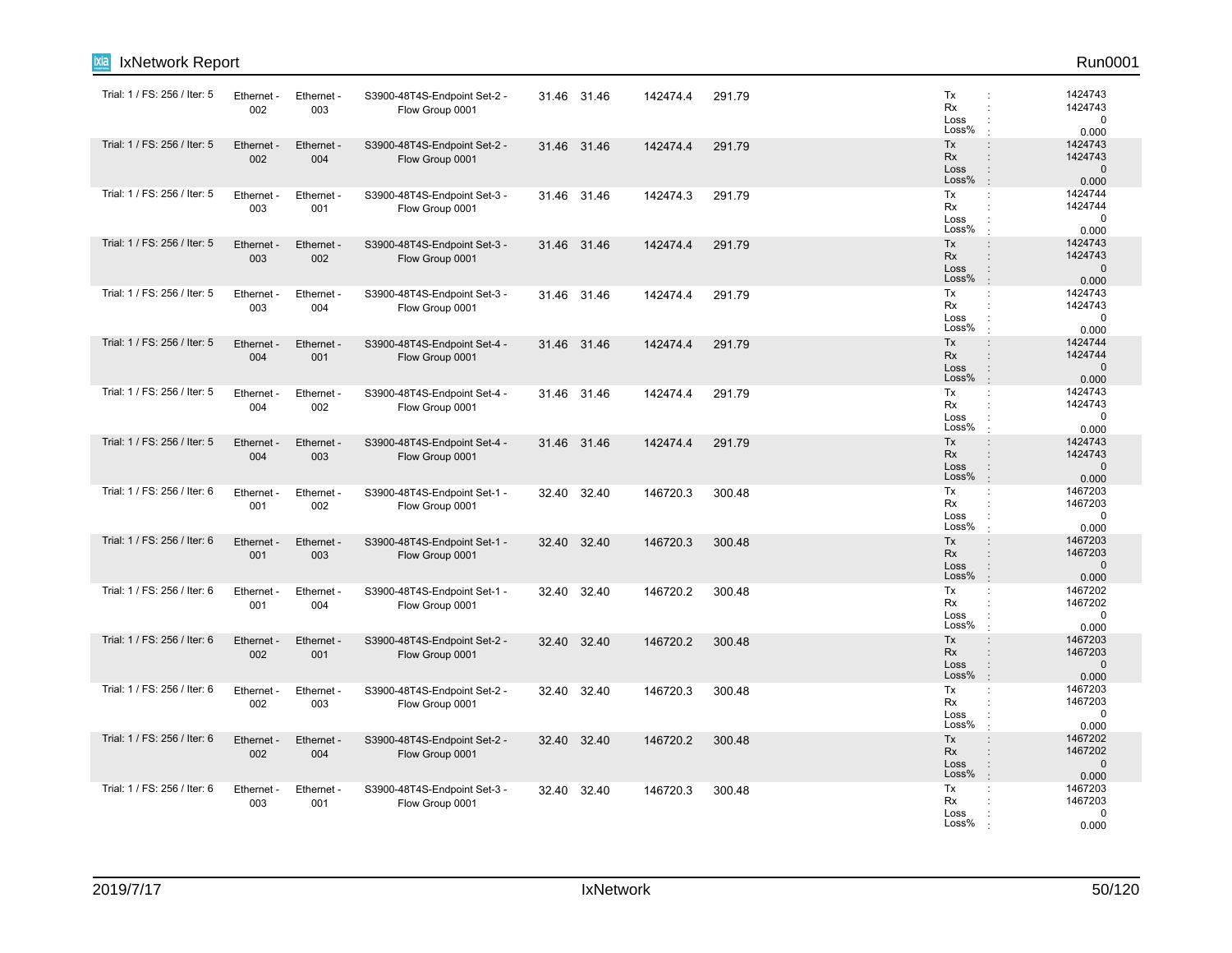| ixia<br>IxNetwork Report     |                   |                        |                                                 |       |             |          |        |                                                                                                  | Run0001                                     |
|------------------------------|-------------------|------------------------|-------------------------------------------------|-------|-------------|----------|--------|--------------------------------------------------------------------------------------------------|---------------------------------------------|
| Trial: 1 / FS: 256 / Iter: 6 | Ethernet -<br>003 | Ethernet -<br>002      | S3900-48T4S-Endpoint Set-3 -<br>Flow Group 0001 |       | 32.40 32.40 | 146720.3 | 300.48 | Tx<br>$\ddot{\phantom{a}}$<br>Rx<br>$\ddot{\phantom{a}}$<br>Loss<br>÷<br>Loss%<br>$\cdot$        | 1467203<br>1467203<br>$\mathbf 0$<br>0.000  |
| Trial: 1 / FS: 256 / Iter: 6 | Ethernet -<br>003 | Ethernet -<br>004      | S3900-48T4S-Endpoint Set-3 -<br>Flow Group 0001 | 32.40 | 32.40       | 146720.3 | 300.48 | Tx<br>÷<br>Rx<br>Loss<br>Loss%                                                                   | 1467202<br>1467202<br>$\mathbf 0$<br>0.000  |
| Trial: 1 / FS: 256 / Iter: 6 | Ethernet -<br>004 | Ethernet -<br>001      | S3900-48T4S-Endpoint Set-4 -<br>Flow Group 0001 | 32.40 | 32.40       | 146720.2 | 300.48 | Tx<br>$\ddot{\phantom{a}}$<br>Rx<br>$\ddot{\phantom{a}}$<br>Loss<br>÷<br>Loss%<br>$\cdot$        | 1467203<br>1467203<br>$\mathbf 0$<br>0.000  |
| Trial: 1 / FS: 256 / Iter: 6 | Ethernet<br>004   | Ethernet -<br>002      | S3900-48T4S-Endpoint Set-4 -<br>Flow Group 0001 | 32.40 | 32.40       | 146720.3 | 300.48 | Tx<br>$\ddot{\phantom{a}}$<br>Rx<br>÷<br>Loss<br>Loss%<br>$\cdot$                                | 1467203<br>1467203<br>$\mathbf 0$<br>0.000  |
| Trial: 1 / FS: 256 / Iter: 6 | Ethernet -<br>004 | Ethernet -<br>003      | S3900-48T4S-Endpoint Set-4 -<br>Flow Group 0001 |       | 32.40 32.40 | 146720.3 | 300.48 | Tx<br>$\ddot{\phantom{a}}$<br>Rx<br>$\ddot{\phantom{a}}$<br>Loss<br>÷<br>Loss%<br>$\cdot$        | 1467202<br>1467202<br>$\mathbf 0$<br>0.000  |
| Trial: 1 / FS: 256 / Iter: 7 | Ethernet<br>001   | Ethernet<br>002        | S3900-48T4S-Endpoint Set-1 -<br>Flow Group 0001 | 32.87 | 32.87       | 148843.3 | 304.83 | Tx<br>÷<br>Rx<br>Loss<br>Loss%<br>$\cdot$                                                        | 1488433<br>1488433<br>$\mathbf 0$<br>0.000  |
| Trial: 1 / FS: 256 / Iter: 7 | Ethernet -<br>001 | Ethernet -<br>003      | S3900-48T4S-Endpoint Set-1 -<br>Flow Group 0001 | 32.87 | 32.87       | 148843.3 | 304.83 | Tx<br>$\ddot{\phantom{a}}$<br><b>Rx</b><br>÷<br>Loss<br>÷<br>Loss%<br>$\cdot$                    | 1488432<br>1488432<br>$\mathbf 0$<br>0.000  |
| Trial: 1 / FS: 256 / Iter: 7 | Ethernet<br>001   | <b>Ethernet</b><br>004 | S3900-48T4S-Endpoint Set-1 -<br>Flow Group 0001 | 32.87 | 32.87       | 148843.2 | 304.83 | Tx<br>÷<br>Rx<br>÷<br>Loss<br>$\ddot{\phantom{a}}$<br>Loss%                                      | 1488432<br>1488432<br>$\mathbf 0$<br>0.000  |
| Trial: 1 / FS: 256 / Iter: 7 | Ethernet -<br>002 | Ethernet -<br>001      | S3900-48T4S-Endpoint Set-2 -<br>Flow Group 0001 | 32.87 | 32.87       | 148843.3 | 304.83 | Tx<br>$\ddot{\phantom{a}}$<br>Rx<br>$\ddot{\phantom{a}}$<br>Loss<br>÷<br>Loss%<br>$\cdot$        | 1488433<br>1488433<br>$\mathbf{0}$<br>0.000 |
| Trial: 1 / FS: 256 / Iter: 7 | Ethernet -<br>002 | Ethernet -<br>003      | S3900-48T4S-Endpoint Set-2 -<br>Flow Group 0001 |       | 32.87 32.87 | 148843.3 | 304.83 | Tx<br>÷<br>Rx<br>Loss<br>Loss%                                                                   | 1488432<br>1488432<br>0<br>0.000            |
| Trial: 1 / FS: 256 / Iter: 7 | Ethernet -<br>002 | Ethernet -<br>004      | S3900-48T4S-Endpoint Set-2 -<br>Flow Group 0001 | 32.87 | 32.87       | 148843.2 | 304.83 | Tx<br>$\ddot{\phantom{a}}$<br>Rx<br>$\ddot{\phantom{a}}$<br>Loss<br>$\vdots$<br>Loss%<br>$\cdot$ | 1488432<br>1488432<br>$\mathbf 0$<br>0.000  |
| Trial: 1 / FS: 256 / Iter: 7 | Ethernet<br>003   | Ethernet -<br>001      | S3900-48T4S-Endpoint Set-3 -<br>Flow Group 0001 | 32.87 | 32.87       | 148843.3 | 304.83 | Tx<br>÷<br>Rx<br>Loss<br>Loss%<br>$\cdot$                                                        | 1488433<br>1488433<br>$\mathbf 0$<br>0.000  |
| Trial: 1 / FS: 256 / Iter: 7 | Ethernet -<br>003 | Ethernet -<br>002      | S3900-48T4S-Endpoint Set-3 -<br>Flow Group 0001 |       | 32.87 32.87 | 148843.3 | 304.83 | Tx<br>÷<br>Rx<br>÷<br>Loss<br>$\ddot{\phantom{a}}$<br>Loss%<br>$\cdot$                           | 1488432<br>1488432<br>$\mathbf{0}$<br>0.000 |
| Trial: 1 / FS: 256 / Iter: 7 | Ethernet<br>003   | Ethernet<br>004        | S3900-48T4S-Endpoint Set-3 -<br>Flow Group 0001 |       | 32.87 32.87 | 148843.3 | 304.83 | Tx<br>÷<br>Rx<br>Loss<br>Loss%                                                                   | 1488432<br>1488432<br>$\mathbf 0$<br>0.000  |
| Trial: 1 / FS: 256 / Iter: 7 | Ethernet -<br>004 | Ethernet -<br>001      | S3900-48T4S-Endpoint Set-4 -<br>Flow Group 0001 |       | 32.87 32.87 | 148843.3 | 304.83 | Tx<br>$\vdots$<br>Rx<br>Loss<br>Loss%                                                            | 1488433<br>1488433<br>$\mathbf{0}$<br>0.000 |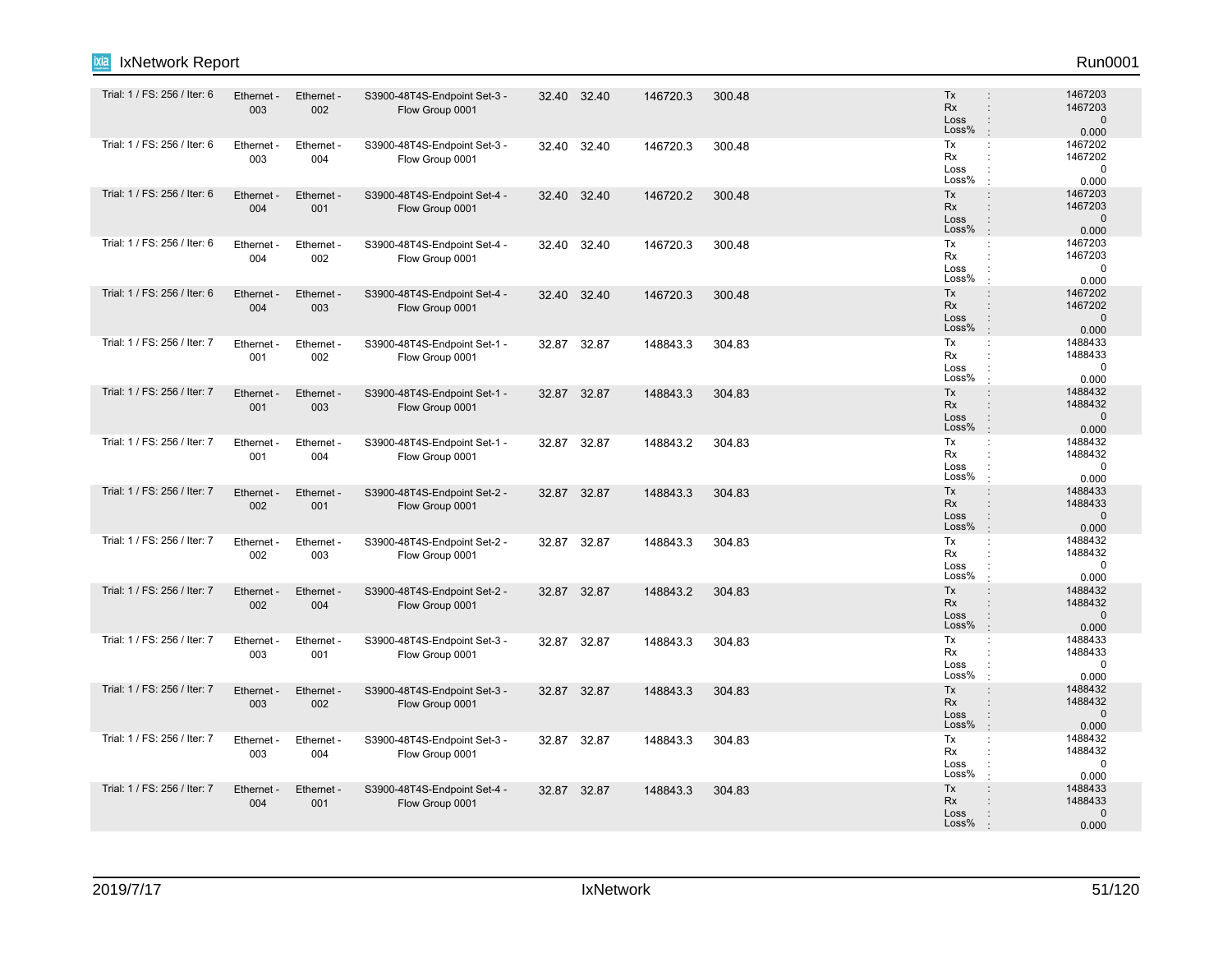| ixia<br>IxNetwork Report     |                   |                   |                                                 |       |             |          |        |                                  | Run0001                                                  |
|------------------------------|-------------------|-------------------|-------------------------------------------------|-------|-------------|----------|--------|----------------------------------|----------------------------------------------------------|
| Trial: 1 / FS: 256 / Iter: 7 | Ethernet -<br>004 | Ethernet -<br>002 | S3900-48T4S-Endpoint Set-4 -<br>Flow Group 0001 |       | 32.87 32.87 | 148843.3 | 304.83 | Tx<br>Rx<br>Loss<br>Loss%        | 1488432<br>1488432<br>0<br>0.000                         |
| Trial: 1 / FS: 256 / Iter: 7 | Ethernet -<br>004 | Ethernet -<br>003 | S3900-48T4S-Endpoint Set-4 -<br>Flow Group 0001 |       | 32.87 32.87 | 148843.3 | 304.83 | Tx<br>Rx<br>Loss<br>Loss%        | 1488432<br>1488432<br>$\mathbf 0$<br>0.000               |
| Trial: 1 / FS: 256 / Iter: 8 | Ethernet -<br>001 | Ethernet -<br>002 | S3900-48T4S-Endpoint Set-1 -<br>Flow Group 0001 |       | 33.10 33.10 | 149904.7 | 307.01 | Tx<br>Rx<br>Loss<br>Loss%        | 1499047<br>$\ddot{\phantom{a}}$<br>1499047<br>0<br>0.000 |
| Trial: 1 / FS: 256 / Iter: 8 | Ethernet<br>001   | Ethernet -<br>003 | S3900-48T4S-Endpoint Set-1 -<br>Flow Group 0001 | 33.10 | 33.10       | 149904.7 | 307.01 | Tx<br><b>Rx</b><br>Loss<br>Loss% | 1499047<br>1499047<br>÷<br>$\mathbf 0$<br>0.000          |
| Trial: 1 / FS: 256 / Iter: 8 | Ethernet -<br>001 | Ethernet -<br>004 | S3900-48T4S-Endpoint Set-1 -<br>Flow Group 0001 |       | 33.10 33.10 | 149904.7 | 307.01 | Tx<br>Rx<br>Loss<br>Loss%        | 1499047<br>÷<br>1499047<br>$\mathbf 0$<br>0.000          |
| Trial: 1 / FS: 256 / Iter: 8 | Ethernet -<br>002 | Ethernet -<br>001 | S3900-48T4S-Endpoint Set-2 -<br>Flow Group 0001 |       | 33.10 33.10 | 149904.7 | 307.01 | Tx<br>Rx<br>Loss<br>Loss%        | 1499047<br>1499047<br>٠<br>$\mathbf 0$<br>0.000          |
| Trial: 1 / FS: 256 / Iter: 8 | Ethernet<br>002   | Ethernet -<br>003 | S3900-48T4S-Endpoint Set-2 -<br>Flow Group 0001 |       | 33.10 33.10 | 149904.7 | 307.01 | Tx<br>Rx<br>Loss<br>Loss%        | 1499047<br>÷<br>1499047<br>0<br>0.000                    |
| Trial: 1 / FS: 256 / Iter: 8 | Ethernet<br>002   | Ethernet -<br>004 | S3900-48T4S-Endpoint Set-2 -<br>Flow Group 0001 |       | 33.10 33.10 | 149904.7 | 307.01 | Tx<br><b>Rx</b><br>Loss<br>Loss% | 1499047<br>1499047<br>$\mathbf 0$<br>0.000               |
| Trial: 1 / FS: 256 / Iter: 8 | Ethernet<br>003   | Ethernet -<br>001 | S3900-48T4S-Endpoint Set-3 -<br>Flow Group 0001 |       | 33.10 33.10 | 149904.7 | 307.01 | Tx<br>Rx<br>Loss<br>Loss%        | 1499047<br>1499047<br>$\mathbf 0$<br>0.000               |
| Trial: 1 / FS: 256 / Iter: 8 | Ethernet -<br>003 | Ethernet -<br>002 | S3900-48T4S-Endpoint Set-3 -<br>Flow Group 0001 |       | 33.10 33.10 | 149904.7 | 307.01 | Tx<br>Rx<br>Loss<br>Loss%        | 1499047<br>1499047<br>$\mathbf 0$<br>0.000               |
| Trial: 1 / FS: 256 / Iter: 8 | Ethernet<br>003   | Ethernet -<br>004 | S3900-48T4S-Endpoint Set-3 -<br>Flow Group 0001 |       | 33.10 33.10 | 149904.7 | 307.01 | Tx<br>Rx<br>Loss<br>Loss%        | 1499047<br>÷<br>1499047<br>$\mathbf 0$<br>0.000          |
| Trial: 1 / FS: 256 / Iter: 8 | Ethernet<br>004   | Ethernet -<br>001 | S3900-48T4S-Endpoint Set-4 -<br>Flow Group 0001 |       | 33.10 33.10 | 149904.7 | 307.01 | Tx<br><b>Rx</b><br>Loss<br>Loss% | 1499047<br>1499047<br>$\mathbf 0$<br>0.000               |
| Trial: 1 / FS: 256 / Iter: 8 | Ethernet -<br>004 | Ethernet -<br>002 | S3900-48T4S-Endpoint Set-4 -<br>Flow Group 0001 |       | 33.10 33.10 | 149904.7 | 307.01 | Tx<br>Rx<br>Loss<br>Loss%        | 1499047<br>÷<br>1499047<br>$\mathbf 0$<br>0.000          |
| Trial: 1 / FS: 256 / Iter: 8 | Ethernet<br>004   | Ethernet -<br>003 | S3900-48T4S-Endpoint Set-4 -<br>Flow Group 0001 | 33.10 | 33.10       | 149904.7 | 307.01 | Tx<br>Rx<br>Loss<br>Loss%        | 1499047<br>1499047<br>٠<br>$\mathbf 0$<br>0.000          |
| Trial: 1 / FS: 256 / Iter: 9 | Ethernet<br>001   | Ethernet -<br>002 | S3900-48T4S-Endpoint Set-1 -<br>Flow Group 0001 | 33.33 | 33.33       | 150966.2 | 309.18 | Tx<br>Rx<br>Loss<br>Loss%        | 1509662<br>÷<br>1509662<br>0<br>0.000                    |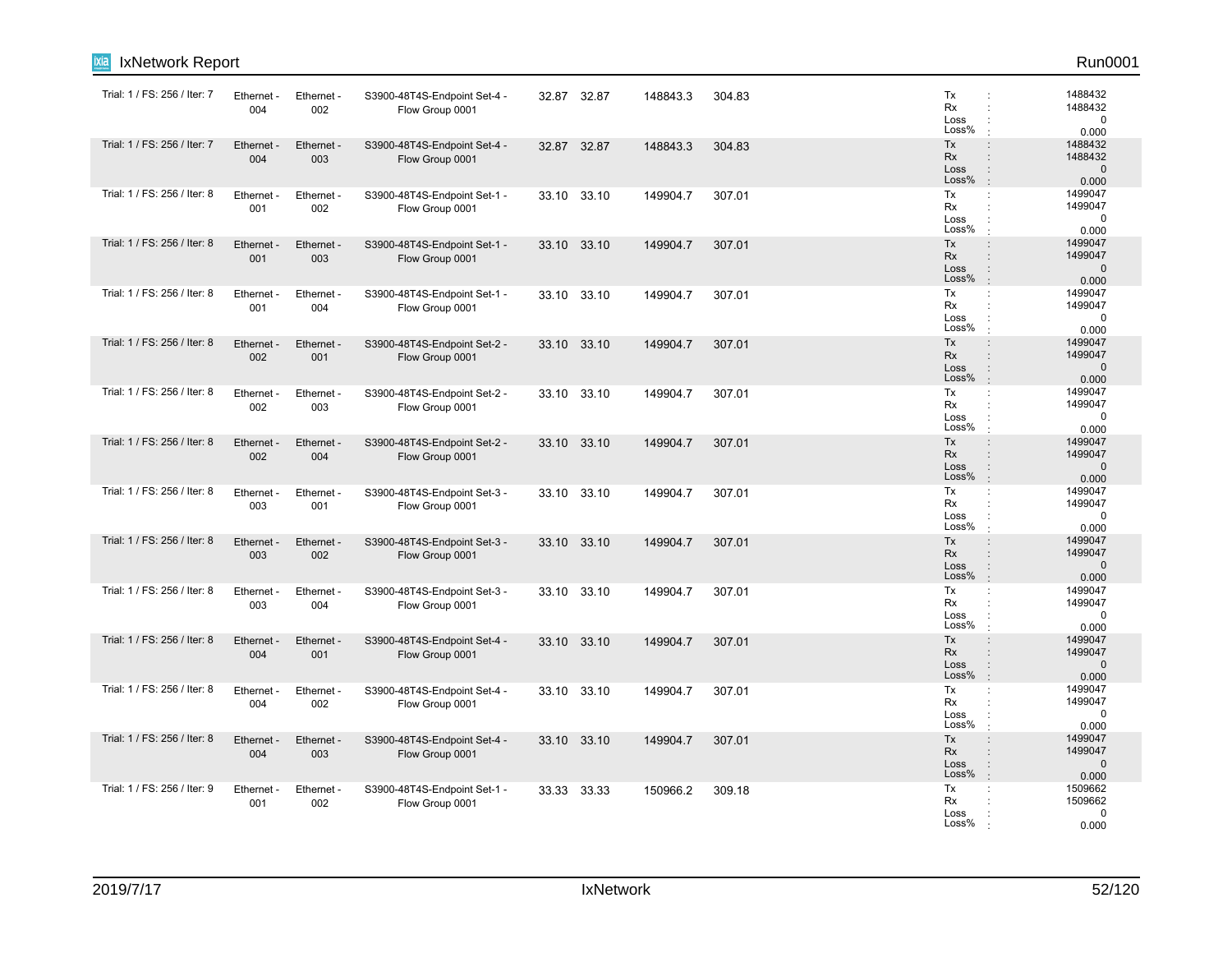| ixia<br>IxNetwork Report     |                   |                   |                                                 |       |             |          |        |                                  | Run0001                                                                                     |
|------------------------------|-------------------|-------------------|-------------------------------------------------|-------|-------------|----------|--------|----------------------------------|---------------------------------------------------------------------------------------------|
| Trial: 1 / FS: 256 / Iter: 9 | Ethernet -<br>001 | Ethernet -<br>003 | S3900-48T4S-Endpoint Set-1 -<br>Flow Group 0001 |       | 33.33 33.33 | 150966.2 | 309.18 | Tx<br>Rx<br>Loss<br>Loss%        | 1509662<br>1509662<br>$\mathbf 0$<br>0.000                                                  |
| Trial: 1 / FS: 256 / Iter: 9 | Ethernet -<br>001 | Ethernet -<br>004 | S3900-48T4S-Endpoint Set-1 -<br>Flow Group 0001 |       | 33.33 33.33 | 150966.2 | 309.18 | Tx<br>Rx<br>Loss<br>Loss%        | 1509662<br>÷<br>1509662<br>0<br>0.000                                                       |
| Trial: 1 / FS: 256 / Iter: 9 | Ethernet -<br>002 | Ethernet -<br>001 | S3900-48T4S-Endpoint Set-2 -<br>Flow Group 0001 |       | 33.33 33.33 | 150966.2 | 309.18 | Tx<br>Rx<br>Loss<br>Loss%        | 1509662<br>$\ddot{\phantom{a}}$<br>1509662<br>$\ddot{\phantom{a}}$<br>$\mathbf{0}$<br>0.000 |
| Trial: 1 / FS: 256 / Iter: 9 | Ethernet<br>002   | Ethernet -<br>003 | S3900-48T4S-Endpoint Set-2 -<br>Flow Group 0001 |       | 33.33 33.33 | 150966.2 | 309.18 | Tx<br>Rx<br>Loss<br>Loss%        | 1509662<br>1509662<br>$\mathbf 0$<br>0.000                                                  |
| Trial: 1 / FS: 256 / Iter: 9 | Ethernet -<br>002 | Ethernet -<br>004 | S3900-48T4S-Endpoint Set-2 -<br>Flow Group 0001 |       | 33.33 33.33 | 150966.2 | 309.18 | Tx<br>Rx<br>Loss<br>Loss%        | 1509662<br>÷<br>1509662<br>$\mathbf{0}$<br>0.000                                            |
| Trial: 1 / FS: 256 / Iter: 9 | Ethernet -<br>003 | Ethernet -<br>001 | S3900-48T4S-Endpoint Set-3 -<br>Flow Group 0001 |       | 33.33 33.33 | 150966.2 | 309.18 | Tx<br>Rx<br>Loss<br>Loss%        | 1509662<br>÷<br>1509662<br>0<br>0.000                                                       |
| Trial: 1 / FS: 256 / Iter: 9 | Ethernet -<br>003 | Ethernet -<br>002 | S3900-48T4S-Endpoint Set-3 -<br>Flow Group 0001 | 33.33 | 33.33       | 150966.2 | 309.18 | Tx<br><b>Rx</b><br>Loss<br>Loss% | 1509662<br>÷<br>1509662<br>$\mathbf 0$<br>0.000                                             |
| Trial: 1 / FS: 256 / Iter: 9 | Ethernet -<br>003 | Ethernet -<br>004 | S3900-48T4S-Endpoint Set-3 -<br>Flow Group 0001 | 33.33 | 33.33       | 150966.2 | 309.18 | Tx<br>Rx<br>Loss<br>Loss%        | 1509662<br>1509662<br>0<br>0.000                                                            |
| Trial: 1 / FS: 256 / Iter: 9 | Ethernet -<br>004 | Ethernet -<br>001 | S3900-48T4S-Endpoint Set-4 -<br>Flow Group 0001 |       | 33.33 33.33 | 150966.2 | 309.18 | Tx<br>Rx<br>Loss<br>Loss%        | 1509662<br>1509662<br>$\mathbf 0$<br>0.000                                                  |
| Trial: 1 / FS: 256 / Iter: 9 | Ethernet -<br>004 | Ethernet -<br>002 | S3900-48T4S-Endpoint Set-4 -<br>Flow Group 0001 |       | 33.33 33.33 | 150966.2 | 309.18 | Tx<br><b>Rx</b><br>Loss<br>Loss% | 1509662<br>$\ddot{\phantom{a}}$<br>1509662<br>0<br>0.000                                    |
| Trial: 1 / FS: 256 / Iter: 9 | Ethernet -<br>004 | Ethernet -<br>003 | S3900-48T4S-Endpoint Set-4 -<br>Flow Group 0001 | 33.33 | 33.33       | 150966.2 | 309.18 | Tx<br>Rx<br>Loss<br>Loss%        | 1509662<br>$\ddot{\phantom{a}}$<br>1509662<br>$\mathbf 0$<br>0.000                          |
| Trial: 1 / FS: 512 / Iter: 1 | Ethernet<br>001   | Ethernet -<br>002 | S3900-48T4S-Endpoint Set-1 -<br>Flow Group 0001 | 3.33  | 3.33        | 7832.1   | 32.08  | Tx<br>Rx<br>Loss<br>Loss%        | 78321<br>78321<br>0<br>0.000                                                                |
| Trial: 1 / FS: 512 / Iter: 1 | Ethernet -<br>001 | Ethernet -<br>003 | S3900-48T4S-Endpoint Set-1 -<br>Flow Group 0001 | 3.33  | 3.33        | 7832.1   | 32.08  | Tx<br>Rx<br>Loss<br>Loss%        | 78321<br>78321<br>$\mathbf{0}$<br>0.000                                                     |
| Trial: 1 / FS: 512 / Iter: 1 | Ethernet<br>001   | Ethernet -<br>004 | S3900-48T4S-Endpoint Set-1 -<br>Flow Group 0001 | 3.33  | 3.33        | 7832.1   | 32.08  | Tx<br>Rx<br>Loss<br>Loss%        | 78320<br>÷<br>78320<br>0<br>0.000                                                           |
| Trial: 1 / FS: 512 / Iter: 1 | Ethernet -<br>002 | Ethernet -<br>001 | S3900-48T4S-Endpoint Set-2 -<br>Flow Group 0001 | 3.33  | 3.33        | 7832.1   | 32.08  | Tx<br>Rx<br>Loss<br>Loss%        | 78321<br>78321<br>$\mathbf 0$<br>0.000                                                      |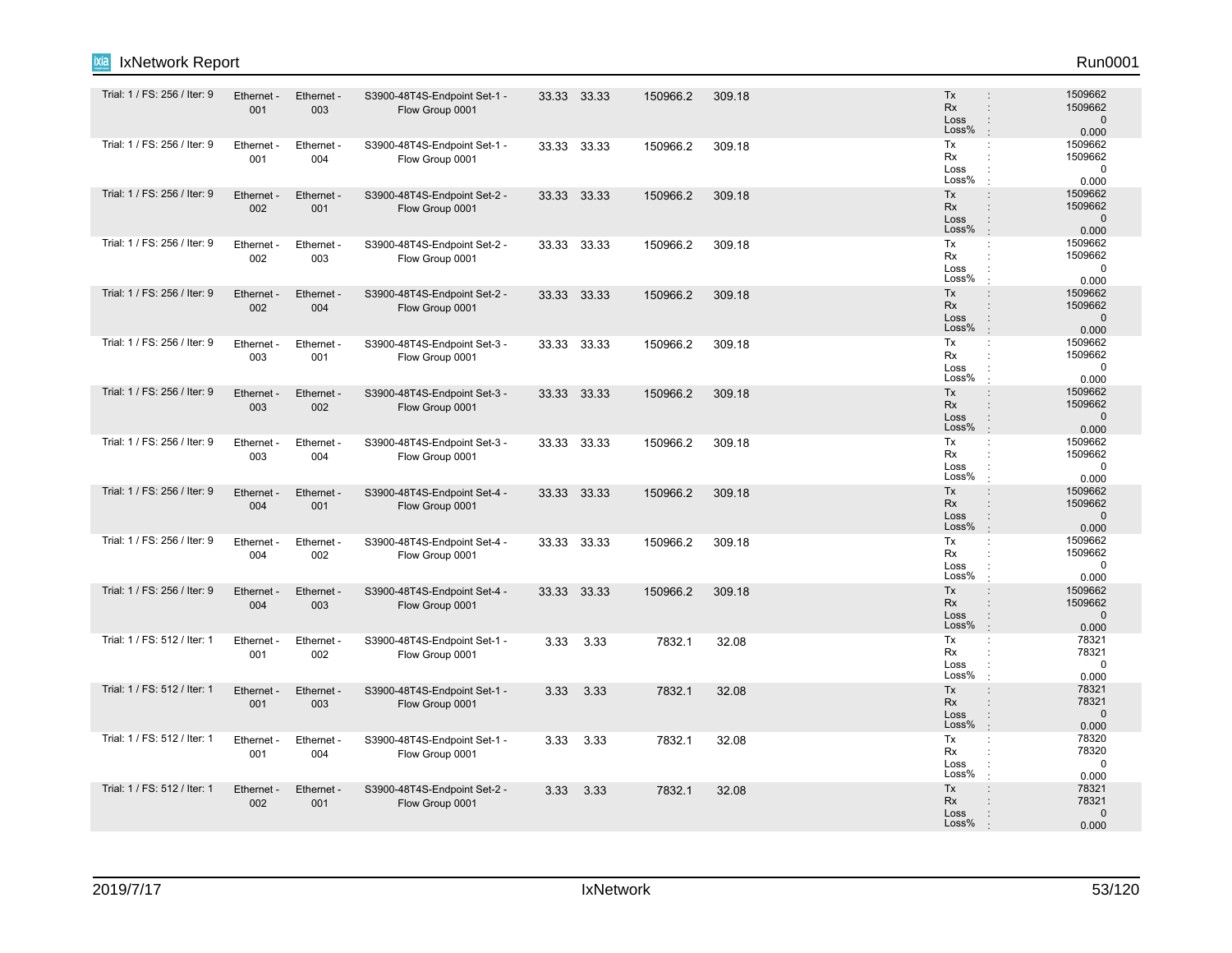| IxNetwork Report<br><u>xia</u> |                   |                   |                                                 |       |             |         |        |                                                                                                              | Run0001                                                                                |
|--------------------------------|-------------------|-------------------|-------------------------------------------------|-------|-------------|---------|--------|--------------------------------------------------------------------------------------------------------------|----------------------------------------------------------------------------------------|
| Trial: 1 / FS: 512 / Iter: 1   | Ethernet -<br>002 | Ethernet -<br>003 | S3900-48T4S-Endpoint Set-2 -<br>Flow Group 0001 | 3.33  | 3.33        | 7832.1  | 32.08  | Tx<br>Rx<br>Loss<br>Loss%                                                                                    | 78321<br>78321<br>$\mathbf 0$<br>0.000                                                 |
| Trial: 1 / FS: 512 / Iter: 1   | Ethernet<br>002   | Ethernet -<br>004 | S3900-48T4S-Endpoint Set-2 -<br>Flow Group 0001 | 3.33  | 3.33        | 7832.1  | 32.08  | Tx<br><b>Rx</b><br>Loss<br>Loss%<br>$\cdot$                                                                  | 78320<br>$\ddot{\phantom{a}}$<br>78320<br>$\ddot{\phantom{a}}$<br>$\mathbf 0$<br>0.000 |
| Trial: 1 / FS: 512 / Iter: 1   | Ethernet -<br>003 | Ethernet -<br>001 | S3900-48T4S-Endpoint Set-3 -<br>Flow Group 0001 | 3.33  | 3.33        | 7832.1  | 32.08  | Tx<br>Rx<br>Loss<br>Loss%                                                                                    | 78321<br>$\ddot{\phantom{a}}$<br>78321<br>$\mathbf 0$<br>0.000                         |
| Trial: 1 / FS: 512 / Iter: 1   | Ethernet -<br>003 | Ethernet -<br>002 | S3900-48T4S-Endpoint Set-3 -<br>Flow Group 0001 | 3.33  | 3.33        | 7832.1  | 32.08  | Tx<br>Rx<br>Loss<br>Loss%<br>$\cdot$                                                                         | 78321<br>$\ddot{\phantom{a}}$<br>78321<br>$\mathbf{0}$<br>0.000                        |
| Trial: 1 / FS: 512 / Iter: 1   | Ethernet -<br>003 | Ethernet -<br>004 | S3900-48T4S-Endpoint Set-3 -<br>Flow Group 0001 | 3.33  | 3.33        | 7832.1  | 32.08  | Tx<br>÷<br>Rx<br>$\cdot$<br>Loss<br>Loss%                                                                    | 78320<br>78320<br>0<br>0.000                                                           |
| Trial: 1 / FS: 512 / Iter: 1   | Ethernet -<br>004 | Ethernet -<br>001 | S3900-48T4S-Endpoint Set-4 -<br>Flow Group 0001 | 3.33  | 3.33        | 7832.1  | 32.08  | Tx<br>$\ddot{\phantom{a}}$<br>Rx<br>$\ddot{\phantom{a}}$<br>Loss<br>$\ddot{\phantom{a}}$<br>Loss%<br>$\cdot$ | 78321<br>78321<br>$\mathbf{0}$<br>0.000                                                |
| Trial: 1 / FS: 512 / Iter: 1   | Ethernet<br>004   | Ethernet -<br>002 | S3900-48T4S-Endpoint Set-4 -<br>Flow Group 0001 | 3.33  | 3.33        | 7832.1  | 32.08  | Tx<br>Rx<br>Loss<br>Loss%<br>$\cdot$                                                                         | 78321<br>78321<br>$\mathbf 0$<br>0.000                                                 |
| Trial: 1 / FS: 512 / Iter: 1   | Ethernet -<br>004 | Ethernet -<br>003 | S3900-48T4S-Endpoint Set-4 -<br>Flow Group 0001 | 3.33  | 3.33        | 7832.1  | 32.08  | Tx<br>Rx<br>Loss<br>$\ddot{\phantom{a}}$<br>Loss%<br>$\cdot$                                                 | 78320<br>$\ddot{\phantom{a}}$<br>78320<br>$\mathbf{0}$<br>0.000                        |
| Trial: 1 / FS: 512 / Iter: 2   | Ethernet -<br>001 | Ethernet -<br>002 | S3900-48T4S-Endpoint Set-1 -<br>Flow Group 0001 |       | 18.33 18.33 | 43076.4 | 176.44 | Tx<br>Rx<br>Loss<br>Loss%                                                                                    | 430765<br>430765<br>$\mathbf 0$<br>0.000                                               |
| Trial: 1 / FS: 512 / Iter: 2   | Ethernet -<br>001 | Ethernet -<br>003 | S3900-48T4S-Endpoint Set-1 -<br>Flow Group 0001 |       | 18.33 18.33 | 43076.4 | 176.44 | Tx<br>$\ddot{\phantom{a}}$<br>Rx<br>Loss<br>Loss%<br>$\cdot$                                                 | 430764<br>430764<br>$\ddot{\phantom{a}}$<br>$\mathbf 0$<br>0.000                       |
| Trial: 1 / FS: 512 / Iter: 2   | Ethernet -<br>001 | Ethernet -<br>004 | S3900-48T4S-Endpoint Set-1 -<br>Flow Group 0001 |       | 18.33 18.33 | 43076.4 | 176.44 | Tx<br>Rx<br>$\ddot{\phantom{a}}$<br>Loss<br>Loss%                                                            | 430764<br>$\mathbb{C}^{\times}$<br>430764<br>0<br>0.000                                |
| Trial: 1 / FS: 512 / Iter: 2   | Ethernet -<br>002 | Ethernet -<br>001 | S3900-48T4S-Endpoint Set-2 -<br>Flow Group 0001 | 18.33 | 18.33       | 43076.5 | 176.44 | Tx<br><b>Rx</b><br>$\ddot{\phantom{a}}$<br>Loss<br>$\ddot{\phantom{a}}$<br>Loss%<br>$\cdot$                  | 430765<br>$\ddot{\phantom{a}}$<br>430765<br>$\mathbf 0$<br>0.000                       |
| Trial: 1 / FS: 512 / Iter: 2   | Ethernet -<br>002 | Ethernet -<br>003 | S3900-48T4S-Endpoint Set-2 -<br>Flow Group 0001 |       | 18.33 18.33 | 43076.4 | 176.44 | Tx<br>Rx<br>Loss<br>Loss%                                                                                    | 430764<br>430764<br>0<br>0.000                                                         |
| Trial: 1 / FS: 512 / Iter: 2   | Ethernet -<br>002 | Ethernet -<br>004 | S3900-48T4S-Endpoint Set-2 -<br>Flow Group 0001 |       | 18.33 18.33 | 43076.4 | 176.44 | Tx<br>Rx<br>Loss<br>Loss%<br>$\mathbb{R}^2$                                                                  | 430764<br>430764<br>$\mathbf 0$<br>0.000                                               |
| Trial: 1 / FS: 512 / Iter: 2   | Ethernet -<br>003 | Ethernet -<br>001 | S3900-48T4S-Endpoint Set-3 -<br>Flow Group 0001 |       | 18.33 18.33 | 43076.4 | 176.44 | Tx<br>Rx<br>Loss<br>Loss%                                                                                    | 430765<br>430765<br>0<br>0.000                                                         |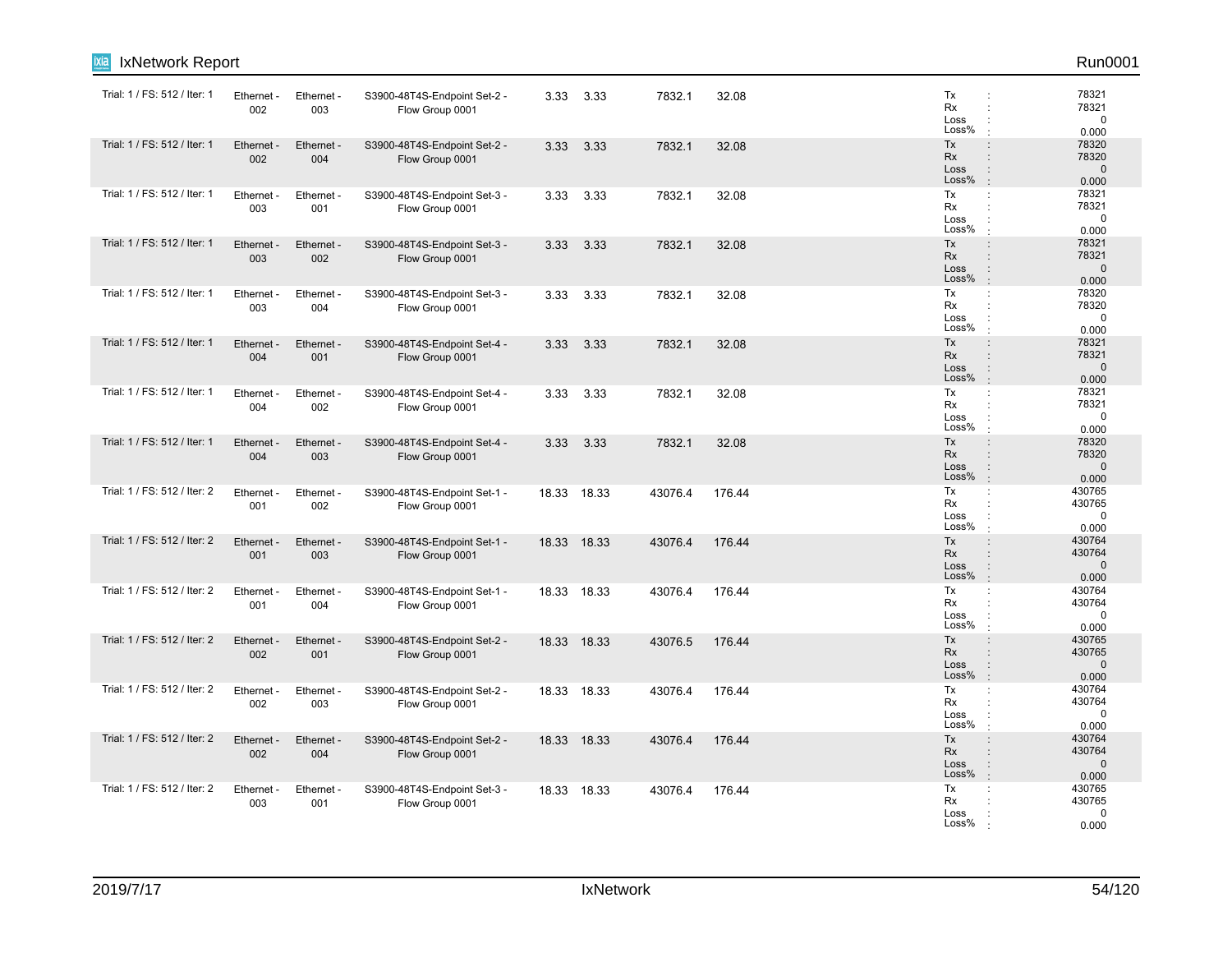| IxNetwork Report<br>ixia     |                   |                        |                                                 |       |             |         |        |                                                                                                              | Run0001                                   |
|------------------------------|-------------------|------------------------|-------------------------------------------------|-------|-------------|---------|--------|--------------------------------------------------------------------------------------------------------------|-------------------------------------------|
| Trial: 1 / FS: 512 / Iter: 2 | Ethernet -<br>003 | Ethernet -<br>002      | S3900-48T4S-Endpoint Set-3 -<br>Flow Group 0001 |       | 18.33 18.33 | 43076.4 | 176.44 | Tx<br>Rx<br>$\ddot{\phantom{a}}$<br>Loss<br>÷<br>Loss%<br>$\cdot$                                            | 430764<br>430764<br>$\mathbf 0$<br>0.000  |
| Trial: 1 / FS: 512 / Iter: 2 | Ethernet -<br>003 | Ethernet -<br>004      | S3900-48T4S-Endpoint Set-3 -<br>Flow Group 0001 |       | 18.33 18.33 | 43076.4 | 176.44 | Tx<br>÷<br>Rx<br>Loss<br>Loss%                                                                               | 430764<br>430764<br>$\mathbf 0$<br>0.000  |
| Trial: 1 / FS: 512 / Iter: 2 | Ethernet -<br>004 | Ethernet -<br>001      | S3900-48T4S-Endpoint Set-4 -<br>Flow Group 0001 |       | 18.33 18.33 | 43076.5 | 176.44 | Tx<br>$\ddot{\phantom{a}}$<br>Rx<br>$\ddot{\phantom{a}}$<br>Loss<br>$\ddot{\phantom{a}}$<br>Loss%            | 430765<br>430765<br>$\mathbf 0$<br>0.000  |
| Trial: 1 / FS: 512 / Iter: 2 | Ethernet<br>004   | Ethernet -<br>002      | S3900-48T4S-Endpoint Set-4 -<br>Flow Group 0001 |       | 18.33 18.33 | 43076.4 | 176.44 | Tx<br>$\ddot{\phantom{a}}$<br>Rx<br>÷<br>Loss<br>÷<br>Loss%<br>$\cdot$                                       | 430764<br>430764<br>$\mathbf 0$<br>0.000  |
| Trial: 1 / FS: 512 / Iter: 2 | Ethernet -<br>004 | Ethernet -<br>003      | S3900-48T4S-Endpoint Set-4 -<br>Flow Group 0001 |       | 18.33 18.33 | 43076.4 | 176.44 | Tx<br>$\vdots$<br>Rx<br>$\ddot{\phantom{a}}$<br>Loss<br>÷<br>Loss%<br>$\cdot$                                | 430764<br>430764<br>$\mathbf 0$<br>0.000  |
| Trial: 1 / FS: 512 / Iter: 3 | Ethernet -<br>001 | Ethernet<br>002        | S3900-48T4S-Endpoint Set-1 -<br>Flow Group 0001 |       | 25.83 25.83 | 60698.6 | 248.62 | Tx<br>÷<br>Rx<br>$\ddot{\phantom{a}}$<br>Loss<br>Loss%                                                       | 606987<br>606987<br>$\mathbf 0$<br>0.000  |
| Trial: 1 / FS: 512 / Iter: 3 | Ethernet -<br>001 | Ethernet -<br>003      | S3900-48T4S-Endpoint Set-1 -<br>Flow Group 0001 |       | 25.83 25.83 | 60698.6 | 248.62 | Tx<br>$\ddot{\phantom{a}}$<br>Rx<br>÷<br>Loss<br>÷<br>Loss%<br>$\cdot$                                       | 606986<br>606986<br>$\mathbf 0$<br>0.000  |
| Trial: 1 / FS: 512 / Iter: 3 | Ethernet<br>001   | <b>Ethernet</b><br>004 | S3900-48T4S-Endpoint Set-1 -<br>Flow Group 0001 |       | 25.83 25.83 | 60698.6 | 248.62 | Tx<br>÷<br>Rx<br>$\ddot{\phantom{a}}$<br>Loss<br>÷<br>Loss%                                                  | 606986<br>606986<br>$\mathbf 0$<br>0.000  |
| Trial: 1 / FS: 512 / Iter: 3 | Ethernet -<br>002 | Ethernet -<br>001      | S3900-48T4S-Endpoint Set-2 -<br>Flow Group 0001 |       | 25.83 25.83 | 60698.7 | 248.62 | Tx<br>$\ddot{\phantom{a}}$<br>Rx<br>$\ddot{\phantom{a}}$<br>Loss<br>$\ddot{\phantom{a}}$<br>Loss%<br>$\cdot$ | 606987<br>606987<br>$\mathbf{0}$<br>0.000 |
| Trial: 1 / FS: 512 / Iter: 3 | Ethernet -<br>002 | Ethernet -<br>003      | S3900-48T4S-Endpoint Set-2 -<br>Flow Group 0001 |       | 25.83 25.83 | 60698.6 | 248.62 | Tx<br>÷<br>Rx<br>Loss<br>Loss%                                                                               | 606986<br>606986<br>0<br>0.000            |
| Trial: 1 / FS: 512 / Iter: 3 | Ethernet -<br>002 | Ethernet -<br>004      | S3900-48T4S-Endpoint Set-2 -<br>Flow Group 0001 |       | 25.83 25.83 | 60698.6 | 248.62 | Tx<br>$\ddot{\phantom{a}}$<br>Rx<br>$\ddot{\phantom{a}}$<br>Loss<br>Loss%<br>$\cdot$                         | 606986<br>606986<br>$\mathbf 0$<br>0.000  |
| Trial: 1 / FS: 512 / Iter: 3 | Ethernet<br>003   | Ethernet -<br>001      | S3900-48T4S-Endpoint Set-3 -<br>Flow Group 0001 | 25.83 | 25.83       | 60698.6 | 248.62 | Tx<br>÷<br>Rx<br>Loss<br>$\ddot{\cdot}$<br>Loss%<br>$\cdot$                                                  | 606987<br>606987<br>$\mathbf 0$<br>0.000  |
| Trial: 1 / FS: 512 / Iter: 3 | Ethernet -<br>003 | Ethernet -<br>002      | S3900-48T4S-Endpoint Set-3 -<br>Flow Group 0001 |       | 25.83 25.83 | 60698.6 | 248.62 | Tx<br>÷<br>Rx<br>$\ddot{\phantom{a}}$<br>Loss<br>$\ddot{\phantom{a}}$<br>Loss%<br>$\cdot$                    | 606986<br>606986<br>$\mathbf{0}$<br>0.000 |
| Trial: 1 / FS: 512 / Iter: 3 | Ethernet<br>003   | Ethernet<br>004        | S3900-48T4S-Endpoint Set-3 -<br>Flow Group 0001 |       | 25.83 25.83 | 60698.6 | 248.62 | Tx<br>÷<br>Rx<br>Loss<br>Loss%                                                                               | 606986<br>606986<br>$\mathbf 0$<br>0.000  |
| Trial: 1 / FS: 512 / Iter: 3 | Ethernet -<br>004 | Ethernet -<br>001      | S3900-48T4S-Endpoint Set-4 -<br>Flow Group 0001 |       | 25.83 25.83 | 60698.7 | 248.62 | Tx<br>$\vdots$<br>Rx<br>Loss<br>Loss%                                                                        | 606987<br>606987<br>$\Omega$<br>0.000     |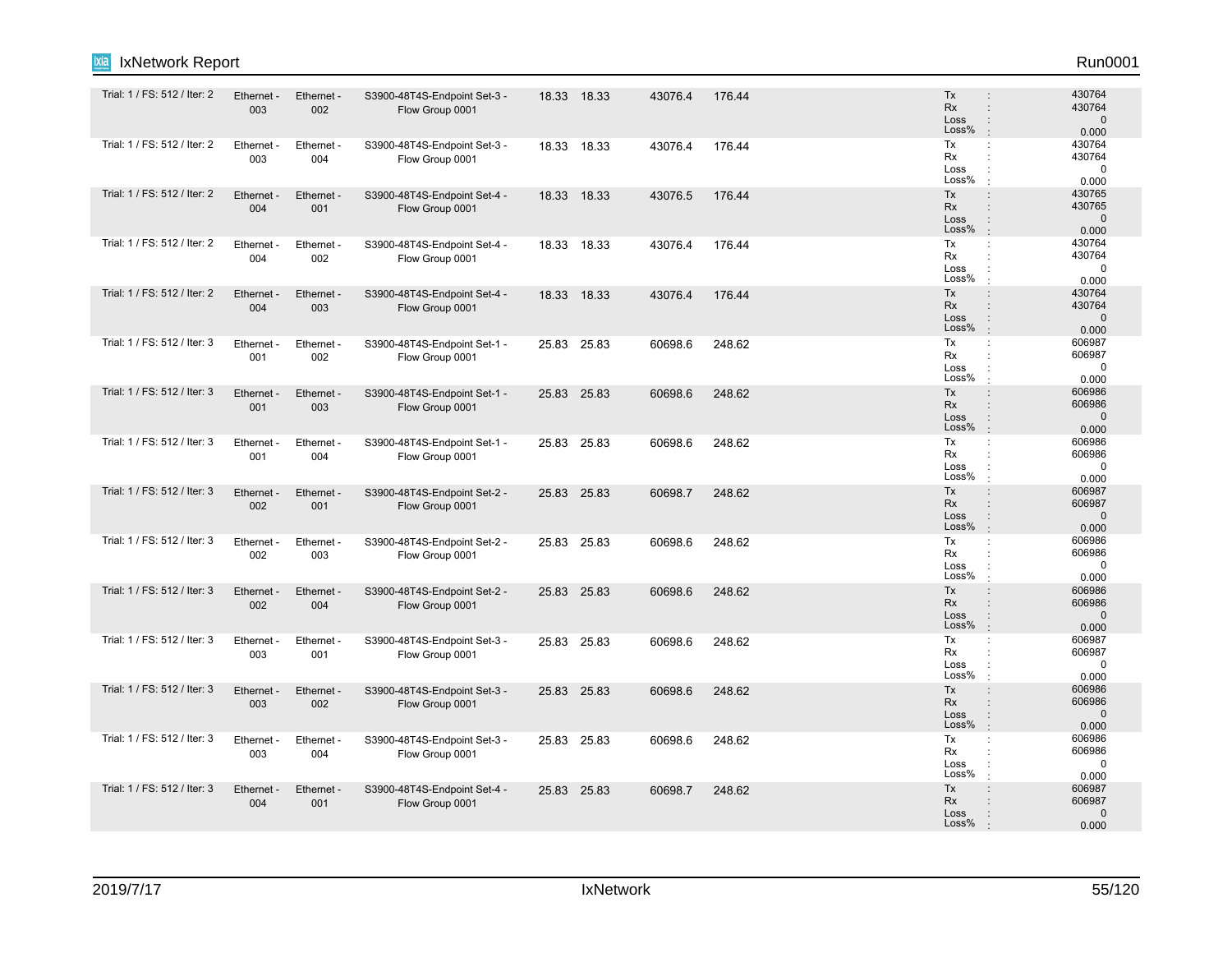| ixia<br>IxNetwork Report     |                   |                   |                                                 |       |             |         |        |                                  | Run0001                                                                                                                  |
|------------------------------|-------------------|-------------------|-------------------------------------------------|-------|-------------|---------|--------|----------------------------------|--------------------------------------------------------------------------------------------------------------------------|
| Trial: 1 / FS: 512 / Iter: 3 | Ethernet<br>004   | Ethernet -<br>002 | S3900-48T4S-Endpoint Set-4 -<br>Flow Group 0001 |       | 25.83 25.83 | 60698.6 | 248.62 | Tx<br>Rx<br>Loss<br>Loss%        | 606986<br>$\ddot{\phantom{a}}$<br>606986<br>$\mathbf 0$<br>0.000<br>$\cdot$                                              |
| Trial: 1 / FS: 512 / Iter: 3 | Ethernet<br>004   | Ethernet -<br>003 | S3900-48T4S-Endpoint Set-4 -<br>Flow Group 0001 |       | 25.83 25.83 | 60698.6 | 248.62 | Tx<br>Rx<br>Loss<br>Loss%        | 606986<br>$\ddot{\phantom{a}}$<br>606986<br>$\ddot{\phantom{a}}$<br>$\mathbf{0}$<br>$\vdots$<br>0.000<br>$\cdot$         |
| Trial: 1 / FS: 512 / Iter: 4 | Ethernet<br>001   | Ethernet -<br>002 | S3900-48T4S-Endpoint Set-1 -<br>Flow Group 0001 |       | 29.58 29.58 | 69509.7 | 284.71 | Tx<br>Rx<br>Loss<br>Loss%        | 695097<br>÷<br>695097<br>÷<br>$\mathbf 0$<br>0.000<br>$\cdot$                                                            |
| Trial: 1 / FS: 512 / Iter: 4 | Ethernet -<br>001 | Ethernet -<br>003 | S3900-48T4S-Endpoint Set-1 -<br>Flow Group 0001 | 29.58 | 29.58       | 69509.7 | 284.71 | Tx<br>Rx<br>Loss<br>Loss%        | $\colon$<br>695097<br>695097<br>$\ddot{\phantom{a}}$<br>$\mathbf 0$<br>$\ddot{\phantom{a}}$<br>$\cdot$<br>0.000          |
| Trial: 1 / FS: 512 / Iter: 4 | Ethernet<br>001   | Ethernet -<br>004 | S3900-48T4S-Endpoint Set-1 -<br>Flow Group 0001 | 29.58 | 29.58       | 69509.7 | 284.71 | Tx<br>Rx<br>Loss<br>Loss%        | 695097<br>÷<br>695097<br>$\ddot{\phantom{a}}$<br>$\mathbf 0$<br>$\ddot{\phantom{a}}$<br>0.000<br>$\cdot$                 |
| Trial: 1 / FS: 512 / Iter: 4 | Ethernet<br>002   | Ethernet -<br>001 | S3900-48T4S-Endpoint Set-2 -<br>Flow Group 0001 | 29.58 | 29.58       | 69509.7 | 284.71 | Tx<br><b>Rx</b><br>Loss<br>Loss% | 695097<br>$\ddot{\phantom{a}}$<br>695097<br>÷<br>$\mathbf 0$<br>$\ddot{\phantom{a}}$<br>0.000<br>$\mathbf{r}$            |
| Trial: 1 / FS: 512 / Iter: 4 | Ethernet -<br>002 | Ethernet -<br>003 | S3900-48T4S-Endpoint Set-2 -<br>Flow Group 0001 |       | 29.58 29.58 | 69509.7 | 284.71 | Tx<br>Rx<br>Loss<br>Loss%        | 695097<br>÷<br>695097<br>$\ddot{\phantom{a}}$<br>$\mathbf 0$<br>$\ddot{\phantom{a}}$<br>0.000<br>$\cdot$                 |
| Trial: 1 / FS: 512 / Iter: 4 | Ethernet<br>002   | Ethernet -<br>004 | S3900-48T4S-Endpoint Set-2 -<br>Flow Group 0001 | 29.58 | 29.58       | 69509.7 | 284.71 | Tx<br><b>Rx</b><br>Loss<br>Loss% | 695097<br>$\ddot{\phantom{a}}$<br>695097<br>$\ddot{\phantom{a}}$<br>$\Omega$<br>$\ddot{\phantom{a}}$<br>0.000<br>$\cdot$ |
| Trial: 1 / FS: 512 / Iter: 4 | Ethernet<br>003   | Ethernet -<br>001 | S3900-48T4S-Endpoint Set-3 -<br>Flow Group 0001 | 29.58 | 29.58       | 69509.7 | 284.71 | Tx<br>Rx<br>Loss<br>Loss%        | 695097<br>÷<br>695097<br>÷<br>$\ddot{\cdot}$<br>$\mathbf 0$<br>0.000<br>$\mathbf{r}$                                     |
| Trial: 1 / FS: 512 / Iter: 4 | Ethernet<br>003   | Ethernet -<br>002 | S3900-48T4S-Endpoint Set-3 -<br>Flow Group 0001 |       | 29.58 29.58 | 69509.7 | 284.71 | Tx<br>Rx<br>Loss<br>Loss%        | 695097<br>$\ddot{\phantom{a}}$<br>695097<br>$\Omega$<br>:<br>$\mathbf{r}$<br>0.000                                       |
| Trial: 1 / FS: 512 / Iter: 4 | Ethernet<br>003   | Ethernet -<br>004 | S3900-48T4S-Endpoint Set-3 -<br>Flow Group 0001 | 29.58 | 29.58       | 69509.7 | 284.71 | Tx<br>Rx<br>Loss<br>Loss%        | 695097<br>÷<br>695097<br>$\ddot{\phantom{a}}$<br>$\mathbf 0$<br>0.000                                                    |
| Trial: 1 / FS: 512 / Iter: 4 | Ethernet<br>004   | Ethernet -<br>001 | S3900-48T4S-Endpoint Set-4 -<br>Flow Group 0001 | 29.58 | 29.58       | 69509.7 | 284.71 | Tx<br><b>Rx</b><br>Loss<br>Loss% | 695097<br>$\vdots$<br>695097<br>$\ddot{\phantom{a}}$<br>$\mathbf{0}$<br>$\ddot{\phantom{a}}$<br>$\cdot$<br>0.000         |
| Trial: 1 / FS: 512 / Iter: 4 | Ethernet -<br>004 | Ethernet -<br>002 | S3900-48T4S-Endpoint Set-4 -<br>Flow Group 0001 |       | 29.58 29.58 | 69509.7 | 284.71 | Tx<br><b>Rx</b><br>Loss<br>Loss% | 695097<br>÷<br>695097<br>$\ddot{\phantom{a}}$<br>$\mathbf 0$<br>$\ddot{\phantom{a}}$<br>0.000                            |
| Trial: 1 / FS: 512 / Iter: 4 | Ethernet -<br>004 | Ethernet -<br>003 | S3900-48T4S-Endpoint Set-4 -<br>Flow Group 0001 | 29.58 | 29.58       | 69509.7 | 284.71 | Tx<br><b>Rx</b><br>Loss<br>Loss% | 695097<br>$\vdots$<br>695097<br>÷<br>$\mathbf 0$<br>$\ddot{\phantom{a}}$<br>0.000                                        |
| Trial: 1 / FS: 512 / Iter: 5 | Ethernet -<br>001 | Ethernet -<br>002 | S3900-48T4S-Endpoint Set-1 -<br>Flow Group 0001 |       | 31.46 31.46 | 73915.3 | 302.76 | Tx<br>Rx<br>Loss<br>Loss%        | 739153<br>÷<br>739153<br>$\Omega$<br>0.000                                                                               |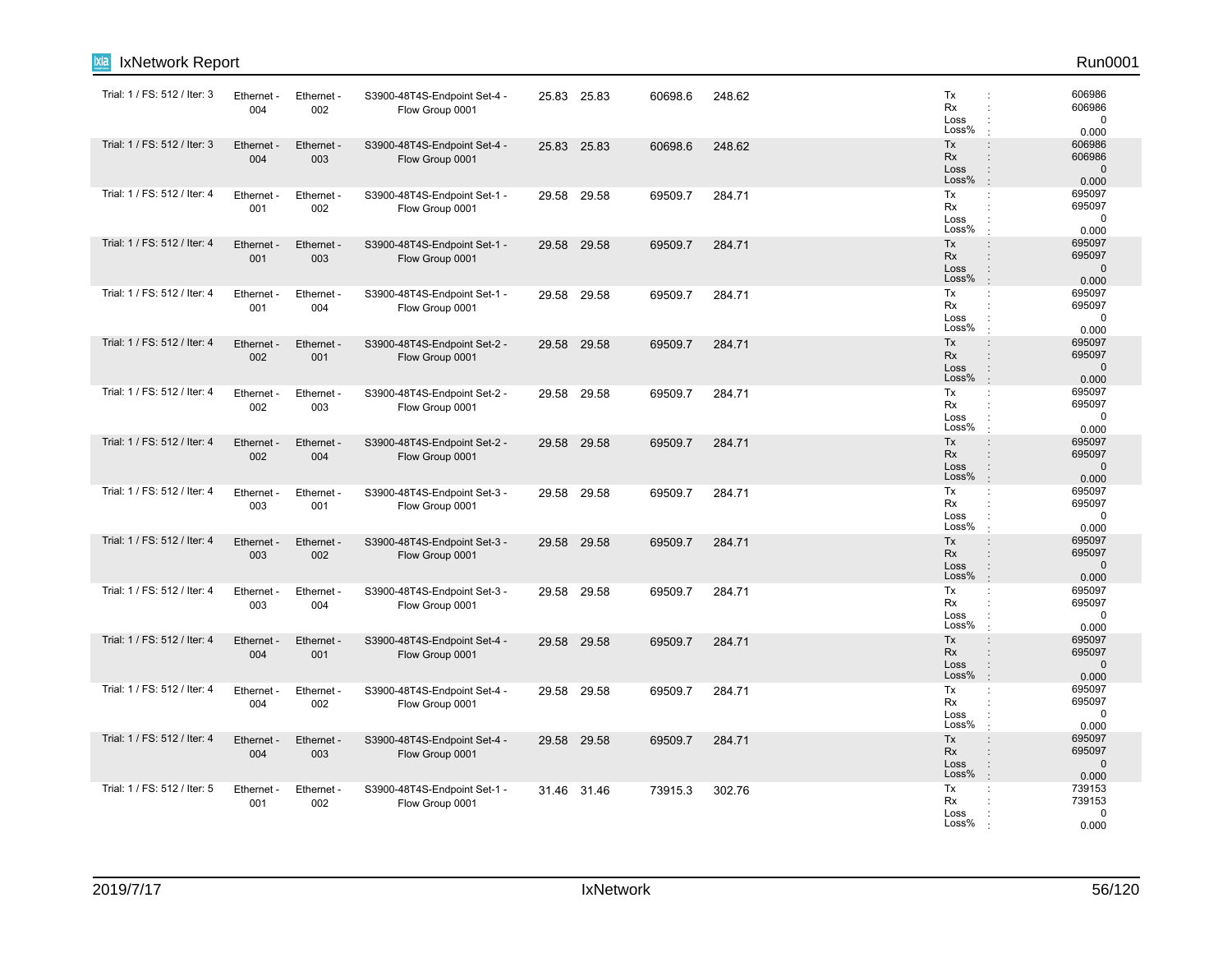| IxNetwork Report<br>ixia     |                   |                        |                                                 |       |             |         |        |                                                                                                  | Run0001                                   |
|------------------------------|-------------------|------------------------|-------------------------------------------------|-------|-------------|---------|--------|--------------------------------------------------------------------------------------------------|-------------------------------------------|
| Trial: 1 / FS: 512 / Iter: 5 | Ethernet -<br>001 | Ethernet -<br>003      | S3900-48T4S-Endpoint Set-1 -<br>Flow Group 0001 |       | 31.46 31.46 | 73915.3 | 302.76 | Tx<br>$\ddot{\phantom{a}}$<br>Rx<br>$\ddot{\phantom{a}}$<br>Loss<br>÷<br>Loss%<br>$\cdot$        | 739153<br>739153<br>$\mathsf 0$<br>0.000  |
| Trial: 1 / FS: 512 / Iter: 5 | Ethernet -<br>001 | Ethernet -<br>004      | S3900-48T4S-Endpoint Set-1 -<br>Flow Group 0001 |       | 31.46 31.46 | 73915.3 | 302.76 | Tx<br>÷<br>Rx<br>Loss<br>Loss%                                                                   | 739152<br>739152<br>$\mathbf 0$<br>0.000  |
| Trial: 1 / FS: 512 / Iter: 5 | Ethernet -<br>002 | Ethernet -<br>001      | S3900-48T4S-Endpoint Set-2 -<br>Flow Group 0001 |       | 31.46 31.46 | 73915.3 | 302.76 | Tx<br>$\ddot{\phantom{a}}$<br>Rx<br>$\ddot{\phantom{a}}$<br>Loss<br>÷<br>Loss%<br>$\cdot$        | 739153<br>739153<br>$\mathbf 0$<br>0.000  |
| Trial: 1 / FS: 512 / Iter: 5 | Ethernet<br>002   | Ethernet -<br>003      | S3900-48T4S-Endpoint Set-2 -<br>Flow Group 0001 |       | 31.46 31.46 | 73915.3 | 302.76 | Tx<br>$\ddot{\phantom{a}}$<br>Rx<br>÷<br>Loss<br>$\ddot{\phantom{a}}$<br>Loss%<br>$\cdot$        | 739153<br>739153<br>$\mathbf 0$<br>0.000  |
| Trial: 1 / FS: 512 / Iter: 5 | Ethernet -<br>002 | Ethernet -<br>004      | S3900-48T4S-Endpoint Set-2 -<br>Flow Group 0001 |       | 31.46 31.46 | 73915.2 | 302.76 | Tx<br>$\ddot{\phantom{a}}$<br>Rx<br>$\ddot{\phantom{a}}$<br>Loss<br>÷<br>Loss%<br>$\cdot$        | 739152<br>739152<br>$\mathbf 0$<br>0.000  |
| Trial: 1 / FS: 512 / Iter: 5 | Ethernet -<br>003 | Ethernet -<br>001      | S3900-48T4S-Endpoint Set-3 -<br>Flow Group 0001 |       | 31.46 31.46 | 73915.3 | 302.76 | Tx<br>÷<br>Rx<br>$\ddot{\phantom{a}}$<br>Loss<br>Loss%<br>$\cdot$                                | 739153<br>739153<br>$\mathbf 0$<br>0.000  |
| Trial: 1 / FS: 512 / Iter: 5 | Ethernet -<br>003 | Ethernet -<br>002      | S3900-48T4S-Endpoint Set-3 -<br>Flow Group 0001 |       | 31.46 31.46 | 73915.2 | 302.76 | Tx<br>$\ddot{\phantom{a}}$<br><b>Rx</b><br>$\ddot{\phantom{a}}$<br>Loss<br>÷<br>Loss%<br>$\cdot$ | 739153<br>739153<br>$\mathbf 0$<br>0.000  |
| Trial: 1 / FS: 512 / Iter: 5 | Ethernet<br>003   | <b>Ethernet</b><br>004 | S3900-48T4S-Endpoint Set-3 -<br>Flow Group 0001 |       | 31.46 31.46 | 73915.3 | 302.76 | Tx<br>÷<br>Rx<br>÷<br>Loss<br>÷<br>Loss%                                                         | 739152<br>739152<br>$\mathbf 0$<br>0.000  |
| Trial: 1 / FS: 512 / Iter: 5 | Ethernet -<br>004 | Ethernet -<br>001      | S3900-48T4S-Endpoint Set-4 -<br>Flow Group 0001 |       | 31.46 31.46 | 73915.3 | 302.76 | Tx<br>$\ddot{\phantom{a}}$<br>Rx<br>$\ddot{\phantom{a}}$<br>Loss<br>÷<br>Loss%<br>$\cdot$        | 739153<br>739153<br>$\mathbf{0}$<br>0.000 |
| Trial: 1 / FS: 512 / Iter: 5 | Ethernet -<br>004 | Ethernet -<br>002      | S3900-48T4S-Endpoint Set-4 -<br>Flow Group 0001 |       | 31.46 31.46 | 73915.3 | 302.76 | Tx<br>÷<br>Rx<br>Loss<br>Loss%                                                                   | 739153<br>739153<br>$\mathbf 0$<br>0.000  |
| Trial: 1 / FS: 512 / Iter: 5 | Ethernet -<br>004 | Ethernet -<br>003      | S3900-48T4S-Endpoint Set-4 -<br>Flow Group 0001 |       | 31.46 31.46 | 73915.3 | 302.76 | Tx<br>$\ddot{\phantom{a}}$<br>Rx<br>$\ddot{\phantom{a}}$<br>Loss<br>Loss%<br>$\cdot$             | 739152<br>739152<br>$\mathbf 0$<br>0.000  |
| Trial: 1 / FS: 512 / Iter: 6 | Ethernet<br>001   | Ethernet -<br>002      | S3900-48T4S-Endpoint Set-1 -<br>Flow Group 0001 | 32.40 | 32.40       | 76118.0 | 311.78 | Tx<br>÷<br>Rx<br>÷<br>Loss<br>$\ddot{\cdot}$<br>Loss%<br>$\cdot$                                 | 761181<br>761181<br>$\mathbf 0$<br>0.000  |
| Trial: 1 / FS: 512 / Iter: 6 | Ethernet -<br>001 | Ethernet -<br>003      | S3900-48T4S-Endpoint Set-1 -<br>Flow Group 0001 |       | 32.40 32.40 | 76118.1 | 311.78 | Tx<br>÷<br>Rx<br>$\ddot{\phantom{a}}$<br>Loss<br>$\ddot{\phantom{a}}$<br>Loss%<br>$\cdot$        | 761180<br>761180<br>$\mathbf{0}$<br>0.000 |
| Trial: 1 / FS: 512 / Iter: 6 | Ethernet<br>001   | Ethernet<br>004        | S3900-48T4S-Endpoint Set-1 -<br>Flow Group 0001 | 32.40 | 32.40       | 76118.0 | 311.78 | Tx<br>÷<br>Rx<br>Loss<br>Loss%                                                                   | 761180<br>761180<br>0<br>0.000            |
| Trial: 1 / FS: 512 / Iter: 6 | Ethernet -<br>002 | Ethernet -<br>001      | S3900-48T4S-Endpoint Set-2 -<br>Flow Group 0001 |       | 32.40 32.40 | 76118.1 | 311.78 | Tx<br>$\vdots$<br>Rx<br>Loss<br>Loss%                                                            | 761181<br>761181<br>$\Omega$<br>0.000     |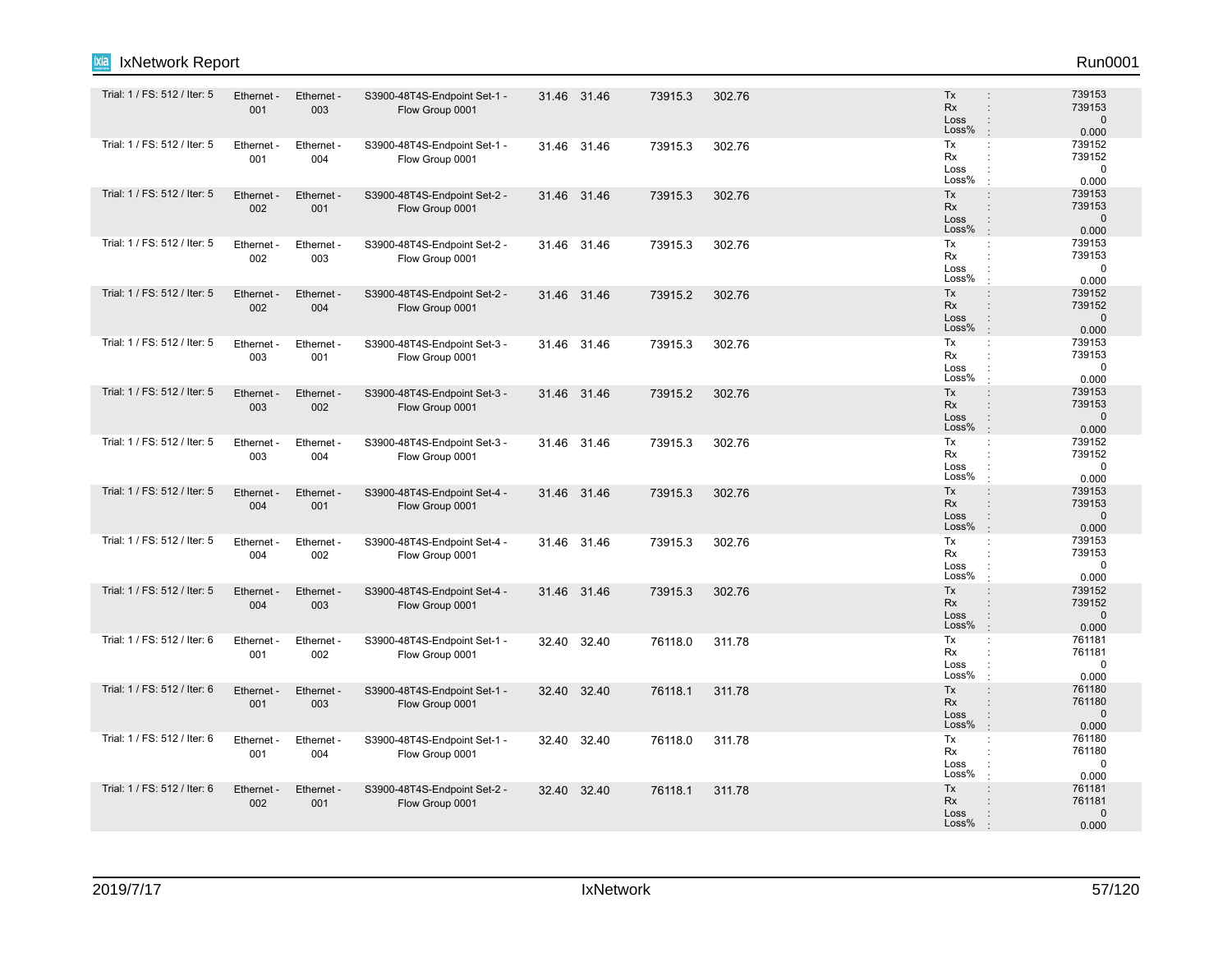| IxNetwork Report             |                   |                   |                                                 |       |             |         |        |                                                                                                                     | Run0001                                   |
|------------------------------|-------------------|-------------------|-------------------------------------------------|-------|-------------|---------|--------|---------------------------------------------------------------------------------------------------------------------|-------------------------------------------|
| Trial: 1 / FS: 512 / Iter: 6 | Ethernet -<br>002 | Ethernet -<br>003 | S3900-48T4S-Endpoint Set-2 -<br>Flow Group 0001 |       | 32.40 32.40 | 76118.0 | 311.78 | Tx<br>Rx<br>Loss<br>Loss%                                                                                           | 761180<br>761180<br>0<br>0.000            |
| Trial: 1 / FS: 512 / Iter: 6 | Ethernet<br>002   | Ethernet<br>004   | S3900-48T4S-Endpoint Set-2 -<br>Flow Group 0001 | 32.40 | 32.40       | 76118.0 | 311.78 | Tx<br>$\ddot{\phantom{a}}$<br><b>Rx</b><br>$\mathbf{r}$<br>Loss<br>$\ddot{\phantom{a}}$<br>Loss%<br>$\cdot$         | 761180<br>761180<br>$\mathbf{0}$<br>0.000 |
| Trial: 1 / FS: 512 / Iter: 6 | Ethernet -<br>003 | Ethernet -<br>001 | S3900-48T4S-Endpoint Set-3 -<br>Flow Group 0001 |       | 32.40 32.40 | 76118.0 | 311.78 | Tx<br>$\cdot$<br>Rx<br>Loss<br>Loss%                                                                                | 761181<br>761181<br>$\Omega$<br>0.000     |
| Trial: 1 / FS: 512 / Iter: 6 | Ethernet -<br>003 | Ethernet -<br>002 | S3900-48T4S-Endpoint Set-3 -<br>Flow Group 0001 |       | 32.40 32.40 | 76118.0 | 311.78 | Tx<br>$\ddot{\phantom{a}}$<br>Rx<br>Loss<br>Loss%<br>$\cdot$                                                        | 761180<br>761180<br>$\mathbf{0}$<br>0.000 |
| Trial: 1 / FS: 512 / Iter: 6 | Ethernet -<br>003 | Ethernet -<br>004 | S3900-48T4S-Endpoint Set-3 -<br>Flow Group 0001 | 32.40 | 32.40       | 76118.0 | 311.78 | Tx<br>÷<br>Rx<br>$\cdot$<br>Loss<br>Loss%                                                                           | 761180<br>761180<br>0<br>0.000            |
| Trial: 1 / FS: 512 / Iter: 6 | Ethernet -<br>004 | Ethernet -<br>001 | S3900-48T4S-Endpoint Set-4 -<br>Flow Group 0001 |       | 32.40 32.40 | 76118.0 | 311.78 | Tx<br>$\ddot{\phantom{a}}$<br>Rx<br>$\ddot{\phantom{a}}$<br>Loss<br>$\pm$<br>Loss%<br>$\cdot$                       | 761181<br>761181<br>$\mathbf{0}$<br>0.000 |
| Trial: 1 / FS: 512 / Iter: 6 | Ethernet<br>004   | Ethernet -<br>002 | S3900-48T4S-Endpoint Set-4 -<br>Flow Group 0001 | 32.40 | 32.40       | 76118.0 | 311.78 | Tx<br>÷<br>Rx<br>÷<br>Loss<br>Loss%<br>$\cdot$                                                                      | 761180<br>761180<br>$\mathbf 0$<br>0.000  |
| Trial: 1 / FS: 512 / Iter: 6 | Ethernet -<br>004 | Ethernet -<br>003 | S3900-48T4S-Endpoint Set-4 -<br>Flow Group 0001 |       | 32.40 32.40 | 76118.0 | 311.78 | Tx<br>$\ddot{\phantom{a}}$<br>Rx<br>Loss<br>$\ddot{\phantom{a}}$<br>Loss%<br>$\cdot$                                | 761180<br>761180<br>$\mathbf{0}$<br>0.000 |
| Trial: 1 / FS: 512 / Iter: 7 | Ethernet<br>001   | Ethernet<br>002   | S3900-48T4S-Endpoint Set-1 -<br>Flow Group 0001 |       | 32.87 32.87 | 77219.4 | 316.29 | Tx<br>÷<br>Rx<br>Loss<br>Loss%                                                                                      | 772194<br>772194<br>$\Omega$<br>0.000     |
| Trial: 1 / FS: 512 / Iter: 7 | Ethernet -<br>001 | Ethernet -<br>003 | S3900-48T4S-Endpoint Set-1 -<br>Flow Group 0001 |       | 32.87 32.87 | 77219.4 | 316.29 | Tx<br>$\ddot{\phantom{a}}$<br>Rx<br>$\ddot{\phantom{a}}$<br>Loss<br>Loss%<br>$\cdot$                                | 772194<br>772194<br>$\mathbf 0$<br>0.000  |
| Trial: 1 / FS: 512 / Iter: 7 | Ethernet -<br>001 | Ethernet -<br>004 | S3900-48T4S-Endpoint Set-1 -<br>Flow Group 0001 |       | 32.87 32.87 | 77219.4 | 316.29 | Tx<br>$\mathbb{C}^{\times}$<br>Rx<br>÷<br>Loss<br>Loss%                                                             | 772194<br>772194<br>$\mathbf 0$<br>0.000  |
| Trial: 1 / FS: 512 / Iter: 7 | Ethernet<br>002   | Ethernet -<br>001 | S3900-48T4S-Endpoint Set-2 -<br>Flow Group 0001 |       | 32.87 32.87 | 77219.4 | 316.29 | Tx<br>$\ddot{\phantom{a}}$<br><b>Rx</b><br>$\ddot{\phantom{a}}$<br>Loss<br>$\ddot{\phantom{a}}$<br>Loss%<br>$\cdot$ | 772194<br>772194<br>$\mathbf 0$<br>0.000  |
| Trial: 1 / FS: 512 / Iter: 7 | Ethernet -<br>002 | Ethernet -<br>003 | S3900-48T4S-Endpoint Set-2 -<br>Flow Group 0001 |       | 32.87 32.87 | 77219.4 | 316.29 | Tx<br>$\cdot$<br>Rx<br>Loss<br>Loss%                                                                                | 772194<br>772194<br>$\Omega$<br>0.000     |
| Trial: 1 / FS: 512 / Iter: 7 | Ethernet -<br>002 | Ethernet -<br>004 | S3900-48T4S-Endpoint Set-2 -<br>Flow Group 0001 |       | 32.87 32.87 | 77219.4 | 316.29 | Tx<br>$\ddot{\phantom{a}}$<br>Rx<br>Loss<br>Loss%<br>$\mathbb{R}^2$                                                 | 772194<br>772194<br>$\mathbf 0$<br>0.000  |
| Trial: 1 / FS: 512 / Iter: 7 | Ethernet -<br>003 | Ethernet -<br>001 | S3900-48T4S-Endpoint Set-3 -<br>Flow Group 0001 |       | 32.87 32.87 | 77219.4 | 316.29 | Tx<br>Rx<br>Loss<br>Loss%                                                                                           | 772194<br>772194<br>0<br>0.000            |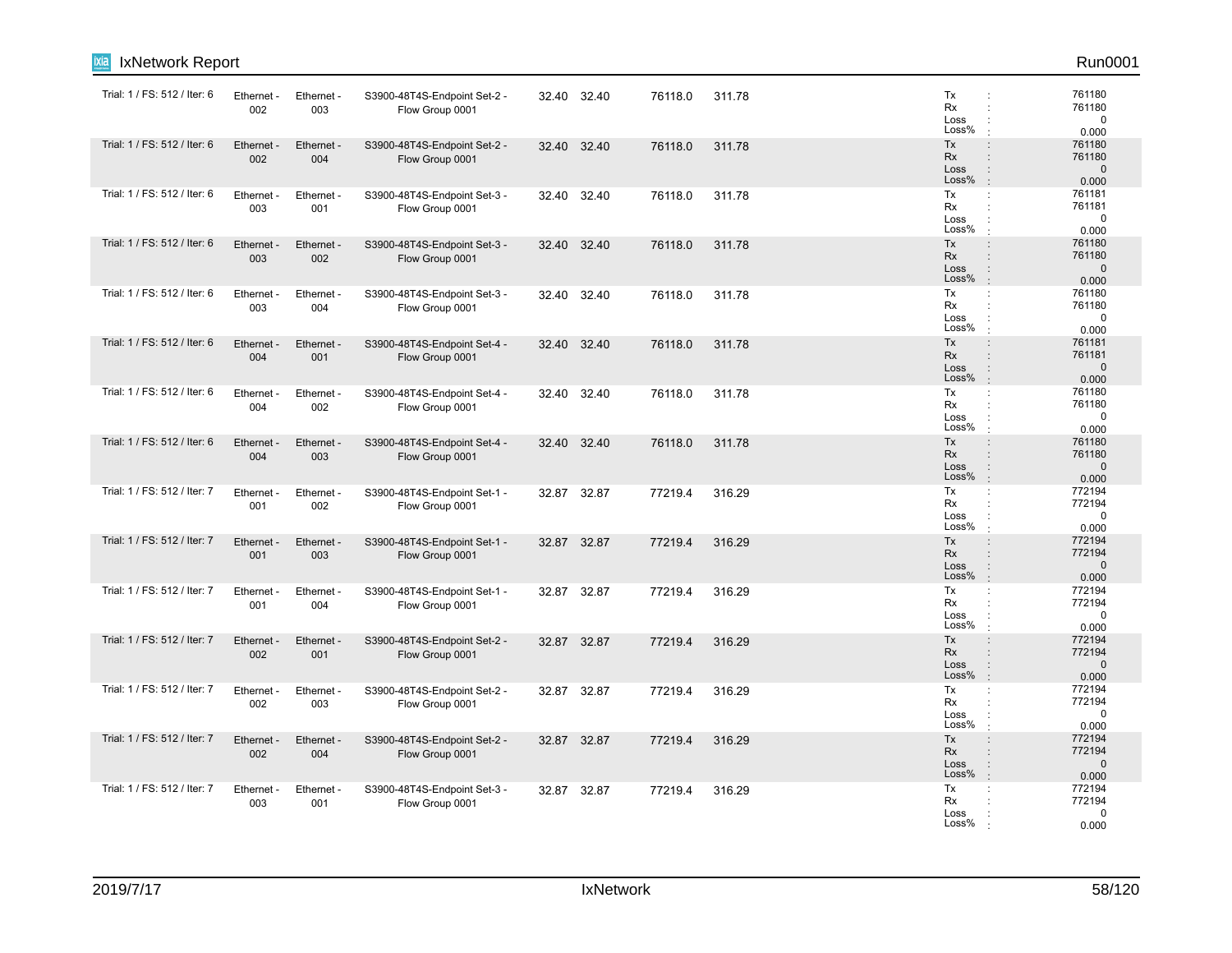| IxNetwork Report<br>ixia     |                   |                        |                                                 |       |             |         |        |                                                                                           | Run0001                                   |
|------------------------------|-------------------|------------------------|-------------------------------------------------|-------|-------------|---------|--------|-------------------------------------------------------------------------------------------|-------------------------------------------|
| Trial: 1 / FS: 512 / Iter: 7 | Ethernet -<br>003 | Ethernet -<br>002      | S3900-48T4S-Endpoint Set-3 -<br>Flow Group 0001 |       | 32.87 32.87 | 77219.4 | 316.29 | Tx<br>$\ddot{\phantom{a}}$<br>Rx<br>$\ddot{\phantom{a}}$<br>Loss<br>÷<br>Loss%<br>$\cdot$ | 772194<br>772194<br>$\mathbf 0$<br>0.000  |
| Trial: 1 / FS: 512 / Iter: 7 | Ethernet -<br>003 | Ethernet -<br>004      | S3900-48T4S-Endpoint Set-3 -<br>Flow Group 0001 | 32.87 | 32.87       | 77219.4 | 316.29 | Tx<br>÷<br>Rx<br>Loss<br>Loss%                                                            | 772194<br>772194<br>$\mathbf 0$<br>0.000  |
| Trial: 1 / FS: 512 / Iter: 7 | Ethernet -<br>004 | Ethernet -<br>001      | S3900-48T4S-Endpoint Set-4 -<br>Flow Group 0001 | 32.87 | 32.87       | 77219.4 | 316.29 | Tx<br>$\ddot{\phantom{a}}$<br>Rx<br>$\ddot{\phantom{a}}$<br>Loss<br>÷<br>Loss%<br>$\cdot$ | 772194<br>772194<br>$\mathbf{0}$<br>0.000 |
| Trial: 1 / FS: 512 / Iter: 7 | Ethernet<br>004   | Ethernet -<br>002      | S3900-48T4S-Endpoint Set-4 -<br>Flow Group 0001 | 32.87 | 32.87       | 77219.5 | 316.29 | Tx<br>$\ddot{\phantom{a}}$<br>Rx<br>÷<br>Loss<br>÷<br>Loss%<br>$\cdot$                    | 772194<br>772194<br>$\mathbf 0$<br>0.000  |
| Trial: 1 / FS: 512 / Iter: 7 | Ethernet -<br>004 | Ethernet -<br>003      | S3900-48T4S-Endpoint Set-4 -<br>Flow Group 0001 |       | 32.87 32.87 | 77219.4 | 316.29 | Tx<br>$\ddot{\phantom{a}}$<br>Rx<br>$\ddot{\phantom{a}}$<br>Loss<br>÷<br>Loss%<br>$\cdot$ | 772194<br>772194<br>$\mathbf 0$<br>0.000  |
| Trial: 1 / FS: 512 / Iter: 8 | Ethernet -<br>001 | Ethernet -<br>002      | S3900-48T4S-Endpoint Set-1 -<br>Flow Group 0001 |       | 33.10 33.10 | 77770.1 | 318.55 | Tx<br>÷<br>Rx<br>$\ddot{\phantom{a}}$<br>Loss<br>Loss%<br>$\cdot$                         | 777701<br>777701<br>$\mathbf 0$<br>0.000  |
| Trial: 1 / FS: 512 / Iter: 8 | Ethernet -<br>001 | Ethernet -<br>003      | S3900-48T4S-Endpoint Set-1 -<br>Flow Group 0001 |       | 33.10 33.10 | 77770.1 | 318.55 | Tx<br>$\ddot{\phantom{a}}$<br>Rx<br>$\ddot{\phantom{a}}$<br>Loss<br>÷<br>Loss%<br>$\cdot$ | 777701<br>777701<br>$\mathbf 0$<br>0.000  |
| Trial: 1 / FS: 512 / Iter: 8 | Ethernet<br>001   | <b>Ethernet</b><br>004 | S3900-48T4S-Endpoint Set-1 -<br>Flow Group 0001 |       | 33.10 33.10 | 77770.1 | 318.55 | Tx<br>÷<br>Rx<br>÷<br>Loss<br>÷<br>Loss%                                                  | 777701<br>777701<br>$\mathbf 0$<br>0.000  |
| Trial: 1 / FS: 512 / Iter: 8 | Ethernet -<br>002 | Ethernet -<br>001      | S3900-48T4S-Endpoint Set-2 -<br>Flow Group 0001 |       | 33.10 33.10 | 77770.1 | 318.55 | Tx<br>$\ddot{\phantom{a}}$<br>Rx<br>$\ddot{\phantom{a}}$<br>Loss<br>÷<br>Loss%<br>$\cdot$ | 777701<br>777701<br>$\mathbf{0}$<br>0.000 |
| Trial: 1 / FS: 512 / Iter: 8 | Ethernet -<br>002 | Ethernet -<br>003      | S3900-48T4S-Endpoint Set-2 -<br>Flow Group 0001 |       | 33.10 33.10 | 77770.1 | 318.55 | Tx<br>÷<br>Rx<br>Loss<br>Loss%                                                            | 777701<br>777701<br>$\Omega$<br>0.000     |
| Trial: 1 / FS: 512 / Iter: 8 | Ethernet -<br>002 | Ethernet -<br>004      | S3900-48T4S-Endpoint Set-2 -<br>Flow Group 0001 |       | 33.10 33.10 | 77770.1 | 318.55 | Tx<br>$\ddot{\phantom{a}}$<br>Rx<br>$\ddot{\phantom{a}}$<br>Loss<br>Loss%<br>$\cdot$      | 777701<br>777701<br>$\mathbf 0$<br>0.000  |
| Trial: 1 / FS: 512 / Iter: 8 | Ethernet<br>003   | Ethernet -<br>001      | S3900-48T4S-Endpoint Set-3 -<br>Flow Group 0001 | 33.10 | 33.10       | 77770.1 | 318.55 | Tx<br>÷<br>Rx<br>÷<br>Loss<br>$\ddot{\cdot}$<br>Loss%<br>$\cdot$                          | 777701<br>777701<br>$\mathbf 0$<br>0.000  |
| Trial: 1 / FS: 512 / Iter: 8 | Ethernet -<br>003 | Ethernet -<br>002      | S3900-48T4S-Endpoint Set-3 -<br>Flow Group 0001 |       | 33.10 33.10 | 77770.1 | 318.55 | Tx<br>÷<br>Rx<br>$\ddot{\phantom{a}}$<br>Loss<br>$\ddot{\phantom{a}}$<br>Loss%<br>$\cdot$ | 777701<br>777701<br>$\mathbf{0}$<br>0.000 |
| Trial: 1 / FS: 512 / Iter: 8 | Ethernet<br>003   | Ethernet<br>004        | S3900-48T4S-Endpoint Set-3 -<br>Flow Group 0001 |       | 33.10 33.10 | 77770.0 | 318.55 | Tx<br>÷<br>Rx<br>Loss<br>Loss%                                                            | 777701<br>777701<br>0<br>0.000            |
| Trial: 1 / FS: 512 / Iter: 8 | Ethernet -<br>004 | Ethernet -<br>001      | S3900-48T4S-Endpoint Set-4 -<br>Flow Group 0001 |       | 33.10 33.10 | 77770.1 | 318.55 | Tx<br>$\vdots$<br>Rx<br>Loss<br>Loss%                                                     | 777701<br>777701<br>$\Omega$<br>0.000     |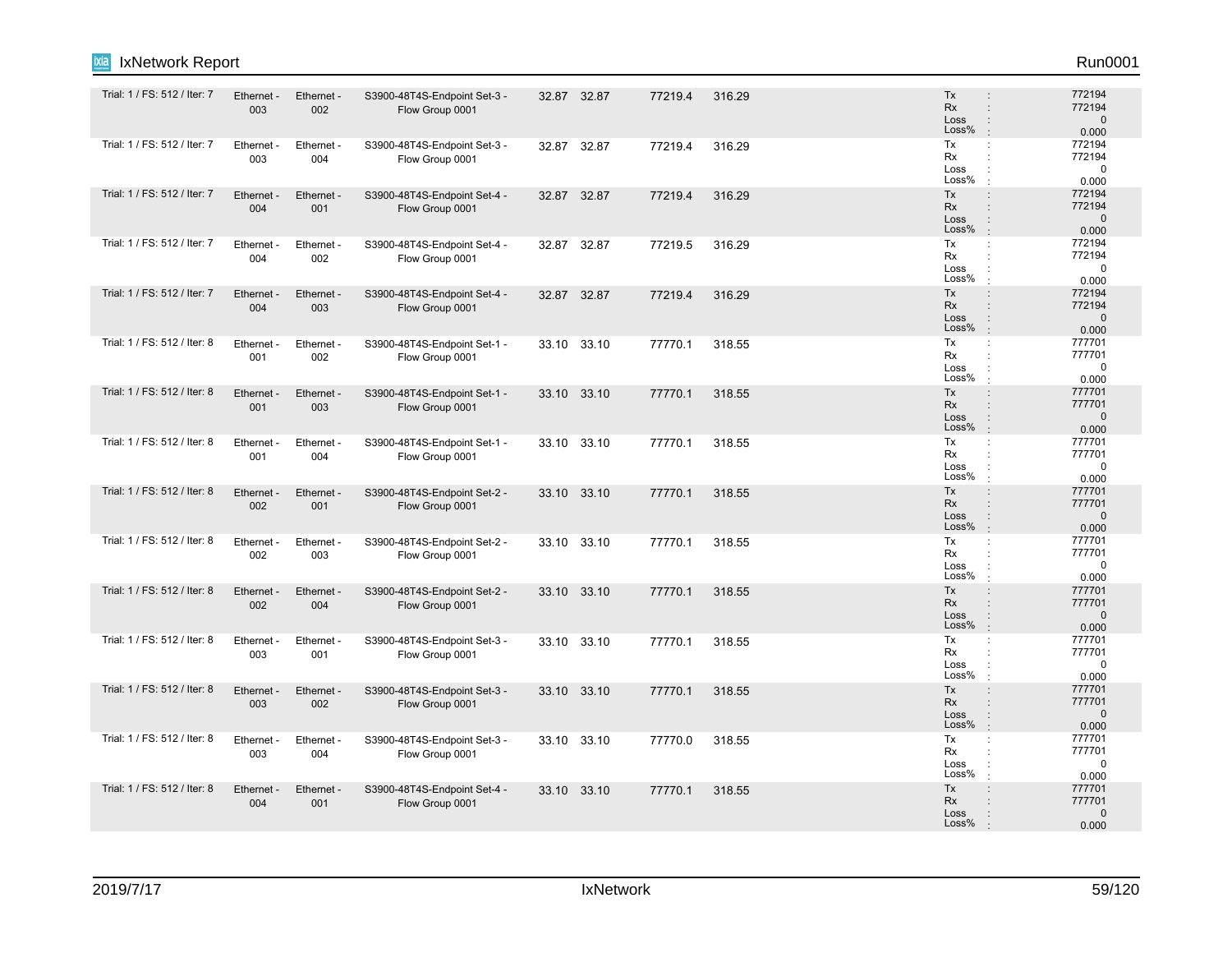| <b>IxNetwork Report</b><br>ixia |                   |                   |                                                 |       |             |         |        |                                                                                                                     | Run0001                                   |
|---------------------------------|-------------------|-------------------|-------------------------------------------------|-------|-------------|---------|--------|---------------------------------------------------------------------------------------------------------------------|-------------------------------------------|
| Trial: 1 / FS: 512 / Iter: 8    | Ethernet -<br>004 | Ethernet -<br>002 | S3900-48T4S-Endpoint Set-4 -<br>Flow Group 0001 |       | 33.10 33.10 | 77770.1 | 318.55 | Tx<br>÷<br>Rx<br>÷<br>Loss<br>Loss%                                                                                 | 777701<br>777701<br>$\mathbf 0$<br>0.000  |
| Trial: 1 / FS: 512 / Iter: 8    | Ethernet<br>004   | Ethernet -<br>003 | S3900-48T4S-Endpoint Set-4 -<br>Flow Group 0001 |       | 33.10 33.10 | 77770.1 | 318.55 | Tx<br>$\ddot{\phantom{a}}$<br>Rx<br>Loss<br>$\ddot{\phantom{a}}$<br>Loss%<br>$\ddot{\phantom{a}}$                   | 777701<br>777701<br>$\mathbf{0}$<br>0.000 |
| Trial: 1 / FS: 512 / Iter: 9    | Ethernet -<br>001 | Ethernet -<br>002 | S3900-48T4S-Endpoint Set-1 -<br>Flow Group 0001 |       | 33.33 33.33 | 78320.8 | 320.80 | Tx<br>÷<br>Rx<br>÷<br>Loss<br>Loss%                                                                                 | 783208<br>783208<br>$\mathbf 0$<br>0.000  |
| Trial: 1 / FS: 512 / Iter: 9    | Ethernet<br>001   | Ethernet -<br>003 | S3900-48T4S-Endpoint Set-1 -<br>Flow Group 0001 | 33.33 | 33.33       | 78320.8 | 320.80 | Tx<br>÷<br>Rx<br>$\vdots$<br>Loss<br>$\ddot{\phantom{a}}$<br>Loss%<br>$\cdot$                                       | 783208<br>783208<br>$\mathbf 0$<br>0.000  |
| Trial: 1 / FS: 512 / Iter: 9    | Ethernet -<br>001 | Ethernet -<br>004 | S3900-48T4S-Endpoint Set-1 -<br>Flow Group 0001 |       | 33.33 33.33 | 78320.8 | 320.80 | Tx<br>÷<br>Rx<br>Loss<br>Loss%                                                                                      | 783208<br>783208<br>$\mathbf 0$<br>0.000  |
| Trial: 1 / FS: 512 / Iter: 9    | Ethernet<br>002   | Ethernet -<br>001 | S3900-48T4S-Endpoint Set-2 -<br>Flow Group 0001 |       | 33.33 33.33 | 78320.9 | 320.80 | Tx<br>$\ddot{\phantom{a}}$<br>Rx<br>÷<br>Loss<br>Loss%                                                              | 783208<br>783208<br>$\mathbf{0}$<br>0.000 |
| Trial: 1 / FS: 512 / Iter: 9    | Ethernet -<br>002 | Ethernet -<br>003 | S3900-48T4S-Endpoint Set-2 -<br>Flow Group 0001 | 33.33 | 33.33       | 78320.8 | 320.80 | Tx<br>÷<br>Rx<br>÷<br>Loss<br>Loss%                                                                                 | 783208<br>783208<br>$\mathbf 0$<br>0.000  |
| Trial: 1 / FS: 512 / Iter: 9    | Ethernet<br>002   | Ethernet -<br>004 | S3900-48T4S-Endpoint Set-2 -<br>Flow Group 0001 | 33.33 | 33.33       | 78320.8 | 320.80 | Tx<br>÷<br>Rx<br>$\vdots$<br>Loss<br>$\ddot{\phantom{a}}$<br>Loss%<br>$\cdot$                                       | 783208<br>783208<br>$\mathbf 0$<br>0.000  |
| Trial: 1 / FS: 512 / Iter: 9    | Ethernet -<br>003 | Ethernet -<br>001 | S3900-48T4S-Endpoint Set-3 -<br>Flow Group 0001 |       | 33.33 33.33 | 78320.8 | 320.80 | Tx<br>÷<br>Rx<br>÷<br>Loss<br>Loss%<br>$\cdot$                                                                      | 783208<br>783208<br>$\mathbf 0$<br>0.000  |
| Trial: 1 / FS: 512 / Iter: 9    | Ethernet<br>003   | Ethernet -<br>002 | S3900-48T4S-Endpoint Set-3 -<br>Flow Group 0001 |       | 33.33 33.33 | 78320.8 | 320.80 | Tx<br>$\ddot{\phantom{a}}$<br>Rx<br>Loss<br>$\ddot{\phantom{a}}$<br>Loss%<br>$\cdot$                                | 783208<br>783208<br>$\Omega$<br>0.000     |
| Trial: 1 / FS: 512 / Iter: 9    | Ethernet<br>003   | Ethernet -<br>004 | S3900-48T4S-Endpoint Set-3 -<br>Flow Group 0001 | 33.33 | 33.33       | 78320.8 | 320.80 | Tx<br>÷<br>Rx<br>÷<br>Loss<br>Loss%                                                                                 | 783208<br>783208<br>0<br>0.000            |
| Trial: 1 / FS: 512 / Iter: 9    | Ethernet<br>004   | Ethernet -<br>001 | S3900-48T4S-Endpoint Set-4 -<br>Flow Group 0001 | 33.33 | 33.33       | 78320.8 | 320.80 | Tx<br>$\ddot{\phantom{a}}$<br><b>Rx</b><br>$\ddot{\phantom{a}}$<br>Loss<br>$\ddot{\phantom{a}}$<br>Loss%<br>$\cdot$ | 783208<br>783208<br>$\mathbf{0}$<br>0.000 |
| Trial: 1 / FS: 512 / Iter: 9    | Ethernet -<br>004 | Ethernet -<br>002 | S3900-48T4S-Endpoint Set-4 -<br>Flow Group 0001 |       | 33.33 33.33 | 78320.8 | 320.80 | Tx<br>÷<br>Rx<br>÷<br>Loss<br>Loss%                                                                                 | 783208<br>783208<br>0<br>0.000            |
| Trial: 1 / FS: 512 / Iter: 9    | Ethernet<br>004   | Ethernet -<br>003 | S3900-48T4S-Endpoint Set-4 -<br>Flow Group 0001 |       | 33.33 33.33 | 78320.8 | 320.80 | Tx<br>$\vdots$<br>Rx<br>Loss<br>$\vdots$<br>Loss%<br>$\ddot{\phantom{a}}$                                           | 783208<br>783208<br>$\mathbf 0$<br>0.000  |
| Trial: 1 / FS: 1024 / Iter: 1   | Ethernet -<br>001 | Ethernet -<br>002 | S3900-48T4S-Endpoint Set-1 -<br>Flow Group 0001 | 3.33  | 3.33        | 3991.1  | 32.70  | Tx<br>÷<br>Rx<br>Loss<br>Loss%                                                                                      | 39911<br>39911<br>0<br>0.000              |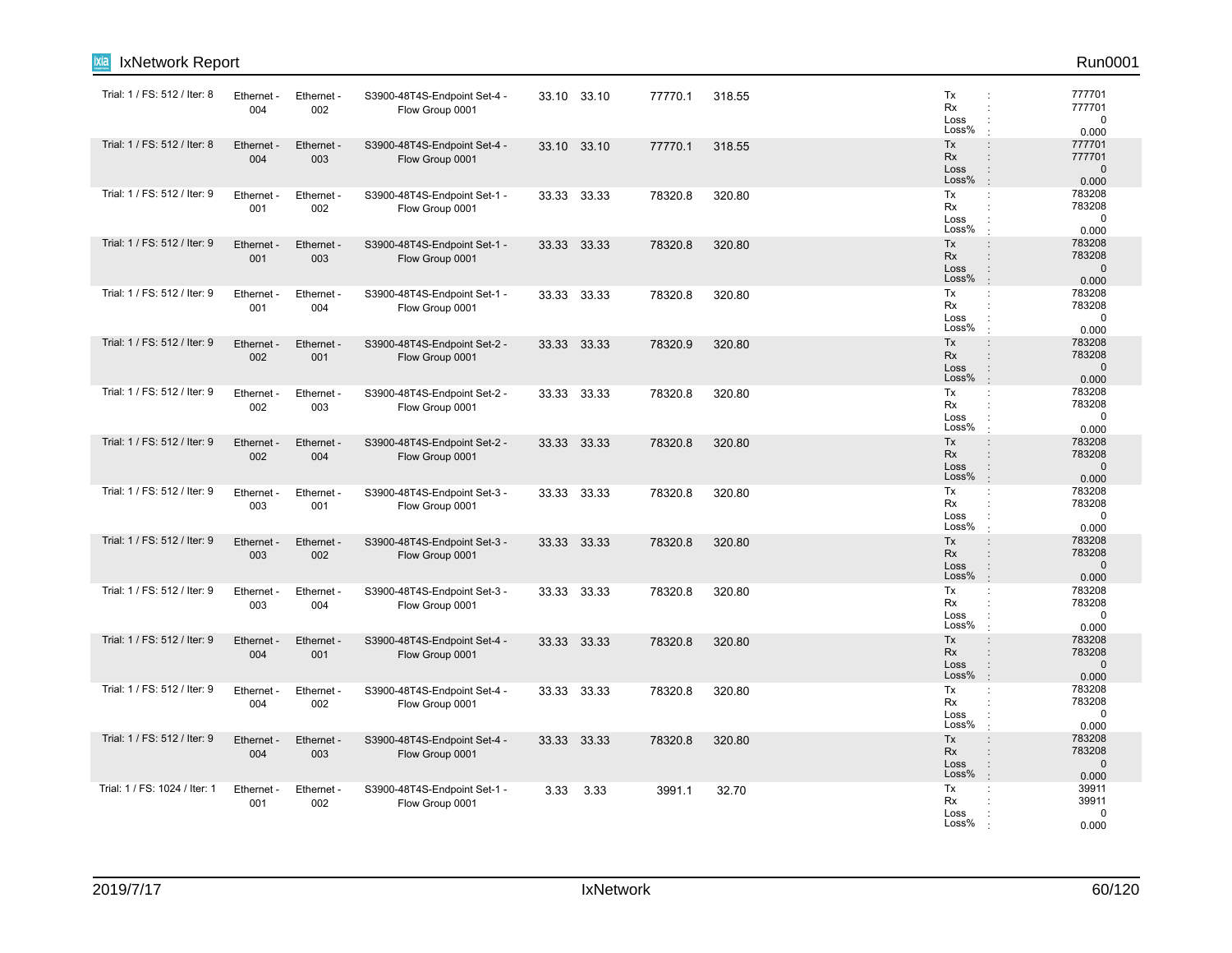| ixia<br>IxNetwork Report      |                   |                   |                                                 |      |             |         |        |                                                                                                      | Run0001                                   |
|-------------------------------|-------------------|-------------------|-------------------------------------------------|------|-------------|---------|--------|------------------------------------------------------------------------------------------------------|-------------------------------------------|
| Trial: 1 / FS: 1024 / Iter: 1 | Ethernet -<br>001 | Ethernet -<br>003 | S3900-48T4S-Endpoint Set-1 -<br>Flow Group 0001 |      | 3.33 3.33   | 3991.1  | 32.70  | Tx<br><b>Rx</b><br>$\ddot{\phantom{a}}$<br>Loss<br>÷<br>Loss%                                        | 39911<br>39911<br>$\mathbf 0$<br>0.000    |
| Trial: 1 / FS: 1024 / Iter: 1 | Ethernet -<br>001 | Ethernet -<br>004 | S3900-48T4S-Endpoint Set-1 -<br>Flow Group 0001 | 3.33 | 3.33        | 3991.1  | 32.70  | Tx<br>÷<br>Rx<br>Loss<br>Loss%                                                                       | 39910<br>39910<br>$\mathbf 0$<br>0.000    |
| Trial: 1 / FS: 1024 / Iter: 1 | Ethernet -<br>002 | Ethernet -<br>001 | S3900-48T4S-Endpoint Set-2 -<br>Flow Group 0001 | 3.33 | 3.33        | 3991.1  | 32.70  | Tx<br>$\ddot{\phantom{a}}$<br>Rx<br>$\ddot{\phantom{a}}$<br>Loss<br>$\ddot{\phantom{a}}$<br>Loss%    | 39911<br>39911<br>$\mathbf 0$<br>0.000    |
| Trial: 1 / FS: 1024 / Iter: 1 | Ethernet<br>002   | Ethernet -<br>003 | S3900-48T4S-Endpoint Set-2 -<br>Flow Group 0001 | 3.33 | 3.33        | 3991.1  | 32.70  | Tx<br>÷<br>Rx<br>÷<br>Loss<br>÷<br>Loss%<br>$\cdot$                                                  | 39911<br>39911<br>$\mathbf 0$<br>0.000    |
| Trial: 1 / FS: 1024 / Iter: 1 | Ethernet -<br>002 | Ethernet -<br>004 | S3900-48T4S-Endpoint Set-2 -<br>Flow Group 0001 | 3.33 | 3.33        | 3991.1  | 32.70  | Tx<br>$\vdots$<br>Rx<br>$\vdots$<br>Loss<br>$\ddot{\phantom{a}}$<br>Loss%<br>$\cdot$                 | 39910<br>39910<br>$\mathbf 0$<br>0.000    |
| Trial: 1 / FS: 1024 / Iter: 1 | Ethernet<br>003   | Ethernet -<br>001 | S3900-48T4S-Endpoint Set-3 -<br>Flow Group 0001 | 3.33 | 3.33        | 3991.1  | 32.70  | Tx<br>÷<br>Rx<br>÷<br>Loss<br>Loss%                                                                  | 39911<br>39911<br>$\mathbf 0$<br>0.000    |
| Trial: 1 / FS: 1024 / Iter: 1 | Ethernet -<br>003 | Ethernet -<br>002 | S3900-48T4S-Endpoint Set-3 -<br>Flow Group 0001 | 3.33 | 3.33        | 3991.1  | 32.70  | Tx<br>$\ddot{\phantom{a}}$<br>Rx<br>$\ddot{\phantom{a}}$<br>Loss<br>$\mathbf{I}$<br>Loss%<br>$\cdot$ | 39911<br>39911<br>$\mathbf 0$<br>0.000    |
| Trial: 1 / FS: 1024 / Iter: 1 | Ethernet<br>003   | Ethernet -<br>004 | S3900-48T4S-Endpoint Set-3 -<br>Flow Group 0001 | 3.33 | 3.33        | 3991.1  | 32.70  | Tx<br>÷<br>Rx<br>Loss<br>$\ddot{\phantom{a}}$<br>Loss%                                               | 39910<br>39910<br>$\mathbf 0$<br>0.000    |
| Trial: 1 / FS: 1024 / Iter: 1 | Ethernet<br>004   | Ethernet -<br>001 | S3900-48T4S-Endpoint Set-4 -<br>Flow Group 0001 | 3.33 | 3.33        | 3991.1  | 32.70  | Tx<br>÷<br><b>Rx</b><br>$\ddot{\phantom{a}}$<br>Loss<br>÷<br>Loss%<br>$\cdot$                        | 39911<br>39911<br>$\mathbf{0}$<br>0.000   |
| Trial: 1 / FS: 1024 / Iter: 1 | Ethernet -<br>004 | Ethernet -<br>002 | S3900-48T4S-Endpoint Set-4 -<br>Flow Group 0001 | 3.33 | 3.33        | 3991.1  | 32.70  | Tx<br>÷<br>Rx<br>Loss<br>Loss%<br>$\cdot$                                                            | 39911<br>39911<br>$\mathbf 0$<br>0.000    |
| Trial: 1 / FS: 1024 / Iter: 1 | Ethernet -<br>004 | Ethernet -<br>003 | S3900-48T4S-Endpoint Set-4 -<br>Flow Group 0001 | 3.33 | 3.33        | 3991.1  | 32.70  | Tx<br>$\ddot{\phantom{a}}$<br>Rx<br>$\ddot{\phantom{a}}$<br>Loss<br>Loss%<br>$\cdot$                 | 39910<br>39910<br>$\mathbf 0$<br>0.000    |
| Trial: 1 / FS: 1024 / Iter: 2 | Ethernet<br>001   | Ethernet -<br>002 | S3900-48T4S-Endpoint Set-1 -<br>Flow Group 0001 |      | 18.33 18.33 | 21950.8 | 179.82 | Tx<br>÷<br>Rx<br>Loss<br>Loss%<br>$\cdot$                                                            | 219509<br>219509<br>$\mathbf 0$<br>0.000  |
| Trial: 1 / FS: 1024 / Iter: 2 | Ethernet -<br>001 | Ethernet -<br>003 | S3900-48T4S-Endpoint Set-1 -<br>Flow Group 0001 |      | 18.33 18.33 | 21950.8 | 179.82 | Tx<br>$\ddot{\phantom{a}}$<br><b>Rx</b><br>÷<br>Loss<br>$\ddot{\phantom{a}}$<br>Loss%<br>$\cdot$     | 219508<br>219508<br>$\mathbf{0}$<br>0.000 |
| Trial: 1 / FS: 1024 / Iter: 2 | Ethernet<br>001   | Ethernet<br>004   | S3900-48T4S-Endpoint Set-1 -<br>Flow Group 0001 |      | 18.33 18.33 | 21950.8 | 179.82 | Tx<br>÷<br>Rx<br>Loss<br>Loss%                                                                       | 219508<br>219508<br>$\mathbf 0$<br>0.000  |
| Trial: 1 / FS: 1024 / Iter: 2 | Ethernet -<br>002 | Ethernet -<br>001 | S3900-48T4S-Endpoint Set-2 -<br>Flow Group 0001 |      | 18.33 18.33 | 21950.9 | 179.82 | Tx<br>$\vdots$<br>Rx<br>Loss<br>Loss%                                                                | 219509<br>219509<br>$\Omega$<br>0.000     |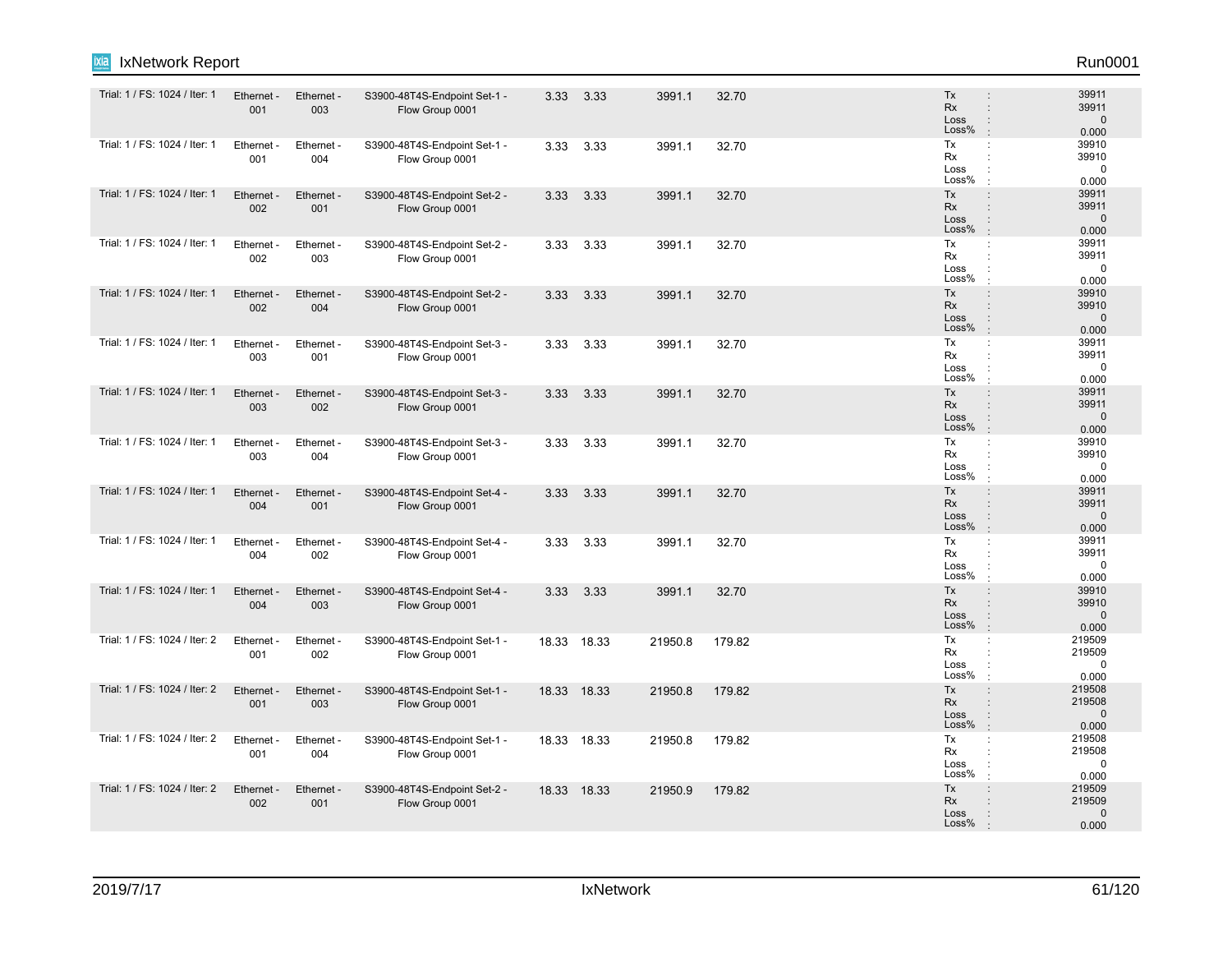| ixia<br>IxNetwork Report      |                   |                   |                                                 |       |             |         |        |                                                   | Run0001                                  |
|-------------------------------|-------------------|-------------------|-------------------------------------------------|-------|-------------|---------|--------|---------------------------------------------------|------------------------------------------|
| Trial: 1 / FS: 1024 / Iter: 2 | Ethernet -<br>002 | Ethernet -<br>003 | S3900-48T4S-Endpoint Set-2 -<br>Flow Group 0001 |       | 18.33 18.33 | 21950.8 | 179.82 | Tx<br>Rx<br>Loss<br>Loss%                         | 219508<br>219508<br>0<br>0.000           |
| Trial: 1 / FS: 1024 / Iter: 2 | Ethernet -<br>002 | Ethernet -<br>004 | S3900-48T4S-Endpoint Set-2 -<br>Flow Group 0001 | 18.33 | 18.33       | 21950.8 | 179.82 | Tx<br>Rx<br>Loss<br>Loss%                         | 219508<br>219508<br>$\mathbf 0$<br>0.000 |
| Trial: 1 / FS: 1024 / Iter: 2 | Ethernet -<br>003 | Ethernet -<br>001 | S3900-48T4S-Endpoint Set-3 -<br>Flow Group 0001 |       | 18.33 18.33 | 21950.8 | 179.82 | Tx<br>$\ddot{\phantom{a}}$<br>Rx<br>Loss<br>Loss% | 219509<br>219509<br>0<br>0.000           |
| Trial: 1 / FS: 1024 / Iter: 2 | Ethernet<br>003   | Ethernet -<br>002 | S3900-48T4S-Endpoint Set-3 -<br>Flow Group 0001 | 18.33 | 18.33       | 21950.8 | 179.82 | Tx<br><b>Rx</b><br>÷<br>Loss<br>Loss%             | 219508<br>219508<br>$\mathbf 0$<br>0.000 |
| Trial: 1 / FS: 1024 / Iter: 2 | Ethernet -<br>003 | Ethernet -<br>004 | S3900-48T4S-Endpoint Set-3 -<br>Flow Group 0001 |       | 18.33 18.33 | 21950.9 | 179.82 | Tx<br>Rx<br>Loss<br>Loss%                         | 219508<br>219508<br>0<br>0.000           |
| Trial: 1 / FS: 1024 / Iter: 2 | Ethernet -<br>004 | Ethernet -<br>001 | S3900-48T4S-Endpoint Set-4 -<br>Flow Group 0001 | 18.33 | 18.33       | 21950.8 | 179.82 | Tx<br>Rx<br>Loss<br>Loss%                         | 219509<br>219509<br>$\mathbf 0$<br>0.000 |
| Trial: 1 / FS: 1024 / Iter: 2 | Ethernet<br>004   | Ethernet -<br>002 | S3900-48T4S-Endpoint Set-4 -<br>Flow Group 0001 | 18.33 | 18.33       | 21950.8 | 179.82 | Tx<br>÷<br>Rx<br>Loss<br>Loss%                    | 219508<br>219508<br>0<br>0.000           |
| Trial: 1 / FS: 1024 / Iter: 2 | Ethernet -<br>004 | Ethernet -<br>003 | S3900-48T4S-Endpoint Set-4 -<br>Flow Group 0001 | 18.33 | 18.33       | 21950.8 | 179.82 | Tx<br><b>Rx</b><br>Loss<br>Loss%                  | 219508<br>219508<br>$\mathbf 0$<br>0.000 |
| Trial: 1 / FS: 1024 / Iter: 3 | Ethernet -<br>001 | Ethernet -<br>002 | S3900-48T4S-Endpoint Set-1 -<br>Flow Group 0001 |       | 25.83 25.83 | 30930.7 | 253.38 | Tx<br>Rx<br>Loss<br>Loss%                         | 309307<br>309307<br>0<br>0.000           |
| Trial: 1 / FS: 1024 / Iter: 3 | Ethernet -<br>001 | Ethernet -<br>003 | S3900-48T4S-Endpoint Set-1 -<br>Flow Group 0001 | 25.83 | 25.83       | 30930.7 | 253.38 | Tx<br>Rx<br>Loss<br>Loss%                         | 309307<br>309307<br>$\mathbf 0$<br>0.000 |
| Trial: 1 / FS: 1024 / Iter: 3 | Ethernet<br>001   | Ethernet -<br>004 | S3900-48T4S-Endpoint Set-1 -<br>Flow Group 0001 | 25.83 | 25.83       | 30930.7 | 253.39 | Tx<br>÷<br>Rx<br>Loss<br>Loss%                    | 309307<br>309307<br>0<br>0.000           |
| Trial: 1 / FS: 1024 / Iter: 3 | Ethernet<br>002   | Ethernet -<br>001 | S3900-48T4S-Endpoint Set-2 -<br>Flow Group 0001 | 25.83 | 25.83       | 30930.7 | 253.38 | Tx<br><b>Rx</b><br>Loss<br>Loss%                  | 309307<br>309307<br>$\mathbf 0$<br>0.000 |
| Trial: 1 / FS: 1024 / Iter: 3 | Ethernet -<br>002 | Ethernet -<br>003 | S3900-48T4S-Endpoint Set-2 -<br>Flow Group 0001 |       | 25.83 25.83 | 30930.7 | 253.39 | Tx<br>÷<br>Rx<br>Loss<br>Loss%                    | 309307<br>309307<br>0<br>0.000           |
| Trial: 1 / FS: 1024 / Iter: 3 | Ethernet<br>002   | Ethernet -<br>004 | S3900-48T4S-Endpoint Set-2 -<br>Flow Group 0001 | 25.83 | 25.83       | 30930.7 | 253.38 | Tx<br>Rx<br>٠<br>Loss<br>Loss%                    | 309307<br>309307<br>$\mathbf 0$<br>0.000 |
| Trial: 1 / FS: 1024 / Iter: 3 | Ethernet<br>003   | Ethernet -<br>001 | S3900-48T4S-Endpoint Set-3 -<br>Flow Group 0001 | 25.83 | 25.83       | 30930.7 | 253.38 | Tx<br>Rx<br>Loss<br>Loss%                         | 309307<br>309307<br>0<br>0.000           |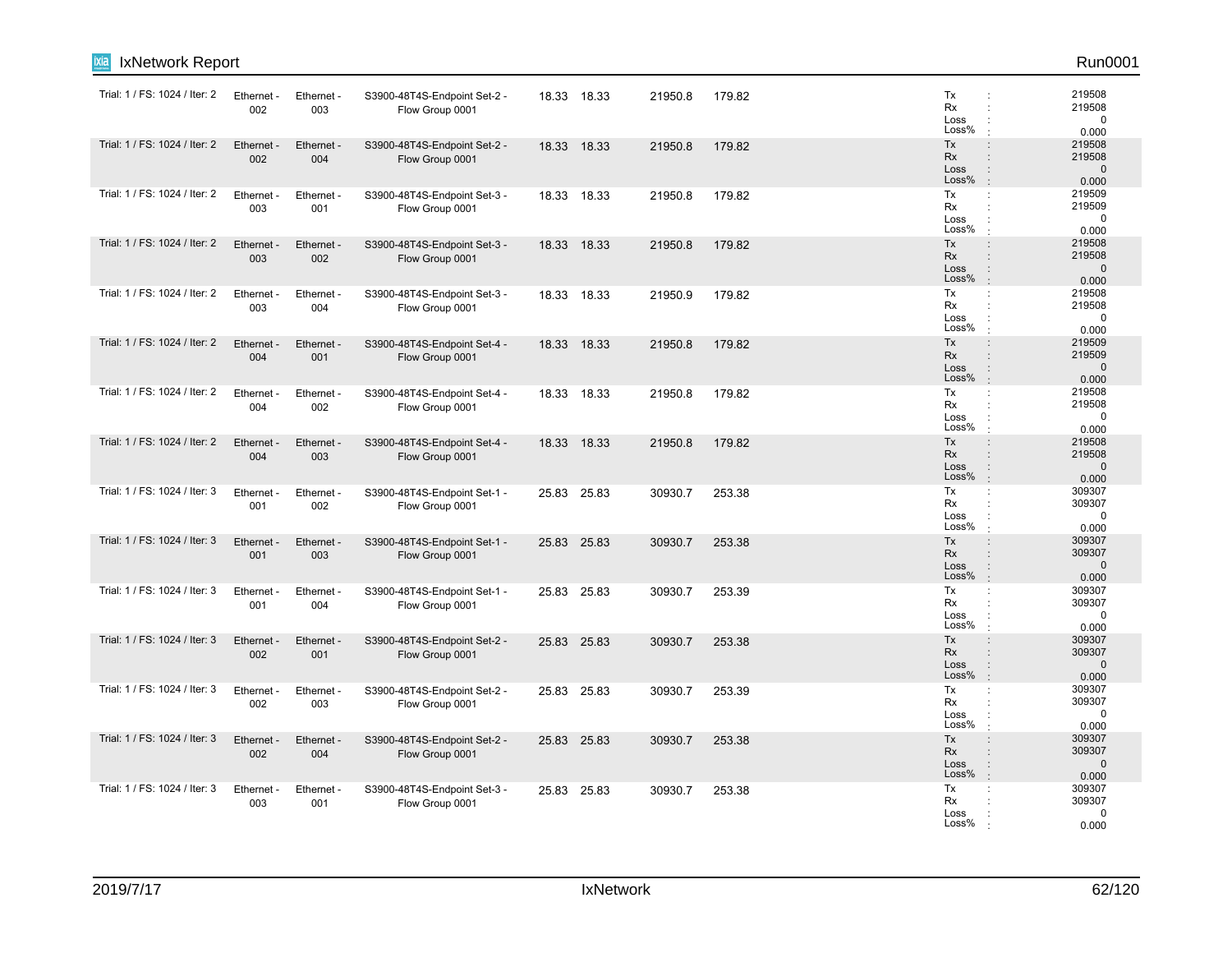| Trial: 1 / FS: 1024 / Iter: 3 | Ethernet -<br>003 | Ethernet -<br>002 | S3900-48T4S-Endpoint Set-3 -<br>Flow Group 0001 |       | 25.83 25.83 | 30930.7 | 253.38 | <b>Tx</b><br><b>Rx</b><br>Loss<br>Loss%     | 309307<br>309307<br>$\vdots$<br>$\mathbf{0}$<br>0.000<br>$\cdot$                                  |  |
|-------------------------------|-------------------|-------------------|-------------------------------------------------|-------|-------------|---------|--------|---------------------------------------------|---------------------------------------------------------------------------------------------------|--|
| Trial: 1 / FS: 1024 / Iter: 3 | Ethernet -<br>003 | Ethernet -<br>004 | S3900-48T4S-Endpoint Set-3 -<br>Flow Group 0001 |       | 25.83 25.83 | 30930.7 | 253.39 | Tx<br>Rx<br>Loss<br>Loss%                   | 309307<br>÷<br>309307<br>$\mathbf 0$<br>$\ddot{\phantom{a}}$<br>0.000                             |  |
| Trial: 1 / FS: 1024 / Iter: 3 | Ethernet -<br>004 | Ethernet -<br>001 | S3900-48T4S-Endpoint Set-4 -<br>Flow Group 0001 |       | 25.83 25.83 | 30930.7 | 253.39 | Tx<br><b>Rx</b><br>Loss<br>Loss%            | 309307<br>$\vdots$<br>309307<br>$\mathbf{0}$<br>0.000<br>$\cdot$                                  |  |
| Trial: 1 / FS: 1024 / Iter: 3 | Ethernet -<br>004 | Ethernet -<br>002 | S3900-48T4S-Endpoint Set-4 -<br>Flow Group 0001 |       | 25.83 25.83 | 30930.7 | 253.38 | Tx<br>Rx<br>Loss<br>Loss%                   | 309307<br>÷<br>309307<br>÷<br>$\mathbf 0$<br>0.000                                                |  |
| Trial: 1 / FS: 1024 / Iter: 3 | Ethernet -<br>004 | Ethernet -<br>003 | S3900-48T4S-Endpoint Set-4 -<br>Flow Group 0001 |       | 25.83 25.83 | 30930.7 | 253.38 | Tx<br>Rx<br>Loss<br>Loss%                   | 309307<br>$\vdots$<br>309307<br>$\ddot{\phantom{a}}$<br>$\mathbf{0}$<br>0.000<br>$\cdot$          |  |
| Trial: 1 / FS: 1024 / Iter: 4 | Ethernet -<br>001 | Ethernet -<br>002 | S3900-48T4S-Endpoint Set-1 -<br>Flow Group 0001 | 29.58 | 29.58       | 35420.7 | 290.17 | Tx<br><b>Rx</b><br>Loss<br>Loss%            | 354207<br>÷<br>354207<br>÷<br>$\mathbf 0$<br>0.000                                                |  |
| Trial: 1 / FS: 1024 / Iter: 4 | Ethernet -<br>001 | Ethernet -<br>003 | S3900-48T4S-Endpoint Set-1 -<br>Flow Group 0001 |       | 29.58 29.58 | 35420.7 | 290.17 | Tx<br><b>Rx</b><br>Loss<br>Loss%            | 354207<br>$\ddot{\phantom{a}}$<br>354207<br>$\vdots$<br>$\Omega$<br>$\ddot{\phantom{a}}$<br>0.000 |  |
| Trial: 1 / FS: 1024 / Iter: 4 | Ethernet -<br>001 | Ethernet -<br>004 | S3900-48T4S-Endpoint Set-1 -<br>Flow Group 0001 |       | 29.58 29.58 | 35420.7 | 290.17 | $\mathsf{Tx}$<br><b>Rx</b><br>Loss<br>Loss% | 354206<br>354206<br>$\mathbf 0$<br>0.000                                                          |  |
| Trial: 1 / FS: 1024 / Iter: 4 | Ethernet -<br>002 | Ethernet -<br>001 | S3900-48T4S-Endpoint Set-2 -<br>Flow Group 0001 |       | 29.58 29.58 | 35420.7 | 290.17 | Tx<br><b>Rx</b><br>Loss<br>Loss%            | 354207<br>$\ddot{\phantom{a}}$<br>354207<br>÷<br>$\mathbf{0}$<br>$\cdot$<br>0.000                 |  |
| Trial: 1 / FS: 1024 / Iter: 4 | Ethernet -<br>002 | Ethernet -<br>003 | S3900-48T4S-Endpoint Set-2 -<br>Flow Group 0001 |       | 29.58 29.58 | 35420.7 | 290.17 | Tx<br>Rx<br>Loss<br>Loss%                   | 354207<br>÷<br>354207<br>$\ddot{\phantom{a}}$<br>$\Omega$<br>0.000                                |  |
| Trial: 1 / FS: 1024 / Iter: 4 | Ethernet -<br>002 | Ethernet -<br>004 | S3900-48T4S-Endpoint Set-2 -<br>Flow Group 0001 |       | 29.58 29.58 | 35420.7 | 290.17 | Tx<br><b>Rx</b><br>Loss<br>Loss%            | 354206<br>÷<br>354206<br>÷<br>$\Omega$<br>$\ddot{\phantom{a}}$<br>0.000<br>$\cdot$                |  |
| Trial: 1 / FS: 1024 / Iter: 4 | Ethernet -<br>003 | Ethernet -<br>001 | S3900-48T4S-Endpoint Set-3 -<br>Flow Group 0001 |       | 29.58 29.58 | 35420.7 | 290.17 | Tx<br>Rx<br>Loss<br>Loss%                   | 354207<br>$\ddot{\phantom{a}}$<br>354207<br>0<br>0.000                                            |  |
| Trial: 1 / FS: 1024 / Iter: 4 | Ethernet -<br>003 | Ethernet -<br>002 | S3900-48T4S-Endpoint Set-3 -<br>Flow Group 0001 |       | 29.58 29.58 | 35420.7 | 290.17 | Tx<br><b>Rx</b><br>Loss<br>Loss%            | 354207<br>$\vdots$<br>354207<br>÷<br>$\mathbf{0}$<br>$\ddot{\phantom{a}}$<br>÷.<br>0.000          |  |
| Trial: 1 / FS: 1024 / Iter: 4 | Ethernet -<br>003 | Ethernet -<br>004 | S3900-48T4S-Endpoint Set-3 -<br>Flow Group 0001 | 29.58 | 29.58       | 35420.7 | 290.17 | Tx<br><b>Rx</b><br>Loss<br>Loss%            | 354206<br>÷<br>354206<br>÷<br>$\Omega$<br>0.000                                                   |  |
| Trial: 1 / FS: 1024 / Iter: 4 | Ethernet -<br>004 | Ethernet -<br>001 | S3900-48T4S-Endpoint Set-4 -<br>Flow Group 0001 |       | 29.58 29.58 | 35420.7 | 290.17 | Tx<br><b>Rx</b><br>Loss<br>Loss%            | 354207<br>$\ddot{\phantom{a}}$<br>354207<br>$\mathbf 0$<br>0.000                                  |  |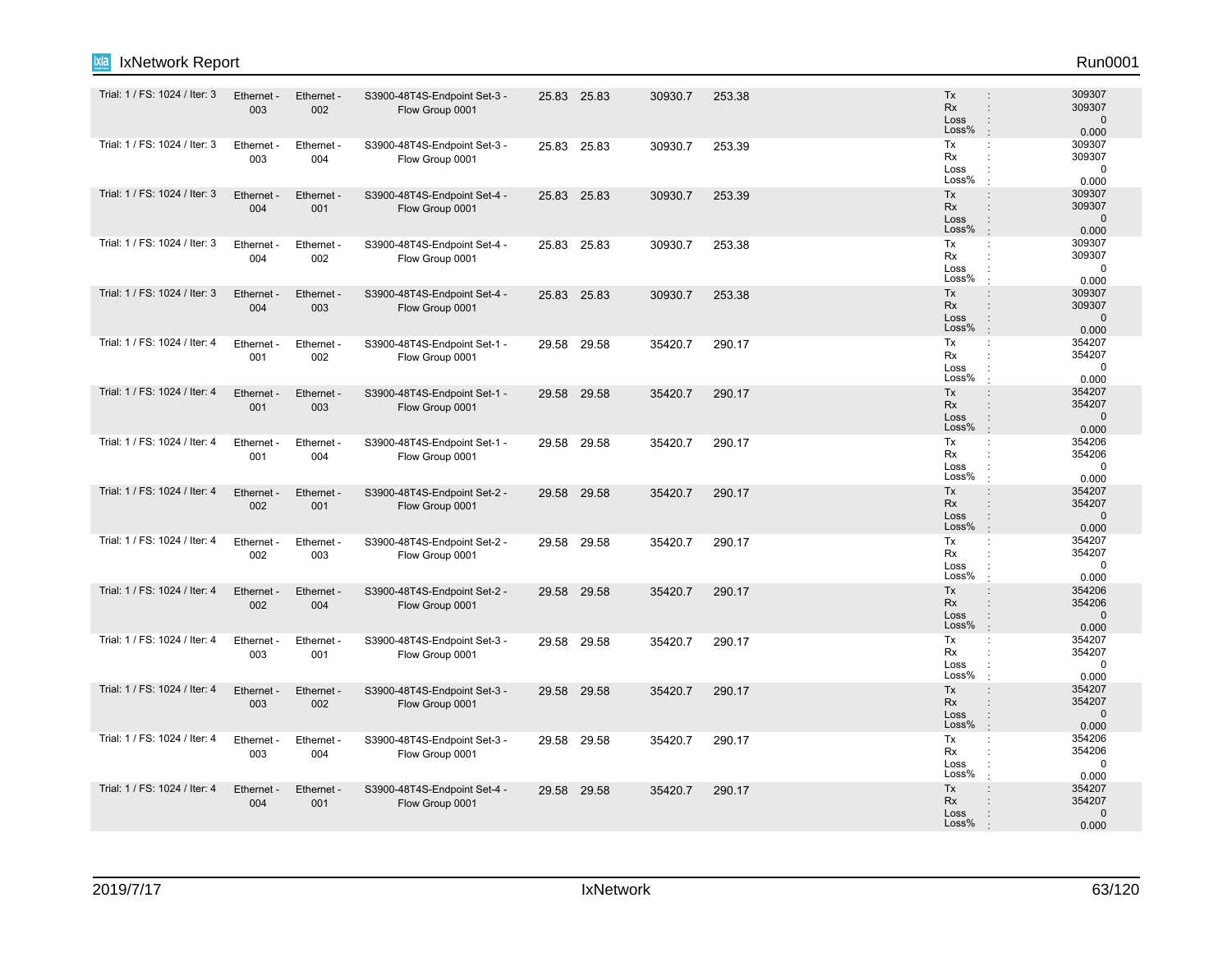| <b>IxNetwork Report</b><br>ixia |                   |                   |                                                 |       |             |         |        |                                  | Run0001                                                                                                                     |
|---------------------------------|-------------------|-------------------|-------------------------------------------------|-------|-------------|---------|--------|----------------------------------|-----------------------------------------------------------------------------------------------------------------------------|
| Trial: 1 / FS: 1024 / Iter: 4   | Ethernet -<br>004 | Ethernet -<br>002 | S3900-48T4S-Endpoint Set-4 -<br>Flow Group 0001 |       | 29.58 29.58 | 35420.7 | 290.17 | Tx<br>Rx<br>Loss<br>Loss%        | 354207<br>$\ddot{\phantom{a}}$<br>354207<br>÷<br>$\mathbf 0$<br>$\ddot{\phantom{a}}$<br>0.000<br>$\cdot$                    |
| Trial: 1 / FS: 1024 / Iter: 4   | Ethernet<br>004   | Ethernet -<br>003 | S3900-48T4S-Endpoint Set-4 -<br>Flow Group 0001 |       | 29.58 29.58 | 35420.7 | 290.17 | Tx<br>Rx<br>Loss<br>Loss%        | 354206<br>$\ddot{\phantom{a}}$<br>354206<br>$\ddot{\phantom{a}}$<br>$\mathbf 0$<br>$\ddot{\phantom{a}}$<br>$\cdot$<br>0.000 |
| Trial: 1 / FS: 1024 / Iter: 5   | Ethernet -<br>001 | Ethernet -<br>002 | S3900-48T4S-Endpoint Set-1 -<br>Flow Group 0001 |       | 31.46 31.46 | 37665.6 | 308.56 | Tx<br><b>Rx</b><br>Loss<br>Loss% | $\ddot{\phantom{a}}$<br>376657<br>376657<br>$\ddot{\phantom{a}}$<br>$\Omega$<br>÷<br>0.000                                  |
| Trial: 1 / FS: 1024 / Iter: 5   | Ethernet -<br>001 | Ethernet -<br>003 | S3900-48T4S-Endpoint Set-1 -<br>Flow Group 0001 |       | 31.46 31.46 | 37665.6 | 308.56 | Tx<br>Rx<br>Loss<br>Loss%        | 376656<br>$\vdots$<br>376656<br>÷<br>$\mathbf{0}$<br>$\ddot{\phantom{a}}$<br>0.000<br>$\cdot$                               |
| Trial: 1 / FS: 1024 / Iter: 5   | Ethernet -<br>001 | Ethernet -<br>004 | S3900-48T4S-Endpoint Set-1 -<br>Flow Group 0001 |       | 31.46 31.46 | 37665.7 | 308.56 | Tx<br>Rx<br>Loss<br>Loss%        | 376656<br>÷<br>376656<br>$\ddot{\phantom{a}}$<br>$\mathbf 0$<br>÷<br>0.000<br>$\cdot$                                       |
| Trial: 1 / FS: 1024 / Iter: 5   | Ethernet<br>002   | Ethernet -<br>001 | S3900-48T4S-Endpoint Set-2 -<br>Flow Group 0001 |       | 31.46 31.46 | 37665.6 | 308.56 | Tx<br>Rx<br>Loss<br>Loss%        | 376657<br>$\vdots$<br>376657<br>÷<br>$\vdots$<br>$\Omega$<br>0.000<br>$\cdot$                                               |
| Trial: 1 / FS: 1024 / Iter: 5   | Ethernet<br>002   | Ethernet -<br>003 | S3900-48T4S-Endpoint Set-2 -<br>Flow Group 0001 |       | 31.46 31.46 | 37665.6 | 308.56 | Tx<br>Rx<br>Loss<br>Loss%        | 376656<br>÷<br>376656<br>÷<br>$\mathbf 0$<br>÷<br>0.000<br>$\cdot$                                                          |
| Trial: 1 / FS: 1024 / Iter: 5   | Ethernet -<br>002 | Ethernet -<br>004 | S3900-48T4S-Endpoint Set-2 -<br>Flow Group 0001 | 31.46 | 31.46       | 37665.7 | 308.56 | Tx<br>Rx<br>Loss<br>Loss%        | 376656<br>$\ddot{\phantom{a}}$<br>376656<br>$\ddot{\phantom{a}}$<br>$\mathbf 0$<br>÷<br>0.000                               |
| Trial: 1 / FS: 1024 / Iter: 5   | Ethernet<br>003   | Ethernet -<br>001 | S3900-48T4S-Endpoint Set-3 -<br>Flow Group 0001 | 31.46 | 31.46       | 37665.7 | 308.56 | Tx<br><b>Rx</b><br>Loss<br>Loss% | 376657<br>÷<br>376657<br>$\ddot{\phantom{a}}$<br>$\mathbf 0$<br>$\ddot{\cdot}$<br>0.000<br>$\cdot$                          |
| Trial: 1 / FS: 1024 / Iter: 5   | Ethernet<br>003   | Ethernet -<br>002 | S3900-48T4S-Endpoint Set-3 -<br>Flow Group 0001 |       | 31.46 31.46 | 37665.6 | 308.56 | Tx<br>Rx<br>Loss<br>Loss%        | 376656<br>÷<br>376656<br>$\Omega$<br>$\ddot{\phantom{a}}$<br>$\cdot$<br>0.000                                               |
| Trial: 1 / FS: 1024 / Iter: 5   | Ethernet -<br>003 | Ethernet -<br>004 | S3900-48T4S-Endpoint Set-3 -<br>Flow Group 0001 |       | 31.46 31.46 | 37665.6 | 308.56 | Tx<br>Rx<br>Loss<br>Loss%        | 376656<br>÷<br>376656<br>$\ddot{\phantom{a}}$<br>$\mathbf 0$<br>$\ddot{\cdot}$<br>0.000                                     |
| Trial: 1 / FS: 1024 / Iter: 5   | Ethernet<br>004   | Ethernet -<br>001 | S3900-48T4S-Endpoint Set-4 -<br>Flow Group 0001 | 31.46 | 31.46       | 37665.7 | 308.56 | Tx<br>Rx<br>Loss<br>Loss%        | 376657<br>÷<br>376657<br>$\vdots$<br>$\mathbf 0$<br>:<br>$\cdot$<br>0.000                                                   |
| Trial: 1 / FS: 1024 / Iter: 5   | Ethernet -<br>004 | Ethernet -<br>002 | S3900-48T4S-Endpoint Set-4 -<br>Flow Group 0001 |       | 31.46 31.46 | 37665.6 | 308.56 | Tx<br>Rx<br>Loss<br>Loss%        | ÷<br>376656<br>376656<br>$\ddot{\phantom{a}}$<br>$\mathbf 0$<br>$\ddot{\phantom{a}}$<br>0.000                               |
| Trial: 1 / FS: 1024 / Iter: 5   | Ethernet<br>004   | Ethernet -<br>003 | S3900-48T4S-Endpoint Set-4 -<br>Flow Group 0001 |       | 31.46 31.46 | 37665.6 | 308.56 | Tx<br>Rx<br>Loss<br>Loss%        | 376656<br>$\vdots$<br>376656<br>$\cdot$<br>$\mathbf 0$<br>$\ddot{\phantom{a}}$<br>0.000                                     |
| Trial: 1 / FS: 1024 / Iter: 6   | Ethernet -<br>001 | Ethernet -<br>002 | S3900-48T4S-Endpoint Set-1 -<br>Flow Group 0001 | 32.40 | 32.40       | 38788.1 | 317.75 | Tx<br>Rx<br>Loss<br>Loss%        | 387881<br>÷<br>387881<br>$\Omega$<br>0.000                                                                                  |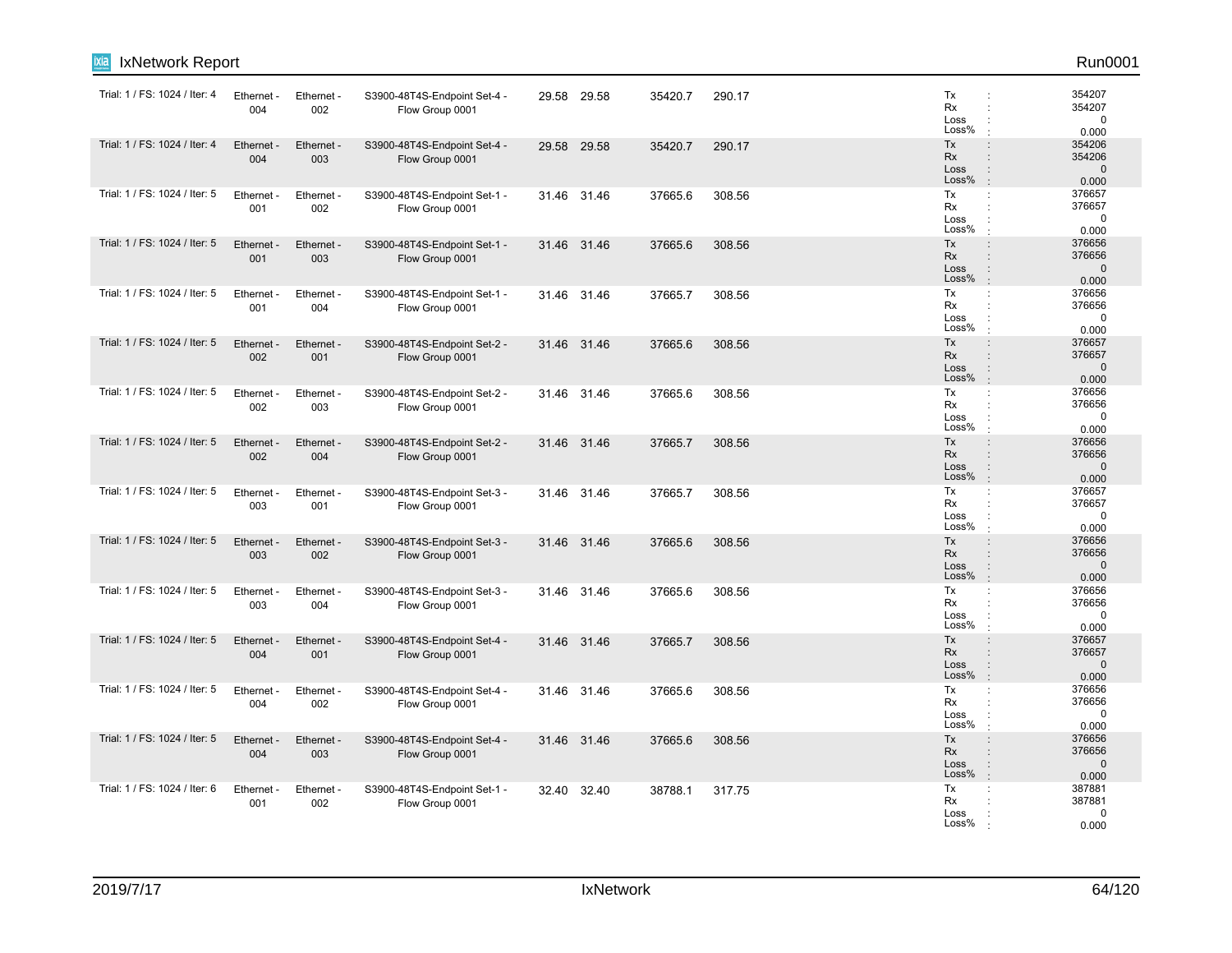| ixia<br>IxNetwork Report      |                   |                   |                                                 |       |             |         |        |                                                                                                      | Run0001                                   |
|-------------------------------|-------------------|-------------------|-------------------------------------------------|-------|-------------|---------|--------|------------------------------------------------------------------------------------------------------|-------------------------------------------|
| Trial: 1 / FS: 1024 / Iter: 6 | Ethernet -<br>001 | Ethernet -<br>003 | S3900-48T4S-Endpoint Set-1 -<br>Flow Group 0001 |       | 32.40 32.40 | 38788.1 | 317.75 | Tx<br><b>Rx</b><br>$\ddot{\phantom{a}}$<br>Loss<br>÷<br>Loss%<br>$\cdot$                             | 387881<br>387881<br>$\mathbf 0$<br>0.000  |
| Trial: 1 / FS: 1024 / Iter: 6 | Ethernet -<br>001 | Ethernet -<br>004 | S3900-48T4S-Endpoint Set-1 -<br>Flow Group 0001 | 32.40 | 32.40       | 38788.1 | 317.75 | Tx<br>÷<br>Rx<br>Loss<br>÷<br>Loss%                                                                  | 387881<br>387881<br>$\mathbf 0$<br>0.000  |
| Trial: 1 / FS: 1024 / Iter: 6 | Ethernet -<br>002 | Ethernet -<br>001 | S3900-48T4S-Endpoint Set-2 -<br>Flow Group 0001 | 32.40 | 32.40       | 38788.1 | 317.75 | Tx<br>$\ddot{\phantom{a}}$<br>Rx<br>$\ddot{\phantom{a}}$<br>Loss<br>$\mathbf{I}$<br>Loss%<br>$\cdot$ | 387881<br>387881<br>$\mathbf{0}$<br>0.000 |
| Trial: 1 / FS: 1024 / Iter: 6 | Ethernet<br>002   | Ethernet -<br>003 | S3900-48T4S-Endpoint Set-2 -<br>Flow Group 0001 | 32.40 | 32.40       | 38788.1 | 317.75 | Tx<br>÷<br>Rx<br>÷<br>Loss<br>÷<br>Loss%<br>$\cdot$                                                  | 387881<br>387881<br>$\mathbf 0$<br>0.000  |
| Trial: 1 / FS: 1024 / Iter: 6 | Ethernet -<br>002 | Ethernet -<br>004 | S3900-48T4S-Endpoint Set-2 -<br>Flow Group 0001 |       | 32.40 32.40 | 38788.0 | 317.75 | Tx<br>$\vdots$<br>Rx<br>$\vdots$<br>Loss<br>$\ddot{\phantom{a}}$<br>Loss%<br>$\cdot$                 | 387881<br>387881<br>$\mathbf{0}$<br>0.000 |
| Trial: 1 / FS: 1024 / Iter: 6 | Ethernet<br>003   | Ethernet -<br>001 | S3900-48T4S-Endpoint Set-3 -<br>Flow Group 0001 |       | 32.40 32.40 | 38788.2 | 317.75 | Tx<br>÷<br>Rx<br>÷<br>Loss<br>Loss%                                                                  | 387881<br>387881<br>$\mathbf 0$<br>0.000  |
| Trial: 1 / FS: 1024 / Iter: 6 | Ethernet -<br>003 | Ethernet -<br>002 | S3900-48T4S-Endpoint Set-3 -<br>Flow Group 0001 | 32.40 | 32.40       | 38788.1 | 317.75 | Tx<br>$\ddot{\phantom{a}}$<br>Rx<br>$\ddot{\phantom{a}}$<br>Loss<br>÷<br>Loss%<br>$\cdot$            | 387881<br>387881<br>$\mathbf 0$<br>0.000  |
| Trial: 1 / FS: 1024 / Iter: 6 | Ethernet<br>003   | Ethernet -<br>004 | S3900-48T4S-Endpoint Set-3 -<br>Flow Group 0001 | 32.40 | 32.40       | 38788.1 | 317.75 | Tx<br>÷<br>Rx<br>Loss<br>÷<br>Loss%                                                                  | 387881<br>387881<br>$\mathbf 0$<br>0.000  |
| Trial: 1 / FS: 1024 / Iter: 6 | Ethernet<br>004   | Ethernet -<br>001 | S3900-48T4S-Endpoint Set-4 -<br>Flow Group 0001 | 32.40 | 32.40       | 38788.1 | 317.75 | Tx<br>÷<br><b>Rx</b><br>$\ddot{\phantom{a}}$<br>Loss<br>÷<br>Loss%<br>$\cdot$                        | 387881<br>387881<br>$\mathbf{0}$<br>0.000 |
| Trial: 1 / FS: 1024 / Iter: 6 | Ethernet -<br>004 | Ethernet -<br>002 | S3900-48T4S-Endpoint Set-4 -<br>Flow Group 0001 | 32.40 | 32.40       | 38788.1 | 317.75 | Tx<br>÷<br>Rx<br>Loss<br>÷<br>Loss%<br>$\cdot$                                                       | 387881<br>387881<br>0<br>0.000            |
| Trial: 1 / FS: 1024 / Iter: 6 | Ethernet -<br>004 | Ethernet -<br>003 | S3900-48T4S-Endpoint Set-4 -<br>Flow Group 0001 | 32.40 | 32.40       | 38788.1 | 317.75 | Tx<br>$\ddot{\phantom{a}}$<br>Rx<br>$\ddot{\phantom{a}}$<br>Loss<br>Loss%<br>$\cdot$                 | 387881<br>387881<br>$\mathbf 0$<br>0.000  |
| Trial: 1 / FS: 1024 / Iter: 7 | Ethernet<br>001   | Ethernet -<br>002 | S3900-48T4S-Endpoint Set-1 -<br>Flow Group 0001 | 32.87 | 32.87       | 39349.4 | 322.35 | Tx<br>÷<br>Rx<br>Loss<br>Loss%<br>$\cdot$                                                            | 393494<br>393494<br>$\mathbf 0$<br>0.000  |
| Trial: 1 / FS: 1024 / Iter: 7 | Ethernet -<br>001 | Ethernet -<br>003 | S3900-48T4S-Endpoint Set-1 -<br>Flow Group 0001 |       | 32.87 32.87 | 39349.4 | 322.35 | Tx<br>÷<br><b>Rx</b><br>÷<br>Loss<br>$\ddot{\phantom{a}}$<br>Loss%<br>$\cdot$                        | 393494<br>393494<br>$\mathbf{0}$<br>0.000 |
| Trial: 1 / FS: 1024 / Iter: 7 | Ethernet<br>001   | Ethernet<br>004   | S3900-48T4S-Endpoint Set-1 -<br>Flow Group 0001 |       | 32.87 32.87 | 39349.4 | 322.35 | Tx<br>÷<br>Rx<br>Loss<br>Loss%                                                                       | 393493<br>393493<br>$\mathbf 0$<br>0.000  |
| Trial: 1 / FS: 1024 / Iter: 7 | Ethernet -<br>002 | Ethernet -<br>001 | S3900-48T4S-Endpoint Set-2 -<br>Flow Group 0001 |       | 32.87 32.87 | 39349.4 | 322.35 | Tx<br>$\vdots$<br><b>Rx</b><br>Loss<br>Loss%                                                         | 393494<br>393494<br>$\mathbf{0}$<br>0.000 |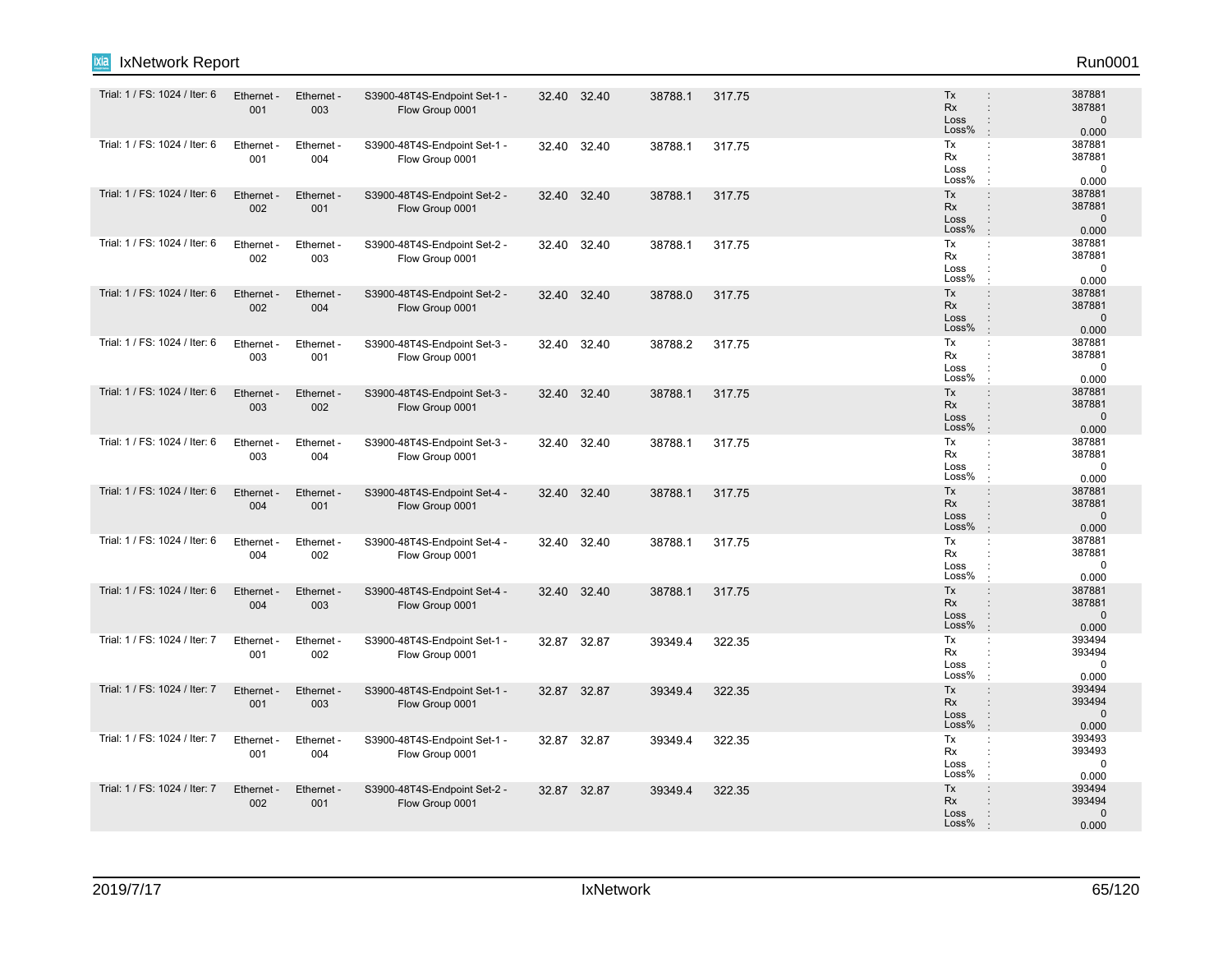| ixia<br>IxNetwork Report      |                   |                   |                                                 |       |             |         |        |                                                                                                                     | Run0001                                  |
|-------------------------------|-------------------|-------------------|-------------------------------------------------|-------|-------------|---------|--------|---------------------------------------------------------------------------------------------------------------------|------------------------------------------|
| Trial: 1 / FS: 1024 / Iter: 7 | Ethernet -<br>002 | Ethernet -<br>003 | S3900-48T4S-Endpoint Set-2 -<br>Flow Group 0001 |       | 32.87 32.87 | 39349.4 | 322.35 | Tx<br>Rx<br>Loss<br>Loss%                                                                                           | 393494<br>393494<br>$\mathbf 0$<br>0.000 |
| Trial: 1 / FS: 1024 / Iter: 7 | Ethernet -<br>002 | Ethernet -<br>004 | S3900-48T4S-Endpoint Set-2 -<br>Flow Group 0001 | 32.87 | 32.87       | 39349.4 | 322.35 | Tx<br>$\ddot{\phantom{a}}$<br><b>Rx</b><br>÷<br>Loss<br>$\ddot{\phantom{a}}$<br>Loss%<br>$\cdot$                    | 393493<br>393493<br>$\mathbf 0$<br>0.000 |
| Trial: 1 / FS: 1024 / Iter: 7 | Ethernet -<br>003 | Ethernet -<br>001 | S3900-48T4S-Endpoint Set-3 -<br>Flow Group 0001 | 32.87 | 32.87       | 39349.4 | 322.35 | Tx<br>÷<br>Rx<br>÷<br>Loss<br>Loss%                                                                                 | 393494<br>393494<br>$\mathbf 0$<br>0.000 |
| Trial: 1 / FS: 1024 / Iter: 7 | Ethernet<br>003   | Ethernet -<br>002 | S3900-48T4S-Endpoint Set-3 -<br>Flow Group 0001 | 32.87 | 32.87       | 39349.4 | 322.35 | Tx<br>$\ddot{\phantom{a}}$<br><b>Rx</b><br>÷<br>Loss<br>$\ddot{\phantom{a}}$<br>Loss%<br>$\cdot$                    | 393494<br>393494<br>$\mathbf 0$<br>0.000 |
| Trial: 1 / FS: 1024 / Iter: 7 | Ethernet -<br>003 | Ethernet -<br>004 | S3900-48T4S-Endpoint Set-3 -<br>Flow Group 0001 | 32.87 | 32.87       | 39349.4 | 322.35 | Tx<br>÷<br>Rx<br>Loss<br>Loss%                                                                                      | 393493<br>393493<br>$\mathbf 0$<br>0.000 |
| Trial: 1 / FS: 1024 / Iter: 7 | Ethernet -<br>004 | Ethernet -<br>001 | S3900-48T4S-Endpoint Set-4 -<br>Flow Group 0001 | 32.87 | 32.87       | 39349.3 | 322.35 | Tx<br>$\vdots$<br><b>Rx</b><br>÷<br>Loss<br>$\ddot{\phantom{a}}$<br>Loss%                                           | 393494<br>393494<br>$\mathbf 0$<br>0.000 |
| Trial: 1 / FS: 1024 / Iter: 7 | Ethernet<br>004   | Ethernet -<br>002 | S3900-48T4S-Endpoint Set-4 -<br>Flow Group 0001 | 32.87 | 32.87       | 39349.4 | 322.35 | Tx<br>÷<br>Rx<br>÷<br>Loss<br>Loss%                                                                                 | 393494<br>393494<br>$\mathbf 0$<br>0.000 |
| Trial: 1 / FS: 1024 / Iter: 7 | Ethernet -<br>004 | Ethernet -<br>003 | S3900-48T4S-Endpoint Set-4 -<br>Flow Group 0001 | 32.87 | 32.87       | 39349.4 | 322.35 | Tx<br>$\ddot{\phantom{a}}$<br><b>Rx</b><br>$\ddot{\phantom{a}}$<br>Loss<br>$\ddot{\phantom{a}}$<br>Loss%<br>$\cdot$ | 393493<br>393493<br>$\mathbf 0$<br>0.000 |
| Trial: 1 / FS: 1024 / Iter: 8 | Ethernet<br>001   | Ethernet -<br>002 | S3900-48T4S-Endpoint Set-1 -<br>Flow Group 0001 |       | 33.10 33.10 | 39630.0 | 324.65 | Tx<br>÷<br>Rx<br>÷<br>Loss<br>Loss%                                                                                 | 396300<br>396300<br>$\mathbf 0$<br>0.000 |
| Trial: 1 / FS: 1024 / Iter: 8 | Ethernet -<br>001 | Ethernet -<br>003 | S3900-48T4S-Endpoint Set-1 -<br>Flow Group 0001 | 33.10 | 33.10       | 39630.0 | 324.65 | Tx<br>$\ddot{\phantom{a}}$<br><b>Rx</b><br>$\ddot{\phantom{a}}$<br>Loss<br>$\ddot{\phantom{a}}$<br>Loss%<br>$\cdot$ | 396300<br>396300<br>$\mathbf 0$<br>0.000 |
| Trial: 1 / FS: 1024 / Iter: 8 | Ethernet<br>001   | Ethernet -<br>004 | S3900-48T4S-Endpoint Set-1 -<br>Flow Group 0001 | 33.10 | 33.10       | 39630.0 | 324.65 | Tx<br>÷<br>Rx<br>÷<br>Loss<br>Loss%                                                                                 | 396299<br>396299<br>$\mathbf 0$<br>0.000 |
| Trial: 1 / FS: 1024 / Iter: 8 | Ethernet<br>002   | Ethernet -<br>001 | S3900-48T4S-Endpoint Set-2 -<br>Flow Group 0001 | 33.10 | 33.10       | 39630.0 | 324.65 | Tx<br>$\ddot{\phantom{a}}$<br><b>Rx</b><br>÷<br>Loss<br>$\ddot{\phantom{a}}$<br>Loss%<br>$\cdot$                    | 396300<br>396300<br>$\mathbf 0$<br>0.000 |
| Trial: 1 / FS: 1024 / Iter: 8 | Ethernet -<br>002 | Ethernet -<br>003 | S3900-48T4S-Endpoint Set-2 -<br>Flow Group 0001 |       | 33.10 33.10 | 39630.0 | 324.65 | Tx<br>÷<br>Rx<br>÷<br>Loss<br>Loss%                                                                                 | 396300<br>396300<br>$\mathbf 0$<br>0.000 |
| Trial: 1 / FS: 1024 / Iter: 8 | Ethernet<br>002   | Ethernet -<br>004 | S3900-48T4S-Endpoint Set-2 -<br>Flow Group 0001 | 33.10 | 33.10       | 39630.0 | 324.65 | Tx<br>$\ddot{\phantom{a}}$<br><b>Rx</b><br>÷<br>Loss<br>$\vdots$<br>Loss%<br>÷                                      | 396299<br>396299<br>$\mathbf 0$<br>0.000 |
| Trial: 1 / FS: 1024 / Iter: 8 | Ethernet<br>003   | Ethernet -<br>001 | S3900-48T4S-Endpoint Set-3 -<br>Flow Group 0001 | 33.10 | 33.10       | 39630.0 | 324.65 | Tx<br>÷<br>Rx<br>Loss<br>Loss%                                                                                      | 396300<br>396300<br>$\mathbf 0$<br>0.000 |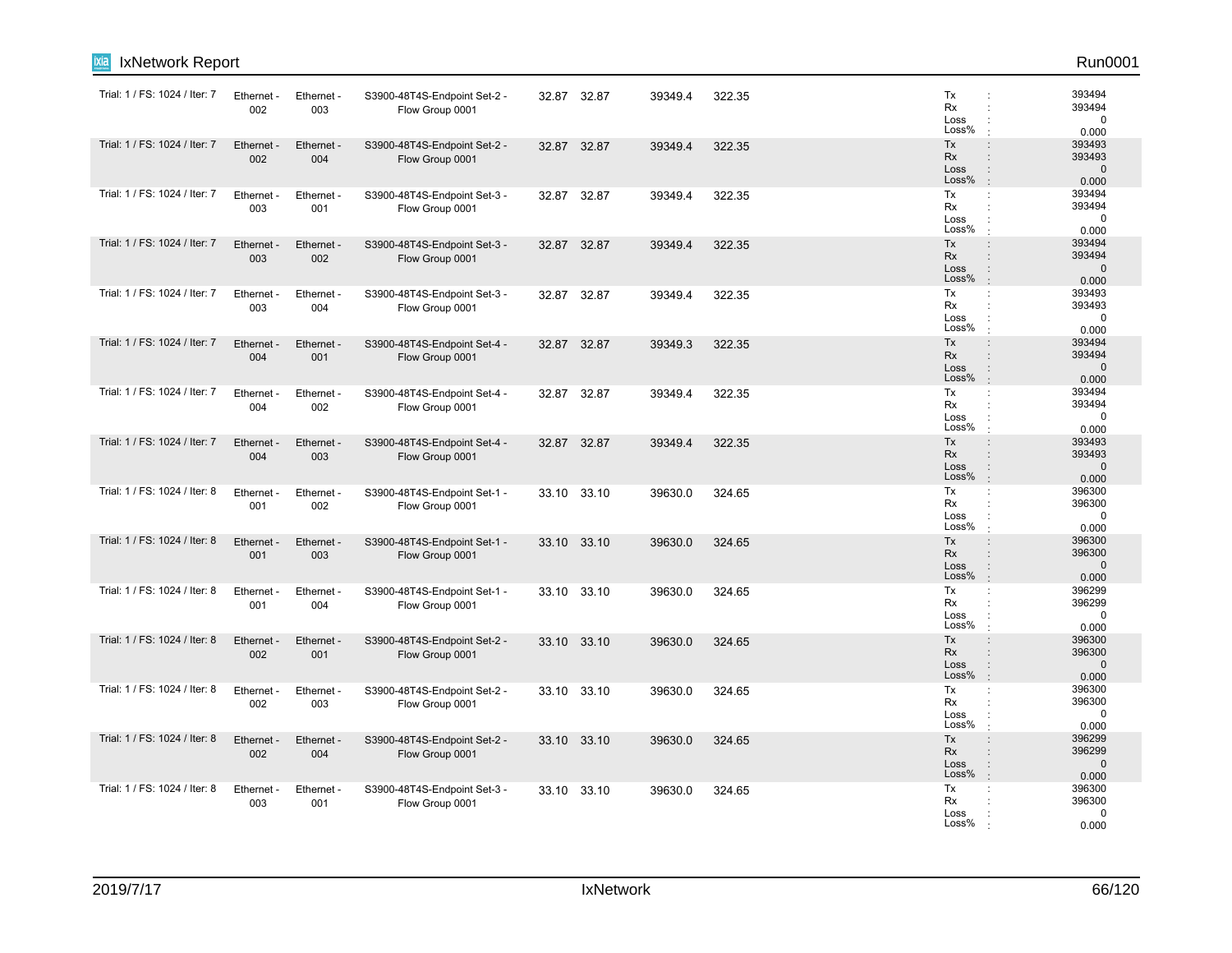| ixia<br>IxNetwork Report      |                   |                   |                                                 |       |             |         |        |                                                                                                      | Run0001                                   |
|-------------------------------|-------------------|-------------------|-------------------------------------------------|-------|-------------|---------|--------|------------------------------------------------------------------------------------------------------|-------------------------------------------|
| Trial: 1 / FS: 1024 / Iter: 8 | Ethernet -<br>003 | Ethernet -<br>002 | S3900-48T4S-Endpoint Set-3 -<br>Flow Group 0001 |       | 33.10 33.10 | 39630.0 | 324.65 | Tx<br><b>Rx</b><br>$\ddot{\phantom{a}}$<br>Loss<br>÷<br>Loss%                                        | 396300<br>396300<br>$\mathbf 0$<br>0.000  |
| Trial: 1 / FS: 1024 / Iter: 8 | Ethernet -<br>003 | Ethernet -<br>004 | S3900-48T4S-Endpoint Set-3 -<br>Flow Group 0001 |       | 33.10 33.10 | 39630.0 | 324.65 | Tx<br>÷<br>Rx<br>Loss<br>÷<br>Loss%                                                                  | 396299<br>396299<br>$\mathbf 0$<br>0.000  |
| Trial: 1 / FS: 1024 / Iter: 8 | Ethernet -<br>004 | Ethernet -<br>001 | S3900-48T4S-Endpoint Set-4 -<br>Flow Group 0001 |       | 33.10 33.10 | 39630.0 | 324.65 | Tx<br>$\ddot{\phantom{a}}$<br>Rx<br>$\ddot{\phantom{a}}$<br>Loss<br>$\mathbf{I}$<br>Loss%            | 396300<br>396300<br>$\mathbf 0$<br>0.000  |
| Trial: 1 / FS: 1024 / Iter: 8 | Ethernet<br>004   | Ethernet -<br>002 | S3900-48T4S-Endpoint Set-4 -<br>Flow Group 0001 |       | 33.10 33.10 | 39630.0 | 324.65 | Tx<br>÷<br>Rx<br>÷<br>Loss<br>Loss%<br>$\cdot$                                                       | 396300<br>396300<br>$\mathbf 0$<br>0.000  |
| Trial: 1 / FS: 1024 / Iter: 8 | Ethernet -<br>004 | Ethernet -<br>003 | S3900-48T4S-Endpoint Set-4 -<br>Flow Group 0001 |       | 33.10 33.10 | 39630.0 | 324.65 | Tx<br>$\vdots$<br>Rx<br>$\vdots$<br>Loss<br>$\ddot{\phantom{a}}$<br>Loss%<br>$\cdot$                 | 396299<br>396299<br>$\mathbf 0$<br>0.000  |
| Trial: 1 / FS: 1024 / Iter: 9 | Ethernet<br>001   | Ethernet -<br>002 | S3900-48T4S-Endpoint Set-1 -<br>Flow Group 0001 |       | 33.33 33.33 | 39910.6 | 326.95 | Tx<br>÷<br>Rx<br>÷<br>Loss<br>Loss%                                                                  | 399106<br>399106<br>$\mathbf 0$<br>0.000  |
| Trial: 1 / FS: 1024 / Iter: 9 | Ethernet -<br>001 | Ethernet -<br>003 | S3900-48T4S-Endpoint Set-1 -<br>Flow Group 0001 |       | 33.33 33.33 | 39910.6 | 326.95 | Tx<br>$\ddot{\phantom{a}}$<br>Rx<br>$\ddot{\phantom{a}}$<br>Loss<br>$\mathbf{I}$<br>Loss%<br>$\cdot$ | 399106<br>399106<br>$\mathbf 0$<br>0.000  |
| Trial: 1 / FS: 1024 / Iter: 9 | Ethernet<br>001   | Ethernet -<br>004 | S3900-48T4S-Endpoint Set-1 -<br>Flow Group 0001 |       | 33.33 33.33 | 39910.6 | 326.95 | Tx<br>÷<br>Rx<br>Loss<br>Loss%                                                                       | 399106<br>399106<br>$\mathbf 0$<br>0.000  |
| Trial: 1 / FS: 1024 / Iter: 9 | Ethernet<br>002   | Ethernet -<br>001 | S3900-48T4S-Endpoint Set-2 -<br>Flow Group 0001 |       | 33.33 33.33 | 39910.7 | 326.95 | Tx<br>÷<br><b>Rx</b><br>$\ddot{\phantom{a}}$<br>Loss<br>÷<br>Loss%<br>$\cdot$                        | 399106<br>399106<br>$\mathbf{0}$<br>0.000 |
| Trial: 1 / FS: 1024 / Iter: 9 | Ethernet -<br>002 | Ethernet -<br>003 | S3900-48T4S-Endpoint Set-2 -<br>Flow Group 0001 |       | 33.33 33.33 | 39910.6 | 326.95 | Tx<br>÷<br>Rx<br>Loss<br>÷<br>Loss%<br>$\cdot$                                                       | 399106<br>399106<br>0<br>0.000            |
| Trial: 1 / FS: 1024 / Iter: 9 | Ethernet -<br>002 | Ethernet -<br>004 | S3900-48T4S-Endpoint Set-2 -<br>Flow Group 0001 |       | 33.33 33.33 | 39910.6 | 326.95 | Tx<br>$\ddot{\phantom{a}}$<br>Rx<br>$\ddot{\phantom{a}}$<br>Loss<br>Loss%<br>$\cdot$                 | 399106<br>399106<br>$\mathbf 0$<br>0.000  |
| Trial: 1 / FS: 1024 / Iter: 9 | Ethernet<br>003   | Ethernet -<br>001 | S3900-48T4S-Endpoint Set-3 -<br>Flow Group 0001 | 33.33 | 33.33       | 39910.6 | 326.95 | Tx<br>÷<br>Rx<br>Loss<br>Loss%<br>$\cdot$                                                            | 399106<br>399106<br>$\mathbf 0$<br>0.000  |
| Trial: 1 / FS: 1024 / Iter: 9 | Ethernet -<br>003 | Ethernet -<br>002 | S3900-48T4S-Endpoint Set-3 -<br>Flow Group 0001 |       | 33.33 33.33 | 39910.6 | 326.95 | Tx<br>$\ddot{\phantom{a}}$<br><b>Rx</b><br>÷<br>Loss<br>$\ddot{\phantom{a}}$<br>Loss%<br>$\cdot$     | 399106<br>399106<br>$\mathbf{0}$<br>0.000 |
| Trial: 1 / FS: 1024 / Iter: 9 | Ethernet<br>003   | Ethernet<br>004   | S3900-48T4S-Endpoint Set-3 -<br>Flow Group 0001 |       | 33.33 33.33 | 39910.5 | 326.95 | Tx<br>÷<br>Rx<br>Loss<br>Loss%                                                                       | 399106<br>399106<br>$\mathbf 0$<br>0.000  |
| Trial: 1 / FS: 1024 / Iter: 9 | Ethernet -<br>004 | Ethernet -<br>001 | S3900-48T4S-Endpoint Set-4 -<br>Flow Group 0001 |       | 33.33 33.33 | 39910.6 | 326.95 | Tx<br>$\vdots$<br>Rx<br>Loss<br>Loss%                                                                | 399106<br>399106<br>$\Omega$<br>0.000     |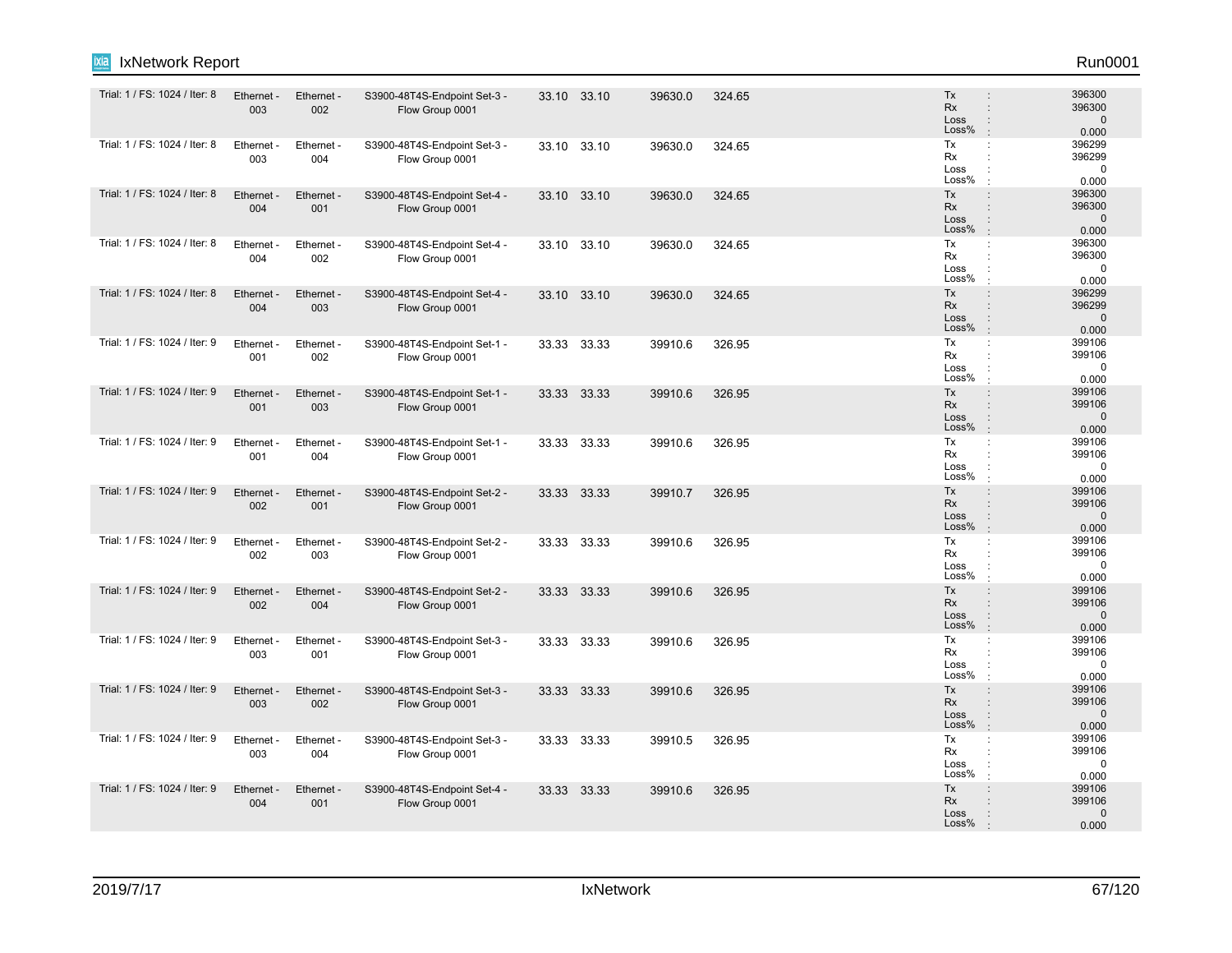| ixia<br>IxNetwork Report      |                   |                   |                                                 |      |             |         |        |                                                                                                                     | Run0001                                  |
|-------------------------------|-------------------|-------------------|-------------------------------------------------|------|-------------|---------|--------|---------------------------------------------------------------------------------------------------------------------|------------------------------------------|
| Trial: 1 / FS: 1024 / Iter: 9 | Ethernet -<br>004 | Ethernet -<br>002 | S3900-48T4S-Endpoint Set-4 -<br>Flow Group 0001 |      | 33.33 33.33 | 39910.6 | 326.95 | Tx<br>Rx<br>Loss<br>Loss%                                                                                           | 399106<br>399106<br>$\mathbf 0$<br>0.000 |
| Trial: 1 / FS: 1024 / Iter: 9 | Ethernet -<br>004 | Ethernet -<br>003 | S3900-48T4S-Endpoint Set-4 -<br>Flow Group 0001 |      | 33.33 33.33 | 39910.6 | 326.95 | Tx<br>$\ddot{\phantom{a}}$<br><b>Rx</b><br>÷<br>Loss<br>$\ddot{\phantom{a}}$<br>Loss%<br>$\cdot$                    | 399106<br>399106<br>$\mathbf 0$<br>0.000 |
| Trial: 1 / FS: 1280 / Iter: 1 | Ethernet -<br>001 | Ethernet -<br>002 | S3900-48T4S-Endpoint Set-1 -<br>Flow Group 0001 | 3.33 | 3.33        | 3205.1  | 32.82  | Tx<br>÷<br>Rx<br>÷<br>Loss<br>Loss%                                                                                 | 32052<br>32052<br>$\mathbf 0$<br>0.000   |
| Trial: 1 / FS: 1280 / Iter: 1 | Ethernet<br>001   | Ethernet -<br>003 | S3900-48T4S-Endpoint Set-1 -<br>Flow Group 0001 | 3.33 | 3.33        | 3205.1  | 32.82  | Tx<br>$\ddot{\phantom{a}}$<br><b>Rx</b><br>÷<br>Loss<br>$\ddot{\phantom{a}}$<br>Loss%<br>$\cdot$                    | 32051<br>32051<br>$\mathbf 0$<br>0.000   |
| Trial: 1 / FS: 1280 / Iter: 1 | Ethernet -<br>001 | Ethernet -<br>004 | S3900-48T4S-Endpoint Set-1 -<br>Flow Group 0001 | 3.33 | 3.33        | 3205.1  | 32.82  | Tx<br>÷<br>Rx<br>Loss<br>Loss%                                                                                      | 32051<br>32051<br>$\mathbf 0$<br>0.000   |
| Trial: 1 / FS: 1280 / Iter: 1 | Ethernet -<br>002 | Ethernet -<br>001 | S3900-48T4S-Endpoint Set-2 -<br>Flow Group 0001 | 3.33 | 3.33        | 3205.1  | 32.82  | Tx<br>$\vdots$<br><b>Rx</b><br>÷<br>Loss<br>$\ddot{\phantom{a}}$<br>Loss%<br>$\cdot$                                | 32052<br>32052<br>$\mathbf 0$<br>0.000   |
| Trial: 1 / FS: 1280 / Iter: 1 | Ethernet<br>002   | Ethernet -<br>003 | S3900-48T4S-Endpoint Set-2 -<br>Flow Group 0001 | 3.33 | 3.33        | 3205.1  | 32.82  | Tx<br>÷<br>Rx<br>÷<br>Loss<br>Loss%                                                                                 | 32051<br>32051<br>$\mathbf 0$<br>0.000   |
| Trial: 1 / FS: 1280 / Iter: 1 | Ethernet -<br>002 | Ethernet -<br>004 | S3900-48T4S-Endpoint Set-2 -<br>Flow Group 0001 | 3.33 | 3.33        | 3205.1  | 32.82  | Tx<br>$\ddot{\phantom{a}}$<br><b>Rx</b><br>$\ddot{\phantom{a}}$<br>$\ddot{\phantom{a}}$<br>Loss<br>Loss%<br>$\cdot$ | 32051<br>32051<br>$\mathbf 0$<br>0.000   |
| Trial: 1 / FS: 1280 / Iter: 1 | Ethernet<br>003   | Ethernet -<br>001 | S3900-48T4S-Endpoint Set-3 -<br>Flow Group 0001 | 3.33 | 3.33        | 3205.1  | 32.82  | Tx<br>÷<br>Rx<br>÷<br>Loss<br>Loss%                                                                                 | 32052<br>32052<br>$\mathbf 0$<br>0.000   |
| Trial: 1 / FS: 1280 / Iter: 1 | Ethernet -<br>003 | Ethernet -<br>002 | S3900-48T4S-Endpoint Set-3 -<br>Flow Group 0001 | 3.33 | 3.33        | 3205.1  | 32.82  | Tx<br>$\ddot{\phantom{a}}$<br><b>Rx</b><br>$\ddot{\phantom{a}}$<br>Loss<br>$\ddot{\phantom{a}}$<br>Loss%<br>$\cdot$ | 32051<br>32051<br>$\mathbf 0$<br>0.000   |
| Trial: 1 / FS: 1280 / Iter: 1 | Ethernet<br>003   | Ethernet -<br>004 | S3900-48T4S-Endpoint Set-3 -<br>Flow Group 0001 | 3.33 | 3.33        | 3205.1  | 32.82  | Tx<br>÷<br>Rx<br>÷<br>Loss<br>Loss%                                                                                 | 32051<br>32051<br>$\mathbf 0$<br>0.000   |
| Trial: 1 / FS: 1280 / Iter: 1 | Ethernet<br>004   | Ethernet -<br>001 | S3900-48T4S-Endpoint Set-4 -<br>Flow Group 0001 | 3.33 | 3.33        | 3205.1  | 32.82  | Tx<br>$\ddot{\phantom{a}}$<br><b>Rx</b><br>÷<br>Loss<br>$\ddot{\phantom{a}}$<br>Loss%<br>$\cdot$                    | 32052<br>32052<br>$\mathbf 0$<br>0.000   |
| Trial: 1 / FS: 1280 / Iter: 1 | Ethernet -<br>004 | Ethernet -<br>002 | S3900-48T4S-Endpoint Set-4 -<br>Flow Group 0001 | 3.33 | 3.33        | 3205.1  | 32.82  | Tx<br>÷<br>Rx<br>Loss<br>Loss%                                                                                      | 32051<br>32051<br>$\mathbf 0$<br>0.000   |
| Trial: 1 / FS: 1280 / Iter: 1 | Ethernet<br>004   | Ethernet -<br>003 | S3900-48T4S-Endpoint Set-4 -<br>Flow Group 0001 | 3.33 | 3.33        | 3205.1  | 32.82  | Tx<br>$\ddot{\phantom{a}}$<br><b>Rx</b><br>÷<br>Loss<br>$\vdots$<br>Loss%<br>÷                                      | 32051<br>32051<br>$\mathbf 0$<br>0.000   |
| Trial: 1 / FS: 1280 / Iter: 2 | Ethernet<br>001   | Ethernet -<br>002 | S3900-48T4S-Endpoint Set-1 -<br>Flow Group 0001 |      | 18.33 18.33 | 17628.2 | 180.51 | Tx<br>÷<br>Rx<br>Loss<br>Loss%                                                                                      | 176282<br>176282<br>$\mathbf 0$<br>0.000 |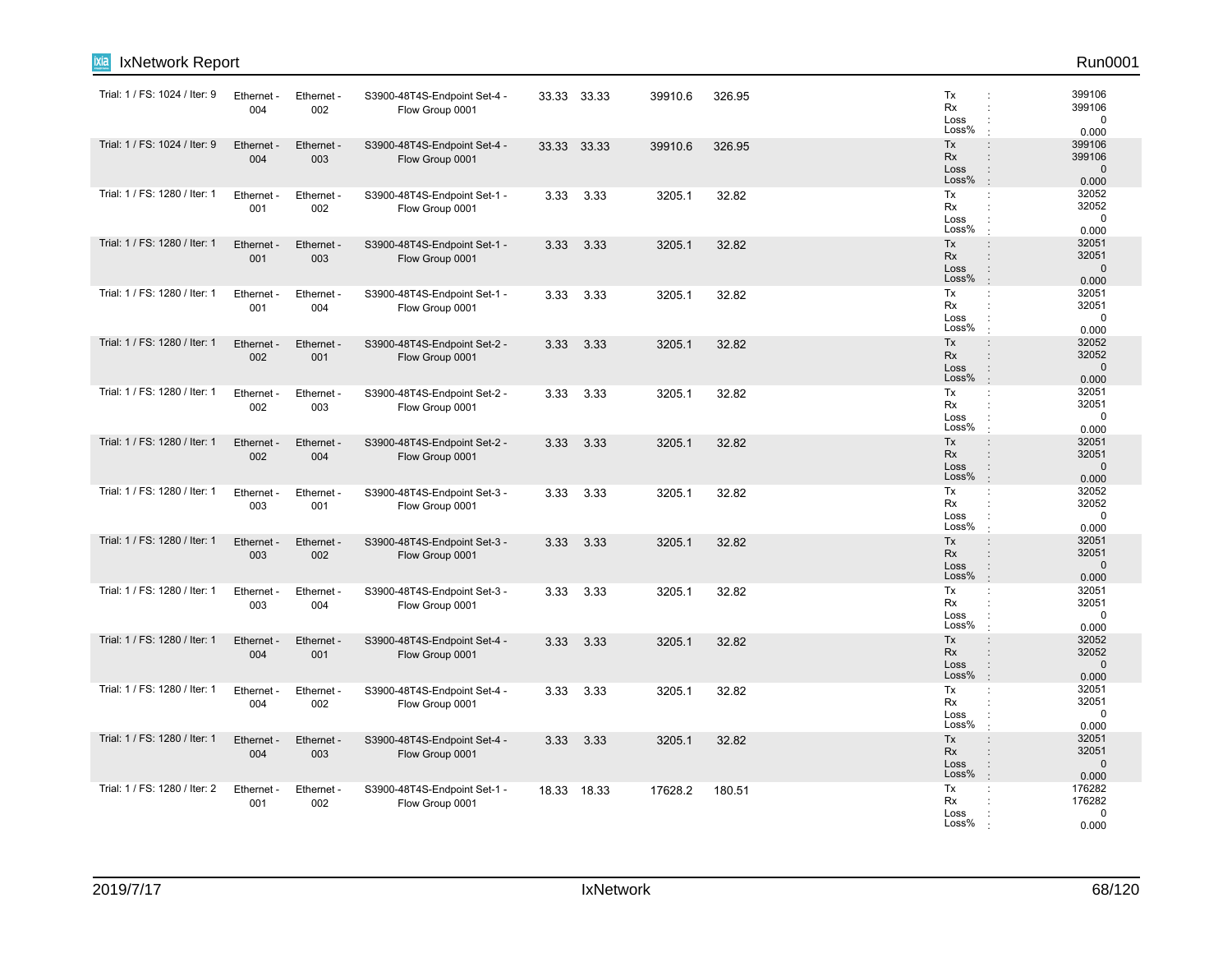| Trial: 1 / FS: 1280 / Iter: 2 | Ethernet -<br>001 | Ethernet -<br>003 | S3900-48T4S-Endpoint Set-1 -<br>Flow Group 0001 | 18.33 18.33 | 17628.2 | 180.51 | Tx<br>Rx<br>Loss<br>Loss%<br>$\cdot$                   | 176282<br>$\ddot{\phantom{a}}$<br>176282<br>$\vdots$<br>$\mathbf{0}$<br>0.000                     |
|-------------------------------|-------------------|-------------------|-------------------------------------------------|-------------|---------|--------|--------------------------------------------------------|---------------------------------------------------------------------------------------------------|
| Trial: 1 / FS: 1280 / Iter: 2 | Ethernet -<br>001 | Ethernet -<br>004 | S3900-48T4S-Endpoint Set-1 -<br>Flow Group 0001 | 18.33 18.33 | 17628.2 | 180.51 | Tx<br>÷<br>Rx<br>Loss<br>$\ddot{\phantom{a}}$<br>Loss% | 176282<br>176282<br>÷<br>$\Omega$<br>0.000                                                        |
| Trial: 1 / FS: 1280 / Iter: 2 | Ethernet -<br>002 | Ethernet -<br>001 | S3900-48T4S-Endpoint Set-2 -<br>Flow Group 0001 | 18.33 18.33 | 17628.2 | 180.51 | Tx<br>Rx<br>Loss<br>Loss%<br>$\cdot$                   | 176282<br>$\ddot{\phantom{a}}$<br>176282<br>$\mathbf{0}$<br>$\vdots$<br>0.000                     |
| Trial: 1 / FS: 1280 / Iter: 2 | Ethernet -<br>002 | Ethernet -<br>003 | S3900-48T4S-Endpoint Set-2 -<br>Flow Group 0001 | 18.33 18.33 | 17628.2 | 180.51 | Tx<br>Rx<br>Loss<br>Loss%<br>$\cdot$                   | 176282<br>÷<br>176282<br>÷<br>$\mathbf 0$<br>÷<br>0.000                                           |
| Trial: 1 / FS: 1280 / Iter: 2 | Ethernet -<br>002 | Ethernet -<br>004 | S3900-48T4S-Endpoint Set-2 -<br>Flow Group 0001 | 18.33 18.33 | 17628.2 | 180.51 | Tx<br>Rx<br>Loss<br>Loss%<br>$\mathbf{r}$              | $\vdots$<br>176282<br>176282<br>$\ddot{\phantom{a}}$<br>$\mathbf{0}$<br>0.000                     |
| Trial: 1 / FS: 1280 / Iter: 2 | Ethernet -<br>003 | Ethernet -<br>001 | S3900-48T4S-Endpoint Set-3 -<br>Flow Group 0001 | 18.33 18.33 | 17628.2 | 180.51 | Tx<br><b>Rx</b><br>Loss<br>Loss%                       | 176282<br>÷<br>176282<br>$\ddot{\phantom{a}}$<br>$\mathbf 0$<br>0.000                             |
| Trial: 1 / FS: 1280 / Iter: 2 | Ethernet -<br>003 | Ethernet -<br>002 | S3900-48T4S-Endpoint Set-3 -<br>Flow Group 0001 | 18.33 18.33 | 17628.2 | 180.51 | Tx<br>Rx<br>Loss<br>Loss%<br>$\cdot$                   | 176282<br>$\ddot{\phantom{a}}$<br>$\vdots$<br>176282<br>$\Omega$<br>$\ddot{\phantom{a}}$<br>0.000 |
| Trial: 1 / FS: 1280 / Iter: 2 | Ethernet -<br>003 | Ethernet -<br>004 | S3900-48T4S-Endpoint Set-3 -<br>Flow Group 0001 | 18.33 18.33 | 17628.2 | 180.51 | Тx<br><b>Rx</b><br>Loss<br>Loss%                       | 176282<br>$\ddot{\phantom{a}}$<br>176282<br>$\mathbf 0$<br>0.000                                  |
| Trial: 1 / FS: 1280 / Iter: 2 | Ethernet -<br>004 | Ethernet -<br>001 | S3900-48T4S-Endpoint Set-4 -<br>Flow Group 0001 | 18.33 18.33 | 17628.2 | 180.51 | Tx<br><b>Rx</b><br>Loss<br>Loss%                       | 176282<br>$\ddot{\phantom{a}}$<br>176282<br>÷<br>$\mathbf 0$<br>$\vdots$<br>$\cdot$<br>0.000      |
| Trial: 1 / FS: 1280 / Iter: 2 | Ethernet -<br>004 | Ethernet -<br>002 | S3900-48T4S-Endpoint Set-4 -<br>Flow Group 0001 | 18.33 18.33 | 17628.2 | 180.51 | Tx<br>Rx<br>Loss<br>Loss%                              | 176282<br>176282<br>$\ddot{\phantom{a}}$<br>$\Omega$<br>0.000<br>$\cdot$                          |
| Trial: 1 / FS: 1280 / Iter: 2 | Ethernet -<br>004 | Ethernet -<br>003 | S3900-48T4S-Endpoint Set-4 -<br>Flow Group 0001 | 18.33 18.33 | 17628.2 | 180.51 | Tx<br><b>Rx</b><br>Loss<br>Loss%<br>$\mathbf{r}$       | 176282<br>÷<br>176282<br>$\ddot{\phantom{a}}$<br>$\Omega$<br>÷<br>0.000                           |
| Trial: 1 / FS: 1280 / Iter: 3 | Ethernet<br>001   | Ethernet -<br>002 | S3900-48T4S-Endpoint Set-1 -<br>Flow Group 0001 | 25.83 25.83 | 24839.7 | 254.36 | Tx<br>÷<br>Rx<br>Loss<br>Loss%                         | 248398<br>248398<br>0<br>0.000                                                                    |
| Trial: 1 / FS: 1280 / Iter: 3 | Ethernet -<br>001 | Ethernet -<br>003 | S3900-48T4S-Endpoint Set-1 -<br>Flow Group 0001 | 25.83 25.83 | 24839.7 | 254.36 | Tx<br>Rx<br>Loss<br>Loss%<br>÷.                        | 248397<br>$\vdots$<br>248397<br>÷<br>$\mathbf{0}$<br>$\ddot{\phantom{a}}$<br>0.000                |
| Trial: 1 / FS: 1280 / Iter: 3 | Ethernet -<br>001 | Ethernet -<br>004 | S3900-48T4S-Endpoint Set-1 -<br>Flow Group 0001 | 25.83 25.83 | 24839.7 | 254.36 | Tx<br><b>Rx</b><br>Loss<br>Loss%                       | 248397<br>÷<br>248397<br>÷<br>0<br>0.000<br>÷                                                     |
| Trial: 1 / FS: 1280 / Iter: 3 | Ethernet -<br>002 | Ethernet -<br>001 | S3900-48T4S-Endpoint Set-2 -<br>Flow Group 0001 | 25.83 25.83 | 24839.7 | 254.36 | Tx<br><b>Rx</b><br>Loss<br>Loss%                       | 248398<br>$\ddot{\phantom{a}}$<br>248398<br>$\ddot{\phantom{a}}$<br>$\mathbf 0$<br>0.000          |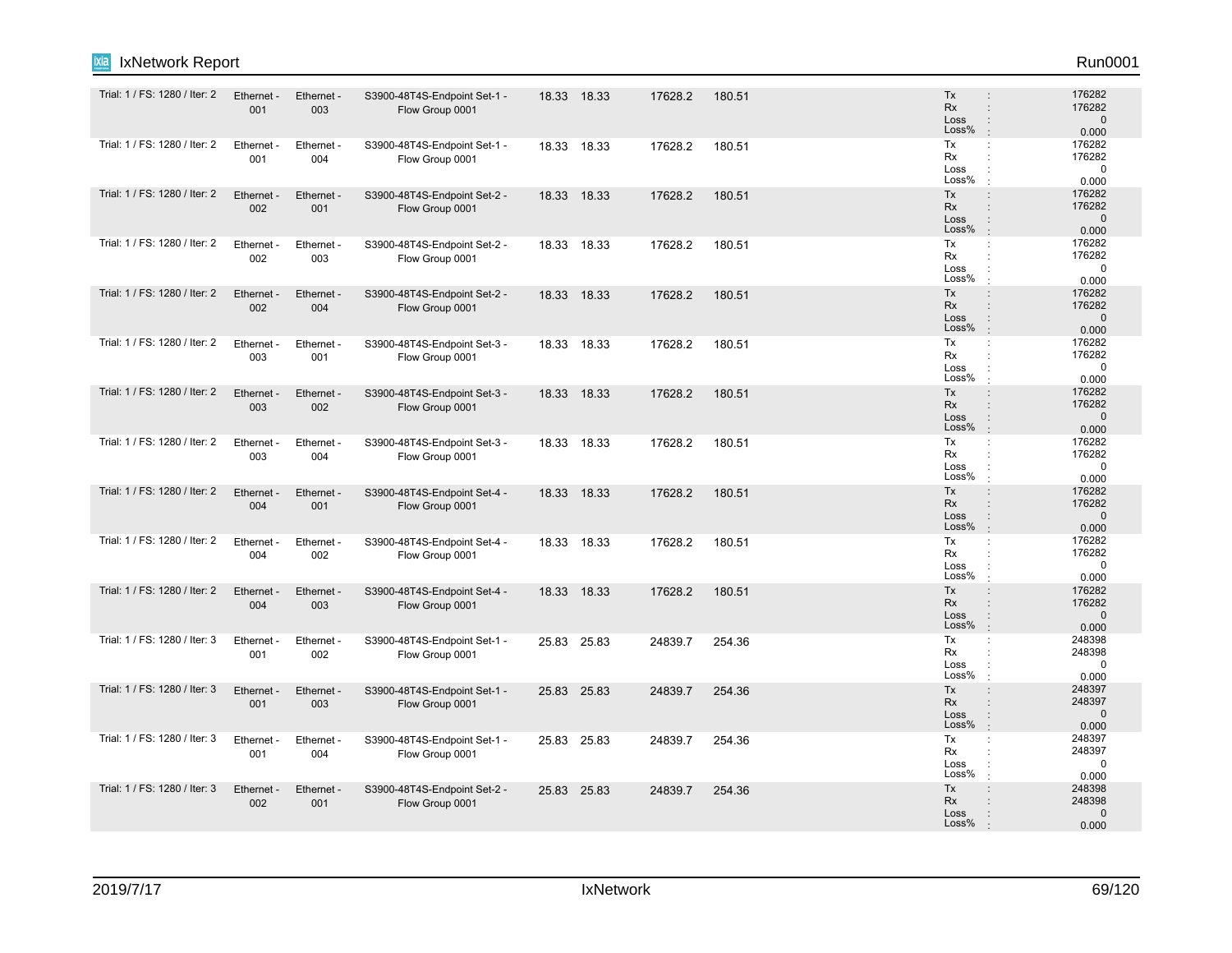| ixia<br>IxNetwork Report      |                   |                   |                                                 |       |             |         |        |                                  | Run0001                                                                                                          |
|-------------------------------|-------------------|-------------------|-------------------------------------------------|-------|-------------|---------|--------|----------------------------------|------------------------------------------------------------------------------------------------------------------|
| Trial: 1 / FS: 1280 / Iter: 3 | Ethernet<br>002   | Ethernet -<br>003 | S3900-48T4S-Endpoint Set-2 -<br>Flow Group 0001 |       | 25.83 25.83 | 24839.7 | 254.36 | Tx<br>Rx<br>Loss<br>Loss%        | 248397<br>$\ddot{\phantom{a}}$<br>248397<br>$\mathbf 0$<br>0.000                                                 |
| Trial: 1 / FS: 1280 / Iter: 3 | Ethernet<br>002   | Ethernet -<br>004 | S3900-48T4S-Endpoint Set-2 -<br>Flow Group 0001 |       | 25.83 25.83 | 24839.7 | 254.36 | Tx<br>Rx<br>Loss<br>Loss%        | 248397<br>$\vdots$<br>248397<br>$\ddot{\phantom{a}}$<br>$\mathbf 0$<br>$\vdots$<br>0.000<br>$\cdot$              |
| Trial: 1 / FS: 1280 / Iter: 3 | Ethernet<br>003   | Ethernet -<br>001 | S3900-48T4S-Endpoint Set-3 -<br>Flow Group 0001 |       | 25.83 25.83 | 24839.7 | 254.36 | Tx<br>Rx<br>Loss<br>Loss%        | 248398<br>÷<br>248398<br>÷<br>$\mathbf 0$<br>0.000<br>$\cdot$                                                    |
| Trial: 1 / FS: 1280 / Iter: 3 | Ethernet -<br>003 | Ethernet -<br>002 | S3900-48T4S-Endpoint Set-3 -<br>Flow Group 0001 | 25.83 | 25.83       | 24839.7 | 254.36 | Tx<br>Rx<br>Loss<br>Loss%        | $\colon$<br>248397<br>248397<br>$\ddot{\phantom{a}}$<br>$\mathbf 0$<br>$\cdot$<br>$\cdot$<br>0.000               |
| Trial: 1 / FS: 1280 / Iter: 3 | Ethernet<br>003   | Ethernet -<br>004 | S3900-48T4S-Endpoint Set-3 -<br>Flow Group 0001 |       | 25.83 25.83 | 24839.7 | 254.36 | Tx<br>Rx<br>Loss<br>Loss%        | 248397<br>÷<br>248397<br>$\ddot{\phantom{a}}$<br>$\mathbf 0$<br>$\ddot{\phantom{a}}$<br>0.000<br>$\cdot$         |
| Trial: 1 / FS: 1280 / Iter: 3 | Ethernet<br>004   | Ethernet -<br>001 | S3900-48T4S-Endpoint Set-4 -<br>Flow Group 0001 |       | 25.83 25.83 | 24839.7 | 254.36 | Tx<br><b>Rx</b><br>Loss<br>Loss% | 248398<br>$\ddot{\phantom{a}}$<br>248398<br>÷<br>$\mathbf 0$<br>$\ddot{\phantom{a}}$<br>0.000<br>$\cdot$         |
| Trial: 1 / FS: 1280 / Iter: 3 | Ethernet -<br>004 | Ethernet -<br>002 | S3900-48T4S-Endpoint Set-4 -<br>Flow Group 0001 |       | 25.83 25.83 | 24839.7 | 254.36 | Tx<br>Rx<br>Loss<br>Loss%        | 248397<br>÷<br>248397<br>$\ddot{\phantom{a}}$<br>0<br>0.000<br>$\cdot$                                           |
| Trial: 1 / FS: 1280 / Iter: 3 | Ethernet<br>004   | Ethernet -<br>003 | S3900-48T4S-Endpoint Set-4 -<br>Flow Group 0001 | 25.83 | 25.83       | 24839.7 | 254.36 | Tx<br><b>Rx</b><br>Loss<br>Loss% | 248397<br>$\ddot{\phantom{a}}$<br>248397<br>$\ddot{\phantom{a}}$<br>$\Omega$<br>$\vdots$<br>0.000<br>$\cdot$     |
| Trial: 1 / FS: 1280 / Iter: 4 | Ethernet<br>001   | Ethernet -<br>002 | S3900-48T4S-Endpoint Set-1 -<br>Flow Group 0001 | 29.58 | 29.58       | 28445.5 | 291.28 | Tx<br>Rx<br>Loss<br>Loss%        | 284455<br>÷<br>284455<br>$\ddot{\phantom{a}}$<br>$\ddot{\cdot}$<br>$\mathbf 0$<br>0.000<br>$\mathbf{r}$          |
| Trial: 1 / FS: 1280 / Iter: 4 | Ethernet<br>001   | Ethernet -<br>003 | S3900-48T4S-Endpoint Set-1 -<br>Flow Group 0001 |       | 29.58 29.58 | 28445.5 | 291.28 | Tx<br>Rx<br>Loss<br>Loss%        | 284455<br>$\ddot{\phantom{a}}$<br>284455<br>$\Omega$<br>:<br>0.000<br>$\mathbf{r}$                               |
| Trial: 1 / FS: 1280 / Iter: 4 | Ethernet -<br>001 | Ethernet -<br>004 | S3900-48T4S-Endpoint Set-1 -<br>Flow Group 0001 | 29.58 | 29.58       | 28445.5 | 291.28 | Tx<br>Rx<br>Loss<br>Loss%        | 284455<br>÷<br>284455<br>$\ddot{\phantom{a}}$<br>$\mathbf 0$<br>0.000                                            |
| Trial: 1 / FS: 1280 / Iter: 4 | Ethernet<br>002   | Ethernet -<br>001 | S3900-48T4S-Endpoint Set-2 -<br>Flow Group 0001 | 29.58 | 29.58       | 28445.5 | 291.28 | Tx<br><b>Rx</b><br>Loss<br>Loss% | 284455<br>$\vdots$<br>284455<br>$\ddot{\phantom{a}}$<br>$\mathbf{0}$<br>$\ddot{\phantom{a}}$<br>$\cdot$<br>0.000 |
| Trial: 1 / FS: 1280 / Iter: 4 | Ethernet -<br>002 | Ethernet -<br>003 | S3900-48T4S-Endpoint Set-2 -<br>Flow Group 0001 |       | 29.58 29.58 | 28445.5 | 291.28 | Tx<br><b>Rx</b><br>Loss<br>Loss% | 284455<br>÷<br>284455<br>$\ddot{\phantom{a}}$<br>$\mathbf 0$<br>$\ddot{\phantom{a}}$<br>0.000                    |
| Trial: 1 / FS: 1280 / Iter: 4 | Ethernet -<br>002 | Ethernet -<br>004 | S3900-48T4S-Endpoint Set-2 -<br>Flow Group 0001 | 29.58 | 29.58       | 28445.5 | 291.28 | Tx<br><b>Rx</b><br>Loss<br>Loss% | 284455<br>$\vdots$<br>284455<br>÷<br>$\mathbf 0$<br>$\ddot{\phantom{a}}$<br>0.000                                |
| Trial: 1 / FS: 1280 / Iter: 4 | Ethernet<br>003   | Ethernet -<br>001 | S3900-48T4S-Endpoint Set-3 -<br>Flow Group 0001 | 29.58 | 29.58       | 28445.5 | 291.28 | Tx<br>Rx<br>Loss<br>Loss%        | 284455<br>÷<br>284455<br>$\Omega$<br>0.000                                                                       |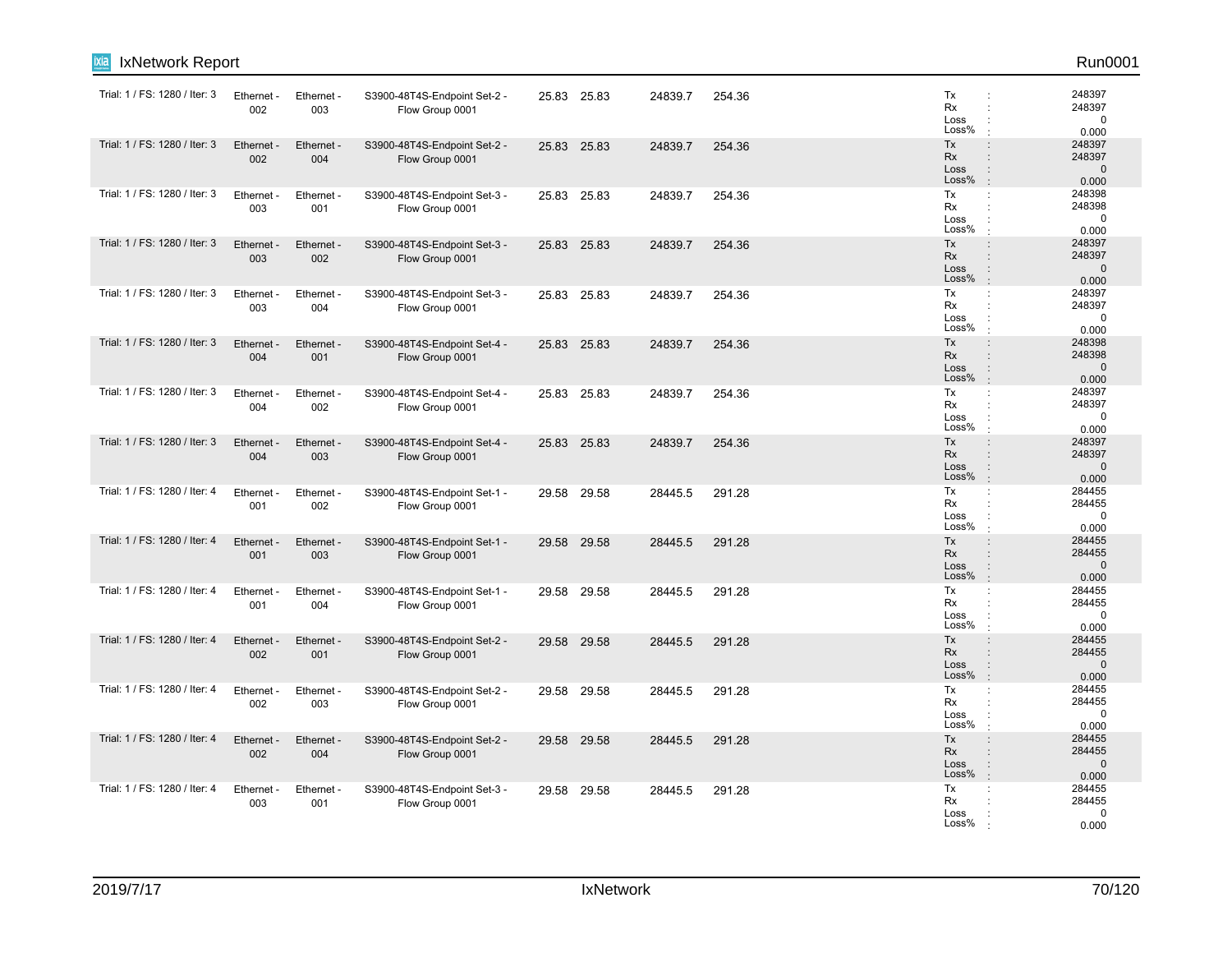| Trial: 1 / FS: 1280 / Iter: 4 | Ethernet -<br>003 | Ethernet -<br>002 | S3900-48T4S-Endpoint Set-3 -<br>Flow Group 0001 |       | 29.58 29.58 | 28445.5 | 291.28 | Tx<br>$\ddot{\phantom{a}}$<br>Rx<br>Loss<br>Loss%                                                              | 284455<br>284455<br>$\Omega$<br>0.000       |
|-------------------------------|-------------------|-------------------|-------------------------------------------------|-------|-------------|---------|--------|----------------------------------------------------------------------------------------------------------------|---------------------------------------------|
| Trial: 1 / FS: 1280 / Iter: 4 | Ethernet -<br>003 | Ethernet -<br>004 | S3900-48T4S-Endpoint Set-3 -<br>Flow Group 0001 |       | 29.58 29.58 | 28445.5 | 291.28 | Tx<br>$\ddot{\cdot}$<br>Rx<br>Loss<br>Loss%<br>$\cdot$                                                         | 284455<br>284455<br>$\Omega$<br>0.000       |
| Trial: 1 / FS: 1280 / Iter: 4 | Ethernet -<br>004 | Ethernet -<br>001 | S3900-48T4S-Endpoint Set-4 -<br>Flow Group 0001 |       | 29.58 29.58 | 28445.5 | 291.28 | Tx<br>$\ddot{\phantom{a}}$<br><b>Rx</b><br>$\ddot{\phantom{a}}$<br>Loss<br>$\vdots$<br>Loss%                   | 284455<br>284455<br>$\mathbf{0}$<br>0.000   |
| Trial: 1 / FS: 1280 / Iter: 4 | Ethernet -<br>004 | Ethernet -<br>002 | S3900-48T4S-Endpoint Set-4 -<br>Flow Group 0001 | 29.58 | 29.58       | 28445.5 | 291.28 | Tx<br>÷<br>Rx<br>÷<br>Loss<br>Loss%                                                                            | 284455<br>284455<br>$\Omega$<br>0.000       |
| Trial: 1 / FS: 1280 / Iter: 4 | Ethernet -<br>004 | Ethernet -<br>003 | S3900-48T4S-Endpoint Set-4 -<br>Flow Group 0001 | 29.58 | 29.58       | 28445.5 | 291.28 | Tx<br>$\ddot{\phantom{a}}$<br><b>Rx</b><br>$\ddot{\phantom{a}}$<br>Loss<br>÷<br>Loss%<br>$\cdot$               | 284455<br>284455<br>$\mathbf{0}$<br>0.000   |
| Trial: 1 / FS: 1280 / Iter: 5 | Ethernet -<br>001 | Ethernet -<br>002 | S3900-48T4S-Endpoint Set-1 -<br>Flow Group 0001 |       | 31.46 31.46 | 30248.4 | 309.74 | Tx<br>÷<br>Rx<br>Loss<br>Loss%                                                                                 | 302484<br>302484<br>$\Omega$<br>0.000       |
| Trial: 1 / FS: 1280 / Iter: 5 | Ethernet -<br>001 | Ethernet -<br>003 | S3900-48T4S-Endpoint Set-1 -<br>Flow Group 0001 |       | 31.46 31.46 | 30248.4 | 309.74 | Tx<br>$\vdots$<br><b>Rx</b><br>$\ddot{\phantom{a}}$<br>Loss<br>$\vdots$<br>Loss%<br>$\cdot$                    | 302484<br>302484<br>$\mathbf{0}$<br>0.000   |
| Trial: 1 / FS: 1280 / Iter: 5 | Ethernet -<br>001 | Ethernet -<br>004 | S3900-48T4S-Endpoint Set-1 -<br>Flow Group 0001 |       | 31.46 31.46 | 30248.4 | 309.74 | Tx<br>÷<br>Rx<br>÷<br>Loss<br>Loss%                                                                            | 302484<br>302484<br>$\mathbf 0$<br>0.000    |
| Trial: 1 / FS: 1280 / Iter: 5 | Ethernet -<br>002 | Ethernet -<br>001 | S3900-48T4S-Endpoint Set-2 -<br>Flow Group 0001 |       | 31.46 31.46 | 30248.4 | 309.74 | Tx<br><b>Rx</b><br>$\vdots$<br>Loss<br>Loss%<br>$\cdot$                                                        | 302484<br>302484<br>$\Omega$<br>0.000       |
| Trial: 1 / FS: 1280 / Iter: 5 | Ethernet -<br>002 | Ethernet -<br>003 | S3900-48T4S-Endpoint Set-2 -<br>Flow Group 0001 |       | 31.46 31.46 | 30248.4 | 309.74 | Tx<br>÷<br>Rx<br>Loss<br>Loss%                                                                                 | 302484<br>302484<br>$\Omega$<br>0.000       |
| Trial: 1 / FS: 1280 / Iter: 5 | Ethernet -<br>002 | Ethernet -<br>004 | S3900-48T4S-Endpoint Set-2 -<br>Flow Group 0001 |       | 31.46 31.46 | 30248.4 | 309.74 | Tx<br>$\ddot{\phantom{a}}$<br><b>Rx</b><br>Loss<br>$\vdots$<br>Loss%                                           | 302484<br>302484<br>$\Omega$<br>0.000       |
| Trial: 1 / FS: 1280 / Iter: 5 | Ethernet -<br>003 | Ethernet -<br>001 | S3900-48T4S-Endpoint Set-3 -<br>Flow Group 0001 |       | 31.46 31.46 | 30248.4 | 309.74 | Tx<br>÷<br>Rx<br>Loss<br>Loss%                                                                                 | 302484<br>302484<br>$\Omega$<br>0.000       |
| Trial: 1 / FS: 1280 / Iter: 5 | Ethernet -<br>003 | Ethernet -<br>002 | S3900-48T4S-Endpoint Set-3 -<br>Flow Group 0001 |       | 31.46 31.46 | 30248.4 | 309.74 | Tx<br>$\ddot{\phantom{a}}$<br><b>Rx</b><br>$\ddot{\phantom{a}}$<br>Loss<br>$\ddot{\phantom{a}}$<br>Loss%<br>÷. | 302484<br>302484<br>$\overline{0}$<br>0.000 |
| Trial: 1 / FS: 1280 / Iter: 5 | Ethernet -<br>003 | Ethernet -<br>004 | S3900-48T4S-Endpoint Set-3 -<br>Flow Group 0001 |       | 31.46 31.46 | 30248.3 | 309.74 | Tx<br>÷<br>Rx<br>÷<br>Loss<br>Loss%                                                                            | 302484<br>302484<br>$\Omega$<br>0.000       |
| Trial: 1 / FS: 1280 / Iter: 5 | Ethernet -<br>004 | Ethernet -<br>001 | S3900-48T4S-Endpoint Set-4 -<br>Flow Group 0001 |       | 31.46 31.46 | 30248.4 | 309.74 | <b>Tx</b><br>$\ddot{\phantom{a}}$<br><b>Rx</b><br>Loss<br>Loss%                                                | 302484<br>302484<br>$\mathbf 0$<br>0.000    |

IxNetwork Report Run0001

ixia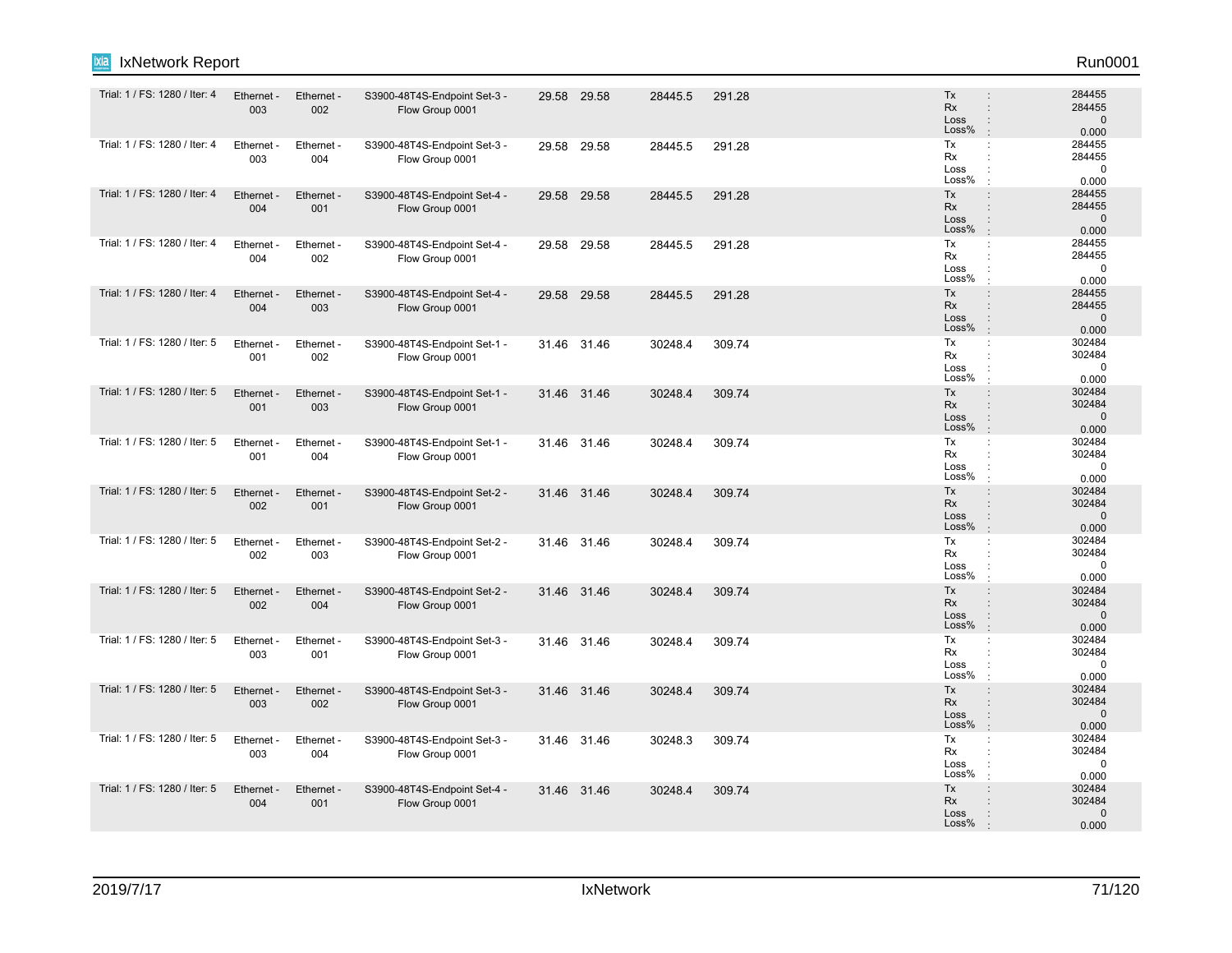| ixia<br>IxNetwork Report      |                   |                   |                                                 |       |             |         |        |                                                                                                                     | Run0001                                  |
|-------------------------------|-------------------|-------------------|-------------------------------------------------|-------|-------------|---------|--------|---------------------------------------------------------------------------------------------------------------------|------------------------------------------|
| Trial: 1 / FS: 1280 / Iter: 5 | Ethernet -<br>004 | Ethernet -<br>002 | S3900-48T4S-Endpoint Set-4 -<br>Flow Group 0001 |       | 31.46 31.46 | 30248.4 | 309.74 | Tx<br>Rx<br>Loss<br>Loss%                                                                                           | 302484<br>302484<br>$\mathbf 0$<br>0.000 |
| Trial: 1 / FS: 1280 / Iter: 5 | Ethernet -<br>004 | Ethernet -<br>003 | S3900-48T4S-Endpoint Set-4 -<br>Flow Group 0001 |       | 31.46 31.46 | 30248.4 | 309.74 | Tx<br>$\ddot{\phantom{a}}$<br><b>Rx</b><br>÷<br>Loss<br>$\ddot{\phantom{a}}$<br>Loss%<br>$\cdot$                    | 302484<br>302484<br>$\mathbf 0$<br>0.000 |
| Trial: 1 / FS: 1280 / Iter: 6 | Ethernet -<br>001 | Ethernet -<br>002 | S3900-48T4S-Endpoint Set-1 -<br>Flow Group 0001 | 32.40 | 32.40       | 31149.8 | 318.97 | Tx<br>÷<br>Rx<br>÷<br>Loss<br>Loss%                                                                                 | 311499<br>311499<br>$\mathbf 0$<br>0.000 |
| Trial: 1 / FS: 1280 / Iter: 6 | Ethernet<br>001   | Ethernet -<br>003 | S3900-48T4S-Endpoint Set-1 -<br>Flow Group 0001 | 32.40 | 32.40       | 31149.8 | 318.97 | Tx<br>$\ddot{\phantom{a}}$<br><b>Rx</b><br>÷<br>Loss<br>$\ddot{\phantom{a}}$<br>Loss%<br>$\cdot$                    | 311498<br>311498<br>$\mathbf 0$<br>0.000 |
| Trial: 1 / FS: 1280 / Iter: 6 | Ethernet -<br>001 | Ethernet -<br>004 | S3900-48T4S-Endpoint Set-1 -<br>Flow Group 0001 |       | 32.40 32.40 | 31149.8 | 318.97 | Tx<br>÷<br>Rx<br>Loss<br>Loss%                                                                                      | 311498<br>311498<br>$\mathbf 0$<br>0.000 |
| Trial: 1 / FS: 1280 / Iter: 6 | Ethernet -<br>002 | Ethernet -<br>001 | S3900-48T4S-Endpoint Set-2 -<br>Flow Group 0001 | 32.40 | 32.40       | 31149.8 | 318.97 | Tx<br>$\vdots$<br><b>Rx</b><br>÷<br>Loss<br>$\ddot{\phantom{a}}$<br>Loss%                                           | 311499<br>311499<br>$\mathbf 0$<br>0.000 |
| Trial: 1 / FS: 1280 / Iter: 6 | Ethernet<br>002   | Ethernet -<br>003 | S3900-48T4S-Endpoint Set-2 -<br>Flow Group 0001 | 32.40 | 32.40       | 31149.8 | 318.97 | Tx<br>÷<br>Rx<br>÷<br>Loss<br>Loss%                                                                                 | 311498<br>311498<br>$\mathbf 0$<br>0.000 |
| Trial: 1 / FS: 1280 / Iter: 6 | Ethernet -<br>002 | Ethernet -<br>004 | S3900-48T4S-Endpoint Set-2 -<br>Flow Group 0001 | 32.40 | 32.40       | 31149.9 | 318.98 | Tx<br>$\ddot{\phantom{a}}$<br><b>Rx</b><br>$\ddot{\phantom{a}}$<br>Loss<br>$\ddot{\phantom{a}}$<br>Loss%<br>$\cdot$ | 311498<br>311498<br>$\mathbf 0$<br>0.000 |
| Trial: 1 / FS: 1280 / Iter: 6 | Ethernet<br>003   | Ethernet -<br>001 | S3900-48T4S-Endpoint Set-3 -<br>Flow Group 0001 | 32.40 | 32.40       | 31149.8 | 318.97 | Tx<br>÷<br>Rx<br>÷<br>Loss<br>Loss%                                                                                 | 311499<br>311499<br>$\mathbf 0$<br>0.000 |
| Trial: 1 / FS: 1280 / Iter: 6 | Ethernet -<br>003 | Ethernet -<br>002 | S3900-48T4S-Endpoint Set-3 -<br>Flow Group 0001 | 32.40 | 32.40       | 31149.8 | 318.97 | Tx<br>$\ddot{\phantom{a}}$<br><b>Rx</b><br>÷<br>Loss<br>$\ddot{\phantom{a}}$<br>Loss%<br>$\cdot$                    | 311498<br>311498<br>$\mathbf 0$<br>0.000 |
| Trial: 1 / FS: 1280 / Iter: 6 | Ethernet<br>003   | Ethernet -<br>004 | S3900-48T4S-Endpoint Set-3 -<br>Flow Group 0001 | 32.40 | 32.40       | 31149.8 | 318.97 | Tx<br>÷<br>Rx<br>÷<br>Loss<br>Loss%                                                                                 | 311498<br>311498<br>$\mathbf 0$<br>0.000 |
| Trial: 1 / FS: 1280 / Iter: 6 | Ethernet<br>004   | Ethernet -<br>001 | S3900-48T4S-Endpoint Set-4 -<br>Flow Group 0001 | 32.40 | 32.40       | 31149.8 | 318.97 | Tx<br>$\ddot{\phantom{a}}$<br><b>Rx</b><br>÷<br>Loss<br>$\ddot{\phantom{a}}$<br>Loss%<br>$\cdot$                    | 311499<br>311499<br>$\mathbf 0$<br>0.000 |
| Trial: 1 / FS: 1280 / Iter: 6 | Ethernet -<br>004 | Ethernet -<br>002 | S3900-48T4S-Endpoint Set-4 -<br>Flow Group 0001 |       | 32.40 32.40 | 31149.8 | 318.97 | Tx<br>÷<br>Rx<br>÷<br>Loss<br>Loss%                                                                                 | 311498<br>311498<br>$\mathbf 0$<br>0.000 |
| Trial: 1 / FS: 1280 / Iter: 6 | Ethernet<br>004   | Ethernet -<br>003 | S3900-48T4S-Endpoint Set-4 -<br>Flow Group 0001 | 32.40 | 32.40       | 31149.8 | 318.97 | Tx<br>$\ddot{\phantom{a}}$<br><b>Rx</b><br>÷<br>Loss<br>$\vdots$<br>Loss%<br>÷                                      | 311498<br>311498<br>$\mathbf 0$<br>0.000 |
| Trial: 1 / FS: 1280 / Iter: 7 | Ethernet<br>001   | Ethernet -<br>002 | S3900-48T4S-Endpoint Set-1 -<br>Flow Group 0001 | 32.87 | 32.87       | 31600.6 | 323.59 | Tx<br>÷<br>Rx<br>Loss<br>Loss%                                                                                      | 316006<br>316006<br>$\mathbf 0$<br>0.000 |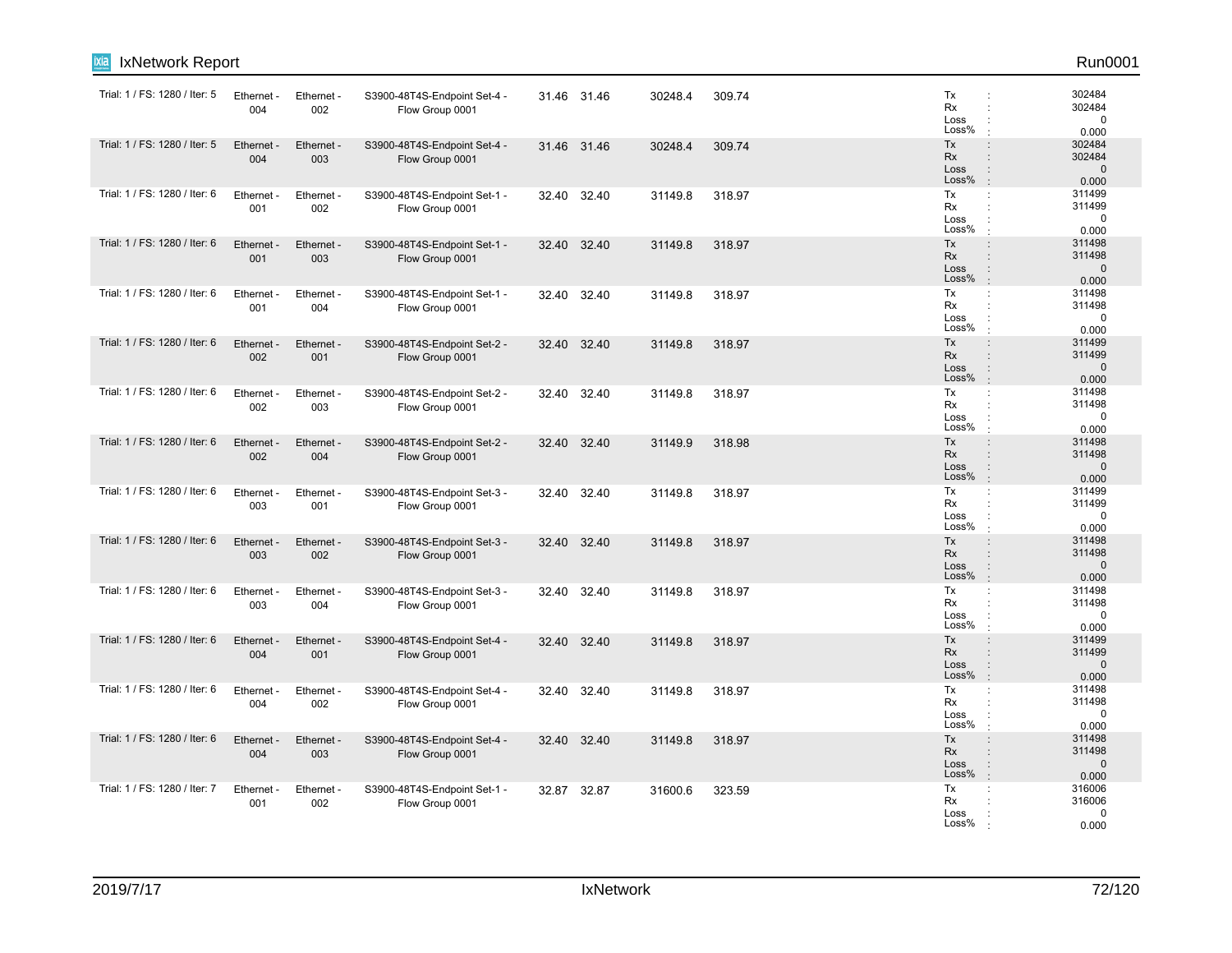| ixia<br>IxNetwork Report      |                   |                   |                                                 |       |             |         |        |                                                                                                      | Run0001                                   |
|-------------------------------|-------------------|-------------------|-------------------------------------------------|-------|-------------|---------|--------|------------------------------------------------------------------------------------------------------|-------------------------------------------|
| Trial: 1 / FS: 1280 / Iter: 7 | Ethernet -<br>001 | Ethernet -<br>003 | S3900-48T4S-Endpoint Set-1 -<br>Flow Group 0001 |       | 32.87 32.87 | 31600.6 | 323.59 | Tx<br><b>Rx</b><br>$\ddot{\phantom{a}}$<br>Loss<br>÷<br>Loss%                                        | 316006<br>316006<br>$\mathbf 0$<br>0.000  |
| Trial: 1 / FS: 1280 / Iter: 7 | Ethernet -<br>001 | Ethernet -<br>004 | S3900-48T4S-Endpoint Set-1 -<br>Flow Group 0001 | 32.87 | 32.87       | 31600.6 | 323.59 | Tx<br>÷<br>Rx<br>Loss<br>Loss%                                                                       | 316005<br>316005<br>$\mathbf 0$<br>0.000  |
| Trial: 1 / FS: 1280 / Iter: 7 | Ethernet -<br>002 | Ethernet -<br>001 | S3900-48T4S-Endpoint Set-2 -<br>Flow Group 0001 | 32.87 | 32.87       | 31600.5 | 323.59 | Tx<br>$\ddot{\phantom{a}}$<br>Rx<br>$\ddot{\phantom{a}}$<br>Loss<br>$\mathbf{L}$<br>Loss%            | 316006<br>316006<br>$\mathbf{0}$<br>0.000 |
| Trial: 1 / FS: 1280 / Iter: 7 | Ethernet<br>002   | Ethernet -<br>003 | S3900-48T4S-Endpoint Set-2 -<br>Flow Group 0001 | 32.87 | 32.87       | 31600.6 | 323.59 | Tx<br>÷<br>Rx<br>÷<br>Loss<br>Loss%<br>$\cdot$                                                       | 316006<br>316006<br>$\mathbf 0$<br>0.000  |
| Trial: 1 / FS: 1280 / Iter: 7 | Ethernet -<br>002 | Ethernet -<br>004 | S3900-48T4S-Endpoint Set-2 -<br>Flow Group 0001 | 32.87 | 32.87       | 31600.6 | 323.59 | Tx<br>$\vdots$<br>Rx<br>$\vdots$<br>Loss<br>$\ddot{\phantom{a}}$<br>Loss%<br>$\cdot$                 | 316005<br>316005<br>$\mathbf 0$<br>0.000  |
| Trial: 1 / FS: 1280 / Iter: 7 | Ethernet<br>003   | Ethernet -<br>001 | S3900-48T4S-Endpoint Set-3 -<br>Flow Group 0001 | 32.87 | 32.87       | 31600.6 | 323.59 | Tx<br>÷<br>Rx<br>÷<br>Loss<br>Loss%                                                                  | 316006<br>316006<br>$\mathbf 0$<br>0.000  |
| Trial: 1 / FS: 1280 / Iter: 7 | Ethernet -<br>003 | Ethernet -<br>002 | S3900-48T4S-Endpoint Set-3 -<br>Flow Group 0001 | 32.87 | 32.87       | 31600.5 | 323.59 | Tx<br>$\ddot{\phantom{a}}$<br>Rx<br>$\ddot{\phantom{a}}$<br>Loss<br>$\mathbf{L}$<br>Loss%<br>$\cdot$ | 316006<br>316006<br>$\mathbf 0$<br>0.000  |
| Trial: 1 / FS: 1280 / Iter: 7 | Ethernet<br>003   | Ethernet -<br>004 | S3900-48T4S-Endpoint Set-3 -<br>Flow Group 0001 | 32.87 | 32.87       | 31600.6 | 323.59 | Tx<br>÷<br>Rx<br>Loss<br>Loss%                                                                       | 316005<br>316005<br>$\mathbf 0$<br>0.000  |
| Trial: 1 / FS: 1280 / Iter: 7 | Ethernet<br>004   | Ethernet -<br>001 | S3900-48T4S-Endpoint Set-4 -<br>Flow Group 0001 | 32.87 | 32.87       | 31600.6 | 323.59 | Tx<br>÷<br><b>Rx</b><br>$\ddot{\phantom{a}}$<br>Loss<br>÷<br>Loss%<br>$\cdot$                        | 316006<br>316006<br>$\mathbf{0}$<br>0.000 |
| Trial: 1 / FS: 1280 / Iter: 7 | Ethernet -<br>004 | Ethernet -<br>002 | S3900-48T4S-Endpoint Set-4 -<br>Flow Group 0001 | 32.87 | 32.87       | 31600.6 | 323.59 | Tx<br>÷<br>Rx<br>Loss<br>÷<br>Loss%<br>$\cdot$                                                       | 316006<br>316006<br>0<br>0.000            |
| Trial: 1 / FS: 1280 / Iter: 7 | Ethernet -<br>004 | Ethernet -<br>003 | S3900-48T4S-Endpoint Set-4 -<br>Flow Group 0001 | 32.87 | 32.87       | 31600.6 | 323.59 | Tx<br>$\ddot{\phantom{a}}$<br>Rx<br>$\ddot{\phantom{a}}$<br>Loss<br>Loss%<br>$\cdot$                 | 316005<br>316005<br>$\mathbf 0$<br>0.000  |
| Trial: 1 / FS: 1280 / Iter: 8 | Ethernet<br>001   | Ethernet -<br>002 | S3900-48T4S-Endpoint Set-1 -<br>Flow Group 0001 | 33.10 | 33.10       | 31825.9 | 325.90 | Tx<br>÷<br>Rx<br>Loss<br>Loss%<br>$\cdot$                                                            | 318260<br>318260<br>$\mathbf 0$<br>0.000  |
| Trial: 1 / FS: 1280 / Iter: 8 | Ethernet -<br>001 | Ethernet -<br>003 | S3900-48T4S-Endpoint Set-1 -<br>Flow Group 0001 |       | 33.10 33.10 | 31826.0 | 325.90 | Tx<br>$\ddot{\phantom{a}}$<br><b>Rx</b><br>÷<br>Loss<br>$\ddot{\phantom{a}}$<br>Loss%<br>$\cdot$     | 318259<br>318259<br>$\mathbf{0}$<br>0.000 |
| Trial: 1 / FS: 1280 / Iter: 8 | Ethernet<br>001   | Ethernet<br>004   | S3900-48T4S-Endpoint Set-1 -<br>Flow Group 0001 |       | 33.10 33.10 | 31826.0 | 325.90 | Tx<br>÷<br>Rx<br>Loss<br>Loss%                                                                       | 318259<br>318259<br>$\mathbf 0$<br>0.000  |
| Trial: 1 / FS: 1280 / Iter: 8 | Ethernet -<br>002 | Ethernet -<br>001 | S3900-48T4S-Endpoint Set-2 -<br>Flow Group 0001 |       | 33.10 33.10 | 31825.9 | 325.90 | Tx<br>$\vdots$<br><b>Rx</b><br>Loss<br>Loss%                                                         | 318260<br>318260<br>$\Omega$<br>0.000     |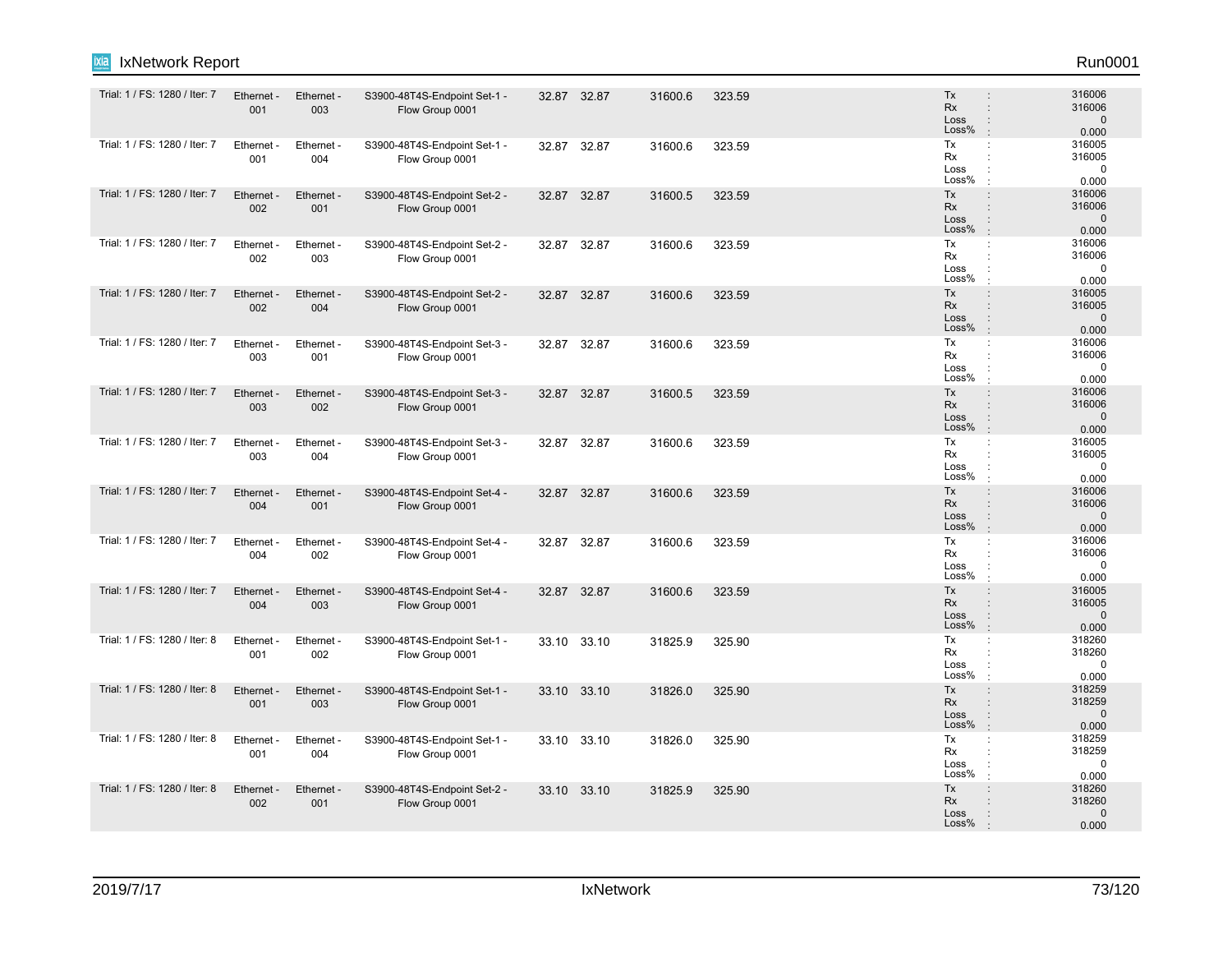| IxNetwork Report<br>ixia      |                   |                   |                                                 |       |             |         |        |                                  | Run0001                                                                                                                     |
|-------------------------------|-------------------|-------------------|-------------------------------------------------|-------|-------------|---------|--------|----------------------------------|-----------------------------------------------------------------------------------------------------------------------------|
| Trial: 1 / FS: 1280 / Iter: 8 | Ethernet -<br>002 | Ethernet -<br>003 | S3900-48T4S-Endpoint Set-2 -<br>Flow Group 0001 |       | 33.10 33.10 | 31825.9 | 325.90 | Tx<br>Rx<br>Loss<br>Loss%        | 318259<br>÷<br>318259<br>$\mathbf 0$<br>÷<br>0.000                                                                          |
| Trial: 1 / FS: 1280 / Iter: 8 | Ethernet -<br>002 | Ethernet -<br>004 | S3900-48T4S-Endpoint Set-2 -<br>Flow Group 0001 |       | 33.10 33.10 | 31826.0 | 325.90 | Tx<br><b>Rx</b><br>Loss<br>Loss% | 318259<br>$\vdots$<br>318259<br>÷<br>$\mathbf{0}$<br>$\vdots$<br>$\mathbf{r}$<br>0.000                                      |
| Trial: 1 / FS: 1280 / Iter: 8 | Ethernet<br>003   | Ethernet -<br>001 | S3900-48T4S-Endpoint Set-3 -<br>Flow Group 0001 |       | 33.10 33.10 | 31825.9 | 325.90 | Tx<br>Rx<br>Loss<br>Loss%        | 318260<br>÷<br>318260<br>$\ddot{\phantom{a}}$<br>$\mathbf 0$<br>÷<br>0.000                                                  |
| Trial: 1 / FS: 1280 / Iter: 8 | Ethernet -<br>003 | Ethernet -<br>002 | S3900-48T4S-Endpoint Set-3 -<br>Flow Group 0001 |       | 33.10 33.10 | 31825.9 | 325.90 | Tx<br>Rx<br>Loss<br>Loss%        | 318259<br>$\ddot{\phantom{a}}$<br>318259<br>÷<br>$\mathbf 0$<br>$\ddot{\phantom{a}}$<br>0.000<br>$\cdot$                    |
| Trial: 1 / FS: 1280 / Iter: 8 | Ethernet<br>003   | Ethernet -<br>004 | S3900-48T4S-Endpoint Set-3 -<br>Flow Group 0001 |       | 33.10 33.10 | 31825.9 | 325.90 | Tx<br>Rx<br>Loss<br>Loss%        | 318259<br>÷<br>318259<br>$\ddot{\cdot}$<br>$\mathbf 0$<br>$\ddot{\phantom{a}}$<br>0.000<br>$\cdot$                          |
| Trial: 1 / FS: 1280 / Iter: 8 | Ethernet<br>004   | Ethernet -<br>001 | S3900-48T4S-Endpoint Set-4 -<br>Flow Group 0001 |       | 33.10 33.10 | 31825.9 | 325.90 | Tx<br><b>Rx</b><br>Loss<br>Loss% | 318260<br>$\ddot{\phantom{a}}$<br>318260<br>$\Omega$<br>$\vdots$<br>0.000<br>$\cdot$                                        |
| Trial: 1 / FS: 1280 / Iter: 8 | Ethernet<br>004   | Ethernet -<br>002 | S3900-48T4S-Endpoint Set-4 -<br>Flow Group 0001 |       | 33.10 33.10 | 31825.9 | 325.90 | Tx<br>Rx<br>Loss<br>Loss%        | 318259<br>÷<br>318259<br>$\ddot{\phantom{a}}$<br>$\mathbf 0$<br>$\ddot{\phantom{a}}$<br>0.000<br>$\cdot$                    |
| Trial: 1 / FS: 1280 / Iter: 8 | Ethernet -<br>004 | Ethernet -<br>003 | S3900-48T4S-Endpoint Set-4 -<br>Flow Group 0001 | 33.10 | 33.10       | 31825.9 | 325.90 | Tx<br><b>Rx</b><br>Loss<br>Loss% | 318259<br>$\vdots$<br>318259<br>$\ddot{\phantom{a}}$<br>$\mathbf 0$<br>$\ddot{\phantom{a}}$<br>0.000                        |
| Trial: 1 / FS: 1280 / Iter: 9 | Ethernet -<br>001 | Ethernet -<br>002 | S3900-48T4S-Endpoint Set-1 -<br>Flow Group 0001 |       | 33.33 33.33 | 32051.3 | 328.21 | Tx<br>Rx<br>Loss<br>Loss%        | 320513<br>$\ddot{\phantom{a}}$<br>320513<br>$\ddot{\phantom{a}}$<br>$\mathbf 0$<br>$\ddot{\phantom{a}}$<br>0.000<br>$\cdot$ |
| Trial: 1 / FS: 1280 / Iter: 9 | Ethernet -<br>001 | Ethernet -<br>003 | S3900-48T4S-Endpoint Set-1 -<br>Flow Group 0001 |       | 33.33 33.33 | 32051.3 | 328.21 | Tx<br>Rx<br>Loss<br>Loss%        | 320513<br>÷<br>320513<br>$\mathbf{0}$<br>$\ddot{\phantom{a}}$<br>0.000<br>$\mathbf{r}$                                      |
| Trial: 1 / FS: 1280 / Iter: 9 | Ethernet -<br>001 | Ethernet -<br>004 | S3900-48T4S-Endpoint Set-1 -<br>Flow Group 0001 |       | 33.33 33.33 | 32051.3 | 328.21 | Tx<br>Rx<br>Loss<br>Loss%        | 320512<br>÷<br>320512<br>÷<br>0<br>0.000                                                                                    |
| Trial: 1 / FS: 1280 / Iter: 9 | Ethernet<br>002   | Ethernet -<br>001 | S3900-48T4S-Endpoint Set-2 -<br>Flow Group 0001 |       | 33.33 33.33 | 32051.3 | 328.21 | Tx<br>Rx<br>Loss<br>Loss%        | 320513<br>$\ddot{\phantom{a}}$<br>320513<br>$\vdots$<br>$\mathbf 0$<br>$\vdots$<br>$\cdot$<br>0.000                         |
| Trial: 1 / FS: 1280 / Iter: 9 | Ethernet -<br>002 | Ethernet -<br>003 | S3900-48T4S-Endpoint Set-2 -<br>Flow Group 0001 |       | 33.33 33.33 | 32051.3 | 328.21 | Tx<br>Rx<br>Loss<br>Loss%        | ÷<br>320513<br>320513<br>$\ddot{\phantom{a}}$<br>$\mathbf 0$<br>$\ddot{\phantom{a}}$<br>0.000                               |
| Trial: 1 / FS: 1280 / Iter: 9 | Ethernet -<br>002 | Ethernet -<br>004 | S3900-48T4S-Endpoint Set-2 -<br>Flow Group 0001 |       | 33.33 33.33 | 32051.2 | 328.20 | Tx<br><b>Rx</b><br>Loss<br>Loss% | 320512<br>$\vdots$<br>320512<br>$\cdot$<br>$\mathbf 0$<br>$\ddot{\phantom{a}}$<br>0.000                                     |
| Trial: 1 / FS: 1280 / Iter: 9 | Ethernet -<br>003 | Ethernet -<br>001 | S3900-48T4S-Endpoint Set-3 -<br>Flow Group 0001 |       | 33.33 33.33 | 32051.2 | 328.21 | Tx<br>Rx<br>Loss<br>Loss%        | 320513<br>÷<br>320513<br>$\Omega$<br>0.000                                                                                  |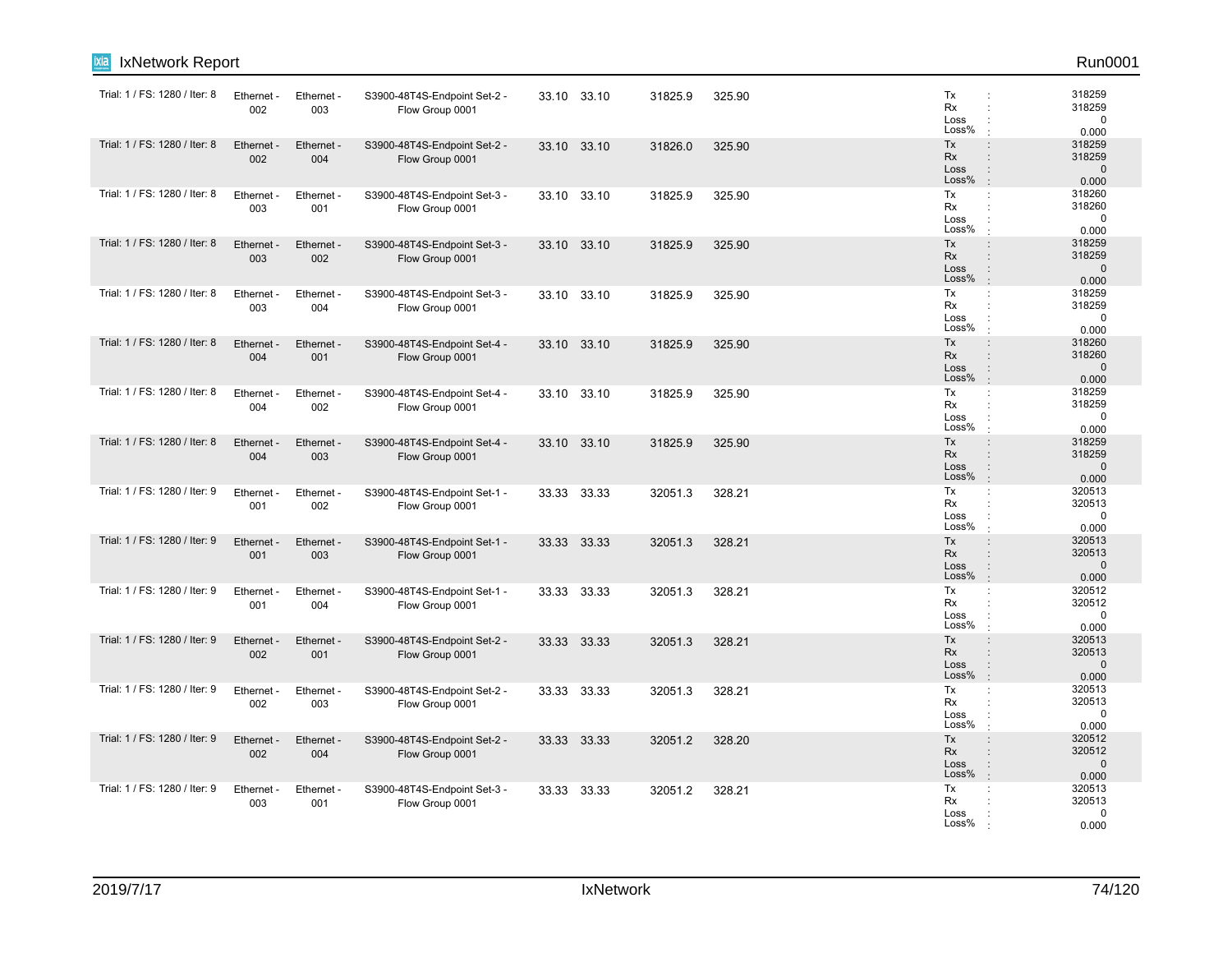| ixia<br>IxNetwork Report      |                   |                   |                                                 |      |             |         |        |                                                                                                              | Run0001                                   |
|-------------------------------|-------------------|-------------------|-------------------------------------------------|------|-------------|---------|--------|--------------------------------------------------------------------------------------------------------------|-------------------------------------------|
| Trial: 1 / FS: 1280 / Iter: 9 | Ethernet -<br>003 | Ethernet -<br>002 | S3900-48T4S-Endpoint Set-3 -<br>Flow Group 0001 |      | 33.33 33.33 | 32051.3 | 328.21 | Tx<br><b>Rx</b><br>$\ddot{\phantom{a}}$<br>Loss<br>÷<br>Loss%<br>$\cdot$                                     | 320513<br>320513<br>$\mathbf 0$<br>0.000  |
| Trial: 1 / FS: 1280 / Iter: 9 | Ethernet -<br>003 | Ethernet -<br>004 | S3900-48T4S-Endpoint Set-3 -<br>Flow Group 0001 |      | 33.33 33.33 | 32051.3 | 328.21 | Tx<br>÷<br>Rx<br>Loss<br>Loss%                                                                               | 320512<br>320512<br>$\mathbf 0$<br>0.000  |
| Trial: 1 / FS: 1280 / Iter: 9 | Ethernet -<br>004 | Ethernet -<br>001 | S3900-48T4S-Endpoint Set-4 -<br>Flow Group 0001 |      | 33.33 33.33 | 32051.2 | 328.21 | Tx<br>$\ddot{\phantom{a}}$<br>Rx<br>$\ddot{\phantom{a}}$<br>Loss<br>÷<br>Loss%                               | 320513<br>320513<br>$\mathbf{0}$<br>0.000 |
| Trial: 1 / FS: 1280 / Iter: 9 | Ethernet<br>004   | Ethernet -<br>002 | S3900-48T4S-Endpoint Set-4 -<br>Flow Group 0001 |      | 33.33 33.33 | 32051.3 | 328.21 | Tx<br>÷<br>Rx<br>÷<br>Loss<br>$\ddot{\phantom{a}}$<br>Loss%<br>$\cdot$                                       | 320513<br>320513<br>$\mathbf 0$<br>0.000  |
| Trial: 1 / FS: 1280 / Iter: 9 | Ethernet -<br>004 | Ethernet -<br>003 | S3900-48T4S-Endpoint Set-4 -<br>Flow Group 0001 |      | 33.33 33.33 | 32051.3 | 328.21 | Tx<br>$\vdots$<br><b>Rx</b><br>÷<br>Loss<br>$\ddot{\phantom{a}}$<br>Loss%<br>$\cdot$                         | 320512<br>320512<br>$\mathbf{0}$<br>0.000 |
| Trial: 1 / FS: 1518 / Iter: 1 | Ethernet -<br>001 | Ethernet -<br>002 | S3900-48T4S-Endpoint Set-1 -<br>Flow Group 0001 | 3.33 | 3.33        | 2709.1  | 32.90  | Tx<br>$\ddot{\phantom{a}}$<br>Rx<br>÷<br>Loss<br>Loss%                                                       | 27092<br>27092<br>0<br>0.000              |
| Trial: 1 / FS: 1518 / Iter: 1 | Ethernet -<br>001 | Ethernet -<br>003 | S3900-48T4S-Endpoint Set-1 -<br>Flow Group 0001 | 3.33 | 3.33        | 2709.1  | 32.90  | Tx<br>$\ddot{\phantom{a}}$<br>Rx<br>$\ddot{\phantom{0}}$<br>Loss<br>$\ddot{\phantom{a}}$<br>Loss%<br>$\cdot$ | 27091<br>27091<br>$\mathbf 0$<br>0.000    |
| Trial: 1 / FS: 1518 / Iter: 1 | Ethernet<br>001   | Ethernet -<br>004 | S3900-48T4S-Endpoint Set-1 -<br>Flow Group 0001 | 3.33 | 3.33        | 2709.1  | 32.90  | Tx<br>÷<br>Rx<br>÷<br>Loss<br>$\ddot{\cdot}$<br>Loss%                                                        | 27091<br>27091<br>$\mathbf 0$<br>0.000    |
| Trial: 1 / FS: 1518 / Iter: 1 | Ethernet<br>002   | Ethernet -<br>001 | S3900-48T4S-Endpoint Set-2 -<br>Flow Group 0001 | 3.33 | 3.33        | 2709.1  | 32.90  | Tx<br>÷<br>Rx<br>$\vdots$<br>Loss<br>$\ddot{\phantom{a}}$<br>Loss%<br>$\cdot$                                | 27092<br>27092<br>$\mathbf 0$<br>0.000    |
| Trial: 1 / FS: 1518 / Iter: 1 | Ethernet -<br>002 | Ethernet -<br>003 | S3900-48T4S-Endpoint Set-2 -<br>Flow Group 0001 | 3.33 | 3.33        | 2709.1  | 32.90  | Tx<br>÷<br>Rx<br>Loss<br>Loss%                                                                               | 27091<br>27091<br>$\mathbf 0$<br>0.000    |
| Trial: 1 / FS: 1518 / Iter: 1 | Ethernet -<br>002 | Ethernet -<br>004 | S3900-48T4S-Endpoint Set-2 -<br>Flow Group 0001 | 3.33 | 3.33        | 2709.1  | 32.90  | Tx<br>$\ddot{\phantom{a}}$<br>Rx<br>$\ddot{\phantom{a}}$<br>Loss<br>$\mathbf{I}$<br>Loss%<br>$\cdot$         | 27091<br>27091<br>$\mathbf{0}$<br>0.000   |
| Trial: 1 / FS: 1518 / Iter: 1 | Ethernet<br>003   | Ethernet -<br>001 | S3900-48T4S-Endpoint Set-3 -<br>Flow Group 0001 | 3.33 | 3.33        | 2709.1  | 32.90  | Tx<br>÷<br>Rx<br>Loss<br>Loss%<br>$\cdot$                                                                    | 27092<br>27092<br>$\mathbf 0$<br>0.000    |
| Trial: 1 / FS: 1518 / Iter: 1 | Ethernet -<br>003 | Ethernet -<br>002 | S3900-48T4S-Endpoint Set-3 -<br>Flow Group 0001 | 3.33 | 3.33        | 2709.1  | 32.90  | Tx<br>÷<br>Rx<br>$\ddot{\phantom{a}}$<br>Loss<br>$\ddot{\phantom{a}}$<br>Loss%<br>$\cdot$                    | 27091<br>27091<br>$\mathbf{0}$<br>0.000   |
| Trial: 1 / FS: 1518 / Iter: 1 | Ethernet<br>003   | Ethernet -<br>004 | S3900-48T4S-Endpoint Set-3 -<br>Flow Group 0001 | 3.33 | 3.33        | 2709.1  | 32.90  | Tx<br>$\ddot{\phantom{a}}$<br>Rx<br>Loss<br>Loss%<br>$\cdot$                                                 | 27091<br>27091<br>0<br>0.000              |
| Trial: 1 / FS: 1518 / Iter: 1 | Ethernet -<br>004 | Ethernet -<br>001 | S3900-48T4S-Endpoint Set-4 -<br>Flow Group 0001 | 3.33 | 3.33        | 2709.1  | 32.90  | Tx<br>$\ddot{\phantom{a}}$<br>Rx<br>Loss<br>Loss%                                                            | 27092<br>27092<br>$\mathbf 0$<br>0.000    |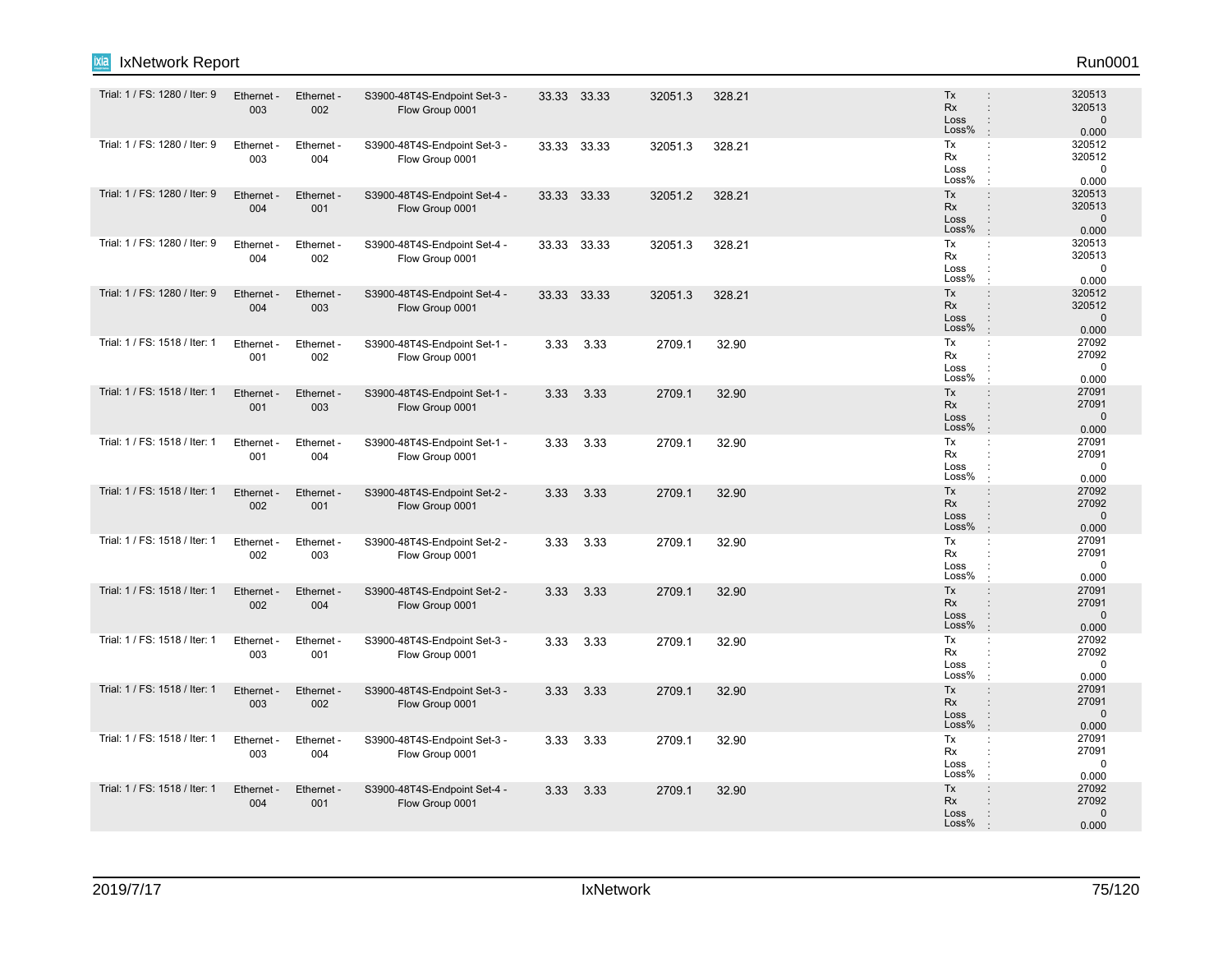| <b>IxNetwork Report</b><br>ixia |                   |                        |                                                 |       |             |         |        |                                                                                                  | Run0001                                   |
|---------------------------------|-------------------|------------------------|-------------------------------------------------|-------|-------------|---------|--------|--------------------------------------------------------------------------------------------------|-------------------------------------------|
| Trial: 1 / FS: 1518 / Iter: 1   | Ethernet -<br>004 | Ethernet -<br>002      | S3900-48T4S-Endpoint Set-4 -<br>Flow Group 0001 |       | 3.33 3.33   | 2709.1  | 32.90  | Tx<br>÷<br>Rx<br>÷<br>Loss<br>Loss%                                                              | 27091<br>27091<br>$\mathbf 0$<br>0.000    |
| Trial: 1 / FS: 1518 / Iter: 1   | Ethernet<br>004   | Ethernet -<br>003      | S3900-48T4S-Endpoint Set-4 -<br>Flow Group 0001 | 3.33  | 3.33        | 2709.1  | 32.90  | Tx<br>$\ddot{\phantom{a}}$<br>Rx<br>Loss<br>$\ddot{\phantom{a}}$<br>Loss%<br>$\cdot$             | 27091<br>27091<br>$\mathbf{0}$<br>0.000   |
| Trial: 1 / FS: 1518 / Iter: 2   | Ethernet -<br>001 | Ethernet -<br>002      | S3900-48T4S-Endpoint Set-1 -<br>Flow Group 0001 |       | 18.33 18.33 | 14900.3 | 180.95 | Tx<br>÷<br>Rx<br>÷<br>Loss<br>Loss%                                                              | 149003<br>149003<br>$\mathbf 0$<br>0.000  |
| Trial: 1 / FS: 1518 / Iter: 2   | Ethernet<br>001   | Ethernet -<br>003      | S3900-48T4S-Endpoint Set-1 -<br>Flow Group 0001 | 18.33 | 18.33       | 14900.3 | 180.95 | Tx<br>$\ddot{\phantom{a}}$<br>Rx<br>$\vdots$<br>Loss<br>$\vdots$<br>Loss%<br>$\cdot$             | 149003<br>149003<br>$\mathbf 0$<br>0.000  |
| Trial: 1 / FS: 1518 / Iter: 2   | Ethernet -<br>001 | Ethernet -<br>004      | S3900-48T4S-Endpoint Set-1 -<br>Flow Group 0001 |       | 18.33 18.33 | 14900.3 | 180.95 | Tx<br>÷<br>Rx<br>Loss<br>Loss%                                                                   | 149003<br>149003<br>$\mathbf 0$<br>0.000  |
| Trial: 1 / FS: 1518 / Iter: 2   | Ethernet<br>002   | Ethernet -<br>001      | S3900-48T4S-Endpoint Set-2 -<br>Flow Group 0001 |       | 18.33 18.33 | 14900.3 | 180.95 | Tx<br>$\ddot{\phantom{a}}$<br>Rx<br>÷<br>Loss<br>Loss%                                           | 149003<br>149003<br>$\mathbf{0}$<br>0.000 |
| Trial: 1 / FS: 1518 / Iter: 2   | Ethernet -<br>002 | Ethernet -<br>003      | S3900-48T4S-Endpoint Set-2 -<br>Flow Group 0001 | 18.33 | 18.33       | 14900.3 | 180.95 | Tx<br>÷<br>Rx<br>÷<br>Loss<br>Loss%                                                              | 149003<br>149003<br>$\Omega$<br>0.000     |
| Trial: 1 / FS: 1518 / Iter: 2   | Ethernet<br>002   | Ethernet -<br>004      | S3900-48T4S-Endpoint Set-2 -<br>Flow Group 0001 | 18.33 | 18.33       | 14900.3 | 180.95 | Tx<br>$\ddot{\phantom{a}}$<br>Rx<br>÷<br>Loss<br>$\ddot{\phantom{a}}$<br>Loss%<br>$\cdot$        | 149003<br>149003<br>$\mathbf 0$<br>0.000  |
| Trial: 1 / FS: 1518 / Iter: 2   | Ethernet -<br>003 | Ethernet -<br>001      | S3900-48T4S-Endpoint Set-3 -<br>Flow Group 0001 |       | 18.33 18.33 | 14900.3 | 180.95 | Tx<br>÷<br>Rx<br>÷<br>Loss<br>Loss%<br>$\cdot$                                                   | 149003<br>149003<br>$\mathbf 0$<br>0.000  |
| Trial: 1 / FS: 1518 / Iter: 2   | Ethernet -<br>003 | Ethernet -<br>002      | S3900-48T4S-Endpoint Set-3 -<br>Flow Group 0001 |       | 18.33 18.33 | 14900.3 | 180.95 | Tx<br>$\ddot{\phantom{a}}$<br>Rx<br>Loss<br>$\ddot{\phantom{a}}$<br>Loss%<br>$\cdot$             | 149003<br>149003<br>$\mathbf{0}$<br>0.000 |
| Trial: 1 / FS: 1518 / Iter: 2   | Ethernet<br>003   | Ethernet -<br>004      | S3900-48T4S-Endpoint Set-3 -<br>Flow Group 0001 | 18.33 | 18.33       | 14900.3 | 180.95 | Tx<br>÷<br>Rx<br>÷<br>Loss<br>Loss%                                                              | 149003<br>149003<br>0<br>0.000            |
| Trial: 1 / FS: 1518 / Iter: 2   | Ethernet<br>004   | Ethernet -<br>001      | S3900-48T4S-Endpoint Set-4 -<br>Flow Group 0001 | 18.33 | 18.33       | 14900.3 | 180.95 | Tx<br>÷<br><b>Rx</b><br>$\ddot{\phantom{a}}$<br>Loss<br>$\ddot{\phantom{a}}$<br>Loss%<br>$\cdot$ | 149003<br>149003<br>$\mathbf{0}$<br>0.000 |
| Trial: 1 / FS: 1518 / Iter: 2   | Ethernet -<br>004 | Ethernet -<br>002      | S3900-48T4S-Endpoint Set-4 -<br>Flow Group 0001 |       | 18.33 18.33 | 14900.3 | 180.95 | Tx<br>÷<br>Rx<br>÷<br>Loss<br>Loss%                                                              | 149003<br>149003<br>0<br>0.000            |
| Trial: 1 / FS: 1518 / Iter: 2   | Ethernet<br>004   | <b>Ethernet</b><br>003 | S3900-48T4S-Endpoint Set-4 -<br>Flow Group 0001 |       | 18.33 18.33 | 14900.3 | 180.95 | Tx<br>$\vdots$<br>Rx<br>Loss<br>$\ddot{\phantom{a}}$<br>Loss%<br>$\ddot{\phantom{a}}$            | 149003<br>149003<br>$\mathbf{0}$<br>0.000 |
| Trial: 1 / FS: 1518 / Iter: 3   | Ethernet -<br>001 | Ethernet -<br>002      | S3900-48T4S-Endpoint Set-1 -<br>Flow Group 0001 |       | 25.83 25.83 | 20995.9 | 254.97 | Tx<br>÷<br>Rx<br>Loss<br>Loss%                                                                   | 209959<br>209959<br>0<br>0.000            |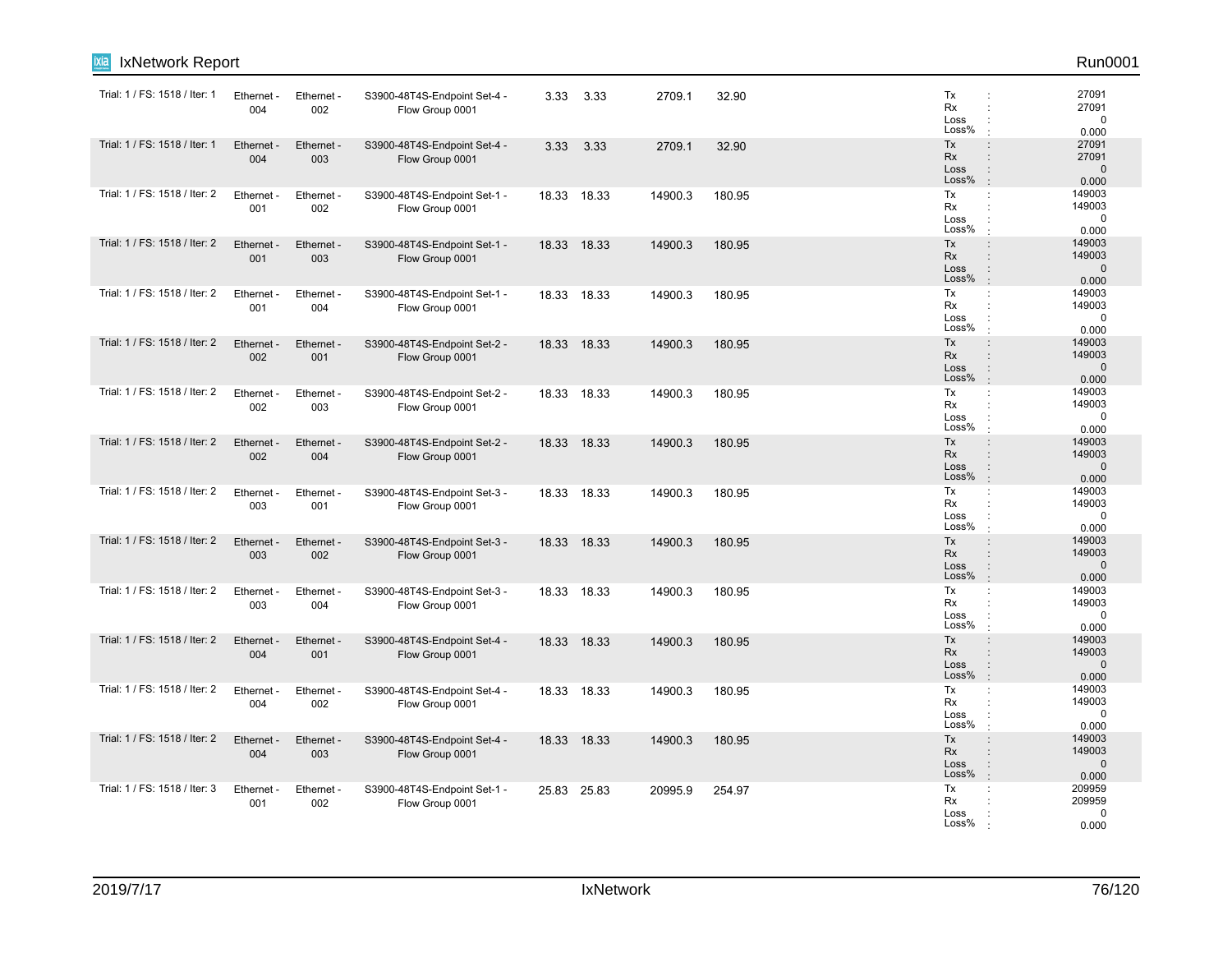| Trial: 1 / FS: 1518 / Iter: 3 | Ethernet -<br>001 | Ethernet -<br>003 | S3900-48T4S-Endpoint Set-1 -<br>Flow Group 0001 |       | 25.83 25.83 | 20995.9 | 254.97 | Tx<br><b>Rx</b><br>Loss<br>Loss% | $\ddot{\phantom{a}}$<br>÷<br>÷<br>$\cdot$                    | 209959<br>209959<br>$\mathbf 0$<br>0.000  |
|-------------------------------|-------------------|-------------------|-------------------------------------------------|-------|-------------|---------|--------|----------------------------------|--------------------------------------------------------------|-------------------------------------------|
| Trial: 1 / FS: 1518 / Iter: 3 | Ethernet -<br>001 | Ethernet -<br>004 | S3900-48T4S-Endpoint Set-1 -<br>Flow Group 0001 | 25.83 | 25.83       | 20995.9 | 254.97 | Tx<br>Rx<br>Loss<br>Loss%        | ÷<br>٠<br>$\cdot$                                            | 209958<br>209958<br>$\mathbf 0$<br>0.000  |
| Trial: 1 / FS: 1518 / Iter: 3 | Ethernet -<br>002 | Ethernet -<br>001 | S3900-48T4S-Endpoint Set-2 -<br>Flow Group 0001 |       | 25.83 25.83 | 20995.9 | 254.97 | Tx<br>Rx<br>Loss<br>Loss%        | $\ddot{\phantom{a}}$<br>$\ddot{\phantom{a}}$<br>$\cdot$      | 209959<br>209959<br>$\Omega$<br>0.000     |
| Trial: 1 / FS: 1518 / Iter: 3 | Ethernet -<br>002 | Ethernet -<br>003 | S3900-48T4S-Endpoint Set-2 -<br>Flow Group 0001 | 25.83 | 25.83       | 20995.9 | 254.97 | Tx<br>Rx<br>Loss<br>Loss%        | ÷<br>$\ddot{\phantom{a}}$                                    | 209959<br>209959<br>$\mathbf 0$<br>0.000  |
| Trial: 1 / FS: 1518 / Iter: 3 | Ethernet -<br>002 | Ethernet -<br>004 | S3900-48T4S-Endpoint Set-2 -<br>Flow Group 0001 | 25.83 | 25.83       | 20995.9 | 254.97 | Tx<br>Rx<br>Loss<br>Loss%        | ÷<br>$\ddot{\phantom{a}}$<br>÷<br>$\cdot$                    | 209958<br>209958<br>$\Omega$<br>0.000     |
| Trial: 1 / FS: 1518 / Iter: 3 | Ethernet -<br>003 | Ethernet -<br>001 | S3900-48T4S-Endpoint Set-3 -<br>Flow Group 0001 | 25.83 | 25.83       | 20995.9 | 254.97 | Tx<br>Rx<br>Loss<br>Loss%        | ÷<br>$\ddot{\phantom{a}}$<br>$\ddot{\phantom{a}}$            | 209959<br>209959<br>$\Omega$<br>0.000     |
| Trial: 1 / FS: 1518 / Iter: 3 | Ethernet -<br>003 | Ethernet -<br>002 | S3900-48T4S-Endpoint Set-3 -<br>Flow Group 0001 | 25.83 | 25.83       | 20995.9 | 254.97 | Tx<br><b>Rx</b><br>Loss<br>Loss% | :<br>÷<br>$\ddot{\phantom{a}}$<br>$\cdot$                    | 209959<br>209959<br>$\mathbf 0$<br>0.000  |
| Trial: 1 / FS: 1518 / Iter: 3 | Ethernet -<br>003 | Ethernet -<br>004 | S3900-48T4S-Endpoint Set-3 -<br>Flow Group 0001 | 25.83 | 25.83       | 20995.9 | 254.98 | Tx<br>Rx<br>Loss<br>Loss%        | $\ddot{\phantom{a}}$<br>$\ddot{\phantom{a}}$<br>$\cdot$      | 209958<br>209958<br>$\Omega$<br>0.000     |
| Trial: 1 / FS: 1518 / Iter: 3 | Ethernet -<br>004 | Ethernet -<br>001 | S3900-48T4S-Endpoint Set-4 -<br>Flow Group 0001 |       | 25.83 25.83 | 20995.9 | 254.97 | Tx<br><b>Rx</b><br>Loss<br>Loss% | $\ddot{\phantom{a}}$<br>÷<br>$\cdot$                         | 209959<br>209959<br>$\Omega$<br>0.000     |
| Trial: 1 / FS: 1518 / Iter: 3 | Ethernet -<br>004 | Ethernet -<br>002 | S3900-48T4S-Endpoint Set-4 -<br>Flow Group 0001 |       | 25.83 25.83 | 20995.9 | 254.97 | Tx<br><b>Rx</b><br>Loss<br>Loss% | ÷<br>÷<br>÷                                                  | 209959<br>209959<br>$\mathbf 0$<br>0.000  |
| Trial: 1 / FS: 1518 / Iter: 3 | Ethernet -<br>004 | Ethernet -<br>003 | S3900-48T4S-Endpoint Set-4 -<br>Flow Group 0001 |       | 25.83 25.83 | 20995.9 | 254.97 | Tx<br>Rx<br>Loss<br>Loss%        | $\ddot{\phantom{a}}$<br>$\ddot{\phantom{a}}$<br>$\mathbf{r}$ | 209958<br>209958<br>$\Omega$<br>0.000     |
| Trial: 1 / FS: 1518 / Iter: 4 | Ethernet -<br>001 | Ethernet -<br>002 | S3900-48T4S-Endpoint Set-1 -<br>Flow Group 0001 |       | 29.58 29.58 | 24043.7 | 291.99 | Tx<br>Rx<br>Loss<br>Loss%        | ÷                                                            | 240437<br>240437<br>$\mathbf 0$<br>0.000  |
| Trial: 1 / FS: 1518 / Iter: 4 | Ethernet -<br>001 | Ethernet -<br>003 | S3900-48T4S-Endpoint Set-1 -<br>Flow Group 0001 |       | 29.58 29.58 | 24043.7 | 291.99 | Tx<br><b>Rx</b><br>Loss<br>Loss% | $\ddot{\phantom{a}}$<br>÷<br>$\ddot{\phantom{a}}$<br>$\cdot$ | 240437<br>240437<br>$\mathbf 0$<br>0.000  |
| Trial: 1 / FS: 1518 / Iter: 4 | Ethernet -<br>001 | Ethernet -<br>004 | S3900-48T4S-Endpoint Set-1 -<br>Flow Group 0001 | 29.58 | 29.58       | 24043.7 | 291.99 | Tx<br>Rx<br>Loss<br>Loss%        | ÷<br>$\ddot{\phantom{a}}$<br>$\cdot$                         | 240436<br>240436<br>$\mathbf 0$<br>0.000  |
| Trial: 1 / FS: 1518 / Iter: 4 | Ethernet -<br>002 | Ethernet -<br>001 | S3900-48T4S-Endpoint Set-2 -<br>Flow Group 0001 | 29.58 | 29.58       | 24043.7 | 291.99 | Tx<br><b>Rx</b><br>Loss<br>Loss% | ÷                                                            | 240437<br>240437<br>$\mathbf{0}$<br>0.000 |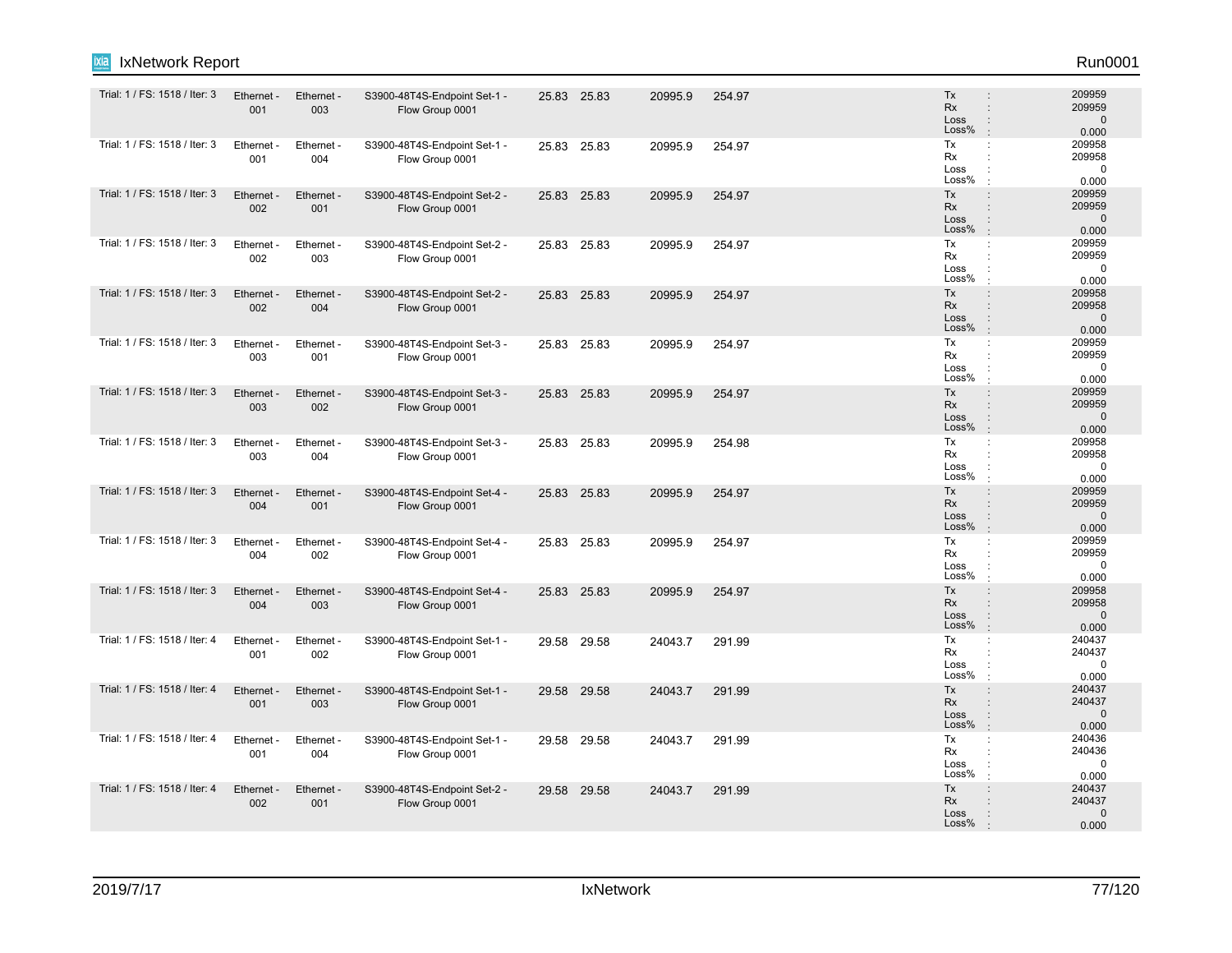| ixia<br>IxNetwork Report      |                   |                        |                                                 |       |             |         |        |                                                                                                  | Run0001                                   |
|-------------------------------|-------------------|------------------------|-------------------------------------------------|-------|-------------|---------|--------|--------------------------------------------------------------------------------------------------|-------------------------------------------|
| Trial: 1 / FS: 1518 / Iter: 4 | Ethernet -<br>002 | Ethernet -<br>003      | S3900-48T4S-Endpoint Set-2 -<br>Flow Group 0001 |       | 29.58 29.58 | 24043.7 | 291.99 | Tx<br><b>Rx</b><br>Loss<br>Loss%                                                                 | 240437<br>240437<br>0<br>0.000            |
| Trial: 1 / FS: 1518 / Iter: 4 | Ethernet -<br>002 | Ethernet -<br>004      | S3900-48T4S-Endpoint Set-2 -<br>Flow Group 0001 |       | 29.58 29.58 | 24043.7 | 291.99 | Tx<br>$\vdots$<br><b>Rx</b><br>÷<br>Loss<br>$\ddot{\phantom{a}}$<br>Loss%<br>$\cdot$             | 240436<br>240436<br>$\mathbf 0$<br>0.000  |
| Trial: 1 / FS: 1518 / Iter: 4 | Ethernet<br>003   | Ethernet -<br>001      | S3900-48T4S-Endpoint Set-3 -<br>Flow Group 0001 | 29.58 | 29.58       | 24043.7 | 291.99 | Tx<br>÷<br>Rx<br>÷<br>Loss<br>÷<br>Loss%                                                         | 240437<br>240437<br>$\mathbf 0$<br>0.000  |
| Trial: 1 / FS: 1518 / Iter: 4 | Ethernet<br>003   | Ethernet -<br>002      | S3900-48T4S-Endpoint Set-3 -<br>Flow Group 0001 | 29.58 | 29.58       | 24043.7 | 291.99 | Tx<br>$\vdots$<br><b>Rx</b><br>÷<br>Loss<br>$\ddot{\phantom{a}}$<br>Loss%<br>$\cdot$             | 240437<br>240437<br>$\mathbf{0}$<br>0.000 |
| Trial: 1 / FS: 1518 / Iter: 4 | Ethernet -<br>003 | Ethernet -<br>004      | S3900-48T4S-Endpoint Set-3 -<br>Flow Group 0001 |       | 29.58 29.58 | 24043.7 | 291.99 | Tx<br>÷<br>Rx<br>÷<br>Loss<br>Loss%                                                              | 240436<br>240436<br>$\Omega$<br>0.000     |
| Trial: 1 / FS: 1518 / Iter: 4 | Ethernet -<br>004 | Ethernet -<br>001      | S3900-48T4S-Endpoint Set-4 -<br>Flow Group 0001 |       | 29.58 29.58 | 24043.7 | 291.99 | Tx<br>$\ddot{\phantom{a}}$<br><b>Rx</b><br>÷<br>Loss<br>$\vdots$<br>Loss%<br>$\cdot$             | 240437<br>240437<br>$\mathbf 0$<br>0.000  |
| Trial: 1 / FS: 1518 / Iter: 4 | Ethernet<br>004   | Ethernet -<br>002      | S3900-48T4S-Endpoint Set-4 -<br>Flow Group 0001 | 29.58 | 29.58       | 24043.7 | 291.99 | Tx<br>$\ddot{\phantom{a}}$<br>Rx<br>÷<br>Loss<br>Loss%                                           | 240437<br>240437<br>$\mathbf 0$<br>0.000  |
| Trial: 1 / FS: 1518 / Iter: 4 | Ethernet -<br>004 | Ethernet -<br>003      | S3900-48T4S-Endpoint Set-4 -<br>Flow Group 0001 |       | 29.58 29.58 | 24043.7 | 291.99 | Tx<br>$\ddot{\phantom{a}}$<br>Rx<br>$\ddot{\phantom{a}}$<br>Loss<br>$\vdots$<br>Loss%<br>$\cdot$ | 240436<br>240436<br>$\mathbf 0$<br>0.000  |
| Trial: 1 / FS: 1518 / Iter: 5 | Ethernet<br>001   | Ethernet -<br>002      | S3900-48T4S-Endpoint Set-1 -<br>Flow Group 0001 |       | 31.46 31.46 | 25567.6 | 310.49 | Tx<br>÷<br>Rx<br>Loss<br>Loss%                                                                   | 255676<br>255676<br>$\mathbf 0$<br>0.000  |
| Trial: 1 / FS: 1518 / Iter: 5 | Ethernet -<br>001 | Ethernet -<br>003      | S3900-48T4S-Endpoint Set-1 -<br>Flow Group 0001 |       | 31.46 31.46 | 25567.6 | 310.49 | Tx<br>$\ddot{\phantom{a}}$<br><b>Rx</b><br>÷<br>Loss<br>$\vdots$<br>Loss%<br>$\cdot$             | 255676<br>255676<br>$\mathbf 0$<br>0.000  |
| Trial: 1 / FS: 1518 / Iter: 5 | Ethernet<br>001   | Ethernet<br>004        | S3900-48T4S-Endpoint Set-1 -<br>Flow Group 0001 |       | 31.46 31.46 | 25567.6 | 310.49 | Tx<br>÷<br>Rx<br>÷<br>Loss<br>Loss%                                                              | 255675<br>255675<br>$\mathbf 0$<br>0.000  |
| Trial: 1 / FS: 1518 / Iter: 5 | Ethernet<br>002   | Ethernet -<br>001      | S3900-48T4S-Endpoint Set-2 -<br>Flow Group 0001 |       | 31.46 31.46 | 25567.6 | 310.49 | Tx<br>÷<br><b>Rx</b><br>÷<br>Loss<br>$\ddot{\phantom{a}}$<br>Loss%<br>$\cdot$                    | 255676<br>255676<br>$\mathbf{0}$<br>0.000 |
| Trial: 1 / FS: 1518 / Iter: 5 | Ethernet -<br>002 | Ethernet -<br>003      | S3900-48T4S-Endpoint Set-2 -<br>Flow Group 0001 |       | 31.46 31.46 | 25567.6 | 310.49 | Tx<br>÷<br>Rx<br>Loss<br>Loss%<br>$\cdot$                                                        | 255676<br>255676<br>0<br>0.000            |
| Trial: 1 / FS: 1518 / Iter: 5 | Ethernet<br>002   | <b>Ethernet</b><br>004 | S3900-48T4S-Endpoint Set-2 -<br>Flow Group 0001 | 31.46 | 31.46       | 25567.6 | 310.49 | Tx<br>$\ddot{\phantom{a}}$<br>Rx<br>÷<br>Loss<br>$\ddot{\phantom{a}}$<br>Loss%<br>$\cdot$        | 255675<br>255675<br>$\mathbf{0}$<br>0.000 |
| Trial: 1 / FS: 1518 / Iter: 5 | Ethernet<br>003   | Ethernet<br>001        | S3900-48T4S-Endpoint Set-3 -<br>Flow Group 0001 |       | 31.46 31.46 | 25567.6 | 310.49 | Tx<br>÷<br>Rx<br>Loss<br>Loss%                                                                   | 255676<br>255676<br>$\mathbf 0$<br>0.000  |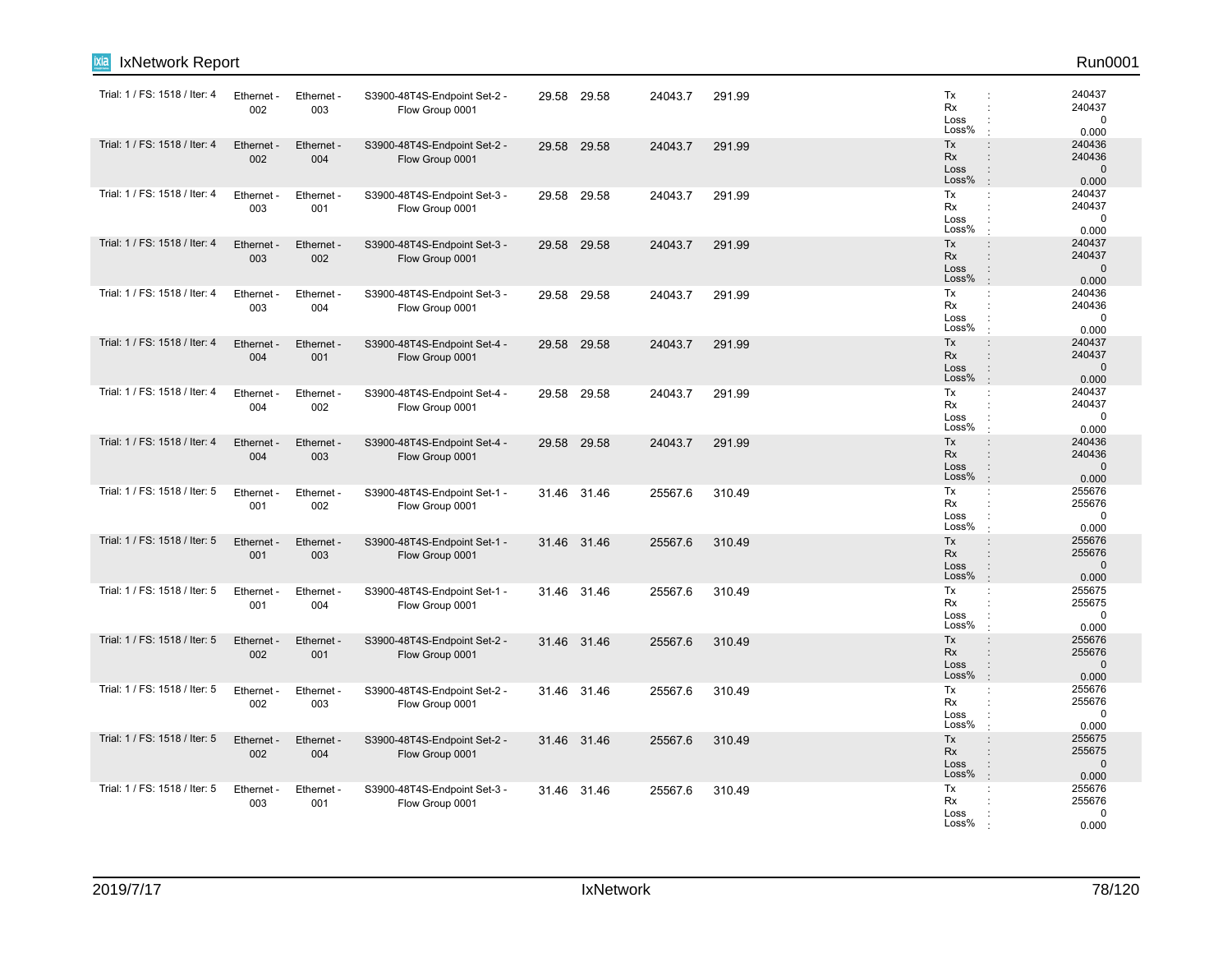| ixia<br>IxNetwork Report      |                   |                   |                                                 |       |             |         |        |                                                                                                      | Run0001                                   |
|-------------------------------|-------------------|-------------------|-------------------------------------------------|-------|-------------|---------|--------|------------------------------------------------------------------------------------------------------|-------------------------------------------|
| Trial: 1 / FS: 1518 / Iter: 5 | Ethernet -<br>003 | Ethernet -<br>002 | S3900-48T4S-Endpoint Set-3 -<br>Flow Group 0001 |       | 31.46 31.46 | 25567.6 | 310.49 | Tx<br><b>Rx</b><br>$\ddot{\phantom{a}}$<br>Loss<br>÷<br>Loss%<br>$\cdot$                             | 255676<br>255676<br>$\mathbf 0$<br>0.000  |
| Trial: 1 / FS: 1518 / Iter: 5 | Ethernet -<br>003 | Ethernet -<br>004 | S3900-48T4S-Endpoint Set-3 -<br>Flow Group 0001 |       | 31.46 31.46 | 25567.6 | 310.49 | Tx<br>÷<br>Rx<br>Loss<br>Loss%                                                                       | 255675<br>255675<br>$\mathbf 0$<br>0.000  |
| Trial: 1 / FS: 1518 / Iter: 5 | Ethernet -<br>004 | Ethernet -<br>001 | S3900-48T4S-Endpoint Set-4 -<br>Flow Group 0001 |       | 31.46 31.46 | 25567.6 | 310.49 | Tx<br>$\ddot{\phantom{a}}$<br>Rx<br>$\ddot{\phantom{a}}$<br>Loss<br>$\mathbf{I}$<br>Loss%<br>$\cdot$ | 255676<br>255676<br>$\mathbf{0}$<br>0.000 |
| Trial: 1 / FS: 1518 / Iter: 5 | Ethernet<br>004   | Ethernet -<br>002 | S3900-48T4S-Endpoint Set-4 -<br>Flow Group 0001 |       | 31.46 31.46 | 25567.6 | 310.49 | Tx<br>÷<br>Rx<br>÷<br>Loss<br>÷<br>Loss%<br>$\cdot$                                                  | 255676<br>255676<br>$\mathbf 0$<br>0.000  |
| Trial: 1 / FS: 1518 / Iter: 5 | Ethernet -<br>004 | Ethernet -<br>003 | S3900-48T4S-Endpoint Set-4 -<br>Flow Group 0001 |       | 31.46 31.46 | 25567.6 | 310.49 | Tx<br>$\vdots$<br>Rx<br>$\vdots$<br>Loss<br>$\ddot{\phantom{a}}$<br>Loss%<br>$\cdot$                 | 255675<br>255675<br>$\mathbf 0$<br>0.000  |
| Trial: 1 / FS: 1518 / Iter: 6 | Ethernet<br>001   | Ethernet -<br>002 | S3900-48T4S-Endpoint Set-1 -<br>Flow Group 0001 |       | 32.40 32.40 | 26329.5 | 319.75 | Tx<br>÷<br>Rx<br>÷.<br>Loss<br>Loss%                                                                 | 263295<br>263295<br>$\mathbf 0$<br>0.000  |
| Trial: 1 / FS: 1518 / Iter: 6 | Ethernet -<br>001 | Ethernet -<br>003 | S3900-48T4S-Endpoint Set-1 -<br>Flow Group 0001 | 32.40 | 32.40       | 26329.5 | 319.75 | Tx<br>$\ddot{\phantom{a}}$<br>Rx<br>$\ddot{\phantom{a}}$<br>Loss<br>$\mathbf{I}$<br>Loss%<br>$\cdot$ | 263295<br>263295<br>$\mathbf 0$<br>0.000  |
| Trial: 1 / FS: 1518 / Iter: 6 | Ethernet<br>001   | Ethernet -<br>004 | S3900-48T4S-Endpoint Set-1 -<br>Flow Group 0001 |       | 32.40 32.40 | 26329.5 | 319.75 | Tx<br>÷<br>Rx<br>Loss<br>Loss%                                                                       | 263295<br>263295<br>$\mathbf 0$<br>0.000  |
| Trial: 1 / FS: 1518 / Iter: 6 | Ethernet<br>002   | Ethernet -<br>001 | S3900-48T4S-Endpoint Set-2 -<br>Flow Group 0001 | 32.40 | 32.40       | 26329.5 | 319.75 | Tx<br>÷<br><b>Rx</b><br>$\ddot{\phantom{a}}$<br>Loss<br>÷<br>Loss%<br>$\cdot$                        | 263295<br>263295<br>$\mathbf{0}$<br>0.000 |
| Trial: 1 / FS: 1518 / Iter: 6 | Ethernet -<br>002 | Ethernet -<br>003 | S3900-48T4S-Endpoint Set-2 -<br>Flow Group 0001 |       | 32.40 32.40 | 26329.5 | 319.75 | Tx<br>÷<br>Rx<br>Loss<br>÷<br>Loss%<br>$\cdot$                                                       | 263295<br>263295<br>$\mathbf 0$<br>0.000  |
| Trial: 1 / FS: 1518 / Iter: 6 | Ethernet -<br>002 | Ethernet -<br>004 | S3900-48T4S-Endpoint Set-2 -<br>Flow Group 0001 | 32.40 | 32.40       | 26329.4 | 319.75 | Tx<br>$\ddot{\phantom{a}}$<br>Rx<br>$\ddot{\phantom{a}}$<br>Loss<br>Loss%<br>$\cdot$                 | 263295<br>263295<br>$\mathbf 0$<br>0.000  |
| Trial: 1 / FS: 1518 / Iter: 6 | Ethernet<br>003   | Ethernet -<br>001 | S3900-48T4S-Endpoint Set-3 -<br>Flow Group 0001 | 32.40 | 32.40       | 26329.4 | 319.75 | Tx<br>÷<br>Rx<br>Loss<br>Loss%<br>$\cdot$                                                            | 263295<br>263295<br>$\mathbf 0$<br>0.000  |
| Trial: 1 / FS: 1518 / Iter: 6 | Ethernet -<br>003 | Ethernet -<br>002 | S3900-48T4S-Endpoint Set-3 -<br>Flow Group 0001 |       | 32.40 32.40 | 26329.5 | 319.75 | Tx<br>$\ddot{\phantom{a}}$<br><b>Rx</b><br>÷<br>Loss<br>$\ddot{\phantom{a}}$<br>Loss%<br>$\cdot$     | 263295<br>263295<br>$\mathbf{0}$<br>0.000 |
| Trial: 1 / FS: 1518 / Iter: 6 | Ethernet<br>003   | Ethernet<br>004   | S3900-48T4S-Endpoint Set-3 -<br>Flow Group 0001 | 32.40 | 32.40       | 26329.5 | 319.75 | Tx<br>÷<br>Rx<br>Loss<br>Loss%                                                                       | 263295<br>263295<br>$\mathbf 0$<br>0.000  |
| Trial: 1 / FS: 1518 / Iter: 6 | Ethernet -<br>004 | Ethernet -<br>001 | S3900-48T4S-Endpoint Set-4 -<br>Flow Group 0001 |       | 32.40 32.40 | 26329.5 | 319.75 | Tx<br>$\vdots$<br><b>Rx</b><br>Loss<br>Loss%                                                         | 263295<br>263295<br>$\mathbf{0}$<br>0.000 |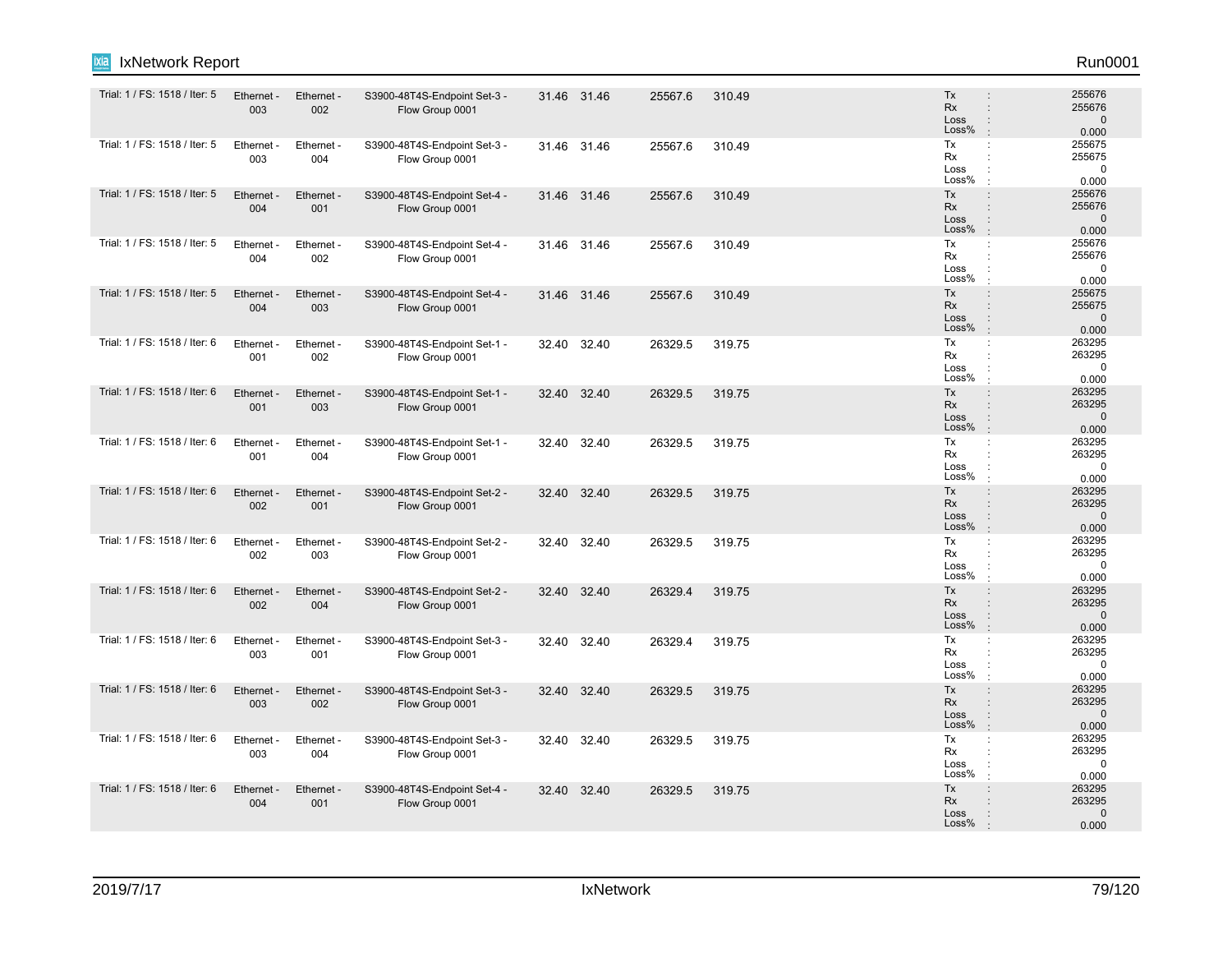| ixia<br>IxNetwork Report      |                   |                   |                                                 |       |             |         |        |                                  | Run0001                                                                                                                      |
|-------------------------------|-------------------|-------------------|-------------------------------------------------|-------|-------------|---------|--------|----------------------------------|------------------------------------------------------------------------------------------------------------------------------|
| Trial: 1 / FS: 1518 / Iter: 6 | Ethernet<br>004   | Ethernet -<br>002 | S3900-48T4S-Endpoint Set-4 -<br>Flow Group 0001 |       | 32.40 32.40 | 26329.5 | 319.75 | Tx<br>Rx<br>Loss<br>Loss%        | 263295<br>$\ddot{\phantom{a}}$<br>263295<br>t<br>$\mathbf 0$<br>0.000<br>$\cdot$                                             |
| Trial: 1 / FS: 1518 / Iter: 6 | Ethernet<br>004   | Ethernet -<br>003 | S3900-48T4S-Endpoint Set-4 -<br>Flow Group 0001 |       | 32.40 32.40 | 26329.5 | 319.75 | Tx<br>Rx<br>Loss<br>Loss%        | 263295<br>$\ddot{\phantom{a}}$<br>263295<br>$\ddot{\phantom{a}}$<br>$\mathbf{0}$<br>$\vdots$<br>0.000<br>$\cdot$             |
| Trial: 1 / FS: 1518 / Iter: 7 | Ethernet<br>001   | Ethernet -<br>002 | S3900-48T4S-Endpoint Set-1 -<br>Flow Group 0001 |       | 32.87 32.87 | 26710.5 | 324.37 | Tx<br>Rx<br>Loss<br>Loss%        | 267105<br>÷<br>267105<br>÷<br>$\mathbf 0$<br>0.000<br>$\cdot$                                                                |
| Trial: 1 / FS: 1518 / Iter: 7 | Ethernet -<br>001 | Ethernet -<br>003 | S3900-48T4S-Endpoint Set-1 -<br>Flow Group 0001 | 32.87 | 32.87       | 26710.5 | 324.37 | Tx<br>Rx<br>Loss<br>Loss%        | $\ddot{\phantom{a}}$<br>267105<br>267105<br>$\ddot{\phantom{a}}$<br>$\mathbf{0}$<br>$\ddot{\phantom{a}}$<br>$\cdot$<br>0.000 |
| Trial: 1 / FS: 1518 / Iter: 7 | Ethernet<br>001   | Ethernet -<br>004 | S3900-48T4S-Endpoint Set-1 -<br>Flow Group 0001 |       | 32.87 32.87 | 26710.5 | 324.37 | Tx<br>Rx<br>Loss<br>Loss%        | 267105<br>÷<br>267105<br>$\ddot{\phantom{a}}$<br>$\mathbf 0$<br>$\ddot{\phantom{a}}$<br>0.000<br>$\cdot$                     |
| Trial: 1 / FS: 1518 / Iter: 7 | Ethernet<br>002   | Ethernet -<br>001 | S3900-48T4S-Endpoint Set-2 -<br>Flow Group 0001 | 32.87 | 32.87       | 26710.4 | 324.37 | Tx<br><b>Rx</b><br>Loss<br>Loss% | 267105<br>$\ddot{\phantom{a}}$<br>267105<br>÷<br>$\mathbf 0$<br>$\ddot{\phantom{a}}$<br>0.000<br>$\cdot$                     |
| Trial: 1 / FS: 1518 / Iter: 7 | Ethernet -<br>002 | Ethernet -<br>003 | S3900-48T4S-Endpoint Set-2 -<br>Flow Group 0001 | 32.87 | 32.87       | 26710.5 | 324.37 | Tx<br>Rx<br>Loss<br>Loss%        | 267105<br>÷<br>267105<br>$\ddot{\phantom{a}}$<br>$\mathbf 0$<br>$\ddot{\phantom{a}}$<br>0.000<br>$\cdot$                     |
| Trial: 1 / FS: 1518 / Iter: 7 | Ethernet<br>002   | Ethernet -<br>004 | S3900-48T4S-Endpoint Set-2 -<br>Flow Group 0001 | 32.87 | 32.87       | 26710.5 | 324.37 | Tx<br><b>Rx</b><br>Loss<br>Loss% | 267105<br>$\ddot{\phantom{a}}$<br>267105<br>$\ddot{\phantom{a}}$<br>$\Omega$<br>$\ddot{\phantom{a}}$<br>0.000<br>$\cdot$     |
| Trial: 1 / FS: 1518 / Iter: 7 | Ethernet<br>003   | Ethernet -<br>001 | S3900-48T4S-Endpoint Set-3 -<br>Flow Group 0001 | 32.87 | 32.87       | 26710.5 | 324.37 | Tx<br>Rx<br>Loss<br>Loss%        | 267105<br>÷<br>267105<br>÷<br>$\ddot{\cdot}$<br>$\mathbf 0$<br>0.000<br>$\mathbf{r}$                                         |
| Trial: 1 / FS: 1518 / Iter: 7 | Ethernet<br>003   | Ethernet -<br>002 | S3900-48T4S-Endpoint Set-3 -<br>Flow Group 0001 |       | 32.87 32.87 | 26710.5 | 324.37 | Tx<br>Rx<br>Loss<br>Loss%        | 267105<br>$\ddot{\phantom{a}}$<br>267105<br>$\Omega$<br>$\ddot{\phantom{a}}$<br>0.000<br>$\mathbf{r}$                        |
| Trial: 1 / FS: 1518 / Iter: 7 | Ethernet<br>003   | Ethernet -<br>004 | S3900-48T4S-Endpoint Set-3 -<br>Flow Group 0001 | 32.87 | 32.87       | 26710.5 | 324.37 | Tx<br>Rx<br>Loss<br>Loss%        | 267105<br>÷<br>267105<br>$\ddot{\phantom{a}}$<br>$\mathbf 0$<br>0.000                                                        |
| Trial: 1 / FS: 1518 / Iter: 7 | Ethernet<br>004   | Ethernet -<br>001 | S3900-48T4S-Endpoint Set-4 -<br>Flow Group 0001 | 32.87 | 32.87       | 26710.5 | 324.37 | Tx<br><b>Rx</b><br>Loss<br>Loss% | 267105<br>$\vdots$<br>267105<br>$\ddot{\phantom{a}}$<br>$\mathbf{0}$<br>$\ddot{\phantom{a}}$<br>$\cdot$<br>0.000             |
| Trial: 1 / FS: 1518 / Iter: 7 | Ethernet -<br>004 | Ethernet -<br>002 | S3900-48T4S-Endpoint Set-4 -<br>Flow Group 0001 |       | 32.87 32.87 | 26710.5 | 324.37 | Tx<br><b>Rx</b><br>Loss<br>Loss% | 267105<br>÷<br>267105<br>$\ddot{\phantom{a}}$<br>$\mathbf 0$<br>$\ddot{\phantom{a}}$<br>0.000                                |
| Trial: 1 / FS: 1518 / Iter: 7 | Ethernet -<br>004 | Ethernet -<br>003 | S3900-48T4S-Endpoint Set-4 -<br>Flow Group 0001 |       | 32.87 32.87 | 26710.5 | 324.37 | Tx<br><b>Rx</b><br>Loss<br>Loss% | 267105<br>$\vdots$<br>267105<br>÷<br>$\mathbf 0$<br>$\ddot{\phantom{a}}$<br>0.000                                            |
| Trial: 1 / FS: 1518 / Iter: 8 | Ethernet -<br>001 | Ethernet -<br>002 | S3900-48T4S-Endpoint Set-1 -<br>Flow Group 0001 |       | 33.10 33.10 | 26901.0 | 326.69 | Tx<br>Rx<br>Loss<br>Loss%        | 269010<br>÷<br>269010<br>$\Omega$<br>0.000                                                                                   |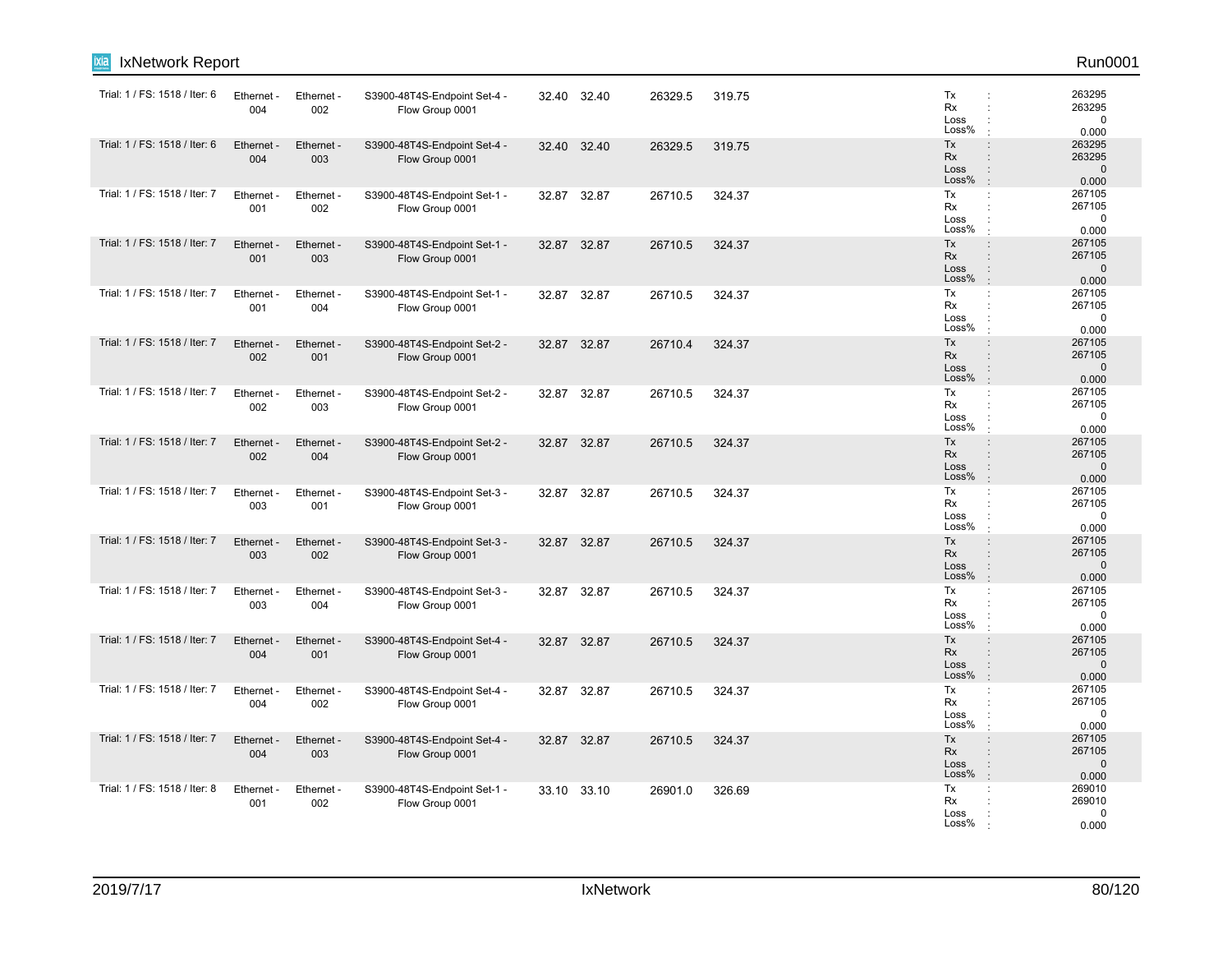| ixia<br>IxNetwork Report      |                   |                   |                                                 |       |             |         |        |                                                                                                      | Run0001                                   |
|-------------------------------|-------------------|-------------------|-------------------------------------------------|-------|-------------|---------|--------|------------------------------------------------------------------------------------------------------|-------------------------------------------|
| Trial: 1 / FS: 1518 / Iter: 8 | Ethernet -<br>001 | Ethernet -<br>003 | S3900-48T4S-Endpoint Set-1 -<br>Flow Group 0001 |       | 33.10 33.10 | 26901.0 | 326.69 | Tx<br><b>Rx</b><br>$\ddot{\phantom{a}}$<br>Loss<br>÷<br>Loss%<br>$\cdot$                             | 269010<br>269010<br>$\mathbf 0$<br>0.000  |
| Trial: 1 / FS: 1518 / Iter: 8 | Ethernet -<br>001 | Ethernet -<br>004 | S3900-48T4S-Endpoint Set-1 -<br>Flow Group 0001 |       | 33.10 33.10 | 26900.9 | 326.69 | Tx<br>÷<br>Rx<br>Loss<br>÷<br>Loss%                                                                  | 269009<br>269009<br>$\mathbf 0$<br>0.000  |
| Trial: 1 / FS: 1518 / Iter: 8 | Ethernet -<br>002 | Ethernet -<br>001 | S3900-48T4S-Endpoint Set-2 -<br>Flow Group 0001 |       | 33.10 33.10 | 26901.0 | 326.69 | Tx<br>$\ddot{\phantom{a}}$<br>Rx<br>$\ddot{\phantom{a}}$<br>Loss<br>$\mathbf{L}$<br>Loss%            | 269010<br>269010<br>$\mathbf 0$<br>0.000  |
| Trial: 1 / FS: 1518 / Iter: 8 | Ethernet<br>002   | Ethernet -<br>003 | S3900-48T4S-Endpoint Set-2 -<br>Flow Group 0001 |       | 33.10 33.10 | 26901.0 | 326.69 | Tx<br>÷<br>Rx<br>÷<br>Loss<br>÷<br>Loss%<br>$\cdot$                                                  | 269010<br>269010<br>$\mathbf 0$<br>0.000  |
| Trial: 1 / FS: 1518 / Iter: 8 | Ethernet -<br>002 | Ethernet -<br>004 | S3900-48T4S-Endpoint Set-2 -<br>Flow Group 0001 |       | 33.10 33.10 | 26901.0 | 326.69 | Tx<br>$\vdots$<br>Rx<br>$\vdots$<br>Loss<br>$\ddot{\phantom{a}}$<br>Loss%<br>$\cdot$                 | 269009<br>269009<br>$\mathbf 0$<br>0.000  |
| Trial: 1 / FS: 1518 / Iter: 8 | Ethernet<br>003   | Ethernet -<br>001 | S3900-48T4S-Endpoint Set-3 -<br>Flow Group 0001 |       | 33.10 33.10 | 26901.0 | 326.69 | Tx<br>÷<br>Rx<br>÷<br>Loss<br>Loss%                                                                  | 269010<br>269010<br>$\mathbf 0$<br>0.000  |
| Trial: 1 / FS: 1518 / Iter: 8 | Ethernet -<br>003 | Ethernet -<br>002 | S3900-48T4S-Endpoint Set-3 -<br>Flow Group 0001 |       | 33.10 33.10 | 26901.0 | 326.69 | Tx<br>$\ddot{\phantom{a}}$<br>Rx<br>$\ddot{\phantom{a}}$<br>Loss<br>$\mathbf{L}$<br>Loss%<br>$\cdot$ | 269010<br>269010<br>$\mathbf 0$<br>0.000  |
| Trial: 1 / FS: 1518 / Iter: 8 | Ethernet<br>003   | Ethernet -<br>004 | S3900-48T4S-Endpoint Set-3 -<br>Flow Group 0001 |       | 33.10 33.10 | 26900.9 | 326.69 | Tx<br>÷<br>Rx<br>Loss<br>÷<br>Loss%                                                                  | 269009<br>269009<br>$\mathbf 0$<br>0.000  |
| Trial: 1 / FS: 1518 / Iter: 8 | Ethernet<br>004   | Ethernet -<br>001 | S3900-48T4S-Endpoint Set-4 -<br>Flow Group 0001 |       | 33.10 33.10 | 26901.0 | 326.69 | Tx<br>÷<br><b>Rx</b><br>$\ddot{\phantom{a}}$<br>Loss<br>÷<br>Loss%<br>$\cdot$                        | 269010<br>269010<br>$\mathbf{0}$<br>0.000 |
| Trial: 1 / FS: 1518 / Iter: 8 | Ethernet -<br>004 | Ethernet -<br>002 | S3900-48T4S-Endpoint Set-4 -<br>Flow Group 0001 |       | 33.10 33.10 | 26901.0 | 326.69 | Tx<br>÷<br>Rx<br>Loss<br>÷<br>Loss%<br>$\cdot$                                                       | 269010<br>269010<br>0<br>0.000            |
| Trial: 1 / FS: 1518 / Iter: 8 | Ethernet -<br>004 | Ethernet -<br>003 | S3900-48T4S-Endpoint Set-4 -<br>Flow Group 0001 |       | 33.10 33.10 | 26901.0 | 326.69 | Tx<br>$\ddot{\phantom{a}}$<br>Rx<br>$\ddot{\phantom{a}}$<br>Loss<br>Loss%<br>$\cdot$                 | 269009<br>269009<br>$\mathbf 0$<br>0.000  |
| Trial: 1 / FS: 1518 / Iter: 9 | Ethernet<br>001   | Ethernet -<br>002 | S3900-48T4S-Endpoint Set-1 -<br>Flow Group 0001 | 33.33 | 33.33       | 27091.5 | 329.00 | Tx<br>÷<br>Rx<br>Loss<br>Loss%<br>$\cdot$                                                            | 270915<br>270915<br>$\mathbf 0$<br>0.000  |
| Trial: 1 / FS: 1518 / Iter: 9 | Ethernet -<br>001 | Ethernet -<br>003 | S3900-48T4S-Endpoint Set-1 -<br>Flow Group 0001 |       | 33.33 33.33 | 27091.5 | 329.00 | Tx<br>$\ddot{\phantom{a}}$<br><b>Rx</b><br>÷<br>Loss<br>$\ddot{\phantom{a}}$<br>Loss%<br>$\cdot$     | 270915<br>270915<br>$\mathbf{0}$<br>0.000 |
| Trial: 1 / FS: 1518 / Iter: 9 | Ethernet<br>001   | Ethernet<br>004   | S3900-48T4S-Endpoint Set-1 -<br>Flow Group 0001 |       | 33.33 33.33 | 27091.5 | 329.00 | Tx<br>÷<br>Rx<br>Loss<br>Loss%                                                                       | 270914<br>270914<br>$\mathbf 0$<br>0.000  |
| Trial: 1 / FS: 1518 / Iter: 9 | Ethernet -<br>002 | Ethernet -<br>001 | S3900-48T4S-Endpoint Set-2 -<br>Flow Group 0001 |       | 33.33 33.33 | 27091.5 | 329.00 | Tx<br>$\vdots$<br>Rx<br>Loss<br>Loss%                                                                | 270915<br>270915<br>$\Omega$<br>0.000     |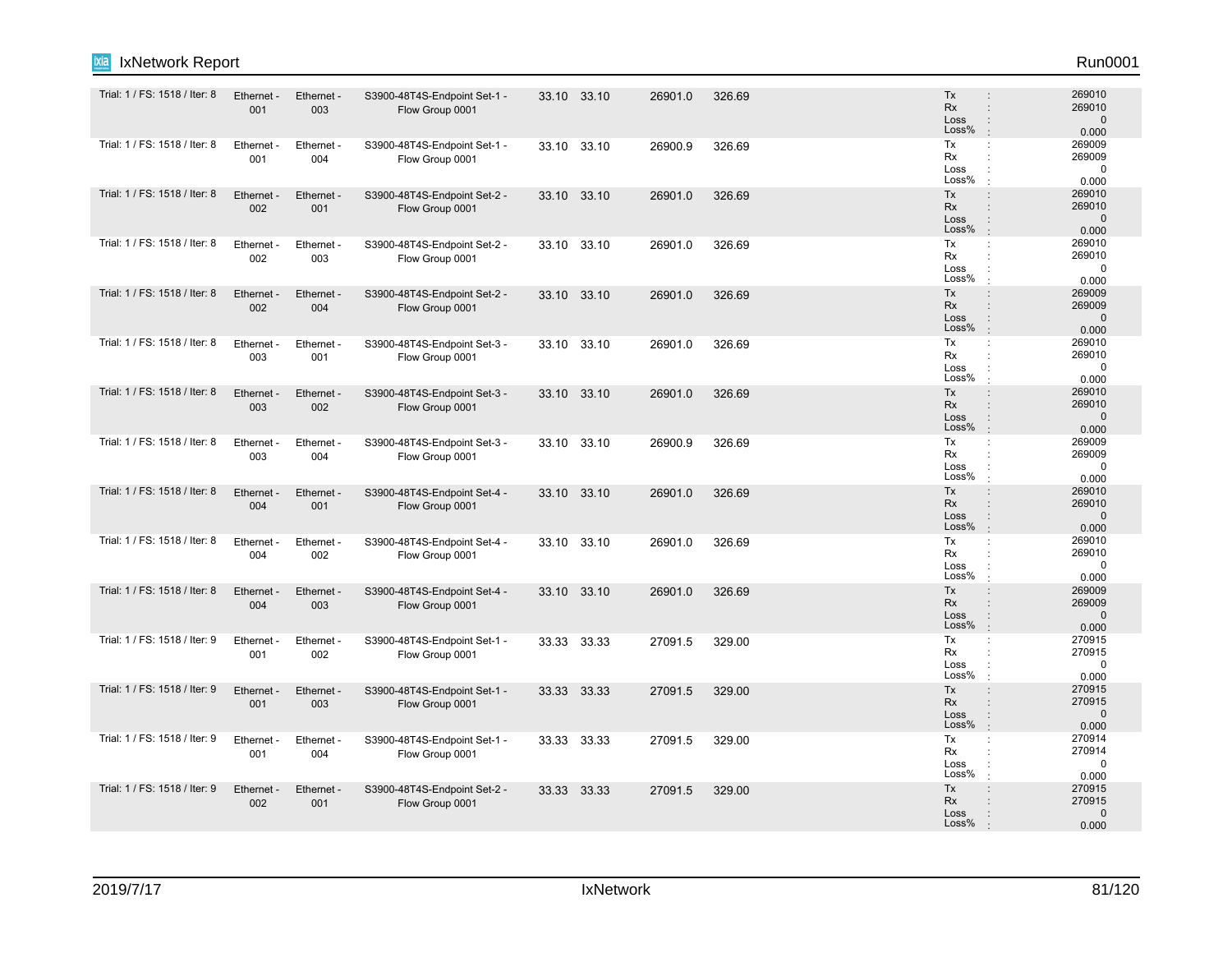| <b>IxNetwork Report</b><br>$M =$ |                        |                   |                                                 |       |       |         |        |                                      | Run0001                                   |
|----------------------------------|------------------------|-------------------|-------------------------------------------------|-------|-------|---------|--------|--------------------------------------|-------------------------------------------|
| Trial: 1 / FS: 1518 / Iter: 9    | <b>Ethernet</b><br>002 | Ethernet -<br>003 | S3900-48T4S-Endpoint Set-2 -<br>Flow Group 0001 | 33.33 | 33.33 | 27091.5 | 329.00 | Tx<br><b>Rx</b><br>Loss<br>Loss%     | 270915<br>270915<br>0<br>0.000            |
| Trial: 1 / FS: 1518 / Iter: 9    | Ethernet -<br>002      | Ethernet -<br>004 | S3900-48T4S-Endpoint Set-2 -<br>Flow Group 0001 | 33.33 | 33.33 | 27091.5 | 329.00 | Tx<br>$\cdot$<br>Rx<br>Loss<br>Loss% | 270914<br>270914<br>$\mathbf{0}$<br>0.000 |
| Trial: 1 / FS: 1518 / Iter: 9    | Ethernet -<br>003      | Ethernet -<br>001 | S3900-48T4S-Endpoint Set-3 -<br>Flow Group 0001 | 33.33 | 33.33 | 27091.5 | 329.00 | Tx<br><b>Rx</b><br>Loss<br>Loss%     | 270915<br>270915<br>0<br>0.000            |
| Trial: 1 / FS: 1518 / Iter: 9    | Ethernet<br>003        | Ethernet -<br>002 | S3900-48T4S-Endpoint Set-3 -<br>Flow Group 0001 | 33.33 | 33.33 | 27091.5 | 329.00 | Tx<br><b>Rx</b><br>Loss<br>Loss%     | 270915<br>270915<br>$\mathbf{0}$<br>0.000 |
| Trial: 1 / FS: 1518 / Iter: 9    | Ethernet -<br>003      | Ethernet -<br>004 | S3900-48T4S-Endpoint Set-3 -<br>Flow Group 0001 | 33.33 | 33.33 | 27091.4 | 329.00 | Tx<br><b>Rx</b><br>Loss<br>Loss%     | 270914<br>270914<br>0<br>0.000            |
| Trial: 1 / FS: 1518 / Iter: 9    | Ethernet -<br>004      | Ethernet -<br>001 | S3900-48T4S-Endpoint Set-4 -<br>Flow Group 0001 | 33.33 | 33.33 | 27091.5 | 329.00 | Tx<br><b>Rx</b><br>Loss<br>Loss%     | 270915<br>270915<br>$\Omega$<br>0.000     |
| Trial: 1 / FS: 1518 / Iter: 9    | Ethernet<br>004        | Ethernet -<br>002 | S3900-48T4S-Endpoint Set-4 -<br>Flow Group 0001 | 33.33 | 33.33 | 27091.5 | 329.00 | Tx<br><b>Rx</b><br>Loss<br>Loss%     | 270915<br>270915<br>0<br>0.000            |
| Trial: 1 / FS: 1518 / Iter: 9    | Ethernet -<br>004      | Ethernet -<br>003 | S3900-48T4S-Endpoint Set-4 -<br>Flow Group 0001 | 33.33 | 33.33 | 27091.5 | 329.00 | Tx<br>Rx<br>Loss<br>Loss%            | 270914<br>270914<br>$\mathbf 0$<br>0.000  |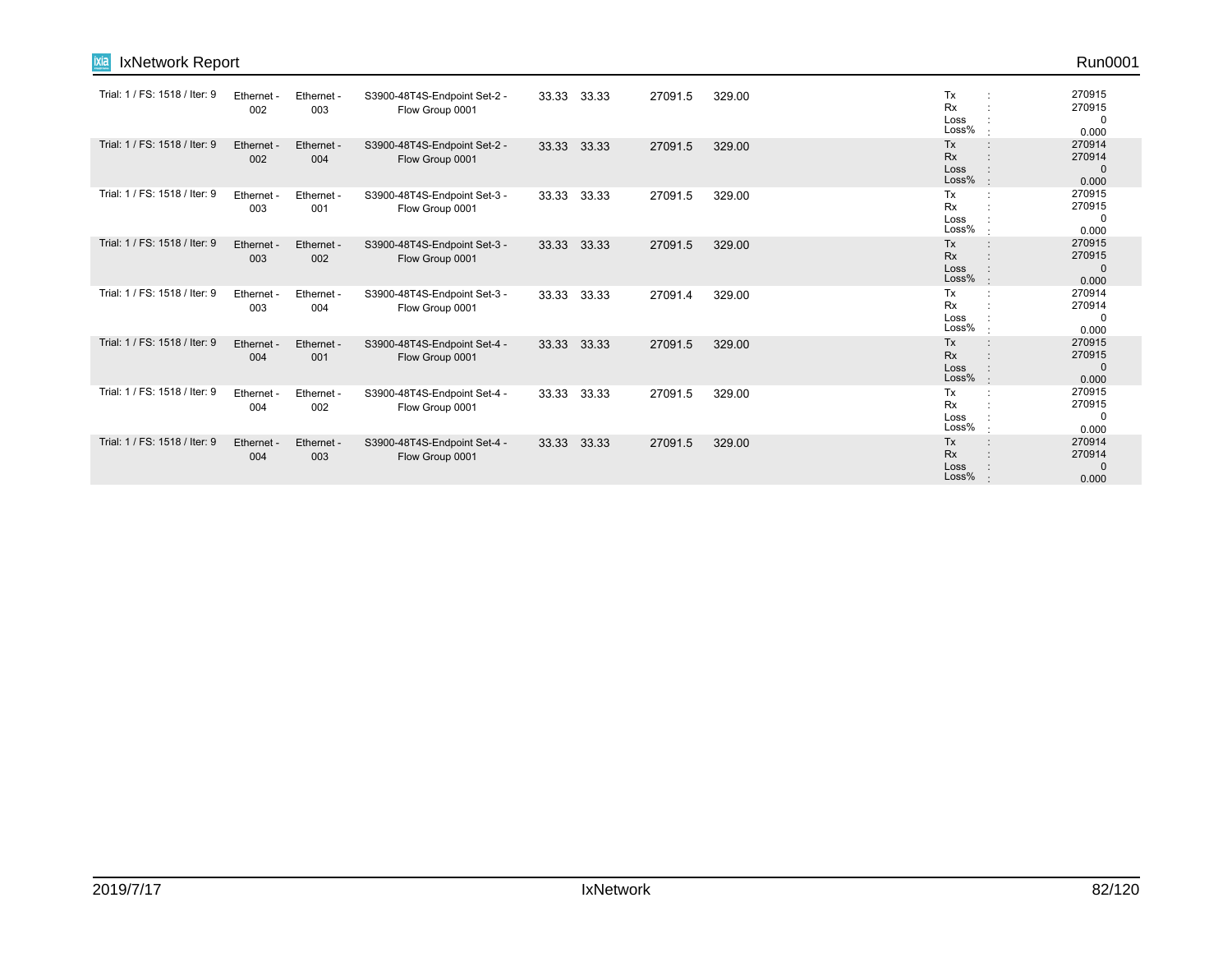### **RFC2544 - Throughput/Latency - Iteration Statistics - Part 2 of 2**

| Trial / Framesize /<br><b>Iteration</b> | Tx Port           | <b>Rx Port</b>    | Flow Group                                      | Min Latency Max Latency<br>(ns) | (ns) | Avg Delay<br>Var (ns) | <b>Min Delay</b><br>Var (ns) | Max Delay<br>Var (ns) |  |
|-----------------------------------------|-------------------|-------------------|-------------------------------------------------|---------------------------------|------|-----------------------|------------------------------|-----------------------|--|
| Trial: 1 / FS: 64 / Iter: 1             | Ethernet -<br>001 | Ethernet -<br>002 | S3900-48T4S-Endpoint Set-1 -<br>Flow Group 0001 | 3692                            | 4317 | 227                   | 110                          | 432                   |  |
| Trial: 1 / FS: 64 / Iter: 1             | Ethernet -<br>001 | Ethernet -<br>003 | S3900-48T4S-Endpoint Set-1 - Flow<br>Group 0001 | 3247                            | 4545 | 354                   | 110                          | 1090                  |  |
| Trial: 1 / FS: 64 / Iter: 1             | Ethernet -<br>001 | Ethernet -<br>004 | S3900-48T4S-Endpoint Set-1 -<br>Flow Group 0001 | 3767                            | 5782 | 492                   | 110                          | 1742                  |  |
| Trial: 1 / FS: 64 / Iter: 1             | Ethernet -<br>002 | Ethernet -<br>001 | S3900-48T4S-Endpoint Set-2 - Flow<br>Group 0001 | 3802                            | 5242 | 570                   | 110                          | 1232                  |  |
| Trial: 1 / FS: 64 / Iter: 1             | Ethernet -<br>002 | Ethernet -<br>003 | S3900-48T4S-Endpoint Set-2 -<br>Flow Group 0001 | 3315                            | 4067 | 248                   | 110                          | 562                   |  |
| Trial: 1 / FS: 64 / Iter: 1             | Ethernet -<br>002 | Ethernet -<br>004 | S3900-48T4S-Endpoint Set-2 - Flow<br>Group 0001 | 3242                            | 5210 | 708                   | 110                          | 1777                  |  |
| Trial: 1 / FS: 64 / Iter: 1             | Ethernet -<br>003 | Ethernet -<br>001 | S3900-48T4S-Endpoint Set-3 -<br>Flow Group 0001 | 3620                            | 5590 | 668                   | 110                          | 1777                  |  |
| Trial: 1 / FS: 64 / Iter: 1             | Ethernet -<br>003 | Ethernet -<br>002 | S3900-48T4S-Endpoint Set-3 - Flow<br>Group 0001 | 3595                            | 4890 | 314                   | 110                          | 1090                  |  |
| Trial: 1 / FS: 64 / Iter: 1             | Ethernet -<br>003 | Ethernet -<br>004 | S3900-48T4S-Endpoint Set-3 -<br>Flow Group 0001 | 3670                            | 5110 | 531                   | 110                          | 1232                  |  |
| Trial: 1 / FS: 64 / Iter: 1             | Ethernet -<br>004 | Ethernet -<br>001 | S3900-48T4S-Endpoint Set-4 - Flow<br>Group 0001 | 3680                            | 5120 | 526                   | 110                          | 1185                  |  |
| Trial: 1 / FS: 64 / Iter: 1             | Ethernet -<br>004 | Ethernet -<br>002 | S3900-48T4S-Endpoint Set-4 -<br>Flow Group 0001 | 3590                            | 4357 | 245                   | 110                          | 560                   |  |
| Trial: 1 / FS: 64 / Iter: 1             | Ethernet -<br>004 | Ethernet -<br>003 | S3900-48T4S-Endpoint Set-4 - Flow<br>Group 0001 | 3735                            | 4360 | 228                   | 110                          | 432                   |  |
| Trial: 1 / FS: 64 / Iter: 2             | Ethernet -<br>001 | Ethernet -<br>002 | S3900-48T4S-Endpoint Set-1 -<br>Flow Group 0001 | 3692                            | 4510 | 22484119              | 95                           | 85856743620           |  |
| Trial: 1 / FS: 64 / Iter: 2             | Ethernet -<br>001 | Ethernet -<br>003 | S3900-48T4S-Endpoint Set-1 - Flow<br>Group 0001 | 3232                            | 6417 | 478204                | 125                          | 83004616835           |  |
| Trial: 1 / FS: 64 / Iter: 2             | Ethernet -<br>001 | Ethernet -<br>004 | S3900-48T4S-Endpoint Set-1 -<br>Flow Group 0001 | 3767                            | 5895 | 519                   | 142                          | 1917                  |  |
| Trial: 1 / FS: 64 / Iter: 2             | Ethernet -<br>002 | Ethernet -<br>001 | S3900-48T4S-Endpoint Set-2 - Flow<br>Group 0001 | 3800                            | 6232 | 587                   | 142                          | 2270                  |  |
| Trial: 1 / FS: 64 / Iter: 2             | Ethernet -<br>002 | Ethernet -<br>003 | S3900-48T4S-Endpoint Set-2 -<br>Flow Group 0001 | 3312                            | 5762 | 4602020               | 95                           | 83004616870           |  |
| Trial: 1 / FS: 64 / Iter: 2             | Ethernet -<br>002 | Ethernet -<br>004 | S3900-48T4S-Endpoint Set-2 - Flow<br>Group 0001 | 3240                            | 5227 | 704                   | 142                          | 1887                  |  |
| Trial: 1 / FS: 64 / Iter: 2             | Ethernet -<br>003 | Ethernet -<br>001 | S3900-48T4S-Endpoint Set-3 -<br>Flow Group 0001 | 3620                            | 6162 | 677                   | 142                          | 1730                  |  |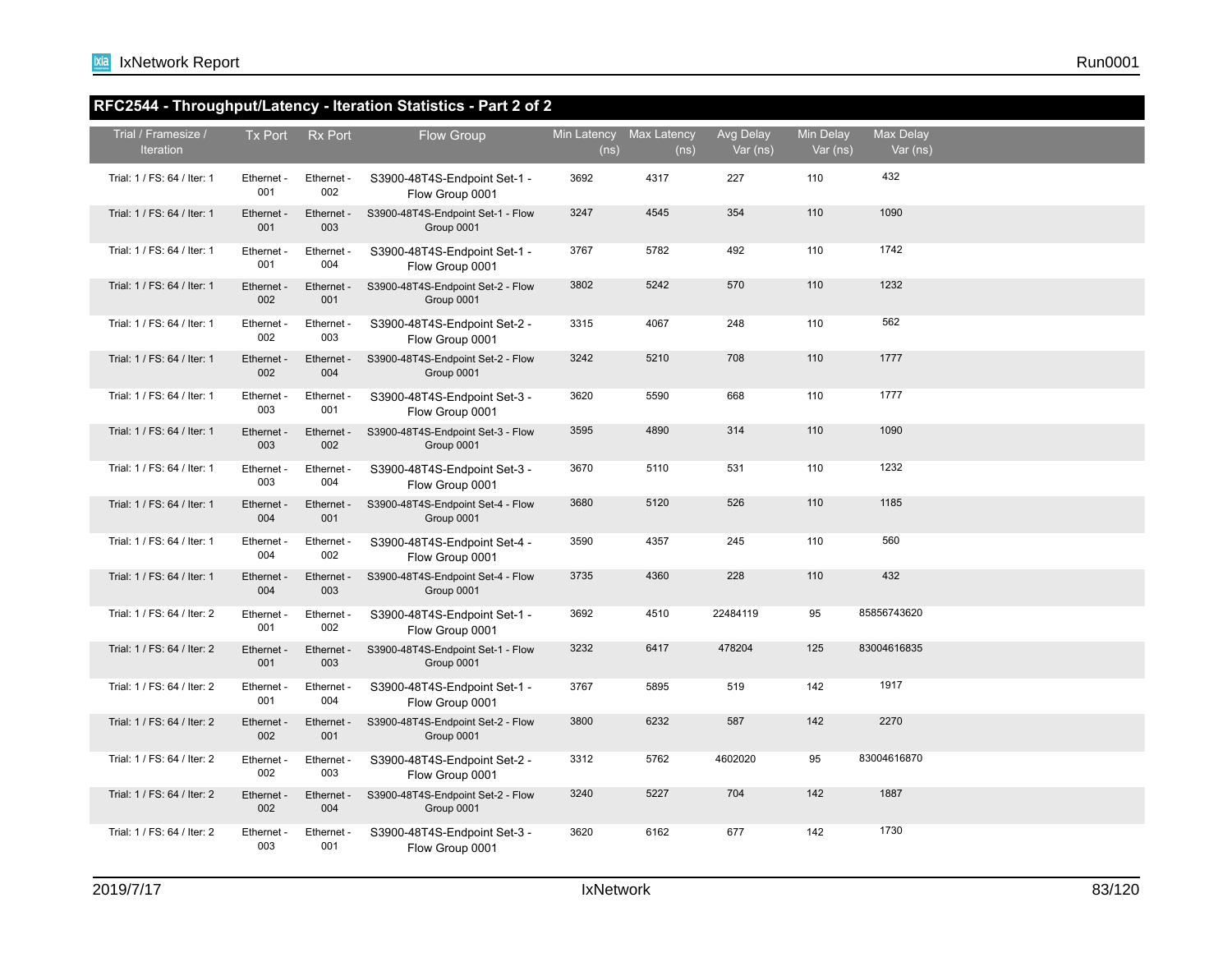| Trial: 1 / FS: 64 / Iter: 2 | Ethernet -<br>003 | Ethernet -<br>002 | S3900-48T4S-Endpoint Set-3 - Flow<br>Group 0001 | 3592 | 6297 | 338      | 62          | 1615        |  |  |
|-----------------------------|-------------------|-------------------|-------------------------------------------------|------|------|----------|-------------|-------------|--|--|
| Trial: 1 / FS: 64 / Iter: 2 | Ethernet -<br>003 | Ethernet -<br>004 | S3900-48T4S-Endpoint Set-3 -<br>Flow Group 0001 | 3667 | 6565 | 565      | 142         | 2800        |  |  |
| Trial: 1 / FS: 64 / Iter: 2 | Ethernet -<br>004 | Ethernet -<br>001 | S3900-48T4S-Endpoint Set-4 - Flow<br>Group 0001 | 3680 | 5505 | 550      | 142         | 1057        |  |  |
| Trial: 1 / FS: 64 / Iter: 2 | Ethernet -<br>004 | Ethernet -<br>002 | S3900-48T4S-Endpoint Set-4 -<br>Flow Group 0001 | 3575 | 5622 | 23803722 | 62          | 85688971467 |  |  |
| Trial: 1 / FS: 64 / Iter: 2 | Ethernet -<br>004 | Ethernet -<br>003 | S3900-48T4S-Endpoint Set-4 - Flow<br>Group 0001 | 3720 | 5867 | 15960737 | $\mathbf 0$ | 83004616910 |  |  |
| Trial: 1 / FS: 64 / Iter: 3 | Ethernet -<br>001 | Ethernet -<br>002 | S3900-48T4S-Endpoint Set-1 -<br>Flow Group 0001 | 3692 | 4317 | 28935173 | 77          | 85688971300 |  |  |
| Trial: 1 / FS: 64 / Iter: 3 | Ethernet -<br>001 | Ethernet -<br>003 | S3900-48T4S-Endpoint Set-1 - Flow<br>Group 0001 | 3247 | 5150 | 32350249 | 45          | 83004617567 |  |  |
| Trial: 1 / FS: 64 / Iter: 3 | Ethernet -<br>001 | Ethernet -<br>004 | S3900-48T4S-Endpoint Set-1 -<br>Flow Group 0001 | 3767 | 5207 | 493      | 77          | 1200        |  |  |
| Trial: 1 / FS: 64 / Iter: 3 | Ethernet -<br>002 | Ethernet -<br>001 | S3900-48T4S-Endpoint Set-2 - Flow<br>Group 0001 | 3800 | 5802 | 559      | 77          | 1825        |  |  |
| Trial: 1 / FS: 64 / Iter: 3 | Ethernet -<br>002 | Ethernet -<br>003 | S3900-48T4S-Endpoint Set-2 -<br>Flow Group 0001 | 3312 | 4515 | 325559   | 32          | 40054944557 |  |  |
| Trial: 1 / FS: 64 / Iter: 3 | Ethernet -<br>002 | Ethernet -<br>004 | S3900-48T4S-Endpoint Set-2 - Flow<br>Group 0001 | 3240 | 5832 | 677      | 77          | 2207        |  |  |
| Trial: 1 / FS: 64 / Iter: 3 | Ethernet -<br>003 | Ethernet -<br>001 | S3900-48T4S-Endpoint Set-3 -<br>Flow Group 0001 | 3620 | 6100 | 651      | 77          | 1935        |  |  |
| Trial: 1 / FS: 64 / Iter: 3 | Ethernet -<br>003 | Ethernet -<br>002 | S3900-48T4S-Endpoint Set-3 - Flow<br>Group 0001 | 3672 | 5402 | 243      | $\mathbf 0$ | 1122        |  |  |
| Trial: 1 / FS: 64 / Iter: 3 | Ethernet -<br>003 | Ethernet -<br>004 | S3900-48T4S-Endpoint Set-3 -<br>Flow Group 0001 | 3667 | 5747 | 539      | 77          | 1585        |  |  |
| Trial: 1 / FS: 64 / Iter: 3 | Ethernet -<br>004 | Ethernet -<br>001 | S3900-48T4S-Endpoint Set-4 - Flow<br>Group 0001 | 3680 | 5730 | 522      | 77          | 1265        |  |  |
| Trial: 1 / FS: 64 / Iter: 3 | Ethernet -<br>004 | Ethernet -<br>002 | S3900-48T4S-Endpoint Set-4 -<br>Flow Group 0001 | 3717 | 4727 | 26163874 | $\mathsf 0$ | 85688971212 |  |  |
| Trial: 1 / FS: 64 / Iter: 3 | Ethernet -<br>004 | Ethernet -<br>003 | S3900-48T4S-Endpoint Set-4 - Flow<br>Group 0001 | 3945 | 4985 | 43781519 | $\mathbf 0$ | 83004616750 |  |  |
| Trial: 1 / FS: 64 / Iter: 4 | Ethernet -<br>001 | Ethernet -<br>002 | S3900-48T4S-Endpoint Set-1 -<br>Flow Group 0001 | 3707 | 4622 | 22232122 | $\mathbf 0$ | 85688971235 |  |  |
| Trial: 1 / FS: 64 / Iter: 4 | Ethernet -<br>001 | Ethernet -<br>003 | S3900-48T4S-Endpoint Set-1 - Flow<br>Group 0001 | 3390 | 4912 | 24052285 | $\mathbf 0$ | 83004617420 |  |  |
| Trial: 1 / FS: 64 / Iter: 4 | Ethernet -<br>001 | Ethernet -<br>004 | S3900-48T4S-Endpoint Set-1 -<br>Flow Group 0001 | 3767 | 5800 | 224      | $\mathsf 0$ | 1985        |  |  |
| Trial: 1 / FS: 64 / Iter: 4 | Ethernet -<br>002 | Ethernet -<br>001 | S3900-48T4S-Endpoint Set-2 - Flow<br>Group 0001 | 3800 | 5817 | 230      | $\mathbf 0$ | 2000        |  |  |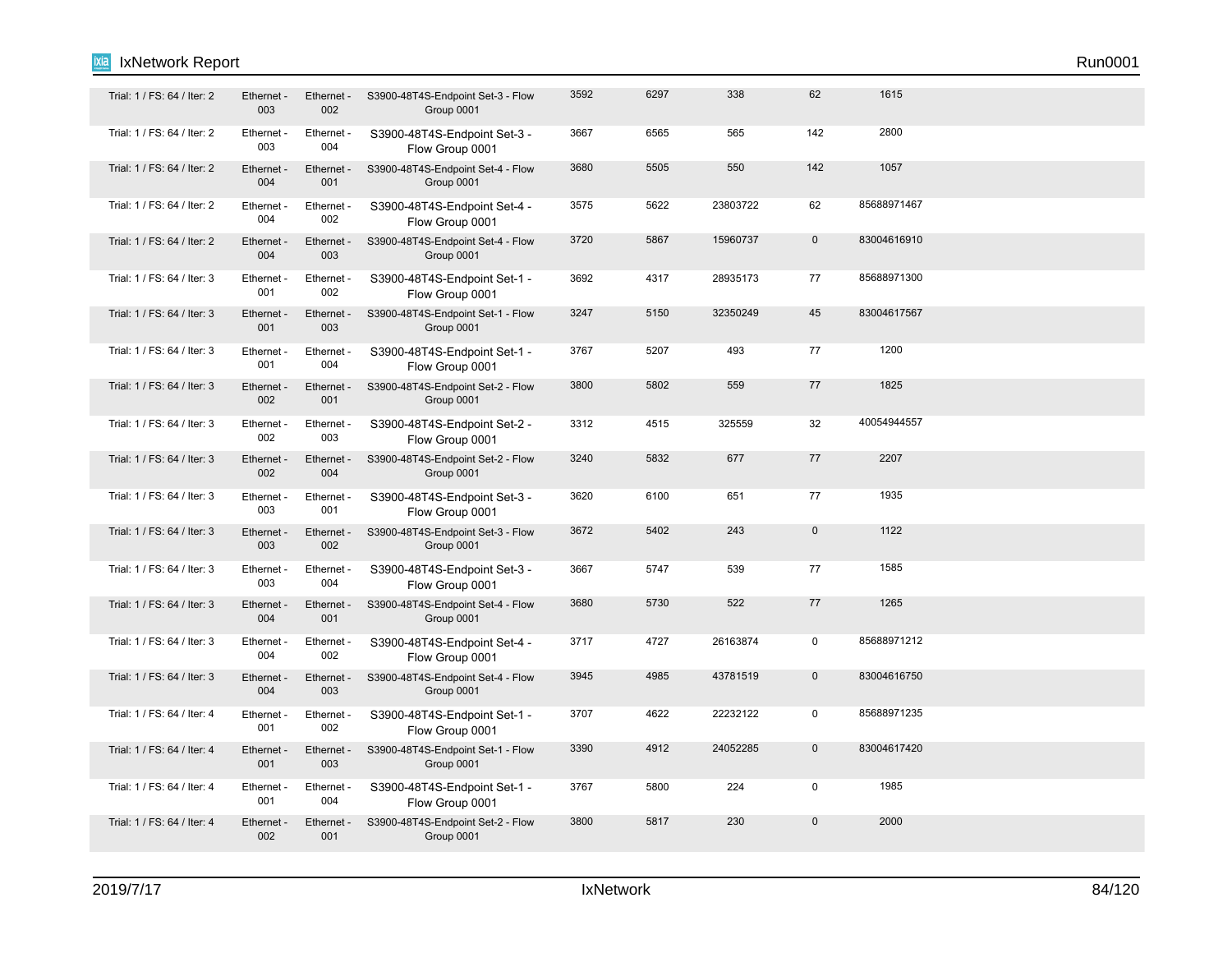| Trial: 1 / FS: 64 / Iter: 4 | Ethernet -<br>002 | Ethernet -<br>003 | S3900-48T4S-Endpoint Set-2 -<br>Flow Group 0001 | 3330 | 4802 | 26397185 | 0            | 83004617422 |  |
|-----------------------------|-------------------|-------------------|-------------------------------------------------|------|------|----------|--------------|-------------|--|
| Trial: 1 / FS: 64 / Iter: 4 | Ethernet -<br>002 | Ethernet -<br>004 | S3900-48T4S-Endpoint Set-2 - Flow<br>Group 0001 | 3240 | 5865 | 295      | $\mathbf 0$  | 2542        |  |
| Trial: 1 / FS: 64 / Iter: 4 | Ethernet -<br>003 | Ethernet -<br>001 | S3900-48T4S-Endpoint Set-3 -<br>Flow Group 0001 | 3620 | 5942 | 275      | $\mathbf 0$  | 1920        |  |
| Trial: 1 / FS: 64 / Iter: 4 | Ethernet<br>003   | Ethernet -<br>002 | S3900-48T4S-Endpoint Set-3 - Flow<br>Group 0001 | 3672 | 5450 | 19004    | $\mathbf 0$  | 83004615925 |  |
| Trial: 1 / FS: 64 / Iter: 4 | Ethernet -<br>003 | Ethernet -<br>004 | S3900-48T4S-Endpoint Set-3 -<br>Flow Group 0001 | 3667 | 5510 | 230      | $\mathbf 0$  | 1410        |  |
| Trial: 1 / FS: 64 / Iter: 4 | Ethernet -<br>004 | Ethernet -<br>001 | S3900-48T4S-Endpoint Set-4 - Flow<br>Group 0001 | 3680 | 5490 | 221      | $\pmb{0}$    | 1762        |  |
| Trial: 1 / FS: 64 / Iter: 4 | Ethernet -<br>004 | Ethernet -<br>002 | S3900-48T4S-Endpoint Set-4 -<br>Flow Group 0001 | 3717 | 4662 | 17514879 | $\pmb{0}$    | 85688971212 |  |
| Trial: 1 / FS: 64 / Iter: 4 | Ethernet -<br>004 | Ethernet -<br>003 | S3900-48T4S-Endpoint Set-4 - Flow<br>Group 0001 | 3945 | 4937 | 20352361 | $\mathsf{O}$ | 83004616665 |  |
| Trial: 1 / FS: 64 / Iter: 5 | Ethernet -<br>001 | Ethernet -<br>002 | S3900-48T4S-Endpoint Set-1 -<br>Flow Group 0001 | 3852 | 4782 | 22909826 | $\pmb{0}$    | 85730914255 |  |
| Trial: 1 / FS: 64 / Iter: 5 | Ethernet -<br>001 | Ethernet -<br>003 | S3900-48T4S-Endpoint Set-1 - Flow<br>Group 0001 | 3470 | 5087 | 37424523 | $\mathbf 0$  | 85688971147 |  |
| Trial: 1 / FS: 64 / Iter: 5 | Ethernet -<br>001 | Ethernet -<br>004 | S3900-48T4S-Endpoint Set-1 -<br>Flow Group 0001 | 3767 | 5400 | 349      | $\mathbf 0$  | 1472        |  |
| Trial: 1 / FS: 64 / Iter: 5 | Ethernet -<br>002 | Ethernet -<br>001 | S3900-48T4S-Endpoint Set-2 - Flow<br>Group 0001 | 3800 | 6122 | 444      | $\pmb{0}$    | 1890        |  |
| Trial: 1 / FS: 64 / Iter: 5 | Ethernet -<br>002 | Ethernet -<br>003 | S3900-48T4S-Endpoint Set-2 -<br>Flow Group 0001 | 3330 | 4980 | 30216908 | $\pmb{0}$    | 83004617367 |  |
| Trial: 1 / FS: 64 / Iter: 5 | Ethernet -<br>002 | Ethernet -<br>004 | S3900-48T4S-Endpoint Set-2 - Flow<br>Group 0001 | 3400 | 5802 | 399      | $\mathbf{0}$ | 2127        |  |
| Trial: 1 / FS: 64 / Iter: 5 | Ethernet -<br>003 | Ethernet -<br>001 | S3900-48T4S-Endpoint Set-3 -<br>Flow Group 0001 | 3860 | 6100 | 338      | $\mathbf 0$  | 1490        |  |
| Trial: 1 / FS: 64 / Iter: 5 | Ethernet -<br>003 | Ethernet -<br>002 | S3900-48T4S-Endpoint Set-3 - Flow<br>Group 0001 | 3912 | 5417 | 4760155  | $\mathbf{0}$ | 85688970475 |  |
| Trial: 1 / FS: 64 / Iter: 5 | Ethernet -<br>003 | Ethernet -<br>004 | S3900-48T4S-Endpoint Set-3 -<br>Flow Group 0001 | 3667 | 5682 | 423      | $\mathbf 0$  | 1490        |  |
| Trial: 1 / FS: 64 / Iter: 5 | Ethernet -<br>004 | Ethernet -<br>001 | S3900-48T4S-Endpoint Set-4 - Flow<br>Group 0001 | 3775 | 6112 | 325      | $\mathbf 0$  | 1490        |  |
| Trial: 1 / FS: 64 / Iter: 5 | Ethernet -<br>004 | Ethernet -<br>002 | S3900-48T4S-Endpoint Set-4 -<br>Flow Group 0001 | 3815 | 4952 | 26894292 | $\pmb{0}$    | 85688971197 |  |
| Trial: 1 / FS: 64 / Iter: 5 | Ethernet -<br>004 | Ethernet -<br>003 | S3900-48T4S-Endpoint Set-4 - Flow<br>Group 0001 | 4040 | 5050 | 46211050 | $\mathbf{0}$ | 85688971195 |  |
| Trial: 1 / FS: 64 / Iter: 6 | Ethernet -<br>001 | Ethernet -<br>002 | S3900-48T4S-Endpoint Set-1 -<br>Flow Group 0001 | 3772 | 6412 | 25324195 | $\mathbf 0$  | 85688971210 |  |

# **Ixia** IxNetwork Report Run0001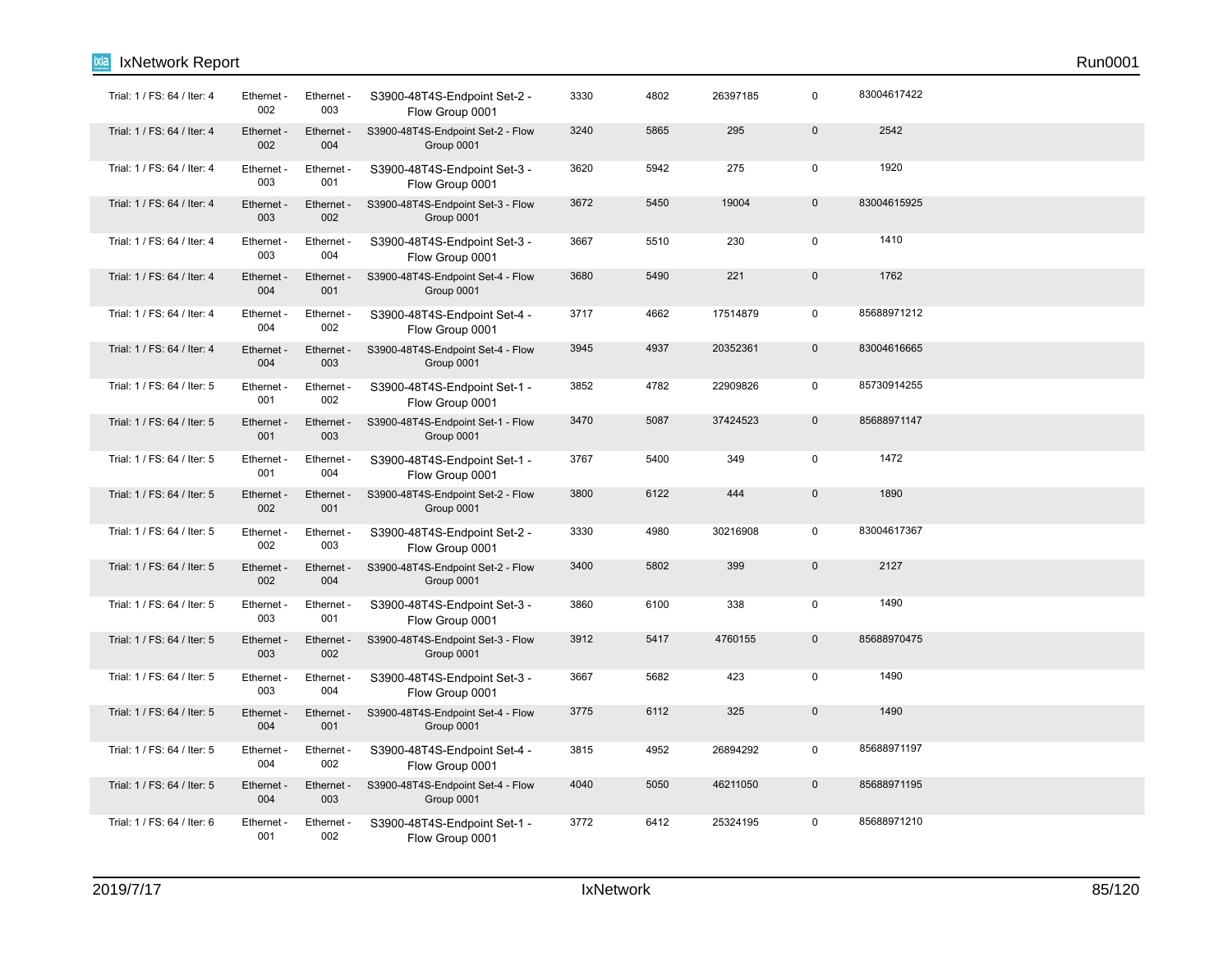| Trial: 1 / FS: 64 / Iter: 6 | Ethernet -<br>001 | Ethernet -<br>003 | S3900-48T4S-Endpoint Set-1 - Flow<br>Group 0001 | 3597 | 6465 | 13930634 | $\mathbf 0$  | 83004616615 |  |  |
|-----------------------------|-------------------|-------------------|-------------------------------------------------|------|------|----------|--------------|-------------|--|--|
| Trial: 1 / FS: 64 / Iter: 6 | Ethernet -<br>001 | Ethernet -<br>004 | S3900-48T4S-Endpoint Set-1 -<br>Flow Group 0001 | 3767 | 7272 | 375      | $\mathbf 0$  | 2225        |  |  |
| Trial: 1 / FS: 64 / Iter: 6 | Ethernet -<br>002 | Ethernet -<br>001 | S3900-48T4S-Endpoint Set-2 - Flow<br>Group 0001 | 3897 | 7722 | 618      | $\mathbf 0$  | 3537        |  |  |
| Trial: 1 / FS: 64 / Iter: 6 | Ethernet -<br>002 | Ethernet -<br>003 | S3900-48T4S-Endpoint Set-2 -<br>Flow Group 0001 | 3520 | 5937 | 7885706  | $\mathbf 0$  | 83004617307 |  |  |
| Trial: 1 / FS: 64 / Iter: 6 | Ethernet -<br>002 | Ethernet -<br>004 | S3900-48T4S-Endpoint Set-2 - Flow<br>Group 0001 | 3530 | 6585 | 483      | $\mathbf{0}$ | 2192        |  |  |
| Trial: 1 / FS: 64 / Iter: 6 | Ethernet -<br>003 | Ethernet -<br>001 | S3900-48T4S-Endpoint Set-3 -<br>Flow Group 0001 | 3987 | 7670 | 431      | $\mathbf 0$  | 1952        |  |  |
| Trial: 1 / FS: 64 / Iter: 6 | Ethernet -<br>003 | Ethernet -<br>002 | S3900-48T4S-Endpoint Set-3 - Flow<br>Group 0001 | 4040 | 7082 | 9954429  | $\mathbf 0$  | 85688970475 |  |  |
| Trial: 1 / FS: 64 / Iter: 6 | Ethernet -<br>003 | Ethernet -<br>004 | S3900-48T4S-Endpoint Set-3 -<br>Flow Group 0001 | 3667 | 7397 | 541      | $\mathbf 0$  | 2897        |  |  |
| Trial: 1 / FS: 64 / Iter: 6 | Ethernet -<br>004 | Ethernet -<br>001 | S3900-48T4S-Endpoint Set-4 - Flow<br>Group 0001 | 3792 | 6977 | 376      | $\mathbf 0$  | 2847        |  |  |
| Trial: 1 / FS: 64 / Iter: 6 | Ethernet -<br>004 | Ethernet -<br>002 | S3900-48T4S-Endpoint Set-4 -<br>Flow Group 0001 | 3942 | 6662 | 18317268 | $\mathbf 0$  | 85688971190 |  |  |
| Trial: 1 / FS: 64 / Iter: 6 | Ethernet -<br>004 | Ethernet -<br>003 | S3900-48T4S-Endpoint Set-4 - Flow<br>Group 0001 | 4167 | 6457 | 19401997 | $\mathbf 0$  | 83004616637 |  |  |
| Trial: 1 / FS: 64 / Iter: 7 | Ethernet -<br>001 | Ethernet -<br>002 | S3900-48T4S-Endpoint Set-1 -<br>Flow Group 0001 | 3982 | 6412 | 36       | $\mathsf 0$  | 2207        |  |  |
| Trial: 1 / FS: 64 / Iter: 7 | Ethernet -<br>001 | Ethernet -<br>003 | S3900-48T4S-Endpoint Set-1 - Flow<br>Group 0001 | 3597 | 6657 | 202047   | $\mathbf 0$  | 83004616312 |  |  |
| Trial: 1 / FS: 64 / Iter: 7 | Ethernet -<br>001 | Ethernet -<br>004 | S3900-48T4S-Endpoint Set-1 -<br>Flow Group 0001 | 3767 | 7400 | 359      | $\mathbf 0$  | 2960        |  |  |
| Trial: 1 / FS: 64 / Iter: 7 | Ethernet -<br>002 | Ethernet -<br>001 | S3900-48T4S-Endpoint Set-2 - Flow<br>Group 0001 | 3945 | 7642 | 623      | $\mathbf 0$  | 2240        |  |  |
| Trial: 1 / FS: 64 / Iter: 7 | Ethernet -<br>002 | Ethernet -<br>003 | S3900-48T4S-Endpoint Set-2 -<br>Flow Group 0001 | 3457 | 6290 | 390401   | $\mathbf 0$  | 83004616962 |  |  |
| Trial: 1 / FS: 64 / Iter: 7 | Ethernet -<br>002 | Ethernet -<br>004 | S3900-48T4S-Endpoint Set-2 - Flow<br>Group 0001 | 3560 | 7305 | 469      | $\mathbf 0$  | 2945        |  |  |
| Trial: 1 / FS: 64 / Iter: 7 | Ethernet -<br>003 | Ethernet -<br>001 | S3900-48T4S-Endpoint Set-3 -<br>Flow Group 0001 | 3987 | 7685 | 429      | $\mathsf 0$  | 2880        |  |  |
| Trial: 1 / FS: 64 / Iter: 7 | Ethernet -<br>003 | Ethernet -<br>002 | S3900-48T4S-Endpoint Set-3 - Flow<br>Group 0001 | 4040 | 7082 | 106      | $\mathbf 0$  | 2207        |  |  |
| Trial: 1 / FS: 64 / Iter: 7 | Ethernet -<br>003 | Ethernet -<br>004 | S3900-48T4S-Endpoint Set-3 -<br>Flow Group 0001 | 3667 | 7380 | 565      | $\mathbf 0$  | 3552        |  |  |
| Trial: 1 / FS: 64 / Iter: 7 | Ethernet -<br>004 | Ethernet -<br>001 | S3900-48T4S-Endpoint Set-4 - Flow<br>Group 0001 | 3967 | 7457 | 367      | $\mathbf 0$  | 2877        |  |  |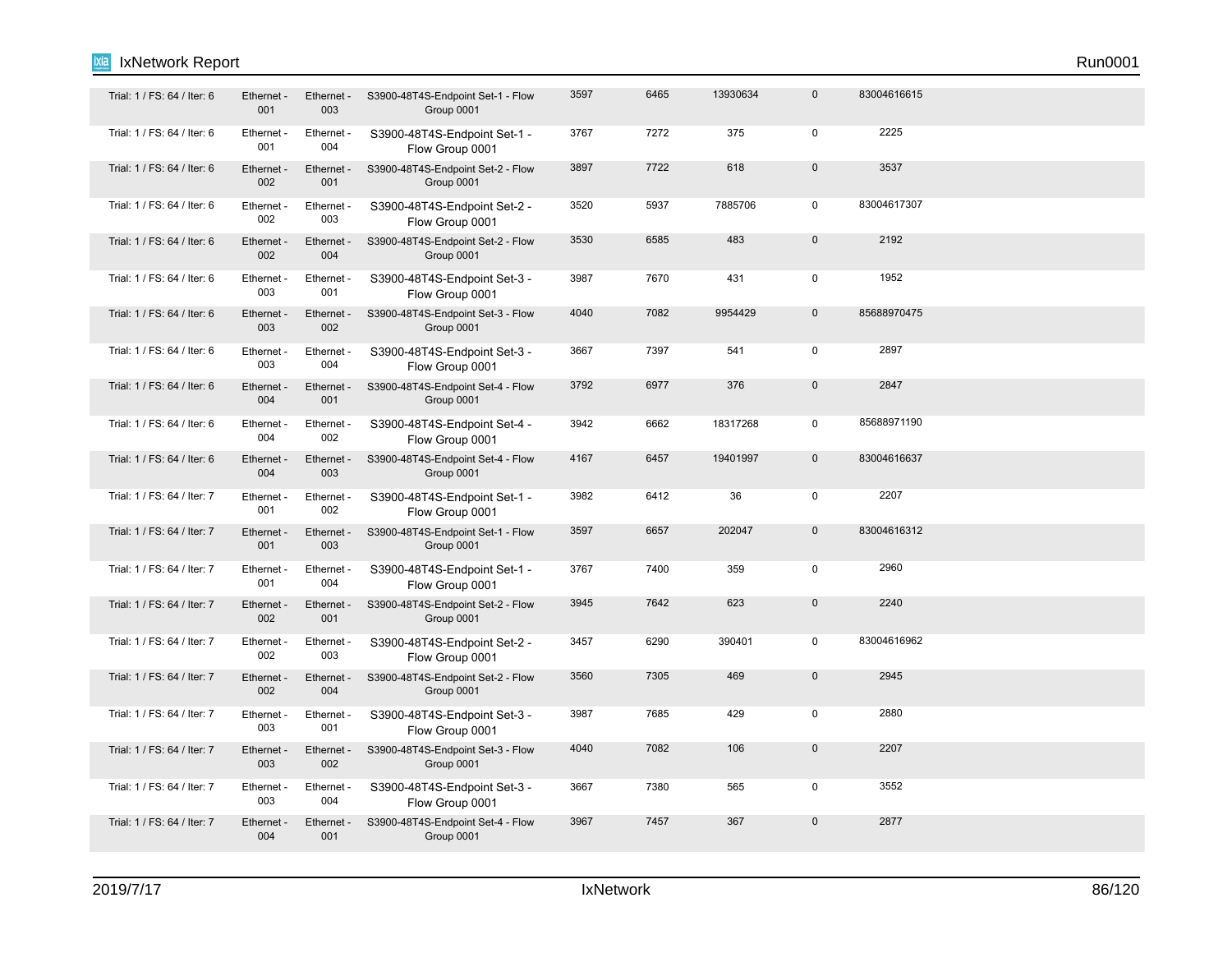| ixia<br>IxNetwork Report    |                   |                   |                                                 |      |      |          |              |             | Run0001 |
|-----------------------------|-------------------|-------------------|-------------------------------------------------|------|------|----------|--------------|-------------|---------|
| Trial: 1 / FS: 64 / Iter: 7 | Ethernet -<br>004 | Ethernet -<br>002 | S3900-48T4S-Endpoint Set-4 -<br>Flow Group 0001 | 3975 | 6407 | 109      | 0            | 2207        |         |
| Trial: 1 / FS: 64 / Iter: 7 | Ethernet -<br>004 | Ethernet -<br>003 | S3900-48T4S-Endpoint Set-4 - Flow<br>Group 0001 | 4105 | 6647 | 45221    | $\mathsf 0$  | 40054943350 |         |
| Trial: 1 / FS: 64 / Iter: 8 | Ethernet -<br>001 | Ethernet -<br>002 | S3900-48T4S-Endpoint Set-1 -<br>Flow Group 0001 | 3757 | 4895 | 22       | $\mathbf 0$  | 675         |         |
| Trial: 1 / FS: 64 / Iter: 8 | Ethernet -<br>001 | Ethernet -<br>003 | S3900-48T4S-Endpoint Set-1 - Flow<br>Group 0001 | 3615 | 5167 | 30706368 | $\pmb{0}$    | 83004617130 |         |
| Trial: 1 / FS: 64 / Iter: 8 | Ethernet -<br>001 | Ethernet -<br>004 | S3900-48T4S-Endpoint Set-1 -<br>Flow Group 0001 | 3767 | 5752 | 353      | 0            | 1347        |         |
| Trial: 1 / FS: 64 / Iter: 8 | Ethernet -<br>002 | Ethernet -<br>001 | S3900-48T4S-Endpoint Set-2 - Flow<br>Group 0001 | 3992 | 6185 | 619      | $\mathbf{0}$ | 2017        |         |
| Trial: 1 / FS: 64 / Iter: 8 | Ethernet -<br>002 | Ethernet -<br>003 | S3900-48T4S-Endpoint Set-2 -<br>Flow Group 0001 | 3617 | 5122 | 31821690 | $\mathbf 0$  | 83004617140 |         |
| Trial: 1 / FS: 64 / Iter: 8 | Ethernet -<br>002 | Ethernet -<br>004 | S3900-48T4S-Endpoint Set-2 - Flow<br>Group 0001 | 3595 | 5530 | 457      | $\pmb{0}$    | 1552        |         |
| Trial: 1 / FS: 64 / Iter: 8 | Ethernet -<br>003 | Ethernet -<br>001 | S3900-48T4S-Endpoint Set-3 -<br>Flow Group 0001 | 4002 | 6227 | 424      | 0            | 1980        |         |
| Trial: 1 / FS: 64 / Iter: 8 | Ethernet -<br>003 | Ethernet -<br>002 | S3900-48T4S-Endpoint Set-3 - Flow<br>Group 0001 | 4072 | 5562 | 95       | $\pmb{0}$    | 1345        |         |
| Trial: 1 / FS: 64 / Iter: 8 | Ethernet<br>003   | Ethernet -<br>004 | S3900-48T4S-Endpoint Set-3 -<br>Flow Group 0001 | 3667 | 5780 | 569      | 0            | 1982        |         |
| Trial: 1 / FS: 64 / Iter: 8 | Ethernet -<br>004 | Ethernet -<br>001 | S3900-48T4S-Endpoint Set-4 - Flow<br>Group 0001 | 3792 | 6127 | 359      | $\pmb{0}$    | 1395        |         |
| Trial: 1 / FS: 64 / Iter: 8 | Ethernet -<br>004 | Ethernet -<br>002 | S3900-48T4S-Endpoint Set-4 -<br>Flow Group 0001 | 4055 | 5415 | 96       | 0            | 865         |         |
| Trial: 1 / FS: 64 / Iter: 8 | Ethernet -<br>004 | Ethernet -<br>003 | S3900-48T4S-Endpoint Set-4 - Flow<br>Group 0001 | 4265 | 5162 | 37770854 | $\mathbf 0$  | 83004616482 |         |
| Trial: 1 / FS: 64 / Iter: 9 | Ethernet -<br>001 | Ethernet -<br>002 | S3900-48T4S-Endpoint Set-1 -<br>Flow Group 0001 | 4172 | 4975 | 8699690  | 0            | 85688971112 |         |
| Trial: 1 / FS: 64 / Iter: 9 | Ethernet -<br>001 | Ethernet -<br>003 | S3900-48T4S-Endpoint Set-1 - Flow<br>Group 0001 | 3807 | 5200 | 313887   | $\pmb{0}$    | 72267197675 |         |
| Trial: 1 / FS: 64 / Iter: 9 | Ethernet -<br>001 | Ethernet -<br>004 | S3900-48T4S-Endpoint Set-1 -<br>Flow Group 0001 | 3782 | 5865 | 377      | $\pmb{0}$    | 1362        |         |
| Trial: 1 / FS: 64 / Iter: 9 | Ethernet -<br>002 | Ethernet -<br>001 | S3900-48T4S-Endpoint Set-2 - Flow<br>Group 0001 | 3867 | 6267 | 668      | $\pmb{0}$    | 2017        |         |
| Trial: 1 / FS: 64 / Iter: 9 | Ethernet -<br>002 | Ethernet -<br>003 | S3900-48T4S-Endpoint Set-2 -<br>Flow Group 0001 | 3602 | 5220 | 464789   | $\mathbf 0$  | 72267198377 |         |
| Trial: 1 / FS: 64 / Iter: 9 | Ethernet -<br>002 | Ethernet -<br>004 | S3900-48T4S-Endpoint Set-2 - Flow<br>Group 0001 | 3465 | 5882 | 441      | $\mathsf 0$  | 2032        |         |
| Trial: 1 / FS: 64 / Iter: 9 | Ethernet -<br>003 | Ethernet -<br>001 | S3900-48T4S-Endpoint Set-3 -<br>Flow Group 0001 | 4225 | 6277 | 443      | 0            | 1362        |         |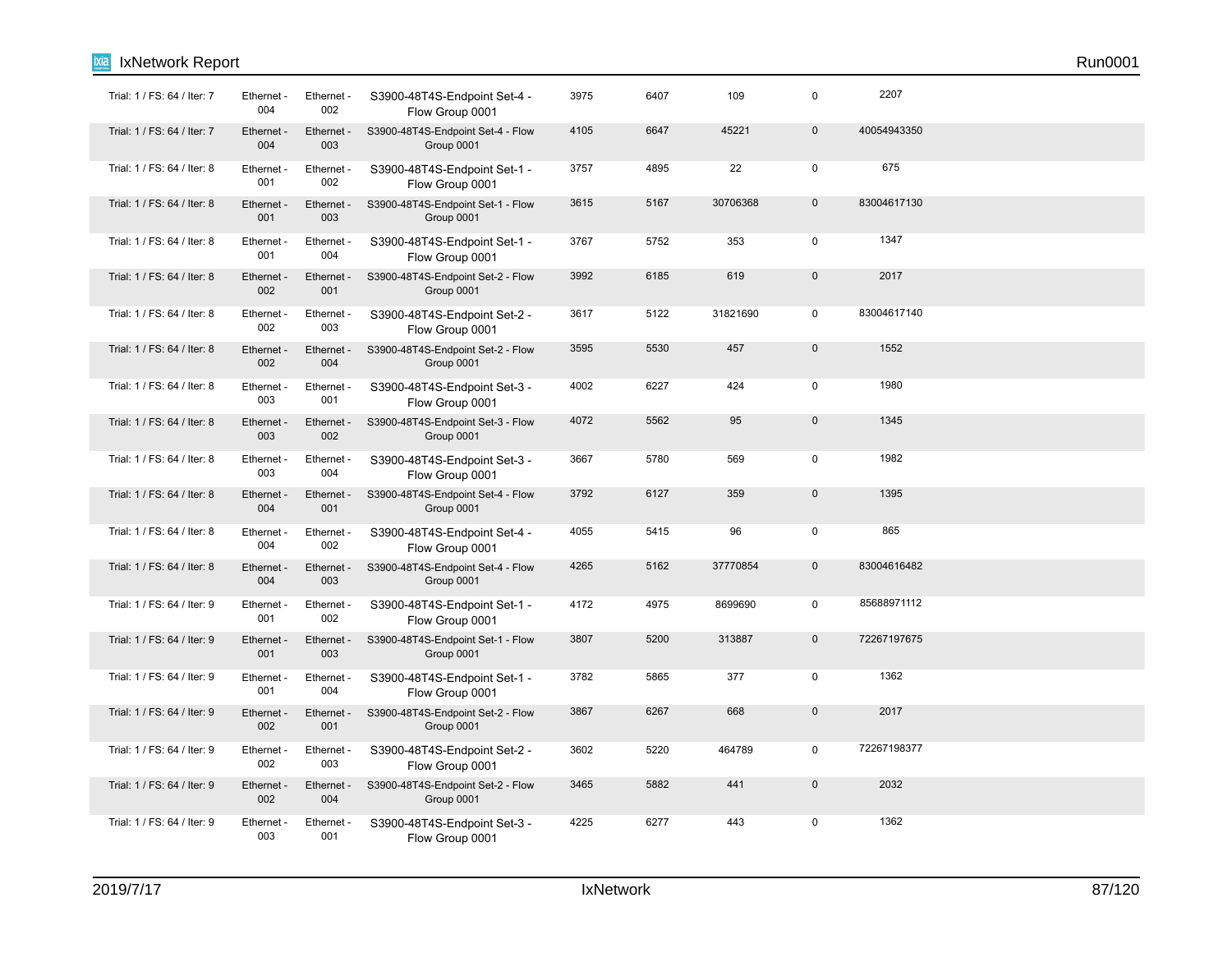| Trial: 1 / FS: 64 / Iter: 9  | Ethernet -<br>003 | Ethernet -<br>002 | S3900-48T4S-Endpoint Set-3 - Flow<br>Group 0001 | 4297 | 5675 | 5975650 | $\mathbf 0$ | 85688971055 |  |  |
|------------------------------|-------------------|-------------------|-------------------------------------------------|------|------|---------|-------------|-------------|--|--|
| Trial: 1 / FS: 64 / Iter: 9  | Ethernet -<br>003 | Ethernet -<br>004 | S3900-48T4S-Endpoint Set-3 -<br>Flow Group 0001 | 3765 | 5895 | 669     | $\mathbf 0$ | 2017        |  |  |
| Trial: 1 / FS: 64 / Iter: 9  | Ethernet -<br>004 | Ethernet -<br>001 | S3900-48T4S-Endpoint Set-4 - Flow<br>Group 0001 | 3697 | 6257 | 378     | $\mathbf 0$ | 1362        |  |  |
| Trial: 1 / FS: 64 / Iter: 9  | Ethernet -<br>004 | Ethernet -<br>002 | S3900-48T4S-Endpoint Set-4 -<br>Flow Group 0001 | 4182 | 5672 | 4876108 | $\mathsf 0$ | 85688971087 |  |  |
| Trial: 1 / FS: 64 / Iter: 9  | Ethernet -<br>004 | Ethernet -<br>003 | S3900-48T4S-Endpoint Set-4 - Flow<br>Group 0001 | 4265 | 5227 | 484378  | $\mathbf 0$ | 83004615910 |  |  |
| Trial: 1 / FS: 128 / Iter: 1 | Ethernet -<br>001 | Ethernet -<br>002 | S3900-48T4S-Endpoint Set-1 -<br>Flow Group 0001 | 4207 | 4815 | 65      | 15          | 577         |  |  |
| Trial: 1 / FS: 128 / Iter: 1 | Ethernet -<br>001 | Ethernet<br>003   | S3900-48T4S-Endpoint Set-1 - Flow<br>Group 0001 | 3760 | 5552 | 1874792 | 15          | 40054944047 |  |  |
| Trial: 1 / FS: 128 / Iter: 1 | Ethernet -<br>001 | Ethernet -<br>004 | S3900-48T4S-Endpoint Set-1 -<br>Flow Group 0001 | 4280 | 6727 | 266     | 15          | 2352        |  |  |
| Trial: 1 / FS: 128 / Iter: 1 | Ethernet -<br>002 | Ethernet -<br>001 | S3900-48T4S-Endpoint Set-2 - Flow<br>Group 0001 | 4315 | 6777 | 295     | 15          | 2352        |  |  |
| Trial: 1 / FS: 128 / Iter: 1 | Ethernet -<br>002 | Ethernet -<br>003 | S3900-48T4S-Endpoint Set-2 -<br>Flow Group 0001 | 3825 | 5137 | 9846249 | 15          | 83004616957 |  |  |
| Trial: 1 / FS: 128 / Iter: 1 | Ethernet -<br>002 | Ethernet -<br>004 | S3900-48T4S-Endpoint Set-2 - Flow<br>Group 0001 | 3755 | 6745 | 309     | 15          | 2945        |  |  |
| Trial: 1 / FS: 128 / Iter: 1 | Ethernet<br>003   | Ethernet -<br>001 | S3900-48T4S-Endpoint Set-3 -<br>Flow Group 0001 | 4132 | 7125 | 313     | 15          | 2945        |  |  |
| Trial: 1 / FS: 128 / Iter: 1 | Ethernet<br>003   | Ethernet -<br>002 | S3900-48T4S-Endpoint Set-3 - Flow<br>Group 0001 | 4105 | 5915 | 163     | 15          | 1760        |  |  |
| Trial: 1 / FS: 128 / Iter: 1 | Ethernet -<br>003 | Ethernet -<br>004 | S3900-48T4S-Endpoint Set-3 -<br>Flow Group 0001 | 4180 | 7252 | 295     | 15          | 3007        |  |  |
| Trial: 1 / FS: 128 / Iter: 1 | Ethernet -<br>004 | Ethernet -<br>001 | S3900-48T4S-Endpoint Set-4 - Flow<br>Group 0001 | 4192 | 6657 | 266     | 15          | 2352        |  |  |
| Trial: 1 / FS: 128 / Iter: 1 | Ethernet -<br>004 | Ethernet -<br>002 | S3900-48T4S-Endpoint Set-4 -<br>Flow Group 0001 | 4102 | 5382 | 119     | 15          | 1170        |  |  |
| Trial: 1 / FS: 128 / Iter: 1 | Ethernet -<br>004 | Ethernet -<br>003 | S3900-48T4S-Endpoint Set-4 - Flow<br>Group 0001 | 4250 | 4875 | 66      | 15          | 577         |  |  |
| Trial: 1 / FS: 128 / Iter: 2 | Ethernet -<br>001 | Ethernet -<br>002 | S3900-48T4S-Endpoint Set-1 -<br>Flow Group 0001 | 4205 | 5455 | 259     | 142         | 1010        |  |  |
| Trial: 1 / FS: 128 / Iter: 2 | Ethernet -<br>001 | Ethernet -<br>003 | S3900-48T4S-Endpoint Set-1 - Flow<br>Group 0001 | 3757 | 5570 | 4723760 | 142         | 83004617015 |  |  |
| Trial: 1 / FS: 128 / Iter: 2 | Ethernet -<br>001 | Ethernet -<br>004 | S3900-48T4S-Endpoint Set-1 -<br>Flow Group 0001 | 4277 | 6745 | 774     | 95          | 2225        |  |  |
| Trial: 1 / FS: 128 / Iter: 2 | Ethernet -<br>002 | Ethernet -<br>001 | S3900-48T4S-Endpoint Set-2 - Flow<br>Group 0001 | 4312 | 6780 | 1041    | 142         | 2227        |  |  |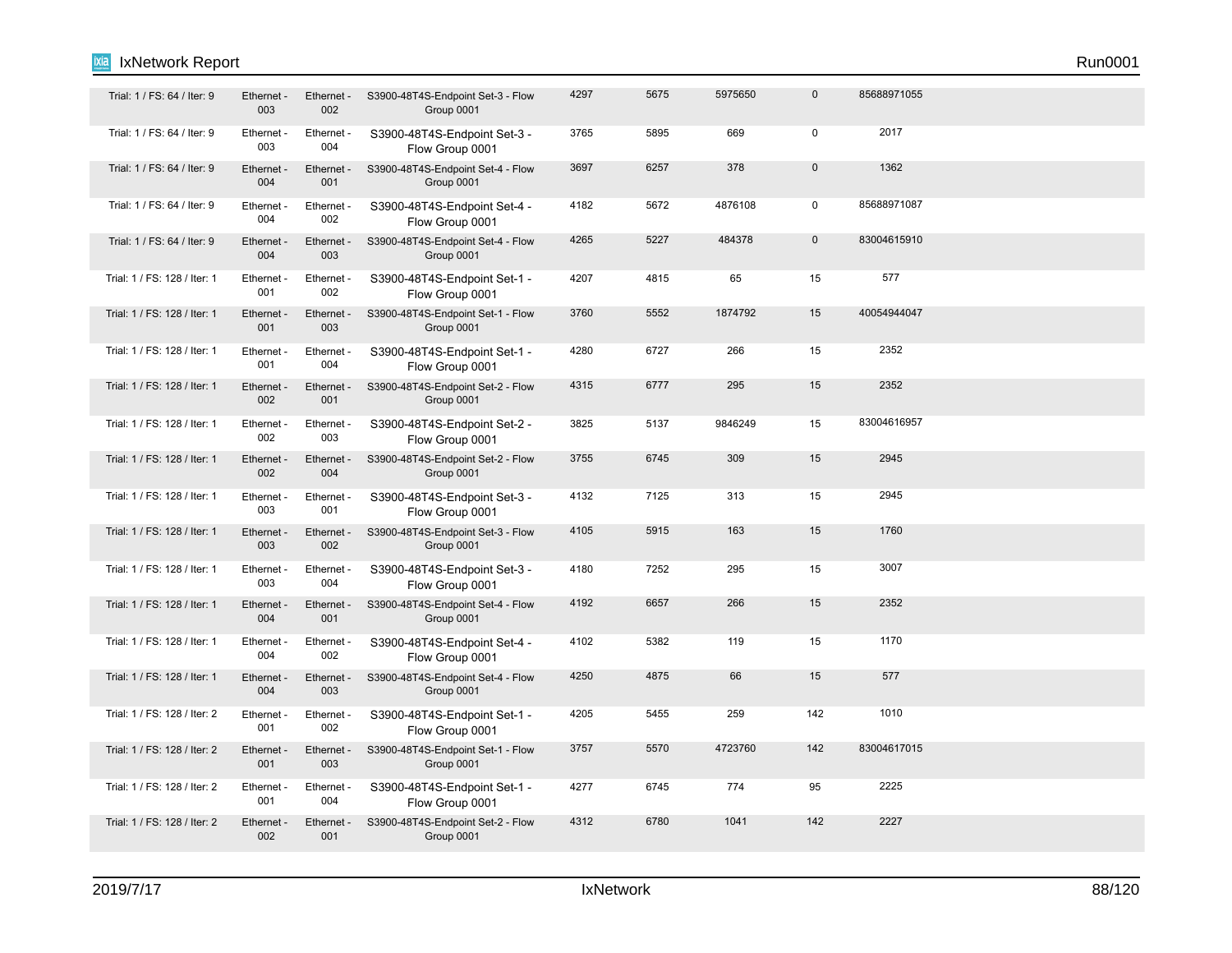| Trial: 1 / FS: 128 / Iter: 2 | Ethernet -<br>002 | Ethernet -<br>003 | S3900-48T4S-Endpoint Set-2 -<br>Flow Group 0001 | 3825 | 5697 | 9163354  | 142         | 83004616975 |  |
|------------------------------|-------------------|-------------------|-------------------------------------------------|------|------|----------|-------------|-------------|--|
| Trial: 1 / FS: 128 / Iter: 2 | Ethernet -<br>002 | Ethernet -<br>004 | S3900-48T4S-Endpoint Set-2 - Flow<br>Group 0001 | 3752 | 6762 | 1031     | 97          | 2755        |  |
| Trial: 1 / FS: 128 / Iter: 2 | Ethernet -<br>003 | Ethernet -<br>001 | S3900-48T4S-Endpoint Set-3 -<br>Flow Group 0001 | 4130 | 7142 | 985      | 142         | 2755        |  |
| Trial: 1 / FS: 128 / Iter: 2 | Ethernet -<br>003 | Ethernet<br>002   | S3900-48T4S-Endpoint Set-3 - Flow<br>Group 0001 | 4105 | 6042 | 392      | 32          | 1570        |  |
| Trial: 1 / FS: 128 / Iter: 2 | Ethernet -<br>003 | Ethernet -<br>004 | S3900-48T4S-Endpoint Set-3 -<br>Flow Group 0001 | 4180 | 7140 | 999      | 80          | 2782        |  |
| Trial: 1 / FS: 128 / Iter: 2 | Ethernet -<br>004 | Ethernet -<br>001 | S3900-48T4S-Endpoint Set-4 - Flow<br>Group 0001 | 4190 | 6657 | 806      | 140         | 2160        |  |
| Trial: 1 / FS: 128 / Iter: 2 | Ethernet -<br>004 | Ethernet -<br>002 | S3900-48T4S-Endpoint Set-4 -<br>Flow Group 0001 | 4085 | 6007 | 332      | 30          | 1602        |  |
| Trial: 1 / FS: 128 / Iter: 2 | Ethernet -<br>004 | Ethernet -<br>003 | S3900-48T4S-Endpoint Set-4 - Flow<br>Group 0001 | 4360 | 5032 | 186      | 17          | 607         |  |
| Trial: 1 / FS: 128 / Iter: 3 | Ethernet -<br>001 | Ethernet -<br>002 | S3900-48T4S-Endpoint Set-1 -<br>Flow Group 0001 | 4205 | 6125 | 26522611 | 15          | 85688970790 |  |
| Trial: 1 / FS: 128 / Iter: 3 | Ethernet -<br>001 | Ethernet -<br>003 | S3900-48T4S-Endpoint Set-1 - Flow<br>Group 0001 | 3757 | 6592 | 386      | 65          | 1667        |  |
| Trial: 1 / FS: 128 / Iter: 3 | Ethernet -<br>001 | Ethernet -<br>004 | S3900-48T4S-Endpoint Set-1 -<br>Flow Group 0001 | 4277 | 7030 | 723      | 110         | 2257        |  |
| Trial: 1 / FS: 128 / Iter: 3 | Ethernet -<br>002 | Ethernet -<br>001 | S3900-48T4S-Endpoint Set-2 - Flow<br>Group 0001 | 4312 | 6780 | 956      | 110         | 2260        |  |
| Trial: 1 / FS: 128 / Iter: 3 | Ethernet -<br>002 | Ethernet -<br>003 | S3900-48T4S-Endpoint Set-2 -<br>Flow Group 0001 | 3825 | 5425 | 300      | 62          | 1230        |  |
| Trial: 1 / FS: 128 / Iter: 3 | Ethernet -<br>002 | Ethernet -<br>004 | S3900-48T4S-Endpoint Set-2 - Flow<br>Group 0001 | 3752 | 6762 | 918      | 15          | 2850        |  |
| Trial: 1 / FS: 128 / Iter: 3 | Ethernet -<br>003 | Ethernet -<br>001 | S3900-48T4S-Endpoint Set-3 -<br>Flow Group 0001 | 4130 | 8212 | 874      | 110         | 2850        |  |
| Trial: 1 / FS: 128 / Iter: 3 | Ethernet -<br>003 | Ethernet -<br>002 | S3900-48T4S-Endpoint Set-3 - Flow<br>Group 0001 | 4170 | 8010 | 305      | $\mathbf 0$ | 3775        |  |
| Trial: 1 / FS: 128 / Iter: 3 | Ethernet<br>003   | Ethernet -<br>004 | S3900-48T4S-Endpoint Set-3 -<br>Flow Group 0001 | 4180 | 8212 | 915      | 110         | 3920        |  |
| Trial: 1 / FS: 128 / Iter: 3 | Ethernet -<br>004 | Ethernet -<br>001 | S3900-48T4S-Endpoint Set-4 - Flow<br>Group 0001 | 4190 | 7025 | 752      | 110         | 2257        |  |
| Trial: 1 / FS: 128 / Iter: 3 | Ethernet -<br>004 | Ethernet<br>002   | S3900-48T4S-Endpoint Set-4 -<br>Flow Group 0001 | 4150 | 5800 | 34482207 | $\mathsf 0$ | 85688970795 |  |
| Trial: 1 / FS: 128 / Iter: 3 | Ethernet -<br>004 | Ethernet -<br>003 | S3900-48T4S-Endpoint Set-4 - Flow<br>Group 0001 | 4585 | 6267 | 7337277  | 62          | 83004616212 |  |
| Trial: 1 / FS: 128 / Iter: 4 | Ethernet -<br>001 | Ethernet -<br>002 | S3900-48T4S-Endpoint Set-1 -<br>Flow Group 0001 | 4205 | 6525 | 492353   | $\mathbf 0$ | 83004616592 |  |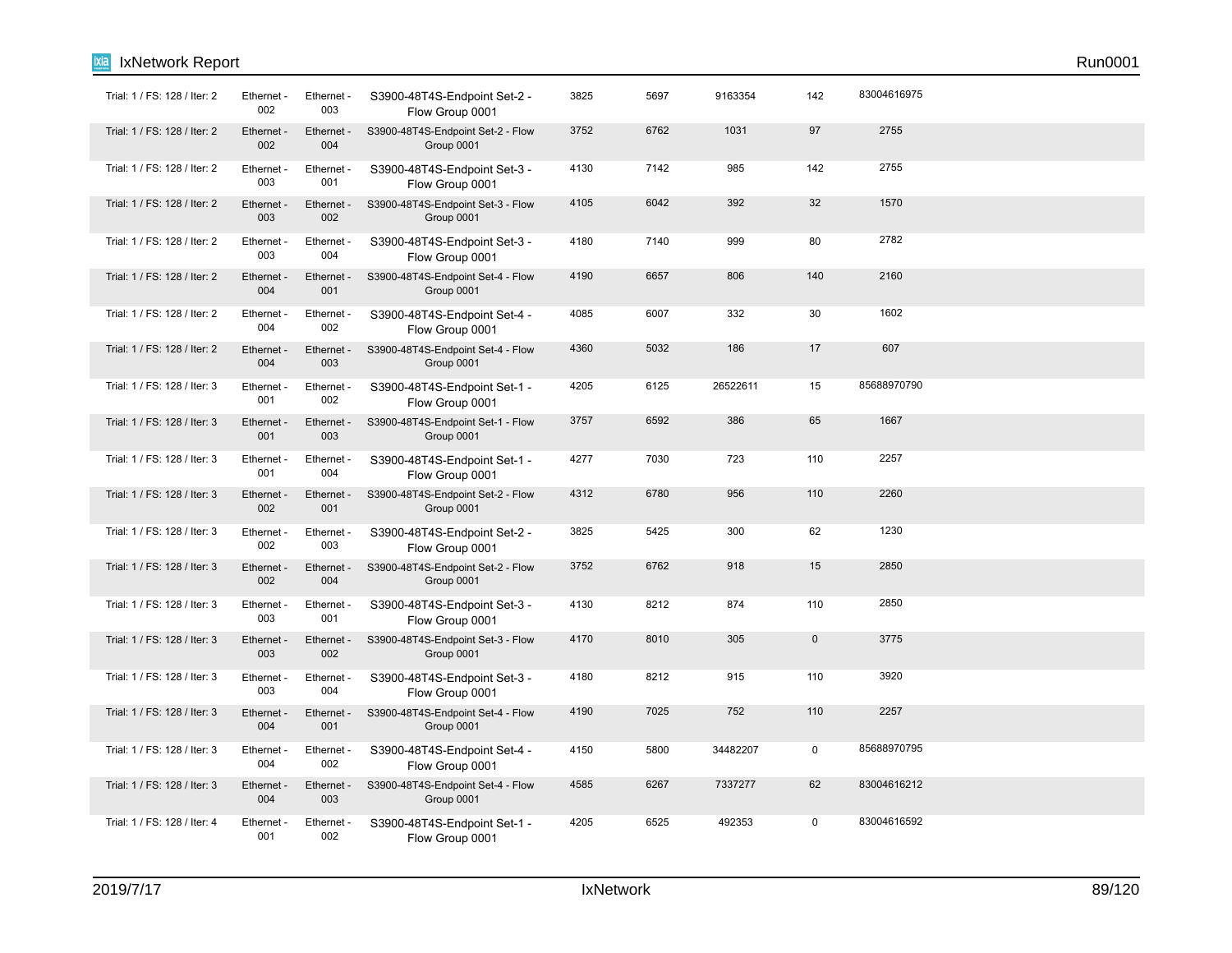| Trial: 1 / FS: 128 / Iter: 4 | Ethernet -<br>001 | Ethernet -<br>003 | S3900-48T4S-Endpoint Set-1 - Flow<br>Group 0001 | 3757 | 7777 | 13029553 | 62           | 83004615335 |  |
|------------------------------|-------------------|-------------------|-------------------------------------------------|------|------|----------|--------------|-------------|--|
| Trial: 1 / FS: 128 / Iter: 4 | Ethernet -<br>001 | Ethernet -<br>004 | S3900-48T4S-Endpoint Set-1 -<br>Flow Group 0001 | 4277 | 8070 | 670      | 62           | 2992        |  |
| Trial: 1 / FS: 128 / Iter: 4 | Ethernet -<br>002 | Ethernet -<br>001 | S3900-48T4S-Endpoint Set-2 - Flow<br>Group 0001 | 4312 | 7340 | 846      | 62           | 2945        |  |
| Trial: 1 / FS: 128 / Iter: 4 | Ethernet -<br>002 | Ethernet -<br>003 | S3900-48T4S-Endpoint Set-2 -<br>Flow Group 0001 | 3825 | 6130 | 22159937 | 62           | 83004616677 |  |
| Trial: 1 / FS: 128 / Iter: 4 | Ethernet -<br>002 | Ethernet -<br>004 | S3900-48T4S-Endpoint Set-2 - Flow<br>Group 0001 | 3752 | 6762 | 830      | 62           | 2832        |  |
| Trial: 1 / FS: 128 / Iter: 4 | Ethernet -<br>003 | Ethernet -<br>001 | S3900-48T4S-Endpoint Set-3 -<br>Flow Group 0001 | 4130 | 8420 | 784      | 62           | 3007        |  |
| Trial: 1 / FS: 128 / Iter: 4 | Ethernet<br>003   | Ethernet -<br>002 | S3900-48T4S-Endpoint Set-3 - Flow<br>Group 0001 | 4170 | 7547 | 39239119 | $\mathbf 0$  | 85688971202 |  |
| Trial: 1 / FS: 128 / Iter: 4 | Ethernet -<br>003 | Ethernet -<br>004 | S3900-48T4S-Endpoint Set-3 -<br>Flow Group 0001 | 4180 | 7620 | 827      | 62           | 2590        |  |
| Trial: 1 / FS: 128 / Iter: 4 | Ethernet -<br>004 | Ethernet -<br>001 | S3900-48T4S-Endpoint Set-4 - Flow<br>Group 0001 | 4190 | 7235 | 667      | 62           | 2992        |  |
| Trial: 1 / FS: 128 / Iter: 4 | Ethernet -<br>004 | Ethernet -<br>002 | S3900-48T4S-Endpoint Set-4 -<br>Flow Group 0001 | 4150 | 6360 | 3249821  | $\mathbf 0$  | 85688971182 |  |
| Trial: 1 / FS: 128 / Iter: 4 | Ethernet -<br>004 | Ethernet -<br>003 | S3900-48T4S-Endpoint Set-4 - Flow<br>Group 0001 | 4775 | 7607 | 180      | 60           | 2687        |  |
| Trial: 1 / FS: 128 / Iter: 5 | Ethernet -<br>001 | Ethernet -<br>002 | S3900-48T4S-Endpoint Set-1 -<br>Flow Group 0001 | 4317 | 5070 | 128      | $\mathbf 0$  | 482         |  |
| Trial: 1 / FS: 128 / Iter: 5 | Ethernet -<br>001 | Ethernet -<br>003 | S3900-48T4S-Endpoint Set-1 - Flow<br>Group 0001 | 3982 | 5952 | 12489113 | 45           | 83004616800 |  |
| Trial: 1 / FS: 128 / Iter: 5 | Ethernet -<br>001 | Ethernet -<br>004 | S3900-48T4S-Endpoint Set-1 -<br>Flow Group 0001 | 4277 | 7270 | 664      | 45           | 2545        |  |
| Trial: 1 / FS: 128 / Iter: 5 | Ethernet -<br>002 | Ethernet -<br>001 | S3900-48T4S-Endpoint Set-2 - Flow<br>Group 0001 | 4312 | 7482 | 992      | 45           | 2595        |  |
| Trial: 1 / FS: 128 / Iter: 5 | Ethernet -<br>002 | Ethernet -<br>003 | S3900-48T4S-Endpoint Set-2 -<br>Flow Group 0001 | 3890 | 5860 | 10888980 | 45           | 83004616852 |  |
| Trial: 1 / FS: 128 / Iter: 5 | Ethernet -<br>002 | Ethernet -<br>004 | S3900-48T4S-Endpoint Set-2 - Flow<br>Group 0001 | 3897 | 7080 | 841      | 45           | 2830        |  |
| Trial: 1 / FS: 128 / Iter: 5 | Ethernet -<br>003 | Ethernet -<br>001 | S3900-48T4S-Endpoint Set-3 -<br>Flow Group 0001 | 4370 | 7685 | 758      | 45           | 2610        |  |
| Trial: 1 / FS: 128 / Iter: 5 | Ethernet -<br>003 | Ethernet -<br>002 | S3900-48T4S-Endpoint Set-3 - Flow<br>Group 0001 | 4392 | 6427 | 250      | $\mathbf{0}$ | 1427        |  |
| Trial: 1 / FS: 128 / Iter: 5 | Ethernet -<br>003 | Ethernet -<br>004 | S3900-48T4S-Endpoint Set-3 -<br>Flow Group 0001 | 4180 | 7267 | 912      | 45           | 2817        |  |
| Trial: 1 / FS: 128 / Iter: 5 | Ethernet -<br>004 | Ethernet -<br>001 | S3900-48T4S-Endpoint Set-4 - Flow<br>Group 0001 | 4272 | 6817 | 655      | 45           | 2545        |  |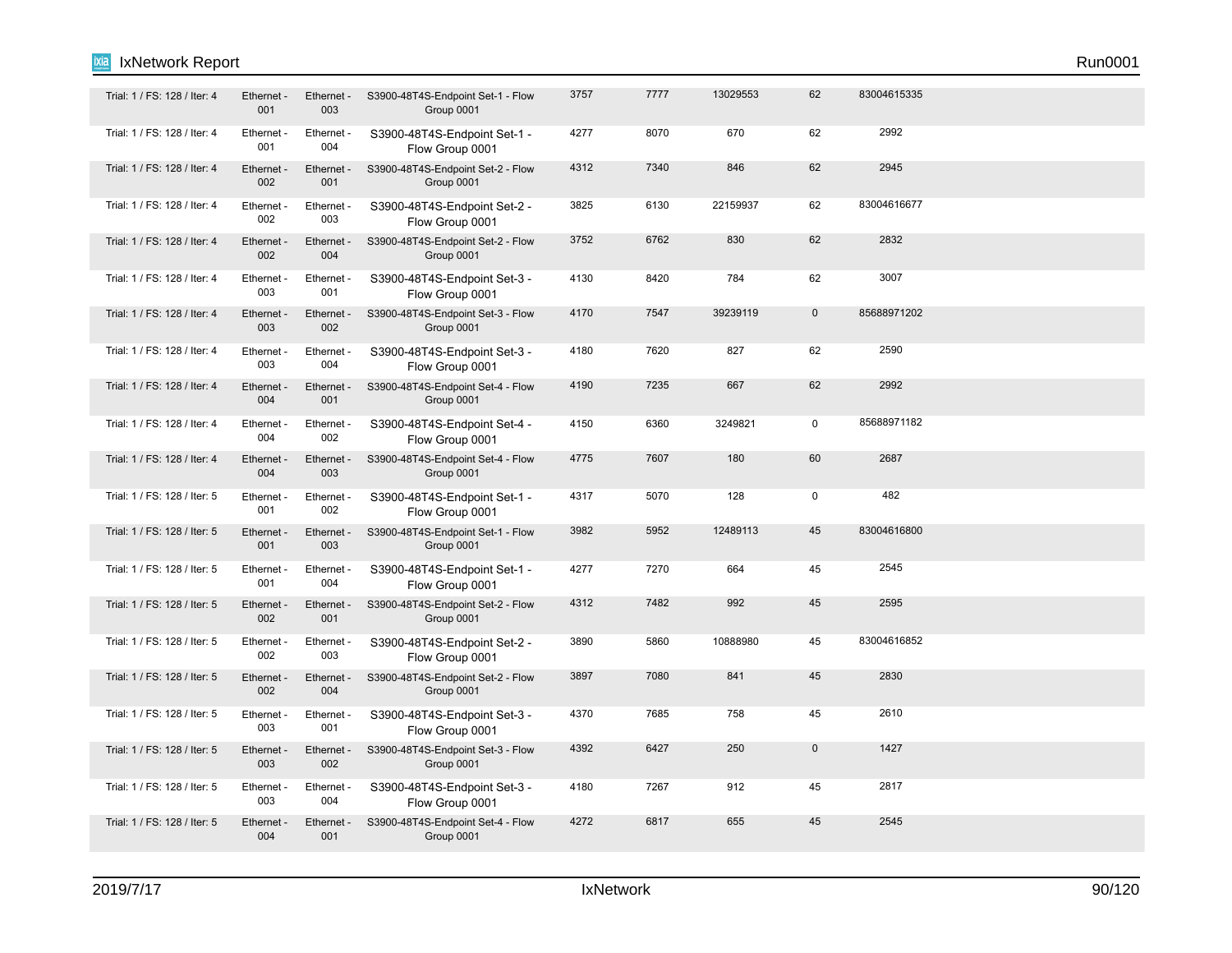| Trial: 1 / FS: 128 / Iter: 5 | Ethernet -<br>004 | Ethernet -<br>002 | S3900-48T4S-Endpoint Set-4 -<br>Flow Group 0001 | 4245 | 5945 | 237      | 0            | 1410        |  |
|------------------------------|-------------------|-------------------|-------------------------------------------------|------|------|----------|--------------|-------------|--|
| Trial: 1 / FS: 128 / Iter: 5 | Ethernet -<br>004 | Ethernet<br>003   | S3900-48T4S-Endpoint Set-4 - Flow<br>Group 0001 | 4985 | 6090 | 9843627  | 45           | 83004615622 |  |
| Trial: 1 / FS: 128 / Iter: 6 | Ethernet -<br>001 | Ethernet -<br>002 | S3900-48T4S-Endpoint Set-1 -<br>Flow Group 0001 | 4380 | 5197 | 42880206 | $\mathbf 0$  | 85688970890 |  |
| Trial: 1 / FS: 128 / Iter: 6 | Ethernet<br>001   | Ethernet<br>003   | S3900-48T4S-Endpoint Set-1 - Flow<br>Group 0001 | 3997 | 6032 | 268      | $\pmb{0}$    | 1330        |  |
| Trial: 1 / FS: 128 / Iter: 6 | Ethernet -<br>001 | Ethernet -<br>004 | S3900-48T4S-Endpoint Set-1 -<br>Flow Group 0001 | 4277 | 6967 | 640      | 0            | 1472        |  |
| Trial: 1 / FS: 128 / Iter: 6 | Ethernet -<br>002 | Ethernet -<br>001 | S3900-48T4S-Endpoint Set-2 - Flow<br>Group 0001 | 4392 | 7577 | 1095     | $\pmb{0}$    | 2945        |  |
| Trial: 1 / FS: 128 / Iter: 6 | Ethernet -<br>002 | Ethernet -<br>003 | S3900-48T4S-Endpoint Set-2 -<br>Flow Group 0001 | 3985 | 5890 | 249      | $\pmb{0}$    | 1760        |  |
| Trial: 1 / FS: 128 / Iter: 6 | Ethernet -<br>002 | Ethernet -<br>004 | S3900-48T4S-Endpoint Set-2 - Flow<br>Group 0001 | 3850 | 6937 | 860      | $\pmb{0}$    | 2657        |  |
| Trial: 1 / FS: 128 / Iter: 6 | Ethernet -<br>003 | Ethernet -<br>001 | S3900-48T4S-Endpoint Set-3 -<br>Flow Group 0001 | 4370 | 7682 | 814      | $\pmb{0}$    | 2910        |  |
| Trial: 1 / FS: 128 / Iter: 6 | Ethernet -<br>003 | Ethernet -<br>002 | S3900-48T4S-Endpoint Set-3 - Flow<br>Group 0001 | 4410 | 6475 | 54644702 | $\mathbf 0$  | 85688969675 |  |
| Trial: 1 / FS: 128 / Iter: 6 | Ethernet -<br>003 | Ethernet -<br>004 | S3900-48T4S-Endpoint Set-3 -<br>Flow Group 0001 | 4180 | 7237 | 978      | 0            | 2467        |  |
| Trial: 1 / FS: 128 / Iter: 6 | Ethernet -<br>004 | Ethernet -<br>001 | S3900-48T4S-Endpoint Set-4 - Flow<br>Group 0001 | 4415 | 7457 | 683      | $\pmb{0}$    | 1762        |  |
| Trial: 1 / FS: 128 / Iter: 6 | Ethernet -<br>004 | Ethernet -<br>002 | S3900-48T4S-Endpoint Set-4 -<br>Flow Group 0001 | 4342 | 6135 | 48104545 | $\mathbf 0$  | 85730913897 |  |
| Trial: 1 / FS: 128 / Iter: 6 | Ethernet -<br>004 | Ethernet -<br>003 | S3900-48T4S-Endpoint Set-4 - Flow<br>Group 0001 | 5127 | 5995 | 90       | $\mathbf{0}$ | 670         |  |
| Trial: 1 / FS: 128 / Iter: 7 | Ethernet -<br>001 | Ethernet -<br>002 | S3900-48T4S-Endpoint Set-1 -<br>Flow Group 0001 | 4397 | 5390 | 57       | $\pmb{0}$    | 640         |  |
| Trial: 1 / FS: 128 / Iter: 7 | Ethernet -<br>001 | Ethernet -<br>003 | S3900-48T4S-Endpoint Set-1 - Flow<br>Group 0001 | 4015 | 6065 | 37407704 | $\mathbf{0}$ | 83004616667 |  |
| Trial: 1 / FS: 128 / Iter: 7 | Ethernet<br>001   | Ethernet -<br>004 | S3900-48T4S-Endpoint Set-1 -<br>Flow Group 0001 | 4277 | 7270 | 637      | $\mathbf 0$  | 1822        |  |
| Trial: 1 / FS: 128 / Iter: 7 | Ethernet<br>002   | Ethernet -<br>001 | S3900-48T4S-Endpoint Set-2 - Flow<br>Group 0001 | 4440 | 7660 | 1071     | $\pmb{0}$    | 2975        |  |
| Trial: 1 / FS: 128 / Iter: 7 | Ethernet -<br>002 | Ethernet<br>003   | S3900-48T4S-Endpoint Set-2 -<br>Flow Group 0001 | 3937 | 5875 | 37535577 | $\pmb{0}$    | 83004616690 |  |
| Trial: 1 / FS: 128 / Iter: 7 | Ethernet -<br>002 | Ethernet -<br>004 | S3900-48T4S-Endpoint Set-2 - Flow<br>Group 0001 | 4010 | 7257 | 828      | $\mathbf{0}$ | 2687        |  |
| Trial: 1 / FS: 128 / Iter: 7 | Ethernet -<br>003 | Ethernet -<br>001 | S3900-48T4S-Endpoint Set-3 -<br>Flow Group 0001 | 4387 | 7715 | 777      | 0            | 2482        |  |

**Ixia** IxNetwork Report Run0001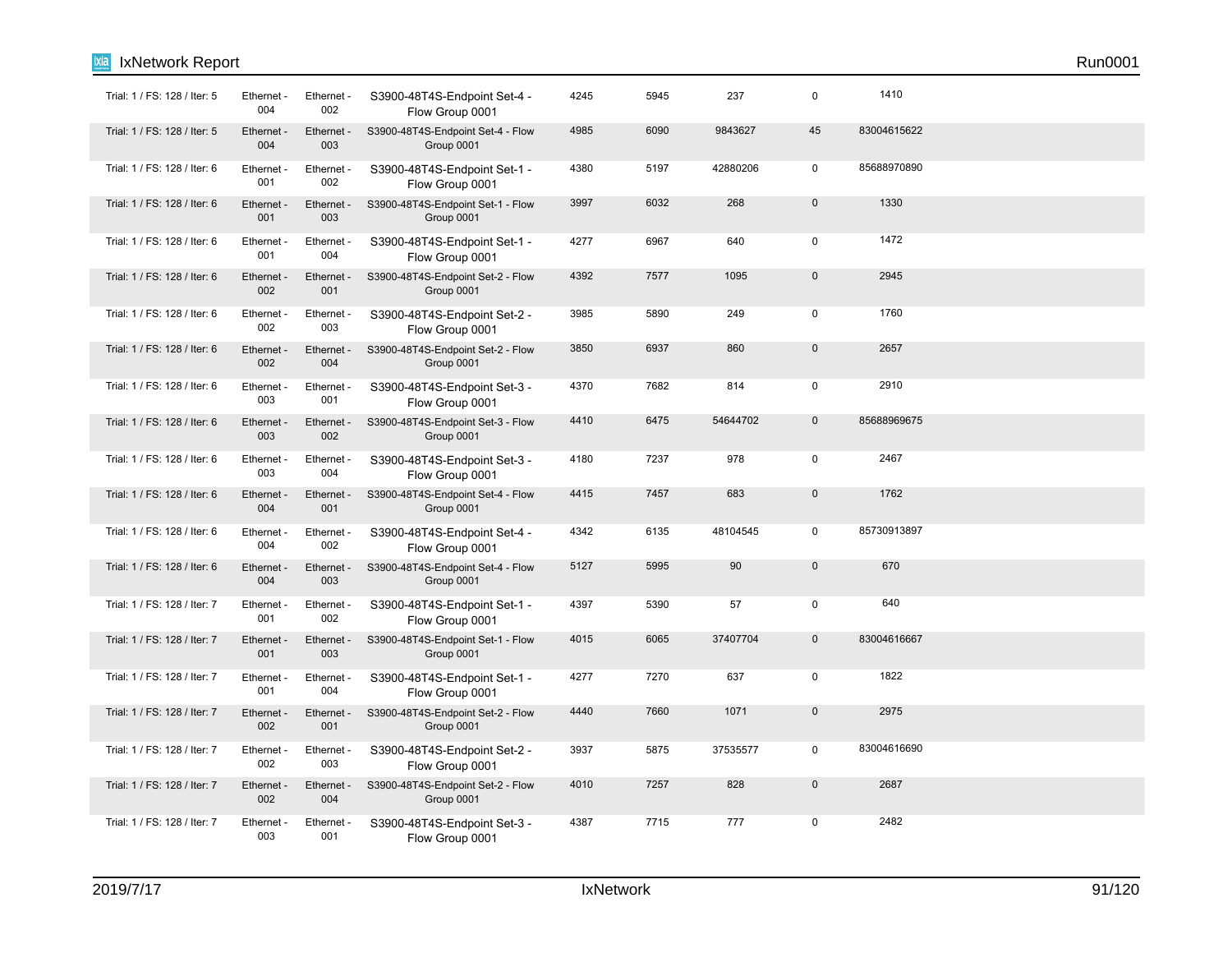| Trial: 1 / FS: 128 / Iter: 7 | Ethernet -<br>003 | Ethernet -<br>002 | S3900-48T4S-Endpoint Set-3 - Flow<br>Group 0001 | 4410 | 6570  | 181      | $\mathbf 0$         | 1297        |  |  |
|------------------------------|-------------------|-------------------|-------------------------------------------------|------|-------|----------|---------------------|-------------|--|--|
| Trial: 1 / FS: 128 / Iter: 7 | Ethernet -<br>003 | Ethernet -<br>004 | S3900-48T4S-Endpoint Set-3 -<br>Flow Group 0001 | 4180 | 7300  | 1009     | $\mathbf 0$         | 3007        |  |  |
| Trial: 1 / FS: 128 / Iter: 7 | Ethernet -<br>004 | Ethernet -<br>001 | S3900-48T4S-Endpoint Set-4 - Flow<br>Group 0001 | 4415 | 7345  | 657      | $\mathbf 0$         | 1297        |  |  |
| Trial: 1 / FS: 128 / Iter: 7 | Ethernet -<br>004 | Ethernet -<br>002 | S3900-48T4S-Endpoint Set-4 -<br>Flow Group 0001 | 4392 | 6470  | 188      | $\mathsf 0$         | 1490        |  |  |
| Trial: 1 / FS: 128 / Iter: 7 | Ethernet -<br>004 | Ethernet -<br>003 | S3900-48T4S-Endpoint Set-4 - Flow<br>Group 0001 | 5097 | 6072  | 37893871 | $\mathbf 0$         | 83004615492 |  |  |
| Trial: 1 / FS: 128 / Iter: 8 | Ethernet -<br>001 | Ethernet -<br>002 | S3900-48T4S-Endpoint Set-1 -<br>Flow Group 0001 | 4507 | 6940  | 37       | $\mathbf 0$         | 2205        |  |  |
| Trial: 1 / FS: 128 / Iter: 8 | Ethernet -<br>001 | Ethernet -<br>003 | S3900-48T4S-Endpoint Set-1 - Flow<br>Group 0001 | 4160 | 7632  | 211      | $\mathbf 0$         | 2207        |  |  |
| Trial: 1 / FS: 128 / Iter: 8 | Ethernet -<br>001 | Ethernet -<br>004 | S3900-48T4S-Endpoint Set-1 -<br>Flow Group 0001 | 4277 | 8760  | 618      | $\mathsf 0$         | 1827        |  |  |
| Trial: 1 / FS: 128 / Iter: 8 | Ethernet -<br>002 | Ethernet -<br>001 | S3900-48T4S-Endpoint Set-2 - Flow<br>Group 0001 | 4535 | 9225  | 1086     | $\mathsf{O}\xspace$ | 4590        |  |  |
| Trial: 1 / FS: 128 / Iter: 8 | Ethernet -<br>002 | Ethernet -<br>003 | S3900-48T4S-Endpoint Set-2 -<br>Flow Group 0001 | 4112 | 7555  | 211      | $\mathbf 0$         | 2207        |  |  |
| Trial: 1 / FS: 128 / Iter: 8 | Ethernet -<br>002 | Ethernet -<br>004 | S3900-48T4S-Endpoint Set-2 - Flow<br>Group 0001 | 4057 | 8490  | 806      | $\mathbf 0$         | 2545        |  |  |
| Trial: 1 / FS: 128 / Iter: 8 | Ethernet -<br>003 | Ethernet -<br>001 | S3900-48T4S-Endpoint Set-3 -<br>Flow Group 0001 | 4530 | 9202  | 754      | $\mathbf 0$         | 2420        |  |  |
| Trial: 1 / FS: 128 / Iter: 8 | Ethernet -<br>003 | Ethernet -<br>002 | S3900-48T4S-Endpoint Set-3 - Flow<br>Group 0001 | 4585 | 8125  | 161      | $\mathbf 0$         | 2210        |  |  |
| Trial: 1 / FS: 128 / Iter: 8 | Ethernet -<br>003 | Ethernet -<br>004 | S3900-48T4S-Endpoint Set-3 -<br>Flow Group 0001 | 4180 | 8915  | 1004     | $\mathsf 0$         | 4590        |  |  |
| Trial: 1 / FS: 128 / Iter: 8 | Ethernet -<br>004 | Ethernet -<br>001 | S3900-48T4S-Endpoint Set-4 - Flow<br>Group 0001 | 4225 | 8687  | 637      | $\mathbf 0$         | 1855        |  |  |
| Trial: 1 / FS: 128 / Iter: 8 | Ethernet -<br>004 | Ethernet -<br>002 | S3900-48T4S-Endpoint Set-4 -<br>Flow Group 0001 | 4502 | 7830  | 169      | $\mathbf 0$         | 2207        |  |  |
| Trial: 1 / FS: 128 / Iter: 8 | Ethernet -<br>004 | Ethernet -<br>003 | S3900-48T4S-Endpoint Set-4 - Flow<br>Group 0001 | 5287 | 7655  | 37       | $\mathsf 0$         | 2205        |  |  |
| Trial: 1 / FS: 128 / Iter: 9 | Ethernet -<br>001 | Ethernet -<br>002 | S3900-48T4S-Endpoint Set-1 -<br>Flow Group 0001 | 4717 | 7695  | 1229307  | $\mathbf 0$         | 83004615827 |  |  |
| Trial: 1 / FS: 128 / Iter: 9 | Ethernet -<br>001 | Ethernet -<br>003 | S3900-48T4S-Endpoint Set-1 - Flow<br>Group 0001 | 4335 | 8432  | 670456   | $\mathbf{0}$        | 83004615797 |  |  |
| Trial: 1 / FS: 128 / Iter: 9 | Ethernet -<br>001 | Ethernet -<br>004 | S3900-48T4S-Endpoint Set-1 -<br>Flow Group 0001 | 4327 | 9577  | 664      | $\mathbf 0$         | 2240        |  |  |
| Trial: 1 / FS: 128 / Iter: 9 | Ethernet -<br>002 | Ethernet -<br>001 | S3900-48T4S-Endpoint Set-2 - Flow<br>Group 0001 | 4600 | 10010 | 1179     | $\mathsf 0$         | 3042        |  |  |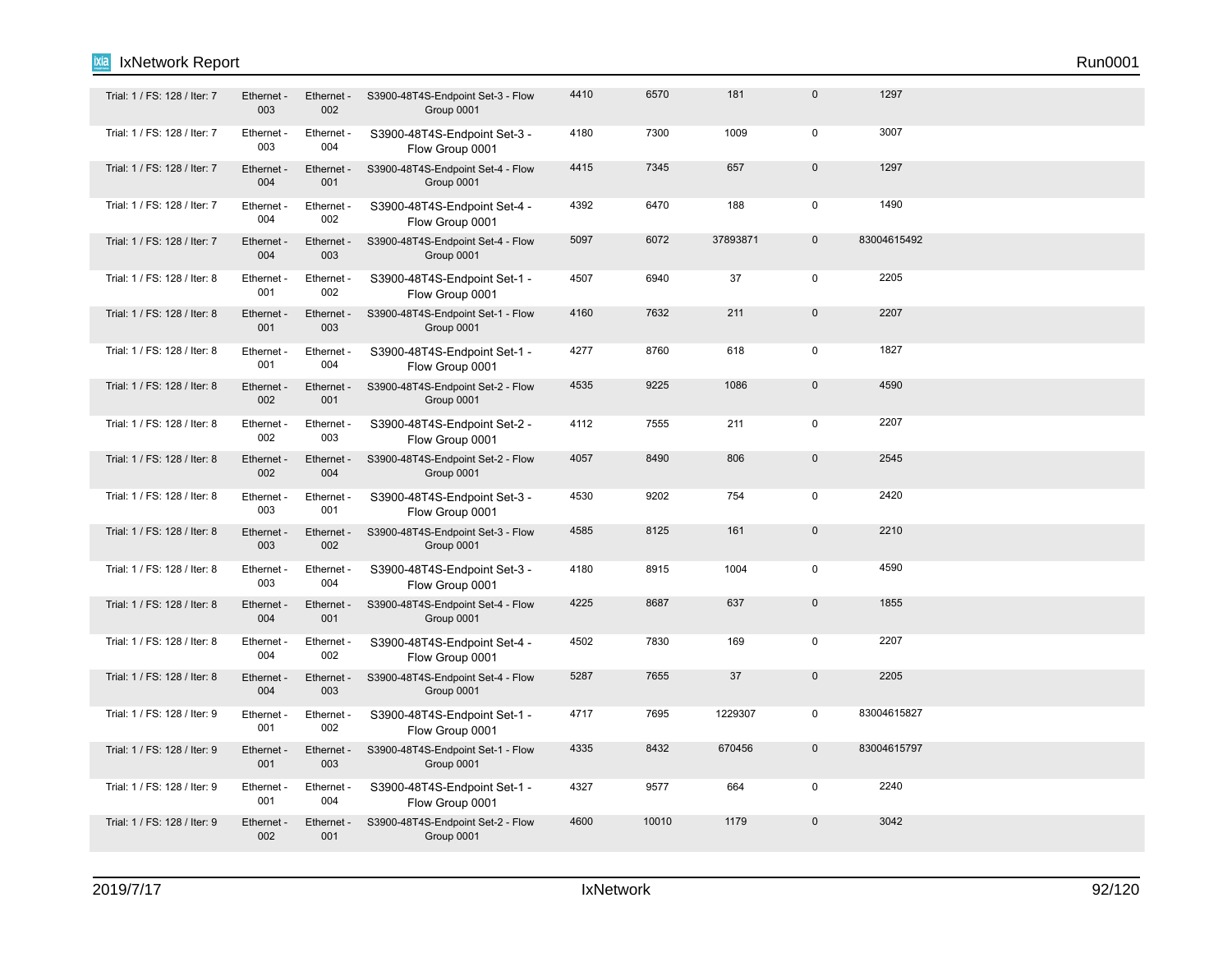| Trial: 1 / FS: 128 / Iter: 9 | Ethernet -<br>002 | Ethernet -<br>003 | S3900-48T4S-Endpoint Set-2 -<br>Flow Group 0001 | 4225 | 8450  | 444697  | $\mathbf 0$ | 83004615812 |  |
|------------------------------|-------------------|-------------------|-------------------------------------------------|------|-------|---------|-------------|-------------|--|
| Trial: 1 / FS: 128 / Iter: 9 | Ethernet -<br>002 | Ethernet -<br>004 | S3900-48T4S-Endpoint Set-2 - Flow<br>Group 0001 | 4105 | 9595  | 779     | $\pmb{0}$   | 2497        |  |
| Trial: 1 / FS: 128 / Iter: 9 | Ethernet<br>003   | Ethernet<br>001   | S3900-48T4S-Endpoint Set-3 -<br>Flow Group 0001 | 4722 | 10022 | 782     | $\pmb{0}$   | 3440        |  |
| Trial: 1 / FS: 128 / Iter: 9 | Ethernet<br>003   | Ethernet<br>002   | S3900-48T4S-Endpoint Set-3 - Flow<br>Group 0001 | 4777 | 8907  | 1372015 | $\pmb{0}$   | 83004615725 |  |
| Trial: 1 / FS: 128 / Iter: 9 | Ethernet<br>003   | Ethernet<br>004   | S3900-48T4S-Endpoint Set-3 -<br>Flow Group 0001 | 4245 | 9605  | 1182    | $\mathbf 0$ | 3042        |  |
| Trial: 1 / FS: 128 / Iter: 9 | Ethernet -<br>004 | Ethernet -<br>001 | S3900-48T4S-Endpoint Set-4 - Flow<br>Group 0001 | 4242 | 10017 | 665     | $\pmb{0}$   | 3440        |  |
| Trial: 1 / FS: 128 / Iter: 9 | Ethernet -<br>004 | Ethernet -<br>002 | S3900-48T4S-Endpoint Set-4 -<br>Flow Group 0001 | 4742 | 8887  | 1433037 | $\mathbf 0$ | 83004615800 |  |
| Trial: 1 / FS: 128 / Iter: 9 | Ethernet<br>004   | Ethernet<br>003   | S3900-48T4S-Endpoint Set-4 - Flow<br>Group 0001 | 5417 | 8457  | 600343  | $\pmb{0}$   | 83004614620 |  |
| Trial: 1 / FS: 256 / Iter: 1 | Ethernet -<br>001 | Ethernet -<br>002 | S3900-48T4S-Endpoint Set-1 -<br>Flow Group 0001 | 5230 | 5855  | 198     | 80          | 450         |  |
| Trial: 1 / FS: 256 / Iter: 1 | Ethernet -<br>001 | Ethernet<br>003   | S3900-48T4S-Endpoint Set-1 - Flow<br>Group 0001 | 4785 | 7617  | 442     | $77$        | 2642        |  |
| Trial: 1 / FS: 256 / Iter: 1 | Ethernet -<br>001 | Ethernet -<br>004 | S3900-48T4S-Endpoint Set-1 -<br>Flow Group 0001 | 5320 | 9817  | 1285    | 80          | 4337        |  |
| Trial: 1 / FS: 256 / Iter: 1 | Ethernet<br>002   | Ethernet<br>001   | S3900-48T4S-Endpoint Set-2 - Flow<br>Group 0001 | 5337 | 9850  | 1892    | 80          | 4337        |  |
| Trial: 1 / FS: 256 / Iter: 1 | Ethernet -<br>002 | Ethernet -<br>003 | S3900-48T4S-Endpoint Set-2 -<br>Flow Group 0001 | 4865 | 7137  | 379     | 77          | 2112        |  |
| Trial: 1 / FS: 256 / Iter: 1 | Ethernet -<br>002 | Ethernet<br>004   | S3900-48T4S-Endpoint Set-2 - Flow<br>Group 0001 | 4795 | 9835  | 1468    | 80          | 4865        |  |
| Trial: 1 / FS: 256 / Iter: 1 | Ethernet -<br>003 | Ethernet -<br>001 | S3900-48T4S-Endpoint Set-3 -<br>Flow Group 0001 | 5172 | 10692 | 1435    | 77          | 4865        |  |
| Trial: 1 / FS: 256 / Iter: 1 | Ethernet -<br>003 | Ethernet -<br>002 | S3900-48T4S-Endpoint Set-3 - Flow<br>Group 0001 | 5130 | 7945  | 411     | 80          | 2640        |  |
| Trial: 1 / FS: 256 / Iter: 1 | Ethernet -<br>003 | Ethernet -<br>004 | S3900-48T4S-Endpoint Set-3 -<br>Flow Group 0001 | 5220 | 10227 | 1872    | 80          | 4975        |  |
| Trial: 1 / FS: 256 / Iter: 1 | Ethernet -<br>004 | Ethernet -<br>001 | S3900-48T4S-Endpoint Set-4 - Flow<br>Group 0001 | 5217 | 9730  | 1280    | 80          | 4337        |  |
| Trial: 1 / FS: 256 / Iter: 1 | Ethernet -<br>004 | Ethernet -<br>002 | S3900-48T4S-Endpoint Set-4 -<br>Flow Group 0001 | 5112 | 7415  | 360     | 80          | 2112        |  |
| Trial: 1 / FS: 256 / Iter: 1 | Ethernet -<br>004 | Ethernet -<br>003 | S3900-48T4S-Endpoint Set-4 - Flow<br>Group 0001 | 5257 | 5882  | 198     | 77          | 450         |  |
| Trial: 1 / FS: 256 / Iter: 2 | Ethernet -<br>001 | Ethernet -<br>002 | S3900-48T4S-Endpoint Set-1 -<br>Flow Group 0001 | 5227 | 6415  | 241     | 110         | 1042        |  |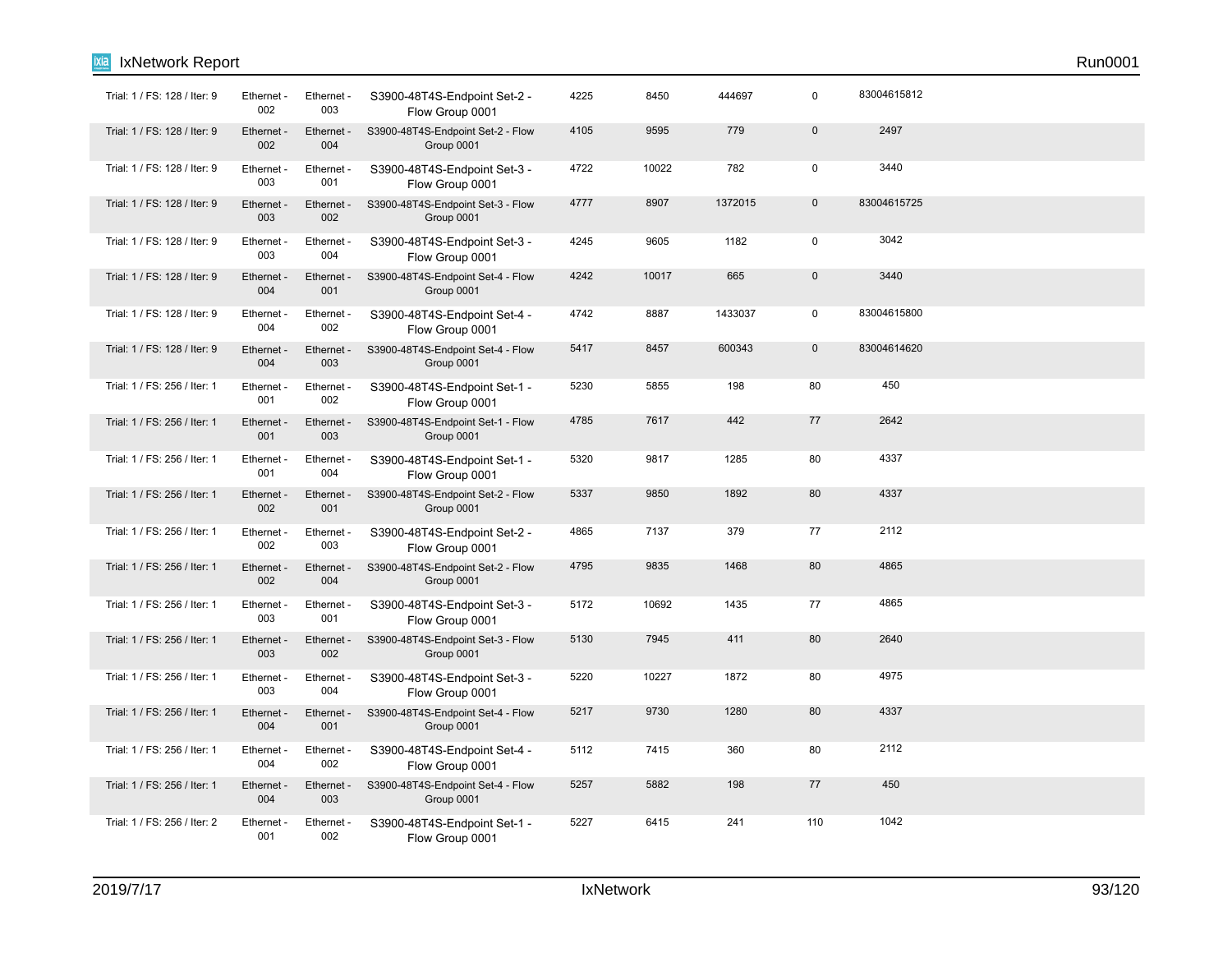| Trial: 1 / FS: 256 / Iter: 2 | Ethernet -<br>001 | Ethernet -<br>003 | S3900-48T4S-Endpoint Set-1 - Flow<br>Group 0001 | 4782 | 7617  | 18765950 | 110 | 83004613715 |  |  |
|------------------------------|-------------------|-------------------|-------------------------------------------------|------|-------|----------|-----|-------------|--|--|
| Trial: 1 / FS: 256 / Iter: 2 | Ethernet -<br>001 | Ethernet -<br>004 | S3900-48T4S-Endpoint Set-1 -<br>Flow Group 0001 | 5302 | 9817  | 1278     | 110 | 4305        |  |  |
| Trial: 1 / FS: 256 / Iter: 2 | Ethernet -<br>002 | Ethernet -<br>001 | S3900-48T4S-Endpoint Set-2 - Flow<br>Group 0001 | 5335 | 9850  | 1939     | 110 | 4305        |  |  |
| Trial: 1 / FS: 256 / Iter: 2 | Ethernet -<br>002 | Ethernet -<br>003 | S3900-48T4S-Endpoint Set-2 -<br>Flow Group 0001 | 4850 | 7140  | 582344   | 110 | 72267195442 |  |  |
| Trial: 1 / FS: 256 / Iter: 2 | Ethernet -<br>002 | Ethernet -<br>004 | S3900-48T4S-Endpoint Set-2 - Flow<br>Group 0001 | 4777 | 9835  | 1669     | 110 | 4850        |  |  |
| Trial: 1 / FS: 256 / Iter: 2 | Ethernet -<br>003 | Ethernet -<br>001 | S3900-48T4S-Endpoint Set-3 -<br>Flow Group 0001 | 5155 | 10450 | 1586     | 110 | 4897        |  |  |
| Trial: 1 / FS: 256 / Iter: 2 | Ethernet -<br>003 | Ethernet<br>002   | S3900-48T4S-Endpoint Set-3 - Flow<br>Group 0001 | 5130 | 8505  | 489      | 110 | 2675        |  |  |
| Trial: 1 / FS: 256 / Iter: 2 | Ethernet -<br>003 | Ethernet -<br>004 | S3900-48T4S-Endpoint Set-3 -<br>Flow Group 0001 | 5202 | 10355 | 1852     | 110 | 4305        |  |  |
| Trial: 1 / FS: 256 / Iter: 2 | Ethernet -<br>004 | Ethernet -<br>001 | S3900-48T4S-Endpoint Set-4 - Flow<br>Group 0001 | 5215 | 9730  | 1313     | 110 | 4290        |  |  |
| Trial: 1 / FS: 256 / Iter: 2 | Ethernet -<br>004 | Ethernet -<br>002 | S3900-48T4S-Endpoint Set-4 -<br>Flow Group 0001 | 5110 | 7432  | 429      | 110 | 2097        |  |  |
| Trial: 1 / FS: 256 / Iter: 2 | Ethernet -<br>004 | Ethernet -<br>003 | S3900-48T4S-Endpoint Set-4 - Flow<br>Group 0001 | 5255 | 5897  | 240      | 110 | 467         |  |  |
| Trial: 1 / FS: 256 / Iter: 3 | Ethernet -<br>001 | Ethernet -<br>002 | S3900-48T4S-Endpoint Set-1 -<br>Flow Group 0001 | 5227 | 5855  | 262      | 157 | 370         |  |  |
| Trial: 1 / FS: 256 / Iter: 3 | Ethernet -<br>001 | Ethernet -<br>003 | S3900-48T4S-Endpoint Set-1 - Flow<br>Group 0001 | 4782 | 7967  | 16892509 | 157 | 83004613335 |  |  |
| Trial: 1 / FS: 256 / Iter: 3 | Ethernet -<br>001 | Ethernet -<br>004 | S3900-48T4S-Endpoint Set-1 -<br>Flow Group 0001 | 5302 | 9817  | 1299     | 157 | 2577        |  |  |
| Trial: 1 / FS: 256 / Iter: 3 | Ethernet -<br>002 | Ethernet -<br>001 | S3900-48T4S-Endpoint Set-2 - Flow<br>Group 0001 | 5337 | 10377 | 1970     | 157 | 4847        |  |  |
| Trial: 1 / FS: 256 / Iter: 3 | Ethernet -<br>002 | Ethernet -<br>003 | S3900-48T4S-Endpoint Set-2 -<br>Flow Group 0001 | 4850 | 7140  | 510      | 157 | 2050        |  |  |
| Trial: 1 / FS: 256 / Iter: 3 | Ethernet -<br>002 | Ethernet -<br>004 | S3900-48T4S-Endpoint Set-2 - Flow<br>Group 0001 | 4777 | 9835  | 1701     | 157 | 4782        |  |  |
| Trial: 1 / FS: 256 / Iter: 3 | Ethernet -<br>003 | Ethernet -<br>001 | S3900-48T4S-Endpoint Set-3 -<br>Flow Group 0001 | 5155 | 10215 | 1617     | 157 | 4782        |  |  |
| Trial: 1 / FS: 256 / Iter: 3 | Ethernet -<br>003 | Ethernet -<br>002 | S3900-48T4S-Endpoint Set-3 - Flow<br>Group 0001 | 5130 | 7965  | 27049501 | 115 | 85688967852 |  |  |
| Trial: 1 / FS: 256 / Iter: 3 | Ethernet -<br>003 | Ethernet -<br>004 | S3900-48T4S-Endpoint Set-3 -<br>Flow Group 0001 | 5202 | 10037 | 1883     | 157 | 4722        |  |  |
| Trial: 1 / FS: 256 / Iter: 3 | Ethernet -<br>004 | Ethernet -<br>001 | S3900-48T4S-Endpoint Set-4 - Flow<br>Group 0001 | 5215 | 9730  | 1336     | 157 | 2580        |  |  |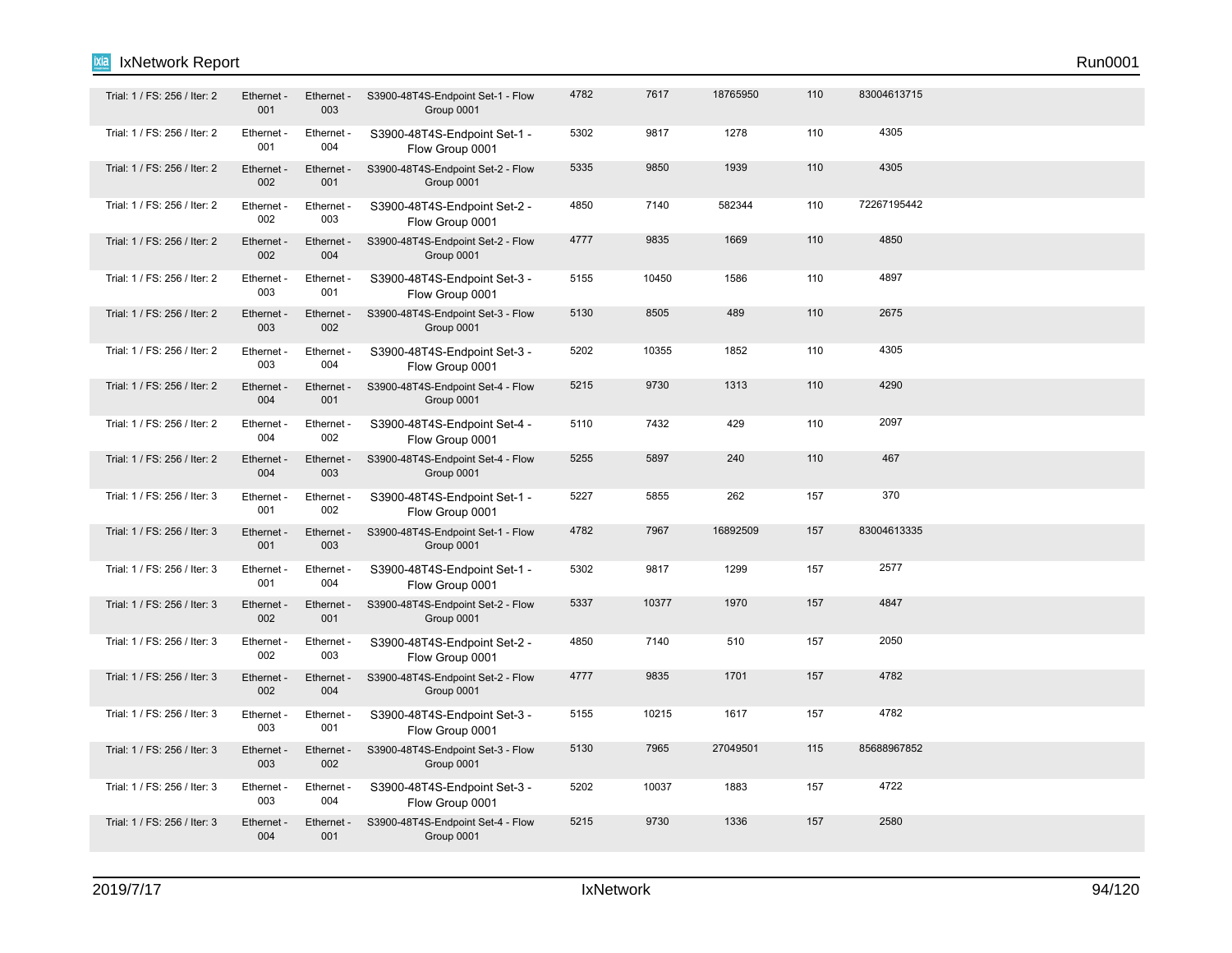| <b>IxNetwork Report</b>      |                   |                   |                                                 |      |       |          |     |             | Run0001 |
|------------------------------|-------------------|-------------------|-------------------------------------------------|------|-------|----------|-----|-------------|---------|
| Trial: 1 / FS: 256 / Iter: 3 | Ethernet -<br>004 | Ethernet -<br>002 | S3900-48T4S-Endpoint Set-4 -<br>Flow Group 0001 | 5110 | 8005  | 451      | 112 | 2637        |         |
| Trial: 1 / FS: 256 / Iter: 3 | Ethernet -<br>004 | Ethernet -<br>003 | S3900-48T4S-Endpoint Set-4 - Flow<br>Group 0001 | 6345 | 7320  | 263      | 157 | 865         |         |
| Trial: 1 / FS: 256 / Iter: 4 | Ethernet -<br>001 | Ethernet -<br>002 | S3900-48T4S-Endpoint Set-1 -<br>Flow Group 0001 | 5227 | 7372  | 272      | 127 | 1985        |         |
| Trial: 1 / FS: 256 / Iter: 4 | Ethernet -<br>001 | Ethernet -<br>003 | S3900-48T4S-Endpoint Set-1 - Flow<br>Group 0001 | 4782 | 8897  | 604      | 177 | 3042        |         |
| Trial: 1 / FS: 256 / Iter: 4 | Ethernet -<br>001 | Ethernet -<br>004 | S3900-48T4S-Endpoint Set-1 -<br>Flow Group 0001 | 5302 | 10727 | 1310     | 157 | 3585        |         |
| Trial: 1 / FS: 256 / Iter: 4 | Ethernet -<br>002 | Ethernet -<br>001 | S3900-48T4S-Endpoint Set-2 - Flow<br>Group 0001 | 5337 | 11387 | 1977     | 157 | 5842        |         |
| Trial: 1 / FS: 256 / Iter: 4 | Ethernet -<br>002 | Ethernet -<br>003 | S3900-48T4S-Endpoint Set-2 -<br>Flow Group 0001 | 4850 | 8050  | 519      | 160 | 2945        |         |
| Trial: 1 / FS: 256 / Iter: 4 | Ethernet -<br>002 | Ethernet -<br>004 | S3900-48T4S-Endpoint Set-2 - Flow<br>Group 0001 | 4777 | 9835  | 1710     | 160 | 4802        |         |
| Trial: 1 / FS: 256 / Iter: 4 | Ethernet -<br>003 | Ethernet -<br>001 | S3900-48T4S-Endpoint Set-3 -<br>Flow Group 0001 | 5155 | 10580 | 1626     | 192 | 4802        |         |
| Trial: 1 / FS: 256 / Iter: 4 | Ethernet -<br>003 | Ethernet -<br>002 | S3900-48T4S-Endpoint Set-3 - Flow<br>Group 0001 | 5130 | 10122 | 517      | 190 | 2577        |         |
| Trial: 1 / FS: 256 / Iter: 4 | Ethernet -<br>003 | Ethernet -<br>004 | S3900-48T4S-Endpoint Set-3 -<br>Flow Group 0001 | 5202 | 10275 | 1893     | 162 | 4610        |         |
| Trial: 1 / FS: 256 / Iter: 4 | Ethernet -<br>004 | Ethernet -<br>001 | S3900-48T4S-Endpoint Set-4 - Flow<br>Group 0001 | 5215 | 9730  | 1344     | 192 | 2595        |         |
| Trial: 1 / FS: 256 / Iter: 4 | Ethernet -<br>004 | Ethernet -<br>002 | S3900-48T4S-Endpoint Set-4 -<br>Flow Group 0001 | 5125 | 7447  | 455      | 190 | 2002        |         |
| Trial: 1 / FS: 256 / Iter: 4 | Ethernet -<br>004 | Ethernet -<br>003 | S3900-48T4S-Endpoint Set-4 - Flow<br>Group 0001 | 6695 | 9432  | 272      | 142 | 2527        |         |
| Trial: 1 / FS: 256 / Iter: 5 | Ethernet -<br>001 | Ethernet -<br>002 | S3900-48T4S-Endpoint Set-1 -<br>Flow Group 0001 | 5227 | 7230  | 256      | 110 | 1825        |         |
| Trial: 1 / FS: 256 / Iter: 5 | Ethernet -<br>001 | Ethernet -<br>003 | S3900-48T4S-Endpoint Set-1 - Flow<br>Group 0001 | 4782 | 8912  | 19675620 | 97  | 83004613715 |         |
| Trial: 1 / FS: 256 / Iter: 5 | Ethernet -<br>001 | Ethernet -<br>004 | S3900-48T4S-Endpoint Set-1 -<br>Flow Group 0001 | 5302 | 10745 | 1292     | 110 | 3010        |         |
| Trial: 1 / FS: 256 / Iter: 5 | Ethernet -<br>002 | Ethernet -<br>001 | S3900-48T4S-Endpoint Set-2 - Flow<br>Group 0001 | 5337 | 10712 | 1964     | 110 | 4847        |         |
| Trial: 1 / FS: 256 / Iter: 5 | Ethernet -<br>002 | Ethernet -<br>003 | S3900-48T4S-Endpoint Set-2 -<br>Flow Group 0001 | 4850 | 7140  | 3427074  | 80  | 83004613730 |         |
| Trial: 1 / FS: 256 / Iter: 5 | Ethernet -<br>002 | Ethernet -<br>004 | S3900-48T4S-Endpoint Set-2 - Flow<br>Group 0001 | 4777 | 9835  | 1695     | 110 | 4850        |         |
| Trial: 1 / FS: 256 / Iter: 5 | Ethernet -<br>003 | Ethernet -<br>001 | S3900-48T4S-Endpoint Set-3 -<br>Flow Group 0001 | 5155 | 12292 | 1610     | 110 | 4850        |         |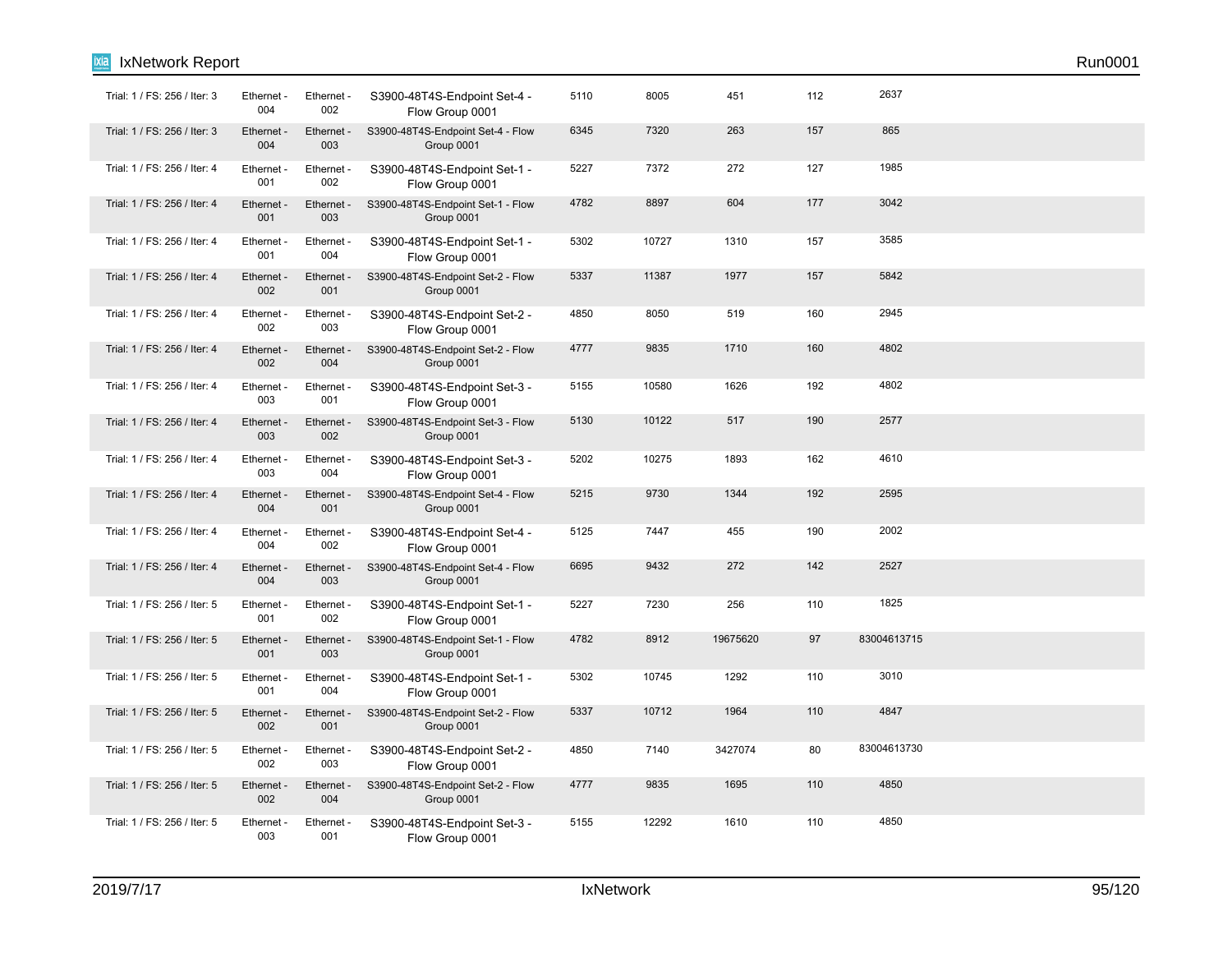| Trial: 1 / FS: 256 / Iter: 5 | Ethernet -<br>003 | Ethernet -<br>002 | S3900-48T4S-Endpoint Set-3 - Flow<br>Group 0001 | 5145 | 9720  | 492      | 95          | 2625        |  |  |
|------------------------------|-------------------|-------------------|-------------------------------------------------|------|-------|----------|-------------|-------------|--|--|
| Trial: 1 / FS: 256 / Iter: 5 | Ethernet -<br>003 | Ethernet -<br>004 | S3900-48T4S-Endpoint Set-3 -<br>Flow Group 0001 | 5202 | 11540 | 1875     | 110         | 4832        |  |  |
| Trial: 1 / FS: 256 / Iter: 5 | Ethernet -<br>004 | Ethernet -<br>001 | S3900-48T4S-Endpoint Set-4 - Flow<br>Group 0001 | 5215 | 11875 | 1331     | 110         | 2640        |  |  |
| Trial: 1 / FS: 256 / Iter: 5 | Ethernet -<br>004 | Ethernet -<br>002 | S3900-48T4S-Endpoint Set-4 -<br>Flow Group 0001 | 5125 | 8007  | 455      | 97          | 2622        |  |  |
| Trial: 1 / FS: 256 / Iter: 5 | Ethernet -<br>004 | Ethernet -<br>003 | S3900-48T4S-Endpoint Set-4 - Flow<br>Group 0001 | 6855 | 8777  | 17990859 | 95          | 83004613730 |  |  |
| Trial: 1 / FS: 256 / Iter: 6 | Ethernet -<br>001 | Ethernet -<br>002 | S3900-48T4S-Endpoint Set-1 -<br>Flow Group 0001 | 5230 | 6320  | 217      | 62          | 542         |  |  |
| Trial: 1 / FS: 256 / Iter: 6 | Ethernet -<br>001 | Ethernet -<br>003 | S3900-48T4S-Endpoint Set-1 - Flow<br>Group 0001 | 4782 | 8030  | 551      | 60          | 2675        |  |  |
| Trial: 1 / FS: 256 / Iter: 6 | Ethernet -<br>001 | Ethernet -<br>004 | S3900-48T4S-Endpoint Set-1 -<br>Flow Group 0001 | 5302 | 9865  | 1247     | 62          | 4355        |  |  |
| Trial: 1 / FS: 256 / Iter: 6 | Ethernet -<br>002 | Ethernet -<br>001 | S3900-48T4S-Endpoint Set-2 - Flow<br>Group 0001 | 5332 | 10375 | 1870     | 62          | 4897        |  |  |
| Trial: 1 / FS: 256 / Iter: 6 | Ethernet -<br>002 | Ethernet -<br>003 | S3900-48T4S-Endpoint Set-2 -<br>Flow Group 0001 | 4847 | 7600  | 466      | 60          | 2370        |  |  |
| Trial: 1 / FS: 256 / Iter: 6 | Ethernet -<br>002 | Ethernet -<br>004 | S3900-48T4S-Endpoint Set-2 - Flow<br>Group 0001 | 4775 | 9832  | 1602     | 62          | 4882        |  |  |
| Trial: 1 / FS: 256 / Iter: 6 | Ethernet<br>003   | Ethernet -<br>001 | S3900-48T4S-Endpoint Set-3 -<br>Flow Group 0001 | 5155 | 10757 | 1517     | 62          | 4882        |  |  |
| Trial: 1 / FS: 256 / Iter: 6 | Ethernet -<br>003 | Ethernet -<br>002 | S3900-48T4S-Endpoint Set-3 - Flow<br>Group 0001 | 5147 | 8460  | 411      | 62          | 2687        |  |  |
| Trial: 1 / FS: 256 / Iter: 6 | Ethernet -<br>003 | Ethernet -<br>004 | S3900-48T4S-Endpoint Set-3 -<br>Flow Group 0001 | 5202 | 10165 | 1788     | 62          | 4895        |  |  |
| Trial: 1 / FS: 256 / Iter: 6 | Ethernet -<br>004 | Ethernet -<br>001 | S3900-48T4S-Endpoint Set-4 - Flow<br>Group 0001 | 5215 | 10287 | 1275     | 62          | 4352        |  |  |
| Trial: 1 / FS: 256 / Iter: 6 | Ethernet -<br>004 | Ethernet -<br>002 | S3900-48T4S-Endpoint Set-4 -<br>Flow Group 0001 | 5145 | 7977  | 456      | 62          | 2675        |  |  |
| Trial: 1 / FS: 256 / Iter: 6 | Ethernet -<br>004 | Ethernet -<br>003 | S3900-48T4S-Endpoint Set-4 - Flow<br>Group 0001 | 6920 | 7995  | 218      | 60          | 515         |  |  |
| Trial: 1 / FS: 256 / Iter: 7 | Ethernet -<br>001 | Ethernet -<br>002 | S3900-48T4S-Endpoint Set-1 -<br>Flow Group 0001 | 5227 | 6317  | 19790    | $\mathbf 0$ | 29317523770 |  |  |
| Trial: 1 / FS: 256 / Iter: 7 | Ethernet -<br>001 | Ethernet -<br>003 | S3900-48T4S-Endpoint Set-1 - Flow<br>Group 0001 | 4767 | 8190  | 378      | $\mathbf 0$ | 2862        |  |  |
| Trial: 1 / FS: 256 / Iter: 7 | Ethernet -<br>001 | Ethernet -<br>004 | S3900-48T4S-Endpoint Set-1 -<br>Flow Group 0001 | 5302 | 10360 | 719      | $\mathbf 0$ | 5025        |  |  |
| Trial: 1 / FS: 256 / Iter: 7 | Ethernet -<br>002 | Ethernet -<br>001 | S3900-48T4S-Endpoint Set-2 - Flow<br>Group 0001 | 5337 | 10362 | 819      | $\mathbf 0$ | 4992        |  |  |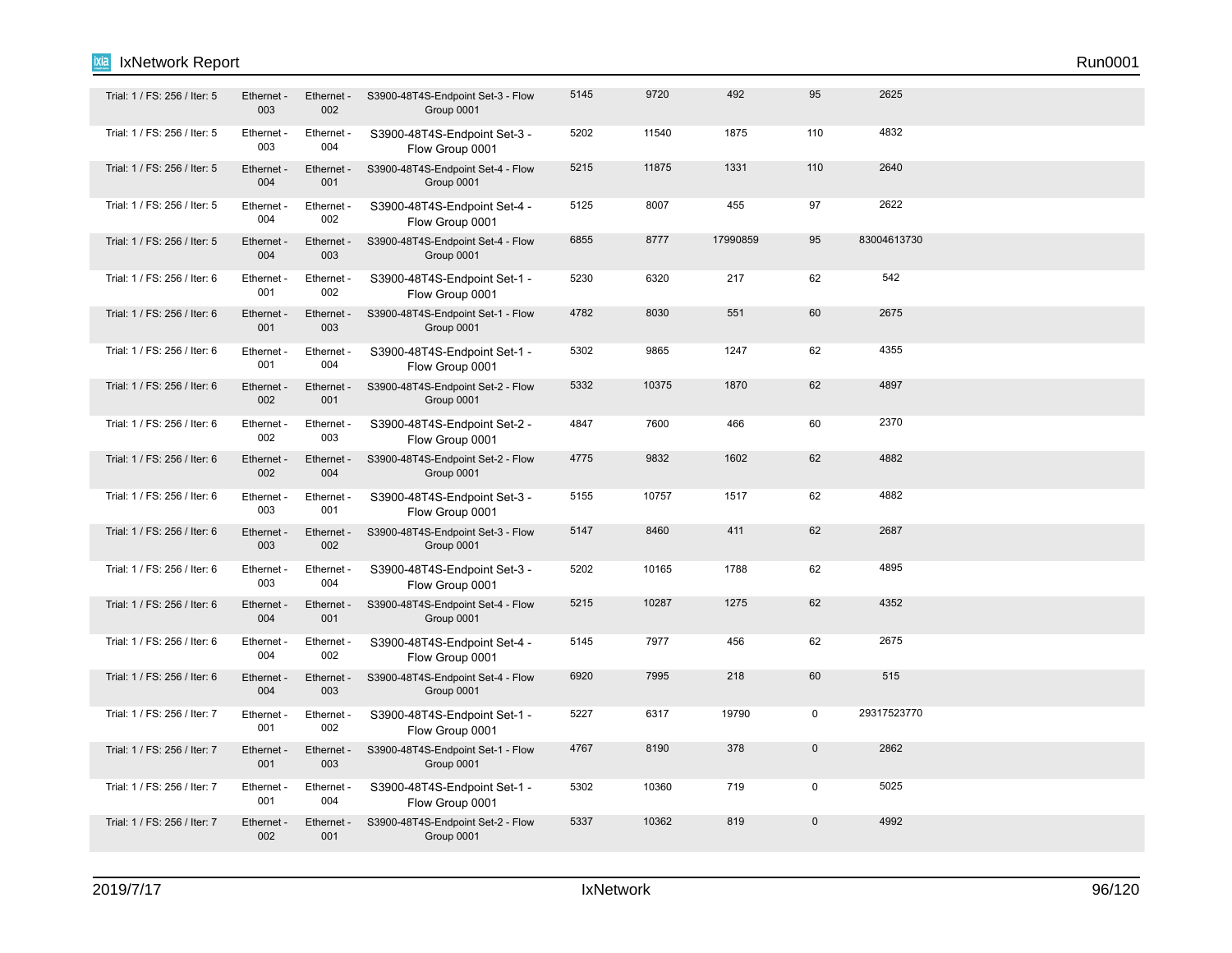| ixia<br>IxNetwork Report     |                   |                   |                                                 |      |       |                |              |             | Run0001 |  |
|------------------------------|-------------------|-------------------|-------------------------------------------------|------|-------|----------------|--------------|-------------|---------|--|
| Trial: 1 / FS: 256 / Iter: 7 | Ethernet -<br>002 | Ethernet -<br>003 | S3900-48T4S-Endpoint Set-2 -<br>Flow Group 0001 | 4850 | 7620  | 305            | 0            | 2287        |         |  |
| Trial: 1 / FS: 256 / Iter: 7 | Ethernet -<br>002 | Ethernet -<br>004 | S3900-48T4S-Endpoint Set-2 - Flow<br>Group 0001 | 4777 | 9835  | 794            | $\mathbf 0$  | 4977        |         |  |
| Trial: 1 / FS: 256 / Iter: 7 | Ethernet -<br>003 | Ethernet -<br>001 | S3900-48T4S-Endpoint Set-3 -<br>Flow Group 0001 | 5155 | 10595 | 731            | $\mathbf 0$  | 4980        |         |  |
| Trial: 1 / FS: 256 / Iter: 7 | Ethernet -<br>003 | Ethernet -<br>002 | S3900-48T4S-Endpoint Set-3 - Flow<br>Group 0001 | 5180 | 8490  | 290            | $\mathbf{0}$ | 2722        |         |  |
| Trial: 1 / FS: 256 / Iter: 7 | Ethernet -<br>003 | Ethernet -<br>004 | S3900-48T4S-Endpoint Set-3 -<br>Flow Group 0001 | 5202 | 10230 | 818            | $\mathbf 0$  | 4497        |         |  |
| Trial: 1 / FS: 256 / Iter: 7 | Ethernet -<br>004 | Ethernet -<br>001 | S3900-48T4S-Endpoint Set-4 - Flow<br>Group 0001 | 5215 | 10272 | 676            | $\mathbf{0}$ | 4500        |         |  |
| Trial: 1 / FS: 256 / Iter: 7 | Ethernet -<br>004 | Ethernet -<br>002 | S3900-48T4S-Endpoint Set-4 -<br>Flow Group 0001 | 5175 | 8055  | 312            | $\mathbf 0$  | 2785        |         |  |
| Trial: 1 / FS: 256 / Iter: 7 | Ethernet -<br>004 | Ethernet -<br>003 | S3900-48T4S-Endpoint Set-4 - Flow<br>Group 0001 | 6952 | 8155  | 95             | $\mathbf{0}$ | 672         |         |  |
| Trial: 1 / FS: 256 / Iter: 8 | Ethernet -<br>001 | Ethernet -<br>002 | S3900-48T4S-Endpoint Set-1 -<br>Flow Group 0001 | 5227 | 6382  | 43384290       | $\mathbf 0$  | 85688969692 |         |  |
| Trial: 1 / FS: 256 / Iter: 8 | Ethernet -<br>001 | Ethernet -<br>003 | S3900-48T4S-Endpoint Set-1 - Flow<br>Group 0001 | 4782 | 8062  | 256            | $\mathbf 0$  | 2802        |         |  |
| Trial: 1 / FS: 256 / Iter: 8 | Ethernet<br>001   | Ethernet -<br>004 | S3900-48T4S-Endpoint Set-1 -<br>Flow Group 0001 | 5302 | 10342 | 484            | $\mathbf 0$  | 4500        |         |  |
| Trial: 1 / FS: 256 / Iter: 8 | Ethernet -<br>002 | Ethernet -<br>001 | S3900-48T4S-Endpoint Set-2 - Flow<br>Group 0001 | 5337 | 10170 | 453            | $\mathbf 0$  | 4497        |         |  |
| Trial: 1 / FS: 256 / Iter: 8 | Ethernet -<br>002 | Ethernet -<br>003 | S3900-48T4S-Endpoint Set-2 -<br>Flow Group 0001 | 4850 | 7602  | 242            | $\mathbf 0$  | 2290        |         |  |
| Trial: 1 / FS: 256 / Iter: 8 | Ethernet -<br>002 | Ethernet -<br>004 | S3900-48T4S-Endpoint Set-2 - Flow<br>Group 0001 | 4792 | 9835  | 497            | $\mathbf 0$  | 5010        |         |  |
| Trial: 1 / FS: 256 / Iter: 8 | Ethernet -<br>003 | Ethernet -<br>001 | S3900-48T4S-Endpoint Set-3 -<br>Flow Group 0001 | 5170 | 10757 | 477            | 0            | 5055        |         |  |
| Trial: 1 / FS: 256 / Iter: 8 | Ethernet -<br>003 | Ethernet -<br>002 | S3900-48T4S-Endpoint Set-3 - Flow<br>Group 0001 | 5625 | 8620  | 41850726       | $\mathbf 0$  | 85688969667 |         |  |
| Trial: 1 / FS: 256 / Iter: 8 | Ethernet -<br>003 | Ethernet -<br>004 | S3900-48T4S-Endpoint Set-3 -<br>Flow Group 0001 | 5202 | 10290 | 469            | $\mathbf 0$  | 4497        |         |  |
| Trial: 1 / FS: 256 / Iter: 8 | Ethernet -<br>004 | Ethernet -<br>001 | S3900-48T4S-Endpoint Set-4 - Flow<br>Group 0001 | 5215 | 10177 | 466            | $\mathbf 0$  | 4500        |         |  |
| Trial: 1 / FS: 256 / Iter: 8 | Ethernet -<br>004 | Ethernet -<br>002 | S3900-48T4S-Endpoint Set-4 -<br>Flow Group 0001 | 5237 | 8552  | 45187585       | $\mathbf 0$  | 85688969667 |         |  |
| Trial: 1 / FS: 256 / Iter: 8 | Ethernet -<br>004 | Ethernet -<br>003 | S3900-48T4S-Endpoint Set-4 - Flow<br>Group 0001 | 6985 | 8025  | 34             | $\mathbf{0}$ | 717         |         |  |
| Trial: 1 / FS: 256 / Iter: 9 | Ethernet -<br>001 | Ethernet -<br>002 | S3900-48T4S-Endpoint Set-1 -<br>Flow Group 0001 | 5375 | 8720  | $\overline{2}$ | $\mathbf 0$  | 2255        |         |  |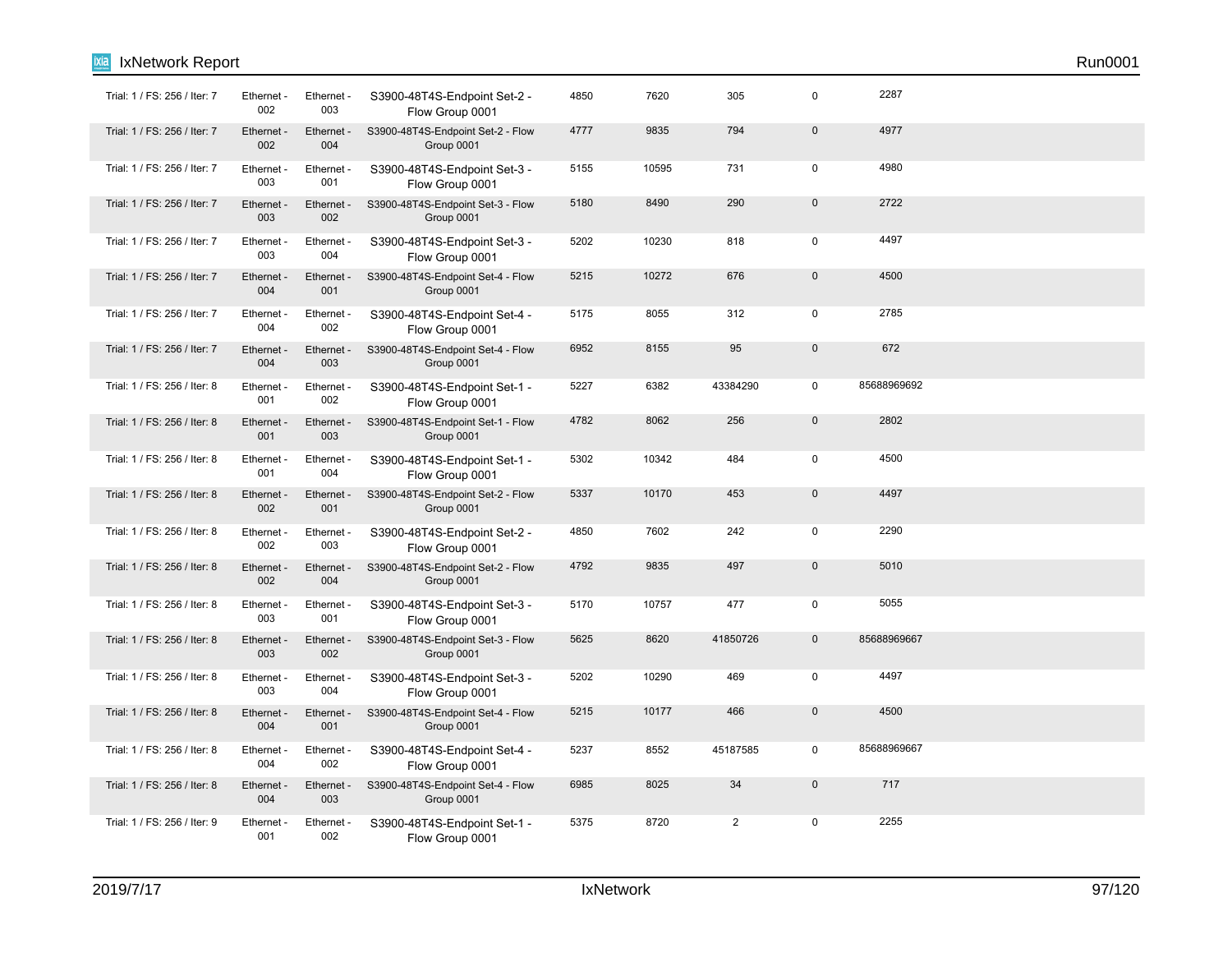| Trial: 1 / FS: 256 / Iter: 9 | Ethernet -<br>001 | Ethernet -<br>003 | S3900-48T4S-Endpoint Set-1 - Flow<br>Group 0001 | 5310 | 10480 | 1467807        | $\mathbf 0$         | 83004613070 |  |  |
|------------------------------|-------------------|-------------------|-------------------------------------------------|------|-------|----------------|---------------------|-------------|--|--|
| Trial: 1 / FS: 256 / Iter: 9 | Ethernet -<br>001 | Ethernet -<br>004 | S3900-48T4S-Endpoint Set-1 -<br>Flow Group 0001 | 5382 | 12680 | 689            | $\mathbf 0$         | 4435        |  |  |
| Trial: 1 / FS: 256 / Iter: 9 | Ethernet -<br>002 | Ethernet -<br>001 | S3900-48T4S-Endpoint Set-2 - Flow<br>Group 0001 | 5400 | 13065 | 686            | $\mathbf 0$         | 4435        |  |  |
| Trial: 1 / FS: 256 / Iter: 9 | Ethernet -<br>002 | Ethernet -<br>003 | S3900-48T4S-Endpoint Set-2 -<br>Flow Group 0001 | 4942 | 10465 | 277970         | $\mathbf 0$         | 40054940110 |  |  |
| Trial: 1 / FS: 256 / Iter: 9 | Ethernet -<br>002 | Ethernet -<br>004 | S3900-48T4S-Endpoint Set-2 - Flow<br>Group 0001 | 4920 | 12665 | 690            | $\mathbf{0}$        | 4465        |  |  |
| Trial: 1 / FS: 256 / Iter: 9 | Ethernet -<br>003 | Ethernet -<br>001 | S3900-48T4S-Endpoint Set-3 -<br>Flow Group 0001 | 5735 | 13092 | 559            | $\mathsf 0$         | 4462        |  |  |
| Trial: 1 / FS: 256 / Iter: 9 | Ethernet<br>003   | Ethernet -<br>002 | S3900-48T4S-Endpoint Set-3 - Flow<br>Group 0001 | 5710 | 10927 | 218            | $\mathbf{0}$        | 2255        |  |  |
| Trial: 1 / FS: 256 / Iter: 9 | Ethernet -<br>003 | Ethernet -<br>004 | S3900-48T4S-Endpoint Set-3 -<br>Flow Group 0001 | 5282 | 12695 | 689            | $\mathbf 0$         | 4447        |  |  |
| Trial: 1 / FS: 256 / Iter: 9 | Ethernet -<br>004 | Ethernet -<br>001 | S3900-48T4S-Endpoint Set-4 - Flow<br>Group 0001 | 5730 | 13075 | 558            | $\mathsf{O}\xspace$ | 4435        |  |  |
| Trial: 1 / FS: 256 / Iter: 9 | Ethernet -<br>004 | Ethernet -<br>002 | S3900-48T4S-Endpoint Set-4 -<br>Flow Group 0001 | 5370 | 10922 | 292067         | $\mathbf 0$         | 40054940120 |  |  |
| Trial: 1 / FS: 256 / Iter: 9 | Ethernet -<br>004 | Ethernet -<br>003 | S3900-48T4S-Endpoint Set-4 - Flow<br>Group 0001 | 7162 | 10475 | $\overline{2}$ | $\mathbf 0$         | 2255        |  |  |
| Trial: 1 / FS: 512 / Iter: 1 | Ethernet -<br>001 | Ethernet -<br>002 | S3900-48T4S-Endpoint Set-1 -<br>Flow Group 0001 | 7277 | 7885  | 159            | 62                  | 530         |  |  |
| Trial: 1 / FS: 512 / Iter: 1 | Ethernet -<br>001 | Ethernet -<br>003 | S3900-48T4S-Endpoint Set-1 - Flow<br>Group 0001 | 6832 | 11695 | 1123           | 62                  | 4785        |  |  |
| Trial: 1 / FS: 512 / Iter: 1 | Ethernet -<br>001 | Ethernet -<br>004 | S3900-48T4S-Endpoint Set-1 -<br>Flow Group 0001 | 7352 | 15960 | 2251           | 62                  | 8450        |  |  |
| Trial: 1 / FS: 512 / Iter: 1 | Ethernet -<br>002 | Ethernet -<br>001 | S3900-48T4S-Endpoint Set-2 - Flow<br>Group 0001 | 7387 | 15995 | 2885           | 62                  | 8450        |  |  |
| Trial: 1 / FS: 512 / Iter: 1 | Ethernet -<br>002 | Ethernet -<br>003 | S3900-48T4S-Endpoint Set-2 -<br>Flow Group 0001 | 6915 | 11235 | 996            | 62                  | 4192        |  |  |
| Trial: 1 / FS: 512 / Iter: 1 | Ethernet -<br>002 | Ethernet -<br>004 | S3900-48T4S-Endpoint Set-2 - Flow<br>Group 0001 | 6842 | 15980 | 2603           | 62                  | 9040        |  |  |
| Trial: 1 / FS: 512 / Iter: 1 | Ethernet -<br>003 | Ethernet -<br>001 | S3900-48T4S-Endpoint Set-3 -<br>Flow Group 0001 | 7220 | 18197 | 2044           | 62                  | 9040        |  |  |
| Trial: 1 / FS: 512 / Iter: 1 | Ethernet -<br>003 | Ethernet -<br>002 | S3900-48T4S-Endpoint Set-3 - Flow<br>Group 0001 | 7180 | 12042 | 565            | 62                  | 4737        |  |  |
| Trial: 1 / FS: 512 / Iter: 1 | Ethernet -<br>003 | Ethernet -<br>004 | S3900-48T4S-Endpoint Set-3 -<br>Flow Group 0001 | 7270 | 15860 | 2697           | 62                  | 8450        |  |  |
| Trial: 1 / FS: 512 / Iter: 1 | Ethernet -<br>004 | Ethernet -<br>001 | S3900-48T4S-Endpoint Set-4 - Flow<br>Group 0001 | 7265 | 15872 | 1950           | 62                  | 8450        |  |  |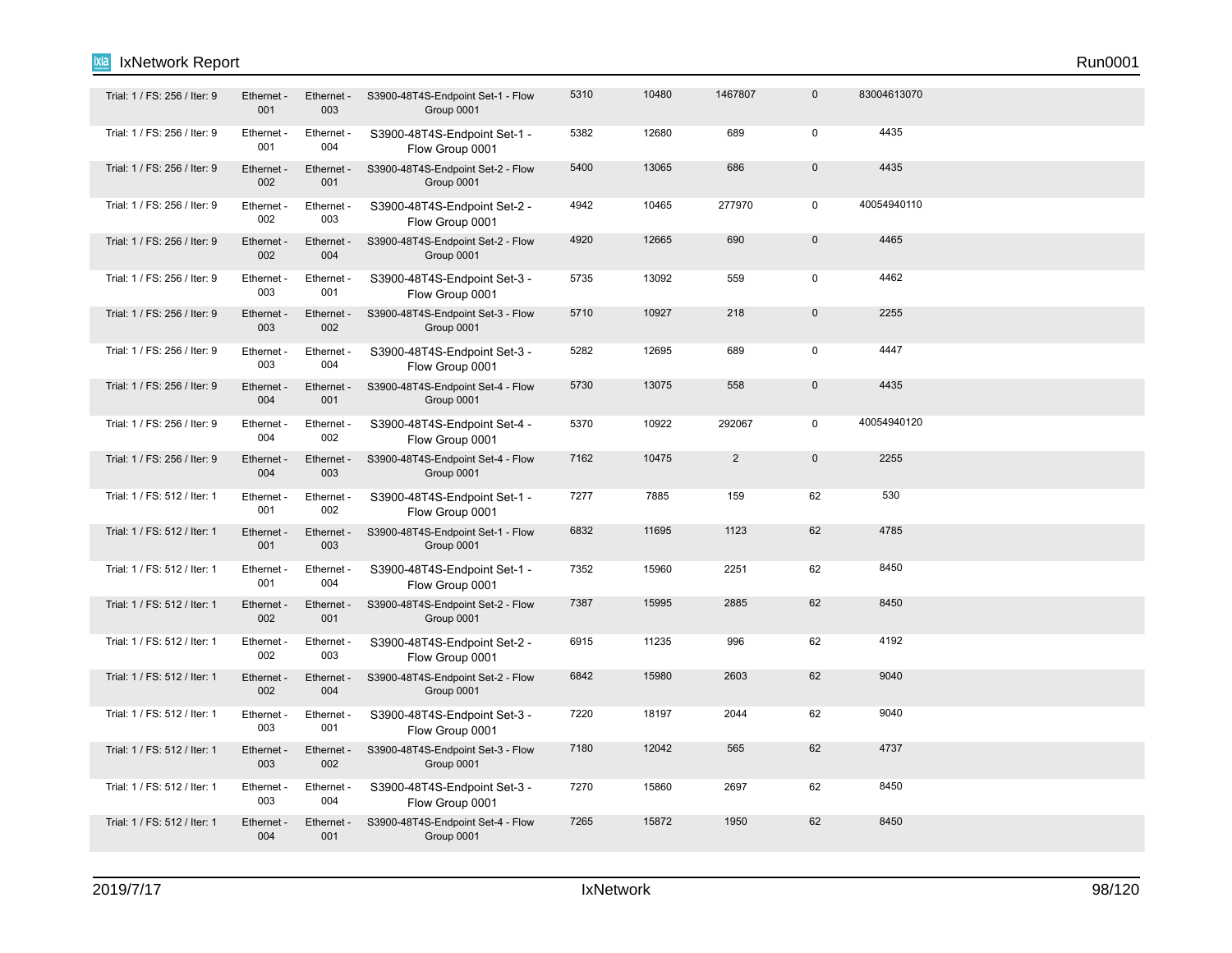| Trial: 1 / FS: 512 / Iter: 1 | Ethernet -<br>004 | Ethernet -<br>002 | S3900-48T4S-Endpoint Set-4 -<br>Flow Group 0001 | 7157 | 11510 | 514      | 62  | 4192        |  |
|------------------------------|-------------------|-------------------|-------------------------------------------------|------|-------|----------|-----|-------------|--|
| Trial: 1 / FS: 512 / Iter: 1 | Ethernet -<br>004 | Ethernet -<br>003 | S3900-48T4S-Endpoint Set-4 - Flow<br>Group 0001 | 7305 | 7927  | 159      | 62  | 530         |  |
| Trial: 1 / FS: 512 / Iter: 2 | Ethernet -<br>001 | Ethernet -<br>002 | S3900-48T4S-Endpoint Set-1 -<br>Flow Group 0001 | 7277 | 8187  | 27703617 | 30  | 85688967617 |  |
| Trial: 1 / FS: 512 / Iter: 2 | Ethernet -<br>001 | Ethernet -<br>003 | S3900-48T4S-Endpoint Set-1 - Flow<br>Group 0001 | 6830 | 11712 | 828      | 30  | 4755        |  |
| Trial: 1 / FS: 512 / Iter: 2 | Ethernet -<br>001 | Ethernet -<br>004 | S3900-48T4S-Endpoint Set-1 -<br>Flow Group 0001 | 7350 | 15960 | 2168     | 30  | 8482        |  |
| Trial: 1 / FS: 512 / Iter: 2 | Ethernet -<br>002 | Ethernet -<br>001 | S3900-48T4S-Endpoint Set-2 - Flow<br>Group 0001 | 7385 | 15995 | 3270     | 30  | 8482        |  |
| Trial: 1 / FS: 512 / Iter: 2 | Ethernet -<br>002 | Ethernet -<br>003 | S3900-48T4S-Endpoint Set-2 -<br>Flow Group 0001 | 6897 | 11235 | 742      | 30  | 4225        |  |
| Trial: 1 / FS: 512 / Iter: 2 | Ethernet -<br>002 | Ethernet -<br>004 | S3900-48T4S-Endpoint Set-2 - Flow<br>Group 0001 | 6825 | 15980 | 2582     | 30  | 9010        |  |
| Trial: 1 / FS: 512 / Iter: 2 | Ethernet -<br>003 | Ethernet -<br>001 | S3900-48T4S-Endpoint Set-3 -<br>Flow Group 0001 | 7205 | 16357 | 2419     | 27  | 9012        |  |
| Trial: 1 / FS: 512 / Iter: 2 | Ethernet -<br>003 | Ethernet -<br>002 | S3900-48T4S-Endpoint Set-3 - Flow<br>Group 0001 | 7177 | 12280 | 665      | 27  | 4755        |  |
| Trial: 1 / FS: 512 / Iter: 2 | Ethernet -<br>003 | Ethernet -<br>004 | S3900-48T4S-Endpoint Set-3 -<br>Flow Group 0001 | 7250 | 16260 | 3138     | 27  | 8485        |  |
| Trial: 1 / FS: 512 / Iter: 2 | Ethernet -<br>004 | Ethernet -<br>001 | S3900-48T4S-Endpoint Set-4 - Flow<br>Group 0001 | 7265 | 15875 | 2166     | 30  | 8482        |  |
| Trial: 1 / FS: 512 / Iter: 2 | Ethernet -<br>004 | Ethernet -<br>002 | S3900-48T4S-Endpoint Set-4 -<br>Flow Group 0001 | 7157 | 11527 | 13040800 | 30  | 85688967642 |  |
| Trial: 1 / FS: 512 / Iter: 2 | Ethernet -<br>004 | Ethernet -<br>003 | S3900-48T4S-Endpoint Set-4 - Flow<br>Group 0001 | 7592 | 8697  | 21939413 | 30  | 83004613080 |  |
| Trial: 1 / FS: 512 / Iter: 3 | Ethernet -<br>001 | Ethernet -<br>002 | S3900-48T4S-Endpoint Set-1 -<br>Flow Group 0001 | 7277 | 7902  | 250      | 142 | 450         |  |
| Trial: 1 / FS: 512 / Iter: 3 | Ethernet -<br>001 | Ethernet -<br>003 | S3900-48T4S-Endpoint Set-1 - Flow<br>Group 0001 | 6830 | 11712 | 893      | 142 | 4705        |  |
| Trial: 1 / FS: 512 / Iter: 3 | Ethernet -<br>001 | Ethernet -<br>004 | S3900-48T4S-Endpoint Set-1 -<br>Flow Group 0001 | 7350 | 16582 | 2330     | 142 | 8370        |  |
| Trial: 1 / FS: 512 / Iter: 3 | Ethernet -<br>002 | Ethernet -<br>001 | S3900-48T4S-Endpoint Set-2 - Flow<br>Group 0001 | 7385 | 15995 | 3789     | 142 | 8370        |  |
| Trial: 1 / FS: 512 / Iter: 3 | Ethernet -<br>002 | Ethernet -<br>003 | S3900-48T4S-Endpoint Set-2 -<br>Flow Group 0001 | 6897 | 11235 | 808      | 142 | 4112        |  |
| Trial: 1 / FS: 512 / Iter: 3 | Ethernet -<br>002 | Ethernet -<br>004 | S3900-48T4S-Endpoint Set-2 - Flow<br>Group 0001 | 6825 | 15980 | 3011     | 142 | 8960        |  |
| Trial: 1 / FS: 512 / Iter: 3 | Ethernet -<br>003 | Ethernet -<br>001 | S3900-48T4S-Endpoint Set-3 -<br>Flow Group 0001 | 7202 | 16467 | 2847     | 142 | 8960        |  |

**Ixia** IxNetwork Report Run0001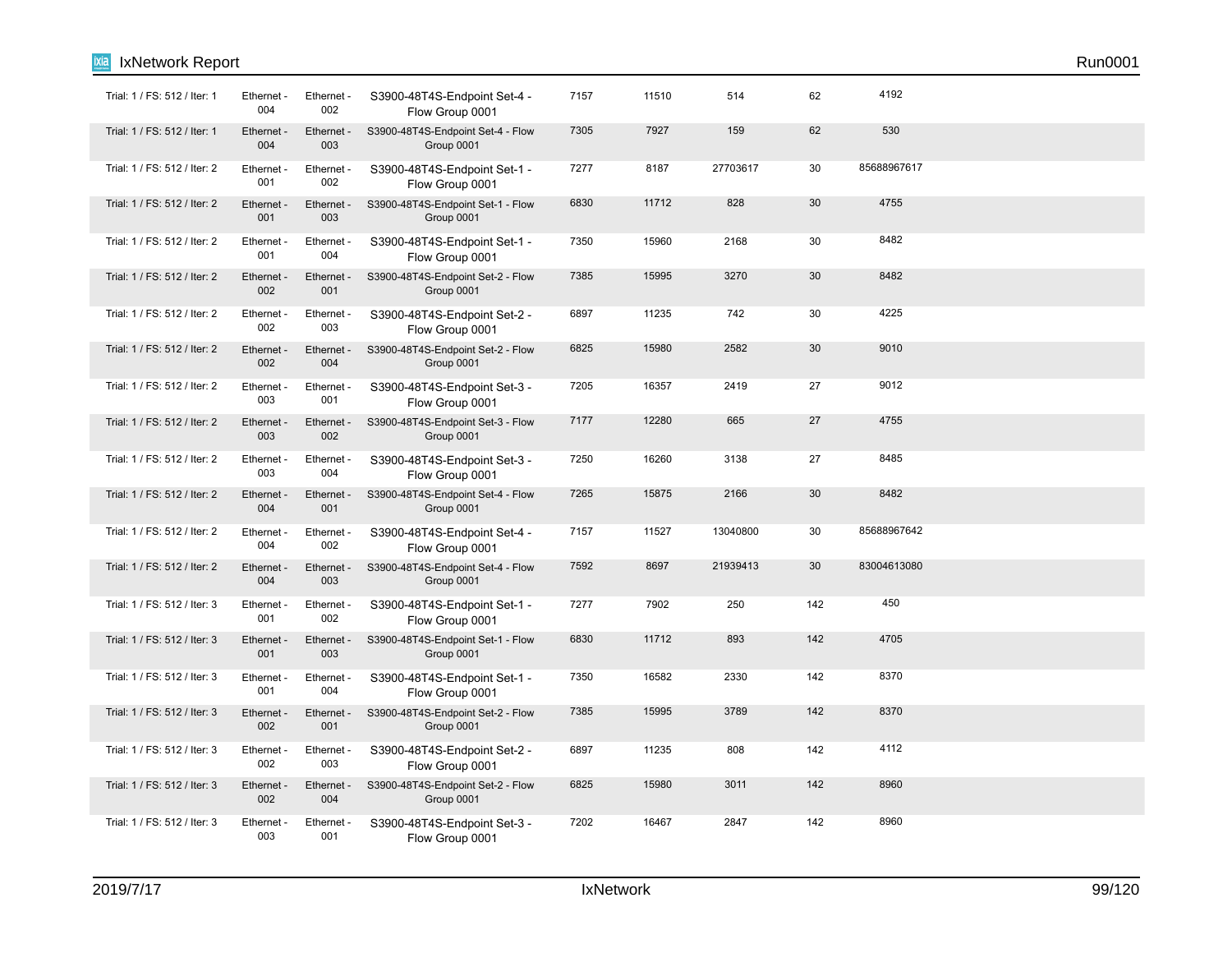| Trial: 1 / FS: 512 / Iter: 3 | Ethernet<br>003   | Ethernet -<br>002 | S3900-48T4S-Endpoint Set-3 - Flow<br>Group 0001 | 7177  | 12685 | 731  | 95           | 4705 |  |
|------------------------------|-------------------|-------------------|-------------------------------------------------|-------|-------|------|--------------|------|--|
| Trial: 1 / FS: 512 / Iter: 3 | Ethernet -<br>003 | Ethernet -<br>004 | S3900-48T4S-Endpoint Set-3 -<br>Flow Group 0001 | 7250  | 16085 | 3615 | 142          | 8370 |  |
| Trial: 1 / FS: 512 / Iter: 3 | Ethernet -<br>004 | Ethernet -<br>001 | S3900-48T4S-Endpoint Set-4 - Flow<br>Group 0001 | 7265  | 15875 | 2375 | 142          | 8370 |  |
| Trial: 1 / FS: 512 / Iter: 3 | Ethernet -<br>004 | Ethernet -<br>002 | S3900-48T4S-Endpoint Set-4 -<br>Flow Group 0001 | 7157  | 11527 | 671  | 97           | 4112 |  |
| Trial: 1 / FS: 512 / Iter: 3 | Ethernet -<br>004 | Ethernet -<br>003 | S3900-48T4S-Endpoint Set-4 - Flow<br>Group 0001 | 9832  | 11000 | 250  | 142          | 1007 |  |
| Trial: 1 / FS: 512 / Iter: 4 | Ethernet -<br>001 | Ethernet -<br>002 | S3900-48T4S-Endpoint Set-1 -<br>Flow Group 0001 | 7277  | 7902  | 102  | 0            | 625  |  |
| Trial: 1 / FS: 512 / Iter: 4 | Ethernet -<br>001 | Ethernet -<br>003 | S3900-48T4S-Endpoint Set-1 - Flow<br>Group 0001 | 6815  | 12270 | 743  | $\mathsf 0$  | 5375 |  |
| Trial: 1 / FS: 512 / Iter: 4 | Ethernet -<br>001 | Ethernet -<br>004 | S3900-48T4S-Endpoint Set-1 -<br>Flow Group 0001 | 7350  | 15960 | 1546 | $\mathbf 0$  | 8577 |  |
| Trial: 1 / FS: 512 / Iter: 4 | Ethernet -<br>002 | Ethernet -<br>001 | S3900-48T4S-Endpoint Set-2 - Flow<br>Group 0001 | 7385  | 16522 | 1771 | $\pmb{0}$    | 9090 |  |
| Trial: 1 / FS: 512 / Iter: 4 | Ethernet -<br>002 | Ethernet -<br>003 | S3900-48T4S-Endpoint Set-2 -<br>Flow Group 0001 | 6897  | 11235 | 659  | $\mathbf 0$  | 4337 |  |
| Trial: 1 / FS: 512 / Iter: 4 | Ethernet -<br>002 | Ethernet -<br>004 | S3900-48T4S-Endpoint Set-2 - Flow<br>Group 0001 | 6825  | 15980 | 1642 | $\pmb{0}$    | 9120 |  |
| Trial: 1 / FS: 512 / Iter: 4 | Ethernet -<br>003 | Ethernet -<br>001 | S3900-48T4S-Endpoint Set-3 -<br>Flow Group 0001 | 7202  | 16695 | 1479 | $\mathbf 0$  | 9105 |  |
| Trial: 1 / FS: 512 / Iter: 4 | Ethernet -<br>003 | Ethernet -<br>002 | S3900-48T4S-Endpoint Set-3 - Flow<br>Group 0001 | 7177  | 12060 | 581  | $\mathsf{O}$ | 4817 |  |
| Trial: 1 / FS: 512 / Iter: 4 | Ethernet -<br>003 | Ethernet -<br>004 | S3900-48T4S-Endpoint Set-3 -<br>Flow Group 0001 | 7250  | 16452 | 1765 | $\mathsf 0$  | 8592 |  |
| Trial: 1 / FS: 512 / Iter: 4 | Ethernet -<br>004 | Ethernet -<br>001 | S3900-48T4S-Endpoint Set-4 - Flow<br>Group 0001 | 7265  | 16465 | 1419 | $\mathbf{0}$ | 9135 |  |
| Trial: 1 / FS: 512 / Iter: 4 | Ethernet -<br>004 | Ethernet -<br>002 | S3900-48T4S-Endpoint Set-4 -<br>Flow Group 0001 | 7157  | 11527 | 522  | $\mathbf 0$  | 4337 |  |
| Trial: 1 / FS: 512 / Iter: 4 | Ethernet -<br>004 | Ethernet -<br>003 | S3900-48T4S-Endpoint Set-4 - Flow<br>Group 0001 | 10535 | 11755 | 104  | $\mathsf 0$  | 1152 |  |
| Trial: 1 / FS: 512 / Iter: 5 | Ethernet -<br>001 | Ethernet -<br>002 | S3900-48T4S-Endpoint Set-1 -<br>Flow Group 0001 | 7277  | 7917  | 252  | 32           | 512  |  |
| Trial: 1 / FS: 512 / Iter: 5 | Ethernet -<br>001 | Ethernet -<br>003 | S3900-48T4S-Endpoint Set-1 - Flow<br>Group 0001 | 6830  | 11712 | 893  | 77           | 4707 |  |
| Trial: 1 / FS: 512 / Iter: 5 | Ethernet -<br>001 | Ethernet -<br>004 | S3900-48T4S-Endpoint Set-1 -<br>Flow Group 0001 | 7350  | 16502 | 2332 | 95           | 8337 |  |
| Trial: 1 / FS: 512 / Iter: 5 | Ethernet -<br>002 | Ethernet -<br>001 | S3900-48T4S-Endpoint Set-2 - Flow<br>Group 0001 | 7385  | 15995 | 3808 | 97           | 8417 |  |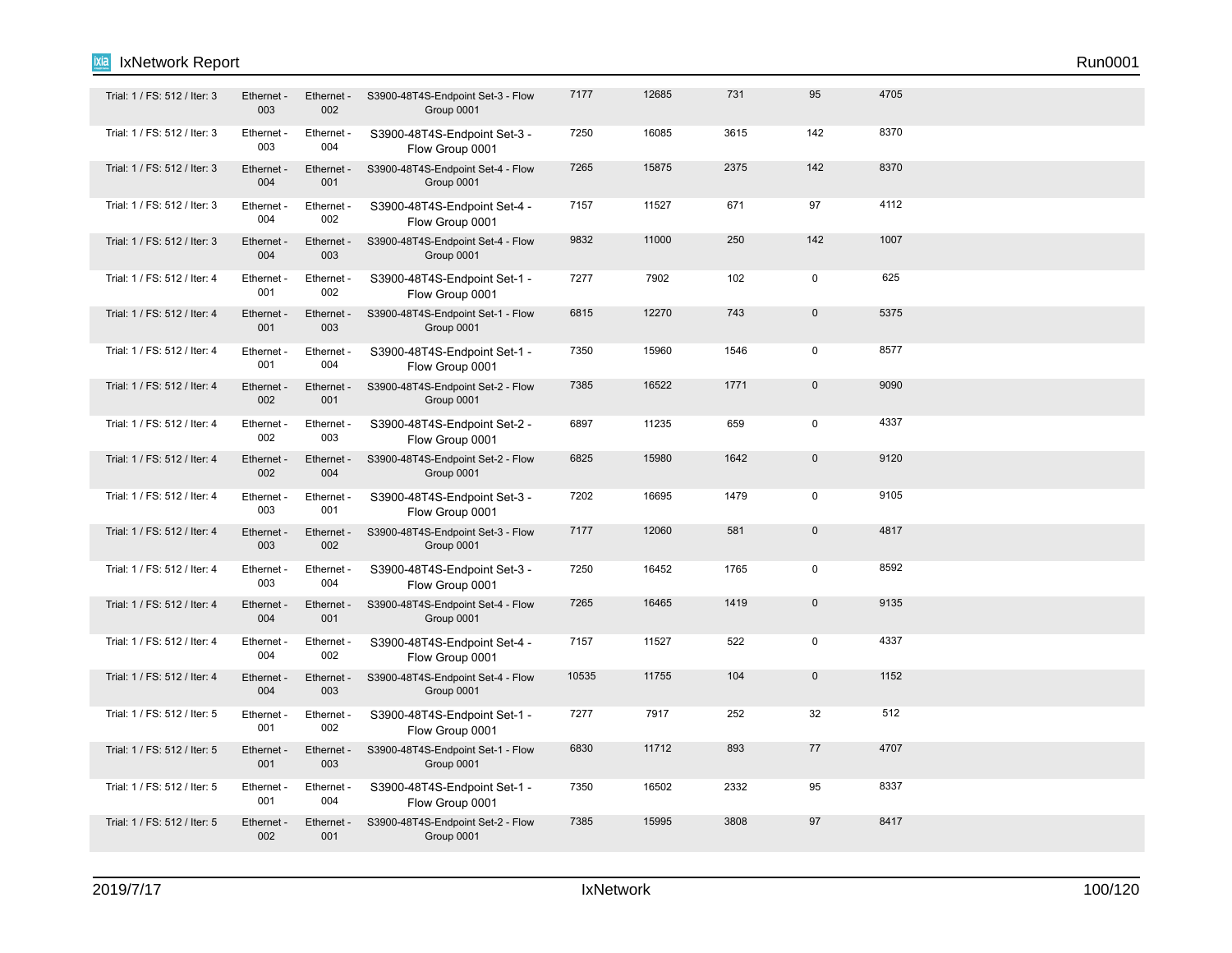| ixia | IxNetwork Report             |                   |                   |                                                 |       |       |          |              |             | Run0001 |
|------|------------------------------|-------------------|-------------------|-------------------------------------------------|-------|-------|----------|--------------|-------------|---------|
|      | Trial: 1 / FS: 512 / Iter: 5 | Ethernet -<br>002 | Ethernet -<br>003 | S3900-48T4S-Endpoint Set-2 -<br>Flow Group 0001 | 6897  | 11235 | 808      | 95           | 4115        |         |
|      | Trial: 1 / FS: 512 / Iter: 5 | Ethernet -<br>002 | Ethernet -<br>004 | S3900-48T4S-Endpoint Set-2 - Flow<br>Group 0001 | 6825  | 15980 | 3026     | 97           | 8962        |         |
|      | Trial: 1 / FS: 512 / Iter: 5 | Ethernet -<br>003 | Ethernet -<br>001 | S3900-48T4S-Endpoint Set-3 -<br>Flow Group 0001 | 7202  | 16820 | 2863     | 65           | 9565        |         |
|      | Trial: 1 / FS: 512 / Iter: 5 | Ethernet -<br>003 | Ethernet -<br>002 | S3900-48T4S-Endpoint Set-3 - Flow<br>Group 0001 | 7210  | 12297 | 696      | $\pmb{0}$    | 4732        |         |
|      | Trial: 1 / FS: 512 / Iter: 5 | Ethernet -<br>003 | Ethernet -<br>004 | S3900-48T4S-Endpoint Set-3 -<br>Flow Group 0001 | 7250  | 16230 | 3631     | 77           | 8817        |         |
|      | Trial: 1 / FS: 512 / Iter: 5 | Ethernet -<br>004 | Ethernet -<br>001 | S3900-48T4S-Endpoint Set-4 - Flow<br>Group 0001 | 7262  | 15875 | 2381     | 65           | 8337        |         |
|      | Trial: 1 / FS: 512 / Iter: 5 | Ethernet -<br>004 | Ethernet -<br>002 | S3900-48T4S-Endpoint Set-4 -<br>Flow Group 0001 | 7205  | 11865 | 686      | $\pmb{0}$    | 4497        |         |
|      | Trial: 1 / FS: 512 / Iter: 5 | Ethernet -<br>004 | Ethernet -<br>003 | S3900-48T4S-Endpoint Set-4 - Flow<br>Group 0001 | 10825 | 12057 | 253      | 50           | 1072        |         |
|      | Trial: 1 / FS: 512 / Iter: 6 | Ethernet -<br>001 | Ethernet -<br>002 | S3900-48T4S-Endpoint Set-1 -<br>Flow Group 0001 | 7307  | 9437  | 42261678 | $\mathbf 0$  | 85688967957 |         |
|      | Trial: 1 / FS: 512 / Iter: 6 | Ethernet -<br>001 | Ethernet -<br>003 | S3900-48T4S-Endpoint Set-1 - Flow<br>Group 0001 | 6815  | 13552 | 887      | 97           | 4657        |         |
|      | Trial: 1 / FS: 512 / Iter: 6 | Ethernet -<br>001 | Ethernet -<br>004 | S3900-48T4S-Endpoint Set-1 -<br>Flow Group 0001 | 7350  | 17527 | 2325     | 80           | 8320        |         |
|      | Trial: 1 / FS: 512 / Iter: 6 | Ethernet -<br>002 | Ethernet -<br>001 | S3900-48T4S-Endpoint Set-2 - Flow<br>Group 0001 | 7385  | 17595 | 3810     | 30           | 8865        |         |
|      | Trial: 1 / FS: 512 / Iter: 6 | Ethernet -<br>002 | Ethernet -<br>003 | S3900-48T4S-Endpoint Set-2 -<br>Flow Group 0001 | 6897  | 12850 | 5138836  | 47           | 83004613410 |         |
|      | Trial: 1 / FS: 512 / Iter: 6 | Ethernet -<br>002 | Ethernet -<br>004 | S3900-48T4S-Endpoint Set-2 - Flow<br>Group 0001 | 6825  | 16025 | 3014     | 65           | 8912        |         |
|      | Trial: 1 / FS: 512 / Iter: 6 | Ethernet -<br>003 | Ethernet -<br>001 | S3900-48T4S-Endpoint Set-3 -<br>Flow Group 0001 | 7235  | 18340 | 2854     | 47           | 9325        |         |
|      | Trial: 1 / FS: 512 / Iter: 6 | Ethernet -<br>003 | Ethernet -<br>002 | S3900-48T4S-Endpoint Set-3 - Flow<br>Group 0001 | 7530  | 13565 | 44655918 | $\mathbf{0}$ | 85688963530 |         |
|      | Trial: 1 / FS: 512 / Iter: 6 | Ethernet -<br>003 | Ethernet -<br>004 | S3900-48T4S-Endpoint Set-3 -<br>Flow Group 0001 | 7250  | 17910 | 3625     | 62           | 8897        |         |
|      | Trial: 1 / FS: 512 / Iter: 6 | Ethernet -<br>004 | Ethernet -<br>001 | S3900-48T4S-Endpoint Set-4 - Flow<br>Group 0001 | 7265  | 16865 | 2377     | 50           | 8370        |         |
|      | Trial: 1 / FS: 512 / Iter: 6 | Ethernet -<br>004 | Ethernet -<br>002 | S3900-48T4S-Endpoint Set-4 -<br>Flow Group 0001 | 7335  | 11865 | 40499362 | $\mathbf 0$  | 85688967917 |         |
|      | Trial: 1 / FS: 512 / Iter: 6 | Ethernet -<br>004 | Ethernet -<br>003 | S3900-48T4S-Endpoint Set-4 - Flow<br>Group 0001 | 10952 | 13432 | 246      | 35           | 1872        |         |
|      | Trial: 1 / FS: 512 / Iter: 7 | Ethernet -<br>001 | Ethernet -<br>002 | S3900-48T4S-Endpoint Set-1 -<br>Flow Group 0001 | 7437  | 9822  | 145      | $\mathbf 0$  | 2047        |         |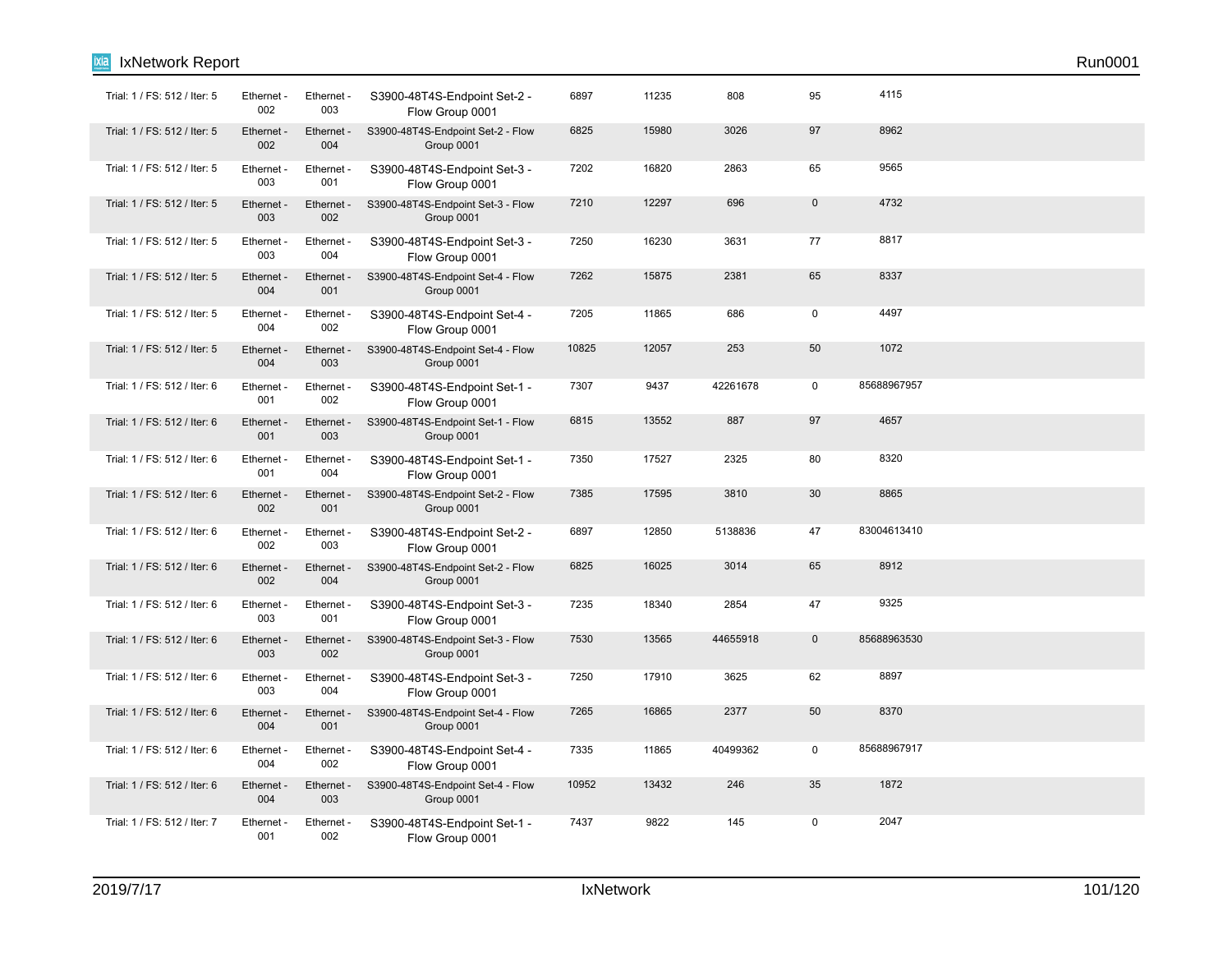| Trial: 1 / FS: 512 / Iter: 7 | Ethernet -<br>001 | Ethernet -<br>003 | S3900-48T4S-Endpoint Set-1 - Flow<br>Group 0001 | 6830  | 13217 | 5969241  | 125                 | 83004609522 |  |  |
|------------------------------|-------------------|-------------------|-------------------------------------------------|-------|-------|----------|---------------------|-------------|--|--|
| Trial: 1 / FS: 512 / Iter: 7 | Ethernet -<br>001 | Ethernet -<br>004 | S3900-48T4S-Endpoint Set-1 -<br>Flow Group 0001 | 7350  | 16920 | 2312     | 127                 | 8402        |  |  |
| Trial: 1 / FS: 512 / Iter: 7 | Ethernet -<br>002 | Ethernet -<br>001 | S3900-48T4S-Endpoint Set-2 - Flow<br>Group 0001 | 7385  | 18185 | 3751     | 112                 | 10607       |  |  |
| Trial: 1 / FS: 512 / Iter: 7 | Ethernet -<br>002 | Ethernet -<br>003 | S3900-48T4S-Endpoint Set-2 -<br>Flow Group 0001 | 6897  | 13425 | 16296503 | 125                 | 83004613837 |  |  |
| Trial: 1 / FS: 512 / Iter: 7 | Ethernet -<br>002 | Ethernet -<br>004 | S3900-48T4S-Endpoint Set-2 - Flow<br>Group 0001 | 6825  | 15980 | 2952     | 127                 | 8945        |  |  |
| Trial: 1 / FS: 512 / Iter: 7 | Ethernet -<br>003 | Ethernet -<br>001 | S3900-48T4S-Endpoint Set-3 -<br>Flow Group 0001 | 7235  | 18005 | 2791     | 122                 | 8947        |  |  |
| Trial: 1 / FS: 512 / Iter: 7 | Ethernet<br>003   | Ethernet<br>002   | S3900-48T4S-Endpoint Set-3 - Flow<br>Group 0001 | 7530  | 13835 | 608      | $\mathsf{O}\xspace$ | 4465        |  |  |
| Trial: 1 / FS: 512 / Iter: 7 | Ethernet -<br>003 | Ethernet -<br>004 | S3900-48T4S-Endpoint Set-3 -<br>Flow Group 0001 | 7250  | 17812 | 3575     | 125                 | 9025        |  |  |
| Trial: 1 / FS: 512 / Iter: 7 | Ethernet -<br>004 | Ethernet -<br>001 | S3900-48T4S-Endpoint Set-4 - Flow<br>Group 0001 | 7265  | 15875 | 2362     | 112                 | 8370        |  |  |
| Trial: 1 / FS: 512 / Iter: 7 | Ethernet -<br>004 | Ethernet -<br>002 | S3900-48T4S-Endpoint Set-4 -<br>Flow Group 0001 | 7397  | 14022 | 586      | $\mathbf 0$         | 6320        |  |  |
| Trial: 1 / FS: 512 / Iter: 7 | Ethernet -<br>004 | Ethernet -<br>003 | S3900-48T4S-Endpoint Set-4 - Flow<br>Group 0001 | 11015 | 13337 | 13907127 | 100                 | 83004609512 |  |  |
| Trial: 1 / FS: 512 / Iter: 8 | Ethernet -<br>001 | Ethernet -<br>002 | S3900-48T4S-Endpoint Set-1 -<br>Flow Group 0001 | 7422  | 8332  | 110      | 30                  | 767         |  |  |
| Trial: 1 / FS: 512 / Iter: 8 | Ethernet -<br>001 | Ethernet -<br>003 | S3900-48T4S-Endpoint Set-1 - Flow<br>Group 0001 | 6830  | 12367 | 737      | 17                  | 4787        |  |  |
| Trial: 1 / FS: 512 / Iter: 8 | Ethernet -<br>001 | Ethernet -<br>004 | S3900-48T4S-Endpoint Set-1 -<br>Flow Group 0001 | 7350  | 15975 | 1784     | 17                  | 8500        |  |  |
| Trial: 1 / FS: 512 / Iter: 8 | Ethernet -<br>002 | Ethernet -<br>001 | S3900-48T4S-Endpoint Set-2 - Flow<br>Group 0001 | 7385  | 16600 | 2392     | 27                  | 9120        |  |  |
| Trial: 1 / FS: 512 / Iter: 8 | Ethernet -<br>002 | Ethernet -<br>003 | S3900-48T4S-Endpoint Set-2 -<br>Flow Group 0001 | 6897  | 11860 | 652673   | 27                  | 83004609682 |  |  |
| Trial: 1 / FS: 512 / Iter: 8 | Ethernet -<br>002 | Ethernet -<br>004 | S3900-48T4S-Endpoint Set-2 - Flow<br>Group 0001 | 6825  | 16632 | 1974     | 30                  | 9630        |  |  |
| Trial: 1 / FS: 512 / Iter: 8 | Ethernet -<br>003 | Ethernet -<br>001 | S3900-48T4S-Endpoint Set-3 -<br>Flow Group 0001 | 7235  | 16787 | 1838     | 27                  | 9042        |  |  |
| Trial: 1 / FS: 512 / Iter: 8 | Ethernet -<br>003 | Ethernet -<br>002 | S3900-48T4S-Endpoint Set-3 - Flow<br>Group 0001 | 7530  | 12650 | 579      | 17                  | 4435        |  |  |
| Trial: 1 / FS: 512 / Iter: 8 | Ethernet -<br>003 | Ethernet -<br>004 | S3900-48T4S-Endpoint Set-3 -<br>Flow Group 0001 | 7250  | 16452 | 2337     | 30                  | 9087        |  |  |
| Trial: 1 / FS: 512 / Iter: 8 | Ethernet -<br>004 | Ethernet -<br>001 | S3900-48T4S-Endpoint Set-4 - Flow<br>Group 0001 | 7265  | 16465 | 1721     | 30                  | 9087        |  |  |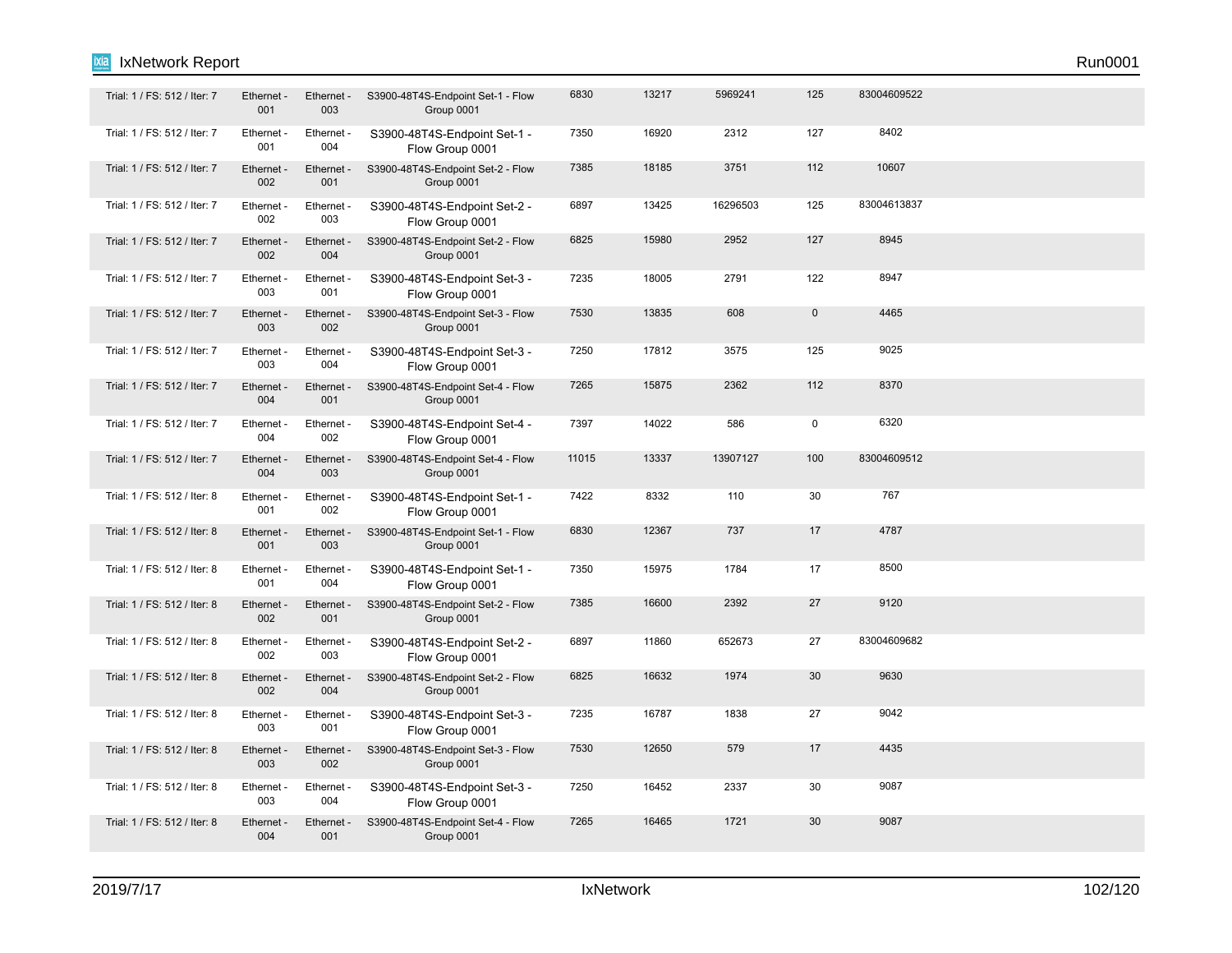| Trial: 1 / FS: 512 / Iter: 8  | Ethernet -<br>004 | Ethernet -<br>002 | S3900-48T4S-Endpoint Set-4 -<br>Flow Group 0001 | 7430  | 12520 | 557            | 30             | 4832        |  |
|-------------------------------|-------------------|-------------------|-------------------------------------------------|-------|-------|----------------|----------------|-------------|--|
| Trial: 1 / FS: 512 / Iter: 8  | Ethernet -<br>004 | Ethernet -<br>003 | S3900-48T4S-Endpoint Set-4 - Flow<br>Group 0001 | 11047 | 12360 | 2513693        | 27             | 83004609720 |  |
| Trial: 1 / FS: 512 / Iter: 9  | Ethernet -<br>001 | Ethernet -<br>002 | S3900-48T4S-Endpoint Set-1 -<br>Flow Group 0001 | 7805  | 8557  | $\overline{2}$ | $\mathbf 0$    | 687         |  |
| Trial: 1 / FS: 512 / Iter: 9  | Ethernet -<br>001 | Ethernet<br>003   | S3900-48T4S-Endpoint Set-1 - Flow<br>Group 0001 | 7407  | 12370 | 464            | 0              | 4290        |  |
| Trial: 1 / FS: 512 / Iter: 9  | Ethernet -<br>001 | Ethernet -<br>004 | S3900-48T4S-Endpoint Set-1 -<br>Flow Group 0001 | 7385  | 16647 | 927            | $\pmb{0}$      | 8530        |  |
| Trial: 1 / FS: 512 / Iter: 9  | Ethernet -<br>002 | Ethernet -<br>001 | S3900-48T4S-Endpoint Set-2 - Flow<br>Group 0001 | 7400  | 17002 | 806            | $\overline{0}$ | 9185        |  |
| Trial: 1 / FS: 512 / Iter: 9  | Ethernet -<br>002 | Ethernet -<br>003 | S3900-48T4S-Endpoint Set-2 -<br>Flow Group 0001 | 6995  | 12355 | 464            | $\mathbf 0$    | 4275        |  |
| Trial: 1 / FS: 512 / Iter: 9  | Ethernet -<br>002 | Ethernet<br>004   | S3900-48T4S-Endpoint Set-2 - Flow<br>Group 0001 | 7130  | 16635 | 926            | $\overline{0}$ | 9200        |  |
| Trial: 1 / FS: 512 / Iter: 9  | Ethernet -<br>003 | Ethernet -<br>001 | S3900-48T4S-Endpoint Set-3 -<br>Flow Group 0001 | 7795  | 17015 | 866            | $\mathbf 0$    | 8547        |  |
| Trial: 1 / FS: 512 / Iter: 9  | Ethernet -<br>003 | Ethernet -<br>002 | S3900-48T4S-Endpoint Set-3 - Flow<br>Group 0001 | 7832  | 12812 | 404            | $\mathbf 0$    | 4275        |  |
| Trial: 1 / FS: 512 / Iter: 9  | Ethernet -<br>003 | Ethernet -<br>004 | S3900-48T4S-Endpoint Set-3 -<br>Flow Group 0001 | 7317  | 16645 | 927            | 0              | 9167        |  |
| Trial: 1 / FS: 512 / Iter: 9  | Ethernet -<br>004 | Ethernet -<br>001 | S3900-48T4S-Endpoint Set-4 - Flow<br>Group 0001 | 7295  | 17010 | 865            | $\mathbf 0$    | 8530        |  |
| Trial: 1 / FS: 512 / Iter: 9  | Ethernet -<br>004 | Ethernet -<br>002 | S3900-48T4S-Endpoint Set-4 -<br>Flow Group 0001 | 7800  | 12807 | 403            | $\mathbf 0$    | 4275        |  |
| Trial: 1 / FS: 512 / Iter: 9  | Ethernet -<br>004 | Ethernet -<br>003 | S3900-48T4S-Endpoint Set-4 - Flow<br>Group 0001 | 11257 | 12362 | $\overline{2}$ | $\pmb{0}$      | 690         |  |
| Trial: 1 / FS: 1024 / Iter: 1 | Ethernet -<br>001 | Ethernet -<br>002 | S3900-48T4S-Endpoint Set-1 -<br>Flow Group 0001 | 11375 | 11997 | 36             | $\mathbf 0$    | 607         |  |
| Trial: 1 / FS: 1024 / Iter: 1 | Ethernet -<br>001 | Ethernet -<br>003 | S3900-48T4S-Endpoint Set-1 - Flow<br>Group 0001 | 10927 | 19905 | 445            | $\mathbf 0$    | 8960        |  |
| Trial: 1 / FS: 1024 / Iter: 1 | Ethernet -<br>001 | Ethernet -<br>004 | S3900-48T4S-Endpoint Set-1 -<br>Flow Group 0001 | 11465 | 28247 | 983            | $\pmb{0}$      | 16737       |  |
| Trial: 1 / FS: 1024 / Iter: 1 | Ethernet -<br>002 | Ethernet -<br>001 | S3900-48T4S-Endpoint Set-2 - Flow<br>Group 0001 | 11482 | 28282 | 1069           | 0              | 16752       |  |
| Trial: 1 / FS: 1024 / Iter: 1 | Ethernet -<br>002 | Ethernet -<br>003 | S3900-48T4S-Endpoint Set-2 -<br>Flow Group 0001 | 11010 | 19427 | 420            | $\pmb{0}$      | 8417        |  |
| Trial: 1 / FS: 1024 / Iter: 1 | Ethernet -<br>002 | Ethernet -<br>004 | S3900-48T4S-Endpoint Set-2 - Flow<br>Group 0001 | 10937 | 28265 | 1025           | $\pmb{0}$      | 17297       |  |
| Trial: 1 / FS: 1024 / Iter: 1 | Ethernet -<br>003 | Ethernet -<br>001 | S3900-48T4S-Endpoint Set-3 -<br>Flow Group 0001 | 11315 | 29252 | 1000           | $\mathbf 0$    | 17330       |  |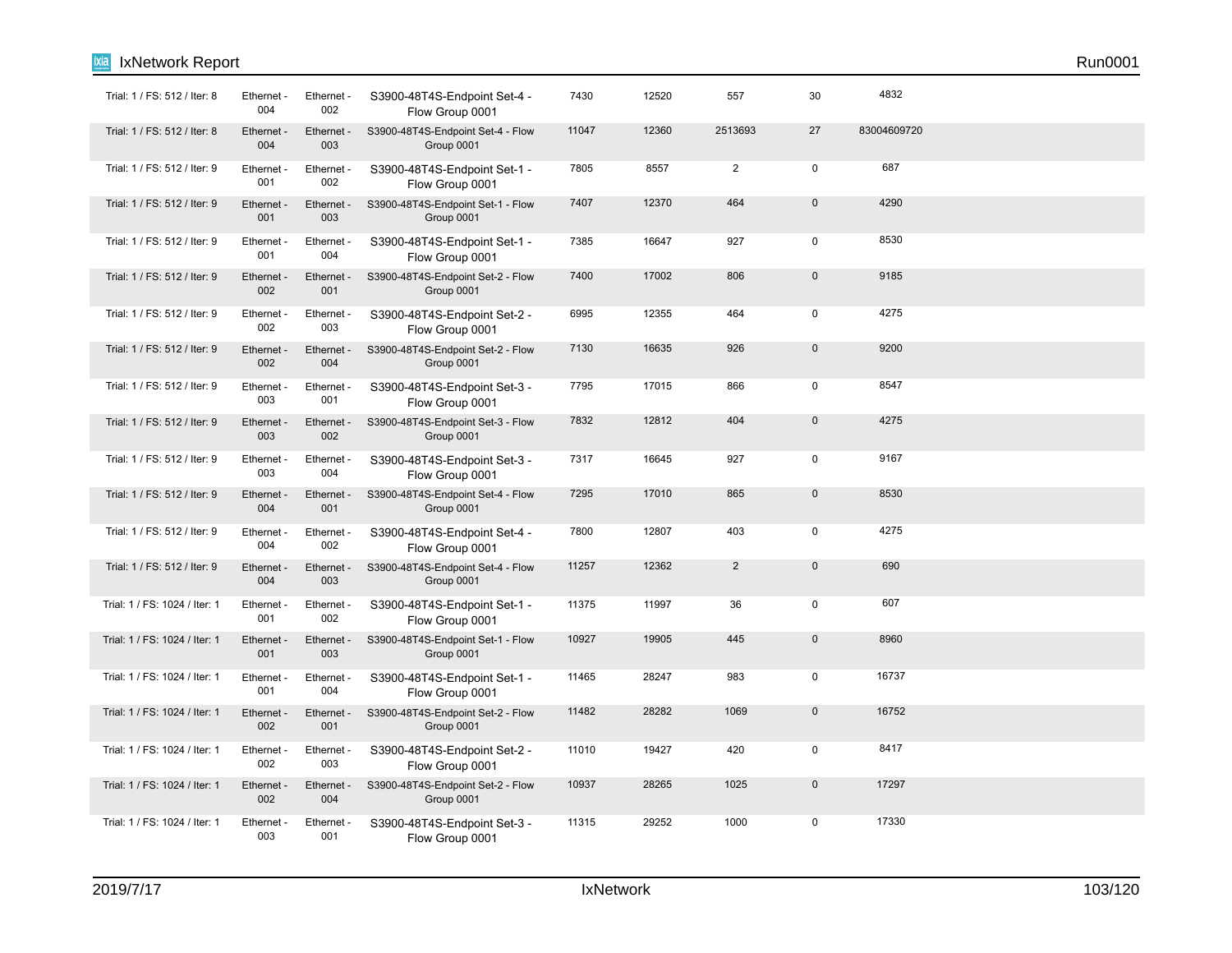| Trial: 1 / FS: 1024 / Iter: 1 | Ethernet -<br>003 | Ethernet -<br>002 | S3900-48T4S-Endpoint Set-3 - Flow<br>Group 0001 | 11275 | 20235 | 425  | $\mathbf 0$         | 8945  |  |  |
|-------------------------------|-------------------|-------------------|-------------------------------------------------|-------|-------|------|---------------------|-------|--|--|
| Trial: 1 / FS: 1024 / Iter: 1 | Ethernet -<br>003 | Ethernet -<br>004 | S3900-48T4S-Endpoint Set-3 -<br>Flow Group 0001 | 11365 | 28515 | 1086 | $\mathbf 0$         | 16752 |  |  |
| Trial: 1 / FS: 1024 / Iter: 1 | Ethernet -<br>004 | Ethernet -<br>001 | S3900-48T4S-Endpoint Set-4 - Flow<br>Group 0001 | 11362 | 28145 | 971  | $\pmb{0}$           | 16752 |  |  |
| Trial: 1 / FS: 1024 / Iter: 1 | Ethernet -<br>004 | Ethernet -<br>002 | S3900-48T4S-Endpoint Set-4 -<br>Flow Group 0001 | 11255 | 19702 | 402  | $\mathsf 0$         | 8415  |  |  |
| Trial: 1 / FS: 1024 / Iter: 1 | Ethernet -<br>004 | Ethernet -<br>003 | S3900-48T4S-Endpoint Set-4 - Flow<br>Group 0001 | 11402 | 12025 | 36   | $\pmb{0}$           | 622   |  |  |
| Trial: 1 / FS: 1024 / Iter: 2 | Ethernet -<br>001 | Ethernet -<br>002 | S3900-48T4S-Endpoint Set-1 -<br>Flow Group 0001 | 11375 | 12000 | 43   | $\mathbf 0$         | 622   |  |  |
| Trial: 1 / FS: 1024 / Iter: 2 | Ethernet -<br>001 | Ethernet -<br>003 | S3900-48T4S-Endpoint Set-1 - Flow<br>Group 0001 | 10910 | 20097 | 656  | $\mathsf{O}\xspace$ | 8962  |  |  |
| Trial: 1 / FS: 1024 / Iter: 2 | Ethernet -<br>001 | Ethernet -<br>004 | S3900-48T4S-Endpoint Set-1 -<br>Flow Group 0001 | 11447 | 28857 | 1338 | $\mathbf 0$         | 16785 |  |  |
| Trial: 1 / FS: 1024 / Iter: 2 | Ethernet -<br>002 | Ethernet -<br>001 | S3900-48T4S-Endpoint Set-2 - Flow<br>Group 0001 | 11477 | 28807 | 1371 | $\mathsf{O}\xspace$ | 16787 |  |  |
| Trial: 1 / FS: 1024 / Iter: 2 | Ethernet -<br>002 | Ethernet -<br>003 | S3900-48T4S-Endpoint Set-2 -<br>Flow Group 0001 | 10990 | 19425 | 618  | $\mathsf 0$         | 8435  |  |  |
| Trial: 1 / FS: 1024 / Iter: 2 | Ethernet -<br>002 | Ethernet -<br>004 | S3900-48T4S-Endpoint Set-2 - Flow<br>Group 0001 | 10917 | 28265 | 1411 | $\mathsf{O}\xspace$ | 17327 |  |  |
| Trial: 1 / FS: 1024 / Iter: 2 | Ethernet -<br>003 | Ethernet -<br>001 | S3900-48T4S-Endpoint Set-3 -<br>Flow Group 0001 | 11300 | 28645 | 1356 | $\mathbf 0$         | 17327 |  |  |
| Trial: 1 / FS: 1024 / Iter: 2 | Ethernet -<br>003 | Ethernet -<br>002 | S3900-48T4S-Endpoint Set-3 - Flow<br>Group 0001 | 11275 | 20237 | 617  | $\mathsf{O}\xspace$ | 8962  |  |  |
| Trial: 1 / FS: 1024 / Iter: 2 | Ethernet -<br>003 | Ethernet -<br>004 | S3900-48T4S-Endpoint Set-3 -<br>Flow Group 0001 | 11347 | 30275 | 1388 | $\mathsf 0$         | 16787 |  |  |
| Trial: 1 / FS: 1024 / Iter: 2 | Ethernet -<br>004 | Ethernet -<br>001 | S3900-48T4S-Endpoint Set-4 - Flow<br>Group 0001 | 11360 | 28162 | 1319 | $\mathbf 0$         | 16787 |  |  |
| Trial: 1 / FS: 1024 / Iter: 2 | Ethernet -<br>004 | Ethernet -<br>002 | S3900-48T4S-Endpoint Set-4 -<br>Flow Group 0001 | 11257 | 19722 | 583  | $\mathbf 0$         | 8435  |  |  |
| Trial: 1 / FS: 1024 / Iter: 2 | Ethernet -<br>004 | Ethernet -<br>003 | S3900-48T4S-Endpoint Set-4 - Flow<br>Group 0001 | 12425 | 13242 | 41   | $\mathbf 0$         | 655   |  |  |
| Trial: 1 / FS: 1024 / Iter: 3 | Ethernet -<br>001 | Ethernet -<br>002 | S3900-48T4S-Endpoint Set-1 -<br>Flow Group 0001 | 11372 | 11997 | 173  | 62                  | 530   |  |  |
| Trial: 1 / FS: 1024 / Iter: 3 | Ethernet -<br>001 | Ethernet -<br>003 | S3900-48T4S-Endpoint Set-1 - Flow<br>Group 0001 | 10927 | 20385 | 1429 | 62                  | 8882  |  |  |
| Trial: 1 / FS: 1024 / Iter: 3 | Ethernet -<br>001 | Ethernet -<br>004 | S3900-48T4S-Endpoint Set-1 -<br>Flow Group 0001 | 11447 | 28855 | 4124 | 62                  | 16640 |  |  |
| Trial: 1 / FS: 1024 / Iter: 3 | Ethernet -<br>002 | Ethernet -<br>001 | S3900-48T4S-Endpoint Set-2 - Flow<br>Group 0001 | 11480 | 28827 | 6090 | 62                  | 17297 |  |  |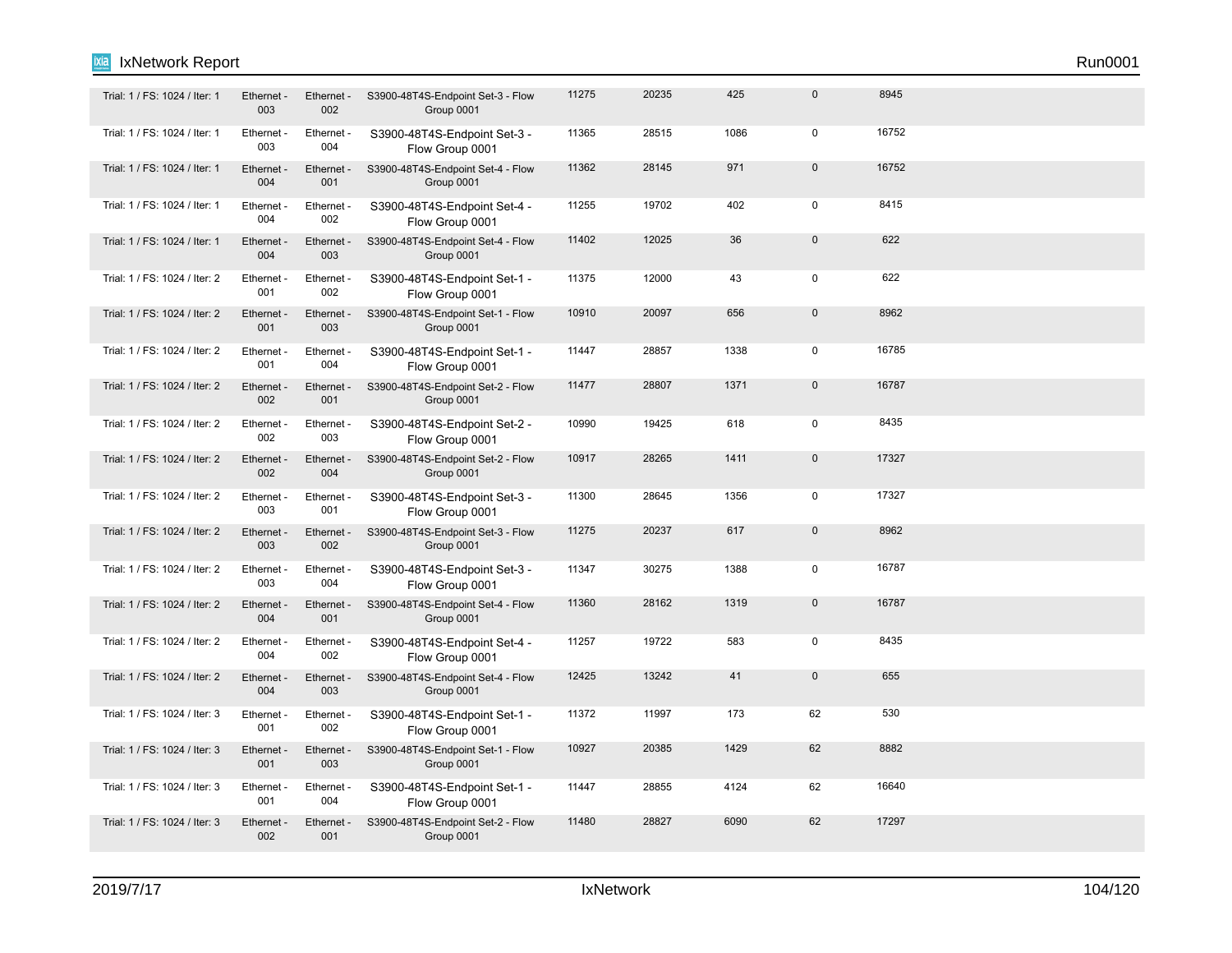| ixia<br>IxNetwork Report      |                   |                   |                                                 |       |       |         |    |             | Run0001 |
|-------------------------------|-------------------|-------------------|-------------------------------------------------|-------|-------|---------|----|-------------|---------|
| Trial: 1 / FS: 1024 / Iter: 3 | Ethernet -<br>002 | Ethernet -<br>003 | S3900-48T4S-Endpoint Set-2 -<br>Flow Group 0001 | 10992 | 19427 | 1344    | 62 | 8290        |         |
| Trial: 1 / FS: 1024 / Iter: 3 | Ethernet -<br>002 | Ethernet -<br>004 | S3900-48T4S-Endpoint Set-2 - Flow<br>Group 0001 | 10920 | 28267 | 4621    | 62 | 17232       |         |
| Trial: 1 / FS: 1024 / Iter: 3 | Ethernet -<br>003 | Ethernet -<br>001 | S3900-48T4S-Endpoint Set-3 -<br>Flow Group 0001 | 11300 | 30547 | 4308    | 62 | 17232       |         |
| Trial: 1 / FS: 1024 / Iter: 3 | Ethernet -<br>003 | Ethernet -<br>002 | S3900-48T4S-Endpoint Set-3 - Flow<br>Group 0001 | 11272 | 20555 | 1117    | 62 | 8880        |         |
| Trial: 1 / FS: 1024 / Iter: 3 | Ethernet -<br>003 | Ethernet -<br>004 | S3900-48T4S-Endpoint Set-3 -<br>Flow Group 0001 | 11347 | 28677 | 5932    | 62 | 17217       |         |
| Trial: 1 / FS: 1024 / Iter: 3 | Ethernet -<br>004 | Ethernet -<br>001 | S3900-48T4S-Endpoint Set-4 - Flow<br>Group 0001 | 11360 | 28162 | 3991    | 62 | 16640       |         |
| Trial: 1 / FS: 1024 / Iter: 3 | Ethernet -<br>004 | Ethernet -<br>002 | S3900-48T4S-Endpoint Set-4 -<br>Flow Group 0001 | 11255 | 19720 | 1057    | 62 | 8290        |         |
| Trial: 1 / FS: 1024 / Iter: 3 | Ethernet -<br>004 | Ethernet -<br>003 | S3900-48T4S-Endpoint Set-4 - Flow<br>Group 0001 | 16840 | 19400 | 174     | 62 | 2382        |         |
| Trial: 1 / FS: 1024 / Iter: 4 | Ethernet -<br>001 | Ethernet -<br>002 | S3900-48T4S-Endpoint Set-1 -<br>Flow Group 0001 | 11372 | 11997 | 164     | 45 | 547         |         |
| Trial: 1 / FS: 1024 / Iter: 4 | Ethernet -<br>001 | Ethernet -<br>003 | S3900-48T4S-Endpoint Set-1 - Flow<br>Group 0001 | 10927 | 20510 | 2419300 | 45 | 83004601455 |         |
| Trial: 1 / FS: 1024 / Iter: 4 | Ethernet -<br>001 | Ethernet -<br>004 | S3900-48T4S-Endpoint Set-1 -<br>Flow Group 0001 | 11447 | 28247 | 4027    | 45 | 16657       |         |
| Trial: 1 / FS: 1024 / Iter: 4 | Ethernet -<br>002 | Ethernet -<br>001 | S3900-48T4S-Endpoint Set-2 - Flow<br>Group 0001 | 11480 | 28282 | 5787    | 45 | 16657       |         |
| Trial: 1 / FS: 1024 / Iter: 4 | Ethernet -<br>002 | Ethernet -<br>003 | S3900-48T4S-Endpoint Set-2 -<br>Flow Group 0001 | 10992 | 19427 | 4599083 | 45 | 83004601470 |         |
| Trial: 1 / FS: 1024 / Iter: 4 | Ethernet -<br>002 | Ethernet -<br>004 | S3900-48T4S-Endpoint Set-2 - Flow<br>Group 0001 | 10920 | 28267 | 4406    | 45 | 17217       |         |
| Trial: 1 / FS: 1024 / Iter: 4 | Ethernet -<br>003 | Ethernet -<br>001 | S3900-48T4S-Endpoint Set-3 -<br>Flow Group 0001 | 11300 | 28962 | 4089    | 45 | 17250       |         |
| Trial: 1 / FS: 1024 / Iter: 4 | Ethernet -<br>003 | Ethernet -<br>002 | S3900-48T4S-Endpoint Set-3 - Flow<br>Group 0001 | 11272 | 20825 | 1109    | 45 | 9502        |         |
| Trial: 1 / FS: 1024 / Iter: 4 | Ethernet -<br>003 | Ethernet -<br>004 | S3900-48T4S-Endpoint Set-3 -<br>Flow Group 0001 | 11347 | 28710 | 5640    | 45 | 17280       |         |
| Trial: 1 / FS: 1024 / Iter: 4 | Ethernet -<br>004 | Ethernet -<br>001 | S3900-48T4S-Endpoint Set-4 - Flow<br>Group 0001 | 11360 | 28162 | 3881    | 45 | 16657       |         |
| Trial: 1 / FS: 1024 / Iter: 4 | Ethernet -<br>004 | Ethernet -<br>002 | S3900-48T4S-Endpoint Set-4 -<br>Flow Group 0001 | 11255 | 19720 | 1048    | 45 | 8307        |         |
| Trial: 1 / FS: 1024 / Iter: 4 | Ethernet -<br>004 | Ethernet -<br>003 | S3900-48T4S-Endpoint Set-4 - Flow<br>Group 0001 | 18215 | 19467 | 164     | 45 | 1167        |         |
| Trial: 1 / FS: 1024 / Iter: 5 | Ethernet -<br>001 | Ethernet -<br>002 | S3900-48T4S-Endpoint Set-1 -<br>Flow Group 0001 | 11372 | 12267 | 183     | 80 | 812         |         |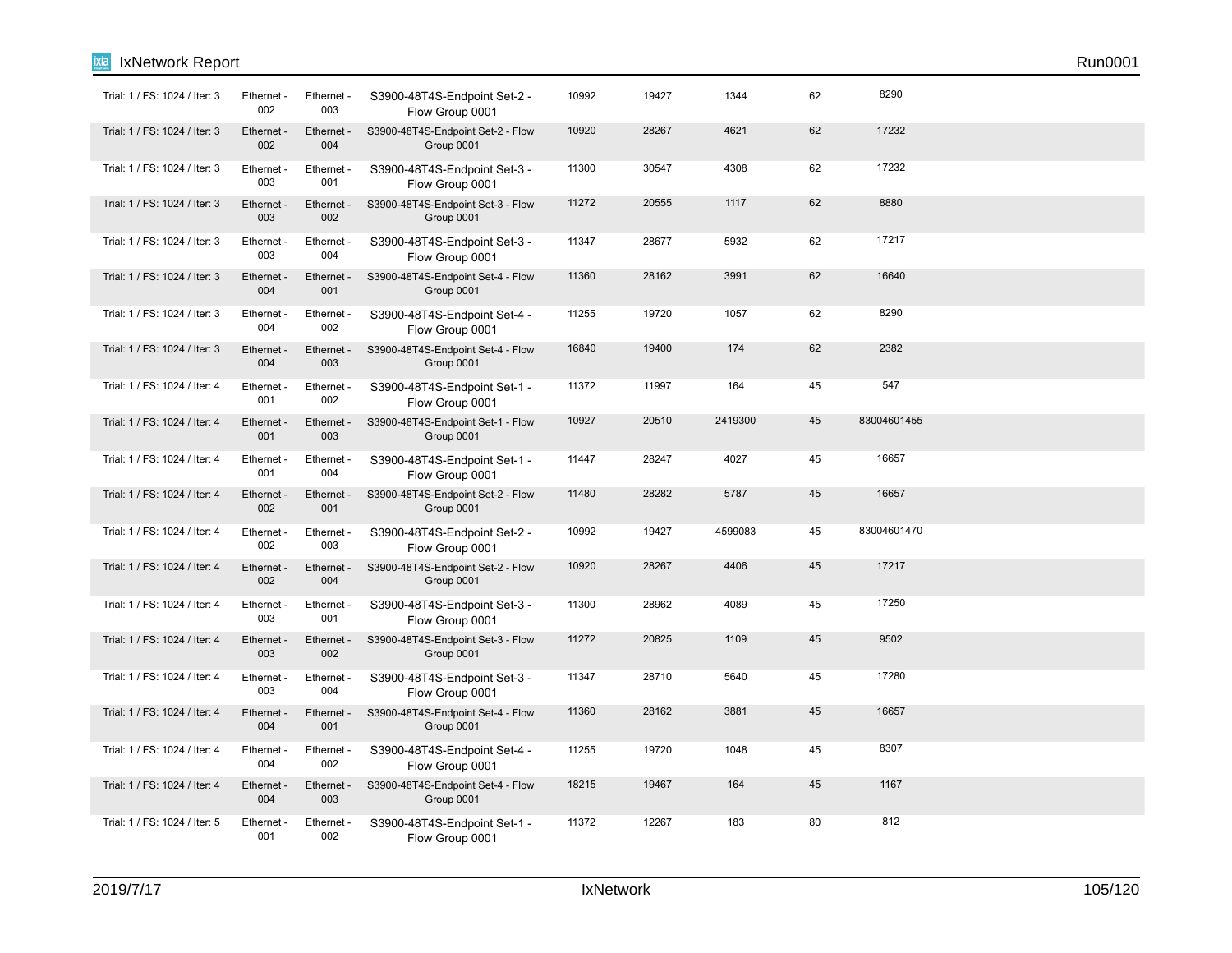| Trial: 1 / FS: 1024 / Iter: 5 | Ethernet -<br>001 | Ethernet -<br>003 | S3900-48T4S-Endpoint Set-1 - Flow<br>Group 0001 | 10927 | 20320 | 1446 | 77             | 8865  |  |
|-------------------------------|-------------------|-------------------|-------------------------------------------------|-------|-------|------|----------------|-------|--|
| Trial: 1 / FS: 1024 / Iter: 5 | Ethernet -<br>001 | Ethernet -<br>004 | S3900-48T4S-Endpoint Set-1 -<br>Flow Group 0001 | 11447 | 28247 | 4332 | 80             | 16625 |  |
| Trial: 1 / FS: 1024 / Iter: 5 | Ethernet -<br>002 | Ethernet -<br>001 | S3900-48T4S-Endpoint Set-2 - Flow<br>Group 0001 | 11480 | 28282 | 6483 | 80             | 16625 |  |
| Trial: 1 / FS: 1024 / Iter: 5 | Ethernet -<br>002 | Ethernet -<br>003 | S3900-48T4S-Endpoint Set-2 -<br>Flow Group 0001 | 10992 | 19427 | 1360 | 77             | 8272  |  |
| Trial: 1 / FS: 1024 / Iter: 5 | Ethernet -<br>002 | Ethernet -<br>004 | S3900-48T4S-Endpoint Set-2 - Flow<br>Group 0001 | 10920 | 28267 | 4769 | 80             | 17217 |  |
| Trial: 1 / FS: 1024 / Iter: 5 | Ethernet -<br>003 | Ethernet -<br>001 | S3900-48T4S-Endpoint Set-3 -<br>Flow Group 0001 | 11300 | 29187 | 4450 | 80             | 17872 |  |
| Trial: 1 / FS: 1024 / Iter: 5 | Ethernet -<br>003 | Ethernet -<br>002 | S3900-48T4S-Endpoint Set-3 - Flow<br>Group 0001 | 11272 | 20427 | 1118 | $\overline{2}$ | 9120  |  |
| Trial: 1 / FS: 1024 / Iter: 5 | Ethernet -<br>003 | Ethernet -<br>004 | S3900-48T4S-Endpoint Set-3 -<br>Flow Group 0001 | 11347 | 28565 | 6260 | 80             | 16625 |  |
| Trial: 1 / FS: 1024 / Iter: 5 | Ethernet -<br>004 | Ethernet -<br>001 | S3900-48T4S-Endpoint Set-4 - Flow<br>Group 0001 | 11360 | 28162 | 4265 | 80             | 16625 |  |
| Trial: 1 / FS: 1024 / Iter: 5 | Ethernet -<br>004 | Ethernet -<br>002 | S3900-48T4S-Endpoint Set-4 -<br>Flow Group 0001 | 11317 | 19720 | 1058 | 0              | 8305  |  |
| Trial: 1 / FS: 1024 / Iter: 5 | Ethernet -<br>004 | Ethernet -<br>003 | S3900-48T4S-Endpoint Set-4 - Flow<br>Group 0001 | 18760 | 19832 | 185  | 77             | 832   |  |
| Trial: 1 / FS: 1024 / Iter: 6 | Ethernet -<br>001 | Ethernet -<br>002 | S3900-48T4S-Endpoint Set-1 -<br>Flow Group 0001 | 11372 | 11997 | 265  | 32             | 480   |  |
| Trial: 1 / FS: 1024 / Iter: 6 | Ethernet -<br>001 | Ethernet -<br>003 | S3900-48T4S-Endpoint Set-1 - Flow<br>Group 0001 | 10927 | 19905 | 1529 | 30             | 8752  |  |
| Trial: 1 / FS: 1024 / Iter: 6 | Ethernet -<br>001 | Ethernet -<br>004 | S3900-48T4S-Endpoint Set-1 -<br>Flow Group 0001 | 11447 | 28247 | 4423 | 65             | 8752  |  |
| Trial: 1 / FS: 1024 / Iter: 6 | Ethernet -<br>002 | Ethernet -<br>001 | S3900-48T4S-Endpoint Set-2 - Flow<br>Group 0001 | 11480 | 28362 | 7514 | 15             | 16642 |  |
| Trial: 1 / FS: 1024 / Iter: 6 | Ethernet -<br>002 | Ethernet -<br>003 | S3900-48T4S-Endpoint Set-2 -<br>Flow Group 0001 | 10992 | 19427 | 1443 | 62             | 8210  |  |
| Trial: 1 / FS: 1024 / Iter: 6 | Ethernet -<br>002 | Ethernet -<br>004 | S3900-48T4S-Endpoint Set-2 - Flow<br>Group 0001 | 10920 | 28267 | 5703 | 32             | 17105 |  |
| Trial: 1 / FS: 1024 / Iter: 6 | Ethernet -<br>003 | Ethernet -<br>001 | S3900-48T4S-Endpoint Set-3 -<br>Flow Group 0001 | 11300 | 29205 | 5389 | 32             | 17697 |  |
| Trial: 1 / FS: 1024 / Iter: 6 | Ethernet -<br>003 | Ethernet -<br>002 | S3900-48T4S-Endpoint Set-3 - Flow<br>Group 0001 | 11272 | 20667 | 1202 | 47             | 9360  |  |
| Trial: 1 / FS: 1024 / Iter: 6 | Ethernet -<br>003 | Ethernet -<br>004 | S3900-48T4S-Endpoint Set-3 -<br>Flow Group 0001 | 11347 | 28742 | 7152 | 62             | 17072 |  |
| Trial: 1 / FS: 1024 / Iter: 6 | Ethernet -<br>004 | Ethernet -<br>001 | S3900-48T4S-Endpoint Set-4 - Flow<br>Group 0001 | 11360 | 28162 | 4503 | 30             | 9087  |  |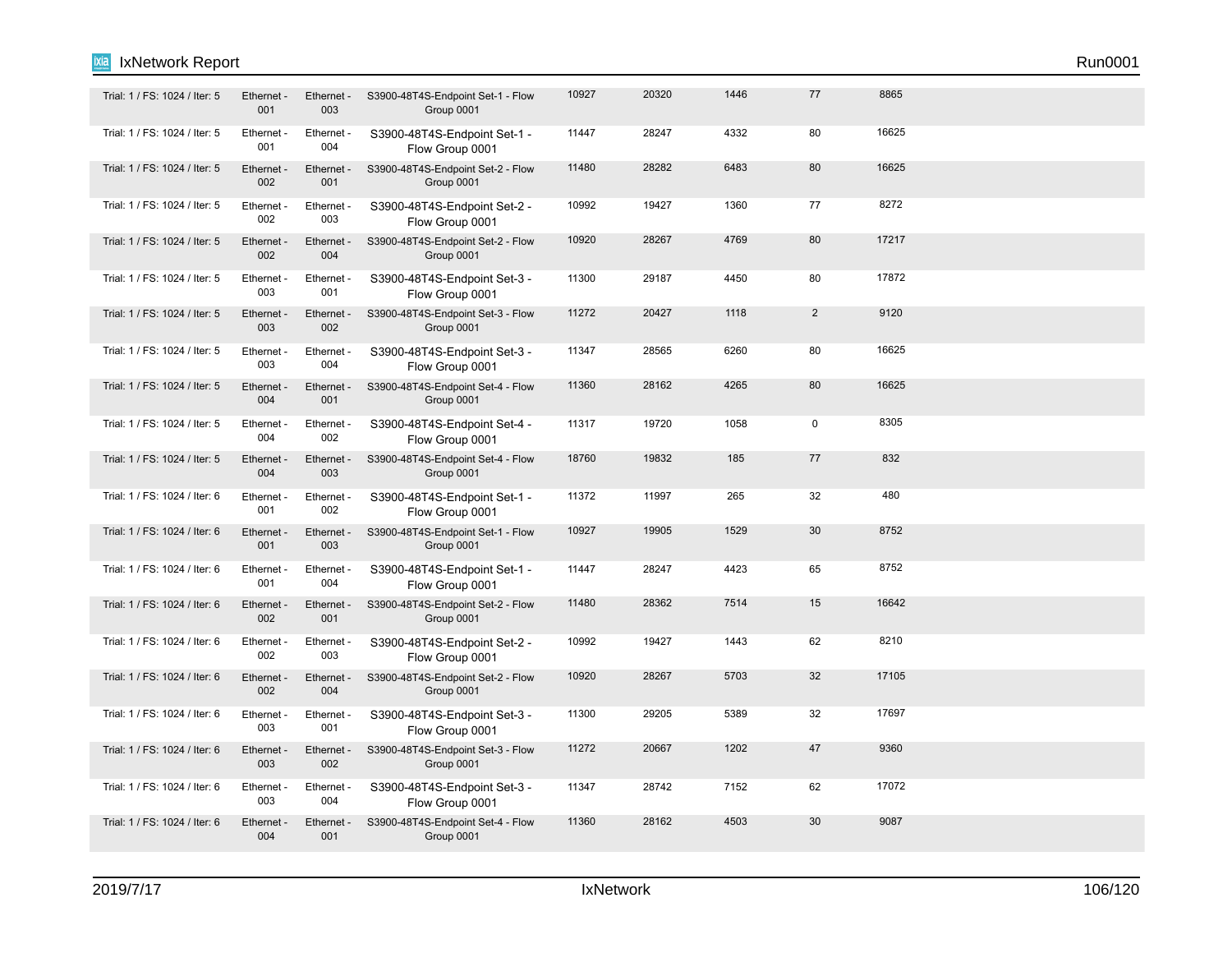| Trial: 1 / FS: 1024 / Iter: 6 | Ethernet -<br>004 | Ethernet -<br>002 | S3900-48T4S-Endpoint Set-4 -<br>Flow Group 0001 | 11317 | 19720 | 1136 | 17             | 8210  |  |
|-------------------------------|-------------------|-------------------|-------------------------------------------------|-------|-------|------|----------------|-------|--|
| Trial: 1 / FS: 1024 / Iter: 6 | Ethernet -<br>004 | Ethernet -<br>003 | S3900-48T4S-Endpoint Set-4 - Flow<br>Group 0001 | 19015 | 20312 | 268  | 65             | 1055  |  |
| Trial: 1 / FS: 1024 / Iter: 7 | Ethernet -<br>001 | Ethernet -<br>002 | S3900-48T4S-Endpoint Set-1 -<br>Flow Group 0001 | 11420 | 13437 | 181  | 17             | 1890  |  |
| Trial: 1 / FS: 1024 / Iter: 7 | Ethernet -<br>001 | Ethernet -<br>003 | S3900-48T4S-Endpoint Set-1 - Flow<br>Group 0001 | 10975 | 21952 | 1443 | 30             | 8752  |  |
| Trial: 1 / FS: 1024 / Iter: 7 | Ethernet -<br>001 | Ethernet -<br>004 | S3900-48T4S-Endpoint Set-1 -<br>Flow Group 0001 | 11447 | 29015 | 4351 | 30             | 16625 |  |
| Trial: 1 / FS: 1024 / Iter: 7 | Ethernet -<br>002 | Ethernet -<br>001 | S3900-48T4S-Endpoint Set-2 - Flow<br>Group 0001 | 11480 | 30472 | 7094 | 30             | 18607 |  |
| Trial: 1 / FS: 1024 / Iter: 7 | Ethernet -<br>002 | Ethernet -<br>003 | S3900-48T4S-Endpoint Set-2 -<br>Flow Group 0001 | 11040 | 19587 | 1375 | 30             | 8387  |  |
| Trial: 1 / FS: 1024 / Iter: 7 | Ethernet -<br>002 | Ethernet -<br>004 | S3900-48T4S-Endpoint Set-2 - Flow<br>Group 0001 | 10970 | 28905 | 5235 | 30             | 17505 |  |
| Trial: 1 / FS: 1024 / Iter: 7 | Ethernet -<br>003 | Ethernet -<br>001 | S3900-48T4S-Endpoint Set-3 -<br>Flow Group 0001 | 11347 | 30132 | 4915 | $\overline{2}$ | 17105 |  |
| Trial: 1 / FS: 1024 / Iter: 7 | Ethernet -<br>003 | Ethernet -<br>002 | S3900-48T4S-Endpoint Set-3 - Flow<br>Group 0001 | 11320 | 22042 | 1121 | 15             | 10672 |  |
| Trial: 1 / FS: 1024 / Iter: 7 | Ethernet -<br>003 | Ethernet -<br>004 | S3900-48T4S-Endpoint Set-3 -<br>Flow Group 0001 | 11347 | 30100 | 6736 | 30             | 17025 |  |
| Trial: 1 / FS: 1024 / Iter: 7 | Ethernet -<br>004 | Ethernet -<br>001 | S3900-48T4S-Endpoint Set-4 - Flow<br>Group 0001 | 11375 | 28210 | 4404 | $\mathbf 0$    | 16672 |  |
| Trial: 1 / FS: 1024 / Iter: 7 | Ethernet -<br>004 | Ethernet -<br>002 | S3900-48T4S-Endpoint Set-4 -<br>Flow Group 0001 | 11365 | 20247 | 1075 | 15             | 8752  |  |
| Trial: 1 / FS: 1024 / Iter: 7 | Ethernet -<br>004 | Ethernet -<br>003 | S3900-48T4S-Endpoint Set-4 - Flow<br>Group 0001 | 19192 | 21832 | 182  | 30             | 2447  |  |
| Trial: 1 / FS: 1024 / Iter: 8 | Ethernet -<br>001 | Ethernet -<br>002 | S3900-48T4S-Endpoint Set-1 -<br>Flow Group 0001 | 11467 | 13710 | 203  | 17             | 2080  |  |
| Trial: 1 / FS: 1024 / Iter: 8 | Ethernet -<br>001 | Ethernet -<br>003 | S3900-48T4S-Endpoint Set-1 - Flow<br>Group 0001 | 11022 | 21567 | 1461 | 15             | 8705  |  |
| Trial: 1 / FS: 1024 / Iter: 8 | Ethernet -<br>001 | Ethernet -<br>004 | S3900-48T4S-Endpoint Set-1 -<br>Flow Group 0001 | 11447 | 29542 | 4382 | 17             | 9295  |  |
| Trial: 1 / FS: 1024 / Iter: 8 | Ethernet -<br>002 | Ethernet -<br>001 | S3900-48T4S-Endpoint Set-2 - Flow<br>Group 0001 | 11530 | 30475 | 7531 | 15             | 18752 |  |
| Trial: 1 / FS: 1024 / Iter: 8 | Ethernet -<br>002 | Ethernet -<br>003 | S3900-48T4S-Endpoint Set-2 -<br>Flow Group 0001 | 11040 | 20162 | 1402 | $\overline{2}$ | 8542  |  |
| Trial: 1 / FS: 1024 / Iter: 8 | Ethernet -<br>002 | Ethernet -<br>004 | S3900-48T4S-Endpoint Set-2 - Flow<br>Group 0001 | 10970 | 28890 | 5643 | 17             | 17680 |  |
| Trial: 1 / FS: 1024 / Iter: 8 | Ethernet -<br>003 | Ethernet -<br>001 | S3900-48T4S-Endpoint Set-3 -<br>Flow Group 0001 | 11410 | 30675 | 5329 | 2              | 17185 |  |

**Ixia** IxNetwork Report Run0001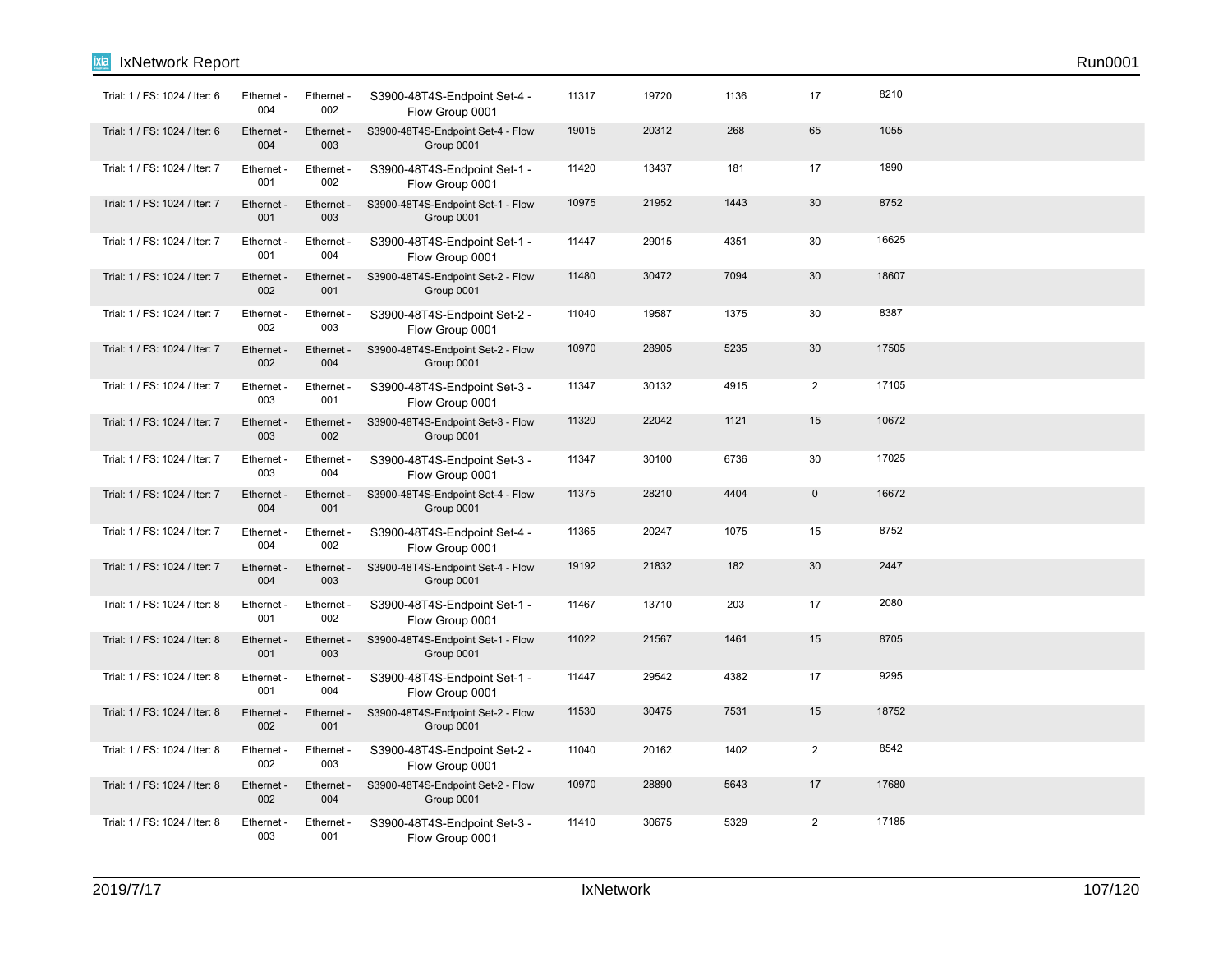| Trial: 1 / FS: 1024 / Iter: 8 | Ethernet -<br>003 | Ethernet -<br>002 | S3900-48T4S-Endpoint Set-3 - Flow<br>Group 0001 | 11417 | 21995 | 1108           | 15             | 8610  |  |
|-------------------------------|-------------------|-------------------|-------------------------------------------------|-------|-------|----------------|----------------|-------|--|
| Trial: 1 / FS: 1024 / Iter: 8 | Ethernet -<br>003 | Ethernet -<br>004 | S3900-48T4S-Endpoint Set-3 -<br>Flow Group 0001 | 11347 | 29877 | 7147           | 15             | 17187 |  |
| Trial: 1 / FS: 1024 / Iter: 8 | Ethernet -<br>004 | Ethernet -<br>001 | S3900-48T4S-Endpoint Set-4 - Flow<br>Group 0001 | 11410 | 28882 | 4462           | 32             | 8865  |  |
| Trial: 1 / FS: 1024 / Iter: 8 | Ethernet -<br>004 | Ethernet -<br>002 | S3900-48T4S-Endpoint Set-4 -<br>Flow Group 0001 | 11415 | 20745 | 1137           | 2              | 8865  |  |
| Trial: 1 / FS: 1024 / Iter: 8 | Ethernet -<br>004 | Ethernet -<br>003 | S3900-48T4S-Endpoint Set-4 - Flow<br>Group 0001 | 19305 | 21497 | 206            | $\mathbf 0$    | 2047  |  |
| Trial: 1 / FS: 1024 / Iter: 9 | Ethernet -<br>001 | Ethernet -<br>002 | S3900-48T4S-Endpoint Set-1 -<br>Flow Group 0001 | 11422 | 12655 | 3              | $\mathbf 0$    | 675   |  |
| Trial: 1 / FS: 1024 / Iter: 9 | Ethernet -<br>001 | Ethernet -<br>003 | S3900-48T4S-Endpoint Set-1 - Flow<br>Group 0001 | 10977 | 20560 | 852            | $\overline{0}$ | 8845  |  |
| Trial: 1 / FS: 1024 / Iter: 9 | Ethernet -<br>001 | Ethernet -<br>004 | S3900-48T4S-Endpoint Set-1 -<br>Flow Group 0001 | 11477 | 28905 | 2541           | 0              | 17377 |  |
| Trial: 1 / FS: 1024 / Iter: 9 | Ethernet -<br>002 | Ethernet -<br>001 | S3900-48T4S-Endpoint Set-2 - Flow<br>Group 0001 | 11865 | 29275 | 3383           | $\mathbf 0$    | 17390 |  |
| Trial: 1 / FS: 1024 / Iter: 9 | Ethernet -<br>002 | Ethernet -<br>003 | S3900-48T4S-Endpoint Set-2 -<br>Flow Group 0001 | 11490 | 20562 | 852            | $\mathbf 0$    | 8370  |  |
| Trial: 1 / FS: 1024 / Iter: 9 | Ethernet -<br>002 | Ethernet -<br>004 | S3900-48T4S-Endpoint Set-2 - Flow<br>Group 0001 | 11497 | 28922 | 2541           | $\mathbf{0}$   | 16755 |  |
| Trial: 1 / FS: 1024 / Iter: 9 | Ethernet -<br>003 | Ethernet -<br>001 | S3900-48T4S-Endpoint Set-3 -<br>Flow Group 0001 | 11540 | 29285 | 2568           | 0              | 17392 |  |
| Trial: 1 / FS: 1024 / Iter: 9 | Ethernet -<br>003 | Ethernet -<br>002 | S3900-48T4S-Endpoint Set-3 - Flow<br>Group 0001 | 11945 | 21035 | 878            | $\mathbf 0$    | 8370  |  |
| Trial: 1 / FS: 1024 / Iter: 9 | Ethernet -<br>003 | Ethernet -<br>004 | S3900-48T4S-Endpoint Set-3 -<br>Flow Group 0001 | 11507 | 28935 | 3383           | 0              | 16722 |  |
| Trial: 1 / FS: 1024 / Iter: 9 | Ethernet -<br>004 | Ethernet -<br>001 | S3900-48T4S-Endpoint Set-4 - Flow<br>Group 0001 | 11535 | 29280 | 2567           | $\mathbf 0$    | 17390 |  |
| Trial: 1 / FS: 1024 / Iter: 9 | Ethernet -<br>004 | Ethernet -<br>002 | S3900-48T4S-Endpoint Set-4 -<br>Flow Group 0001 | 11447 | 21032 | 878            | $\mathbf 0$    | 8370  |  |
| Trial: 1 / FS: 1024 / Iter: 9 | Ethernet -<br>004 | Ethernet -<br>003 | S3900-48T4S-Endpoint Set-4 - Flow<br>Group 0001 | 19352 | 20585 | $\overline{2}$ | $\mathbf{0}$   | 687   |  |
| Trial: 1 / FS: 1280 / Iter: 1 | Ethernet -<br>001 | Ethernet -<br>002 | S3900-48T4S-Endpoint Set-1 -<br>Flow Group 0001 | 13422 | 14030 | 264            | 160            | 385   |  |
| Trial: 1 / FS: 1280 / Iter: 1 | Ethernet -<br>001 | Ethernet -<br>003 | S3900-48T4S-Endpoint Set-1 - Flow<br>Group 0001 | 12975 | 23985 | 2724           | 157            | 10785 |  |
| Trial: 1 / FS: 1280 / Iter: 1 | Ethernet -<br>001 | Ethernet -<br>004 | S3900-48T4S-Endpoint Set-1 -<br>Flow Group 0001 | 13495 | 34375 | 5810           | 160            | 10785 |  |
| Trial: 1 / FS: 1280 / Iter: 1 | Ethernet -<br>002 | Ethernet -<br>001 | S3900-48T4S-Endpoint Set-2 - Flow<br>Group 0001 | 13530 | 34427 | 10575          | 160            | 20640 |  |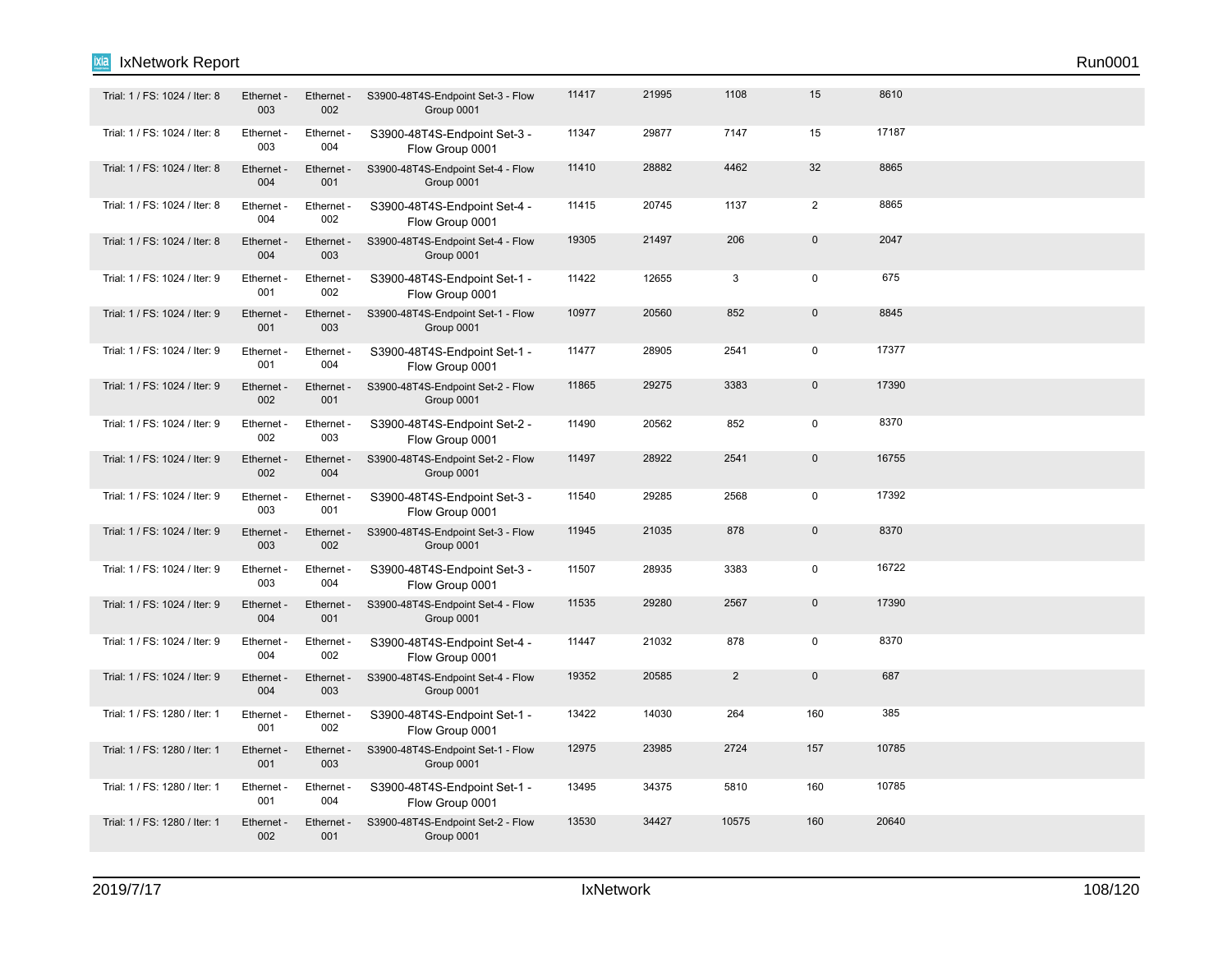| ixia<br>IxNetwork Report      |                   |                   |                                                 |       |       |      |                |       | Run0001 |
|-------------------------------|-------------------|-------------------|-------------------------------------------------|-------|-------|------|----------------|-------|---------|
| Trial: 1 / FS: 1280 / Iter: 1 | Ethernet -<br>002 | Ethernet -<br>003 | S3900-48T4S-Endpoint Set-2 -<br>Flow Group 0001 | 13060 | 23522 | 2591 | 157            | 10242 |         |
| Trial: 1 / FS: 1280 / Iter: 1 | Ethernet -<br>002 | Ethernet -<br>004 | S3900-48T4S-Endpoint Set-2 - Flow<br>Group 0001 | 12987 | 34410 | 8397 | 160            | 21185 |         |
| Trial: 1 / FS: 1280 / Iter: 1 | Ethernet -<br>003 | Ethernet -<br>001 | S3900-48T4S-Endpoint Set-3 -<br>Flow Group 0001 | 13365 | 35030 | 6938 | 160            | 21185 |         |
| Trial: 1 / FS: 1280 / Iter: 1 | Ethernet -<br>003 | Ethernet -<br>002 | S3900-48T4S-Endpoint Set-3 - Flow<br>Group 0001 | 13322 | 24330 | 1240 | 160            | 10785 |         |
| Trial: 1 / FS: 1280 / Iter: 1 | Ethernet -<br>003 | Ethernet -<br>004 | S3900-48T4S-Endpoint Set-3 -<br>Flow Group 0001 | 13412 | 34292 | 8860 | 160            | 20640 |         |
| Trial: 1 / FS: 1280 / Iter: 1 | Ethernet -<br>004 | Ethernet -<br>001 | S3900-48T4S-Endpoint Set-4 - Flow<br>Group 0001 | 13407 | 34305 | 6144 | 160            | 10785 |         |
| Trial: 1 / FS: 1280 / Iter: 1 | Ethernet -<br>004 | Ethernet -<br>002 | S3900-48T4S-Endpoint Set-4 -<br>Flow Group 0001 | 13302 | 23797 | 1190 | 160            | 10240 |         |
| Trial: 1 / FS: 1280 / Iter: 1 | Ethernet -<br>004 | Ethernet -<br>003 | S3900-48T4S-Endpoint Set-4 - Flow<br>Group 0001 | 13447 | 14072 | 265  | 157            | 385   |         |
| Trial: 1 / FS: 1280 / Iter: 2 | Ethernet -<br>001 | Ethernet -<br>002 | S3900-48T4S-Endpoint Set-1 -<br>Flow Group 0001 | 13420 | 14317 | 108  | $\mathbf 0$    | 770   |         |
| Trial: 1 / FS: 1280 / Iter: 2 | Ethernet -<br>001 | Ethernet -<br>003 | S3900-48T4S-Endpoint Set-1 - Flow<br>Group 0001 | 12975 | 24000 | 1631 | $\pmb{0}$      | 11010 |         |
| Trial: 1 / FS: 1280 / Iter: 2 | Ethernet -<br>001 | Ethernet -<br>004 | S3900-48T4S-Endpoint Set-1 -<br>Flow Group 0001 | 13495 | 34392 | 3869 | $\pmb{0}$      | 20865 |         |
| Trial: 1 / FS: 1280 / Iter: 2 | Ethernet -<br>002 | Ethernet -<br>001 | S3900-48T4S-Endpoint Set-2 - Flow<br>Group 0001 | 13527 | 34427 | 4607 | $\pmb{0}$      | 20880 |         |
| Trial: 1 / FS: 1280 / Iter: 2 | Ethernet -<br>002 | Ethernet -<br>003 | S3900-48T4S-Endpoint Set-2 -<br>Flow Group 0001 | 13040 | 23522 | 1549 | $\mathbf 0$    | 10480 |         |
| Trial: 1 / FS: 1280 / Iter: 2 | Ethernet -<br>002 | Ethernet -<br>004 | S3900-48T4S-Endpoint Set-2 - Flow<br>Group 0001 | 12970 | 34410 | 3966 | $\overline{0}$ | 21410 |         |
| Trial: 1 / FS: 1280 / Iter: 2 | Ethernet -<br>003 | Ethernet -<br>001 | S3900-48T4S-Endpoint Set-3 -<br>Flow Group 0001 | 13347 | 34790 | 3594 | $\pmb{0}$      | 21410 |         |
| Trial: 1 / FS: 1280 / Iter: 2 | Ethernet -<br>003 | Ethernet -<br>002 | S3900-48T4S-Endpoint Set-3 - Flow<br>Group 0001 | 13320 | 24347 | 1261 | $\Omega$       | 11010 |         |
| Trial: 1 / FS: 1280 / Iter: 2 | Ethernet -<br>003 | Ethernet -<br>004 | S3900-48T4S-Endpoint Set-3 -<br>Flow Group 0001 | 13395 | 34755 | 4598 | $\mathbf 0$    | 20882 |         |
| Trial: 1 / FS: 1280 / Iter: 2 | Ethernet -<br>004 | Ethernet -<br>001 | S3900-48T4S-Endpoint Set-4 - Flow<br>Group 0001 | 13407 | 34305 | 3532 | $\mathbf 0$    | 20882 |         |
| Trial: 1 / FS: 1280 / Iter: 2 | Ethernet -<br>004 | Ethernet -<br>002 | S3900-48T4S-Endpoint Set-4 -<br>Flow Group 0001 | 13302 | 23815 | 1202 | $\pmb{0}$      | 10482 |         |
| Trial: 1 / FS: 1280 / Iter: 2 | Ethernet -<br>004 | Ethernet -<br>003 | S3900-48T4S-Endpoint Set-4 - Flow<br>Group 0001 | 14855 | 16105 | 110  | $\pmb{0}$      | 1120  |         |
| Trial: 1 / FS: 1280 / Iter: 3 | Ethernet -<br>001 | Ethernet -<br>002 | S3900-48T4S-Endpoint Set-1 -<br>Flow Group 0001 | 13420 | 14047 | 276  | 220            | 370   |         |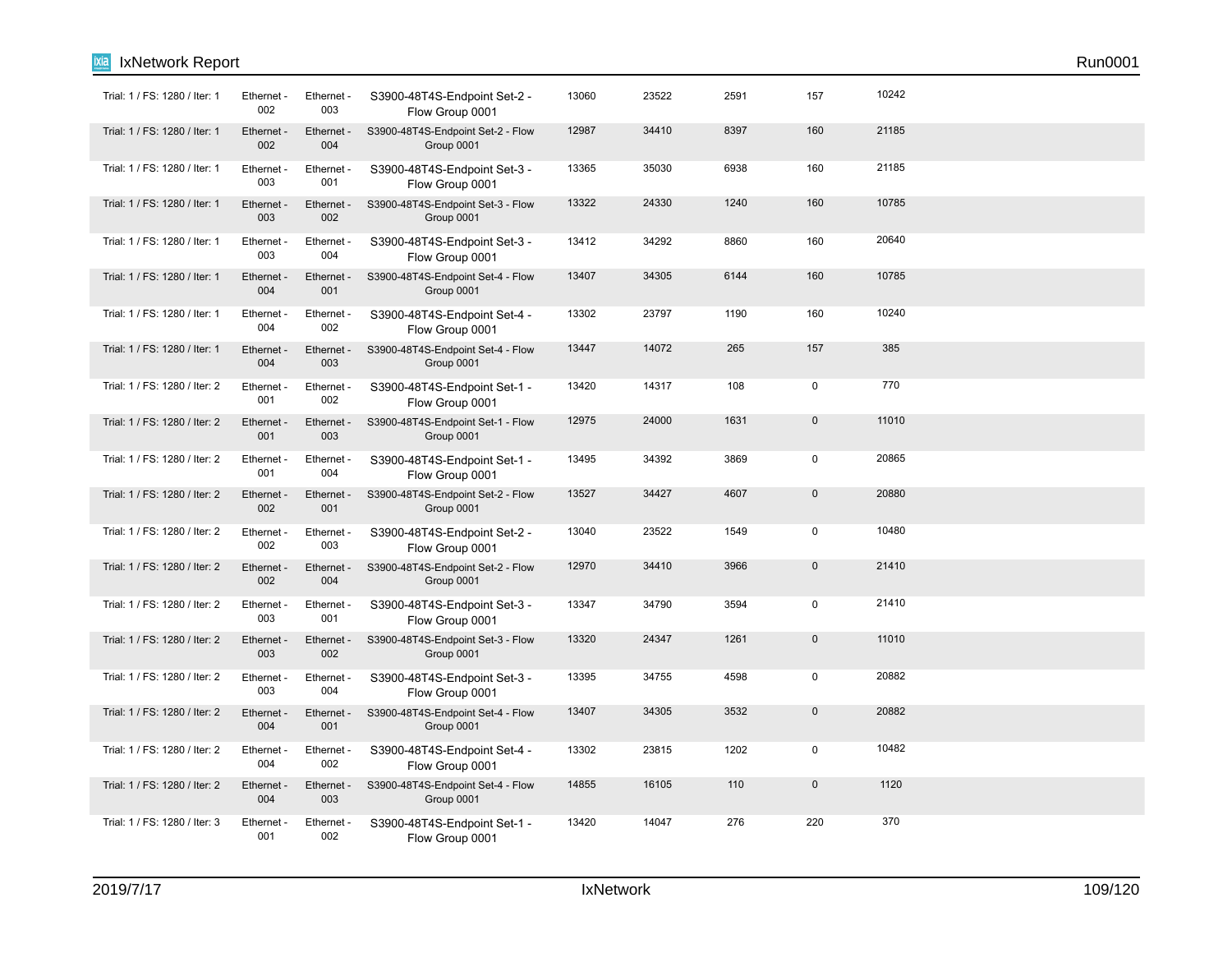### IxNetwork Report Run0001 ixia

| Trial: 1 / FS: 1280 / Iter: 3 | Ethernet -<br>001 | Ethernet -<br>003 | S3900-48T4S-Endpoint Set-1 - Flow<br>Group 0001 | 12975 | 25920 | 25056016 | 220 | 83004597135 |  |  |
|-------------------------------|-------------------|-------------------|-------------------------------------------------|-------|-------|----------|-----|-------------|--|--|
| Trial: 1 / FS: 1280 / Iter: 3 | Ethernet -<br>001 | Ethernet -<br>004 | S3900-48T4S-Endpoint Set-1 -<br>Flow Group 0001 | 13495 | 35032 | 5480     | 220 | 11410       |  |  |
| Trial: 1 / FS: 1280 / Iter: 3 | Ethernet -<br>002 | Ethernet -<br>001 | S3900-48T4S-Endpoint Set-2 - Flow<br>Group 0001 | 13530 | 34427 | 9375     | 220 | 20577       |  |  |
| Trial: 1 / FS: 1280 / Iter: 3 | Ethernet -<br>002 | Ethernet -<br>003 | S3900-48T4S-Endpoint Set-2 -<br>Flow Group 0001 | 13040 | 23522 | 1753     | 220 | 10180       |  |  |
| Trial: 1 / FS: 1280 / Iter: 3 | Ethernet -<br>002 | Ethernet -<br>004 | S3900-48T4S-Endpoint Set-2 - Flow<br>Group 0001 | 12970 | 34410 | 7048     | 220 | 21170       |  |  |
| Trial: 1 / FS: 1280 / Iter: 3 | Ethernet -<br>003 | Ethernet -<br>001 | S3900-48T4S-Endpoint Set-3 -<br>Flow Group 0001 | 13347 | 35365 | 6665     | 220 | 21170       |  |  |
| Trial: 1 / FS: 1280 / Iter: 3 | Ethernet -<br>003 | Ethernet -<br>002 | S3900-48T4S-Endpoint Set-3 - Flow<br>Group 0001 | 13320 | 24345 | 323955   | 220 | 40054924100 |  |  |
| Trial: 1 / FS: 1280 / Iter: 3 | Ethernet -<br>003 | Ethernet -<br>004 | S3900-48T4S-Endpoint Set-3 -<br>Flow Group 0001 | 13395 | 34837 | 8931     | 220 | 20577       |  |  |
| Trial: 1 / FS: 1280 / Iter: 3 | Ethernet -<br>004 | Ethernet -<br>001 | S3900-48T4S-Endpoint Set-4 - Flow<br>Group 0001 | 13407 | 34305 | 5570     | 220 | 10770       |  |  |
| Trial: 1 / FS: 1280 / Iter: 3 | Ethernet -<br>004 | Ethernet -<br>002 | S3900-48T4S-Endpoint Set-4 -<br>Flow Group 0001 | 13302 | 23815 | 1388     | 220 | 10180       |  |  |
| Trial: 1 / FS: 1280 / Iter: 3 | Ethernet -<br>004 | Ethernet -<br>003 | S3900-48T4S-Endpoint Set-4 - Flow<br>Group 0001 | 20327 | 22920 | 276      | 220 | 1997        |  |  |
| Trial: 1 / FS: 1280 / Iter: 4 | Ethernet<br>001   | Ethernet -<br>002 | S3900-48T4S-Endpoint Set-1 -<br>Flow Group 0001 | 13420 | 14047 | 222      | 95  | 450         |  |  |
| Trial: 1 / FS: 1280 / Iter: 4 | Ethernet -<br>001 | Ethernet -<br>003 | S3900-48T4S-Endpoint Set-1 - Flow<br>Group 0001 | 12975 | 24350 | 1790     | 92  | 10850       |  |  |
| Trial: 1 / FS: 1280 / Iter: 4 | Ethernet -<br>001 | Ethernet -<br>004 | S3900-48T4S-Endpoint Set-1 -<br>Flow Group 0001 | 13495 | 34392 | 5426     | 95  | 20690       |  |  |
| Trial: 1 / FS: 1280 / Iter: 4 | Ethernet -<br>002 | Ethernet -<br>001 | S3900-48T4S-Endpoint Set-2 - Flow<br>Group 0001 | 13530 | 34427 | 9076     | 95  | 20690       |  |  |
| Trial: 1 / FS: 1280 / Iter: 4 | Ethernet -<br>002 | Ethernet -<br>003 | S3900-48T4S-Endpoint Set-2 -<br>Flow Group 0001 | 13040 | 23522 | 1704     | 92  | 10307       |  |  |
| Trial: 1 / FS: 1280 / Iter: 4 | Ethernet -<br>002 | Ethernet -<br>004 | S3900-48T4S-Endpoint Set-2 - Flow<br>Group 0001 | 12970 | 34410 | 6736     | 95  | 21250       |  |  |
| Trial: 1 / FS: 1280 / Iter: 4 | Ethernet -<br>003 | Ethernet -<br>001 | S3900-48T4S-Endpoint Set-3 -<br>Flow Group 0001 | 13347 | 35142 | 6342     | 95  | 21250       |  |  |
| Trial: 1 / FS: 1280 / Iter: 4 | Ethernet -<br>003 | Ethernet -<br>002 | S3900-48T4S-Endpoint Set-3 - Flow<br>Group 0001 | 13320 | 24892 | 1396     | 95  | 10850       |  |  |
| Trial: 1 / FS: 1280 / Iter: 4 | Ethernet -<br>003 | Ethernet -<br>004 | S3900-48T4S-Endpoint Set-3 -<br>Flow Group 0001 | 13395 | 36307 | 8625     | 95  | 22880       |  |  |
| Trial: 1 / FS: 1280 / Iter: 4 | Ethernet -<br>004 | Ethernet -<br>001 | S3900-48T4S-Endpoint Set-4 - Flow<br>Group 0001 | 13407 | 34305 | 5513     | 95  | 20690       |  |  |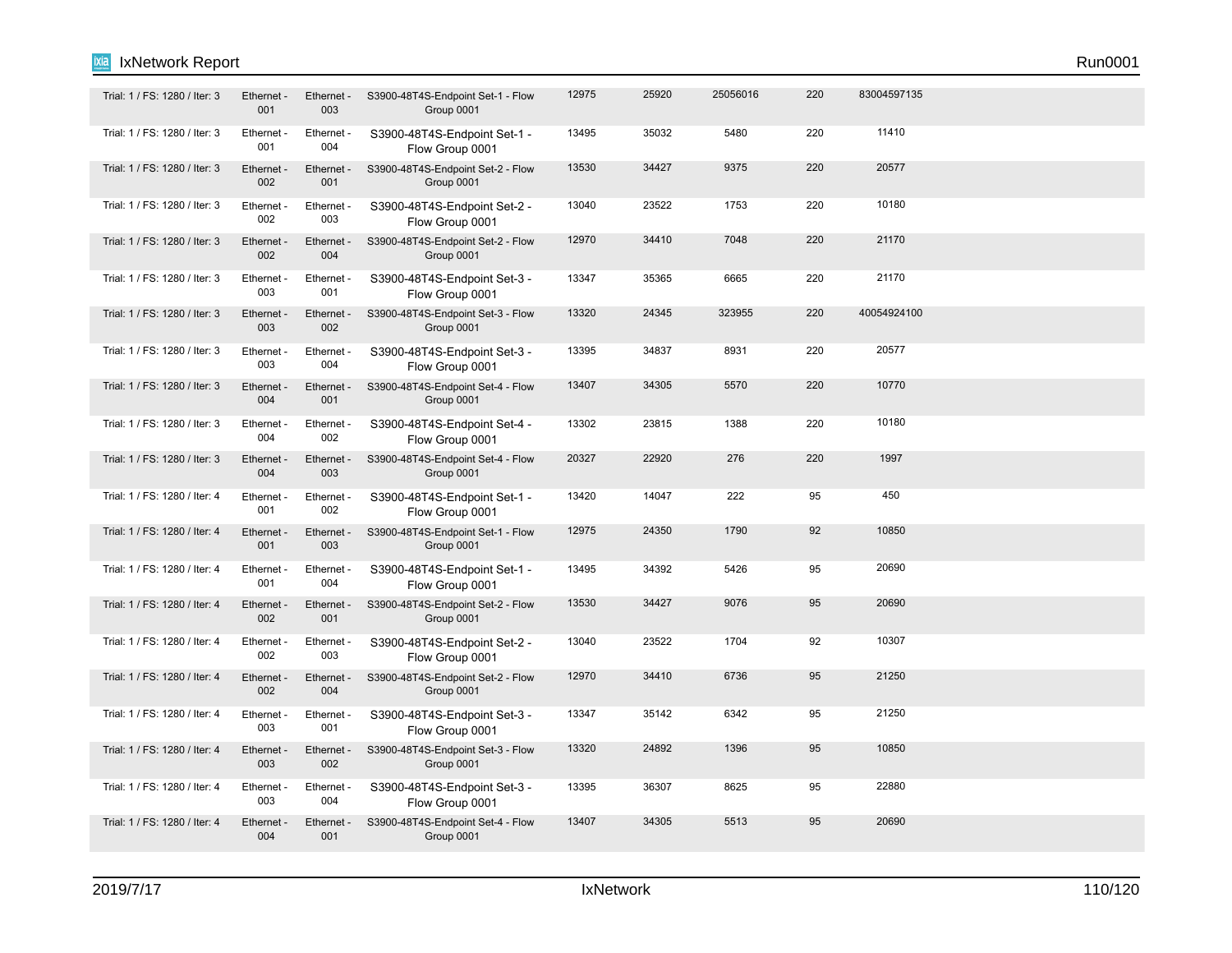| Trial: 1 / FS: 1280 / Iter: 4 | Ethernet -<br>004 | Ethernet -<br>002 | S3900-48T4S-Endpoint Set-4 -<br>Flow Group 0001 | 13302 | 23815 | 1336     | 95  | 10305       |  |
|-------------------------------|-------------------|-------------------|-------------------------------------------------|-------|-------|----------|-----|-------------|--|
| Trial: 1 / FS: 1280 / Iter: 4 | Ethernet -<br>004 | Ethernet -<br>003 | S3900-48T4S-Endpoint Set-4 - Flow<br>Group 0001 | 22055 | 23032 | 223      | 92  | 815         |  |
| Trial: 1 / FS: 1280 / Iter: 5 | Ethernet -<br>001 | Ethernet -<br>002 | S3900-48T4S-Endpoint Set-1 -<br>Flow Group 0001 | 13420 | 14047 | 276      | 160 | 340         |  |
| Trial: 1 / FS: 1280 / Iter: 5 | Ethernet -<br>001 | Ethernet -<br>003 | S3900-48T4S-Endpoint Set-1 - Flow<br>Group 0001 | 12975 | 24480 | 1846     | 187 | 10740       |  |
| Trial: 1 / FS: 1280 / Iter: 5 | Ethernet -<br>001 | Ethernet -<br>004 | S3900-48T4S-Endpoint Set-1 -<br>Flow Group 0001 | 13495 | 34902 | 5480     | 190 | 11375       |  |
| Trial: 1 / FS: 1280 / Iter: 5 | Ethernet -<br>002 | Ethernet -<br>001 | S3900-48T4S-Endpoint Set-2 - Flow<br>Group 0001 | 13527 | 34427 | 9379     | 190 | 20610       |  |
| Trial: 1 / FS: 1280 / Iter: 5 | Ethernet -<br>002 | Ethernet -<br>003 | S3900-48T4S-Endpoint Set-2 -<br>Flow Group 0001 | 13040 | 23522 | 1761     | 190 | 10210       |  |
| Trial: 1 / FS: 1280 / Iter: 5 | Ethernet -<br>002 | Ethernet -<br>004 | S3900-48T4S-Endpoint Set-2 - Flow<br>Group 0001 | 12970 | 34410 | 7054     | 190 | 21140       |  |
| Trial: 1 / FS: 1280 / Iter: 5 | Ethernet -<br>003 | Ethernet -<br>001 | S3900-48T4S-Endpoint Set-3 -<br>Flow Group 0001 | 13347 | 35300 | 6653     | 190 | 21140       |  |
| Trial: 1 / FS: 1280 / Iter: 5 | Ethernet -<br>003 | Ethernet -<br>002 | S3900-48T4S-Endpoint Set-3 - Flow<br>Group 0001 | 13320 | 24730 | 1446     | 190 | 11345       |  |
| Trial: 1 / FS: 1280 / Iter: 5 | Ethernet -<br>003 | Ethernet -<br>004 | S3900-48T4S-Endpoint Set-3 -<br>Flow Group 0001 | 13395 | 34837 | 8924     | 190 | 20610       |  |
| Trial: 1 / FS: 1280 / Iter: 5 | Ethernet -<br>004 | Ethernet -<br>001 | S3900-48T4S-Endpoint Set-4 - Flow<br>Group 0001 | 13407 | 34305 | 5570     | 190 | 11390       |  |
| Trial: 1 / FS: 1280 / Iter: 5 | Ethernet -<br>004 | Ethernet -<br>002 | S3900-48T4S-Endpoint Set-4 -<br>Flow Group 0001 | 13302 | 24455 | 1386     | 190 | 10830       |  |
| Trial: 1 / FS: 1280 / Iter: 5 | Ethernet -<br>004 | Ethernet -<br>003 | S3900-48T4S-Endpoint Set-4 - Flow<br>Group 0001 | 22727 | 23832 | 278      | 187 | 992         |  |
| Trial: 1 / FS: 1280 / Iter: 6 | Ethernet -<br>001 | Ethernet -<br>002 | S3900-48T4S-Endpoint Set-1 -<br>Flow Group 0001 | 13420 | 14190 | 185      | 30  | 530         |  |
| Trial: 1 / FS: 1280 / Iter: 6 | Ethernet -<br>001 | Ethernet -<br>003 | S3900-48T4S-Endpoint Set-1 - Flow<br>Group 0001 | 12975 | 24257 | 13957732 | 15  | 83004597280 |  |
| Trial: 1 / FS: 1280 / Iter: 6 | Ethernet -<br>001 | Ethernet -<br>004 | S3900-48T4S-Endpoint Set-1 -<br>Flow Group 0001 | 13495 | 34950 | 5156     | 30  | 20770       |  |
| Trial: 1 / FS: 1280 / Iter: 6 | Ethernet -<br>002 | Ethernet -<br>001 | S3900-48T4S-Endpoint Set-2 - Flow<br>Group 0001 | 13530 | 34457 | 8087     | 30  | 20895       |  |
| Trial: 1 / FS: 1280 / Iter: 6 | Ethernet -<br>002 | Ethernet -<br>003 | S3900-48T4S-Endpoint Set-2 -<br>Flow Group 0001 | 13040 | 23522 | 490850   | 17  | 72267179052 |  |
| Trial: 1 / FS: 1280 / Iter: 6 | Ethernet -<br>002 | Ethernet -<br>004 | S3900-48T4S-Endpoint Set-2 - Flow<br>Group 0001 | 12970 | 35050 | 6048     | 30  | 21727       |  |
| Trial: 1 / FS: 1280 / Iter: 6 | Ethernet -<br>003 | Ethernet -<br>001 | S3900-48T4S-Endpoint Set-3 -<br>Flow Group 0001 | 13347 | 35365 | 5652     | 30  | 21697       |  |

**Ixia** IxNetwork Report Run0001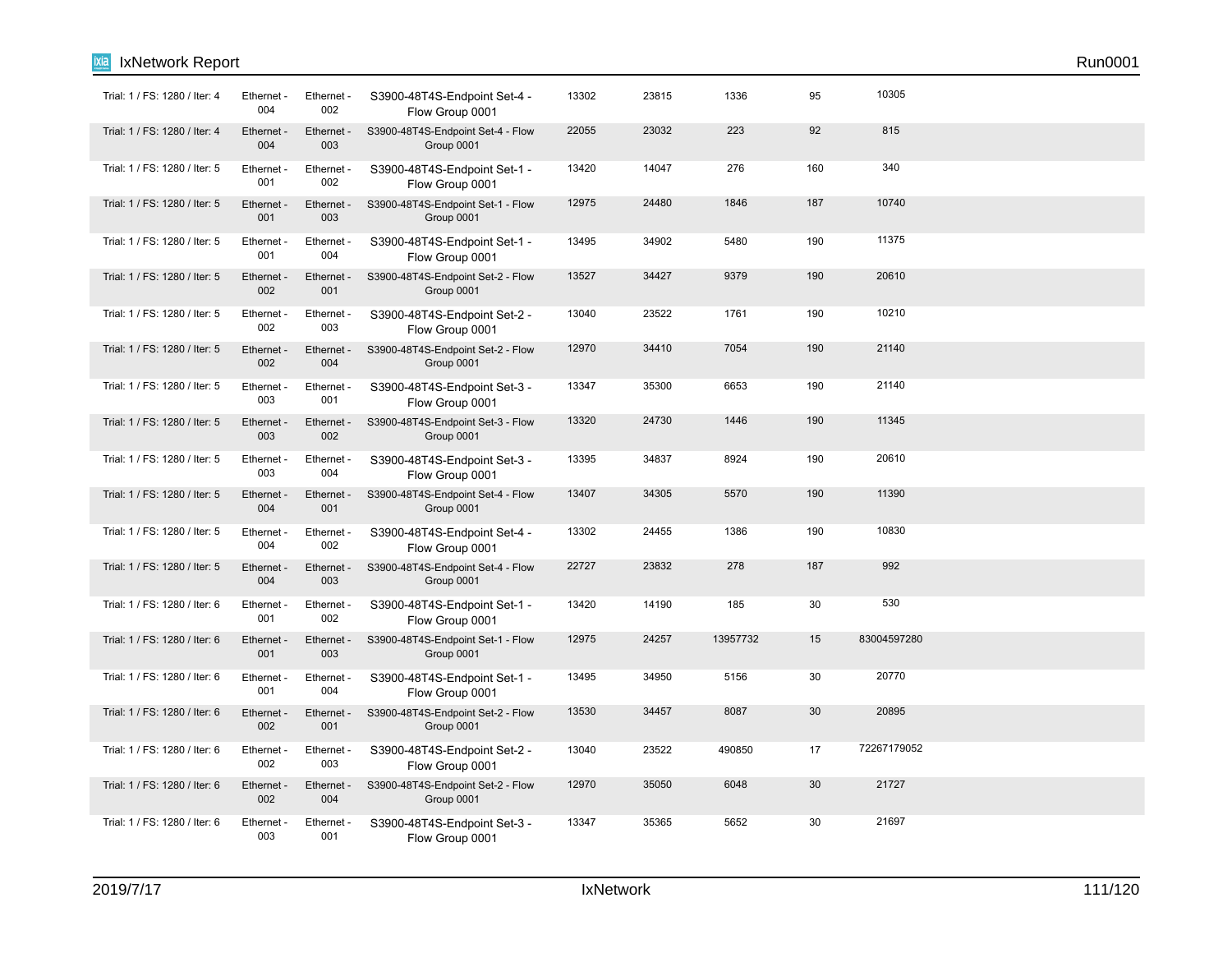# IxNetwork Report Run0001

ixia

| Trial: 1 / FS: 1280 / Iter: 6 | Ethernet -<br>003 | Ethernet -<br>002 | S3900-48T4S-Endpoint Set-3 - Flow<br>Group 0001 | 13320 | 24857 | 1354     | 30           | 11312       |  |  |
|-------------------------------|-------------------|-------------------|-------------------------------------------------|-------|-------|----------|--------------|-------------|--|--|
| Trial: 1 / FS: 1280 / Iter: 6 | Ethernet -<br>003 | Ethernet -<br>004 | S3900-48T4S-Endpoint Set-3 -<br>Flow Group 0001 | 13395 | 34867 | 7727     | 30           | 20770       |  |  |
| Trial: 1 / FS: 1280 / Iter: 6 | Ethernet -<br>004 | Ethernet -<br>001 | S3900-48T4S-Endpoint Set-4 - Flow<br>Group 0001 | 13407 | 34432 | 5136     | 30           | 20770       |  |  |
| Trial: 1 / FS: 1280 / Iter: 6 | Ethernet -<br>004 | Ethernet -<br>002 | S3900-48T4S-Endpoint Set-4 -<br>Flow Group 0001 | 13302 | 24152 | 1297     | 30           | 10755       |  |  |
| Trial: 1 / FS: 1280 / Iter: 6 | Ethernet -<br>004 | Ethernet -<br>003 | S3900-48T4S-Endpoint Set-4 - Flow<br>Group 0001 | 23047 | 24057 | 17381523 | 17           | 83004597302 |  |  |
| Trial: 1 / FS: 1280 / Iter: 7 | Ethernet -<br>001 | Ethernet -<br>002 | S3900-48T4S-Endpoint Set-1 -<br>Flow Group 0001 | 13420 | 14237 | 52       | $\mathbf 0$  | 610         |  |  |
| Trial: 1 / FS: 1280 / Iter: 7 | Ethernet -<br>001 | Ethernet<br>003   | S3900-48T4S-Endpoint Set-1 - Flow<br>Group 0001 | 12975 | 24175 | 970      | $\pmb{0}$    | 11010       |  |  |
| Trial: 1 / FS: 1280 / Iter: 7 | Ethernet -<br>001 | Ethernet -<br>004 | S3900-48T4S-Endpoint Set-1 -<br>Flow Group 0001 | 13495 | 34392 | 2001     | $\pmb{0}$    | 20882       |  |  |
| Trial: 1 / FS: 1280 / Iter: 7 | Ethernet -<br>002 | Ethernet -<br>001 | S3900-48T4S-Endpoint Set-2 - Flow<br>Group 0001 | 13530 | 34987 | 2010     | $\mathbf{0}$ | 20880       |  |  |
| Trial: 1 / FS: 1280 / Iter: 7 | Ethernet -<br>002 | Ethernet -<br>003 | S3900-48T4S-Endpoint Set-2 -<br>Flow Group 0001 | 13040 | 23715 | 930      | $\mathsf 0$  | 10657       |  |  |
| Trial: 1 / FS: 1280 / Iter: 7 | Ethernet -<br>002 | Ethernet -<br>004 | S3900-48T4S-Endpoint Set-2 - Flow<br>Group 0001 | 12985 | 34410 | 2048     | $\pmb{0}$    | 21410       |  |  |
| Trial: 1 / FS: 1280 / Iter: 7 | Ethernet -<br>003 | Ethernet -<br>001 | S3900-48T4S-Endpoint Set-3 -<br>Flow Group 0001 | 13410 | 35430 | 1926     | 0            | 21332       |  |  |
| Trial: 1 / FS: 1280 / Iter: 7 | Ethernet -<br>003 | Ethernet -<br>002 | S3900-48T4S-Endpoint Set-3 - Flow<br>Group 0001 | 13705 | 24620 | 859      | $\pmb{0}$    | 10622       |  |  |
| Trial: 1 / FS: 1280 / Iter: 7 | Ethernet -<br>003 | Ethernet -<br>004 | S3900-48T4S-Endpoint Set-3 -<br>Flow Group 0001 | 13395 | 34885 | 2074     | $\mathbf 0$  | 21452       |  |  |
| Trial: 1 / FS: 1280 / Iter: 7 | Ethernet -<br>004 | Ethernet -<br>001 | S3900-48T4S-Endpoint Set-4 - Flow<br>Group 0001 | 13407 | 34995 | 1892     | $\mathbf{0}$ | 21250       |  |  |
| Trial: 1 / FS: 1280 / Iter: 7 | Ethernet -<br>004 | Ethernet -<br>002 | S3900-48T4S-Endpoint Set-4 -<br>Flow Group 0001 | 13415 | 24200 | 846      | $\mathbf 0$  | 10482       |  |  |
| Trial: 1 / FS: 1280 / Iter: 7 | Ethernet -<br>004 | Ethernet -<br>003 | S3900-48T4S-Endpoint Set-4 - Flow<br>Group 0001 | 23207 | 24457 | 48       | $\mathbf{0}$ | 737         |  |  |
| Trial: 1 / FS: 1280 / Iter: 8 | Ethernet -<br>001 | Ethernet -<br>002 | S3900-48T4S-Endpoint Set-1 -<br>Flow Group 0001 | 13532 | 15917 | 164      | $\pmb{0}$    | 2030        |  |  |
| Trial: 1 / FS: 1280 / Iter: 8 | Ethernet -<br>001 | Ethernet -<br>003 | S3900-48T4S-Endpoint Set-1 - Flow<br>Group 0001 | 13070 | 25712 | 1766     | 95           | 10847       |  |  |
| Trial: 1 / FS: 1280 / Iter: 8 | Ethernet -<br>001 | Ethernet -<br>004 | S3900-48T4S-Endpoint Set-1 -<br>Flow Group 0001 | 13495 | 35317 | 5410     | 47           | 11197       |  |  |
| Trial: 1 / FS: 1280 / Iter: 8 | Ethernet -<br>002 | Ethernet -<br>001 | S3900-48T4S-Endpoint Set-2 - Flow<br>Group 0001 | 13625 | 36635 | 9382     | 95           | 22817       |  |  |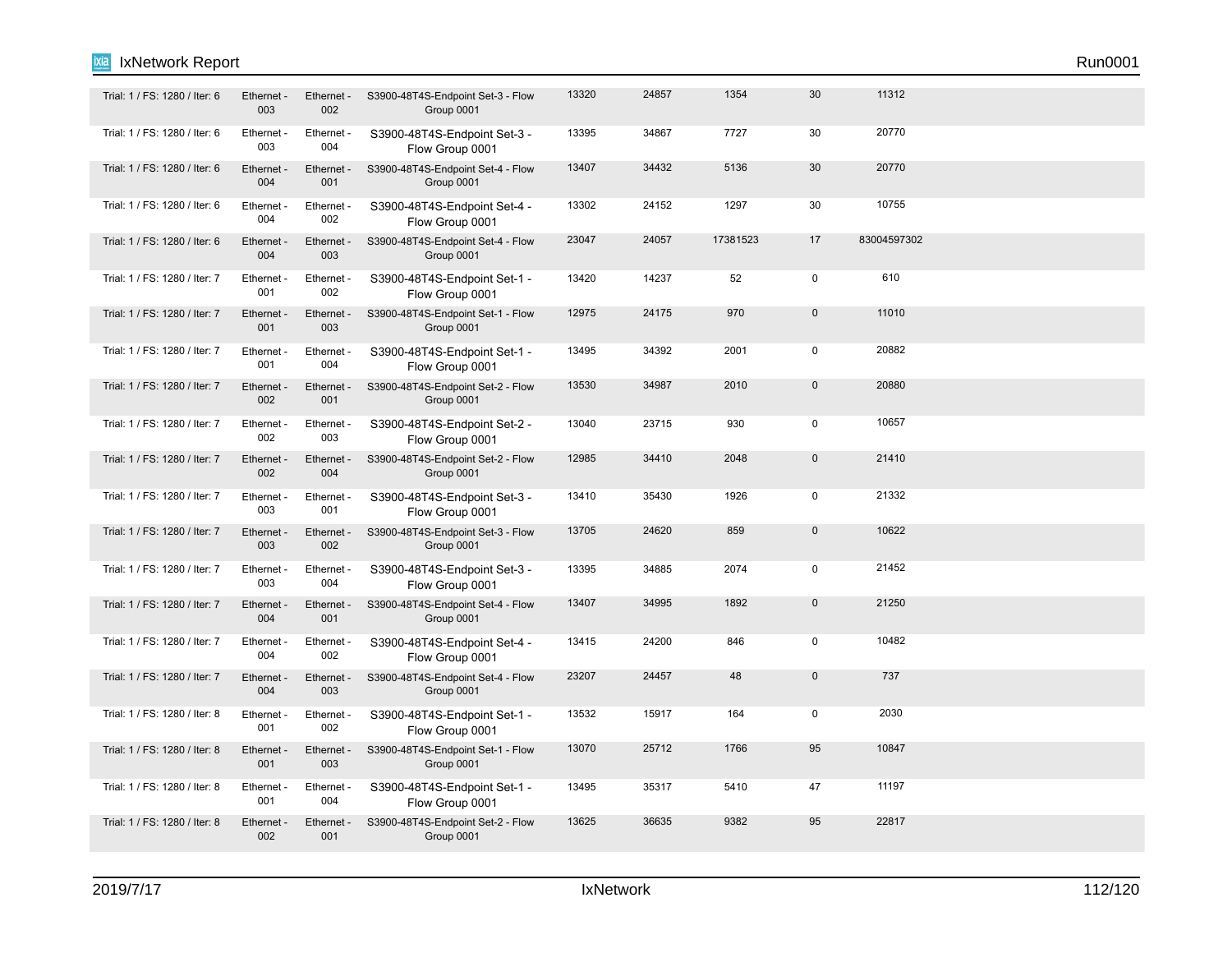| ixia<br>IxNetwork Report      |                   |                   |                                                 |       |       |                |              |       | Run0001 |  |
|-------------------------------|-------------------|-------------------|-------------------------------------------------|-------|-------|----------------|--------------|-------|---------|--|
| Trial: 1 / FS: 1280 / Iter: 8 | Ethernet -<br>002 | Ethernet -<br>003 | S3900-48T4S-Endpoint Set-2 -<br>Flow Group 0001 | 13120 | 24242 | 1707           | 97           | 10847 |         |  |
| Trial: 1 / FS: 1280 / Iter: 8 | Ethernet -<br>002 | Ethernet -<br>004 | S3900-48T4S-Endpoint Set-2 - Flow<br>Group 0001 | 13065 | 35050 | 6962           | 32           | 21760 |         |  |
| Trial: 1 / FS: 1280 / Iter: 8 | Ethernet -<br>003 | Ethernet -<br>001 | S3900-48T4S-Endpoint Set-3 -<br>Flow Group 0001 | 13442 | 36387 | 6565           | 95           | 21042 |         |  |
| Trial: 1 / FS: 1280 / Iter: 8 | Ethernet -<br>003 | Ethernet -<br>002 | S3900-48T4S-Endpoint Set-3 - Flow<br>Group 0001 | 13705 | 26250 | 1299           | 15           | 10625 |         |  |
| Trial: 1 / FS: 1280 / Iter: 8 | Ethernet -<br>003 | Ethernet -<br>004 | S3900-48T4S-Endpoint Set-3 -<br>Flow Group 0001 | 13395 | 36210 | 8904           | 32           | 21245 |         |  |
| Trial: 1 / FS: 1280 / Iter: 8 | Ethernet -<br>004 | Ethernet -<br>001 | S3900-48T4S-Endpoint Set-4 - Flow<br>Group 0001 | 13487 | 36162 | 5503           | 95           | 10847 |         |  |
| Trial: 1 / FS: 1280 / Iter: 8 | Ethernet -<br>004 | Ethernet -<br>002 | S3900-48T4S-Endpoint Set-4 -<br>Flow Group 0001 | 13542 | 26022 | 1326           | 17           | 10625 |         |  |
| Trial: 1 / FS: 1280 / Iter: 8 | Ethernet -<br>004 | Ethernet -<br>003 | S3900-48T4S-Endpoint Set-4 - Flow<br>Group 0001 | 23367 | 25832 | 195            | 30           | 2015  |         |  |
| Trial: 1 / FS: 1280 / Iter: 9 | Ethernet -<br>001 | Ethernet -<br>002 | S3900-48T4S-Endpoint Set-1 -<br>Flow Group 0001 | 13965 | 16892 | $\overline{2}$ | $\mathbf 0$  | 2255  |         |  |
| Trial: 1 / FS: 1280 / Iter: 9 | Ethernet -<br>001 | Ethernet -<br>003 | S3900-48T4S-Endpoint Set-1 - Flow<br>Group 0001 | 13120 | 26815 | 2186           | $\pmb{0}$    | 12640 |         |  |
| Trial: 1 / FS: 1280 / Iter: 9 | Ethernet -<br>001 | Ethernet -<br>004 | S3900-48T4S-Endpoint Set-1 -<br>Flow Group 0001 | 13527 | 37222 | 5445           | $\pmb{0}$    | 21470 |         |  |
| Trial: 1 / FS: 1280 / Iter: 9 | Ethernet -<br>002 | Ethernet -<br>001 | S3900-48T4S-Endpoint Set-2 - Flow<br>Group 0001 | 13900 | 37627 | 6679           | $\pmb{0}$    | 21472 |         |  |
| Trial: 1 / FS: 1280 / Iter: 9 | Ethernet -<br>002 | Ethernet -<br>003 | S3900-48T4S-Endpoint Set-2 -<br>Flow Group 0001 | 13107 | 26802 | 2186           | $\mathbf 0$  | 10417 |         |  |
| Trial: 1 / FS: 1280 / Iter: 9 | Ethernet -<br>002 | Ethernet -<br>004 | S3900-48T4S-Endpoint Set-2 - Flow<br>Group 0001 | 13260 | 37210 | 5527           | $\pmb{0}$    | 21470 |         |  |
| Trial: 1 / FS: 1280 / Iter: 9 | Ethernet -<br>003 | Ethernet -<br>001 | S3900-48T4S-Endpoint Set-3 -<br>Flow Group 0001 | 13910 | 37637 | 4509           | $\pmb{0}$    | 20817 |         |  |
| Trial: 1 / FS: 1280 / Iter: 9 | Ethernet -<br>003 | Ethernet -<br>002 | S3900-48T4S-Endpoint Set-3 - Flow<br>Group 0001 | 13962 | 27290 | 1172           | $\mathbf{0}$ | 10417 |         |  |
| Trial: 1 / FS: 1280 / Iter: 9 | Ethernet -<br>003 | Ethernet -<br>004 | S3900-48T4S-Endpoint Set-3 -<br>Flow Group 0001 | 13525 | 37237 | 6597           | $\mathbf 0$  | 20817 |         |  |
| Trial: 1 / FS: 1280 / Iter: 9 | Ethernet -<br>004 | Ethernet -<br>001 | S3900-48T4S-Endpoint Set-4 - Flow<br>Group 0001 | 13455 | 37632 | 4509           | $\pmb{0}$    | 20817 |         |  |
| Trial: 1 / FS: 1280 / Iter: 9 | Ethernet -<br>004 | Ethernet -<br>002 | S3900-48T4S-Endpoint Set-4 -<br>Flow Group 0001 | 13957 | 27285 | 1172           | $\mathbf 0$  | 11072 |         |  |
| Trial: 1 / FS: 1280 / Iter: 9 | Ethernet -<br>004 | Ethernet -<br>003 | S3900-48T4S-Endpoint Set-4 - Flow<br>Group 0001 | 23512 | 26807 | $\overline{2}$ | $\pmb{0}$    | 2240  |         |  |
| Trial: 1 / FS: 1518 / Iter: 1 | Ethernet -<br>001 | Ethernet -<br>002 | S3900-48T4S-Endpoint Set-1 -<br>Flow Group 0001 | 15327 | 15952 | 270            | 205          | 387   |         |  |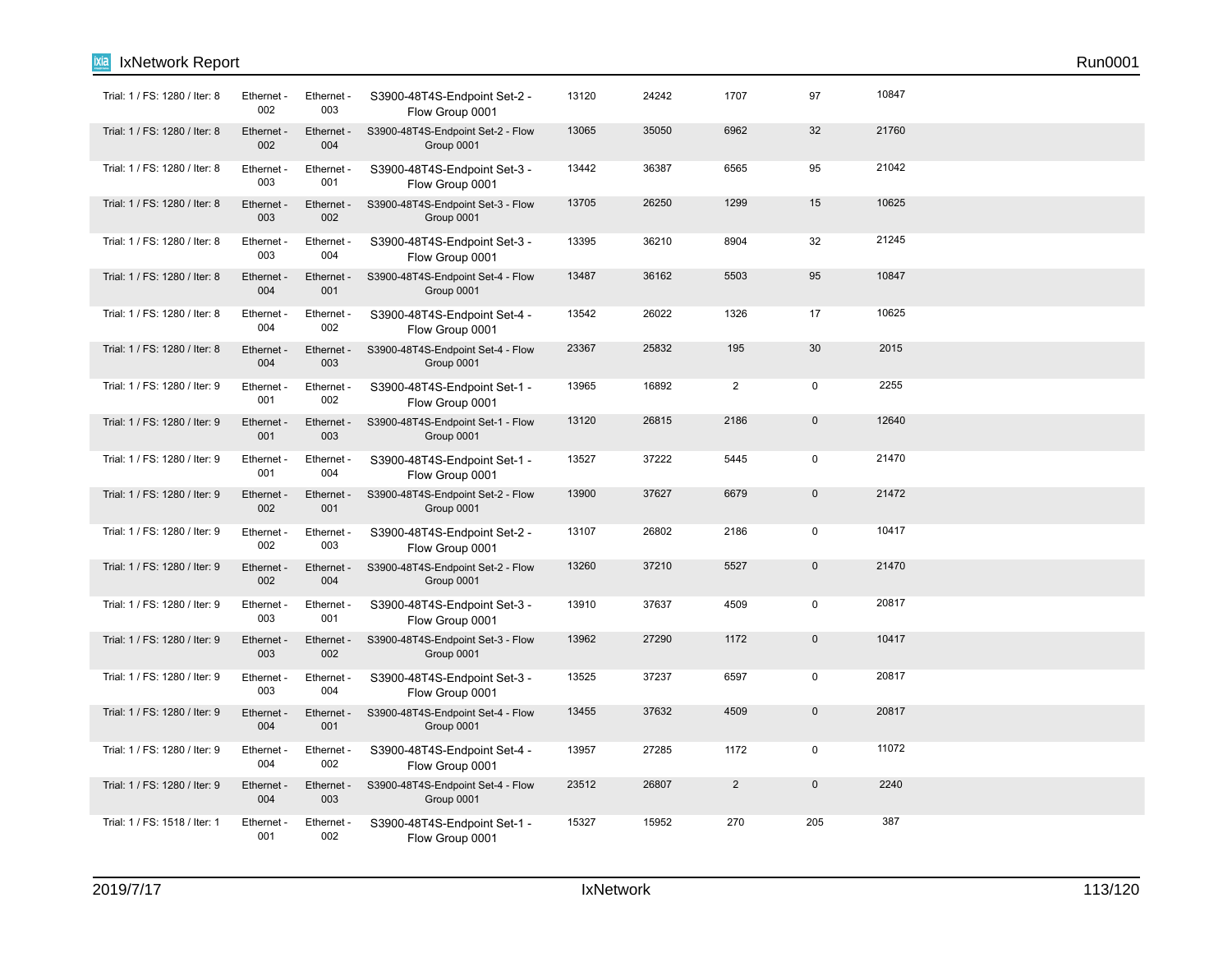## IxNetwork Report Run0001

| Trial: 1 / FS: 1518 / Iter: 1 | Ethernet -<br>001 | Ethernet -<br>003 | S3900-48T4S-Endpoint Set-1 - Flow<br>Group 0001 | 14880 | 27810 | 1655  | 205 | 12690 |  |
|-------------------------------|-------------------|-------------------|-------------------------------------------------|-------|-------|-------|-----|-------|--|
| Trial: 1 / FS: 1518 / Iter: 1 | Ethernet -<br>001 | Ethernet -<br>004 | S3900-48T4S-Endpoint Set-1 -<br>Flow Group 0001 | 15400 | 40105 | 7102  | 205 | 12690 |  |
| Trial: 1 / FS: 1518 / Iter: 1 | Ethernet -<br>002 | Ethernet -<br>001 | S3900-48T4S-Endpoint Set-2 - Flow<br>Group 0001 | 15435 | 40140 | 12228 | 205 | 24402 |  |
| Trial: 1 / FS: 1518 / Iter: 1 | Ethernet -<br>002 | Ethernet -<br>003 | S3900-48T4S-Endpoint Set-2 -<br>Flow Group 0001 | 14945 | 27332 | 1591  | 205 | 12100 |  |
| Trial: 1 / FS: 1518 / Iter: 1 | Ethernet -<br>002 | Ethernet -<br>004 | S3900-48T4S-Endpoint Set-2 - Flow<br>Group 0001 | 14875 | 40122 | 8412  | 205 | 24995 |  |
| Trial: 1 / FS: 1518 / Iter: 1 | Ethernet -<br>003 | Ethernet -<br>001 | S3900-48T4S-Endpoint Set-3 -<br>Flow Group 0001 | 15267 | 40502 | 8373  | 205 | 24995 |  |
| Trial: 1 / FS: 1518 / Iter: 1 | Ethernet -<br>003 | Ethernet -<br>002 | S3900-48T4S-Endpoint Set-3 - Flow<br>Group 0001 | 15225 | 28155 | 1632  | 205 | 12690 |  |
| Trial: 1 / FS: 1518 / Iter: 1 | Ethernet -<br>003 | Ethernet -<br>004 | S3900-48T4S-Endpoint Set-3 -<br>Flow Group 0001 | 15300 | 40005 | 12232 | 205 | 24402 |  |
| Trial: 1 / FS: 1518 / Iter: 1 | Ethernet -<br>004 | Ethernet -<br>001 | S3900-48T4S-Endpoint Set-4 - Flow<br>Group 0001 | 15312 | 40017 | 7122  | 205 | 12690 |  |
| Trial: 1 / FS: 1518 / Iter: 1 | Ethernet -<br>004 | Ethernet -<br>002 | S3900-48T4S-Endpoint Set-4 -<br>Flow Group 0001 | 15222 | 27622 | 1573  | 205 | 12097 |  |
| Trial: 1 / FS: 1518 / Iter: 1 | Ethernet -<br>004 | Ethernet -<br>003 | S3900-48T4S-Endpoint Set-4 - Flow<br>Group 0001 | 15370 | 15980 | 269   | 205 | 387   |  |
| Trial: 1 / FS: 1518 / Iter: 2 | Ethernet -<br>001 | Ethernet -<br>002 | S3900-48T4S-Endpoint Set-1 -<br>Flow Group 0001 | 15325 | 15952 | 173   | 27  | 515   |  |
| Trial: 1 / FS: 1518 / Iter: 2 | Ethernet -<br>001 | Ethernet -<br>003 | S3900-48T4S-Endpoint Set-1 - Flow<br>Group 0001 | 14877 | 28370 | 2045  | 27  | 13392 |  |
| Trial: 1 / FS: 1518 / Iter: 2 | Ethernet -<br>001 | Ethernet -<br>004 | S3900-48T4S-Endpoint Set-1 -<br>Flow Group 0001 | 15397 | 40105 | 5887  | 27  | 24580 |  |
| Trial: 1 / FS: 1518 / Iter: 2 | Ethernet -<br>002 | Ethernet -<br>001 | S3900-48T4S-Endpoint Set-2 - Flow<br>Group 0001 | 15432 | 40747 | 8942  | 27  | 25202 |  |
| Trial: 1 / FS: 1518 / Iter: 2 | Ethernet -<br>002 | Ethernet -<br>003 | S3900-48T4S-Endpoint Set-2 -<br>Flow Group 0001 | 14945 | 27332 | 1959  | 27  | 12277 |  |
| Trial: 1 / FS: 1518 / Iter: 2 | Ethernet -<br>002 | Ethernet -<br>004 | S3900-48T4S-Endpoint Set-2 - Flow<br>Group 0001 | 14872 | 40747 | 6794  | 27  | 25695 |  |
| Trial: 1 / FS: 1518 / Iter: 2 | Ethernet -<br>003 | Ethernet -<br>001 | S3900-48T4S-Endpoint Set-3 -<br>Flow Group 0001 | 15250 | 41092 | 6296  | 27  | 25125 |  |

Trial: 1 / FS: 1518 / Iter: 2 Ethernet - Ethernet - S3900-48T4S-Endpoint Set-3 - Flow 15225 28237 1539 27 12820

Trial: 1 / FS: 1518 / Iter: 2 Ethernet Ethernet S3900-48T4S-Endpoint Set-3 - 15300 40007 8631 27 24580

Trial: 1 / FS: 1518 / Iter: 2 Ethernet - Ethernet - S3900-48T4S-Endpoint Set-4 - Flow 15312 40020 5709 27 24580

Group 0001

Flow Group 0001

Group 0001

ixia

003

Ethernet - 003

Ethernet - 004

002

Ethernet - 004

Ethernet - 001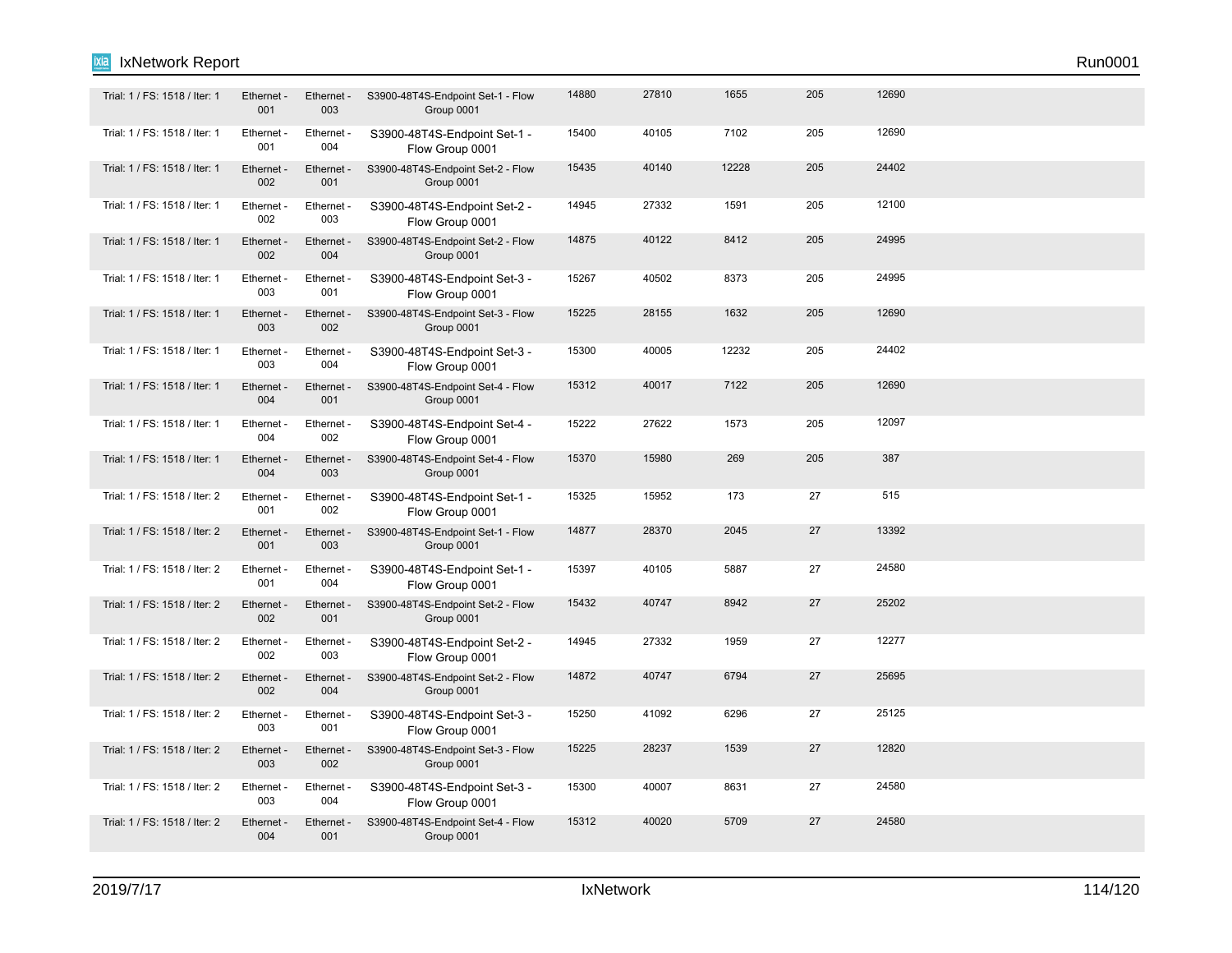| Trial: 1 / FS: 1518 / Iter: 2 | Ethernet -<br>004 | Ethernet -<br>002 | S3900-48T4S-Endpoint Set-4 -<br>Flow Group 0001 | 15205 | 27625 | 1480     | 27 | 12275       |  |
|-------------------------------|-------------------|-------------------|-------------------------------------------------|-------|-------|----------|----|-------------|--|
| Trial: 1 / FS: 1518 / Iter: 2 | Ethernet -<br>004 | Ethernet -<br>003 | S3900-48T4S-Endpoint Set-4 - Flow<br>Group 0001 | 17095 | 18315 | 175      | 27 | 1122        |  |
| Trial: 1 / FS: 1518 / Iter: 3 | Ethernet -<br>001 | Ethernet -<br>002 | S3900-48T4S-Endpoint Set-1 -<br>Flow Group 0001 | 15325 | 15952 | 27840064 | 75 | 85688959842 |  |
| Trial: 1 / FS: 1518 / Iter: 3 | Ethernet -<br>001 | Ethernet<br>003   | S3900-48T4S-Endpoint Set-1 - Flow<br>Group 0001 | 14877 | 27810 | 2098     | 75 | 12820       |  |
| Trial: 1 / FS: 1518 / Iter: 3 | Ethernet -<br>001 | Ethernet -<br>004 | S3900-48T4S-Endpoint Set-1 -<br>Flow Group 0001 | 15397 | 40105 | 6398     | 75 | 24532       |  |
| Trial: 1 / FS: 1518 / Iter: 3 | Ethernet -<br>002 | Ethernet -<br>001 | S3900-48T4S-Endpoint Set-2 - Flow<br>Group 0001 | 15432 | 40140 | 10621    | 75 | 24532       |  |
| Trial: 1 / FS: 1518 / Iter: 3 | Ethernet -<br>002 | Ethernet -<br>003 | S3900-48T4S-Endpoint Set-2 -<br>Flow Group 0001 | 14945 | 27922 | 2012     | 75 | 12815       |  |
| Trial: 1 / FS: 1518 / Iter: 3 | Ethernet -<br>002 | Ethernet<br>004   | S3900-48T4S-Endpoint Set-2 - Flow<br>Group 0001 | 14872 | 40125 | 7810     | 75 | 25092       |  |
| Trial: 1 / FS: 1518 / Iter: 3 | Ethernet -<br>003 | Ethernet -<br>001 | S3900-48T4S-Endpoint Set-3 -<br>Flow Group 0001 | 15252 | 40870 | 7302     | 75 | 25125       |  |
| Trial: 1 / FS: 1518 / Iter: 3 | Ethernet -<br>003 | Ethernet -<br>002 | S3900-48T4S-Endpoint Set-3 - Flow<br>Group 0001 | 15225 | 28395 | 1590     | 75 | 13135       |  |
| Trial: 1 / FS: 1518 / Iter: 3 | Ethernet -<br>003 | Ethernet -<br>004 | S3900-48T4S-Endpoint Set-3 -<br>Flow Group 0001 | 15300 | 40310 | 10060    | 75 | 24532       |  |
| Trial: 1 / FS: 1518 / Iter: 3 | Ethernet -<br>004 | Ethernet -<br>001 | S3900-48T4S-Endpoint Set-4 - Flow<br>Group 0001 | 15312 | 40020 | 6485     | 75 | 24532       |  |
| Trial: 1 / FS: 1518 / Iter: 3 | Ethernet -<br>004 | Ethernet -<br>002 | S3900-48T4S-Endpoint Set-4 -<br>Flow Group 0001 | 15205 | 27625 | 33487157 | 75 | 83004605305 |  |
| Trial: 1 / FS: 1518 / Iter: 3 | Ethernet -<br>004 | Ethernet -<br>003 | S3900-48T4S-Endpoint Set-4 - Flow<br>Group 0001 | 23592 | 24777 | 217      | 75 | 1055        |  |
| Trial: 1 / FS: 1518 / Iter: 4 | Ethernet -<br>001 | Ethernet -<br>002 | S3900-48T4S-Endpoint Set-1 -<br>Flow Group 0001 | 15325 | 15952 | 128      | 12 | 577         |  |
| Trial: 1 / FS: 1518 / Iter: 4 | Ethernet -<br>001 | Ethernet -<br>003 | S3900-48T4S-Endpoint Set-1 - Flow<br>Group 0001 | 14877 | 27810 | 1903     | 12 | 12882       |  |
| Trial: 1 / FS: 1518 / Iter: 4 | Ethernet -<br>001 | Ethernet -<br>004 | S3900-48T4S-Endpoint Set-1 -<br>Flow Group 0001 | 15397 | 40105 | 4984     | 12 | 24595       |  |
| Trial: 1 / FS: 1518 / Iter: 4 | Ethernet -<br>002 | Ethernet -<br>001 | S3900-48T4S-Endpoint Set-2 - Flow<br>Group 0001 | 15432 | 42250 | 6535     | 12 | 26752       |  |
| Trial: 1 / FS: 1518 / Iter: 4 | Ethernet -<br>002 | Ethernet -<br>003 | S3900-48T4S-Endpoint Set-2 -<br>Flow Group 0001 | 14945 | 27332 | 1821     | 12 | 12290       |  |
| Trial: 1 / FS: 1518 / Iter: 4 | Ethernet -<br>002 | Ethernet -<br>004 | S3900-48T4S-Endpoint Set-2 - Flow<br>Group 0001 | 14872 | 40125 | 5240     | 12 | 25187       |  |
| Trial: 1 / FS: 1518 / Iter: 4 | Ethernet -<br>003 | Ethernet -<br>001 | S3900-48T4S-Endpoint Set-3 -<br>Flow Group 0001 | 15252 | 40805 | 4786     | 12 | 25187       |  |

IxNetwork Report Run0001

ixia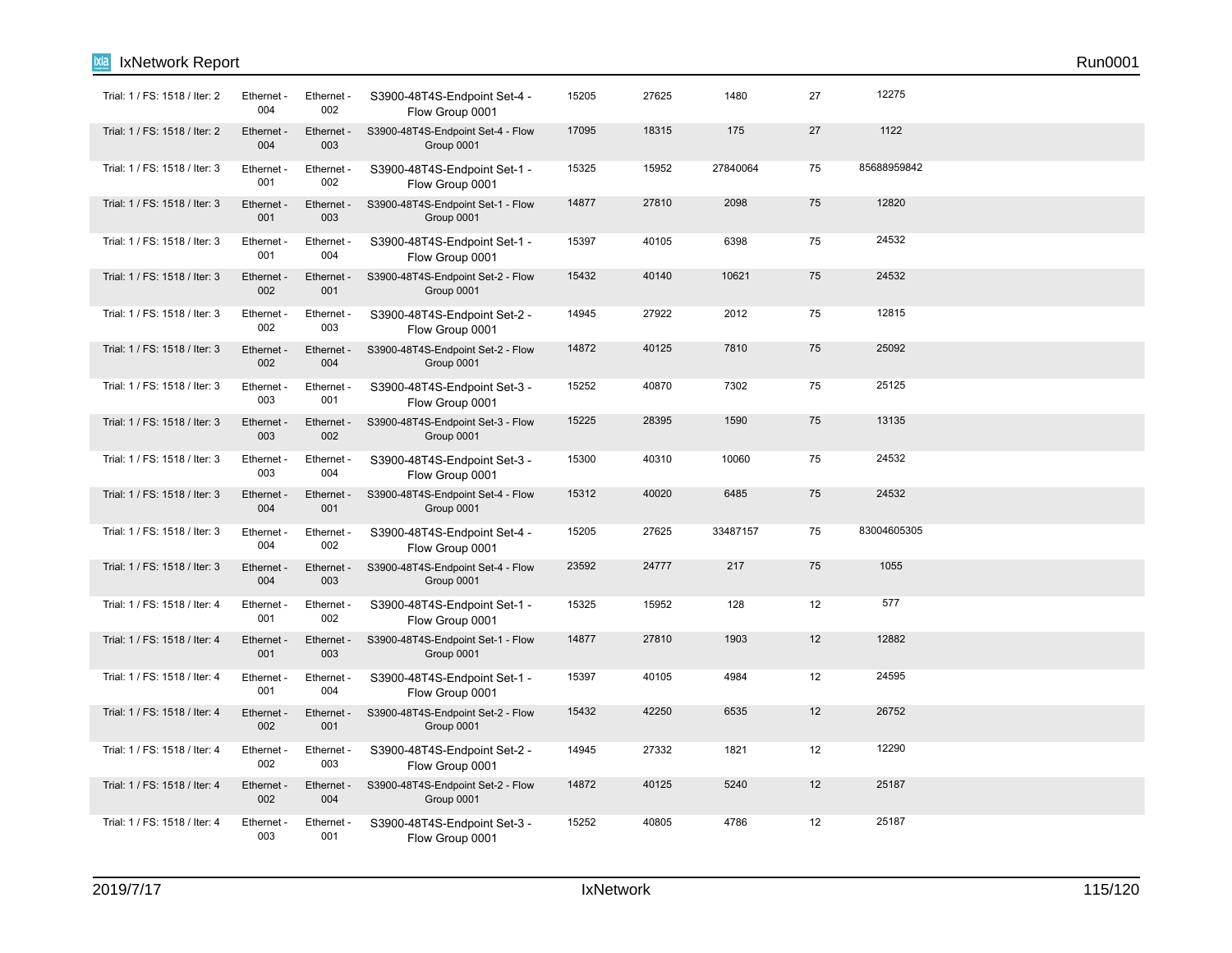### Ethernet - 003 Ethernet - 004 Trial: 1 / FS: 1518 / Iter: 4 Ethernet Ethernet - S3900-48T4S-Endpoint Set-3 - 15300 40595 6458 12 25212 Flow Group 0001 Ethernet - 004 Ethernet 001 Trial: 1 / FS: 1518 / Iter: 4 Ethernet - Ethernet - S3900-48T4S-Endpoint Set-4 - Flow 15312 40020 4626 12 24595 Group 0001 Ethernet - 004 Ethernet 002 Trial: 1 / FS: 1518 / Iter: 4 Ethernet - Ethernet - S3900-48T4S-Endpoint Set-4 - 15205 27625 1401 12 12290 Flow Group 0001 Ethernet - 004 Ethernet - 003 Trial: 1 / FS: 1518 / Iter: 4 Ethernet - Ethernet - S3900-48T4S-Endpoint Set-4 - Flow 25575 26730 130 130 12 767 Group 0001 Ethernet - 001 Ethernet - 002 Trial: 1 / FS: 1518 / Iter: 5 Ethernet - Ethernet - S3900-48T4S-Endpoint Set-1 - 15325 16415 264 125 912 Flow Group 0001 Ethernet - 001 Ethernet - 003 Trial: 1 / FS: 1518 / Iter: 5 Ethernet - Ethernet - S3900-48T4S-Endpoint Set-1 - Flow 14877 28415 2153 67 12707 Group 0001 Ethernet -  $0<sub>01</sub>$ **Ethernet** 004 Trial: 1 / FS: 1518 / Iter: 5 Ethernet - Ethernet - S3900-48T4S-Endpoint Set-1 - 15397 40105 6445 125 12707 Flow Group 0001 Ethernet - 002 Ethernet - 001 Trial: 1 / FS: 1518 / Iter: 5 Ethernet - Ethernet - S3900-48T4S-Endpoint Set-2 - Flow 15432 40747 11114 1114 125 25122 Group 0001 Ethernet - 002 **Ethernet** 003 Trial: 1 / FS: 1518 / Iter: 5 Ethernet - Ethernet - S3900-48T4S-Endpoint Set-2 - 14945 27332 2066 80 12180 Flow Group 0001 Ethernet - 002 Ethernet - 004 Trial: 1 / FS: 1518 / Iter: 5 Ethernet - Ethernet - S3900-48T4S-Endpoint Set-2 - Flow 14872 40125 8314 125 25012 Group 0001 Ethernet - 003 Ethernet 001 Trial: 1 / FS: 1518 / Iter: 5 Ethernet Ethernet S3900-48T4S-Endpoint Set-3 - 15250 41045 7804 125 25012 Flow Group 0001 Ethernet - 003 **Ethernet** 002 Trial: 1 / FS: 1518 / Iter: 5 Ethernet - Ethernet - S3900-48T4S-Endpoint Set-3 - Flow 15225 28157 1643 35 12815 Group 0001 Ethernet - 003 **Ethernet** 004 Trial: 1 / FS: 1518 / Iter: 5 Ethernet - Ethernet - S3900-48T4S-Endpoint Set-3 - 15300 40580 10549 125 25057 Flow Group 0001 Ethernet - 004 **Ethernet** 001 Trial: 1 / FS: 1518 / Iter: 5 Ethernet - Ethernet - S3900-48T4S-Endpoint Set-4 - Flow 15312 40625 6545 125 12782 Group 0001 Ethernet - 004 Ethernet 002 Trial: 1 / FS: 1518 / Iter: 5 Ethernet - Ethernet - S3900-48T4S-Endpoint Set-4 - 15205 27625 1583 32 12180 Flow Group 0001 Ethernet - 004 **Ethernet** 003 Trial: 1 / FS: 1518 / Iter: 5 Ethernet - Ethernet - S3900-48T4S-Endpoint Set-4 - Flow 26407 29260 268 122 2577 Group 0001 Ethernet - 001 Ethernet 002 Trial: 1 / FS: 1518 / Iter: 6 Ethernet - Ethernet - S3900-48T4S-Endpoint Set-1 - 15325 15952 255 107 437 Flow Group 0001 Ethernet - 001 **Ethernet** 003 Trial: 1 / FS: 1518 / Iter: 6 Ethernet - Ethernet - S3900-48T4S-Endpoint Set-1 - Flow 14877 28352 2138 107 13310 Group 0001

Trial: 1 / FS: 1518 / Iter: 6 Ethernet - Ethernet - S3900-48T4S-Endpoint Set-1 - 15397 40630 6432 107 24500

Trial: 1 / FS: 1518 / Iter: 6 Ethernet - Ethernet - S3900-48T4S-Endpoint Set-2 - Flow 15432 40140 11087 107 24500

Flow Group 0001

Group 0001

Ethernet - 003

Ethernet - 001

Ethernet - 002

Ethernet  $004$ 

Ethernet 001

Ethernet - 002

Trial: 1 / FS: 1518 / Iter: 4 Ethernet - Ethernet - S3900-48T4S-Endpoint Set-3 - Flow 15225 28765 1458 13490 12

Group 0001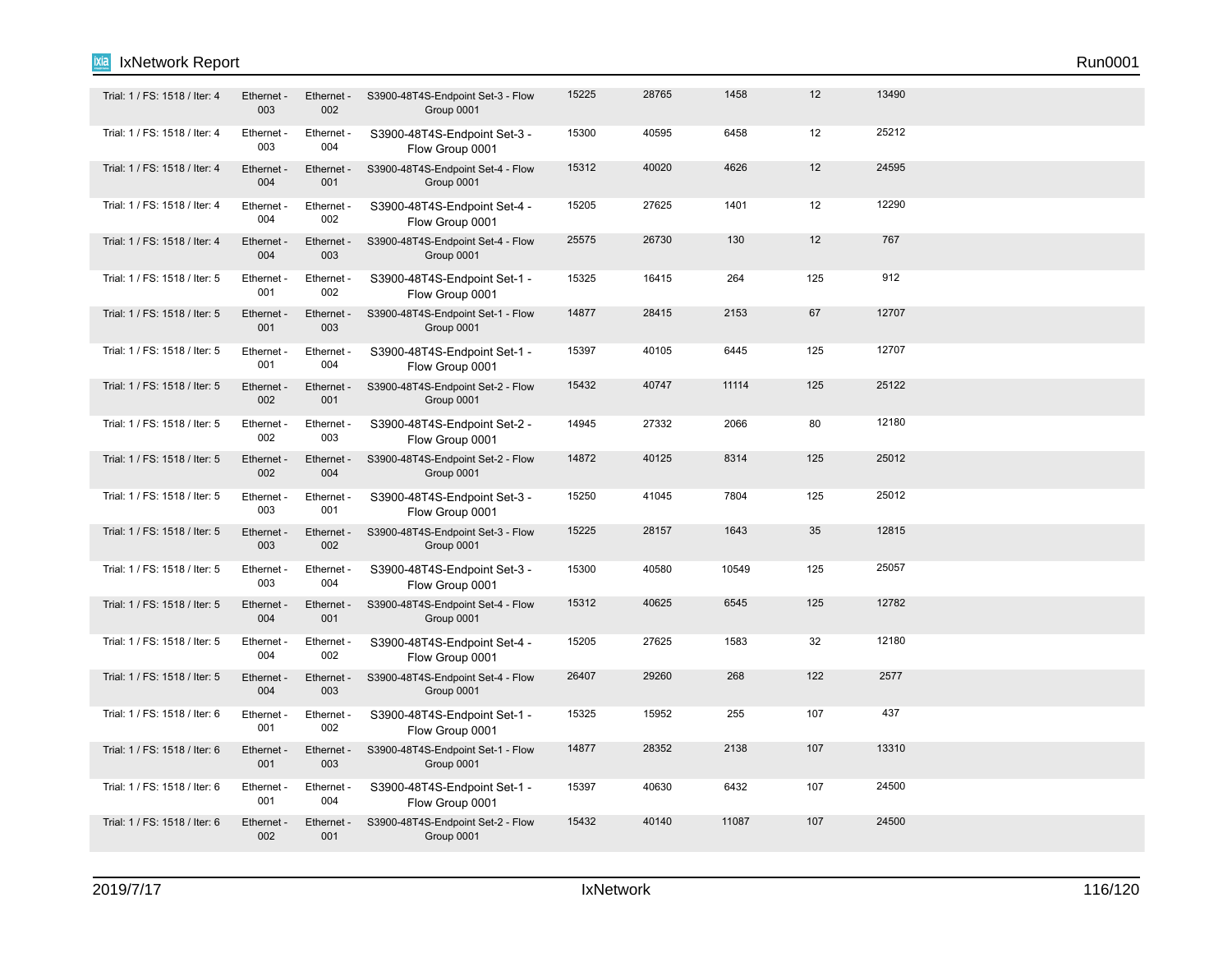| Trial: 1 / FS: 1518 / Iter: 6 | Ethernet -<br>002 | Ethernet -<br>003 | S3900-48T4S-Endpoint Set-2 -<br>Flow Group 0001 | 14945 | 27332 | 2052  | 107            | 12195 |  |
|-------------------------------|-------------------|-------------------|-------------------------------------------------|-------|-------|-------|----------------|-------|--|
| Trial: 1 / FS: 1518 / Iter: 6 | Ethernet -<br>002 | Ethernet -<br>004 | S3900-48T4S-Endpoint Set-2 - Flow<br>Group 0001 | 14872 | 40125 | 8284  | 107            | 25042 |  |
| Trial: 1 / FS: 1518 / Iter: 6 | Ethernet -<br>003 | Ethernet -<br>001 | S3900-48T4S-Endpoint Set-3 -<br>Flow Group 0001 | 15267 | 41095 | 7771  | 107            | 25045 |  |
| Trial: 1 / FS: 1518 / Iter: 6 | Ethernet -<br>003 | Ethernet -<br>002 | S3900-48T4S-Endpoint Set-3 - Flow<br>Group 0001 | 15272 | 28492 | 1571  | 12             | 12692 |  |
| Trial: 1 / FS: 1518 / Iter: 6 | Ethernet -<br>003 | Ethernet -<br>004 | S3900-48T4S-Endpoint Set-3 -<br>Flow Group 0001 | 15300 | 40467 | 10505 | 107            | 25087 |  |
| Trial: 1 / FS: 1518 / Iter: 6 | Ethernet -<br>004 | Ethernet -<br>001 | S3900-48T4S-Endpoint Set-4 - Flow<br>Group 0001 | 15312 | 40020 | 6535  | 107            | 24437 |  |
| Trial: 1 / FS: 1518 / Iter: 6 | Ethernet -<br>004 | Ethernet -<br>002 | S3900-48T4S-Endpoint Set-4 -<br>Flow Group 0001 | 15302 | 27722 | 1524  | 12             | 12292 |  |
| Trial: 1 / FS: 1518 / Iter: 6 | Ethernet -<br>004 | Ethernet -<br>003 | S3900-48T4S-Endpoint Set-4 - Flow<br>Group 0001 | 26792 | 27992 | 259   | 107            | 1042  |  |
| Trial: 1 / FS: 1518 / Iter: 7 | Ethernet -<br>001 | Ethernet -<br>002 | S3900-48T4S-Endpoint Set-1 -<br>Flow Group 0001 | 15325 | 16030 | 262   | $\overline{2}$ | 672   |  |
| Trial: 1 / FS: 1518 / Iter: 7 | Ethernet -<br>001 | Ethernet -<br>003 | S3900-48T4S-Endpoint Set-1 - Flow<br>Group 0001 | 14877 | 28382 | 2146  | $\mathbf{0}$   | 13312 |  |
| Trial: 1 / FS: 1518 / Iter: 7 | Ethernet -<br>001 | Ethernet -<br>004 | S3900-48T4S-Endpoint Set-1 -<br>Flow Group 0001 | 15397 | 40677 | 6441  | 2              | 13325 |  |
| Trial: 1 / FS: 1518 / Iter: 7 | Ethernet -<br>002 | Ethernet -<br>001 | S3900-48T4S-Endpoint Set-2 - Flow<br>Group 0001 | 15432 | 40697 | 11116 | 92             | 25087 |  |
| Trial: 1 / FS: 1518 / Iter: 7 | Ethernet -<br>002 | Ethernet -<br>003 | S3900-48T4S-Endpoint Set-2 -<br>Flow Group 0001 | 14945 | 27332 | 2059  | 2              | 12210 |  |
| Trial: 1 / FS: 1518 / Iter: 7 | Ethernet -<br>002 | Ethernet -<br>004 | S3900-48T4S-Endpoint Set-2 - Flow<br>Group 0001 | 14872 | 40125 | 8317  | 17             | 25042 |  |
| Trial: 1 / FS: 1518 / Iter: 7 | Ethernet -<br>003 | Ethernet -<br>001 | S3900-48T4S-Endpoint Set-3 -<br>Flow Group 0001 | 15252 | 40900 | 7805  | 90             | 25045 |  |
| Trial: 1 / FS: 1518 / Iter: 7 | Ethernet -<br>003 | Ethernet -<br>002 | S3900-48T4S-Endpoint Set-3 - Flow<br>Group 0001 | 15272 | 28635 | 1594  | 17             | 12740 |  |
| Trial: 1 / FS: 1518 / Iter: 7 | Ethernet -<br>003 | Ethernet -<br>004 | S3900-48T4S-Endpoint Set-3 -<br>Flow Group 0001 | 15300 | 40532 | 10541 | $\mathsf 0$    | 24770 |  |
| Trial: 1 / FS: 1518 / Iter: 7 | Ethernet -<br>004 | Ethernet -<br>001 | S3900-48T4S-Endpoint Set-4 - Flow<br>Group 0001 | 15312 | 40275 | 6543  | 92             | 12740 |  |
| Trial: 1 / FS: 1518 / Iter: 7 | Ethernet -<br>004 | Ethernet -<br>002 | S3900-48T4S-Endpoint Set-4 -<br>Flow Group 0001 | 15302 | 27722 | 1534  | 17             | 12210 |  |
| Trial: 1 / FS: 1518 / Iter: 7 | Ethernet -<br>004 | Ethernet -<br>003 | S3900-48T4S-Endpoint Set-4 - Flow<br>Group 0001 | 26985 | 28220 | 265   | 17             | 995   |  |
| Trial: 1 / FS: 1518 / Iter: 8 | Ethernet -<br>001 | Ethernet -<br>002 | S3900-48T4S-Endpoint Set-1 -<br>Flow Group 0001 | 15387 | 16225 | 73    | $\mathbf 0$    | 707   |  |

**Ixia** IxNetwork Report Run0001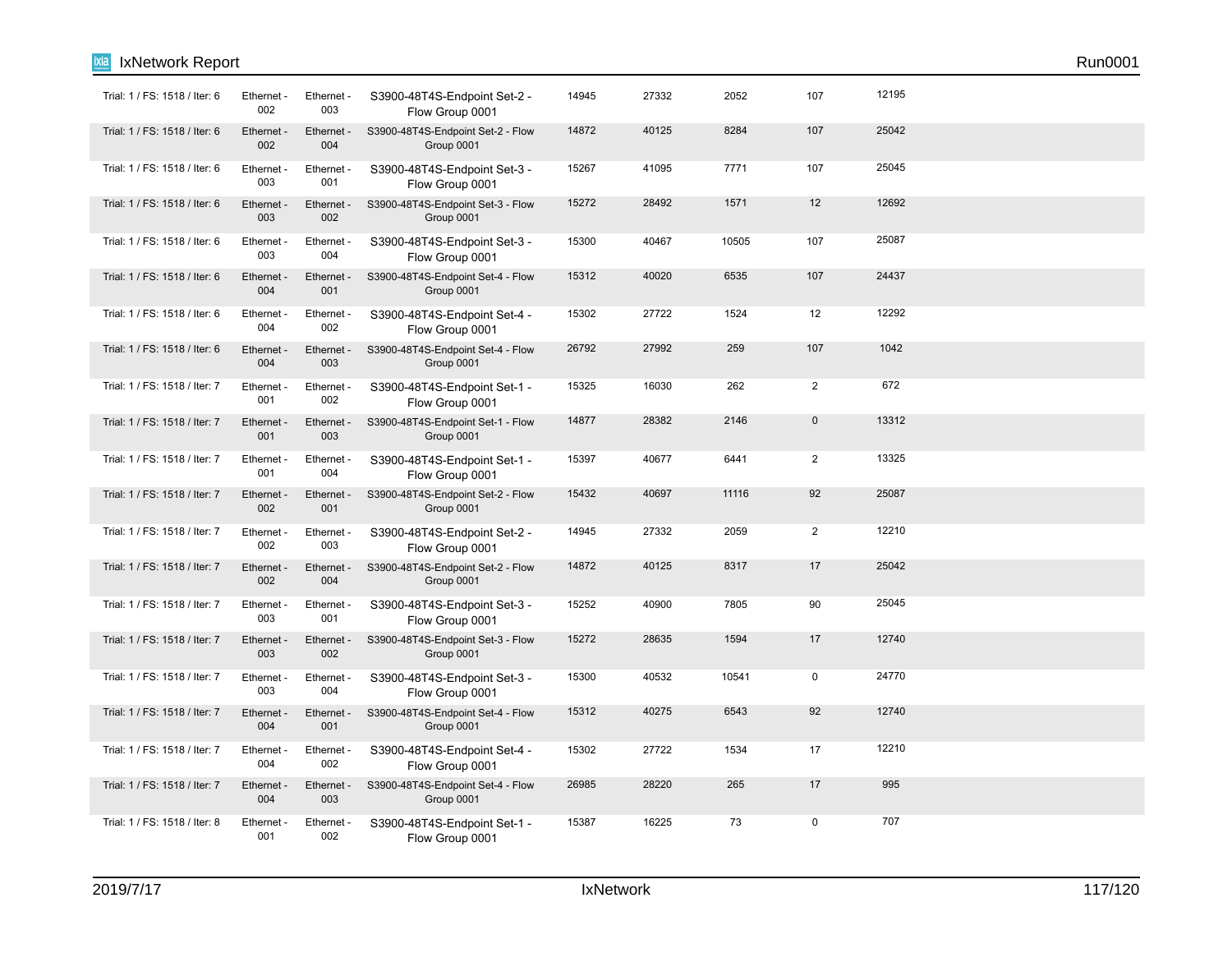| Trial: 1 / FS: 1518 / Iter: 8 | Ethernet -<br>001 | Ethernet -<br>003 | S3900-48T4S-Endpoint Set-1 - Flow<br>Group 0001 | 14895 | 28272 | 1447   | $\mathbf{0}$ | 12672       |  |
|-------------------------------|-------------------|-------------------|-------------------------------------------------|-------|-------|--------|--------------|-------------|--|
| Trial: 1 / FS: 1518 / Iter: 8 | Ethernet -<br>001 | Ethernet -<br>004 | S3900-48T4S-Endpoint Set-1 -<br>Flow Group 0001 | 15397 | 40665 | 3527   | 0            | 24640       |  |
| Trial: 1 / FS: 1518 / Iter: 8 | Ethernet -<br>002 | Ethernet -<br>001 | S3900-48T4S-Endpoint Set-2 - Flow<br>Group 0001 | 15432 | 40617 | 4285   | $\mathbf 0$  | 24897       |  |
| Trial: 1 / FS: 1518 / Iter: 8 | Ethernet -<br>002 | Ethernet -<br>003 | S3900-48T4S-Endpoint Set-2 -<br>Flow Group 0001 | 14945 | 27572 | 1430   | 0            | 12612       |  |
| Trial: 1 / FS: 1518 / Iter: 8 | Ethernet -<br>002 | Ethernet -<br>004 | S3900-48T4S-Endpoint Set-2 - Flow<br>Group 0001 | 14905 | 40125 | 3613   | $\mathbf{0}$ | 24977       |  |
| Trial: 1 / FS: 1518 / Iter: 8 | Ethernet -<br>003 | Ethernet -<br>001 | S3900-48T4S-Endpoint Set-3 -<br>Flow Group 0001 | 15282 | 41012 | 3282   | $\mathbf 0$  | 24925       |  |
| Trial: 1 / FS: 1518 / Iter: 8 | Ethernet -<br>003 | Ethernet -<br>002 | S3900-48T4S-Endpoint Set-3 - Flow<br>Group 0001 | 15290 | 28685 | 1133   | $\mathbf 0$  | 13025       |  |
| Trial: 1 / FS: 1518 / Iter: 8 | Ethernet -<br>003 | Ethernet -<br>004 | S3900-48T4S-Endpoint Set-3 -<br>Flow Group 0001 | 15300 | 40435 | 4268   | $\mathbf 0$  | 24687       |  |
| Trial: 1 / FS: 1518 / Iter: 8 | Ethernet -<br>004 | Ethernet -<br>001 | S3900-48T4S-Endpoint Set-4 - Flow<br>Group 0001 | 15312 | 40497 | 3248   | $\mathbf{0}$ | 24900       |  |
| Trial: 1 / FS: 1518 / Iter: 8 | Ethernet -<br>004 | Ethernet -<br>002 | S3900-48T4S-Endpoint Set-4 -<br>Flow Group 0001 | 15302 | 27930 | 1117   | $\mathbf 0$  | 12610       |  |
| Trial: 1 / FS: 1518 / Iter: 8 | Ethernet -<br>004 | Ethernet -<br>003 | S3900-48T4S-Endpoint Set-4 - Flow<br>Group 0001 | 27127 | 28202 | 79     | $\mathbf 0$  | 722         |  |
| Trial: 1 / FS: 1518 / Iter: 9 | Ethernet -<br>001 | Ethernet -<br>002 | S3900-48T4S-Endpoint Set-1 -<br>Flow Group 0001 | 15455 | 18767 | 147854 | $\Omega$     | 40054930722 |  |
| Trial: 1 / FS: 1518 / Iter: 9 | Ethernet -<br>001 | Ethernet -<br>003 | S3900-48T4S-Endpoint Set-1 - Flow<br>Group 0001 | 15437 | 30657 | 1379   | $\mathbf{0}$ | 12975       |  |
| Trial: 1 / FS: 1518 / Iter: 9 | Ethernet -<br>001 | Ethernet -<br>004 | S3900-48T4S-Endpoint Set-1 -<br>Flow Group 0001 | 15430 | 42922 | 6895   | $\mathbf 0$  | 12977       |  |
| Trial: 1 / FS: 1518 / Iter: 9 | Ethernet -<br>002 | Ethernet -<br>001 | S3900-48T4S-Endpoint Set-2 - Flow<br>Group 0001 | 15485 | 43372 | 12274  | $\mathbf{0}$ | 25282       |  |
| Trial: 1 / FS: 1518 / Iter: 9 | Ethernet -<br>002 | Ethernet -<br>003 | S3900-48T4S-Endpoint Set-2 -<br>Flow Group 0001 | 15440 | 30657 | 1379   | $\Omega$     | 12325       |  |
| Trial: 1 / FS: 1518 / Iter: 9 | Ethernet -<br>002 | Ethernet -<br>004 | S3900-48T4S-Endpoint Set-2 - Flow<br>Group 0001 | 15322 | 42937 | 8112   | $\mathbf{0}$ | 25282       |  |
| Trial: 1 / FS: 1518 / Iter: 9 | Ethernet -<br>003 | Ethernet -<br>001 | S3900-48T4S-Endpoint Set-3 -<br>Flow Group 0001 | 15812 | 43382 | 8107   | $\mathbf 0$  | 24630       |  |
| Trial: 1 / FS: 1518 / Iter: 9 | Ethernet -<br>003 | Ethernet -<br>002 | S3900-48T4S-Endpoint Set-3 - Flow<br>Group 0001 | 15897 | 31115 | 159135 | $\mathbf{0}$ | 42739272932 |  |

Trial: 1 / FS: 1518 / Iter: 9 Ethernet Ethernet S3900-48T4S-Endpoint Set-3 - 15332 42952 12255 0 25280

Trial: 1 / FS: 1518 / Iter: 9 Ethernet - Ethernet - S3900-48T4S-Endpoint Set-4 - Flow 15775 43362 6908 0 12992

Flow Group 0001

Group 0001

Ethernet - 003

Ethernet - 004

Ethernet - 004

Ethernet - 001